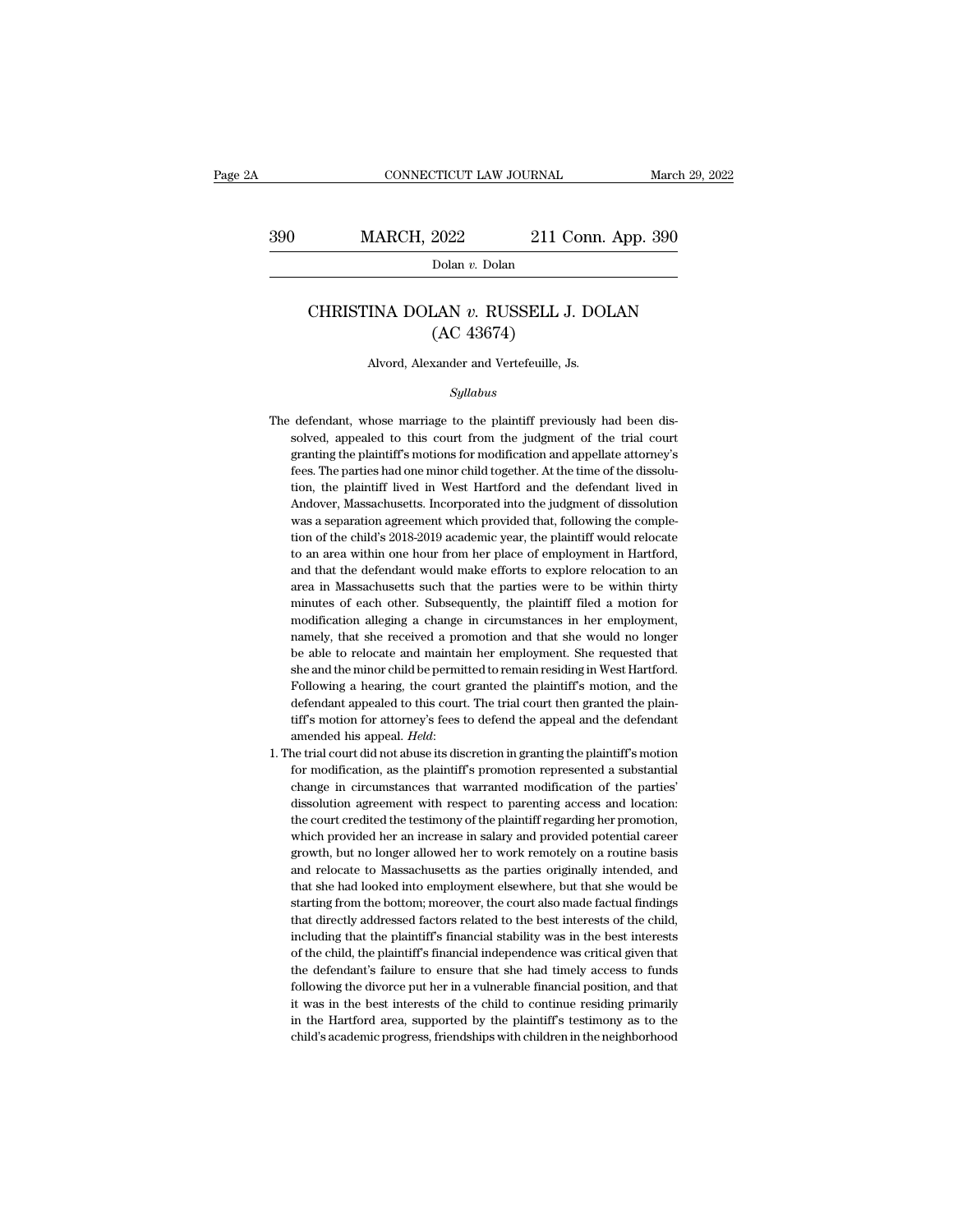### Dolan *v.* Dolan

1 Conn. App. 390 MARCH, 2022 391<br>
Dolan v. Dolan<br>
and at school, relationships with teachers at school and after-school<br>
childcare, and involvement in sports. 211 Conn. App. 390 MARCH, 2022 391<br>
Dolar v. Dolar<br>
and at school, relationships with teachers at school and after-school<br>
childcare, and involvement in sports.<br>
2. The trial court did not abuse its discretion in awarding

2. The trial court did not abuse its discretion in awarding the plaintiff Dolan v. Dolan<br>and at school, relationships with teachers at school and after-school<br>childcare, and involvement in sports.<br>The trial court did not abuse its discretion in awarding the plaintiff<br>attorney's fees to defend th found at school, relationships with teachers at school and after-school<br>childcare, and involvement in sports.<br>The trial court did not abuse its discretion in awarding the plaintiff<br>attorney's fees to defend the appeal; the and at school, relationships with teachers at school and after-school<br>childcare, and involvement in sports.<br>The trial court did not abuse its discretion in awarding the plaintiff<br>attorney's fees to defend the appeal; the c childcare, and involvement in sports.<br>The trial court did not abuse its discretion in awarding the plaintiff<br>attorney's fees to defend the appeal; the court expressly and reasonably<br>found that its failure to award attorney of the trial court did not abuse its discretion in awarding the plaintiff attorney's fees to defend the appeal; the court expressly and reasonably found that its failure to award attorney's fees would undermine its prior f that that at a set of the appeal; the court expression at attorney's fees to defend the appeal; the court expression found that its failure to award attorney's fees would un financial orders, and such finding was supported that its failure to award attorney's fees would undermine its prior<br>ial orders, and such finding was supported by the record, namely,<br>aintiff's testimony that, in order to pay her counsel fees, she had<br>eed funds from her i the plaintiff's testimony that, in order to pay her counsel fees, she had<br>obtained funds from her investments and retirement account, the assets<br>that had been awarded to her in the dissolution.<br>Argued February 3—officially mancial orders, and such mainly was supported by the record, namely,<br>the plaintiff's testimony that, in order to pay her counsel fees, she had<br>obtained funds from her investments and retirement account, the assets<br>that ha

obtained funds from her investments and retirement account, the assets<br>that had been awarded to her in the dissolution.<br>Argued February 3—officially released March 29, 2022<br>*Procedural History*<br>Action for the dissolution o that had been awarded to her in the dissolution.<br>
Argued February 3—officially released March 29, 2022<br> *Procedural History*<br>
Action for the dissolution of a marriage, and for other<br>
relief, brought to the Superior Court i Argued February 3—officially released March 29, 2022<br> *Procedural History*<br>
Action for the dissolution of a marriage, and for other<br>
relief, brought to the Superior Court in the judicial dis-<br>
trict of Hartford and tried t *Procedural History*<br>Action for the dissolution of a marriage, and for other<br>relief, brought to the Superior Court in the judicial dis-<br>trict of Hartford and tried to the court, *Miller*, *J*.; judg-<br>ment dissolving the ma Froceaural History<br>
reader and for other<br>
relief, brought to the Superior Court in the judicial dis-<br>
trict of Hartford and tried to the court, *Miller*, *J.*; judg-<br>
ment dissolving the marriage and granting certain other relief, brought to the Superior Court in the judicial district of Hartford and tried to the court, *Miller*, *J*.; judgment dissolving the marriage and granting certain other relief in accordance with the parties' separat trict of Hartford and tried to the court, *Miller*, *J.*; judgment dissolving the marriage and granting certain other relief in accordance with the parties' separation agreement; thereafter, the court, *Margaret Murphy*, ment dissolving the marriage and granting certain other<br>relief in accordance with the parties' separation agree-<br>ment; thereafter, the court, *Margaret Murphy*, *J.*,<br>granted, inter alia, the plaintiff's motion for modific relief in accordance with the parties' separation agreement; thereafter, the court, *Margaret Murphy*, *J.*, granted, inter alia, the plaintiff's motion for modification, and the defendant appealed to this court; subsequen *Brandy*, the court, *Margaret Murphy*, *J.*, granted the saintiff's motion for appellate attorney's fees, and the fendant filed an amended complaint. *Affirmed.*<br>*Bavid V. DeRosa*, for the appellant (defendant).<br>*Brandy N* quently, the court, *Margaret Murphy*, *J.*, granteconductiff's motion for appellate attorney's fees, and defendant filed an amended complaint. *Affirmed* David *V. DeRosa*, for the appellant (defendant) Brandy *N. Thomas* 

### *Opinion*

David V. DeRosa, for the appellant (defendant).<br>Brandy N. Thomas, with whom, on the brief, was<br>mnifer Shukla, for the appellee (plaintiff).<br>Opinion<br>ALVORD, J. In this dissolution matter, the defendant,<br>ussell J. Dolan, app Brandy N. Thomas, with whom, on the brief, was<br>Jennifer Shukla, for the appellee (plaintiff).<br>*Opinion*<br>ALVORD, J. In this dissolution matter, the defendant,<br>Russell J. Dolan, appeals from the judgment of the trial<br>court g *Brandy N. Thomas*, with whom, on the brief, was<br>*Jennifer Shukla*, for the appellee (plaintiff).<br>*Opinion*<br>ALVORD, J. In this dissolution matter, the defendant,<br>Russell J. Dolan, appeals from the judgment of the trial<br>cou *Jennifer Shukla*, for the appellee (plaintiff).<br>  $\omega_{pinion}$ <br>
ALVORD, J. In this dissolution matter, the defendant,<br>
Russell J. Dolan, appeals from the judgment of the trial<br>
court granting two postjudgment motions filed by opinion<br>
Comparison<br>
Comparison and the defendant,<br>
Russell J. Dolan, appeals from the judgment of the trial<br>
court granting two postjudgment motions filed by the<br>
plaintiff, Christina Dolan. On appeal, the defendant<br>
clai (1) MDMD, J. In this dissolution matter, the defendant,<br>Russell J. Dolan, appeals from the judgment of the trial<br>court granting two postjudgment motions filed by the<br>plaintiff, Christina Dolan. On appeal, the defendant<br>cla ALVORD, J. In this dissolution matter, the defendant,<br>Russell J. Dolan, appeals from the judgment of the trial<br>court granting two postjudgment motions filed by the<br>plaintiff, Christina Dolan. On appeal, the defendant<br>claim Russell J. Dolan, appeals from the juve court granting two postjudgment mo<br>plaintiff, Christina Dolan. On appe<br>claims that the court improperly gra<br>(1) motion for modification and (2) m<br>attorney's fees. We disagree and, a<br> full transmit granting two postplugatent informations fied by the antifff, Christina Dolan. On appeal, the defendant<br>aims that the court improperly granted the plaintiff's<br>) motion for modification and (2) motion for appel plantin, Unistina Dolait. On appeal, the detendant<br>claims that the court improperly granted the plaintiff's<br>(1) motion for modification and (2) motion for appellate<br>attorney's fees. We disagree and, accordingly, affirm<br>the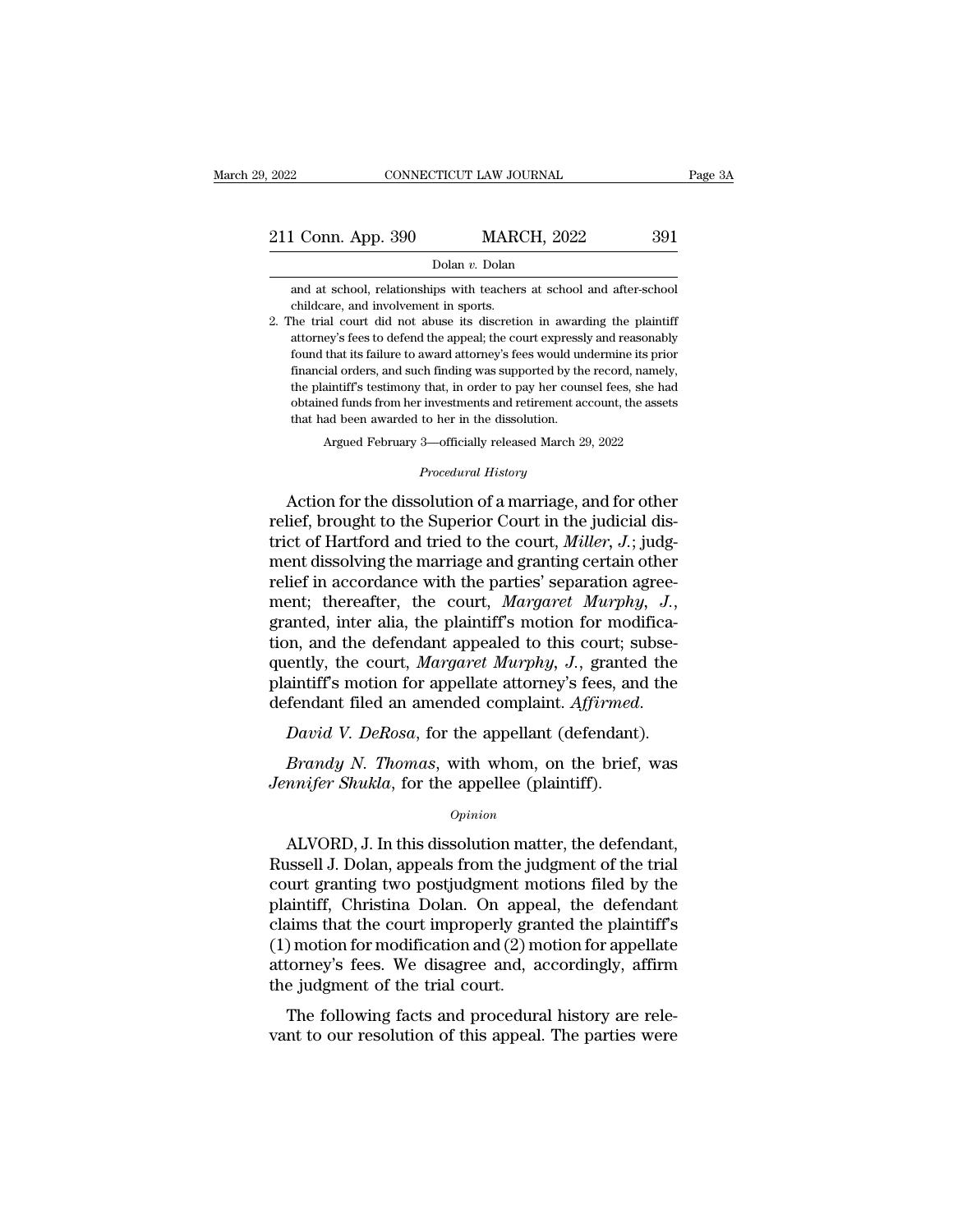## CONNECTICUT LAW JOURNAL March 29, 2022<br>392 MARCH, 2022 211 Conn. App. 390<br>Dolan v. Dolan Dolan *v.* Dolan

CONNECTICUT LAW JOURNAL March 29, 2<br>
MARCH, 2022 211 Conn. App. 390<br>
Dolar v. Dolan<br>
married in 2008 and have one minor child together.<br>
In 2017, the plaintiff commenced a dissolution action<br>
against the defendant On Janua  $\begin{array}{r} \n 392 \text{ MARCH, } 2022 \text{ 211 Conn. App. 390} \\
 \hline \n \text{Dolan } v. \text{ Dolan} \\
 \n \text{Married in } 2008 \text{ and have one minor child together.} \\
 \n \text{In } 2017, \text{ the plaintiff}{\text{commenced a dissolution action}} \\
 \n \text{against the defendant. On January 23, } 2018, \text{ the trial} \\
 \text{count} \text{ Miller. } I. \text{ rendered a judgment of discussion} \n \end{array}$ 392 MARCH, 2022 211 Conn. App. 390<br>
Dolan v. Dolan<br>
married in 2008 and have one minor child together.<br>
In 2017, the plaintiff commenced a dissolution action<br>
against the defendant. On January 23, 2018, the trial<br>
court, MARCH, 2022 211 Conn. App. 390<br>
Dolan v. Dolan<br>
married in 2008 and have one minor child together.<br>
In 2017, the plaintiff commenced a dissolution action<br>
against the defendant. On January 23, 2018, the trial<br>
court, *Mill* bolan *v*. Dolan<br>Dolan *v*. Dolan<br>married in 2008 and have one minor child together.<br>In 2017, the plaintiff commenced a dissolution action<br>against the defendant. On January 23, 2018, the trial<br>court, *Miller*, *J.*, rende bolan *v*. Dolan <br>married in 2008 and have one minor child together.<br>In 2017, the plaintiff commenced a dissolution action<br>against the defendant. On January 23, 2018, the trial<br>court, *Miller*, *J*., rendered a judgment o married in 2008 and have one minor child together.<br>In 2017, the plaintiff commenced a dissolution action<br>against the defendant. On January 23, 2018, the trial<br>court, *Miller*, J., rendered a judgment of dissolution,<br>which In 2017, the plaintiff commenced a dissolution action<br>against the defendant. On January 23, 2018, the trial<br>court, *Miller*, *J.*, rendered a judgment of dissolution,<br>which incorporated a January 22, 2018 separation agreeagainst the defendant. On January 23, 2018, the trial<br>court, *Miller*, J., rendered a judgment of dissolution,<br>which incorporated a January 22, 2018 separation agree-<br>ment executed by the parties (agreement). At the time<br>o court, *Miller*, *J.*, rendered a judgment of dissolution,<br>which incorporated a January 22, 2018 separation agree-<br>ment executed by the parties (agreement). At the time<br>of the dissolution, the plaintiff lived in West Hartf which incorporated a January 22, 2018 separation agreement executed by the parties (agreement). At the time<br>of the dissolution, the plaintiff lived in West Hartford,<br>and the defendant lived in Andover, Massachusetts. Pur-<br> ment executed by the parties (agreement). At the time<br>of the dissolution, the plaintiff lived in West Hartford,<br>and the defendant lived in Andover, Massachusetts. Pur-<br>suant to Section III of the agreement, the parties agr of the dissolution, the plaintiff lived in West Hartford,<br>and the defendant lived in Andover, Massachusetts. Pur-<br>suant to Section III of the agreement, the parties agreed<br>that the plaintiff would relocate, following the c and the defendant lived in Andover, Massachusetts. Pursuant to Section III of the agreement, the parties agreed<br>that the plaintiff would relocate, following the comple-<br>tion of the 2018-2019 academic year, "to a location s suant to Section III of the agreement, the parties agreed<br>that the plaintiff would relocate, following the comple-<br>tion of the 2018-2019 academic year, "to a location such<br>that [the plaintiff] is living approximately but n that the plaintiff would relocate, following the completion of the 2018-2019 academic year, "to a location such that [the plaintiff] is living approximately but not farther than one (1) hour from her place of employment in tion of the 2018-2019 academic year, "to a location such<br>that [the plaintiff] is living approximately but not farther<br>than one (1) hour from her place of employment in<br>Hartford, Connecticut and shall include the Greater<br>Wo that [the plaintiff] is living approximately but not farther<br>than one (1) hour from her place of employment in<br>Hartford, Connecticut and shall include the Greater<br>Worcester Area and suburbs such as Westborough, Mas-<br>sachus than one (1) hour from her place of employment in<br>Hartford, Connecticut and shall include the Greater<br>Worcester Area and suburbs such as Westborough, Mas-<br>sachusetts." The defendant agreed to "make efforts to<br>explore reloc Hartford, Connecticut and shall include the Greater<br>Worcester Area and suburbs such as Westborough, Massachusetts." The defendant agreed to "make efforts to<br>explore relocation to an area in Massachusetts such<br>that the part 2019.'' From the date of the dissolution judgment through<br>the parties are within thirty (30) minutes of each<br>her." The parties were to "communicate with each<br>her regarding their respective residences by May 1,<br>19."<br>From the date o that the parties are within thirty (30) minutes of each<br>other." The parties were to "communicate with each<br>other regarding their respective residences by May 1,<br>2019."<br>From the date of the dissolution judgment through<br>the

other." The parties were to "communicate with each<br>other regarding their respective residences by May 1,<br>2019."<br>From the date of the dissolution judgment through<br>the contemplated 2019 relocation, the parties agreed<br>that t other regarding their respective residences by May 1,<br>2019."<br>From the date of the dissolution judgment through<br>the contemplated 2019 relocation, the parties agreed<br>that the defendant would have parenting time on certain<br>da per month during the school year. For summer through the contemplated 2019 relocation, the parties agreed that the defendant would have parenting time on certain dates, generally consisting of two or three weekends per mo From the date of the dissolution judgment through<br>the contemplated 2019 relocation, the parties agreed<br>that the defendant would have parenting time on certain<br>dates, generally consisting of two or three weekends<br>per month From the date of the dissolution judgment through<br>the contemplated 2019 relocation, the parties agreed<br>that the defendant would have parenting time on certain<br>dates, generally consisting of two or three weekends<br>per month the contemplated 2019 relocation, the parties agreed<br>that the defendant would have parenting time on certain<br>dates, generally consisting of two or three weekends<br>per month during the school year. For summer, 2018,<br>the part that the defendant would have parenting time on certain<br>dates, generally consisting of two or three weekends<br>per month during the school year. For summer, 2018,<br>the parties agreed to shared parenting time according<br>to a tw dates, generally consisting of two or three weekends<br>per month during the school year. For summer, 2018,<br>the parties agreed to shared parenting time according<br>to a two week on/two week off schedule. The parties<br>agreed that per month during the school year. For summer, 2018,<br>the parties agreed to shared parenting time according<br>to a two week on/two week off schedule. The parties<br>agreed that, commencing upon the contemplated 2019<br>relocation, t the parties agreed to shared parenting time according<br>to a two week on/two week off schedule. The parties<br>agreed that, commencing upon the contemplated 2019<br>relocation, the parties would share a "5, 2, 2, 5" sched-<br>ule, as to a two week on/two week off schedule. The parties<br>agreed that, commencing upon the contemplated 2019<br>relocation, the parties would share a "5, 2, 2, 5" sched-<br>ule, as follows: "The parties shall share weekday time<br>such t agreed that, commencing upon the contemplated 2019<br>relocation, the parties would share a "5, 2, 2, 5" sched-<br>ule, as follows: "The parties shall share weekday time<br>such that one parent shall have parenting responsibility<br>e relocation, the parties would share a "5, 2, 2, 5" sched-<br>ule, as follows: "The parties shall share weekday time<br>such that one parent shall have parenting responsibility<br>every Monday and Tuesday, and the other parent shall ule, as follows: "The parties shall share weekday time<br>such that one parent shall have parenting responsibility<br>every Monday and Tuesday, and the other parent shall<br>have parenting responsibility every Wednesday and<br>Thursda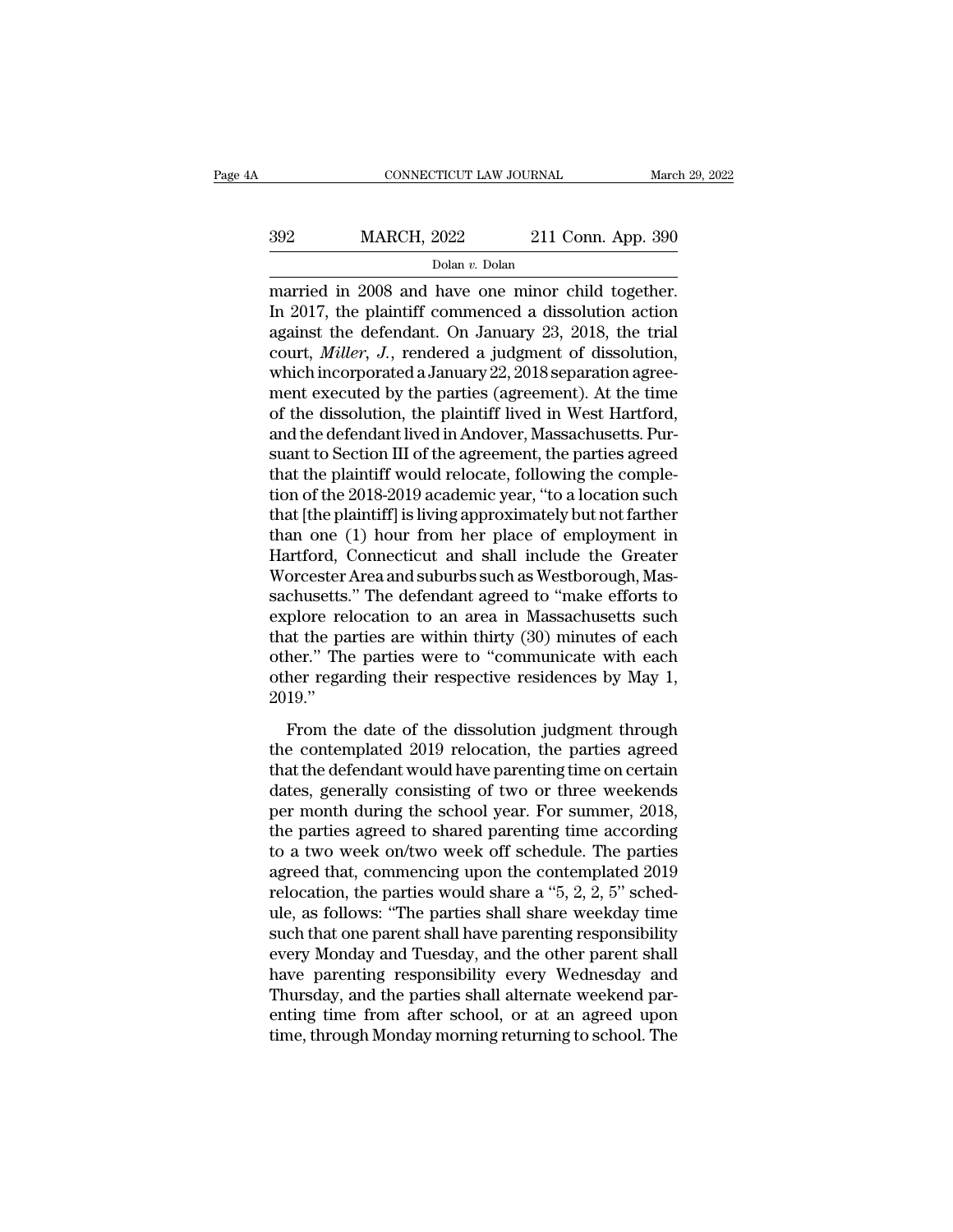| 2022               | CONNECTICUT LAW JOURNAL |                    |     | Page 5A |
|--------------------|-------------------------|--------------------|-----|---------|
| 211 Conn. App. 390 |                         | <b>MARCH, 2022</b> | 393 |         |
|                    | Dolan v. Dolan          |                    |     |         |

Page 5A<br>
2022 CONNECTICUT LAW JOURNAL Page 5A<br>
211 Conn. App. 390 MARCH, 2022 393<br>
Dolan v. Dolan<br>
parties shall cooperate to determine which weekday<br>
blocks each parent shall have based on [the plaintiff's]<br>
work schoolul 211 Conn. App. 390 MARCH, 2022 393<br>
Dolar v. Dolar<br>
parties shall cooperate to determine which weekday<br>
blocks each parent shall have based on [the plaintiff's]<br>
work schedule such that she shall have the weekday<br>
blocks 211 Conn. App. 390 MARCH, 2022 393<br>  $\frac{\text{Dolan } v. \text{Dolan}}{\text{parts shall cooperate to determine which weekly}}$ <br>
parties shall cooperate to determine which weekday<br>
blocks each parent shall have based on [the plaintiff's]<br>
work schedule such that she shall have the w 211 Conn. App. 390 MARCH, 2022 393<br>
Dolan v. Dolan<br>
parties shall cooperate to determine which weekday<br>
blocks each parent shall have based on [the plaintiff's]<br>
work schedule such that she shall have the weekday<br>
blocks Dolan v. Dolan<br>parties shall cooperate to determine which weekday<br>blocks each parent shall have based on [the plaintiff's]<br>work schedule such that she shall have the weekday<br>blocks wherein she is working remotely, if remot bolan v. Dolan<br>parties shall cooperate to determine which weekday<br>blocks each parent shall have based on [the plaintiff's]<br>work schedule such that she shall have the weekday<br>blocks wherein she is working remotely, if remo parties shall cooperate to determine which weekday<br>blocks each parent shall have based on [the plaintiff's]<br>work schedule such that she shall have the weekday<br>blocks wherein she is working remotely, if remote work<br>[is] ava blocks each parent shall have based on [the plaintiff's]<br>work schedule such that she shall have the weekday<br>blocks wherein she is working remotely, if remote work<br>[is] available to her." For summer, 2019, the parties<br>agree work schedule such that she shall have the weekday<br>blocks wherein she is working remotely, if remote work<br>[is] available to her." For summer, 2019, the parties<br>agreed that the regular access schedule was to prevail,<br>except blocks wherein she is working remotely, if remote work<br>[is] available to her." For summer, 2019, the parties<br>agreed that the regular access schedule was to prevail,<br>except with respect to vacations, set forth in a separate [is] available to her." For summer, 2019, the parties agreed that the regular access schedule was to prevail, except with respect to vacations, set forth in a separate provision of the agreement. The parties were to make In the regular access schedule was to prevail,<br>
Cept with respect to vacations, set forth in a separate<br>
ovision of the agreement. The parties were to make<br>
ery effort to agree on the location of the minor child's<br>
hool.<sup>1</sup> except what respect to vacations, set forth in a separate<br>provision of the agreement. The parties were to make<br>every effort to agree on the location of the minor child's<br>school.<sup>1</sup> If the parties were unable to reach a sch

provision of the tagreement. The parties were to make<br>every effort to agree on the location of the minor child's<br>school.<sup>1</sup> If the parties were unable to reach a schooling<br>agreement, a decision was to be made by the court. school.<sup>1</sup> If the parties were unable to reach a schooling<br>agreement, a decision was to be made by the court.<br>In the event that the defendant did not relocate to an<br>area near the plaintiff's relocated residence, the partie agreement, a decision was to be made by the court.<br>In the event that the defendant did not relocate to an<br>area near the plaintiff's relocated residence, the parties<br>agreed that "the parenting plan shall be reviewed to<br>adju In the event that the defendant did not relocate to an<br>area near the plaintiff's relocated residence, the parties<br>agreed that "the parenting plan shall be reviewed to<br>adjust parenting time and the access schedule so as to<br> In the event that the defendant did not relocate to an<br>area near the plaintiff's relocated residence, the parties<br>agreed that "the parenting plan shall be reviewed to<br>adjust parenting time and the access schedule so as to<br> area near the plaintiff's relocated residence, the parties<br>agreed that "the parenting plan shall be reviewed to<br>adjust parenting time and the access schedule so as to<br>maintain liberal parenting time for both parents, but t agreed that "the parenting plan shall be reviewed to<br>adjust parenting time and the access schedule so as to<br>maintain liberal parenting time for both parents, but to<br>minimize the amount of travel required for the child<br>duri adjust parenting time and the access schedule so as to<br>maintain liberal parenting time for both parents, but to<br>minimize the amount of travel required for the child<br>during the week." The court would "retain jurisdiction<br>to maintain liberal parenting time for both parents, but to<br>minimize the amount of travel required for the child<br>during the week." The court would "retain jurisdiction<br>to determine an appropriate shared parenting schedule<br>pur minimize the amount of travel required for the child<br>during the week." The court would "retain jurisdiction<br>to determine an appropriate shared parenting schedule<br>pursuant thereto, in the event the parties are unable to<br>agr during the week." The court would "retain jurisdiction<br>to determine an appropriate shared parenting schedule<br>pursuant thereto, in the event the parties are unable to<br>agree." The agreement "contemplated that [the defen-<br>dan to determine an appropriate shared parenting schedule<br>pursuant thereto, in the event the parties are unable to<br>agree." The agreement "contemplated that [the defen-<br>dant] will exercise more parenting time than [the plain-<br>t pursuant thereto, in the event the parties are unable to agree." The agreement "contemplated that [the defendant] will exercise more parenting time than [the plaintiff] during non-school periods to make up for less time du rec. The agreement contemplated and fall deret<br>and juli exercise more parenting time than [the plain-<br>f] during non-school periods to make up for less time<br>aring school periods." In the event the parties were<br>able to reach modification. Therein, she alleged, inter alia, that 'is limed<br>tiff] during school periods." In the event the parties were<br>unable to reach an agreement as to a shared parenting<br>schedule, a decision was to be made by the co

tiff] during non-school periods to make up for less time<br>during school periods." In the event the parties were<br>unable to reach an agreement as to a shared parenting<br>schedule, a decision was to be made by the court.<br>On Apri during sensor periods. In the event the parties were<br>unable to reach an agreement as to a shared parenting<br>schedule, a decision was to be made by the court.<br>On April 30, 2019, the plaintiff filed a motion for<br>modification. schedule, a decision was to be made by the court.<br>On April 30, 2019, the plaintiff filed a motion for<br>modification. Therein, she alleged, inter alia, that "[s]ince<br>the entry of judgment, there has been a change in cir-<br>cum On April 30, 2019, the plaintiff filed a motion for modification. Therein, she alleged, inter alia, that "[s]ince the entry of judgment, there has been a change in circumstances such that a relocation of the minor child f ie entry of judgment, there has been a change in cir-<br>imstances such that a relocation of the minor child<br>community is no longer in his best interests," and<br><sup>1</sup>The agreement further provided: "In the event [the defendant] cumstances such that a relocation of the minor child<br>from his current location of residence, school district<br>and community is no longer in his best interests," and<br><sup>1</sup>The agreement further provided: "In the event [the defe

from his current location of residence, school district<br>and community is no longer in his best interests," and<br> $\frac{1}{1}$ The agreement further provided: "In the event [the defendant] does not<br>relocate to an area near to [t and community is no longer in his best interests," and<br>
<sup>1</sup>The agreement further provided: "In the event [the defendant] does not<br>
relocate to an area near to [the plaintiff] as set forth above, the minor child<br>
shall atte  $^1$  The agreement further provided: "In the event [the defendant] does not relocate to an area near to [the plaintiff] as set forth above, the minor child shall attend school in [the plaintiff]s] school district, as dete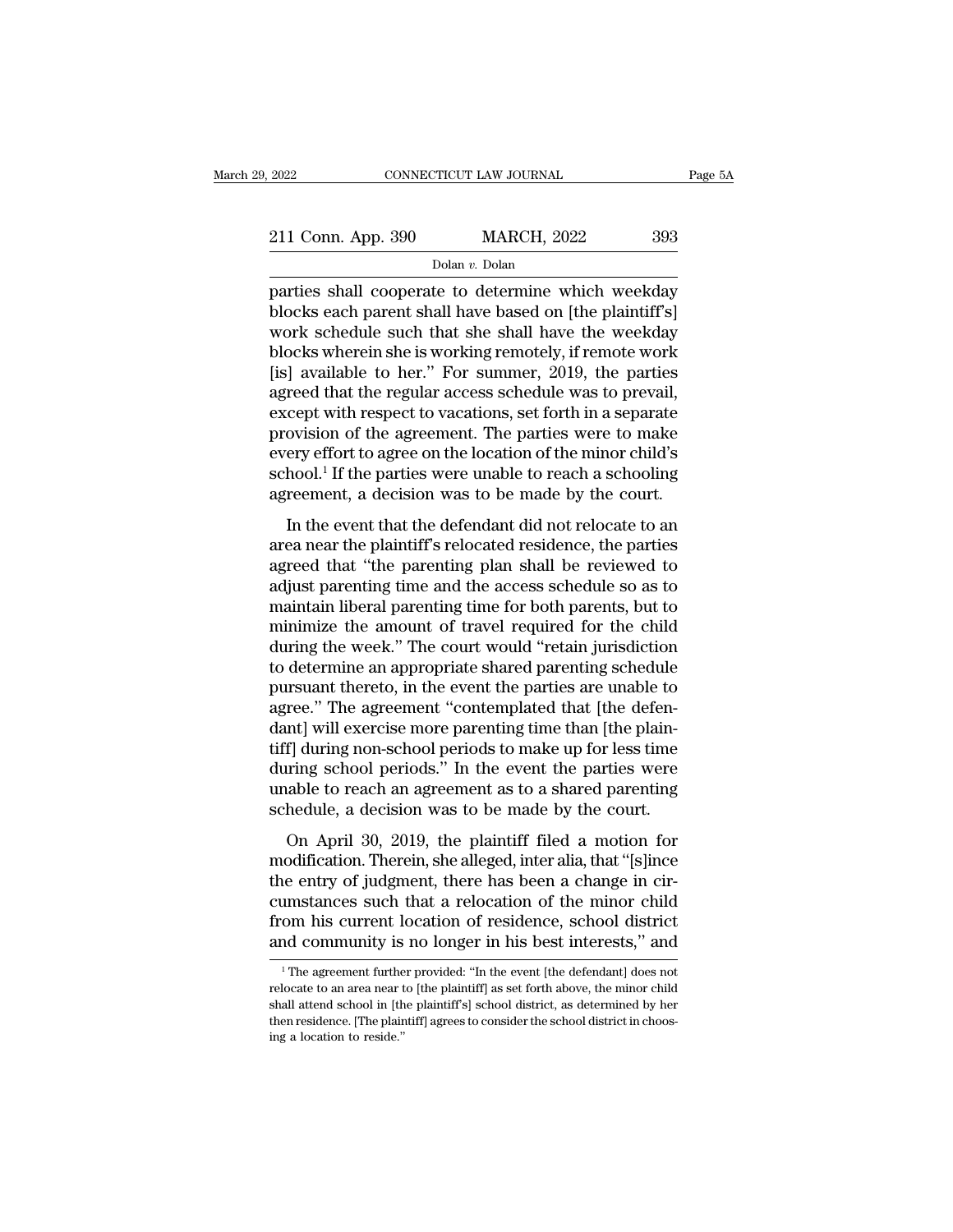## CONNECTICUT LAW JOURNAL March 29, 2022<br>394 MARCH, 2022 211 Conn. App. 390<br>Dolan v. Dolan Dolan *v.* Dolan

CONNECTICUT LAW JOURNAL March 29, 2022<br>
394 MARCH, 2022 211 Conn. App. 390<br>
Dolan v. Dolan<br>
that the plaintiff's "employment circumstances have<br>
changed such that she will no longer be able to relocate<br>
and maintain har em MARCH, 2022 211 Conn. App. 390<br>
Dolan v. Dolan<br>
that the plaintiff's "employment circumstances have<br>
changed such that she will no longer be able to relocate<br>
and maintain her employment." The plaintiff requested<br>
that she  $\frac{\text{Dolan } v. \text{ Dolan } v. \text{ Dolan}}{\text{Dolan } v. \text{ Dolan}}$ <br>  $\frac{\text{Dolan } v. \text{ Dolan}}{\text{that the plaintiff's " employment circumstances have changed such that she will no longer be able to relocated and maintain her employment." The plaintiff requested that she and the minor child be permitted to remain residing in West Hartford and sought a normal process.}$  $\frac{\text{Dolan } v. \text{ Dolan}}{\text{Dolan } v. \text{ Dolan}}$ <br>  $\frac{\text{Dolan } v. \text{ Dolan}}{\text{Data the plaintiff's "emplogment circumstances have changed such that she will no longer be able to relocate and maintain her employment." The plaintiff requested that she and the minor child be permitted to remain residing in West Hartford and sought a parenting access plan that was in the host interest of the child.}$ Dolan v. Dolan<br>Dolan v. Dolan<br>that the plaintiff's "employment circumstances have<br>changed such that she will no longer be able to relocate<br>and maintain her employment." The plaintiff requested<br>that she and the minor child bolan v. Dolan<br>that the plaintiff's "employment circumstances have<br>changed such that she will no longer be able to reloca<br>and maintain her employment." The plaintiff requeste<br>that she and the minor child be permitted to r and the plaintin's employment circumstances have<br>anged such that she will no longer be able to relocate<br>d maintain her employment." The plaintiff requested<br>at she and the minor child be permitted to remain<br>siding in West H enalged such that she will no longer be able to relocate<br>and maintain her employment." The plaintiff requested<br>that she and the minor child be permitted to remain<br>residing in West Hartford and sought a parenting access<br>pla

and maintain her employment. The plaintiff requested<br>that she and the minor child be permitted to remain<br>residing in West Hartford and sought a parenting access<br>plan that was in the best interests of the child.<br>On July 29, mat she and the fillion child be permitted to remain<br>residing in West Hartford and sought a parenting access<br>plan that was in the best interests of the child.<br>On July 29, 2019, the court held a hearing on the<br>plaintiff's m residing in west rialition and sought a parenting access<br>plan that was in the best interests of the child.<br>On July 29, 2019, the court held a hearing on the<br>plaintiff's motion for modification along with other<br>motions file plant that was in the best interests of the child.<br>On July 29, 2019, the court held a hearing on the<br>plaintiff's motion for modification along with other<br>motions filed by the parties, including the plaintiff's<br>motion for c On July 29, 2019, the court held a hearing on the<br>plaintiff's motion for modification along with other<br>motions filed by the parties, including the plaintiff's<br>motion for contempt, and the defendant's motions for<br>order, mod plaintiff's motion for modification along with other<br>motions filed by the parties, including the plaintiff's<br>motion for contempt, and the defendant's motions for<br>order, modification of custody, and contempt. On Octo-<br>ber 3 motions filed by the parties, including the plaintiff's<br>motion for contempt, and the defendant's motions for<br>order, modification of custody, and contempt. On Octo-<br>ber 30, 2019, the court issued its memorandum of deci-<br>sio motion for contempt, and the defendant's motions for<br>order, modification of custody, and contempt. On Octo-<br>ber 30, 2019, the court issued its memorandum of deci-<br>sion on all pending motions. Foundationally, the court<br>foun order, modification of custody, and contempt. On October 30, 2019, the court issued its memorandum of decision on all pending motions. Foundationally, the court found the plaintiff "more willing to compromise, especially w ber 30, 2019, the court issued its memorandum of decision on all pending motions. Foundationally, the court<br>found the plaintiff "more willing to compromise, especially when it relates to their son's well-being," and also<br>m sion on all pending motions. Foundationally, the court<br>found the plaintiff "more willing to compromise, espe-<br>cially when it relates to their son's well-being," and also<br>made an overall finding that the plaintiff was more<br> found the plaintiff "more willing to compromise, especially when it relates to their son's well-being," and also<br>made an overall finding that the plaintiff was more<br>credible than the defendant. The court found "that<br>much o cially when it relates to their son's well-being," and also<br>made an overall finding that the plaintiff was more<br>credible than the defendant. The court found "that<br>much of the [defendant's] testimony was self-serving<br>and an made an overall finding that the plaintiff was more<br>credible than the defendant. The court found "that<br>much of the [defendant's] testimony was self-serving<br>and an attempt to obfuscate his manipulation of the<br>[plaintiff] re credible than the defendant. The court found "that<br>much of the [defendant's] testimony was self-serving<br>and an attempt to obfuscate his manipulation of the<br>[plaintiff] regarding financial matters and the parenting<br>schedule much of the [defendant's] testimony was self-serving<br>and an attempt to obfuscate his manipulation of the<br>[plaintiff] regarding financial matters and the parenting<br>schedule." The court first considered the plaintiff's motio and an attempt to obfuscate his manipulation of the [plaintiff] regarding financial matters and the parenting schedule." The court first considered the plaintiff's motion for contempt. The court found the defendant in cont [plaintiff] regarding financial matters and the parenting<br>schedule." The court first considered the plaintiff's motion<br>for contempt. The court found the defendant in con-<br>tempt for violating the provision of the agreement schedule." The court first considered the plaintiff's motion<br>for contempt. The court found the defendant in con-<br>tempt for violating the provision of the agreement pro-<br>hibiting demeaning, denigrating, or otherwise maligni for contempt. The court found the defendant in contempt for violating the provision of the agreement pro-<br>hibiting demeaning, denigrating, or otherwise maligning<br>language toward the other parent, on the basis of evi-<br>dence tempt for violating the provision of the agreement pro-<br>hibiting demeaning, denigrating, or otherwise maligning<br>language toward the other parent, on the basis of evi-<br>dence of his verbal abuse toward the plaintiff in the<br>f hibiting demeaning, denigrating, or otherwise maligning<br>language toward the other parent, on the basis of evi-<br>dence of his verbal abuse toward the plaintiff in the<br>form of tirades in which he referred to her as "trash"<br>an grating.'' The court referenced the defendant's "out of line"<br>The court found that the defen-<br>at "scumbag trash." The court found that the defen-<br>at had "no self-awareness or insight that his behavior<br>ward the plaintiff was uncivil, Form of trades in which he felefred to her as "trash"<br>and "scumbag trash." The court found that the defen-<br>dant had "no self-awareness or insight that his behavior<br>toward the plaintiff was uncivil, demeaning, and deni-<br>gra

and scumbag trash. The court found that the defendent<br>dant had "no self-awareness or insight that his behavior<br>toward the plaintiff was uncivil, demeaning, and deni-<br>grating."<br>The court referenced the defendant's "out of l vacant had no sen-awareness of fisignt that his behavior<br>toward the plaintiff was uncivil, demeaning, and deni-<br>grating."<br>The court referenced the defendant's "out of line"<br>demands, made during the plaintiff's parenting ti toward the plantifical was uncivit, defined<br>grating."<br>The court referenced the defendant's "out of line"<br>demands, made during the plaintiff's parenting time, to<br>spend time with the parties' child during her family<br>vacation The court referenced the defendant's "out of line"<br>demands, made during the plaintiff's parenting time, to<br>spend time with the parties' child during her family<br>vacation in Florida. The court found that the defendant<br>made m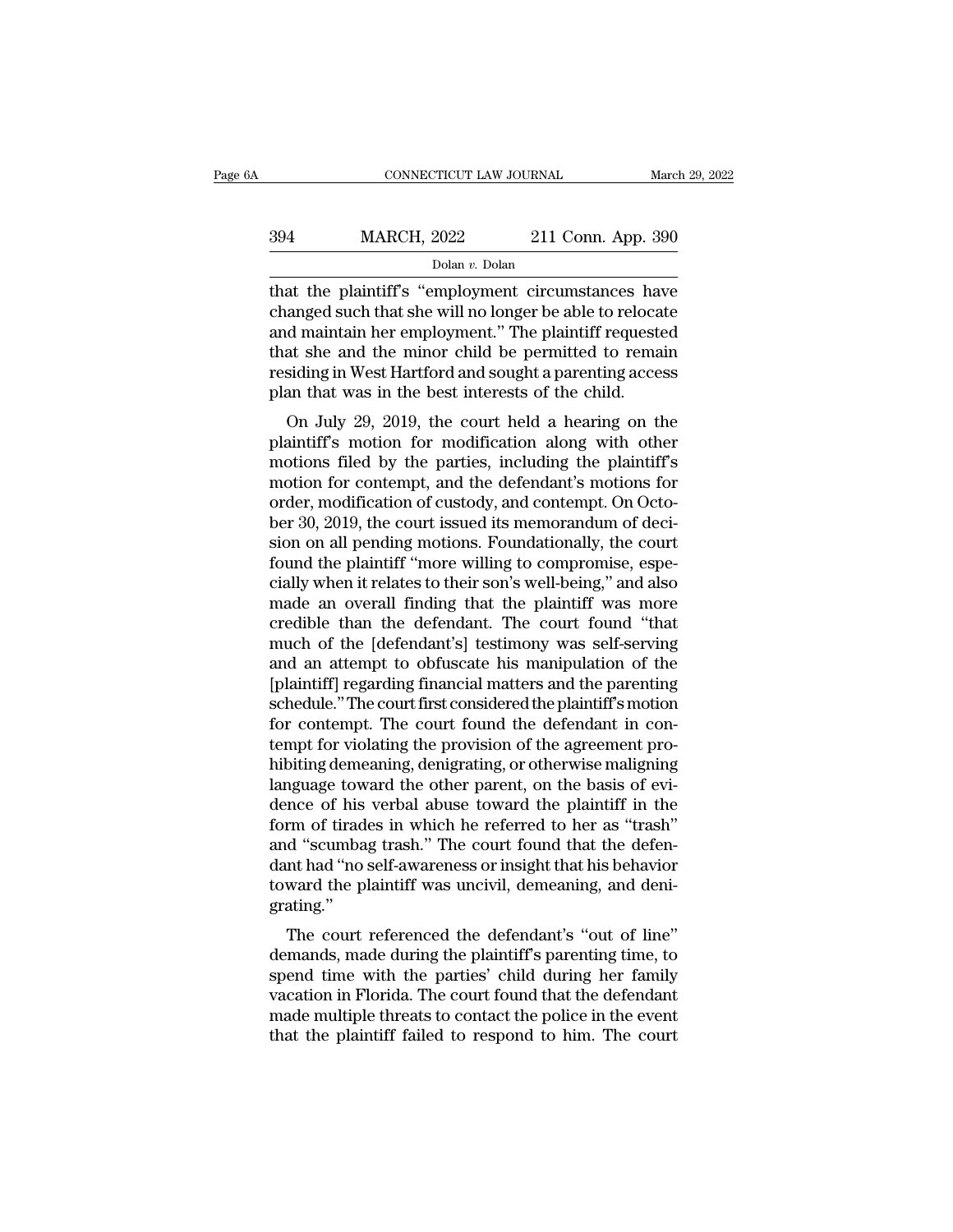| 2022               | CONNECTICUT LAW JOURNAL |                    |     | Page 7A |
|--------------------|-------------------------|--------------------|-----|---------|
|                    |                         |                    |     |         |
| 211 Conn. App. 390 |                         | <b>MARCH, 2022</b> | 395 |         |
|                    | Dolan v. Dolan          |                    |     |         |

Fage 7A<br>
2022 CONNECTICUT LAW JOURNAL Page 7A<br>
211 Conn. App. 390 MARCH, 2022 395<br>
Dolan v. Dolan<br>
found that the plaintiff, in an effort to appease the<br>
defendant, agreed to permit him to take their child to<br>
2.700, 2 tr 211 Conn. App. 390 MARCH, 2022 395<br>
Dolar v. Dolar<br>
found that the plaintiff, in an effort to appease the<br>
defendant, agreed to permit him to take their child to<br>
a zoo, a trip that she had planned to take with her<br>
famil 211 Conn. App. 390 MARCH, 2022 395<br>
Dolar v. Dolar<br>
found that the plaintiff, in an effort to appease the<br>
defendant, agreed to permit him to take their child to<br>
a zoo, a trip that she had planned to take with her<br>
famil 211 Conn. App. 390 MARCH, 2022 395<br>
Dolar v. Dolan<br>
found that the plaintiff, in an effort to appease the<br>
defendant, agreed to permit him to take their child to<br>
a zoo, a trip that she had planned to take with her<br>
famil Dolar v. Dolar box 11 Social Apple 555 Mathemat, 2022 1983<br>
found that the plaintiff, in an effort to appease the<br>
defendant, agreed to permit him to take their child to<br>
a zoo, a trip that she had planned to take with he bolan  $v$ . Dolan<br>found that the plaintiff, in an effort to appease the<br>defendant, agreed to permit him to take their child to<br>a zoo, a trip that she had planned to take with her<br>family. The court was concerned by the defe found that the plaintiff, in an effort to appease the<br>defendant, agreed to permit him to take their child to<br>a zoo, a trip that she had planned to take with her<br>family. The court was concerned by the defendant's<br>"unreasona defendant, agreed to permit him to take their child to<br>a zoo, a trip that she had planned to take with her<br>family. The court was concerned by the defendant's<br>"unreasonable demands and anger shown in almost all<br>of his e-mai a zoo, a trip that she had planned to take with her<br>family. The court was concerned by the defendant's<br>"unreasonable demands and anger shown in almost all<br>of his e-mails and texts to the [plaintiff]," and concluded<br>that hi family. The court was concerned by the defendant's<br>"unreasonable demands and anger shown in almost all<br>of his e-mails and texts to the [plaintiff]," and concluded<br>that his "overall lack of civility toward the plaintiff<br>in "unreasonable demands and anger shown in almost all<br>of his e-mails and texts to the [plaintiff]," and concluded<br>that his "overall lack of civility toward the plaintiff<br>interferes with his coparenting obligations and his ab of his e-mails and texts to the [plaintiff]," and concluded<br>that his "overall lack of civility toward the plaintiff<br>interferes with his coparenting obligations and his abil-<br>ity to act in the best interest of their son." T that his "overall lack of civility toward the plaintiff<br>interferes with his coparenting obligations and his abil-<br>ity to act in the best interest of their son." The court<br>also found the defendant in contempt for his failur interferes with his coparenting obligations and his ability to act in the best interest of their son." The court<br>also found the defendant in contempt for his failure to<br>contribute \$1000 monthly to the mortgage on the forme ity to act in the best interest of their son." The court<br>also found the defendant in contempt for his failure to<br>contribute \$1000 monthly to the mortgage on the former<br>marital home, as required by the agreement.<sup>2</sup> The cou so round the defendant in contempt for his failure to<br>ntribute \$1000 monthly to the mortgage on the former<br>arital home, as required by the agreement.<sup>2</sup> The court<br>und that the defendant was "intentionally keeping<br>e money contribute \$1000 monthly to the mortgage on the former<br>marital home, as required by the agreement.<sup>2</sup> The court<br>found that the defendant was "intentionally keeping<br>the money from the plaintiff," that his actions were<br>"egre

marital nome, as required by the agreement." The court<br>found that the defendant was "intentionally keeping<br>the money from the plaintiff," that his actions were<br>"egregious, and [that] he put her in financial peril."<sup>3</sup><br>With round that the defendant was intentionally keeping<br>the money from the plaintiff," that his actions were<br>"egregious, and [that] he put her in financial peril."<sup>3</sup><br>With respect to the plaintiff's motion for modification<br>at i the money from the plaintiff, that his actions were<br>
"egregious, and [that] he put her in financial peril."<sup>3</sup><br>
With respect to the plaintiff's motion for modification<br>
at issue in this appeal, the court found that "the pl "egregious, and [that] ne put ner in innancial perii."<br>With respect to the plaintiff's motion for modification<br>at issue in this appeal, the court found that "the plain-<br>tiff's employment circumstances have changed substan ff's employment circumstances have changed substanally and she can no longer relocate to Massachusetts<br>and maintain her employment as the parties originally<br>tended." The court credited the plaintiff's testimony<br><sup>2</sup> Related tially and she can no longer relocate to Massachusetts<br>and maintain her employment as the parties originally<br>intended." The court credited the plaintiff's testimony<br> $\frac{1}{2}$ Related to the finding of contempt, the court g

enral the child and the pickup time after the defendant's parenting time, and the court reminded the parties of its order that the parties are to communicate using Our Family Wizard.<br>With respect to the other motions of th court reminded the parties of its order that the parties are to communicate using Our Family Wizard.<br>With respect to the other motions of the parties, the court denied the defendant's motion for order, which sought a court defendant had requested sole legal custody of the parties' child be enrolled in treatment with a mental health professional. The court also denied in treatment with a mental health professional. The court also denied the d With respect to the other motions of the parties, the court denied the defendant's motion for order, which sought a court order that the child be enrolled in treatment with a mental health professional. The court also deni defendant's motion for order, which sought a court order that the child be enrolled in treatment with a mental health professional. The court also denied the defendant's motion for modification of custody, wherein the defe enrolled in treatment with a mental health professional. The court also<br>enrolled in treatment with a mental health professional. The court also<br>denied the defendant's motion for modification of custody, wherein the<br>defenda denied the defendant's motion for modification of custody, wherein the defendant had requested sole legal custody of the parties' child. The court denied the defendant's motion for contempt, wherein he alleged that the pla defendant had requested sole legal custody of the parties' child. The court<br>denied the defendant's motion for contempt, wherein he alleged that the<br>plaintiff had violated the agreement by failing to sell the former marital denied the defendant's motion for contempt, wherein he alleged that the

and maintain her employment as the parties originally<br>intended." The court credited the plaintiff's testimony<br> $\frac{1}{2}$ Related to the finding of contempt, the court granted the plaintiff's<br>request for attorney's fees purs The court credited the plainting is testimony<br>
<sup>2</sup> Related to the finding of contempt, the court granted the plaintiff's<br>
request for attorney's fees pursuant to General Statutes § 46b-87.<br>
<sup>3</sup> The plaintiff alleged a num <sup>2</sup> Related to the finding of contempt, the court granted the plaintiff's request for attorney's fees pursuant to General Statutes  $\S$  46b-87.<br><sup>3</sup> The plaintiff alleged a number of other grounds in her motion for contempt request for attorney's fees pursuant to General Statutes § 46b-87.<br><sup>3</sup> The plaintiff alleged a number of other grounds in her motion for contempt. Although the court declined to find the defendant in contempt on the other <sup>3</sup> The plaintiff alleged a number of other grounds in her motion for contempt. Although the court declined to find the defendant in contempt on the other grounds alleged, the court exercised its remedial authority to make tempt. Although the court declined to find the defendant in contempt on the other grounds alleged, the court exercised its remedial authority to make changes to the agreement with respect to the parties' communication with e other grounds alleged, the court exercised its remedial authority to make anges to the agreement with respect to the parties' communication with e child and the pickup time after the defendant's parenting time, and the u changes to the agreement with respect to the parties' communication with<br>the child and the pickup time after the defendant's parenting time, and the<br>court reminded the parties of its order that the parties are to communica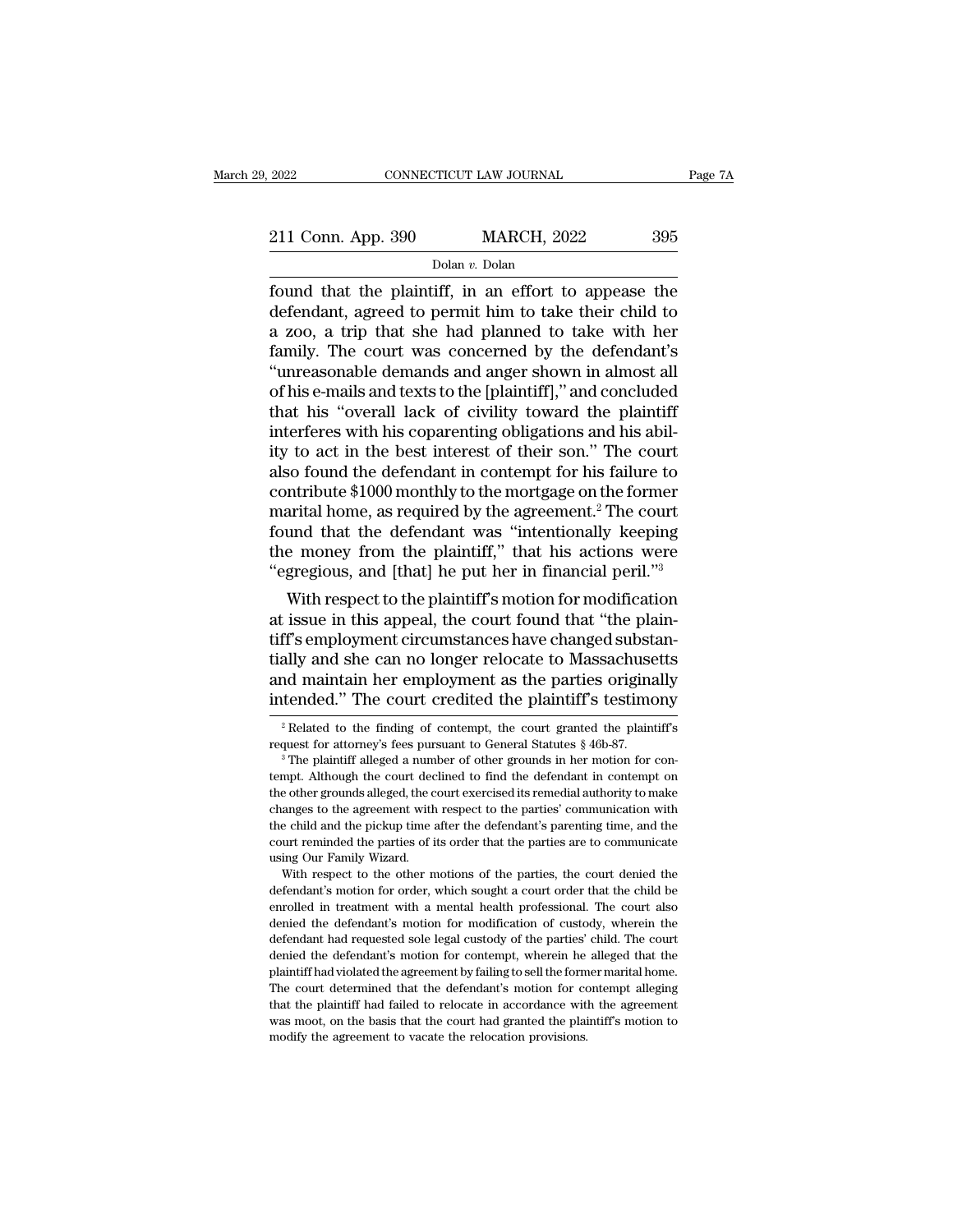## CONNECTICUT LAW JOURNAL March 29, 2022<br>396 MARCH, 2022 211 Conn. App. 390<br>Dolan v. Dolan Dolan *v.* Dolan

CONNECTICUT LAW JOURNAL March March (1996)<br>
211 Conn. App. 390<br>
211 Conn. App. 390<br>
211 Conn. App. 390<br>
211 Conn. App. 390<br>
211 Conn. App. 390<br>
211 Conn. App. 390<br>
211 Conn. App. 390<br>
211 Conn. App. 390<br>
221 Conn. App. 390  $\begin{array}{r} \text{MARCH, 2022} \text{211 Conn. App. 390} \ \text{Dolan } v. \text{Dolan} \ \text{regarding her work circumstances, including the promotions, the obtained through her employer following the entry of the dissolution judgment. Although she was able to work remotely in her prior position, her now.} \end{array}$  $\frac{\text{MARCH, 2022}}{\text{Dolan } v. \text{Dolan}}$   $\frac{\text{Dolan } v. \text{Dolan}}{\text{Polan } v. \text{Dolan}}$ <br>
regarding her work circumstances, including the pro-<br>
motion she obtained through her employer following<br>
the entry of the dissolution judgment. Although sh 396 MARCH, 2022 211 Conn. App. 390<br>
Dolan v. Dolan<br>
Dolan v. Dolan<br>
regarding her work circumstances, including the pro-<br>
motion she obtained through her employer following<br>
the entry of the dissolution judgment. Although position did not permitted in a representation of the dissolution did not permitted in a routine basis.<sup>4</sup><br>The court of the dissolution judgment. Although she was able to work remotely in her prior position, her new posit  $\frac{1}{10}$  bolan *v*. Dolan <br>
regarding her work circumstances, including the pro-<br>
motion she obtained through her employer following<br>
the entry of the dissolution judgment. Although she was<br>
able to work remotely in her regarding her work circumstances, including the pro-<br>motion she obtained through her employer following<br>the entry of the dissolution judgment. Although she was<br>able to work remotely in her prior position, her new<br>position motion she obtained through her employer following<br>the entry of the dissolution judgment. Although she was<br>able to work remotely in her prior position, her new<br>position did not permit remote work on a routine basis.<sup>4</sup><br>The the entry of the dissolution judgment. Although she was<br>able to work remotely in her prior position, her new<br>position did not permit remote work on a routine basis.<sup>4</sup><br>The court found that the plaintiff's new position cons able to work remotely in her prior position, her new<br>position did not permit remote work on a routine basis.<sup>4</sup><br>The court found that the plaintiff's new position consti-<br>tuted "a substantial improvement based on her increa position did not permit remote work on a routine basis.<sup>4</sup><br>The court found that the plaintiff's new position constituted "a substantial improvement based on her increased<br>salary and potential career growth." The court cred The court found that the plaintiff's new position constituted "a substantial improvement based on her increased<br>salary and potential career growth." The court credited<br>the plaintiff's testimony that "if she looked for work tuted "a substantial improvement based on her increased<br>salary and potential career growth." The court credited<br>the plaintiff's testimony that "if she looked for work in<br>the health care industry in Massachusetts to be clos salary and potential career growth." The court credited<br>the plaintiff's testimony that "if she looked for work in<br>the health care industry in Massachusetts to be closer<br>to the defendant, she would have to start at the bott the plaintiff's testimony that "if she looked for work in<br>the health care industry in Massachusetts to be closer<br>to the defendant, she would have to start at the bottom<br>and would not earn enough money to maintain the<br>stand the health care industry in Massachusetts to be closer<br>to the defendant, she would have to start at the bottom<br>and would not earn enough money to maintain the<br>standard of living that she and her son enjoy in Connect-<br>icut. to the defendant, she would have to start at the bottom<br>and would not earn enough money to maintain the<br>standard of living that she and her son enjoy in Connect-<br>icut." Acknowledging the defendant's argument that<br>accepting and would not earn enough money to maintain the<br>standard of living that she and her son enjoy in Connect-<br>icut." Acknowledging the defendant's argument that<br>accepting the promotion was not mandatory for the<br>plaintiff, the standard of living that she and her son enjoy in Connecticut." Acknowledging the defendant's argument that accepting the promotion was not mandatory for the plaintiff, the court found the promotion to be a "legitimate step icut." Acknowledging the defendant's argument that<br>accepting the promotion was not mandatory for the<br>plaintiff, the court found the promotion to be a "legiti-<br>mate stepping stone in the [plaintiff's] career" and "a<br>signifi accepting the promotion was not mandatory for the plaintiff, the court found the promotion to be a "legitimate stepping stone in the [plaintiff's] career" and "a significant opportunity for her." The court found it to be b Example 1.1 The court found the promotion to be a regnal<br>tate stepping stone in the [plaintiff's] career" and "a<br>gnificant opportunity for her." The court found it to<br>both in the plaintiff's and the child's best interests rate stepping stone in the [plaintin 5] career and a<br>significant opportunity for her." The court found it to<br>be both in the plaintiff's and the child's best interests<br>for the plaintiff to accept the promotion to be better<br>

significant opportuntly for fiel. The court found it to<br>be both in the plaintiff's and the child's best interests<br>for the plaintiff to accept the promotion to be better<br>able to provide financially for her and the minor chi be both in the plaintin's and the enders best interests<br>for the plaintiff to accept the promotion to be better<br>able to provide financially for her and the minor child.<br>The court further found that "maintaining [the plain-<br> is the plant of the promotion to be better<br>able to provide financially for her and the minor child.<br>The court further found that "maintaining [the plain-<br>tiff's] financial independence is critical to her financial<br>stabilit factor to provide mialteriary for the and the minor email.<br>The court further found that "maintaining [the plain-<br>tiff's] financial independence is critical to her financial<br>stability and that the defendant had "put the [pl The court further found that "maintaining [the plaintiff's] financial independence is critical to her financial<br>stability and her stability is in the best interest of the<br>child," and that the defendant had "put the [plaint tiff's] financial independence is critical to her financial<br>stability and her stability is in the best interest of the<br>child," and that the defendant had "put the [plaintiff]<br>in a vulnerable financial position" when he wi stability and her stability is in the best interest of the<br>child," and that the defendant had "put the [plaintiff]<br>in a vulnerable financial position" when he wilfully<br>failed to contribute \$1000 monthly to the mortgage pa child," and that the defendant had "put the [plaintiff]<br>in a vulnerable financial position" when he wilfully<br>failed to contribute \$1000 monthly to the mortgage pay-<br>ment on the former marital home as required by the<br>agreem ent on the former marital nome as required by the greement. The court previously had found that the efendant "intentionally" kept the money from the laintiff,<sup>5</sup> forcing her to file a motion for contempt to  $\frac{4}{1}$ <sup>4</sup> T agreement. The court previously had found that the defendant "intentionally" kept the money from the plaintiff,<sup>5</sup> forcing her to file a motion for contempt to  $\frac{4}{1}$  The court found that, in her new position, the plai

defendant "intentionally" kept the money from the plaintiff,<sup>5</sup> forcing her to file a motion for contempt to  $\frac{4}{1}$  The court found that, in her new position, the plaintiff was responsible for "supervising a team of ei **Example 11.4** The formulational staff.<sup>5</sup> The formulation of a motion for contempt to  $\frac{4}{1}$  The court found that, in her new position, the plaintiff was responsible for "supervising a team of eight people, in additio  $^4$  The court found that, in her new position, the plaintiff was responsible for "supervising a team of eight people, in addition to assisting her employer with the integration of a new acquisition by the company and ass for "supervising a team of eight people, in addition to assisting her employer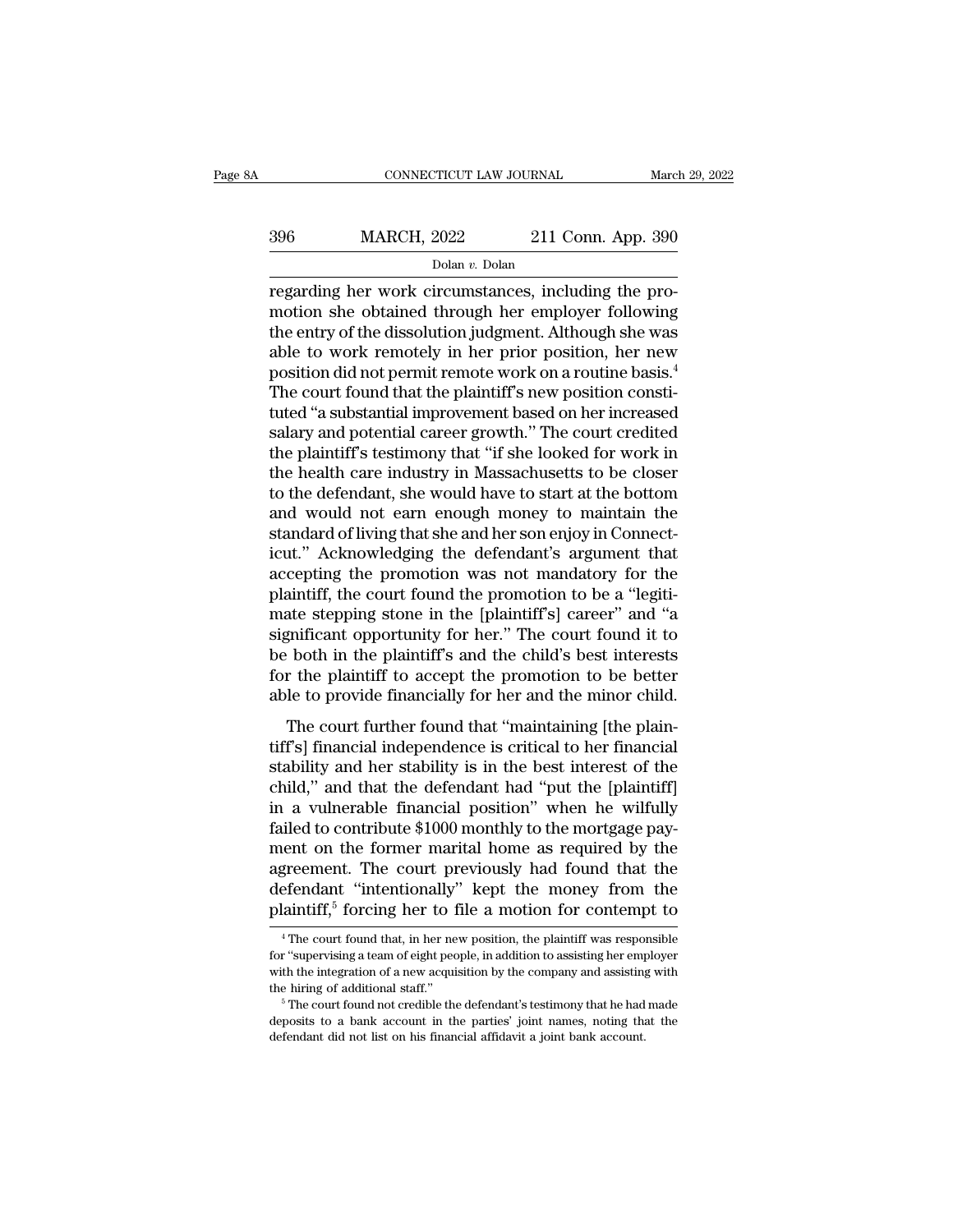| 2022               | CONNECTICUT LAW JOURNAL | Page 9A |
|--------------------|-------------------------|---------|
| 211 Conn. App. 390 | <b>MARCH, 2022</b>      | 397     |
|                    | Dolan v. Dolan          |         |

2022 CONNECTICUT LAW JOURNAL Page  $9$ <br>
211 Conn. App. 390 MARCH, 2022 397<br>
Dolan v. Dolan<br>
address his failure to pay his court-ordered portion of<br>
the mortgage. The court found that the defendant's fail-211 Conn. App. 390 MARCH, 2022 397<br>
Dolan v. Dolan<br>
address his failure to pay his court-ordered portion of<br>
the mortgage. The court found that the defendant's fail-<br>
ure to fulfill his fiscal obligation was egregious and 211 Conn. App. 390 MARCH, 2022 397<br>
Dolar v. Dolar<br>
address his failure to pay his court-ordered portion of<br>
the mortgage. The court found that the defendant's fail-<br>
ure to fulfill his fiscal obligation was egregious and  $\begin{tabular}{l} \multicolumn{1}{l}{{\bf 211 Conn. App. 390}} \multicolumn{1}{l}{{\bf 200}} & {\bf {MARC}}\\ \hline \multicolumn{1}{l}{{\bf 200}} & {\bf 200} & {\bf 200} \\ \multicolumn{1}{l}{{\bf 200}} & {\bf 200} & {\bf 200} \\ \multicolumn{1}{l}{{\bf 200}} & {\bf 200} & {\bf 200} \\ \multicolumn{1}{l}{{\bf 200}} & {\bf 200} & {\bf 200} \\ \multicolumn{1}{l}{{\bf 200}} & {\bf 20$  $\begin{array}{l} \text{Dolan } v. \text{ Dolan} \\ \text{dress his failure to pay his court-ordered portion of}\\ \text{e mortgage. The court found that the defendant's fail-} \\ \text{e to fulfill his fiscal obligation was ergregions and put}\\ \text{e plaintiff in financial peril.} \\ \text{In addition to the financial considerations set forth by}\\ \text{e court, the court found that it was in the child's best  
to constrain originally with the plaintiff.} \end{array}$ address his failure to pay his court-ordered portion of<br>the mortgage. The court found that the defendant's fail-<br>ure to fulfill his fiscal obligation was egregious and put<br>the plaintiff in financial peril.<br>In addition to t

interest to controllate the defendant's failure to fulfill his fiscal obligation was egregious and put<br>the plaintiff in financial peril.<br>In addition to the financial considerations set forth by<br>the court, the court found t in the Hartford area. The court count area in the determinant of the plaintiff in financial peril.<br>In addition to the financial considerations set forth by<br>the court, the court found that it was in the child's best<br>interes the plaintiff in financial peril.<br>In addition to the financial considerations set forth by<br>the court, the court found that it was in the child's best<br>interests to continue residing primarily with the plaintiff<br>in the Hartf In addition to the financial considerations set forth by<br>the court, the court found that it was in the child's best<br>interests to continue residing primarily with the plaintiff<br>in the Hartford area. The court credited evide In addition to the financial considerations set forth by<br>the court, the court found that it was in the child's best<br>interests to continue residing primarily with the plaintiff<br>in the Hartford area. The court credited evide the court, the court found that it was in the child's best<br>interests to continue residing primarily with the plaintiff<br>in the Hartford area. The court credited evidence that<br>the child was doing well under the current paren the Hartford area. The court credited evidence that<br>e child was doing well under the current parenting<br>an, and noted that it had heard testimony regarding<br>e child's academic progress, friendships, after-school<br>ildcare, spo In the rial about area. The court effective vidence that<br>the child was doing well under the current parenting<br>plan, and noted that it had heard testimony regarding<br>the child's academic progress, friendships, after-school<br>c

are clina was doing wen ander are carrent parenting<br>plan, and noted that it had heard testimony regarding<br>the child's academic progress, friendships, after-school<br>childcare, sports, and activities in the community.<br>In gran plant, and noted that it had neard testhionly regarding<br>the child's academic progress, friendships, after-school<br>childcare, sports, and activities in the community.<br>In granting the plaintiff's motion for modification, the<br> relates a calculate progress, memastages, and child<br>care, sports, and activities in the community.<br>In granting the plaintiff's motion for modification, the<br>court stated that the relocation provision of the parent-<br>ing plan In granting the plaintiff's motion for modification, the<br>court stated that the relocation provision of the parent-<br>ing plan would no longer apply, and it vacated the provi-<br>sions of the parenting plan setting forth the pa In granting the plaintiff's motion for modification, the<br>court stated that the relocation provision of the parent-<br>ing plan would no longer apply, and it vacated the provi-<br>sions of the parenting plan setting forth the pa court stated that the relocation provision of the parenting plan would no longer apply, and it vacated the provisions of the parenting plan setting forth the parenting schedule following the relocation, including the summe ing plan would no longer apply, and it vacated the provisions of the parenting plan setting forth the parenting<br>schedule following the relocation, including the summer access schedule for 2019 and the future. The court<br>the sions of the parenting plan setting forth the parenting<br>schedule following the relocation, including the sum-<br>mer access schedule for 2019 and the future. The court<br>then stated: "Because the parents will not be moving<br>clos schedule following the relocation, including the summer access schedule for 2019 and the future. The court<br>then stated: "Because the parents will not be moving<br>closer to each other, the '5, 2, 2, 5' parenting plan antici-<br> mer access schedule for 2019 and the future. The court<br>then stated: "Because the parents will not be moving<br>closer to each other, the '5, 2, 2, 5' parenting plan antici-<br>pated in [the agreement] is no longer appropriate. T then stated: "Because the parents will not be moving<br>closer to each other, the '5, 2, 2, 5' parenting plan antici-<br>pated in [the agreement] is no longer appropriate. The<br>custody agreement shall be modified so that the [def closer to each other, the '5, 2, 2, 5' parenting plan antici-<br>pated in [the agreement] is no longer appropriate. The<br>custody agreement shall be modified so that the [defen-<br>dant] shall have parenting time with the child ev pated in [the agreement] is no longer appropriate. The<br>custody agreement shall be modified so that the [defen-<br>dant] shall have parenting time with the child every<br>other weekend as well as the division of summer, vaca-<br>tio custody agreement shall be modified so that the [defendant] shall have parenting time with the child every other weekend as well as the division of summer, vacations, and holidays as provided by the agreement prior to relo followed. not weckerd as wen as the arristori of standard, vacant<br>ons, and holidays as provided by the agreement's sum-<br>er, 2018 schedule to future summers. The defendant<br>ed a motion to reargue, which was denied. This appeal<br>llowed. cons, and nonalys as provided by the agreement's summer, 2018 schedule to future summers. The defendant filed a motion to reargue, which was denied. This appeal followed.<br>On January 2, 2020, the plaintiff filed a motion fo

to relocation. The coal deppied are agreements sum<br>mer, 2018 schedule to future summers. The defendant<br>filed a motion to reargue, which was denied. This appeal<br>followed.<br>On January 2, 2020, the plaintiff filed a motion fo Filed a motion to reargue, which was denied. This appeal<br>followed.<br>On January 2, 2020, the plaintiff filed a motion for<br>counsel fees to defend the appeal, and the defendant<br>thereafter filed an objection. Following a hearin med a motion to relative, which was defined. This appear followed.<br>
On January 2, 2020, the plaintiff filed a motion for<br>
counsel fees to defend the appeal, and the defendant<br>
thereafter filed an objection. Following a hea on January 2, 2020, the plaintiff filed a motion for<br>counsel fees to defend the appeal, and the defendant<br>thereafter filed an objection. Following a hearing on<br>February 18, 2020, the court ordered the defendant to<br>pay \$770 On January 2, 2020, the counsel fees to defend thereafter filed an objection-<br>thereafter filed an objection-<br>February 18, 2020, the corpay \$7700 of the plaintiff<br>defendant then amended<br>award of attorney's fees.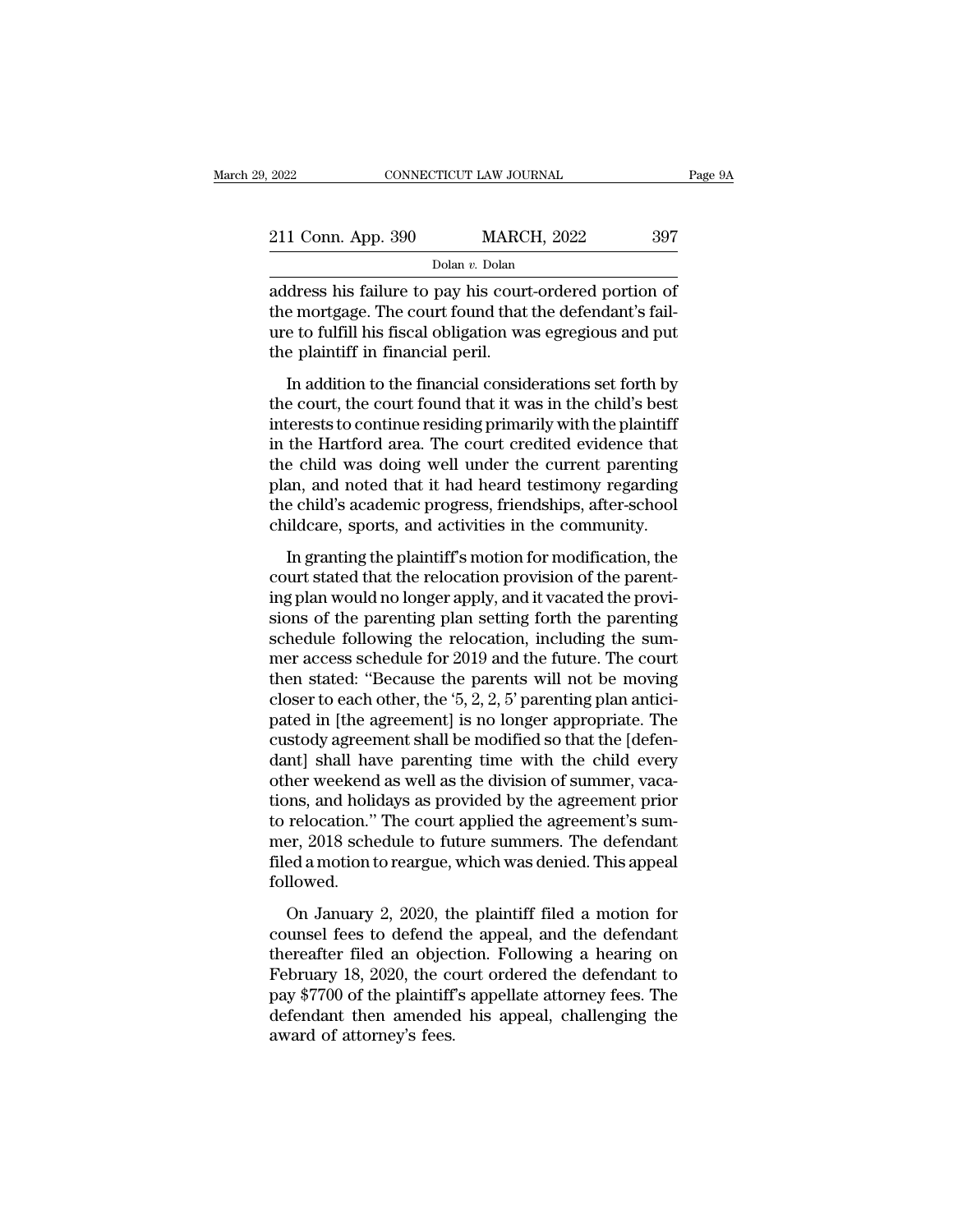| 10A | CONNECTICUT LAW JOURNAL |                    | March 29, 2022 |
|-----|-------------------------|--------------------|----------------|
| 398 | <b>MARCH, 2022</b>      | 211 Conn. App. 390 |                |
|     | Dolan v. Dolan          |                    |                |
|     |                         |                    |                |

398 MARCH, 2022 211 Conn. App. 390<br>
Dolar v. Dolar<br>
I<br>
The defendant's first claim on appeal is that the court<br>
abused its discretion in granting the plaintiff's motion<br>
for modification. Specifically, the defendant argue  $\begin{array}{r} \text{MARCH, 2022} \text{211 Conn. App. 390} \ \hline \text{Dolan } v. \text{Dolan} \end{array}$ <br>
The defendant's first claim on appeal is that the court<br>
abused its discretion in granting the plaintiff's motion<br>
for modification. Specifically, the defendant  $\frac{\text{Dolan } v. \text{ Dolan}}{\text{I}}$ <br>
The defendant's first claim on appeal is that the court<br>
abused its discretion in granting the plaintiff's motion<br>
for modification. Specifically, the defendant argues:<br>
"The court's finding that I<br>
I<br>
The defendant's first claim on appeal is that the court<br>
abused its discretion in granting the plaintiff's motion<br>
for modification. Specifically, the defendant argues:<br>
"The court's finding that the plaintiff obtain I<br>The defendant's first claim on appeal is that the court<br>abused its discretion in granting the plaintiff's motion<br>for modification. Specifically, the defendant argues:<br>"The court's finding that the plaintiff obtaining a p The defendant's first claim on appeal is that the court<br>abused its discretion in granting the plaintiff's motion<br>for modification. Specifically, the defendant argues:<br>"The court's finding that the plaintiff obtaining a pro abused its discretion in granting the plaintiff's motion<br>for modification. Specifically, the defendant argues:<br>"The court's finding that the plaintiff obtaining a promo-<br>tion at work is a substantial change of circumstance for modification. Specifically, the defendant argues:<br>"The court's finding that the plaintiff obtaining a promotion at work is a substantial change of circumstances<br>to justify a modification is not a proper reading of the<br> "The court's finding that the plaintiff obtaining a promotion at work is a substantial change of circumstances<br>to justify a modification is not a proper reading of the<br>[agreement] which anticipated both [the] plaintiff's tion at work is a substantial change of circumstances<br>to justify a modification is not a proper reading of the<br>[agreement] which anticipated both [the] plaintiff's relo-<br>cation, maintaining employment, or obtaining a promo to justify a modification is not a proper reading of the<br>[agreement] which anticipated both [the] plaintiff's relo-<br>cation, maintaining employment, or obtaining a promo-<br>tion at Hartford Hospital or some other employer. Th [agreement] which anticipated both [the] plaintiff's relocation, maintaining employment, or obtaining a promotion at Hartford Hospital or some other employer. The modification undermines the agreement's premise that the pa cation, maintaining employment, or obtaining a promotion at Hartford Hospital or some other employer. The modification undermines the agreement's premise that the parties relocate to a location in Massachusetts . . . that tion at Hartford Homodification under<br>the parties relocate<br>that would permit i<br>with their child fo<br>custody." We are n<br>its discretion.<br>We first set forth odification undermines the agreement's premise that<br>e parties relocate to a location in Massachusetts . . .<br>at would permit increase[d] contact for both parents<br>th their child for whom they agreed to have joint<br>stody." We the parties relocate to a location in Massachusetts . . .<br>that would permit increase[d] contact for both parents<br>with their child for whom they agreed to have joint<br>custody." We are not persuaded that the court abused<br>its

that would permit increase[d] contact for both parents<br>with their child for whom they agreed to have joint<br>custody." We are not persuaded that the court abused<br>its discretion.<br>We first set forth relevant principles of law with their child for whom they agreed to have joint<br>custody." We are not persuaded that the court abused<br>its discretion.<br>We first set forth relevant principles of law and our<br>standard of review. General Statutes § 46b-56 p custody." We are not persuaded that the court abused<br>its discretion.<br>We first set forth relevant principles of law and our<br>standard of review. General Statutes § 46b-56 provides<br>trial courts with the statutory authority to its discretion.<br>
We first set forth relevant principles of law and our<br>
standard of review. General Statutes  $\S$  46b-56 provides<br>
trial courts with the statutory authority to modify an<br>
order of custody or visitation. Gen We first set forth relevant principles of law and our standard of review. General Statutes  $§$  46b-56 provides trial courts with the statutory authority to modify an order of custody or visitation. General Statutes (Rev. standard of review. General Statutes  $\S$  46b-56 provides<br>trial courts with the statutory authority to modify an<br>order of custody or visitation. General Statutes (Rev.<br>to 2019)  $\S$  46b-56 (c) directs the court, when making trial courts with the statutory authority to modify an order of custody or visitation. General Statutes (Rev. to 2019) § 46b-56 (c) directs the court, when making or modifying any order regarding the custody, care, educat order of custody or visitation. General Statutes (F<br>to 2019) § 46b-56 (c) directs the court, when mak<br>or modifying any order regarding the custody, c:<br>education, visitation and support of children, to "c<br>sider the best in ites (Rev.<br>
n making<br>
ody, care,<br>
i, to "con-<br>
doing so<br>
imited to,<br>
....The<br>
and developducation, visitation and support of children, to "conder the best interests of the child, and in doing so he court] may consider, but shall not be limited to, me or more of [sixteen enumerated] factors<sup>6</sup>.... The  $\frac{6}{7}$ sider the best interests of the child, and in doing so<br>[the court] may consider, but shall not be limited to,<br>one or more of [sixteen enumerated] factors<sup>6</sup>.... The<br><sup>6</sup>The statutory factors are as follows: "(1) The temper

<sup>[</sup>the court] may consider, but shall not be limited to, one or more of [sixteen enumerated] factors<sup>6</sup>.... The  $\degree$ The statutory factors are as follows: "(1) The temperament and developmental needs of the child; (2) the ca **One Or more of [sixteen enumerated] factors**<sup>6</sup>. . . . The  $\overline{ }$   $\overline{ }$   $\overline{ }$   $\overline{ }$   $\overline{ }$   $\overline{ }$   $\overline{ }$   $\overline{ }$   $\overline{ }$   $\overline{ }$   $\overline{ }$   $\overline{ }$   $\overline{ }$   $\overline{ }$   $\overline{ }$   $\overline{ }$   $\overline{ }$   $\overline{ }$   $\overline{ }$   $\overline{ }$  The child; (4) the wishes of the child; (3) any relevant and developmental needs of the child; (2) the capacity and the disposition of the parents to understand and meet the needs of the child; (3) any relevant and materi <sup>6</sup> The statutory factors are as follows: "(1) The temperament and developmental needs of the child; (2) the capacity and the disposition of the parents to understand and meet the needs of the child; (3) any relevant and mental needs of the child; (2) the capacity and the disposition of the parents to understand and meet the needs of the child; (3) any relevant and material information obtained from the child, including the informed prefe to understand and meet the needs of the child; (3) any relevant and material information obtained from the child, including the informed preferences of the child; (4) the wishes of the child's parents as to custody; (5) t information obtained from the child, including the informed preferences of the child; (4) the wishes of the child's parents as to custody; (5) the past and current interaction and relationship of the child with each paren the child; (4) the wishes of the child's parents as to custody; (5) the past and current interaction and relationship of the child with each parent, the child's siblings and any other person who may significantly affect t and current interaction and relationship of the child with each parent, the child's siblings and any other person who may significantly affect the best interests of the child; (6) the willingness and ability of each paren child's siblings and any other person who may significantly affect the best interests of the child; (6) the willingness and ability of each parent to facilitate and encourage such continuing parent-child relationship betwe interests of the child; (6) the willingness and ability of each parent to facilitate and encourage such continuing parent-child relationship between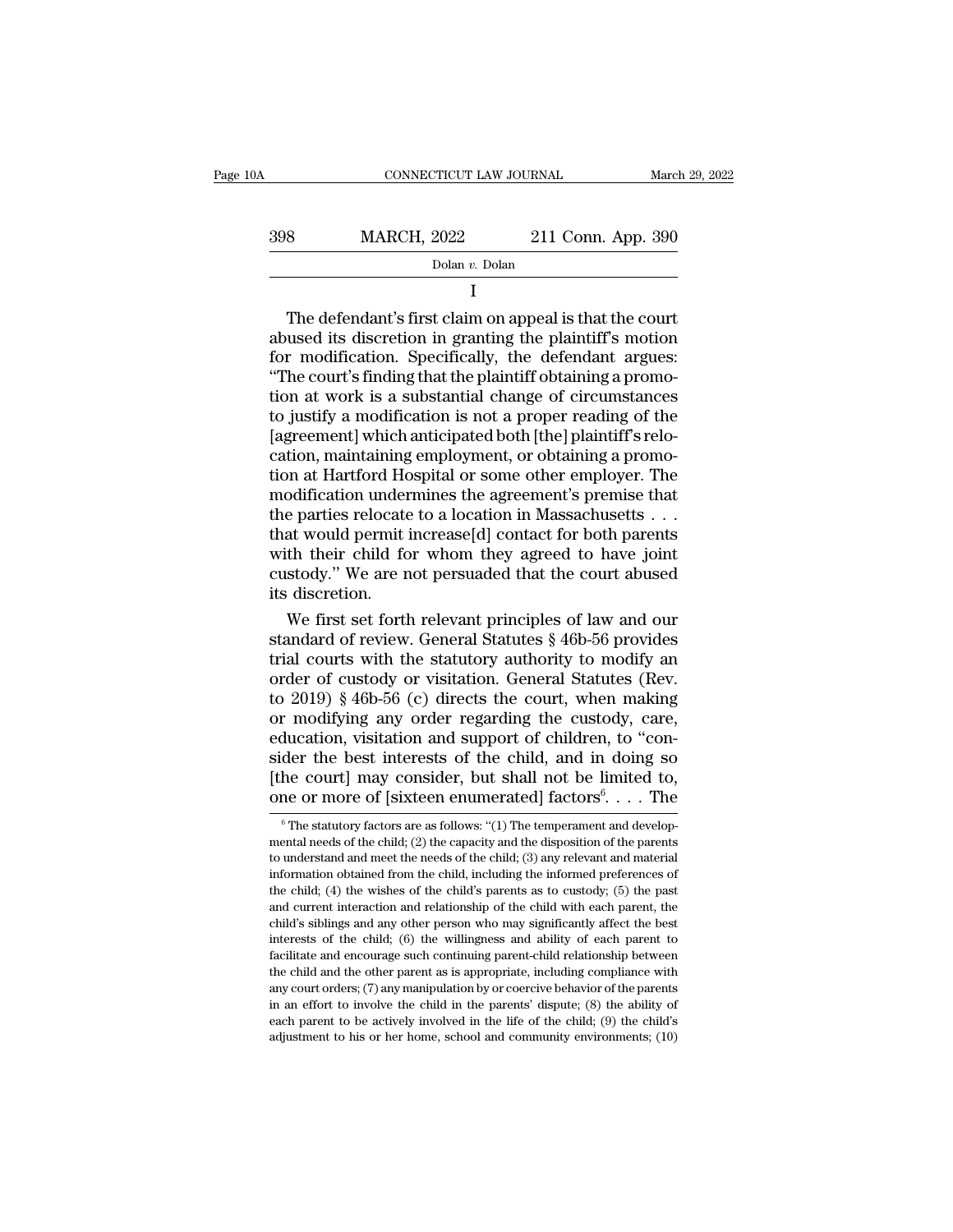| 2022               | CONNECTICUT LAW JOURNAL |                    | Page 11A |  |
|--------------------|-------------------------|--------------------|----------|--|
|                    |                         |                    |          |  |
| 211 Conn. App. 390 |                         | <b>MARCH, 2022</b> | 399      |  |
|                    | Dolan v. Dolan          |                    |          |  |

CONNECTICUT LAW JOURNAL Page 11A<br>
211 Conn. App. 390 MARCH, 2022 399<br>
Dolan v. Dolan<br>
court is not required to assign any weight to any of the<br>
factors that it considers . . . . " (Footnote added.). 211 Conn. App. 390 MARCH, 2022 399<br>
Dolan v. Dolan<br>
court is not required to assign any weight to any of the factors that it considers . . . . ." (Footnote added.).<br>
"Our standard of review of a trial court's decision

<sup>1</sup> Conn. App. 390 MARCH, 2022 399<br>
Dolar *v*. Dolar<br>
urt is not required to assign any weight to any of the<br>
ctors that it considers  $\ldots$ ." (Footnote added.).<br>
"Our standard of review of a trial court's decision<br>
gardin 211 Conn. App. 390 MARCH, 2022 399<br>
Dolar v. Dolar<br>
court is not required to assign any weight to any of the<br>
factors that it considers . . . . . " (Footnote added.).<br>
"Our standard of review of a trial court's decision<br> Dolan v. Dolan<br>
court is not required to assign any weight to any of the<br>
factors that it considers . . . . . " (Footnote added.).<br>
"Our standard of review of a trial court's decision<br>
regarding custody, visitation and re court is not required to assign any weight to any of the factors that it considers  $\dots$ ." (Footnote added.).<br>"Our standard of review of a trial court's decision regarding custody, visitation and relocation orders is one o Factors that it considers  $\dots$ ." (Footnote added.).<br>
"Our standard of review of a trial court's decision<br>
regarding custody, visitation and relocation orders is<br>
one of abuse of discretion.  $\dots$  [I]n a dissolution pro-<br>
c factors that it considers  $\ldots$  (roothote added.).<br>
"Our standard of review of a trial court's decision<br>
regarding custody, visitation and relocation orders is<br>
one of abuse of discretion.  $\ldots$  [I]n a dissolution pro-<br>
c "Our standard of review of a trial court's decision<br>regarding custody, visitation and relocation orders is<br>one of abuse of discretion. . . . . [I]n a dissolution pro-<br>ceeding the trial court's decision on the matter of cu regarding custody, visitation and relocation orders is<br>one of abuse of discretion. . . . [I]n a dissolution pro-<br>ceeding the trial court's decision on the matter of cus-<br>tody is committed to the exercise of its sound disc one of abuse of discretion. . . . [I]n a dissolution proceeding the trial court's decision on the matter of custody is committed to the exercise of its sound discretion and its decision cannot be overridden unless an abus ceeding the trial court's decision on the matter of cus-<br>tody is committed to the exercise of its sound discretion<br>and its decision cannot be overridden unless an abuse<br>of that discretion is clear.... The controlling prin tody is committed to the exercise of its sound discretion<br>and its decision cannot be overridden unless an abuse<br>of that discretion is clear.... The controlling princi-<br>ple in a determination respecting custody is that the and its decision cannot be overridden unless an abuse<br>of that discretion is clear. . . . The controlling princi-<br>ple in a determination respecting custody is that the<br>court shall be guided by the best interests of the chi of that discretion is clear. . . . The controlling princi-<br>ple in a determination respecting custody is that the<br>court shall be guided by the best interests of the child.<br>. . . . In determining what is in the best interes ple in a determination respecting custody is that the<br>court shall be guided by the best interests of the child.<br>... In determining what is in the best interests of<br>the child, the court is vested with a broad discretion."<br> court shall be guided by the best interests of the child.<br>
. . . . In determining what is in the best interests of<br>
the child, the court is vested with a broad discretion."<br>
(Internal quotation marks omitted.) *M. S. v. P* . . . In determining what is in the best interests of the child, the court is vested with a broad discretion." (Internal quotation marks omitted.) *M. S. v. P. S.*, 203 Conn. App. 377, 397, 248 A.3d 778, cert. denied, 336 the child, the court is vested with a broad discretion."<br>(Internal quotation marks omitted.) *M. S. v. P. S.*, 203<br>Conn. App. 377, 397, 248 A.3d 778, cert. denied, 336<br>Conn. 952, 251 A.3d 992 (2021). "[T]he authority to<br>e (Internal quotation marks omitted.) *M. S. v. P. S.*, 203<br>Conn. App. 377, 397, 248 A.3d 778, cert. denied, 336<br>Conn. 952, 251 A.3d 992 (2021). "[T]he authority to<br>exercise the judicial discretion [authorized by § 46b-56]<br> Conn. App. 377, 397, 248 A.3d 778, cert. denied, 336<br>
Conn. 952, 251 A.3d 992 (2021). "[T]he authority to<br>
exercise the judicial discretion [authorized by § 46b-56]<br>
. . . is not conferred [on] this court, but [on] the tr Conn. 952, 251 A.3d 992 (2021). "[T]he authority to<br>exercise the judicial discretion [authorized by § 46b-56]<br>... is not conferred [on] this court, but [on] the trial<br>court, and ... we are not privileged to usurp that<br>aut exercise the judicial discretion [authorized by  $\S$  46b-56]<br>
. . . is not conferred [on] this court, but [on] the trial<br>
court, and . . . we are not privileged to usurp that<br>
authority or to substitute ourselves for the t ... is not conferred [on] this court, but [on] the trial court, and ... we are not privileged to usurp that authority or to substitute ourselves for the trial court... A mere difference of opinion or judgment cannot justi ... A mere difference of opinion or judgment cannot<br>justify our intervention. Nothing short of a conviction<br>that the action of the trial court is one [that] discloses a<br>clear abuse of discretion can warrant our interferen justify our intervention. Nothing short of a conviction<br>that the action of the trial court is one [that] discloses a<br>clear abuse of discretion can warrant our interference."<br>the length of time that the child has lived in a

that the action of the trial court is one [that] discloses a<br>clear abuse of discretion can warrant our interference."<br>the length of time that the child has lived in a stable and satisfactory<br>environment and the desirabilit clear abuse of discretion can warrant our interference."<br>
the length of time that the child has lived in a stable and satisfactory<br>
environment and the desirability of maintaining continuity in such environ-<br>
ment, provide Clear abuse of discretion can warrant our interference.<br>
the length of time that the child has lived in a stable and satisfactory<br>
environment, provided the court may consider favorably a parent who voluntarily<br>
leaves the the length of time that the child has lived in a stable and satisfactory<br>environment and the desirability of maintaining continuity in such environ-<br>ment, provided the court may consider favorably a parent who voluntarily<br> environment and the desirability of maintaining continuity in such environment, provided the court may consider favorably a parent who voluntarily leaves the child's family home pendente lite in order to alleviate stress i ment, provided the court may consider favorably a parent who voluntarily leaves the child's family home pendente lite in order to alleviate stress in the household; (11) the stability of the child's existing or proposed re leaves the child's family home pendente lite in order to alleviate stress in the household; (11) the stability of the child's existing or proposed residences, or both; (12) the mental and physical health of all individuals household; (11) the stability of the child's existing or proposed residences, or both; (12) the mental and physical health of all individuals involved, except that a disability of a proposed custodial parent or other party for both; (12) the mental and physical health of all individuals involved, except that a disability of a proposed custodial parent or other party, in and of itself, shall not be determinative of custody unless the propose except that a disability of a proposed custodial parent or other party, in and of itself, shall not be determinative of custody unless the proposed custodial arrangement is not in the best interests of the child; (13) the and of itself, shall not be determinative of custody unless the proposed custodial arrangement is not in the best interests of the child; (13) the child's cultural background; (14) the effect on the child of the actions o eustodial arrangement is not in the best interests of the child; (13) the child's cultural background; (14) the effect on the child of the actions of an abuser, if any domestic violence has occurred between the parents or custodial arrangement is not in the best interests of the child; (13) the child's cultural background; (14) the effect on the child of the actions of an abuser, if any domestic violence has occurred between the parents or if any domestic violence has occurred between the parents or between a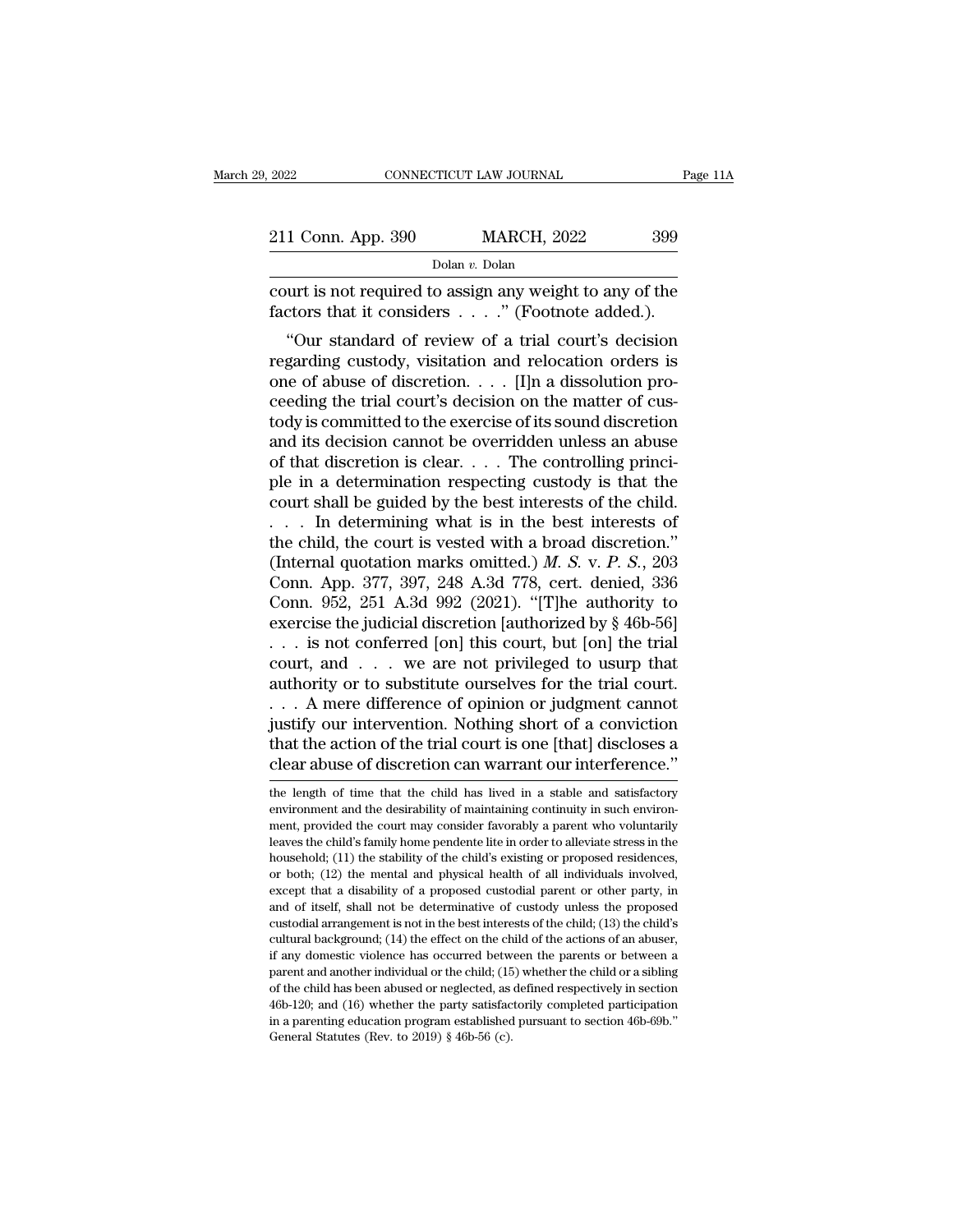| 'А  | CONNECTICUT LAW JOURNAL                                                                           |                    | March 29, 2022 |
|-----|---------------------------------------------------------------------------------------------------|--------------------|----------------|
| 400 | <b>MARCH, 2022</b>                                                                                | 211 Conn. App. 390 |                |
|     | Dolan v. Dolan                                                                                    |                    |                |
|     | (Internal quotation marks omitted.) Zhou v. Zhang, 334<br>Conn. 601, 632–33, 223 A.3d 775 (2020). |                    |                |

<sup>Dolan v</sup>. 2022 211 Conn. App. 390<br>
<sup>Dolan v</sup>. Dolan<br> **hternal quotation marks omitted**.) *Zhou* v. *Zhang*, 334<br>
point 601, 632–33, 223 A.3d 775 (2020).<br>
"The trial court has the opportunity to view the par-<br>
s [firsthand 400 MARCH, 2022 211 Conn. App. 390<br>
Dolar v. Dolan<br>
(Internal quotation marks omitted.) Zhou v. Zhang, 334<br>
Conn. 601, 632–33, 223 A.3d 775 (2020).<br>
"The trial court has the opportunity to view the parties [firsthand] and Dolan v. Dolan<br>(Internal quotation marks omitted.) Zhou v. Zhang, 334<br>Conn. 601, 632–33, 223 A.3d 775 (2020).<br>"The trial court has the opportunity to view the par-<br>ties [firsthand] and is therefore in the best position<br>to (Internal quotation marks omitted.) Zhou v. Zhang, 334<br>Conn. 601, 632–33, 223 A.3d 775 (2020).<br>
"The trial court has the opportunity to view the par-<br>
ties [firsthand] and is therefore in the best position<br>
to assess the Conn. 601, 632–33, 223 A.3d 775 (2020).<br>
"The trial court has the opportunity to view the parties [firsthand] and is therefore in the best position<br>
to assess the circumstances surrounding a dissolution<br>
action, in which The trial court has the opportunity to view the parties [firsthand] and is therefore in the best position to assess the circumstances surrounding a dissolution action, in which such personal factors as the demeanor and at "The trial court has the opportunity to view the parties [firsthand] and is therefore in the best position<br>to assess the circumstances surrounding a dissolution<br>action, in which such personal factors as the demeanor<br>and a ties [firsthand] and is therefore in the best position<br>to assess the circumstances surrounding a dissolution<br>action, in which such personal factors as the demeanor<br>and attitude of the parties are so significant. . . . [E]v to assess the circumstances surrounding a dissolution<br>action, in which such personal factors as the demeanor<br>and attitude of the parties are so significant. . . . [E]very<br>reasonable presumption should be given in favor of action, in which such personal factors as the demeanor<br>and attitude of the parties are so significant. . . . [E]very<br>reasonable presumption should be given in favor of the<br>correctness of [the trial court's] action. . . . and attitude of the parties are so significant.... [E]very<br>reasonable presumption should be given in favor of the<br>correctness of [the trial court's] action.... We are<br>limited in our review to determining whether the trial reasonable presumption should be given in favor of the correctness of [the trial court's] action. . . . We are limited in our review to determining whether the trial court abused its broad discretion to award custody base The defendant is primary deferred to award custody<br>sed upon the best interests of the child as reasonably<br>pported by the evidence." (Internal quotation marks<br>aitted.) *M. S. v. P. S.*, supra, 203 Conn. App. 398.<br>The defen mated in our leview to determining whether the that<br>court abused its broad discretion to award custody<br>based upon the best interests of the child as reasonably<br>supported by the evidence." (Internal quotation marks<br>omitted

based upon the best interests of the child as reasonably<br>supported by the evidence." (Internal quotation marks<br>omitted.) *M. S.* v. *P. S.*, supra, 203 Conn. App. 398.<br>The defendant's primary contention is that "[t]he pre supported by the evidence." (Internal quotation marks<br>omitted.) *M. S. v. P. S.*, supra, 203 Conn. App. 398.<br>The defendant's primary contention is that "[t]he prem-<br>ise in the modification motion that the plaintiff . . .<br> omitted.) *M. S. v. P. S.*, supra, 203 Conn. App. 398.<br>The defendant's primary contention is that "[t]he premise in the modification motion that the plaintiff . . . obtained a promotion . . . and that the seven year old s The defendant's primary contention is that "[t]he premise in the modification motion that the plaintiff . . . obtained a promotion . . . and that the seven year old son had increased social connections in the second grade The defendant's primary contention is that "[t]he premise in the modification motion that the plaintiff . . . obtained a promotion . . . and that the seven year old son had increased social connections in the second grade ise in the modification motion that the plaintiff . . . obtained a promotion . . . and that the seven year old<br>son had increased social connections in the second<br>grade was not a basis for a substantial change of circum-<br>s obtained a promotion . . . and that the seven year old<br>son had increased social connections in the second<br>grade was not a basis for a substantial change of circum-<br>stances under the separation agreement because the<br>prospec son had increased social connections in the second<br>grade was not a basis for a substantial change of circum-<br>stances under the separation agreement because the<br>prospects of the plaintiff  $\ldots$  for a change of employ-<br>ment grade was not a basis for a substantial change of circumstances under the separation agreement because the prospects of the plaintiff  $\ldots$  for a change of employment or promotion  $\ldots$  was considered by the parties when stances under the separation agreement because the<br>prospects of the plaintiff  $\dots$  for a change of employ-<br>ment or promotion  $\dots$  was considered by the parties<br>when they negotiated the separation agreement." We<br>disagree a prospects of the plaintiff  $\ldots$  for a change of employment or promotion  $\ldots$  was considered by the parties when they negotiated the separation agreement." We disagree and conclude that the court did not abuse its discre ment or promotion . . . was considered by the parties<br>when they negotiated the separation agreement." We<br>disagree and conclude that the court did not abuse its<br>discretion in finding a substantial change in circum-<br>stances The court credited that the court did not abuse its<br>scretion in finding a substantial change in circum-<br>ances on the basis of the plaintiff's promotion and in<br>termining that it was in the best interests of the child<br>remain discretion in finding a substantial change in circum-<br>stances on the basis of the plaintiff's promotion and in<br>determining that it was in the best interests of the child<br>to remain residing with the plaintiff in the Hartfor

that the pair of the plaintiff's promotion and in<br>determining that it was in the best interests of the child<br>to remain residing with the plaintiff in the Hartford area.<br>The court credited the testimony of the plaintiff reg statices on the stasts of the plantian is promotion that in<br>determining that it was in the best interests of the child<br>to remain residing with the plaintiff in the Hartford area.<br>The court credited the testimony of the pla to remain residing with the plaintiff in the Hartford area.<br>
The court credited the testimony of the plaintiff regard-<br>
ing her promotion. Specifically, the plaintiff testified<br>
that the promotion provided her an increase The court credited the testimony of the plaintiff regard-<br>ing her promotion. Specifically, the plaintiff testified<br>that the promotion provided her an increase in her<br>salary, which was necessary given that she was living<br>"p The court credited the testimony of the plaintiff regarding her promotion. Specifically, the plaintiff testified that the promotion provided her an increase in her salary, which was necessary given that she was living "pay ing her promotion. Specifically, the plaintiff testified<br>that the promotion provided her an increase in her<br>salary, which was necessary given that she was living<br>"paycheck to paycheck" at the time. At the time of the<br>disso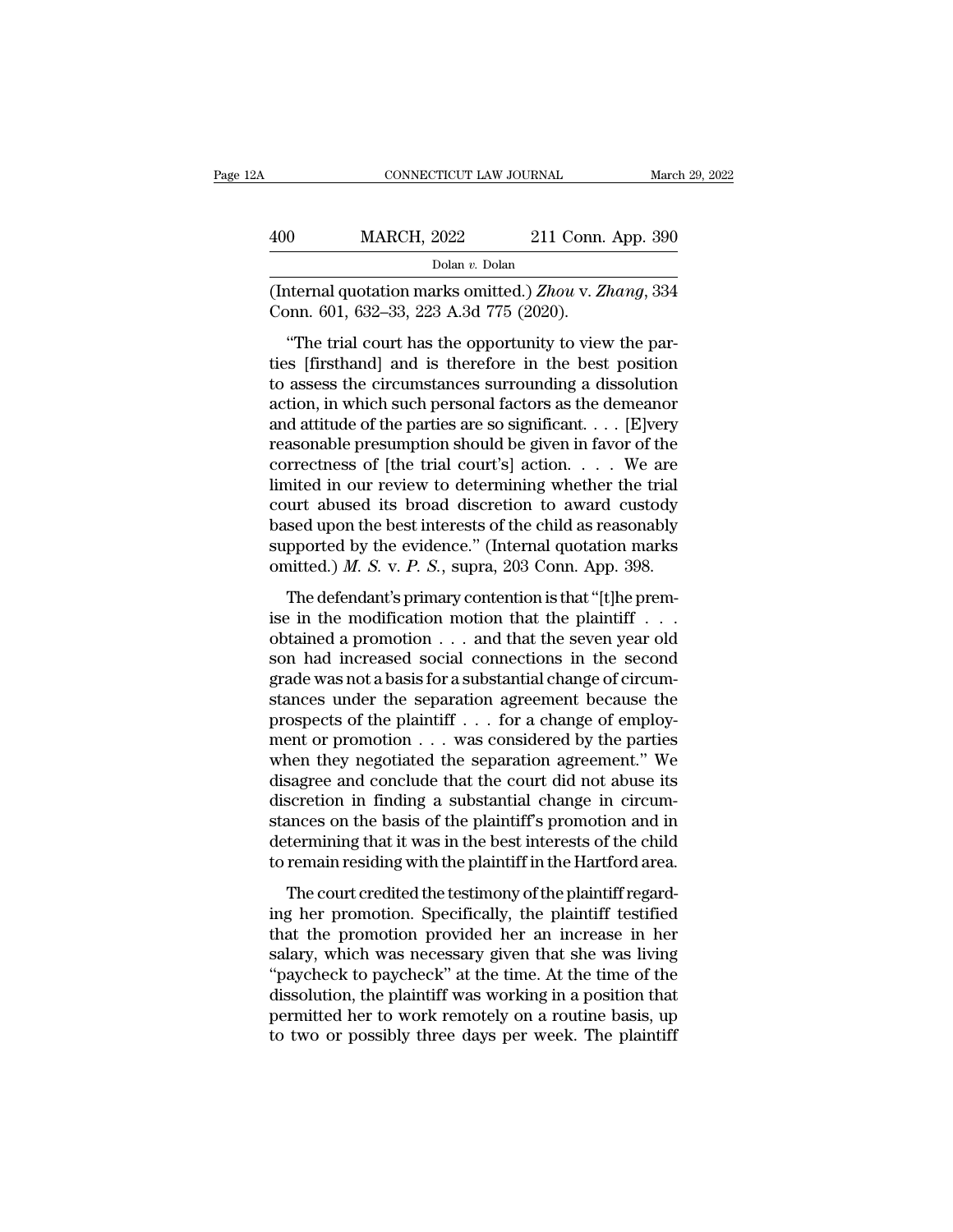| 2022               |                | CONNECTICUT LAW JOURNAL | Page 13A |  |
|--------------------|----------------|-------------------------|----------|--|
|                    |                |                         |          |  |
| 211 Conn. App. 390 |                | <b>MARCH, 2022</b>      | 401      |  |
|                    | Dolan v. Dolan |                         |          |  |

The 2022 CONNECTICUT LAW JOURNAL Page 1<br>
211 Conn. App. 390 MARCH, 2022 401<br>
Dolar v. Dolan<br>
testified that, following her promotion in October, 2018,<br>
she managed a team of eight people and no longer had<br>
the shility to w 211 Conn. App. 390 MARCH, 2022 401<br>Dolan v. Dolan<br>testified that, following her promotion in October, 2018,<br>she managed a team of eight people and no longer had<br>the ability to work remotely on a routine basis. The<br>court e 211 Conn. App. 390 MARCH, 2022 401<br>  $\frac{\text{Dolan } v. \text{Dolan}}{\text{testified that, following her promotion in October, 2018,}}$ <br>
she managed a team of eight people and no longer had<br>
the ability to work remotely on a routine basis. The<br>
court expressly credited the plaintif 211 Conn. App. 390 MARCH, 2022 401<br>
Dolar v. Dolan<br>
testified that, following her promotion in October, 2018,<br>
she managed a team of eight people and no longer had<br>
the ability to work remotely on a routine basis. The<br>
co Dolan v. Dolan<br>testified that, following her promotion in October, 2018,<br>she managed a team of eight people and no longer had<br>the ability to work remotely on a routine basis. The<br>court expressly credited the plaintiff's t  $\frac{1}{2}$  botan *v*. Dotan *v*. Dotan *v*<br>testified that, following her promotion in O<sub>s</sub><br>she managed a team of eight people and no<br>the ability to work remotely on a routing<br>court expressly credited the plaintiff's tes<br>sh on the managed a team of eight people and no longer had<br>e ability to work remotely on a routine basis. The<br>urt expressly credited the plaintiff's testimony that<br>e had looked into employment elsewhere, but that she<br>puld "be The ability to work remotely on a routine basis. The<br>court expressly credited the plaintiff's testimony that<br>she had looked into employment elsewhere, but that she<br>would "be starting from the bottom."<br>On the basis of this

based on her increased salary and potential career<br>growth estarting from the bottom."<br>On the basis of this testimony, the court found that<br>the plaintiff's promotion was "a substantial improvement<br>based on her increased sal From the plant of the plant of the starting from the bottom."<br>She had looked into employment elsewhere, but that she<br>would "be starting from the bottom."<br>On the basis of this testimony, the court found that<br>the plaintiff's would "be starting from the bottom."<br>
On the basis of this testimony, the court found that<br>
the plaintiff's promotion was "a substantial improvement<br>
based on her increased salary and potential career<br>
growth" and that he On the basis of this testimony, the court found that<br>the plaintiff's promotion was "a substantial improvement<br>based on her increased salary and potential career<br>growth" and that her employment circumstances had<br>changed su On the basis of this testimony, the court found that<br>the plaintiff's promotion was "a substantial improvement<br>based on her increased salary and potential career<br>growth" and that her employment circumstances had<br>changed su the plaintiff's promotion was "a substantial improvement<br>based on her increased salary and potential career<br>growth" and that her employment circumstances had<br>changed substantially such that she no longer could<br>relocate to based on her increased salary and potential career<br>growth" and that her employment circumstances had<br>changed substantially such that she no longer could<br>relocate to Massachusetts and maintain her employ-<br>ment as the partie growth" and that her employment circumstances had<br>changed substantially such that she no longer could<br>relocate to Massachusetts and maintain her employ-<br>ment as the parties originally had intended.<sup>7</sup> On the<br>basis of its f changed substantially such that she no longer could<br>relocate to Massachusetts and maintain her employ-<br>ment as the parties originally had intended.<sup>7</sup> On the<br>basis of its factual findings and the substantial evidence<br>to s 3 assis of its factual findings, the court did not abuse its<br>iscretion in determining that the plaintiff's promotion<br>presented a substantial change in circumstances that<br> $\frac{1}{7}$  The defendant argues in his appellate bri to support such findings, the court did not abuse its<br>discretion in determining that the plaintiff's promotion<br>represented a substantial change in circumstances that<br> $\frac{1}{4}$ <br> $\frac{1}{4}$  The defendant argues in his appella

burden of proving, by a preponderance of the evidence, that (1) the relocation is for a legitimate purpose, (2) the proposed location is reasonable in light of such purpose, and (3) the relocation is in the best interests is for a legitimate purpose, (2) the proposed location is reasonable in light of such purpose, and (3) the relocation is in the best interests of the child. "(b) In determining whether to approve the relocation of the chi effect a register of such purpose, and (3) the relocation is in the best interests of the child. "(b) In determining whether to approve the relocation of the child under subsection (a) of this section, the court shall con "(b) In determining whether to approve the relocation of the child under subsection (a) of this section, the court shall consider, but such consideration shall not be limited to: (1) Each parent's reasons for seeking or o subsection (a) of this section, the court shall consider, but such consideration shall not be limited to: (1) Each parent's reasons for seeking or opposing the relocation; (2) the quality of the relationships between the ation shall not be limited to: (1) Each parent's reasons for seeking or opposing the relocation; (2) the quality of the relationships between the child and each parent; (3) the impact of the relocation on the quantity and and the relocation; (2) the quality of the relationships between the child and each parent; (3) the impact of the relocation on the quantity and the quality of the child's future contact with the nonrelocating parent; (4) Example 1.1 Through suitable visitation on the quantity and the quality each parent; (3) the impact of the relocation on the quantity and the quality of the child's future contact with the nonrelocating parent; (4) the de the child's future contact with the nonrelocating parent; (4) the degree which the relocating parent's and the child's life may be enhanced economally, emotionally and educationally by the relocation; and (5) the feasibil to which the relocating parent's and the child's life may be enhanced economically, emotionally and educationally by the relocation; and (5) the feasibility of preserving the relationship between the nonrelocating parent of preserving the relationship between the nonrelocating parent and the

ically, emotionally and educationally by the relocation; and (5) the feasibility of preserving the relationship between the nonrelocating parent and the child through suitable visitation arrangements." (Emphasis added.) B

discretion in determining that the plaintiff's promotion<br>represented a substantial change in circumstances that<br> $\frac{1}{100}$ <br> $\frac{1}{100}$  The defendant argues in his appellate brief that the trial court should<br>have applied represented a substantial change in circumstances that<br>
<sup>7</sup>The defendant argues in his appellate brief that the trial court should<br>
have applied the factors contained in General Statutes § 46b-56d, which<br>
applies to postju represented a substantial change in circumistances that<br>
<sup>7</sup> The defendant argues in his appellate brief that the trial court should<br>
have applied the factors contained in General Statutes § 46b-56d, which<br>
applies to post <sup>7</sup> The defendant argues in his appellate brief that the trial court should have applied the factors contained in General Statutes  $\S$  46b-56d, which applies to postjudgment relocation cases. Section 46b-56d provides: "(a have applied the factors contained in General Statutes § 46b-56d, which applies to postjudgment relocation cases. Section 46b-56d provides: "(a) In any proceeding before the Superior Court arising after the entry of a judg applies to postjudgment relocation cases. Section 46b-56d provides: "(a) In any proceeding before the Superior Court arising after the entry of a judgment awarding custody of a minor child and *involving the relocation of* is for a legitimate purpose, (2) the proposed location is reasonable in light of such an avarding custody of a minor child and *involving the relocation of* either parent with the child, where such relocation would have a any purpose, and (3) the relocation is the child and involving the relocation of either parent with the child, where such relocation would have a significant impact on an existing parenting plan, the relocation would have ther parent with the child, where such relocation would have a significant pact on an existing parenting plan, the relocation would have a significant pact on an existing parenting plan, the relocation general shall bear either parent with the child, where such relocation would have a significant impact on an existing parenting plan, the relocating parent shall bear the burden of proving, by a preponderance of the evidence, that (1) the r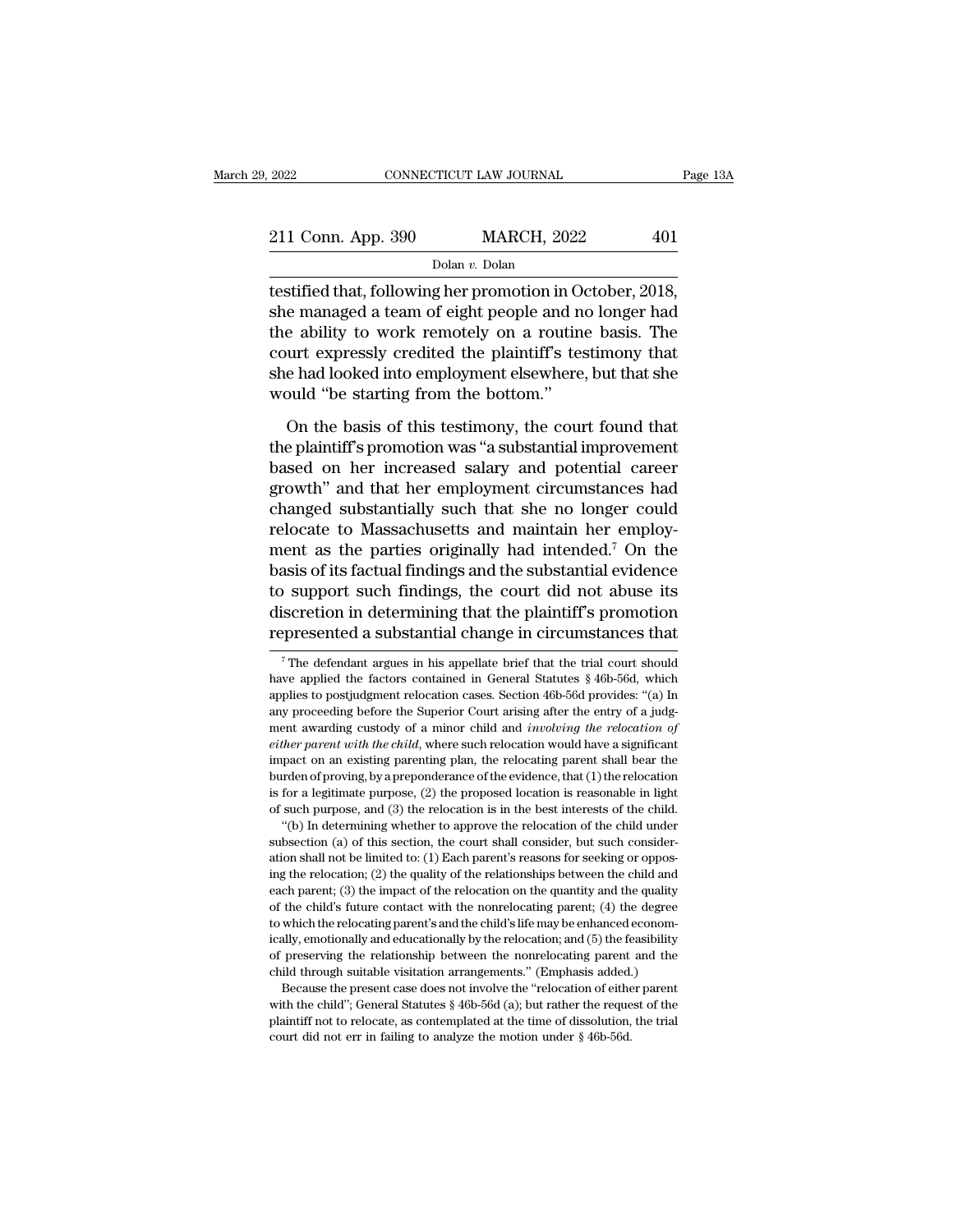| ŀΑ  | CONNECTICUT LAW JOURNAL                                                                                                       |                    | March 29, 2022 |
|-----|-------------------------------------------------------------------------------------------------------------------------------|--------------------|----------------|
|     |                                                                                                                               |                    |                |
| 402 | <b>MARCH, 2022</b><br>Dolan v. Dolan                                                                                          | 211 Conn. App. 390 |                |
|     | warranted modification of the parties' dissolution agree-<br>ment with respect to parenting access and location. <sup>8</sup> |                    |                |

 $\frac{402}{\text{Dolan } v. \text{ Dolan}}$ <br>Dolan  $v. \text{ Dolan}}$ <br>Warranted modification of the parties' dissolution agreement with respect to parenting access and location.<sup>8</sup><br>In addition to the factual findings regarding the plain-<br>tiff's promo  $\frac{\text{MARCH, 2022}}{\text{Dolan } v. \text{Dolan}}$ <br>Warranted modification of the parties' dissolution agreement with respect to parenting access and location.<sup>8</sup><br>In addition to the factual findings regarding the plaintiff's promotion, the co  $\frac{\text{Dolan } v. \text{ Dolan}}{\text{warmulated modification of the parties' dissolution agreement with respect to parenting access and location.<sup>8</sup>\nIn addition to the factual findings regarding the plain-  
tiff's promotion, the court also made factual findings that directly address factors related to the best interests of the child. First, the court found that the plaintiff's financial stability was in the best interests of the child.$  $\frac{1}{2}$  bolar *v*. Bolar *v*. Bolar *v*. Bolar *v*. Bolar *v*. Colar butters dissolution agreement with respect to parenting access and location.<sup>8</sup><br>In addition to the factual findings regarding the plaintiff's promotio warranted modification of the parties' dissolution agreement with respect to parenting access and location.<sup>8</sup><br>In addition to the factual findings regarding the plain-<br>tiff's promotion, the court also made factual findings ment with respect to parenting access and location.<sup>8</sup><br>In addition to the factual findings regarding the plain-<br>tiff's promotion, the court also made factual findings<br>that directly address factors related to the best inter In addition to the factual findings regarding the plain-<br>tiff's promotion, the court also made factual findings<br>that directly address factors related to the best interests<br>of the child. First, the court found that the plai tiff's promotion, the court also made factual findings<br>that directly address factors related to the best interests<br>of the child. First, the court found that the plaintiff's<br>financial stability was in the best interests of that directly address factors related to the best interests<br>of the child. First, the court found that the plaintiff's<br>financial stability was in the best interests of the child.<br>The court found the plaintiff's financial in of the child. First, the court found that the plaintiff's<br>financial stability was in the best interests of the child.<br>The court found the plaintiff's financial independence<br>to be "critical," given that the defendant's "fai financial stability was in the best interests of the child.<br>The court found the plaintiff's financial independence<br>to be "critical," given that the defendant's "failure to<br>ensure that [she] had timely access to funds follo The court found the plaintiff's financial independence<br>to be "critical," given that the defendant's "failure to<br>ensure that [she] had timely access to funds following<br>the divorce put [her] in a vulnerable financial positio to be "critical," given that the defendant's "failure to<br>ensure that [she] had timely access to funds following<br>the divorce put [her] in a vulnerable financial position."<br>Specifically, the court found that the defendant wi ensure that [she] had timely access to funds following<br>the divorce put [her] in a vulnerable financial position."<br>Specifically, the court found that the defendant wilfully<br>had failed to contribute \$1000 monthly to the plai the divorce put [her] in a vulnerable financial position."<br>Specifically, the court found that the defendant wilfully<br>had failed to contribute \$1000 monthly to the plaintiff's<br>mortgage payment as required by the agreement, Specifically, the court found that the defendant wilfully<br>had failed to contribute \$1000 monthly to the plaintiff's<br>mortgage payment as required by the agreement, leav-<br>ing the plaintiff to make the full mortgage payments<br> had failed to contribute \$1000 monthly to the plaintiff's<br>mortgage payment as required by the agreement, leav-<br>ing the plaintiff to make the full mortgage payments<br>without his court-ordered contributions. Thus, the plain-<br> ortgage payment as required by the agreement, leav-<br>g the plaintiff to make the full mortgage payments<br>thout his court-ordered contributions. Thus, the plain-<br>f's acceptance of the promotion was in the child's<br>st interests ing the plaintiff to make the full mortgage payments<br>without his court-ordered contributions. Thus, the plain-<br>tiff's acceptance of the promotion was in the child's<br>best interests because it would allow the plaintiff to<br>be

without his court-ordered contributions. Thus, the plain-<br>tiff's acceptance of the promotion was in the child's<br>best interests because it would allow the plaintiff to<br>better provide financially for her and the parties' chi tiff's acceptance of the promotion was in the child's<br>best interests because it would allow the plaintiff to<br>better provide financially for her and the parties' child.<br>Moreover, the court found that it was in the best<br>inte best interests because it would allow the plaintiff to<br>better provide financially for her and the parties' child.<br>Moreover, the court found that it was in the best<br>interests of the child to continue residing primarily with better provide financially for her and the parties' child.<br>
Moreover, the court found that it was in the best<br>
interests of the child to continue residing primarily with<br>
the plaintiff in the Hartford area. The court's fin Moreover, the court found that it was in the best<br>interests of the child to continue residing primarily with<br>the plaintiff in the Hartford area. The court's findings<br>were supported by the plaintiff's testimony as to the<br>ch interests of the child to continue residing primarily with<br>the plaintiff in the Hartford area. The court's findings<br>were supported by the plaintiff's testimony as to the<br>child's academic progress, friendships with childre id is academic progress, friendships with children in<br>the neighborhood and at school, relationships with<br>achers at school and after-school childcare, and involve-<br>ent in sports.<sup>9</sup> Following its finding that remaining in<br><sup></sup> the neighborhood and at school, relationships with<br>teachers at school and after-school childcare, and involve-<br>ment in sports.<sup>9</sup> Following its finding that remaining in<br><sup>8</sup>We note that we are not presented in this appeal

teachers at school and after-school childcare, and involve-<br>ment in sports.<sup>9</sup> Following its finding that remaining in<br> $\frac{1}{100}$ <br> $\frac{1}{100}$  whether the trial court was obligated to make a threshold finding of a<br>substan reachers at school and after-school chuldcare, and involve-<br>ment in sports.<sup>9</sup> Following its finding that remaining in<br> $\frac{1}{8}$  We note that we are not presented in this appeal with the issue of<br>whether the trial court w <sup>8</sup> We note that we are not presented in this appeal with the issue of whether the trial court was obligated to make a threshold finding of a substantial change in circumstances in resolving the motion the plaintiff prese

<sup>•</sup> We note that we are not presented in this appeal with the issue of whether the trial court was obligated to make a threshold finding of a substantial change in circumstances in resolving the motion the plaintiff present whether the trial court was obligated to make a threshold finding of a substantial change in circumstances in resolving the motion the plaintiff presented to the court in this case.<br>
<sup>9</sup> The defendant argues that the court substantial change in circumstances in resolving the motion the plaintiff<br>presented to the court in this case.<br><sup>9</sup> The defendant argues that the court's decision is "in contravention of<br>Connecticut's public policy by rewar presented to the court in this case.<br>
<sup>9</sup> The defendant argues that the court's decision is "in contravention of Connecticut's public policy by rewarding the [plaintiff] in what the record reveals is her vindictive desire <sup>9</sup> The defendant argues that the court's decision is "in contravention of Connecticut's public policy by rewarding the [plaintiff] in what the record reveals is her vindictive desire to interfere in the relationship betwe Connecticut's public policy by rewarding the [plaintiff] in what the record reveals is her vindictive desire to interfere in the relationship between the noncustodial parent and child.'' We disagree that the record reflect reveals is her vindictive desire to interfere in the relationship between<br>the noncustodial parent and child." We disagree that the record reflects a<br>vindictive desire on behalf of the plaintiff to interfere with the relati the noncustodial parent and child." We disagree that the record reflects a<br>vindictive desire on behalf of the plaintiff to interfere with the relationship<br>between the defendant and the parties' child. As noted previously,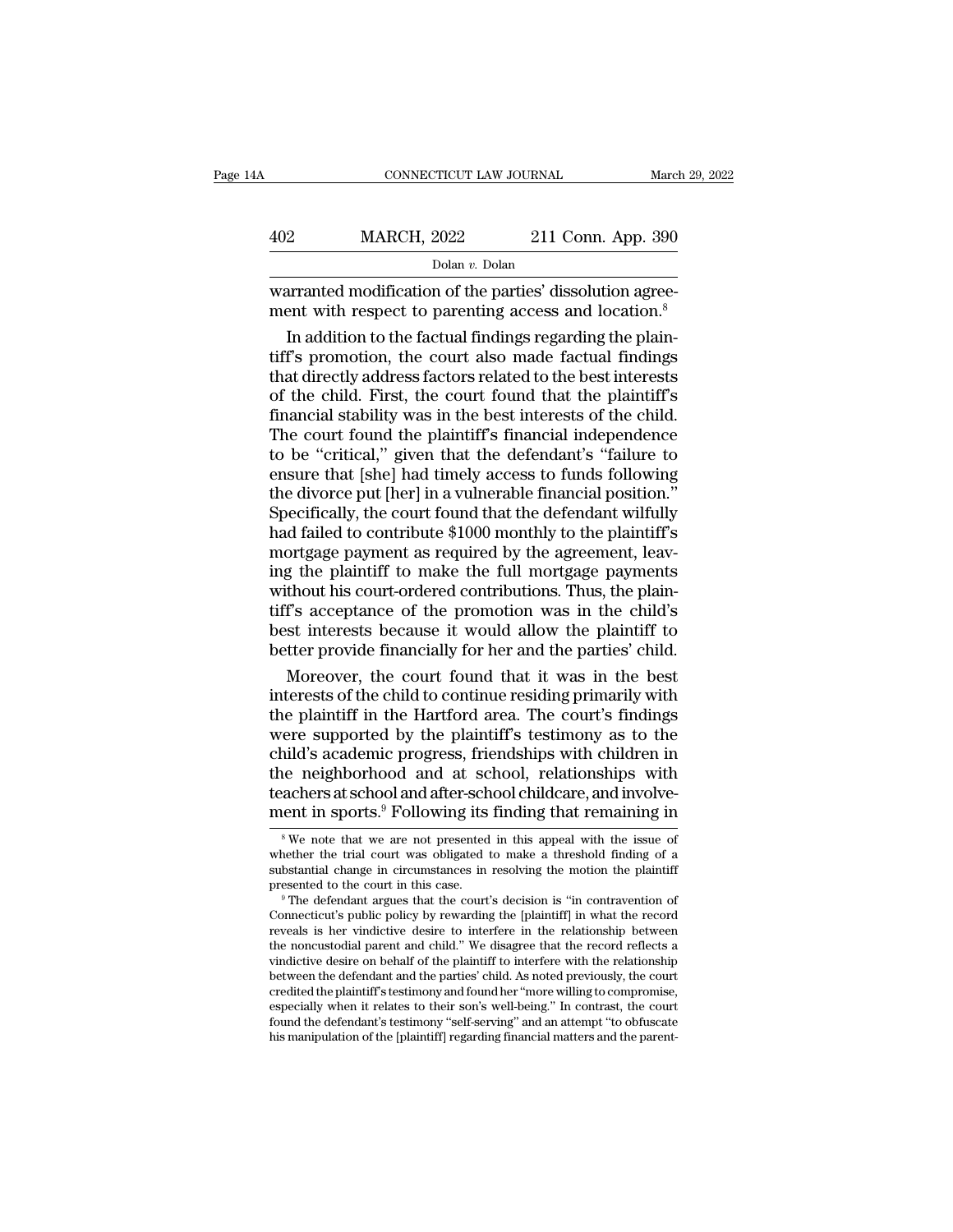Dolan *v.* Dolan

 $\begin{array}{r|l}\n \text{2022} & \text{COMRECTICUT LAW JOURNAL} & \text{Page } 1 \\
 \hline\n \text{211 Conn. App. 390} & \text{MARCH, 2022} & 403 \\
 \hline\n \text{Dolan } v. \text{Dolan} & \text{Dolan} \\
 \text{the Hartford area was in the best interests of the child,} & \text{the court, having found that the child was doing well under the current mentioned plan, approximately contin.} \end{array}$ 211 Conn. App. 390 MARCH, 2022 403<br>
Dolan v. Dolan<br>
the Hartford area was in the best interests of the child,<br>
the court, having found that the child was doing well<br>
under the current parenting plan, appropriately continu 211 Conn. App. 390 MARCH, 2022 403<br>
Dolar *v*. Dolar<br>
the Hartford area was in the best interests of the child,<br>
the court, having found that the child was doing well<br>
under the current parenting plan, appropriately conti 211 Conn. App. 390 MARCH, 2022 403<br>
Dolan v. Dolan<br>
the Hartford area was in the best interests of the child,<br>
the court, having found that the child was doing well<br>
under the current parenting plan, appropriately continplan v. Dolan blands with the Hartford area was in the best interests of the child, the court, having found that the child was doing well under the current parenting plan, appropriately continued a similar parenting time e Hartford area was in the best interests of the child,<br>e court, having found that the child was doing well<br>der the current parenting plan, appropriately contin-<br>d a similar parenting time schedule as had been in<br>ace at th support in the record, having found that the child was doing well<br>under the current parenting plan, appropriately contin-<br>ued a similar parenting time schedule as had been in<br>place at the entry of the dissolution judgment. The current parameting plan, appropriately continued a similar parenting time schedule as had been in place at the entry of the dissolution judgment.<sup>10</sup><br>On the basis of the court's factual findings, which find support in

On the basis of the court's factual findings, which find<br>pport in the record, the court did not abuse its discre-<br>in in granting the plaintiff's motion for modification.<br>II<br>The defendant's second claim on appeal is that th

II

on the basis of the court's ractual findings, which find<br>support in the record, the court did not abuse its discre-<br>tion in granting the plaintiff's motion for modification.<br>II<br>The defendant's second claim on appeal is tha support in the record, the cord<br>tion in granting the plaintif<br>I<br>The defendant's second<br>court erred in awarding app<br>plaintiff. We disagree.<br>The following additional II<br>The defendant's second claim on appeal is that the<br>urt erred in awarding appellate attorney's fees to the<br>aintiff. We disagree.<br>The following additional procedural history is rele-<br>nt to this claim. On January 2, 2020,

II<br>The defendant's second claim on appeal is that the<br>court erred in awarding appellate attorney's fees to the<br>plaintiff. We disagree.<br>The following additional procedural history is rele-<br>vant to this claim. On January 2, The defendant's second claim on appeal is that the court erred in awarding appellate attorney's fees to the plaintiff. We disagree.<br>The following additional procedural history is relevant to this claim. On January 2, 2020, The following additional procedural history is relevant to this claim. On January 2, 2020, the plaintiff filed a motion for counsel fees to defend the present appeal, ing schedule." "The trial court has the great advantage The following additional procedural history is relevant to this claim. On January 2, 2020, the plaintiff filed a motion for counsel fees to defend the present appeal,  $\frac{1}{n}$  are motion for counsel fees to defend the pr

vant to this claim. On January 2, 2020, the plaintiff filed<br>a motion for counsel fees to defend the present appeal,<br>ing schedule." "The trial court has the great advantage of hearing the wit-<br>nesses and in observing their **a** motion for counsel fees to defend the present appeal, ing schedule." "The trial court has the great advantage of hearing the witnesses and in observing their demeanor and attitude to aid in judging the credibility of a motion for counsel fees to defend the present appeal,<br>ing schedule." "The trial court has the great advantage of hearing the wit-<br>nesses and in observing their demeanor and attitude to aid in judging the<br>credibility of t nesses and in observing their demeanor and attitude to aid in judging the credibility of testimony. . . . Great weight is given to the conclusions of the trial court which had the opportunity to observe directly the parti credibility of testimony. . . . Great weight is given<br>the trial court which had the opportunity to ob<br>and the witnesses." (Internal quotation marks of<br>188 Conn. App. 387, 393, 204 A.3d 1254 (2019).<br><sup>10</sup> The defendant argu

e trial court which had the opportunity to observe directly the parties<br>d the witnesses." (Internal quotation marks omitted.) *Lopes* v. *Ferrari*,<br>8 Conn. App. 387, 393, 204 A.3d 1254 (2019).<br><sup>10</sup> The defendant argues th

and the witnesses." (Internal quotation marks omitted.) *Lopes v. Ferrari*, 188 Conn. App. 387, 393, 204 A.3d 1254 (2019).<br><sup>19</sup> The defendant argues that, even if a modification was appropriate, the court erred in "remov[ 188 Conn. App. 387, 393, 204 A.3d 1254 (2019).<br><sup>10</sup> The defendant argues that, even if a modification was appropriate, the court erred in "remov[ing] one of the three weekends where the [defendant] has custody of his son <sup>to</sup> The defendant argues that, even if a modification was appropriate, the court erred in "remov[ing] one of the three weekends where the [defendant] has custody of his son  $\ldots$ ." We disagree.<br>Pursuant to the agreement, court erred in "remov[ing] one of the three weekends where the [defendant]<br>has custody of his son . . . ." We disagree.<br>Pursuant to the agreement, the defendant had parenting time with the<br>child on certain specified weeken has custody of his son  $\ldots$  ." We disagree.<br>Pursuant to the agreement, the defendant had parenting time with the child on certain specified weekends, either two or three per month. From the date of the dissolution judgme Pursuant to the agreement, the defendant had parenting time with the child on certain specified weekends, either two or three per month. From the date of the dissolution judgment through the end of 2018, not including the child on certain specified weekends, either two or three per month. From<br>the date of the dissolution judgment through the end of 2018, not including<br>the summer, the defendant's parenting time included: one weekend each in<br> the date of the dissolution judgment through the end of 2018, not including<br>the summer, the defendant's parenting time included: one weekend each in<br>January and August; two weekends each in May, September, October, and<br>Dec the summer, the defendant's parenting time included: one weekend each in January and August; two weekends each in May, September, October, and December; and three weekends each in February, March, April, and November. For January and August; two weekends each in May, September, October, and December; and three weekends each in February, March, April, and November. For summer, 2018, the parties rotated parenting time on a two week on/two wee December; and three weekends each in February, March, April, and November. For summer, 2018, the parties rotated parenting time on a two week on/two week off schedule. For 2019, through the end of the school year, the defe ber. For summer, 2018, the parties rotated parenting time on a two week<br>on/two week off schedule. For 2019, through the end of the school year,<br>the defendant's parenting time included: one weekend in June; two weekends<br>eac on/two week off schedule. For 2019, through the end of the school year, the defendant's parenting time included: one weekend in June; two weekends each in January, April, and May; and three weekends each in February and Ma the defendant's parenting time included: one weekend in June; two weekends<br>each in January, April, and May; and three weekends each in February and<br>March. In granting the motion for modification, rather than enumerating<br>ce each in January, April, and May; and three weekends each in February and March. In granting the motion for modification, rather than enumerating certain dates on which the defendant would have parenting time, the court app March. In granting the motion for<br>certain dates on which the defendal<br>appropriately ordered that the defe<br>the child "every other weekend."<br>contention that the court's order re<br>parenting time, and we conclude the<br>time was w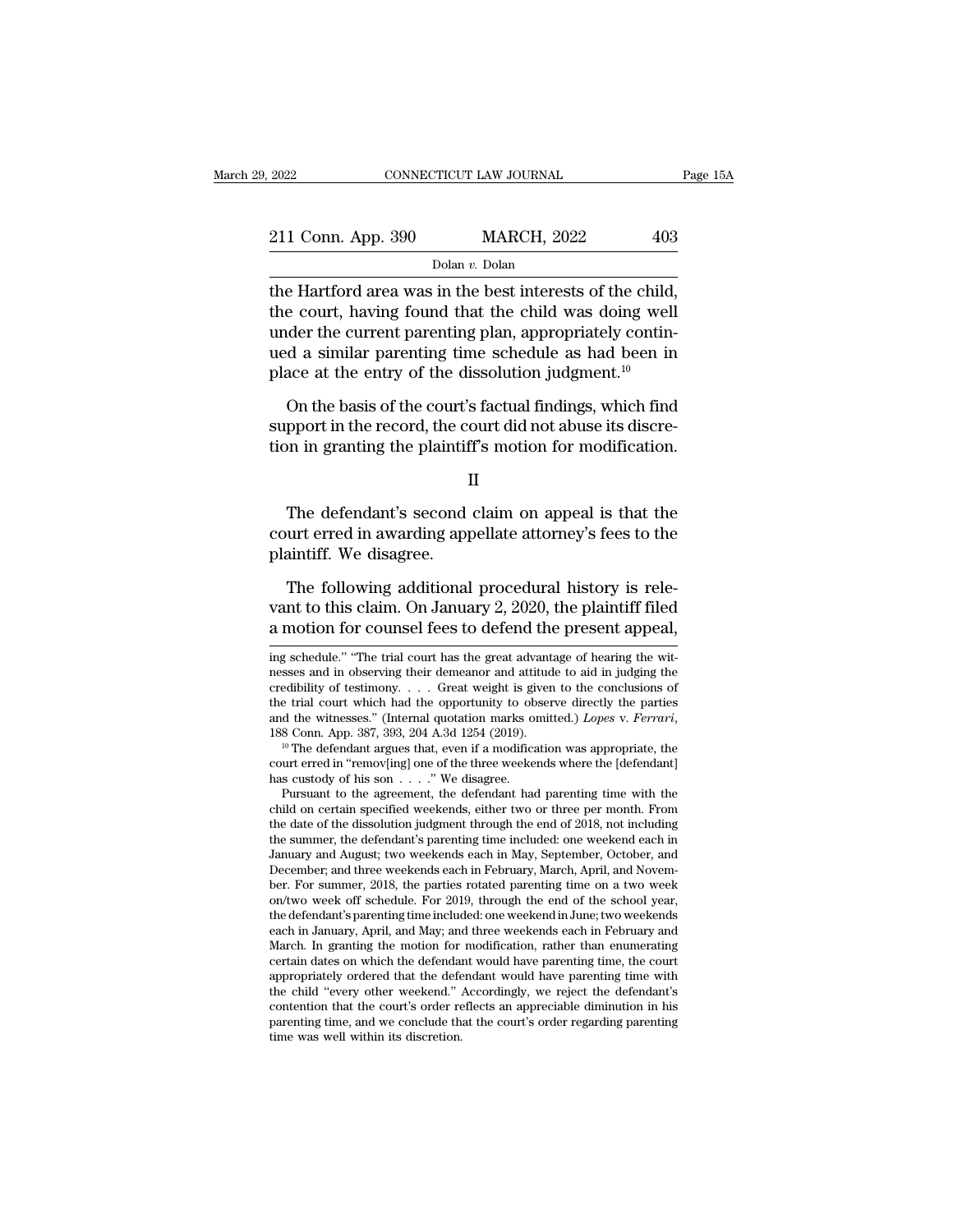## CONNECTICUT LAW JOURNAL March 29, 2022<br>
404 MARCH, 2022 211 Conn. App. 390<br>
Dolan v. Dolan Dolan *v.* Dolan

CONNECTICUT LAW JOURNAL March 29, 2022<br>
404 MARCH, 2022 211 Conn. App. 390<br>
Dolan v. Dolan<br>
arguing that her "ability to fully and fairly advance her<br>
interests, and/or prepare for and proceed with defending<br>
against the a MARCH, 2022 211 Conn. App. 390<br>
Dolar v. Dolan<br>
arguing that her "ability to fully and fairly advance her<br>
interests, and/or prepare for and proceed with defending<br>
against the appeal in this matter will be prejudiced<br>
wit  $\frac{\text{MARCH, 2022}}{\text{Dolan } v. \text{Dolan}}$ <br>  $\frac{\text{Dolan } v. \text{Dolan}}{\text{arrayting that her "ability to fully and fairly advance her}$ <br>
interests, and/or prepare for and proceed with defending<br>
against the appeal in this matter will be prejudiced<br>
without contribution from the defendant t MARCH, 2022 211 Conn. App. 390<br>
Dolan v. Dolan<br>
arguing that her "ability to fully and fairly advance her<br>
interests, and/or prepare for and proceed with defending<br>
against the appeal in this matter will be prejudiced<br>
wi Dolan *v*. Dolan<br>Dolan *v*. Dolan<br>arguing that her "ability to fully and fairly advance her<br>interests, and/or prepare for and proceed with defending<br>against the appeal in this matter will be prejudiced<br>without contributio bolan  $v$ . Dolan<br>arguing that her "ability to fully and fairly advance her<br>interests, and/or prepare for and proceed with defending<br>against the appeal in this matter will be prejudiced<br>without contribution from the defend arguing that her "ability to fully and fairly advance her<br>interests, and/or prepare for and proceed with defending<br>against the appeal in this matter will be prejudiced<br>without contribution from the defendant to fund her<br>le interests, and/or prepare for and proceed with defending<br>against the appeal in this matter will be prejudiced<br>without contribution from the defendant to fund her<br>legal representation" and that "not awarding attorney's<br>fees against the appeal in this matter will be prejudiced<br>without contribution from the defendant to fund her<br>legal representation" and that "not awarding attorney's<br>fees to defend against the defendant's appeal would<br>undermine without contribution from the defendant to<br>legal representation" and that "not awarding<br>fees to defend against the defendant's app<br>undermine the court's previous orders and un<br>den the plaintiff." The defendant filed an<br>arg Examples and that the defendant's appeal would<br>dermine the court's previous orders and unjustly bur-<br>n the plaintiff." The defendant filed an objection,<br>guing that the plaintiff has ample liquid assets and<br>come available t Example the court's previous orders and unjustly burden the plaintiff." The defendant filed an objection, arguing that the plaintiff has ample liquid assets and income available to defend the appeal.<br>On February 18, 2020,

final affidavits. The defendant filed an objection,<br>arguing that the plaintiff has ample liquid assets and<br>income available to defend the appeal.<br>On February 18, 2020, the court held a hearing, during<br>which both parties te are the plant. The decendar flied and expected,<br>arguing that the plaintiff has ample liquid assets and<br>income available to defend the appeal.<br>On February 18, 2020, the court held a hearing, during<br>which both parties testif income available to defend the appeal.<br>
On February 18, 2020, the court held a hearing, during<br>
which both parties testified and submitted updated<br>
financial affidavits. The plaintiff testified that, in order<br>
to pay her a on February 18, 2020, the court held a hearing, during<br>which both parties testified and submitted updated<br>financial affidavits. The plaintiff testified that, in order<br>to pay her appellate counsel fees, she had used invest On February 18, 2020, the court held a hearing, during<br>which both parties testified and submitted updated<br>financial affidavits. The plaintiff testified that, in order<br>to pay her appellate counsel fees, she had used invest which both parties testified and submitted updated<br>financial affidavits. The plaintiff testified that, in order<br>to pay her appellate counsel fees, she had used invest-<br>ment and retirement assets that had been awarded to<br>he financial affidavits. The plaintiff testified that, in order<br>to pay her appellate counsel fees, she had used invest-<br>ment and retirement assets that had been awarded to<br>her in the dissolution. Specifically, she testified t to pay her appellate counsel fees, she had used in<br>ment and retirement assets that had been awarde<br>her in the dissolution. Specifically, she testified<br>she had obtained funds from her investments and ta<br>a loan on her 401 (k Fin the dissolution. Specifically, she testified that<br>
e had obtained funds from her investments and taken<br>
can on her 401 (k) account. The plaintiff further testi-<br>
d she was living "paycheck to paycheck" and sought<br>
0,0 order in the dissolution. Specifically, site testinca that<br>she had obtained funds from her investments and taken<br>a loan on her 401 (k) account. The plaintiff further testi-<br>fied she was living "paycheck to paycheck" and so

a loan on her 401 (k) account. The plaintiff further testified she was living "paycheck to paycheck" and sought  $$10,000$  in counsel fees to defend the appeal.<br>After closing argument, the court, in an oral ruling, ordered at fied she was living "paycheck to paycheck" and sought<br>fied she was living "paycheck to paycheck" and sought<br>\$10,000 in counsel fees to defend the appeal.<br>After closing argument, the court, in an oral ruling,<br>ordered the \$10,000 in counsel fees to defend the appeal.<br>\$10,000 in counsel fees to defend the appeal.<br>After closing argument, the court, in an oral ruling,<br>ordered the defendant to pay \$7700 of the plaintiff's<br>attorney's fees, on t Arter closing argument, the court, in an oral ruling,<br>ordered the defendant to pay \$7700 of the plaintiff's<br>attorney's fees, on the basis that the failure to award<br>attorney's fees would undermine the court's prior finan-<br> After closing argument, the court, in an oral ruling,<br>ordered the defendant to pay \$7700 of the plaintiff's<br>attorney's fees, on the basis that the failure to award<br>attorney's fees would undermine the court's prior finan-<br>c ordered the defendant to pay \$7700 of the plaintiff's<br>attorney's fees, on the basis that the failure to award<br>attorney's fees would undermine the court's prior finan-<br>cial orders. The court thereafter issued a written orde attorney's fees, on the basis that the fail<br>attorney's fees would undermine the court<br>cial orders. The court thereafter issued a<br>to the same effect, noting that it had revie<br>ria of General Statutes §§ 46b-62 and 4<br>govern t and orders. The court thereafter issued a written order<br>the same effect, noting that it had reviewed the crite-<br>i of General Statutes §§ 46b-62 and 46b-82, which<br>wern the award of attorney's fees in family court<br>oceedings to the same effect, noting that it had reviewed the crite-<br>ria of General Statutes  $\S$  46b-62 and 46b-82, which<br>govern the award of attorney's fees in family court<br>proceedings, and relevant case law.<br>We first set forth ap

court and Statures  $\S$  46b-62 and 46b-82, which<br>govern the award of attorney's fees in family court<br>proceedings, and relevant case law.<br>We first set forth applicable legal principles and our<br>standard of review. "In dissol may or denoted butters  $\frac{1}{3}$  for  $\frac{1}{2}$  and  $\frac{1}{100}$  for  $\frac{1}{2}$ , which<br>govern the award of attorney's fees in family court<br>proceedings, and relevant case law.<br>We first set forth applicable legal principles an proceedings, and relevant case law.<br>We first set forth applicable legal principles and our<br>standard of review. "In dissolution and other family<br>court proceedings, pursuant to  $\S 46b-62$  (a), the court<br>may order either par We first set forth applicable legal principles and our standard of review. "In dissolution and other family court proceedings, pursuant to  $\S 46b-62$  (a), the court may order either parent to pay the reasonable attorney's We first set forth applicable legal principles and our standard of review. "In dissolution and other family court proceedings, pursuant to  $\S$  46b-62 (a), the court may order either parent to pay the reasonable attorney's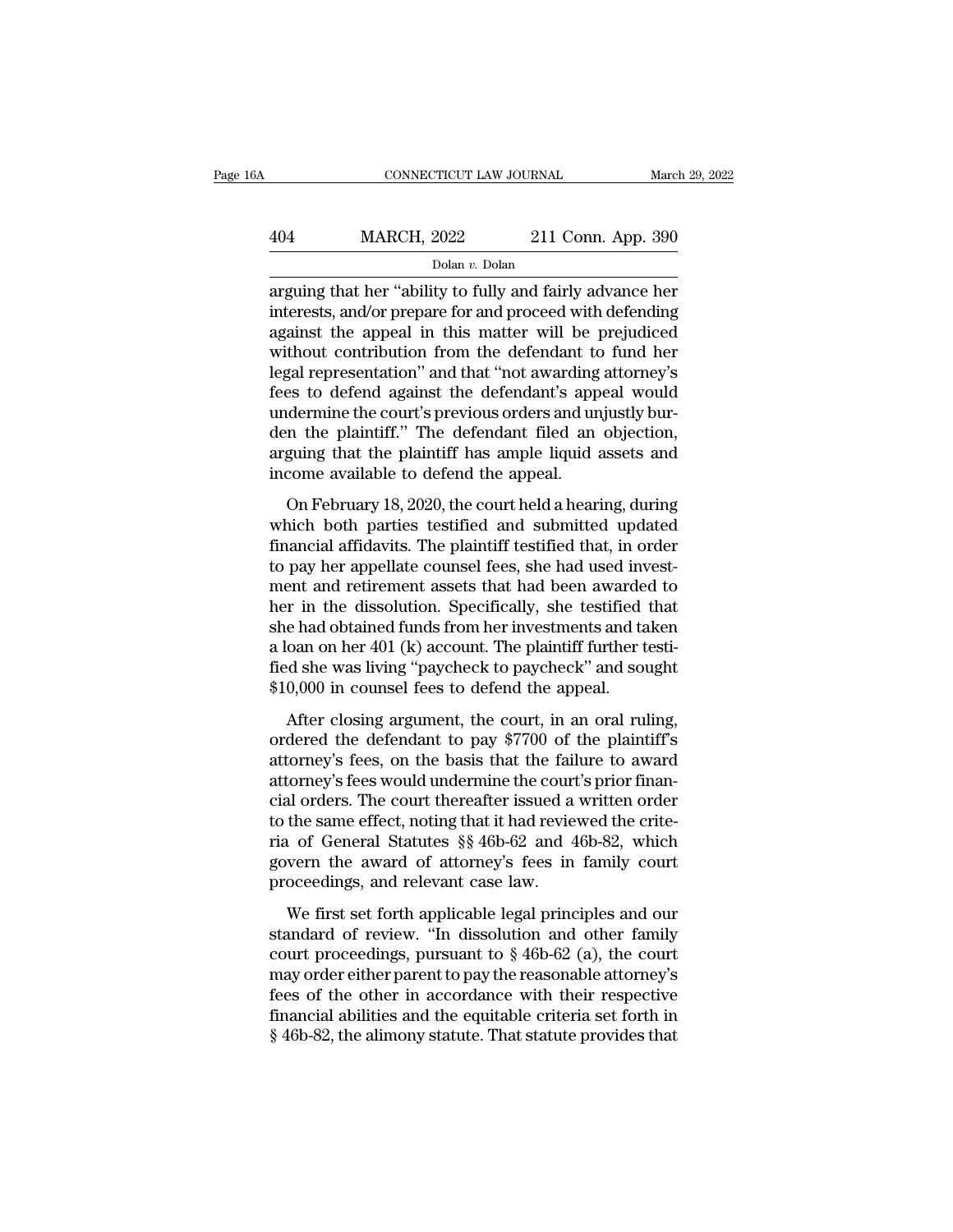# 2022 CONNECTICUT LAW JOURNAL Page 17A<br>211 Conn. App. 390 MARCH, 2022 405<br>Dolan v. Dolan

Dolan *v.* Dolan

2022 CONNECTICUT LAW JOURNAL Page 17A<br>
211 Conn. App. 390 MARCH, 2022 405<br>
Dolan v. Dolan<br>
the court may consider 'the length of the marriage, the<br>
causes for the ... dissolution of the marriage ...<br>
the age health statio 211 Conn. App. 390 MARCH, 2022 405<br>
Dolan v. Dolan<br>
the court may consider 'the length of the marriage, the<br>
causes for the . . . dissolution of the marriage . . .<br>
the age, health, station, occupation, amount and sources 211 Conn. App. 390 MARCH, 2022 405<br>
Dolar v. Dolar<br>
the court may consider 'the length of the marriage, the<br>
causes for the . . . dissolution of the marriage . . .<br>
the age, health, station, occupation, amount and sources 211 Conn. App. 390 MARCH, 2022 405<br>
Dolan v. Dolan<br>
the court may consider 'the length of the marriage, the<br>
causes for the . . . dissolution of the marriage . . .<br>
the age, health, station, occupation, amount and sources Dolan *v*. Dolan<br>Dolan *v*. Dolan<br>the court may consider 'the length of the marriage, the<br>causes for the . . . dissolution of the marriage . . .<br>the age, health, station, occupation, amount and sources<br>of income, earning bolan *v*. Dolan<br>the court may consider 'the length of the marriage, the<br>causes for the . . . dissolution of the marriage . . .<br>the age, health, station, occupation, amount and sources<br>of income, earning capacity, vocatio the court may consider 'the length of the marriage, the causes for the  $\ldots$  dissolution of the marriage  $\ldots$ .<br>the age, health, station, occupation, amount and sources of income, earning capacity, vocational skills, educ causes for the . . . dissolution of the marriage . . . .<br>the age, health, station, occupation, amount and sources<br>of income, earning capacity, vocational skills, educa-<br>tion, employability, estate and needs of each of the the age, health, station, occupation, amount and sources<br>of income, earning capacity, vocational skills, educa-<br>tion, employability, estate and needs of each of the<br>parties and the award, if any, which the court may<br>make p of income, earning capacity, vocational skills, education, employability, estate and needs of each of the parties and the award, if any, which the court may make pursuant to section 46b-81' for the assignment of property. tion, employability, estate and needs of each of the<br>parties and the award, if any, which the court may<br>make pursuant to section 46b-81' for the assignment of<br>property. General Statutes § 46b-82. Section 46b-62 (a)<br>applie parties and the award, if any, which the court may<br>make pursuant to section 46b-81' for the assignment of<br>property. General Statutes § 46b-82. Section 46b-62 (a)<br>applies to postdissolution proceedings because the<br>jurisdic make pursuant to section 46b-81' for the assignment of<br>property. General Statutes § 46b-82. Section 46b-62 (a)<br>applies to postdissolution proceedings because the<br>jurisdiction of the court to enforce or to modify its<br>decree property. General Statutes § 46b-82. Section 46b-62 (a) applies to postdissolution proceedings because the jurisdiction of the court to enforce or to modify its decree is a continuing one and the court has the power, wheth applies to postdisso<br>jurisdiction of the conderere is a continuing<br>whether inherent or :<br>fees." *Leonova* v. *Leo*<br>242 A.3d 713 (2020),<br>A.3d 146 (2021).<br>"Courts ordinarily a Translation of the court to enforce of to modny its<br>
cree is a continuing one and the court has the power,<br>
nether inherent or statutory, to make allowance for<br>
es." Leonova v. Leonov, 201 Conn. App. 285, 326–27,<br>
2 A.3d decree is a continuing one and the court has the power,<br>whether inherent or statutory, to make allowance for<br>fees." *Leonova* v. *Leonov*, 201 Conn. App. 285, 326–27,<br>242 A.3d 713 (2020), cert. denied, 336 Conn. 906, 244<br>A

whether inherent or statutory, to make anowance for<br>fees." *Leonova* v. *Leonov*, 201 Conn. App. 285, 326–27,<br>242 A.3d 713 (2020), cert. denied, 336 Conn. 906, 244<br>A.3d 146 (2021).<br>"Courts ordinarily award counsel fees in details. *Leonou*, 201 Collii. App. 235, 320–27, 242 A.3d 713 (2020), cert. denied, 336 Conn. 906, 244 A.3d 146 (2021).<br>
"Courts ordinarily award counsel fees in divorce cases so that a party . . . may not be deprived of 242 A.50 715 (2020), cert. defined, 350 Collif. 900, 244<br>A.3d 146 (2021).<br>"Courts ordinarily award counsel fees in divorce cases<br>so that a party . . . may not be deprived of [his or] her<br>rights because of lack of funds. . A.5d 140 (2021).<br>
"Courts ordinarily award counsel fees in divorce cases<br>
so that a party . . . may not be deprived of [his or] her<br>
rights because of lack of funds. . . . Where, because<br>
of other orders, both parties are "Courts ordinarily award counsel fees in divorce cases<br>so that a party . . . may not be deprived of [his or] her<br>rights because of lack of funds. . . . Where, because<br>of other orders, both parties are financially able to so that a party . . . may not be deprived of [his or] her<br>rights because of lack of funds. . . . Where, because<br>of other orders, both parties are financially able to pay<br>their own counsel fees they should be permitted to rights because of lack of funds. . . . Where, because<br>of other orders, both parties are financially able to pay<br>their own counsel fees they should be permitted to do<br>so. . . . An exception to the rule . . . is that an awa orders of other orders, both parties are financially able to pay<br>their own counsel fees they should be permitted to do<br>so.... An exception to the rule ... is that an award<br>of attorney's fees is justified even where both p their own counsel fees they should be permitted to do<br>so. . . . An exception to the rule . . . is that an award<br>of attorney's fees is justified even where both parties<br>are financially able to pay their own fees if the fai so. . . . An exception to the rule . . . is that an award<br>of attorney's fees is justified even where both parties<br>are financially able to pay their own fees if the failure<br>to make an award would undermine its prior financ of attorney's fees is justified even where both parties<br>are financially able to pay their own fees if the failure<br>to make an award would undermine its prior financial<br>orders . . . . . " (Internal quotation marks omitted.) are financially able to pay their own fees if the failure<br>to make an award would undermine its prior financial<br>orders . . . . " (Internal quotation marks omitted.) *M*.<br>*S.* v. *P. S.*, supra, 203 Conn. App. 402–403. "[A] to make an award would undermine its prior financial<br>orders  $\ldots$ ." (Internal quotation marks omitted.) *M*.<br>*S.* v. *P. S.*, supra, 203 Conn. App. 402–403. "[A]n award of<br>attorney's fees in a marital dissolution case is orders . . . . . " (Internal quotation marks omitted.) *M*.<br> *S.* v. *P. S.*, supra, 203 Conn. App. 402–403. "[A]n award of<br>
attorney's fees in a marital dissolution case is warranted<br>
only when at least one of two circum *S.* v. *P. S.*, supra, 203 Conn. App. 402–403. "[A]n award of attorney's fees in a marital dissolution case is warranted only when at least one of two circumstances is present: (1) one party does not have ample liquid ass (2007). ) one party does not have ample liquid assets to pay<br>
r attorney's fees; or (2) the failure to award attorney's<br>
es will undermine the court's other financial orders."<br> *imin* v. *Ramin*, 281 Conn. 324, 352, 915 A.2d 790<br> (1) one party does not have ample induct assets to pay<br>for attorney's fees; or (2) the failure to award attorney's<br>fees will undermine the court's other financial orders."<br> $Ramin$  v.  $Ramin$ , 281 Conn. 324, 352, 915 A.2d 790<br>(2

From all undermine the court's other financial orders."<br>fees will undermine the court's other financial orders."<br>*Ramin v. Ramin*, 281 Conn. 324, 352, 915 A.2d 790<br>(2007).<br>"A trial court is not limited to awarding fees fo definition. Best will underlining the court stoffer infinited orders.<br> *Ramin v. Ramin*, 281 Conn. 324, 352, 915 A.2d 790<br>
(2007).<br>
"A trial court is not limited to awarding fees for pro-<br>
ceedings at the trial level. Conn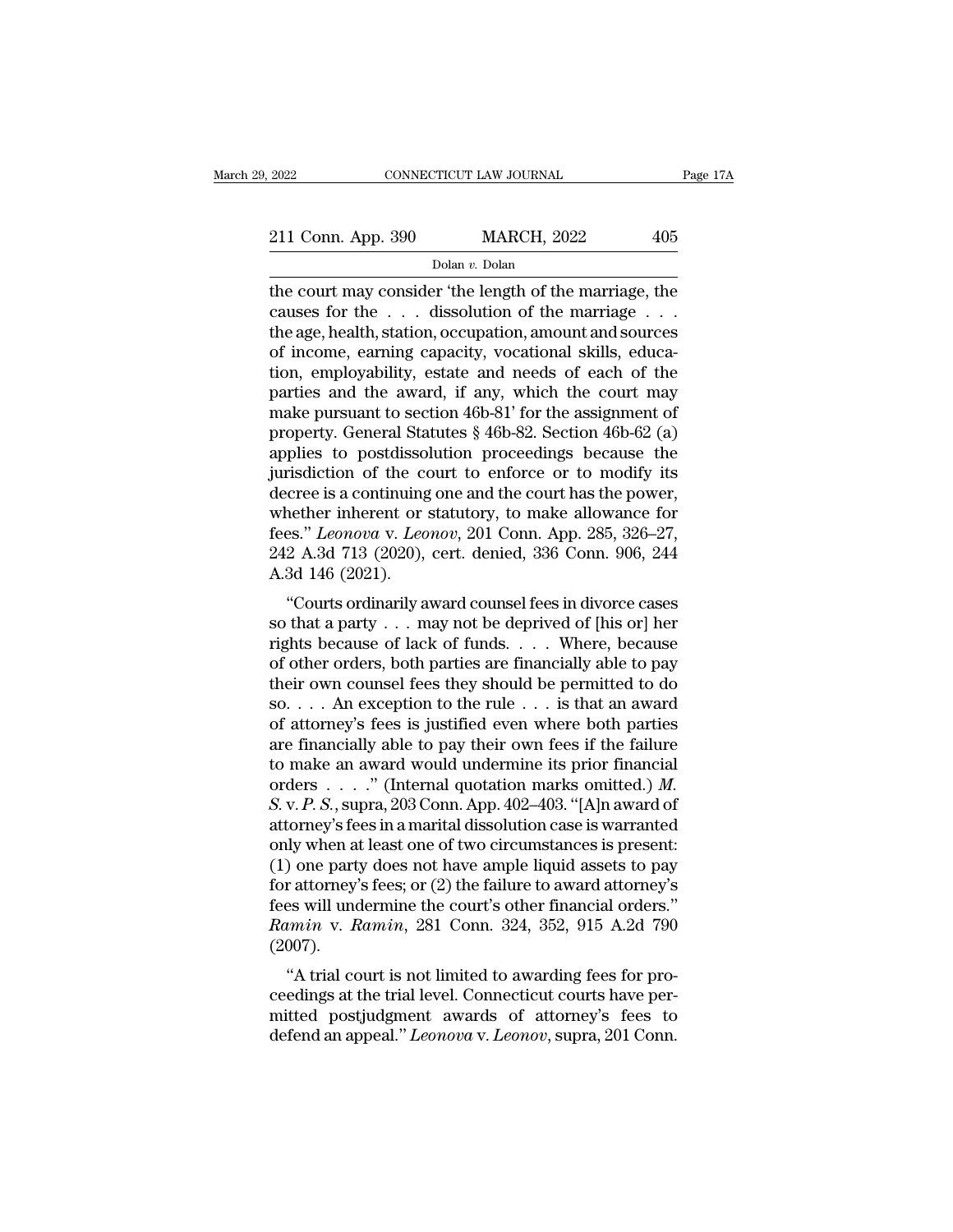| 3A  | CONNECTICUT LAW JOURNAL                                                                                                                            |                           | March 29, 2022 |
|-----|----------------------------------------------------------------------------------------------------------------------------------------------------|---------------------------|----------------|
| 406 | <b>MARCH, 2022</b>                                                                                                                                 | 211 Conn. App. 406        |                |
|     | Sitar v. Syferlock Technology Corp.                                                                                                                |                           |                |
|     | App. 327. "Whether to allow counsel fees, [under $\S$ 46b-<br>$62$ (a), and if so in what amount, calls for the exercise<br>of indigial disgration | An obugo of dicaration in |                |

406 MARCH, 2022 211 Conn. App. 406<br>
sitar v. Syferlock Technology Corp.<br>
App. 327. "Whether to allow counsel fees, [under § 46b-<br>
62 (a)], and if so in what amount, calls for the exercise<br>
of judicial discretion. . . . An 406 MARCH, 2022 211 Conn. App. 406<br>
Sitar v. Syferlock Technology Corp.<br>
App. 327. "Whether to allow counsel fees, [under § 46b-<br>
62 (a)], and if so in what amount, calls for the exercise<br>
of judicial discretion. . . . . 406 MARCH, 2022 211 Conn. App. 406<br>
Sitar v. Syferlock Technology Corp.<br>
App. 327. "Whether to allow counsel fees, [under § 46b-<br>
62 (a)], and if so in what amount, calls for the exercise<br>
of judicial discretion. . . . An Sitar v. Syferlock Technology Corp.<br>
App. 327. "Whether to allow counsel fees, [under § 46b-62 (a)], and if so in what amount, calls for the exercise<br>
of judicial discretion. . . . An abuse of discretion in<br>
granting coun Star v. Syterlock Technology Corp.<br>
App. 327. "Whether to allow counsel fees, [under § 46b-<br>
62 (a)], and if so in what amount, calls for the exercise<br>
of judicial discretion. . . . An abuse of discretion in<br>
granting cou App. 327. "Whether to all 62 (a)], and if so in what<br>of judicial discretion. .<br>granting counsel fees wil<br>court] determines that th<br>ably have concluded as<br>marks omitted.) Id.<br>In the present case, tl (a)<sub>J</sub>, and if so it what allocally, cans for the exercise<br>judicial discretion.... An abuse of discretion in<br>anting counsel fees will be found only if [an appellate<br>urt] determines that the trial court could not reason-<br>l or judicial discretion.  $\therefore$   $\therefore$  An abdse or discretion in granting counsel fees will be found only if [an appellate court] determines that the trial court could not reasonably have concluded as it did." (Internal quot

granting courser rees will be found only if [an appenate court] determines that the trial court could not reasonably have concluded as it did." (Internal quotation marks omitted.) Id.<br>In the present case, the trial court e Example is supported as it did." (Internal quotation<br>marks omitted.) Id.<br>In the present case, the trial court expressly found<br>that its failure to award attorney's fees would under-<br>mine the court's prior financial orders. that, in the present case, the trial court expressly found<br>that its failure to award attorney's fees would under-<br>mine the court's prior financial orders. The court's find-<br>ing is supported by the record, namely, the plai In the present case, the trial court expressly found<br>that its failure to award attorney's fees would under-<br>mine the court's prior financial orders. The court's find-<br>ing is supported by the record, namely, the plaintiff' In the present case, the trial court expressly found<br>that its failure to award attorney's fees would under-<br>mine the court's prior financial orders. The court's find-<br>ing is supported by the record, namely, the plaintiff' that its failure to award attorney's fees would under-<br>mine the court's prior financial orders. The court's find-<br>ing is supported by the record, namely, the plaintiff's<br>testimony that, in order to pay her counsel fees, sh mine the court's prior financial orders. The court's find-<br>ing is supported by the record, namely, the plaintiff's<br>testimony that, in order to pay her counsel fees, she<br>had obtained funds from her investments and taken a<br>l ing is supported by the record, namely, the plaintiff's<br>testimony that, in order to pay her counsel fees, she<br>had obtained funds from her investments and taken a<br>loan on her 401 (k), the assets that had been awarded<br>to her Bundary that, in order to pay her counser recs, she<br>d obtained funds from her investments and taken a<br>an on her 401 (k), the assets that had been awarded<br>her in the dissolution. Thus, the trial court reasonably<br>termined t flaat obtained runds from her investments and taken a<br>loan on her  $401$  (k), the assets that had been awarded<br>to her in the dissolution. Thus, the trial court reasonably<br>determined that the fee award was necessary to avoi to her in the dissolution. Thus, the to<br>to her in the dissolution. Thus, the the<br>determined that the fee award was<br>undermining the trial court's prior<br>Accordingly, we conclude that the<br>its discretion in awarding the plai<br>t

termined that the fee award waidermining the trial court's prior<br>Accordingly, we conclude that the discretion in awarding the planet<br>defend the present appeal.<br>The judgment is affirmed.<br>In this opinion the other judge: Machinang the that court s prior miancial orders<br>Accordingly, we conclude that the court did not abelisticated in awarding the plaintiff attorney's 1<br>defend the present appeal.<br>The judgment is affirmed.<br>In this opinion the

### dgment is affirmed.<br>
opinion the other judges concurred.<br>
PAUL SITAR ET AL. v. SYFERLOCK<br>
TECHNOLOGY CORPORATION<br>
(AC 44244) ment is affirmed.<br>
pinion the other judges concurred.<br>
UL SITAR ET AL. v. SYFERLOCK<br>
TECHNOLOGY CORPORATION<br>
(AC 44244) other judges concu<br>ET AL. v. SYFERL<br>OGY CORPORATIC<br>(AC 44244)<br>Suarez and Lavine, Js. PAUL SITAR ET AL. v. SYFERLOCK<br>TECHNOLOGY CORPORATION<br>(AC 44244)<br>Moll, Suarez and Lavine, Js.

### *Syllabus*

 $(AC 44244)$ <br>Moll, Suarez and Lavine, Js.<br>Syllabus<br>The plaintiffs, two former employees of the defendant, sought to recover<br>damages from the defendant for, inter alia, breach of their employment Moll, Suarez and Lavine, Js.<br>Syllabus<br>plaintiffs, two former employees of the defendant, sought to recover<br>damages from the defendant for, inter alia, breach of their employment<br>contracts and failure to pay wages pursuant Moll, Suarez and Lavine, Js.<br>
Syllabus<br>
plaintiffs, two former employees of the defendant, sought to recover<br>
damages from the defendant for, inter alia, breach of their employment<br>
contracts and failure to pay wages pursu  $Syllabus$ <br>plaintiffs, two former employees of the defendant, sought to recover<br>damages from the defendant for, inter alia, breach of their employment<br>contracts and failure to pay wages pursuant to statute ( $\S$  31-72). The<br>tri syltabus<br>plaintiffs, two former employees of the defendant, sought to recover<br>damages from the defendant for, inter alia, breach of their employment<br>contracts and failure to pay wages pursuant to statute ( $\S 31-72$ ). The<br> plaintiffs, two former employees of the defendant, sought to recover damages from the defendant for, inter alia, breach of their employment contracts and failure to pay wages pursuant to statute  $(\S 31-72)$ . The trial cou damages from the defendant for, inter alia, breach of their employment contracts and failure to pay wages pursuant to statute  $(\S 31-72)$ . The trial court rendered judgment in favor of the plaintiffs on their respective c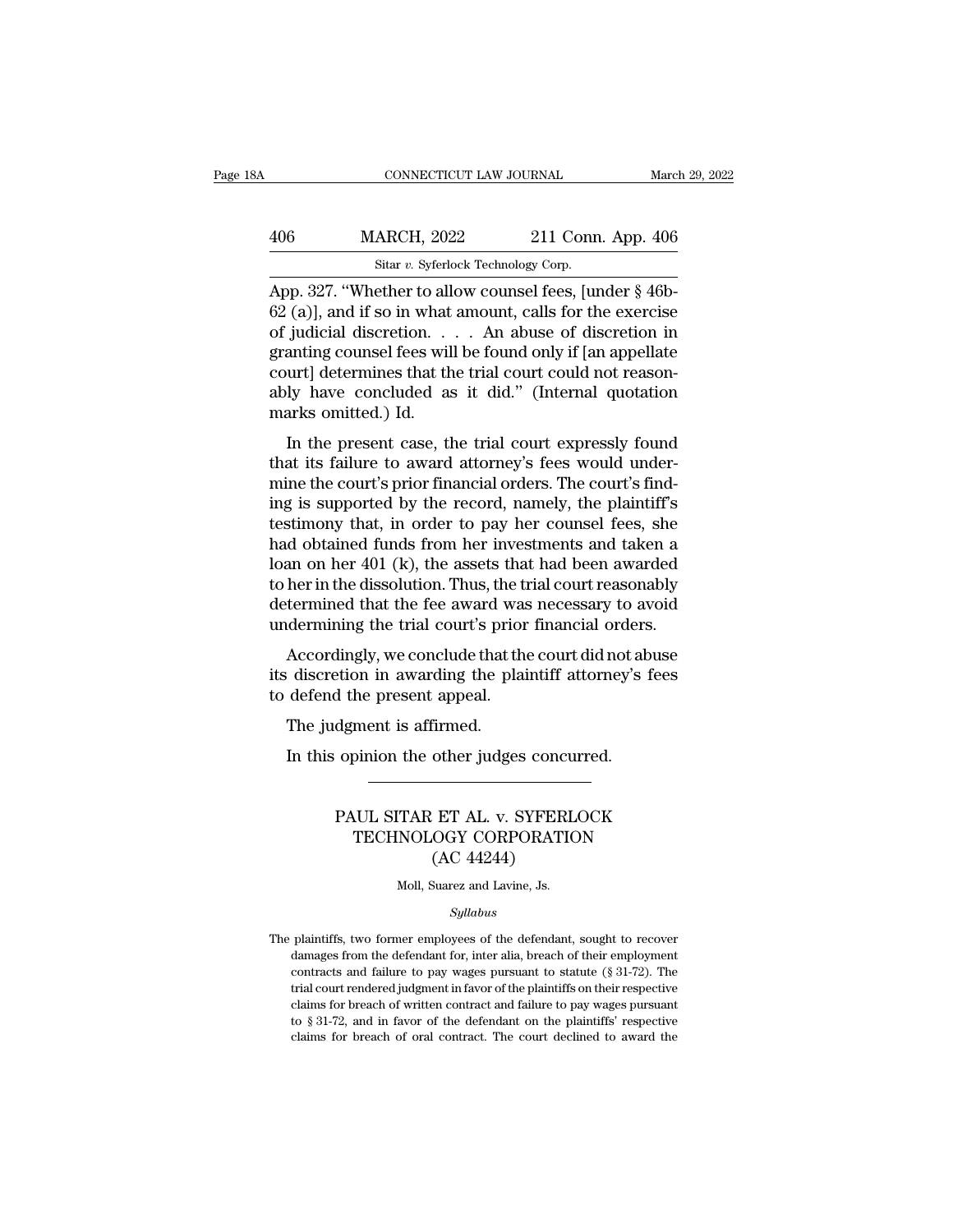## 2022 CONNECTICUT LAW JOURNAL Page 19A<br>211 Conn. App. 406 MARCH, 2022 407<br>Sitar v. Syferlock Technology Corp. 2022 CONNECTICUT LAW JOURNAL<br>211 Conn. App. 406 MARCH, 2022 407<br>Sitar *v.* Syferlock Technology Corp.<br>plaintiffs double damages or attorney's fees as provided by § 31-72.

1 Conn. App. 406 MARCH, 2022 407<br>
Sitar v. Syferlock Technology Corp.<br>
plaintiffs double damages or attorney's fees as provided by § 31-72,<br>
reasoning that such an award is appropriate only when the trial court 1 Conn. App. 406 MARCH, 2022 407<br>
Sitar v. Syferlock Technology Corp.<br>
plaintiffs double damages or attorney's fees as provided by § 31-72,<br>
reasoning that such an award is appropriate only when the trial court<br>
has found 1 Conn. App. 406 MARCH, 2022 407<br>
Sitar v. Syferlock Technology Corp.<br>
plaintiffs double damages or attorney's fees as provided by  $\frac{8}{3}$ 31-72,<br>
reasoning that such an award is appropriate only when the trial court<br>
ha Sitar  $v$ . Syferlock Technology Corp.<br>
plaintiffs double damages or attorney's fees as provided by § 31-72,<br>
reasoning that such an award is appropriate only when the trial court<br>
has found that the defendant acted with b Sitar  $v$ . Syferlock Technology Corp.<br>
plaintiffs double damages or attorney's fees as provided by § 31-72,<br>
reasoning that such an award is appropriate only when the trial court<br>
has found that the defendant acted with b plaintiffs double damages or attorney's fees as provided by  $\S$  31-72, reasoning that such an award is appropriate only when the trial court has found that the defendant acted with bad faith, arbitrariness, or unreasonabl peasoning that such an award is appropriate only when the trial court<br>has found that the defendant acted with bad faith, arbitrariness, or<br>unreasonableness, which the trial court concluded was not demon-<br>strated in the pre bad faith, arbitrariness, or unreasonableness, which the trial court concluded was not demonstrated in the present case, and the trial court declined to award prejudgment interest on the amounts awarded to the plaintiffs. the unreasonableness, which the trial court concluded was not demonstrated in the present case, and the trial court declined to award prejudgment interest on the amounts awarded to the plaintiffs. On appeal, the plaintiff strated in the present case, and the trial court declined to award prejudgment interest on the amounts awarded to the plaintiffs. On appeal, the plaintiffs claimed that the trial court erred in finding that there was no ba ment interest on the amounts awarded to the plaintiffs. On appeal, the plaintiffs claimed that the trial court erred in finding that there was no bad faith, arbitrariness, or unreasonableness on the part of the defendant plaintiffs claimed that the trial court erred in finding that there was no<br>bad faith, arbitrariness, or unreasonableness on the part of the defendant<br>to support an award of double damages and attorney's fees with respect<br>t bad faith, arbitrariness, or unreasonableness on the part of the defendant<br>to support an award of double damages and attorney's fees with respect<br>to the plaintiffs' claims for failure to pay wages pursuant to  $\S 31-72$ , a to support an award of double damages and attorney's fees with respect<br>to the plaintiffs' claims for failure to pay wages pursuant to  $\S 31-72$ , and<br>that the trial court abused its discretion in not awarding prejudgment<br>i to the plaintiffs' claims for failure to pay wages pursuant to § 31-72, and that the trial court abused its discretion in not awarding prejudgment interest pursuant to statute (§ 37-3a (a)). *Held* that this court decline that the trial court abused its discretion in not awarding prejudgment interest pursuant to statute (§ 37-3a (a)). *Held* that this court declined to address the merits of the plaintiffs' claims, the plaintiffs having fai interest pursuant to statute (§ 37-3a (a)). Held that this court declined to address the merits of the plaintiffs' claims, the plaintiffs having failed to provide this court with an adequate record: pursuant to the applic the address the merits of the plaintiffs' claims, the plaintiffs having failed to provide this court with an adequate record: pursuant to the applicable rule of practice (§ 61-10 (a)), the plaintiffs, as the appellants in to provide this court with an adequate record: pursuant to the applicable rule of practice  $(\S 61-10 \text{ (a)})$ , the plaintiffs, as the appellants in the present case, bore the burden of providing this court with an adequate arguments under the applicable standards of review with an adequate present case, bore the burden of providing this court with an adequate record for review; moreover, although the trial occurred over three days, the plai The special case, bore the burden of providing this court with an adequate present case, bore the burden of providing this court with an adequate record for review; moreover, although the trial occurred over three days, th cord for review; moreover, although the trial occurred over three days,<br>e plaintiffs failed to provide this court with any transcripts and, in the<br>sence of such transcripts, this court could not evaluate the plaintiffs'<br>gu *Procedural History*<br> *Procedural History*<br> *Procedural History*<br> *Procedural History*<br> **Procedural History**<br> **Procedural History**<br> **Procedural History** the plantins raned to provide this court with any transcripts and, in the<br>absence of such transcripts, this court could not evaluate the plaintiffs'<br>arguments under the applicable standards of review without resorting<br>to s

Experience of the applicable standards of review without resorting<br>arguments under the applicable standards of review without resorting<br>to speculation; accordingly, the judgment of the trial court was affirmed.<br>Argued Nov to speculation; accordingly, the judgment of the trial court was affirmed.<br>
Argued November 29, 2021—officially released March 29, 2022<br>
Procedural History<br>
Action to recover damages for, inter alia, unpaid<br>
wages, and for Argued November 29, 2021—officially released March 29, 2022<br> *Procedural History*<br>
Action to recover damages for, inter alia, unpaid<br>
wages, and for other relief, brought to the Superior<br>
Court in the judicial district of Procedural History<br>Action to recover damages for, inter alia, unpaid<br>wages, and for other relief, brought to the Superior<br>Court in the judicial district of Ansonia-Milford and<br>tried to the court, Pierson, J.; judgment in p Action to recover dantages for, inter ana, unpaid<br>wages, and for other relief, brought to the Superior<br>Court in the judicial district of Ansonia-Milford and<br>tried to the court, *Pierson*, *J*.; judgment in part for the<br>def *Colin B. Connor, Fierson, J.*; judgment in part for the fendant, from which the plaintiffs appealed to this urt. Affirmed.<br>*Ryan P. Driscoll*, for the appellants (plaintiffs).<br>*Colin B. Connor*, for the appellee (defendan

*Opinion*

urt. *Affirmed.*<br> *Ryan P. Driscoll*, for the appellants (plaintiffs).<br> *Colin B. Connor*, for the appellee (defendant).<br> *Opinion*<br>
MOLL, J. The plaintiffs, Paul Sitar and Joseph Stage,<br>
peal from the judgment of the tria *Ryan P. Driscoll*, for the appellants (plaintiffs).<br> *Colin B. Connor*, for the appellee (defendant).<br> *Opinion*<br>
MOLL, J. The plaintiffs, Paul Sitar and Joseph Stage,<br>
appeal from the judgment of the trial court, followi *an F. Driscou*, for the appenants (piantums).<br> *Colin B. Connor*, for the appellee (defendant).<br> *Opinion*<br>
MOLL, J. The plaintiffs, Paul Sitar and Joseph Stage,<br>
appeal from the judgment of the trial court, following<br>
a Colin B. Connor, for the appellee (defendant).<br>
opinion<br>
MOLL, J. The plaintiffs, Paul Sitar and Joseph Stage,<br>
appeal from the judgment of the trial court, following<br>
a court trial, insofar as the court concluded that the opinion<br>
MOLL, J. The plaintiffs, Paul Sitar and Joseph Stage,<br>
appeal from the judgment of the trial court, following<br>
a court trial, insofar as the court concluded that they<br>
were not entitled to double damages and attor sum and Joseph Stage,<br>
MOLL, J. The plaintiffs, Paul Sitar and Joseph Stage,<br>
appeal from the judgment of the trial court, following<br>
a court trial, insofar as the court concluded that they<br>
were not entitled to double dam MOLL, J. The plaintiffs, Paul Sitar and Joseph Stage, appeal from the judgment of the trial court, following a court trial, insofar as the court concluded that they were not entitled to double damages and attorney's fees a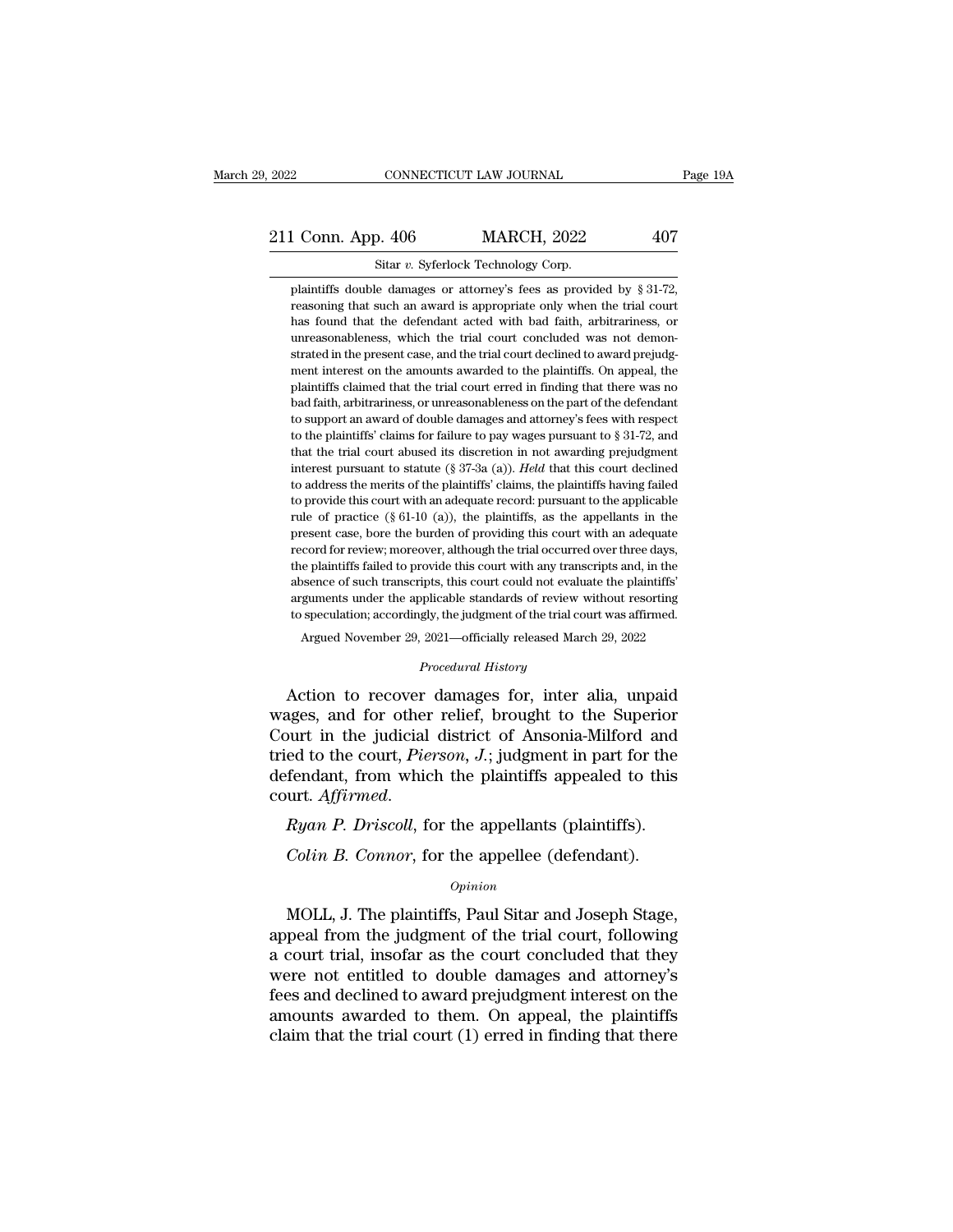| ۱A  | CONNECTICUT LAW JOURNAL                                                                                           |                                                  | March 29, 2022 |
|-----|-------------------------------------------------------------------------------------------------------------------|--------------------------------------------------|----------------|
|     |                                                                                                                   |                                                  |                |
| 408 | <b>MARCH, 2022</b>                                                                                                | 211 Conn. App. 406                               |                |
|     | Sitar v. Syferlock Technology Corp.                                                                               |                                                  |                |
|     | was no bad faith, arbitrariness, or unreasonableness on<br>the part of the defendant, Syferlock Technology Corpo- | ration to gunnari an award of double damages and |                |

 $\begin{array}{lll} \text{MARCH, 2022} & \text{211 Conn. App. 406} \ \text{Star } v \text{. Syferlock Technology Corp.} \ \text{was no bad faith, arbitrariness, or unreasonableness on the part of the defendant, Syferlock Technology Corporation, to support an award of double damages and attractor's face with respect to the plaintiff's' claims for a given network.} \end{array}$  $\frac{\text{MARCH}}{\text{Star } v. \text{ Syferlock Technology Corp.}}$ <br>
Sitar v. Syferlock Technology Corp.<br>
was no bad faith, arbitrariness, or unreasonableness on<br>
the part of the defendant, Syferlock Technology Corpo-<br>
ration, to support an award of double dama 408 MARCH, 2022 211 Conn. App. 406<br>
sitar v. Syferlock Technology Corp.<br>
was no bad faith, arbitrariness, or unreasonableness on<br>
the part of the defendant, Syferlock Technology Corpo-<br>
ration, to support an award of doub Sitar v. Syferlock Technology Corp.<br>
was no bad faith, arbitrariness, or unreasonableness on<br>
the part of the defendant, Syferlock Technology Corpo-<br>
ration, to support an award of double damages and<br>
attorney's fees with siar *v*. sylenock rechlology Corp.<br>was no bad faith, arbitrariness, or unreasonableness on<br>the part of the defendant, Syferlock Technology Corpo-<br>ration, to support an award of double damages and<br>attorney's fees with res was no bad faith, arbitrariness, or unreasonableness on<br>the part of the defendant, Syferlock Technology Corpo-<br>ration, to support an award of double damages and<br>attorney's fees with respect to the plaintiffs' claims for<br>f the part of the defendant, Syferlock Technology Corporation, to support an award of double damages and attorney's fees with respect to the plaintiffs' claims for failure to pay wages pursuant to General Statutes  $\S 31-72,$ ration, to support an award of double damages and<br>attorney's fees with respect to the plaintiffs' claims for<br>failure to pay wages pursuant to General Statutes § 31-<br>72,<sup>1</sup> and (2) abused its discretion in not awarding pre attorney's fees with respect to the plaintiffs' claims for<br>failure to pay wages pursuant to General Statutes § 31-<br>72,<sup>1</sup> and (2) abused its discretion in not awarding pre-<br>judgment interest pursuant to General Statutes § court. dgment interest pursuant to General Statutes § 37-3a<br>
).<sup>2</sup> We conclude that the record is inadequate for our<br>
view, and, accordingly, we decline to review the plain-<br>
fs' claims and, thus, affirm the judgment of the tria (a).<sup>2</sup> We conclude that the record is inadequate for our review, and, accordingly, we decline to review the plaintiffs' claims and, thus, affirm the judgment of the trial court.<br>The following facts, as found by the trial

review, and, accordingly, we decline to review the plaintiffs' claims and, thus, affirm the judgment of the trial court.<br>The following facts, as found by the trial court in its<br>memorandum of decision and/or as stipulated b tiffs' claims and, thus, affirm the judgment of the trial<br>court.<br>The following facts, as found by the trial court in its<br>memorandum of decision and/or as stipulated by the<br>parties,<sup>3</sup> and procedural history are relevant to court.<br>
The following facts, as found by the trial court in its<br>
memorandum of decision and/or as stipulated by the<br>
parties,<sup>3</sup> and procedural history are relevant to our reso-<br>
lution of this appeal. In January, 2005, S The following facts, as found by the trial court in its<br>memorandum of decision and/or as stipulated by the<br>parties,<sup>3</sup> and procedural history are relevant to our reso-<br>lution of this appeal. In January, 2005, Sitar left h The following facts, as found by the trial court in its<br>memorandum of decision and/or as stipulated by the<br>parties,<sup>3</sup> and procedural history are relevant to our reso-<br>lution of this appeal. In January, 2005, Sitar left h memorandum of decision and/or as stipulated by the<br>parties,<sup>3</sup> and procedural history are relevant to our reso-<br>lution of this appeal. In January, 2005, Sitar left his prior<br>employment to work full-time for Grid Data Secur parties,<sup>3</sup> and procedural history are relevant to our resolution of this appeal. In January, 2005, Sitar left his prior employment to work full-time for Grid Data Security, Inc. (GDS), a business entity formed to develop Inc. (GDS), a business entity formed to develop one-<br>time password generation technology. Sitar worked at<br>GDS from January, 2005, until late August, 2007. Stage<br>began working at GDS in May, 2007, as its senior vice<br> $\frac{1}{$ 

GDS from January, 2005, until late August, 2007. Stage<br>began working at GDS in May, 2007, as its senior vice<br> $\frac{1}{1}$ General Statutes § 31-72 provides in relevant part: "When any employer<br>fails to pay an employee wages i GDS from January, 2005, until late August, 2007. Stage<br>began working at GDS in May, 2007, as its senior vice<br> $\frac{1}{1}$ General Statutes § 31-72 provides in relevant part: "When any employer<br>fails to pay an employee wages i began working at GDS in May, 2007, as its senior vice<br>
<sup>1</sup>General Statutes § 31-72 provides in relevant part: "When any employer<br>
fails to pay an employee wages in accordance with the provisions of sections<br>
31-71a to 31-7 ing an employee in the state is an employee in the provides in relevant part: "When any employer fails to pay an employee wages in accordance with the provisions of sections 31-71a to 31-71i, inclusive, or fails to compen <sup>1</sup> General Statutes § 31-72 provides in relevant part: "When any employer fails to pay an employee wages in accordance with the provisions of sections 31-71a to 31-71i, inclusive, or fails to compensate an employee in ac fails to pay an employee wages in accordance with the provisions of sections 31-71a to 31-71i, inclusive, or fails to compensate an employee in accordance with section 31-76k or where an employee or a labor organization re and a civil action, (1) twice we fails to compensate an employee in accordance with section 31-76k or where an employee or a labor organization representing an employee institutes an action to enforce an arbitration award such reasonable attorney's fees as may be allowed by the court, or (2) if the employee institutes an action to enforce an arbitration award which requires an employer to make an employee whole or to make payments to an em man amployee institutes an action to enforce an arbitration award which<br>requires an employer to make an employee whole or to make payments to an<br>employee welfare fund, such employee or labor organization shall recover,<br>in ment of wages was in complement of wages or the full amount of such a semployee welfare fund, such employee or labor organization shall recover, in a civil action, (1) twice the full amount of such wages, with costs and su Fermal competer welfare fund, such employee or labor organization shall recover, in a civil action, (1) twice the full amount of such wages, with costs and such reasonable attorney's fees as may be allowed by the court, or in a civil action, (1) twice the full amount of such wages, with costs and such reasonable attorney's fees as may be allowed by the court, or (2) if the employer establishes that the employer had a good faith belief that such reasonable attorney's fees as may be allowed by the court, or  $(2)$  if the employer establishes that the employer had a good faith belief that the underpayment of wages was in compliance with law, the full amount of said sections shall be no defense to such action. . . .'' <sup>2</sup> General Statutes § 37-3a (a) provides in relevant part: ''[I]nterest at the such wages or compensation, with costs and such reasonable attorney's fees as may be allowed by the court. Any agreement between an employee and his or her employer for payment of wages other than as specified in said sec

such wages or compensation, with costs and such reasonable attorney's fees as may be allowed by the court. Any agreement between an employee and his or her employer for payment of wages other than as specified in said sec and his or her employer for payment of wages other than as specified said sections shall be no defense to such action. . . ."<br>
<sup>2</sup> General Statutes § 37-3a (a) provides in relevant part: "[I]nterest rate of ten per cent a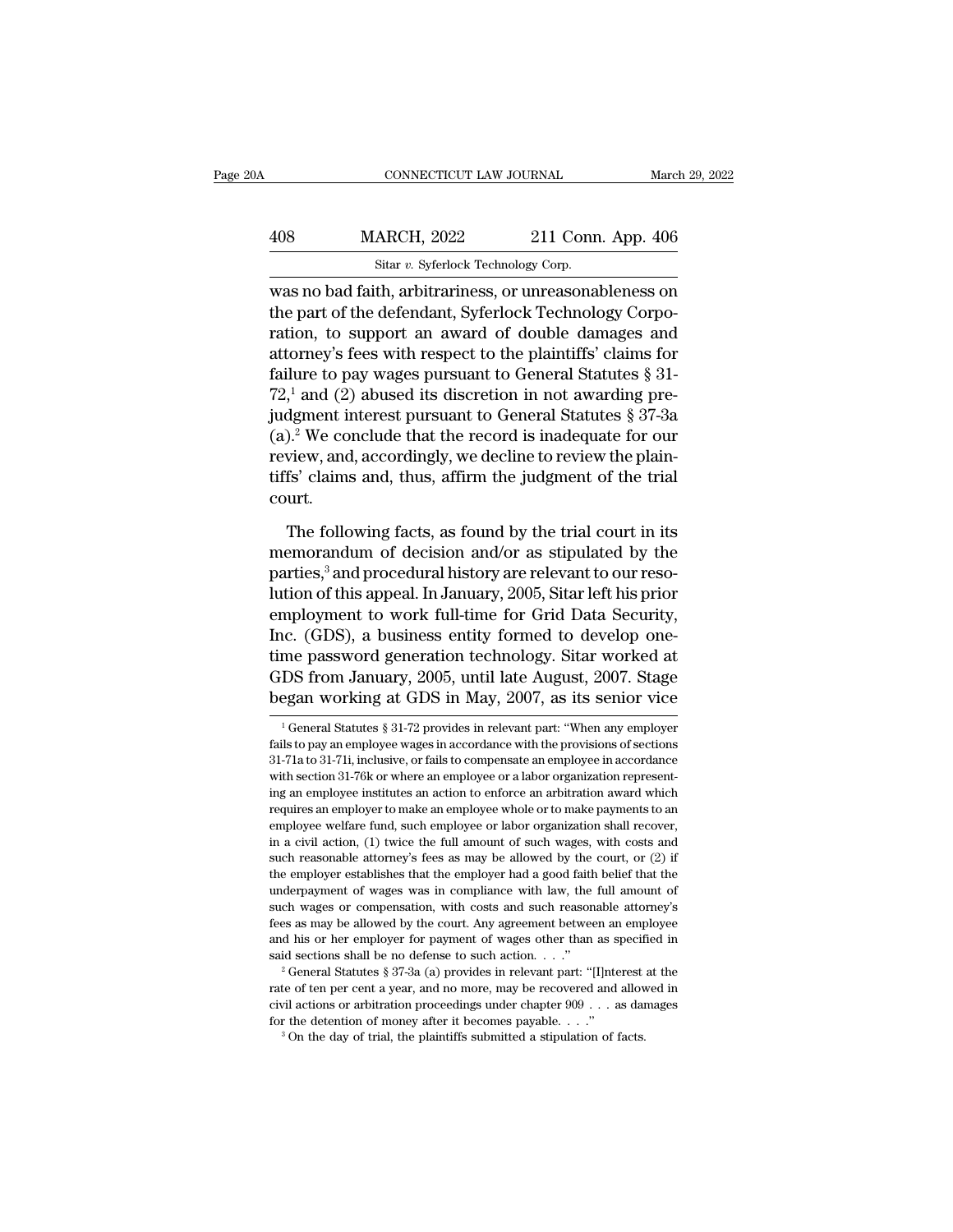| 211 Conn. App. 406 | <b>MARCH, 2022</b>      | 409      |
|--------------------|-------------------------|----------|
|                    |                         |          |
| 2022               | CONNECTICUT LAW JOURNAL | Page 21A |

Page 214<br>
2022 CONNECTICUT LAW JOURNAL Page 21A<br>
211 Conn. App. 406 MARCH, 2022 409<br>
Sitar v. Syferlock Technology Corp.<br>
president of corporate development and worked there<br>
until approximately September 1, 2007. In Augus 211 Conn. App. 406 MARCH, 2022 409<br>
Sitar v. Syferlock Technology Corp.<br>
president of corporate development and worked there<br>
until approximately September 1, 2007. In August, 2007,<br>
Robert D. Russo, the president and trea 211 Conn. App. 406 MARCH, 2022 409<br>
Sitar v. Syferlock Technology Corp.<br>
president of corporate development and worked there<br>
until approximately September 1, 2007. In August, 2007,<br>
Robert D. Russo, the president and tre 211 Conn. App. 406 MARCH, 2022 409<br>
Sitar v. Syferlock Technology Corp.<br>
president of corporate development and worked there<br>
until approximately September 1, 2007. In August, 2007,<br>
Robert D. Russo, the president and tre Sitar v. Syferlock Technology Corp.<br>
president of corporate development and worked there<br>
until approximately September 1, 2007. In August, 2007,<br>
Robert D. Russo, the president and treasurer of GDS,<br>
as well as an investo star v. syterlock Technology Corp.<br>president of corporate development and worked there<br>until approximately September 1, 2007. In August, 2007,<br>Robert D. Russo, the president and treasurer of GDS,<br>as well as an investor th president of corporate developr<br>until approximately September 1<br>Robert D. Russo, the president<br>as well as an investor therein, c<br>had made to GDS, and, upon a<br>as settlement of his loans, trans<br>goodwill to the defendant.<br>On of the approximately beptember 1, 2007, in August, 2007,<br>bbert D. Russo, the president and treasurer of GDS,<br>well as an investor therein, called the loans that he<br>d made to GDS, and, upon accepting GDS' patents<br>settlement Robert D. Kusso, the president and treasurer of GDS,<br>as well as an investor therein, called the loans that he<br>had made to GDS, and, upon accepting GDS' patents<br>as settlement of his loans, transferred the patents and<br>goodwi

as wen as an investor therent, cancel the loans that he<br>had made to GDS, and, upon accepting GDS' patents<br>as settlement of his loans, transferred the patents and<br>goodwill to the defendant.<br>On September 1, 2007, Sitar began the defendant of his loans, transferred the patents and<br>as settlement of his loans, transferred the patents and<br>goodwill to the defendant.<br>On September 1, 2007, Sitar began working as the<br>defendant's chief executive office as settlement of its foats, transferred the patents and<br>goodwill to the defendant.<br>On September 1, 2007, Sitar began working as the<br>defendant's chief executive officer (CEO) and remained<br>in that role until September, 2010. Solowin to the defendant.<br>
On September 1, 2007, Sitar began working as the<br>
defendant's chief executive officer (CEO) and remained<br>
in that role until September, 2010. In September, 2010,<br>
the defendant hired Christopher On September 1, 2007, Sitar began working as the<br>defendant's chief executive officer (CEO) and remained<br>in that role until September, 2010. In September, 2010,<br>the defendant hired Christopher Cardell as its new CEO<br>and cha defendant's chief executive officer (CEO) and remain<br>in that role until September, 2010. In September, 2t<br>the defendant hired Christopher Cardell as its new C<br>and changed Sitar's title to founder and presid<br>Sitar's change and fole until september, 2010. In september, 2010,<br>e defendant hired Christopher Cardell as its new CEO<br>d changed Sitar's title to founder and president.<br>tar's change in title did not alter his daily duties or<br>e terms of and changed Sitar's title to founder and president.<br>Sitar's change in title did not alter his daily duties or<br>the terms of his compensation, and he continued as<br>founder and president until September, 2011.<br>The defendant ha

and changed sitar's the to founder and president.<br>Sitar's change in title did not alter his daily duties or<br>the terms of his compensation, and he continued as<br>founder and president until September, 2011.<br>The defendant had Shar S change in the did not alter his dary duties of<br>the terms of his compensation, and he continued as<br>founder and president until September, 2011.<br>The defendant had no "[human resources] person"<br>during Cardell's employm the terms of its compensation, and he continued as<br>founder and president until September, 2011.<br>The defendant had no "[human resources] person"<br>during Cardell's employment as CEO, and Cardell per-<br>formed human resources fu The defendant had no "[human resources] person"<br>during Cardell's employment as CEO, and Cardell per-<br>formed human resources functions such as managing<br>employees, maintaining employment agreements, and<br>assuming responsibili The defendant had no "[human resources] person"<br>during Cardell's employment as CEO, and Cardell per-<br>formed human resources functions such as managing<br>employees, maintaining employment agreements, and<br>assuming responsibili during Cardell's employment as CEO, and Cardell performed human resources functions such as managing<br>employees, maintaining employment agreements, and<br>assuming responsibility for employee benefits adminis-<br>tration. When Ca formed human resources functions such as managing<br>employees, maintaining employment agreements, and<br>assuming responsibility for employee benefits adminis-<br>tration. When Cardell became CEO, he did not deter-<br>mine whether th employees, maintaining employment agreements, and<br>assuming responsibility for employee benefits adminis-<br>tration. When Cardell became CEO, he did not deter-<br>mine whether the defendant had any signed employ-<br>ment agreements assuming responsibility for employee benefits administration. When Cardell became CEO, he did not determine whether the defendant had any signed employment agreements for its employees, and he did not determine whether Sit tration. When Cardell became CEO, he did not deter-<br>mine whether the defendant had any signed employ-<br>ment agreements for its employees, and he did not<br>determine whether Sitar had an executed employment<br>agreement with the mine whether the defendant had any signed employment agreements for its employees, and he did not<br>determine whether Sitar had an executed employment<br>agreement with the defendant until the present case was<br>initiated. From t ment agreements for its employees, and he did not<br>determine whether Sitar had an executed employment<br>agreement with the defendant until the present case was<br>initiated. From the defendant's files, Cardell ultimately<br>produce determine whether Sitar had an executed employment<br>agreement with the defendant until the present case was<br>initiated. From the defendant's files, Cardell ultimately<br>produced a copy of Sitar's employment agreement,<br>which wa agreement with the defendant until the present case was<br>initiated. From the defendant's files, Cardell ultimately<br>produced a copy of Sitar's employment agreement,<br>which was signed by Sitar but not by the defendant. The<br>agr initiated. From the defendant's files, Cardell ultimately<br>produced a copy of Sitar's employment agreement,<br>which was signed by Sitar but not by the defendant. The<br>agreement was titled "Agreement Regarding Certain<br>Condition produced a copy of Sitar's employment agreement,<br>which was signed by Sitar but not by the defendant. The<br>agreement was titled "Agreement Regarding Certain<br>Conditions of Employment" dated September 1, 2007<br>(Sitar contract). which was signed by Sitar but not by the defendant. The<br>agreement was titled "Agreement Regarding Certain<br>Conditions of Employment" dated September 1, 2007<br>(Sitar contract). The Sitar contract contained the defen-<br>dant's o agreement was titled "Agreement Regarding Certain<br>Conditions of Employment" dated September 1, 2007<br>(Sitar contract). The Sitar contract contained the defen-<br>dant's offer for the position of "Chief Executive Officer"<br>with Conditions of Employment" dated September 1, 2007<br>(Sitar contract). The Sitar contract contained the defen-<br>dant's offer for the position of "Chief Executive Officer"<br>with terms including an "[a]nnual base salary of \$12,50 (Sitar contract). The Sitar contract contained the defendant's offer for the position of "Chief Executive Officer" with terms including an "[a]nnual base salary of \$12,500 per month," specifically, a "base salary [of] \$15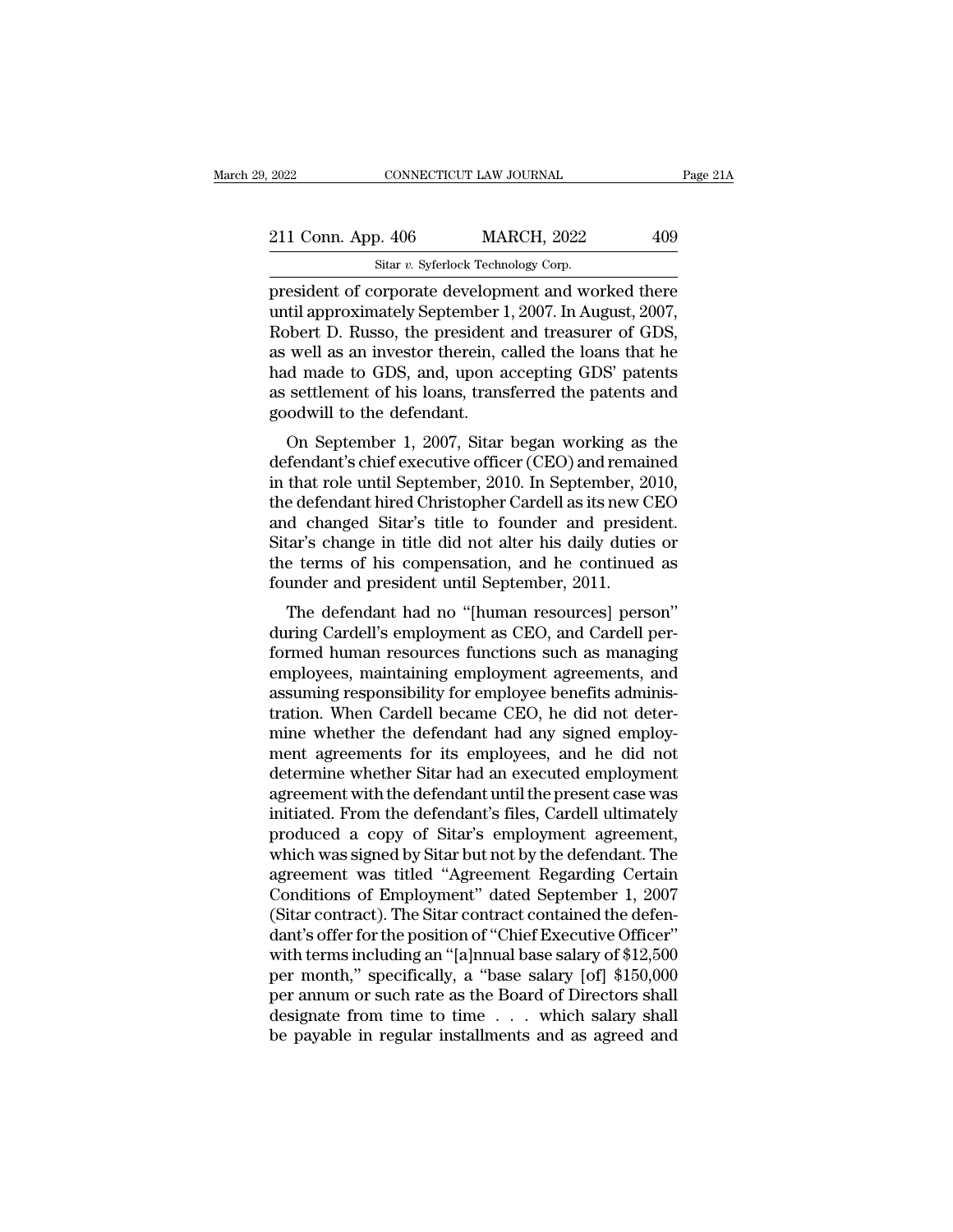# EXECUTE CONNECTICUT LAW JOURNAL March 29, 2022<br>410 MARCH, 2022 211 Conn. App. 406<br>Sitar v. Syferlock Technology Corp. CONNECTICUT LAW JOURNAL March March 2022<br>
Sitar *v.* Syferlock Technology Corp.<br>
Teferenced in the September 1, 2007 offer letter and

CONNECTICUT LAW JOURNAL March 29, 2022<br>
MARCH, 2022 211 Conn. App. 406<br>
Sitar v. Syferlock Technology Corp.<br>
Teferenced in the September 1, 2007 offer letter and<br>
in accordance with the [defendant's] general payroll<br>
presi  $\frac{\text{MARCH}}{\text{Star } v. \text{ Syferlock Technology Corp.}}$ <br>
Ferenced in the September 1, 2007 offer letter and<br>
in accordance with the [defendant's] general payroll<br>
practices and shall be subject to customary withhold-<br>
ing "The Sitar contract provid 410 MARCH, 2022 211 Conn. App. 406<br>  $\frac{\text{Star } v. \text{ Syferlock Technology Corp.}}{\text{reference in the September 1, 2007 offer letter and in accordance with the [defendant's] general payoff.}}$ <br>
practices and shall be subject to customary withhold-<br>
ing." The Sitar contract provided that it contained the ontire understandin  $\frac{\text{MARCH}}{\text{Star } v. \text{ Syferlock Technology Corp.}}$ <br>
sitar v. Syferlock Technology Corp.<br>
referenced in the September 1, 2007 offer letter and<br>
in accordance with the [defendant's] general payroll<br>
practices and shall be subject to customary wit Sitar v. Syferlock Technology Corp.<br>
The United State v. Syferlock Technology Corp.<br>
Teferenced in the September 1, 2007 offer letter and<br>
in accordance with the [defendant's] general payroll<br>
practices and shall be subje star v. Syterlock Technology Corp.<br>
referenced in the September 1, 2007 offer letter and<br>
in accordance with the [defendant's] general payroll<br>
practices and shall be subject to customary withhold-<br>
ing." The Sitar contra referenced in the September 1, 2007 offer letter and<br>in accordance with the [defendant's] general payroll<br>practices and shall be subject to customary withhold-<br>ing." The Sitar contract provided that it contained the<br>entire in accordance with the [defendant's] general payroll<br>practices and shall be subject to customary withhold-<br>ing." The Sitar contract provided that it contained the<br>entire understanding of the parties, it superseded "any<br>pri practices and shall be subject to customary withholding." The Sitar contract provided that it contained the entire understanding of the parties, it superseded "any prior agreements" between Sitar and the defendant, any ame ing." The Sitar contract provided that it contained the entire understanding of the parties, it superseded "any prior agreements" between Sitar and the defendant, any amendments thereto required the prior written consent o entire understanding of the parties, it superseded "any<br>prior agreements" between Sitar and the defendant, any<br>amendments thereto required the prior written consent<br>of the defendant and the "Executive" (an undefined<br>term), prior agreements" between Sitar and the defendant, any<br>amendments thereto required the prior written consent<br>of the defendant and the "Executive" (an undefined<br>term), and Sitar would serve as CEO "under the supervi-<br>sion a amendments thereto required the prior written consent<br>of the defendant and the "Executive" (an undefined<br>term), and Sitar would serve as CEO "under the supervi-<br>sion and direction of the Board of Directors." The defen-<br>dan of the defendant and the "Executive" (an undefined<br>term), and Sitar would serve as CEO "under the supervi-<br>sion and direction of the Board of Directors." The defen-<br>dant provided Sitar with a healthcare plan, reimbursed<br>hi term), and Sitar would<br>sion and direction of the dant provided Sitar whim for documented<br>issued to him, for each<br>W-2 forms, which refl<br>as its employee.<br>Stage entered into a Stage entered into a written contract with the defended Stage entered into a written contract with the defen-<br>Stage entered into a written contract with the defen-<br>and dated September 1, 2007 (Stage contract). Both<br>and and data provided staat what a neutrical expenses, and<br>him for documented company-related expenses, and<br>issued to him, for each tax year from 2007 through 2011,<br>W-2 forms, which reflected the amounts that he earned<br>as its empl

Final for documented company related expenses, and<br>issued to him, for each tax year from 2007 through 2011,<br>W-2 forms, which reflected the amounts that he earned<br>as its employee.<br>Stage entered into a written contract with it contains the many provisions that are similarly well are simply<br>w-2 forms, which reflected the amounts that he earned<br>as its employee.<br>Stage entered into a written contract with the defen-<br>dant dated September 1, 2007 ( cal to the provisions in the sitar contract with the defendant dated September 1, 2007 (Stage contract). Both<br>Stage and the defendant signed the Stage contract, and<br>it contained many provisions that are similar or identi-<br> Stage entered into a written contract with the defendant dated September 1, 2007 (Stage contract). Both Stage and the defendant signed the Stage contract, and it contained many provisions that are similar or identical to Stage entered into a written contract with the defendant dated September 1, 2007 (Stage contract). Both<br>Stage and the defendant signed the Stage contract, and<br>it contained many provisions that are similar or identi-<br>cal to dant dated September 1, 2007 (Stage contract). Both<br>Stage and the defendant signed the Stage contract, and<br>it contained many provisions that are similar or identi-<br>cal to the provisions in the Sitar contract, including the Stage and the defendant signed the Stage contract, and<br>it contained many provisions that are similar or identi-<br>cal to the provisions in the Sitar contract, including the<br>integration and amendment clauses. The Stage contra it contained many provisions that are similar or identical to the provisions in the Sitar contract, including the integration and amendment clauses. The Stage contract set forth, however, the following term: "Annual base s cal to the provisions in the Sitar contract, including the<br>integration and amendment clauses. The Stage contract<br>set forth, however, the following term: "Annual base<br>salary of \$12,500 per month to be paid on the last day<br>o integration and amendment clauses. The Stage contract<br>set forth, however, the following term: "Annual base<br>salary of \$12,500 per month to be paid on the last day<br>of each month. Paid as follows: September 1, 2007,<br>forward: set forth, however, the following term: "Annual base<br>salary of \$12,500 per month to be paid on the last day<br>of each month. Paid as follows: September 1, 2007,<br>forward: \$6,250 paid; \$6,250 accrued," "Full monthly<br>pay upon r salary of \$12,500 per month to be paid on the last day<br>of each month. Paid as follows: September 1, 2007,<br>forward: \$6,250 paid; \$6,250 accrued," "Full monthly<br>pay upon reaching adequate sales/cash flow or upon<br>adequate fin of each month. Paid<br>forward: \$6,250 paid;<br>pay upon reaching ade<br>adequate financing (su<br>"Accrual amounts bac<br>sales/cash flow or upor<br>financing terms)."<br>Stage left his empl Stage left his employment with the defendant in anche for all the forder or Spatian Stage left his employment with the defendant in anch, 2011. Sitar resigned from his positions with the forder or Spatian Content on Spati pay apon reaching adequate sates east now or apon<br>adequate financing (subject to financing terms)," and<br>"Accrual amounts back-paid upon reaching adequate<br>sales/cash flow or upon adequate financing (subject to<br>financing ter defeated maniering (subject to maniering<br>
"Accrual amounts back-paid upon resales/cash flow or upon adequate finar<br>
financing terms)."<br>
Stage left his employment with the March, 2011. Sitar resigned from his podefendant on

les/cash flow or upon adequate financing (subject to<br>ancing terms)."<br>Stage left his employment with the defendant in<br>arch, 2011. Sitar resigned from his positions with the<br>fendant on September 2, 2011.<br>On July 5, 2016, the financing terms)."<br>Stage left his employment with the defendant in<br>March, 2011. Sitar resigned from his positions with the<br>defendant on September 2, 2011.<br>On July 5, 2016, the plaintiffs commenced this action<br>asserting tha Stage left his employment with the defendant in March, 2011. Sitar resigned from his positions with the defendant on September 2, 2011.<br>On July 5, 2016, the plaintiffs commenced this action asserting that the defendant owe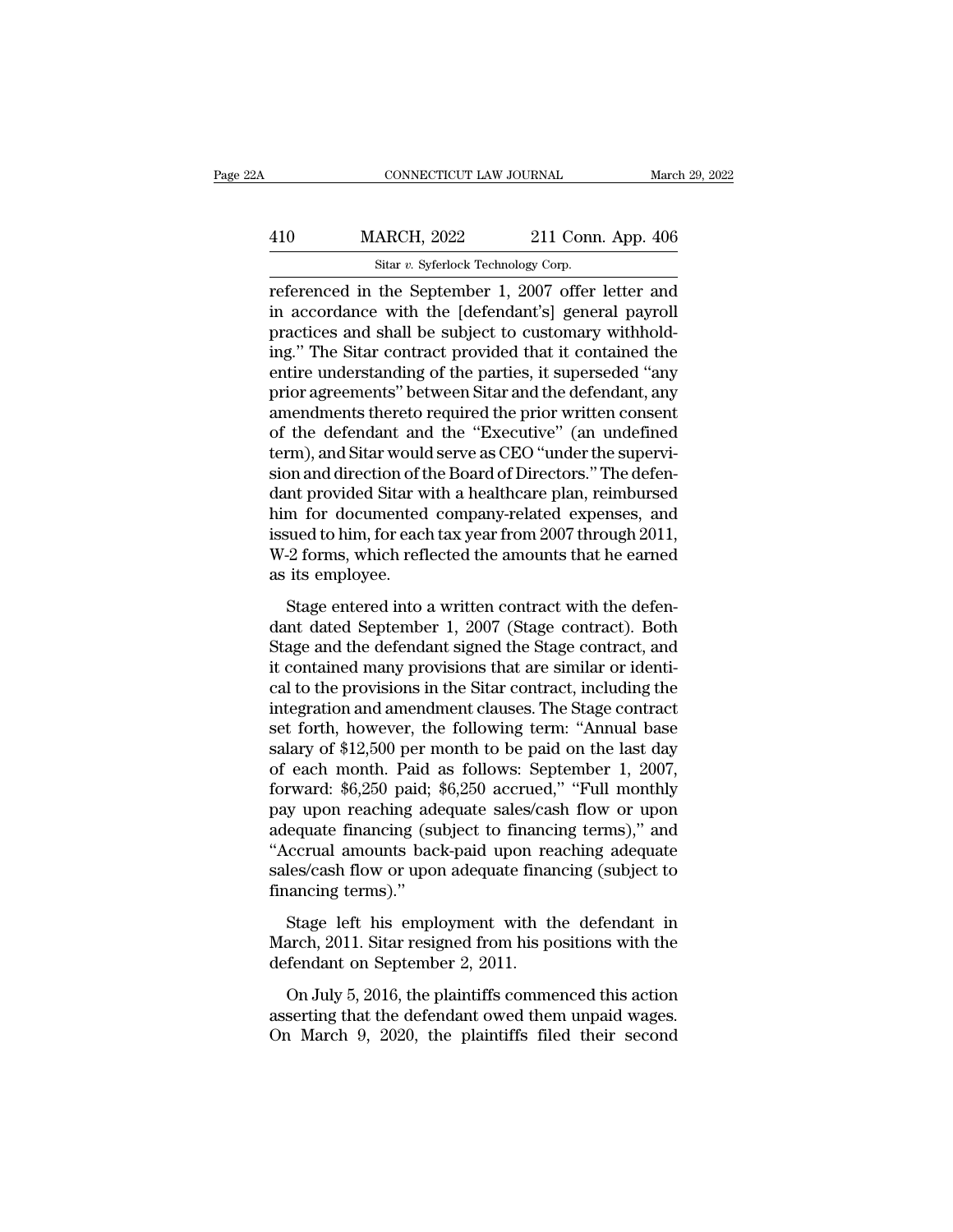| 2022               | CONNECTICUT LAW JOURNAL                                         | Page 23A |
|--------------------|-----------------------------------------------------------------|----------|
| 211 Conn. App. 406 | <b>MARCH, 2022</b>                                              | 411      |
|                    | Sitar v. Syferlock Technology Corp.                             |          |
|                    | amended complaint $(i e_1 h e_2)$ the operative complaint which |          |

2022 CONNECTICUT LAW JOURNAL Page 23A<br>
211 Conn. App. 406 MARCH, 2022 411<br>
Sitar v. Syferlock Technology Corp.<br>
21 amended complaint (i.e., the operative complaint), which<br>
asserted the following counts: (1) on behalf of S 211 Conn. App. 406 MARCH, 2022 411<br>
Sitar v. Syferlock Technology Corp.<br>
amended complaint (i.e., the operative complaint), which<br>
asserted the following counts: (1) on behalf of Sitar,<br>
breach of written contract (count 211 Conn. App. 406 MARCH, 2022 411<br>
Sitar v. Syferlock Technology Corp.<br>
amended complaint (i.e., the operative complaint), which<br>
asserted the following counts: (1) on behalf of Sitar,<br>
breach of written contract (count 211 Conn. App. 406 MARCH, 2022 411<br>
Sitar v. Syferlock Technology Corp.<br>
amended complaint (i.e., the operative complaint), which<br>
asserted the following counts: (1) on behalf of Sitar,<br>
breach of written contract (count Sitar v. Syferlock Technology Corp.<br>
amended complaint (i.e., the operative complaint), which<br>
asserted the following counts: (1) on behalf of Sitar,<br>
breach of written contract (count one), breach of oral<br>
contract (coun star v. Syterlock Technology Corp.<br>
amended complaint (i.e., the operative complaint), which<br>
asserted the following counts: (1) on behalf of Sitar,<br>
breach of written contract (count one), breach of oral<br>
contract (count amended complaint (i.e., the operative complaint), which<br>asserted the following counts: (1) on behalf of Sitar,<br>breach of written contract (count one), breach of oral<br>contract (count two), and failure to pay wages pursuan asserted the following cou<br>breach of written contract<br>contract (count two), and fa<br>to § 31-72 (count three); a<br>breach of written contract<br>contract (count five), and fa<br>to § 31-72 (count six).<br>In count one, Sitar allege each of whiteh contract (count one), breach of oral<br>ntract (count two), and failure to pay wages pursuant<br>§ 31-72 (count three); and (2) on behalf of Stage,<br>each of written contract (count four), breach of oral<br>ntract (cou contract (count two), and rande to pay wages pursuant<br>to § 31-72 (count three); and (2) on behalf of Stage,<br>breach of written contract (count four), breach of oral<br>contract (count five), and failure to pay wages pursuant<br>t

to  $\S$  31-72 (count three), and (2) on behan of stage,<br>breach of written contract (count four), breach of oral<br>contract (count five), and failure to pay wages pursuant<br>to  $\S$  31-72 (count six).<br>In count one, Sitar alleged breach of whiteh collitati (count four), breach of oral<br>contract (count five), and failure to pay wages pursuant<br>to § 31-72 (count six).<br>In count one, Sitar alleged that the defendant owed<br>him \$157,245 in accrued unpaid sa from GDS, that such a count we pay wages pursuant<br>to § 31-72 (count six).<br>In count one, Sitar alleged that the defendant owed<br>him \$157,245 in accrued unpaid salary pursuant to the<br>Sitar contract. In count two, Sitar allege to  $\frac{1}{8}$  of  $\frac{1}{2}$  (count six).<br>In count one, Sitar alleged that the defendant owed<br>him \$157,245 in accrued unpaid salary pursuant to the<br>Sitar contract. In count two, Sitar alleged that Russo<br>had promised to pay h In count one, Sitar alleged that the defendant owed<br>him \$157,245 in accrued unpaid salary pursuant to the<br>Sitar contract. In count two, Sitar alleged that Russo<br>had promised to pay him certain moneys carried over<br>from GDS, him \$157,245 in accrued unpaid salary pursuant to the Sitar contract. In count two, Sitar alleged that Russo<br>had promised to pay him certain moneys carried over<br>from GDS, that such promise constituted a verbal con-<br>tract, Sitar contract. In count two, Sitar alleged that Russo<br>had promised to pay him certain moneys carried over<br>from GDS, that such promise constituted a verbal con-<br>tract, and that the defendant was bound thereby and<br>owed him had promised to pay him certain moneys carried over<br>from GDS, that such promise constituted a verbal con-<br>tract, and that the defendant was bound thereby and<br>owed him \$280,250 in connection therewith. In count<br>three, Sita from GDS, that such promise constituted a verbal contract, and that the defendant was bound thereby and owed him \$280,250 in connection therewith. In count three, Sitar alleged that the defendant had "arbitrarily, unreaso tract, and that the defendant was bound thereby and<br>owed him \$280,250 in connection therewith. In count<br>three, Sitar alleged that the defendant had "arbitrarily,<br>unreasonably, and in bad faith" failed to pay him the<br>foreg owed him \$280,250 in connection therewith. In count<br>three, Sitar alleged that the defendant had "arbitrarily,<br>unreasonably, and in bad faith" failed to pay him the<br>foregoing wages, thus entitling him to double damages<br>and three, Sitar alleged that the defendant had "arbitrarily,<br>unreasonably, and in bad faith" failed to pay him the<br>foregoing wages, thus entitling him to double damages<br>and attorney's fees pursuant to § 31-72. In count four,<br> unreasonably, and in bad faith" failed to pay him the<br>foregoing wages, thus entitling him to double damages<br>and attorney's fees pursuant to  $\S 31-72$ . In count four,<br>Stage alleged that the defendant owed him  $\$114,244.60$ foregoing wages, thus entitling him to double damages<br>and attorney's fees pursuant to  $\S 31-72$ . In count four,<br>Stage alleged that the defendant owed him  $\$114,244.60$ <br>in accrued unpaid salary pursuant to the Stage contra and attorney's fees pursuant to  $\S 31-72$ . In count four,<br>Stage alleged that the defendant owed him  $\$114,244.60$ <br>in accrued unpaid salary pursuant to the Stage contract.<br>In count five, Stage alleged that Russo had promis Stage alleged that the defendant owed him \$114,244.60<br>in accrued unpaid salary pursuant to the Stage contract.<br>In count five, Stage alleged that Russo had promised<br>to pay him certain moneys carried over from GDS, that<br>such in accrued unpaid salary pursuant to the Stage contract.<br>In count five, Stage alleged that Russo had promised<br>to pay him certain moneys carried over from GDS, that<br>such promise constituted a verbal contract, and that<br>the d In count five, Stage alleged that Russo had promised<br>to pay him certain moneys carried over from GDS, that<br>such promise constituted a verbal contract, and that<br>the defendant was bound thereby and owed him \$43,750<br>in conne to pay him certain moneys carried over from GDS, that<br>such promise constituted a verbal contract, and that<br>the defendant was bound thereby and owed him \$43,750<br>in connection therewith. In count six, Stage alleged that<br>the such promise constituted a verbal contract, and that<br>the defendant was bound thereby and owed him \$43,750<br>in connection therewith. In count six, Stage alleged that<br>the defendant had "arbitrarily, unreasonably, and in<br>bad f the defendant was bound thereby and owed him \$43,7% in connection therewith. In count six, Stage alleged th the defendant had "arbitrarily, unreasonably, and bad faith" failed to pay him the foregoing wages, the entitling In connection therewith. In count six, stage aneged that<br>the defendant had "arbitrarily, unreasonably, and in<br>bad faith" failed to pay him the foregoing wages, thus<br>entitling him to double damages and attorney's fees<br>pursu

bad faith Talled to pay film the foregoing wages, thus<br>entitling him to double damages and attorney's fees<br>pursuant to § 31-72. On March 10, 2020, the defendant<br>filed an amended answer and special defenses.<br>The matter was entiting film to double dantages and attorney's rees<br>pursuant to § 31-72. On March 10, 2020, the defendant<br>filed an amended answer and special defenses.<br>The matter was tried to the trial court, *Pierson*, *J*.,<br>on Februar pursuant to  $\S$  31-72. On march to, 2020, the defenses.<br>
The matter was tried to the trial court, *Pierson*, *J.*,<br>
on February 25, 26, and 27, 2020. On July 24, 2020, the<br>
court rendered judgment (1) in favor of Sitar on The matter was tried to the trial court, *Pierson*, *J*., on February 25, 26, and 27, 2020. On July 24, 2020, the court rendered judgment (1) in favor of Sitar on his claims for breach of written contract (count one) and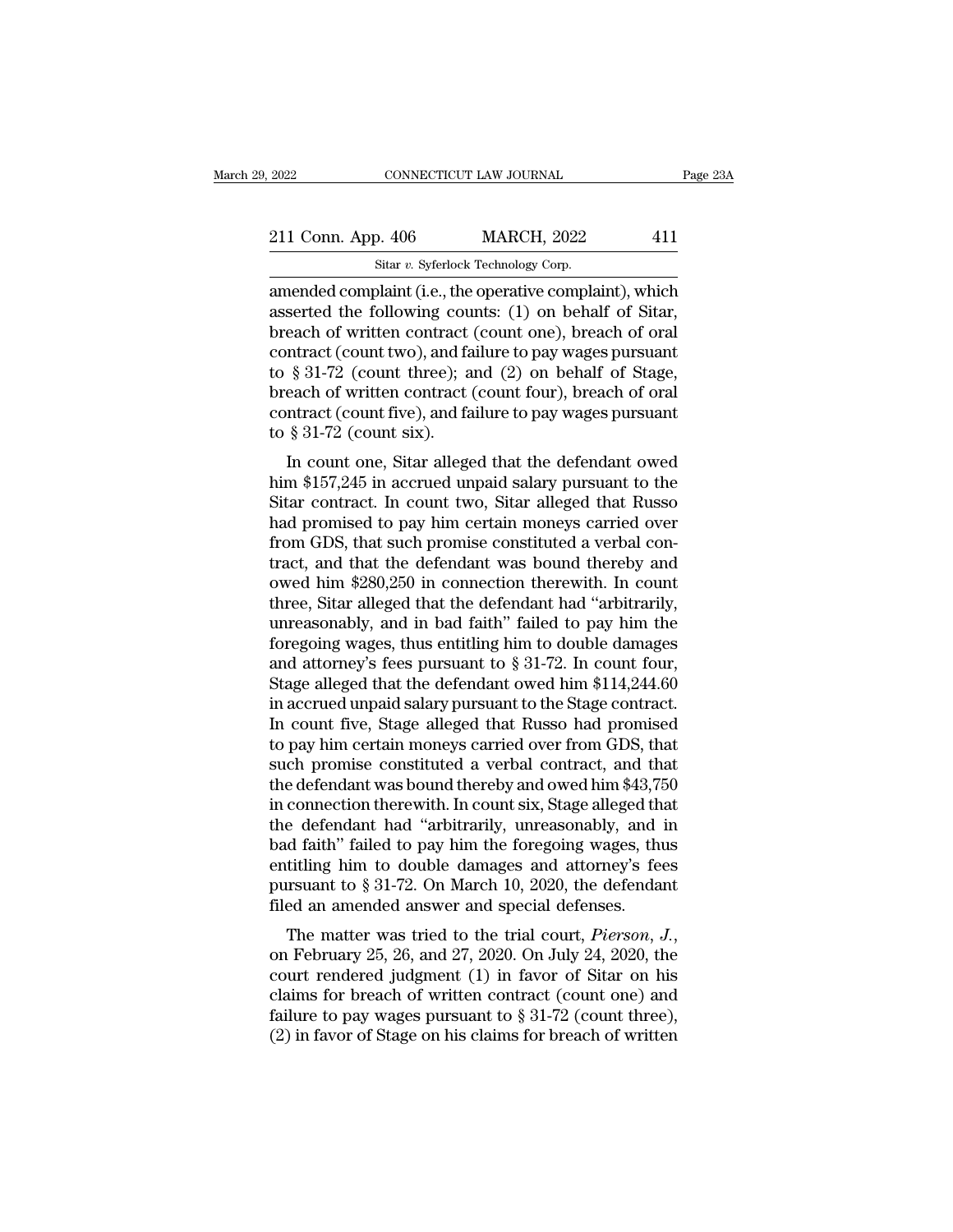| March 29, 2022                                          |
|---------------------------------------------------------|
| 211 Conn. App. 406                                      |
|                                                         |
| contract (count four) and failure to pay wages pursuant |

CONNECTICUT LAW JOURNAL March 29, 202<br>
MARCH, 2022 211 Conn. App. 406<br>
Sitar v. Syferlock Technology Corp.<br>
Contract (count four) and failure to pay wages pursuant<br>
to § 31-72 (count six), and (3) in favor of the defendant 412 MARCH, 2022 211 Conn. App. 406<br>
Sitar v. Syferlock Technology Corp.<br>
contract (count four) and failure to pay wages pursuant<br>
to § 31-72 (count six), and (3) in favor of the defendant<br>
on the plaintiffs' respective cl 412 MARCH, 2022 211 Conn. App. 406<br>
Sitar v. Syferlock Technology Corp.<br>
contract (count four) and failure to pay wages pursuant<br>
to § 31-72 (count six), and (3) in favor of the defendant<br>
on the plaintiffs' respective cl 412 MARCH, 2022 211<br>
Sitar v. Syferlock Technology Co<br>
contract (count four) and failure to pay<br>
to § 31-72 (count six), and (3) in favor<br>
on the plaintiffs' respective claims for<br>
contract (counts two and five).<sup>4</sup><br>
As t Sitar v. Syferlock Technology Corp.<br>
Intract (count four) and failure to pay wages pursuant<br>
§ 31-72 (count six), and (3) in favor of the defendant<br>
i the plaintiffs' respective claims for breach of oral<br>
Intract (counts contract (count four) and failure to pay wages pursuant<br>to  $\S 31-72$  (count six), and (3) in favor of the defendant<br>on the plaintiffs' respective claims for breach of oral<br>contract (counts two and five).<sup>4</sup><br>As to Sitar, w

to § 31-72 (count six), and (3) in favor of the defendant<br>on the plaintiffs' respective claims for breach of oral<br>contract (counts two and five).<sup>4</sup><br>As to Sitar, with respect to count one, the court con-<br>cluded that Sitar on the plaintiffs' respective claims for breach of oral<br>contract (counts two and five).<sup>4</sup><br>As to Sitar, with respect to count one, the court con-<br>cluded that Sitar had proven the formation of the Sitar<br>contract and the de contract (counts two and five).<sup>4</sup><br>As to Sitar, with respect to count one, the court con-<br>cluded that Sitar had proven the formation of the Sitar<br>contract and the defendant's breach thereof by virtue<br>of its failure to pay As to Sitar, with respect to count one, the court con-<br>cluded that Sitar had proven the formation of the Sitar<br>contract and the defendant's breach thereof by virtue<br>of its failure to pay Sitar the amount of \$157,245 for<br>wo As to Sitar, with respect to count one, the court con-<br>cluded that Sitar had proven the formation of the Sitar<br>contract and the defendant's breach thereof by virtue<br>of its failure to pay Sitar the amount of \$157,245 for<br>wo cluded that Sitar had proven the formation of the Sitar<br>contract and the defendant's breach thereof by virtue<br>of its failure to pay Sitar the amount of \$157,245 for<br>work he performed while in the defendant's employ.<br>In thi contract and the defendant's breach thereof by virtue<br>of its failure to pay Sitar the amount of \$157,245 for<br>work he performed while in the defendant's employ.<br>In this connection, the court expressly rejected the<br>defendant of its failure to pay Sitar the amount of \$157,245 for<br>work he performed while in the defendant's employ.<br>In this connection, the court expressly rejected the<br>defendant's first special defense that no agreement<br>existed be work he performed while in the defendant's employ.<br>In this connection, the court expressly rejected the<br>defendant's first special defense that no agreement<br>existed between it and Sitar because the Sitar contract<br>was not s In this connection, the court expressly rejected the<br>defendant's first special defense that no agreement<br>existed between it and Sitar because the Sitar contract<br>was not signed by Russo on its behalf. With respect to<br>count defendant's first special defense that no agreement<br>existed between it and Sitar because the Sitar contract<br>was not signed by Russo on its behalf. With respect to<br>count three, the court concluded: "While the defen-<br>dant's existed between it and Sitar because the Sitar contract<br>was not signed by Russo on its behalf. With respect to<br>count three, the court concluded: "While the defen-<br>dant's breach of contract in failing to pay [Sitar] accrued was not signed by Russo on its behalf. With respect to count three, the court concluded: "While the defendant's breach of contract in failing to pay [Sitar] accrued wages violated § 31-72, this failure was not arbitrary or count three, the court concluded: "While the defen-<br>dant's breach of contract in failing to pay [Sitar] accrued<br>wages violated § 31-72, this failure was not arbitrary or<br>unreasonable and did not constitute bad faith. Altho dant's breach of contract in failing to pay [Sitar] accrued<br>wages violated  $\S$  31-72, this failure was not arbitrary or<br>unreasonable and did not constitute bad faith. Although<br>the defendant did not prevail on its defense wages violated § 31-72, this failure was not arbitrary or<br>unreasonable and did not constitute bad faith. Although<br>the defendant did not prevail on its defense of the claim<br>brought under the Sitar contract, it had good fait unreasonable and did not constitute bad faith. Although<br>the defendant did not prevail on its defense of the claim<br>brought under the Sitar contract, it had good faith rea-<br>sons to believe that it did not owe Sitar amounts the defendant did not prevail on its defense of the claim<br>brought under the Sitar contract, it had good faith reasons to believe that it did not owe Sitar amounts under<br>that document, including without limitation the fact brought under the Sitar contract, it had good faith reasons to believe that it did not owe Sitar amounts under<br>that document, including without limitation the fact<br>that its designated representative did not sign the Sitar sons to believe that it did not owe Sitar amounts under<br>that document, including without limitation the fact<br>that its designated representative did not sign the Sitar<br>contract. '[It] is well established . . . that it is a that document, including without limitation the fact<br>that its designated representative did not sign the Sitar<br>contract. '[It] is well established . . . that it is appro-<br>priate for a plaintiff to recover attorney's fees, that its designated representative did not sign the Sitar<br>contract. '[It] is well established . . . that it is appro-<br>priate for a plaintiff to recover attorney's fees, and dou-<br>ble damages under [§ 31-72], only when the t contract. '[It] is well established . . . that it is appropriate for a plaintiff to recover attorney's fees, and double damages under [§ 31-72], only when the trial court has found that the defendant acted with bad faith, priate for a plaintiff to recover attorney's fees, and double damages under [§ 31-72], only when the trial court<br>has found that the defendant acted with bad faith, arbi-<br>trariness or unreasonableness.'... *Ravetto* v. *Tr* ble damages under [§ 31-72], only when the trial court<br>has found that the defendant acted with bad faith, arbi-<br>trariness or unreasonableness.' . . . *Ravetto v. Triton<br>Thalassic Technologies*, *Inc.*, 285 Conn. 716, 724, has found that the defendant acted with bad faith, arbi-<br>trariness or unreasonableness.'... *Ravetto* v. *Triton*<br>Thalassic Technologies, Inc., 285 Conn. 716, 724, 941<br>A.2d 309 (2008). Bad faith, unreasonableness, or arbi  $2d$  309 (2008). Bad raith, unreasonableness, or arbi-<br>ariness has not been demonstrated here; to the con-<br>ary, the defendant has shown good faith reasons—<br>beit reasons rejected by the court—for failing to pay<br> $\frac{4}{3}$  w trariness has not been demonstrated here; to the contrary, the defendant has shown good faith reasons—albeit reasons rejected by the court—for failing to pay  $\frac{4}{1}$  with respect to counts two and five, the court conclu

trary, the defendant has shown good faith reasons—<br>albeit reasons rejected by the court—for failing to pay<br><sup>4</sup> With respect to counts two and five, the court concluded that the plaintiffs'<br>respective claims for breach of o albeit reasons rejected by the court—for failing to pay<br>
<sup>4</sup> With respect to counts two and five, the court concluded that the plaintiffs' respective claims for breach of oral contract were barred by the parol evidence rul and the red with red in the red produce red produced a series on appeal.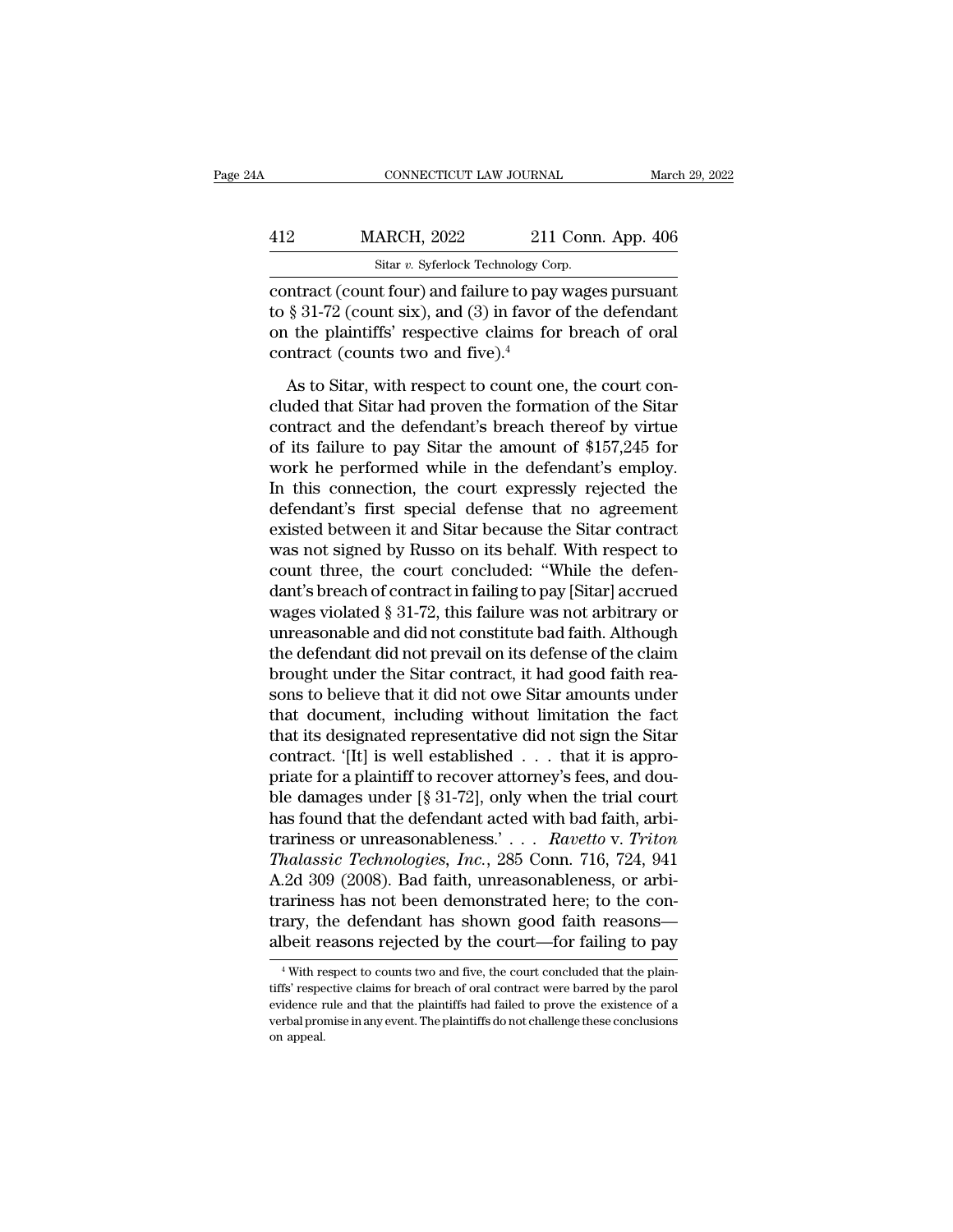| 2022               |  | CONNECTICUT LAW JOURNAL                               | Page 25A |
|--------------------|--|-------------------------------------------------------|----------|
|                    |  |                                                       |          |
| 211 Conn. App. 406 |  | <b>MARCH, 2022</b>                                    | 413      |
|                    |  | Sitar v. Syferlock Technology Corp.                   |          |
|                    |  | Sitar accrued salary. As a result, the court declines |          |

EXECTIVE 2022 2022<br>
Sitar accrued salary. As a result, the court declines<br>
to award Sitar double damages or attorney's fees as<br>
provided by  $8.31.79$ " 211 Conn. App. 406 MARCH, 2022 413<br>
Sitar v. Syferlock Technology Corp.<br>
Sitar accrued salary. As a result, the court declines<br>
to award Sitar double damages or attorney's fees as<br>
provided by § 31-72." 211 Conn. App. 406<br>
Sitar  $v$ . Syferlock<br>
Sitar accrued salary. As<br>
to award Sitar double da<br>
provided by § 31-72."<br>
As to Stage, with resp 1 Conn. App. 406 MARCH, 2022 413<br>
Sitar v. Syferlock Technology Corp.<br>
tar accrued salary. As a result, the court declines<br>
award Sitar double damages or attorney's fees as<br>
ovided by § 31-72."<br>
As to Stage, with respect

Sitar accrued salary. As a result, the court declines<br>to award Sitar double damages or attorney's fees as<br>provided by  $\S 31-72$ ."<br>As to Stage, with respect to count four, the court<br>concluded that, because "the record demo Sitar accrued salary. As a result, the court declines<br>to award Sitar double damages or attorney's fees as<br>provided by § 31-72."<br>As to Stage, with respect to count four, the court<br>concluded that, because "the record demonst Staar accrued salary. As a result, the court declines<br>to award Sitar double damages or attorney's fees as<br>provided by § 31-72."<br>As to Stage, with respect to count four, the court<br>concluded that, because "the record demonst to award sitar double damages or attorney's rees as<br>provided by  $\S$  31-72."<br>As to Stage, with respect to count four, the court<br>concluded that, because "the record demonstrates that<br>the defendant had 'adequate' sales and c provided by § 31-72.<br>
As to Stage, with respect to count four, the court<br>
concluded that, because "the record demonstrates that<br>
the defendant had 'adequate' sales and cash flow to pay<br>
Stage accrued salary," the defendant As to Stage, with respect to count four, the court<br>concluded that, because "the record demonstrates that<br>the defendant had 'adequate' sales and cash flow to pay<br>Stage accrued salary," the defendant breached the Stage<br>cont concluded that, because "the record demonstrates that<br>the defendant had 'adequate' sales and cash flow to pay<br>Stage accrued salary," the defendant breached the Stage<br>contract (the existence of which was undisputed) by<br>fail the defendant had 'adequate' sales and cash flow to pay<br>Stage accrued salary," the defendant breached the Stage<br>contract (the existence of which was undisputed) by<br>failing to pay him accrued salary in the amount of<br>\$114,24 Stage accrued salary," the defendant breached the Stage<br>contract (the existence of which was undisputed) by<br>failing to pay him accrued salary in the amount of<br>\$114,244.60. With respect to count six, the court con-<br>cluded t contract (the existence of which was undisputed) by<br>failing to pay him accrued salary in the amount of<br>\$114,244.60. With respect to count six, the court con-<br>cluded that, although the defendant's foregoing breach<br>of the St failing to pay him accrued salary in the amount of<br>\$114,244.60. With respect to count six, the court con-<br>cluded that, although the defendant's foregoing breach<br>of the Stage contract constituted a violation of § 31-72,<br>"it \$114,244.60. With respect to count six, the court concluded that, although the defendant's foregoing breach of the Stage contract constituted a violation of § 31-72, "it has not been shown that the defendant acted in bad f cluded that, although the defendant's foregoing breach<br>of the Stage contract constituted a violation of § 31-72,<br>"it has not been shown that the defendant acted in bad<br>faith, unreasonably, or arbitrarily in failing to pay of the Stage contract constituted a violation of § 31-72,<br>"it has not been shown that the defendant acted in bad<br>faith, unreasonably, or arbitrarily in failing to pay Stage<br>his accrued salary to date. The defendant demonst "it has not been shown that the defendant acted in bad<br>faith, unreasonably, or arbitrarily in failing to pay Stage<br>his accrued salary to date. The defendant demonstrated<br>good faith reasons for failing to do so, including w faith, unreasonably, or arbitrarily in failing to pay Stage<br>his accrued salary to date. The defendant demonstrated<br>good faith reasons for failing to do so, including without<br>limitation based on a colorable interpretation o his accrued salary to date. The defendant demonstrated<br>good faith reasons for failing to do so, including without<br>limitation based on a colorable interpretation of the<br>words 'adequate [sales]/cash flow,' as set forth in th good faith reasons for failing to do so, including without<br>limitation based on a colorable interpretation of the<br>words 'adequate [sales]/cash flow,' as set forth in the<br>Stage contract. Although the court disagrees with the limitation based on a colorable interpretation of the<br>words 'adequate [sales]/cash flow,' as set forth in the<br>Stage contract. Although the court disagrees with the<br>defendant's interpretation of this language, given the<br>sta words 'adequate [sales]/cash flow,' as set forth in the Stage contract. Although the court disagrees with the defendant's interpretation of this language, given the state of its financial affairs and the governing language Stage contract. Although the court disagrees with the<br>defendant's interpretation of this language, given the<br>state of its financial affairs and the governing language<br>of the Stage contract, it was not arbitrary or unreason defendant's interpretation of this language, given the<br>state of its financial affairs and the governing language<br>of the Stage contract, it was not arbitrary or unreason-<br>able for the defendant to have failed to pay Stage<br>a state of its finan<br>of the Stage con<br>able for the de<br>accrued salary, 1<br>bad faith. As a r<br>Stage double da<br>by § 31-72.''<br>Whereupon, th the stage contract, it was not arbitrary or unreason-<br>le for the defendant to have failed to pay Stage<br>crued salary, nor did that failure constitute an act of<br>d faith. As a result, the court also declines to award<br>age doub able for the defendant to have failed to pay stage<br>accrued salary, nor did that failure constitute an act of<br>bad faith. As a result, the court also declines to award<br>Stage double damages or attorney's fees as provided<br>by §

accrued salary, nor did that failure constitute an act of<br>bad faith. As a result, the court also declines to award<br>Stage double damages or attorney's fees as provided<br>by § 31-72."<br>Whereupon, the court awarded Sitar \$157,24 bad raith. As a result, the court also declines to award<br>Stage double damages or attorney's fees as provided<br>by  $\S 31-72$ ."<br>Whereupon, the court awarded Sitar  $\$157,245$  on each<br>of counts one and three and awarded Stage Stage double damages or attorney's rees as provided<br>by § 31-72."<br>Whereupon, the court awarded Sitar \$157,245 on each<br>of counts one and three and awarded Stage \$114,244.60<br>on each of counts four and six. The court declined by  $\S$  31-72.<br>Whereupon, the court awarded Sitar \$157,245 on each<br>of counts one and three and awarded Stage \$114,244.60<br>on each of counts four and six. The court declined to<br>award prejudgment interest on the amounts award Whereupon, the court awarded Sitar \$157,245 of counts one and three and awarded Stage \$114 on each of counts four and six. The court declaward prejudgment interest on the amounts avail. Thereafter, the plaintiffs filed a m counts one and three and awarded stage \$114,244.00<br>
a each of counts four and six. The court declined to<br>
vard prejudgment interest on the amounts awarded.<br>
ereafter, the plaintiffs filed a motion for reconsidera-<br>
on and on each of counts four and six. The court decimed to<br>award prejudgment interest on the amounts awarded.<br>Thereafter, the plaintiffs filed a motion for reconsidera-<br>tion and/or reargument, which was denied by the court<br>on Au award prejudgment interest on the amounts awarded.<br>Thereafter, the plaintiffs filed a motion for reconsidera-<br>tion and/or reargument, which was denied by the court<br>on August 17, 2020. This appeal followed.<br>On appeal, the p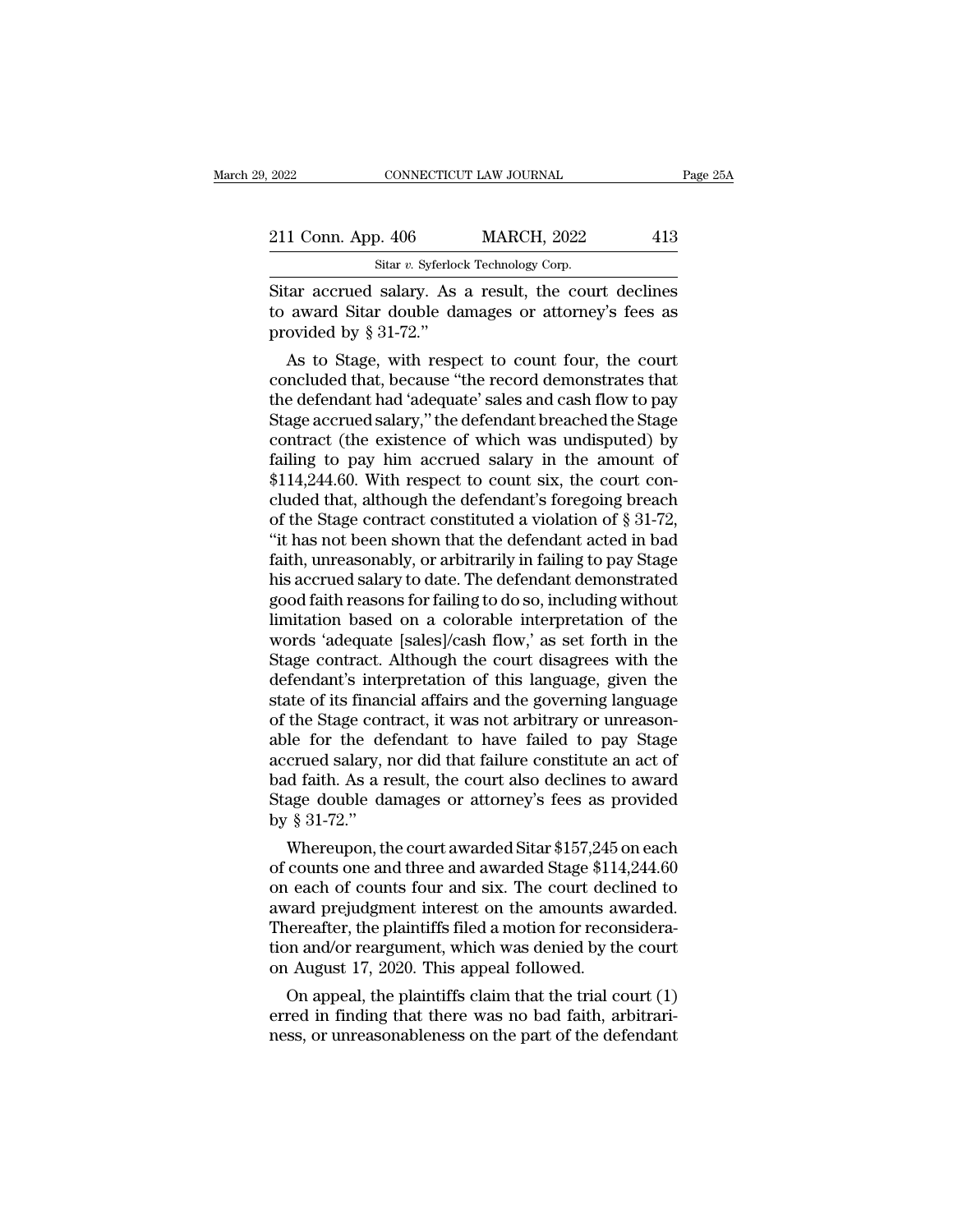|     | CONNECTICUT LAW JOURNAL             |                                                      | March 29, 2022 |
|-----|-------------------------------------|------------------------------------------------------|----------------|
| 414 | <b>MARCH, 2022</b>                  | 211 Conn. App. 406                                   |                |
|     | Sitar v. Syferlock Technology Corp. |                                                      |                |
|     |                                     | to support an award of double damages and attorney's |                |

 $\begin{array}{r} \text{COMRECTICUT LAW JOURNAL} \qquad \text{March 29, 2022} \ \text{414} \qquad \text{MARCH, 2022} \qquad \text{211 Conn. App. 406} \ \text{Star } v. \text{ Syferlock Technology Corp.} \ \text{to support an award of double damages and attorney's fees with respect to the plaintiffs' claims for failure to new message numerator to 3.2.72 and (2) showed its disease.} \end{array}$ Ferry MARCH, 2022 211 Conn. App. 406<br>Sitar v. Syferlock Technology Corp.<br>to support an award of double damages and attorney's<br>fees with respect to the plaintiffs' claims for failure to<br>pay wages pursuant to  $\S 31-72$ , and 414 MARCH, 2022 211 Conn. App. 406<br>
sitar v. Syferlock Technology Corp.<br>
to support an award of double damages and attorney's<br>
fees with respect to the plaintiffs' claims for failure to<br>
pay wages pursuant to § 31-72, and  $\frac{\text{MARCH}}{\text{Star } v. \text{ Syferlock Technology Corp.}}$ <br>
to support an award of double damages and attorney's<br>
fees with respect to the plaintiffs' claims for failure to<br>
pay wages pursuant to § 31-72, and (2) abused its discre-<br>
tion in not awardi Sitar v. Syferlock Technology Corp.<br> **EXECUTE:** 10 support an award of double damages and attorney's<br>
fees with respect to the plaintiffs' claims for failure to<br>
pay wages pursuant to § 31-72, and (2) abused its discre-<br> share sylended rechnology corp.<br>to support an award of double damages and attorney's<br>fees with respect to the plaintiffs' claims for failure to<br>pay wages pursuant to § 31-72, and (2) abused its discre-<br>tion in not awardin to support an award of double dama<br>fees with respect to the plaintiffs' cl<br>pay wages pursuant to  $\S$  31-72, and (2)<br>tion in not awarding prejudgment in<br> $\S$  37-3a (a). We decline to address tl<br>claims because the plaintiffs y wages pursuant to  $\S$  31-72, and (2) abused its discrement in not awarding prejudgment interest pursuant to 37-3a (a). We decline to address the merits of these aims because the plaintiffs have failed to provide this ur Fraction in not awarding prejudgment interest pursuant to  $\S 37$ -3a (a). We decline to address the merits of these claims because the plaintiffs have failed to provide this court with an adequate record.<br>To put into its p

§ 37-3a (a). We decline to address the merits of these<br>claims because the plaintiffs have failed to provide this<br>court with an adequate record.<br>To put into its proper context the lack of an adequate<br>record for review of th claims because the plaintiffs have failed to provide this<br>court with an adequate record.<br>To put into its proper context the lack of an adequate<br>record for review of this appeal, we briefly recite the<br>standards of review ap court with an adequate record.<br>To put into its proper context the lack of an adequate<br>record for review of this appeal, we briefly recite the<br>standards of review applicable to each of the plaintiffs'<br>claims. First, to the To put into its proper context the lack of an adequate<br>record for review of this appeal, we briefly recite the<br>standards of review applicable to each of the plaintiffs'<br>claims. First, to the extent that the plaintiffs cla To put into its proper context the lack of an adequate<br>record for review of this appeal, we briefly recite the<br>standards of review applicable to each of the plaintiffs'<br>claims. First, to the extent that the plaintiffs clai record for review of this appeal, we briefly recite the<br>standards of review applicable to each of the plaintiffs'<br>claims. First, to the extent that the plaintiffs claim that<br>they are entitled to double damages and attorney standards of review applicable to each of the plaintiffs'<br>claims. First, to the extent that the plaintiffs claim that<br>they are entitled to double damages and attorney's fees<br>under § 31-72 as a matter of law, our review is claims. First, to the extent that the plaintiffs claim that<br>they are entitled to double damages and attorney's fees<br>under  $\S 31-72$  as a matter of law, our review is plenary.<br>See *Ravetto* v. *Triton Thalassic Technologie* they are entitled to double damages and attorney's fees<br>under § 31-72 as a matter of law, our review is plenary.<br>See *Ravetto* v. *Triton Thalassic Technologies, Inc.*, supra,<br>285 Conn. 725. Second, to the extent that the under § 31-72 as a matter of law, our review is plenary.<br>See *Ravetto* v. *Triton Thalassic Technologies*, *Inc.*, supra,<br>285 Conn. 725. Second, to the extent that the plaintiffs<br>challenge the trial court's factual findin See *Ravetto* v. Triton Thalassic Technologies, Inc., supra,<br>285 Conn. 725. Second, to the extent that the plaintiffs<br>challenge the trial court's factual findings in connection<br>with its determination that bad faith, unrea 285 Conn. 725. Second, to the extent that the plaintiffs<br>
challenge the trial court's factual findings in connection<br>
with its determination that bad faith, unreasonableness,<br>
or arbitrariness on the part of the defendant challenge the trial court's factual findings in connection<br>with its determination that bad faith, unreasonableness,<br>or arbitrariness on the part of the defendant had not<br>been proven, such findings are subject to the clear with its determination that bad faith, unreasonableness,<br>or arbitrariness on the part of the defendant had not<br>been proven, such findings are subject to the clearly<br>erroneous standard of review.<sup>5</sup> See id., 727. Finally,<br> Troneous standard of review. See 1d.,  $727$ . Finally,<br>t]he decision of whether to grant interest under § 37-<br>a is primarily an equitable determination and a matter<br>ing within the discretion of the trial court.... Under<br> $\$ "[t]he decision of whether to grant interest under § 37-<br>3a is primarily an equitable determination and a matter<br>lying within the discretion of the trial court.... Under<br> $\frac{1}{100}$  Mahough the plaintiffs assert that they

<sup>3</sup>a is primarily an equitable determination and a matter<br>lying within the discretion of the trial court.... Under<br> $\frac{1}{\pi}$  Although the plaintiffs assert that they "are not challenging the factual<br>findings of the court [ Lying within the discretion of the trial court.  $\ldots$  Under  $\frac{1}{\pi}$  although the plaintiffs assert that they "are not challenging the factual findings of the court [with regard to bad faith, and are instead] contesting particular the discretion of the trial court.  $\cdot \cdot \cdot$  of the  $\frac{1}{3}$  of the plaintiffs assert that they "are not challenging the factual findings of the court [with regard to bad faith, and are instead] contesting the  $^\circ$  Although the plaintiffs assert that they "are not challenging the factual findings of the court [with regard to bad faith, and are instead] contesting the court's application of the law to those facts," they explicit findings of the court [with regard to bad faith, and are instead] contesting<br>the court's application of the law to those facts," they explicitly challenge<br>certain of the trial court's factual findings regarding bad faith i the court's application of the law to those facts," they explicitly challenge certain of the trial court's factual findings regarding bad faith in their principal appellate brief. By way of example, with regard to Sitar, certain of the trial court's factual findings regarding bad faith in their princi-<br>pal appellate brief. By way of example, with regard to Sitar, the plaintiffs<br>argue that "[t]he trial court's premise that there existed no pal appellate brief. By way of example, with regard to Sitar, the plaintiffs argue that "[t]he trial court's premise that there existed no bad faith, arbitrariness or unreasonableness because [the defendant] believed there parallel that "[t] he trial court's premise that there existed no bad faith, arbitrari-<br>ness or unreasonableness because [the defendant] believed there was no<br>employment agreement is faulty. The evidence produced at trial employment agreement is faulty. The evidence produced at trial confirms<br>that [the defendant] knew Sitar had an employment agreement and, at a<br>minimum, treated him as an employee.... The trial court could not have<br>reasonabl employment agreement is faulty. The evidence produced at trial confirms<br>that [the defendant] knew Sitar had an employment agreement and, at a<br>minimum, treated him as an employee. . . . The trial court could not have<br>reaso of that [the defendant] knew Sitar had an employment agreement and, at a minimum, treated him as an employee. . . . The trial court could not have reasonably found that [the defendant's] defense (i.e., that Sitar had no em minimum, treated him as an employee. . . . The trial court could not have reasonably found that [the defendant's] defense (i.e., that Sitar had no employment agreement) was reasonable, in good faith, and not arbitrary." M reasonably found that [the defendant's] defense (i.e., that Sitar had no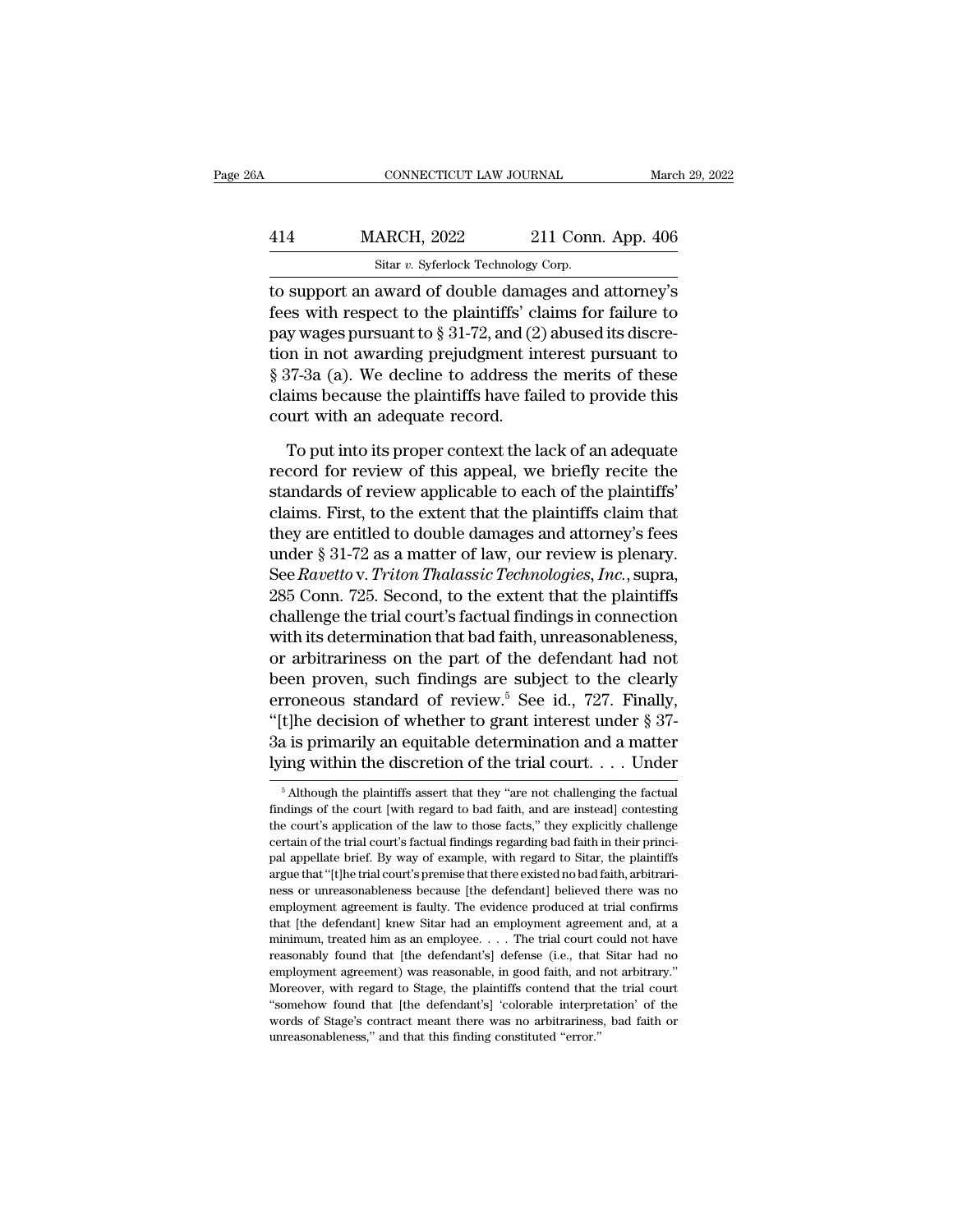The abuse of discretion standard of review, [w]e will<br>
The abuse of discretion standard of review, [w]e will<br>
The abuse of discretion standard of review, [w]e will<br>
The every reasonable presumption in favor of uphold-<br>
The 211 Conn. App. 406 MARCH, 2022 415<br>
Sitar v. Syferlock Technology Corp.<br>
the abuse of discretion standard of review, [w]e will<br>
make every reasonable presumption in favor of uphold-<br>
ing the trial court's ruling, and only 211 Conn. App. 406 MARCH, 2022 415<br>
Sitar v. Syferlock Technology Corp.<br>
the abuse of discretion standard of review, [w]e will<br>
make every reasonable presumption in favor of uphold-<br>
ing the trial court's ruling, and only 211 Conn. App. 406 MARCH, 2022 415<br>
Sitar v. Syferlock Technology Corp.<br>
the abuse of discretion standard of review, [w]e will<br>
make every reasonable presumption in favor of uphold-<br>
ing the trial court's ruling, and only Sitar v. Syferlock Technology Corp.<br>
the abuse of discretion standard of review, [w]e will<br>
make every reasonable presumption in favor of uphold-<br>
ing the trial court's ruling, and only upset it for a mani-<br>
fest abuse of Sitar v. Syterlock Technology Corp.<br>
the abuse of discretion standard of review, [w]<br>
make every reasonable presumption in favor of u<br>
ing the trial court's ruling, and only upset it for a<br>
fest abuse of discretion." (Int e abuse of discretion standard of feview, [w]e will<br>ake every reasonable presumption in favor of uphold-<br>g the trial court's ruling, and only upset it for a mani-<br>st abuse of discretion." (Internal quotation marks<br>intted.) make every reasonable presumption in favor of uphoto-<br>ing the trial court's ruling, and only upset it for a mani-<br>fest abuse of discretion." (Internal quotation marks<br>omitted.) Aurora Loan Services, LLC v. Hirsch, 170<br>Con

ing the trial court's runng, and only upset it for a manifest abuse of discretion." (Internal quotation marks<br>
omitted.) Aurora Loan Services, LLC v. Hirsch, 170<br>
Conn. App. 439, 458, 154 A.3d 1009 (2017).<br>
Practice Book § rest abuse of uscretion. (Internal quotation marks<br>
omitted.) Aurora Loan Services, LLC v. Hirsch, 170<br>
Conn. App. 439, 458, 154 A.3d 1009 (2017).<br>
Practice Book § 61-10 (a) provides: "It is the responsi-<br>
bility of the ap Fractice Book § 61-10 (a) provides: "LEC V. *Hirsth*, 170<br>Conn. App. 439, 458, 154 A.3d 1009 (2017).<br>Practice Book § 61-10 (a) provides: "It is the responsi-<br>bility of the appellant to provide an adequate record<br>for revie Practice Book § 61-10 (a) provides: "It is the responsi-<br>bility of the appellant to provide an adequate record<br>for review. The appellant shall determine whether the<br>entire record is complete, correct and otherwise per-<br>fe Practice Book § 61-10 (a) provides: "It is the responsi-<br>bility of the appellant to provide an adequate record<br>for review. The appellant shall determine whether the<br>entire record is complete, correct and otherwise per-<br>fe bility of the appellant to provide an adequate record<br>for review. The appellant shall determine whether the<br>entire record is complete, correct and otherwise per-<br>fected for presentation on appeal." "The general pur-<br>pose o for review. The appellant shall determine whether the<br>entire record is complete, correct and otherwise per-<br>fected for presentation on appeal." "The general pur-<br>pose of [the relevant] rules of practice . . . [requiring<br>t entire record is complete, correct and otherwise per-<br>fected for presentation on appeal." "The general pur-<br>pose of [the relevant] rules of practice . . . [requiring<br>the appellant to provide a sufficient record] is to ens fected for presentation on appeal." "The general pur-<br>pose of [the relevant] rules of practice . . . [requiring<br>the appellant to provide a sufficient record] is to ensure<br>that there is a trial court record that is adequate Example a summer and that is adequate for an formed appellate review of the various claims pre-<br>
Inted by the parties." (Internal quotation marks omit-<br>
d.)  $R \& P \text{ } \text{Realty } \text{ } Co.$  v. Peerless Indemnity Ins.  $Co.$ <br>
3 Conn. that there is a that court record that is adequate for all<br>informed appellate review of the various claims pre-<br>sented by the parties." (Internal quotation marks omit-<br>ted.)  $R \& P \text{ } Really \text{ } Co.$  v.  $Peerless \text{ } Indemnity \text{ } Ins. \text{ } Co.$ ,

muotined appenate feview of the various claims presented by the parties." (Internal quotation marks omitted.)  $R \& P \text{ } \text{Realty } Co.$  v.  $\text{ } \text{ } \text{ }$   $\text{ }$   $\text{ }$   $\text{ }$   $\text{ }$   $\text{ }$   $\text{ }$   $\text{ }$   $\text{ }$   $\text{ }$   $\text{ }$   $\text{$ sented by the parties. (Internal quotation marks onticed.)  $R \& P \text{ } \text{Realty } \text{Co}$ , v. Peerless Indemnity Ins. Co., 193 Conn. App. 374, 379, 219 A.3d 429 (2019).<br>In the present case, in claiming that the trial court erred i have presented fact-intensive claims that, as presented, require us to have present case, in claiming that the trial court erred in (1) failing to find bad faith, unreasonableness, or arbitrariness on the part of the defe Is columntary and the present case, in claiming that the trial court<br>erred in (1) failing to find bad faith, unreasonableness,<br>or arbitrariness on the part of the defendant and (2)<br>declining to award prejudgment interest, In the present case, in claiming that the trial court<br>erred in (1) failing to find bad faith, unreasonableness,<br>or arbitrariness on the part of the defendant and (2)<br>declining to award prejudgment interest, the plaintiffs erred in (1) failing to find bad faith, unreasonableness,<br>or arbitrariness on the part of the defendant and (2)<br>declining to award prejudgment interest, the plaintiffs<br>have presented fact-intensive claims that, as presente or arbitrariness on the part of the defendant and (2)<br>declining to award prejudgment interest, the plaintiffs<br>have presented fact-intensive claims that, as presented,<br>require us to have a complete and accurate picture of<br>t declining to award prejudgment interest, the plaintiffs<br>have presented fact-intensive claims that, as presented,<br>require us to have a complete and accurate picture of<br>the evidence presented at trial. The plaintiffs have no have presented fact-intensive claims that, as presented, require us to have a complete and accurate picture of the evidence presented at trial. The plaintiffs have not provided this court, however, with any transcripts of require us to have a complete and accurate picture of<br>the evidence presented at trial. The plaintiffs have not<br>provided this court, however, with any transcripts of<br>the three day trial. In the absence of such transcripts,<br> the evidence presented at trial. The plaintiffs have not<br>provided this court, however, with any transcripts of<br>the three day trial. In the absence of such transcripts,<br>we would have to resort to speculation in order to<br>eva provided this court, however, with any transcripts of<br>the three day trial. In the absence of such transcripts,<br>we would have to resort to speculation in order to<br>evaluate the plaintiffs' claims under the applicable stan-<br>d the three day trial. In the absence of such transcripts,<br>we would have to resort to speculation in order to<br>evaluate the plaintiffs' claims under the applicable stan-<br>dards of review, which we decline to do. See id., 380<br>( we would have to resort to speculation in order to<br>evaluate the plaintiffs' claims under the applicable stan-<br>dards of review, which we decline to do. See id., 380<br>(this court declined to review appellate claim where<br>plain evaluate the plaintiffs' claims under the applicable standards of review, which we decline to do. See id., 380 (this court declined to review appellate claim where plaintiffs provided only partial trial transcript); *Buehl* dards of review, which we decline to do. See id., 380 (this court declined to review appellate claim where plaintiffs provided only partial trial transcript); *Buehler* v. *Buehler*, 175 Conn. App. 375, 382, 167 A.3d 1108 (this court declined to review appellate claim where plaintiffs provided only partial trial transcript); *Buehler* v. *Buehler*, 175 Conn. App. 375, 382, 167 A.3d 1108 (2017) (this court declined to review appellate claim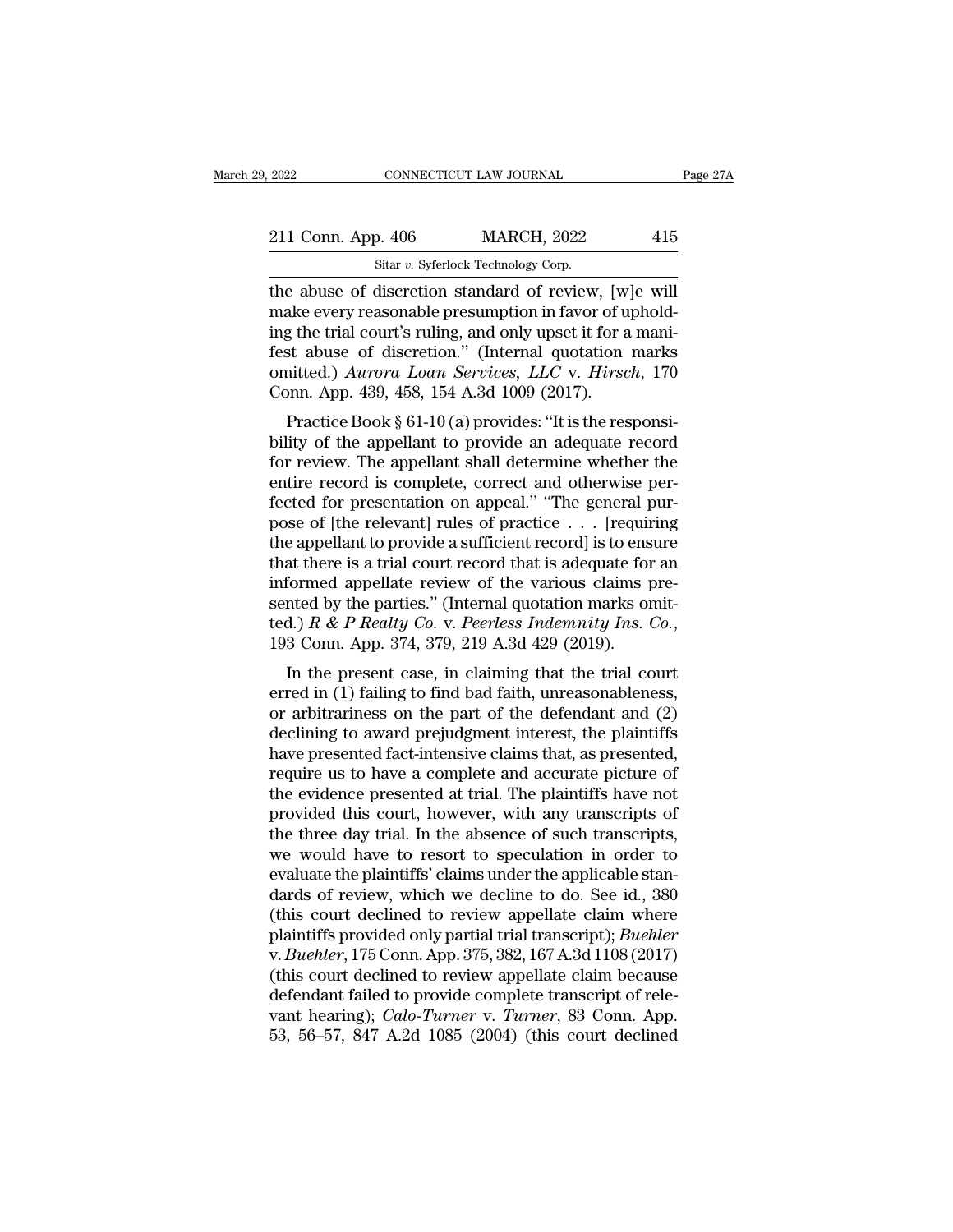## CONNECTICUT LAW JOURNAL March 29, 2022<br>416 MARCH, 2022 211 Conn. App. 416<br>Gleason v. Durden Gleason *v.* Durden

 $\begin{tabular}{ll} \multicolumn{1}{l}{{\text{CONPECTICUT LAW JOURNAL}}} & \multicolumn{1}{l}{\text{March 29, 2022}}\\ \hline & \multicolumn{1}{l}{\text{MARCH, 2022}} & \multicolumn{1}{l}{\text{211 Conn. App. 416}}\\ \hline & \multicolumn{1}{l}{\text{Gleason } v. \text{ Durden}}\\ \hline & \multicolumn{1}{l}{\text{to review appellate claim where defendant failed to}}\\ \hline & \multicolumn{1}{l}{\text{provide complete transcript of trial proceedings)}}.\\ \hline & \multicolumn{1}{l}{\text{Accordingly we deding to review the plaintiff's' claims}}$ 416 MARCH, 2022 211 Conn. App. 416<br>
Gleason *v*. Durden<br>
to review appellate claim where defendant failed to<br>
provide complete transcript of trial proceedings).<br>
Accordingly, we decline to review the plaintiffs' claims.  $\frac{\text{416}}{\text{Gleason } v. \text{ burden}}$ <br>
Cleason v. Durden<br>
to review appellate claim where defendant failed to<br>
provide complete transcript of trial proceedings).<br>
Accordingly, we decline to review the plaintiffs' claims.<br>
The judgmen  $\frac{6}{100}$  MARCH, 2022<br>
Gleason v. Durder<br>
review appellate claim where<br>
ovide complete transcript of<br>
recordingly, we decline to review<br>
The judgment is affirmed.<br>
In this opinion the other judge: Figure 1. Butter and the complete claim where defendant failed<br>ovide complete transcript of trial proceedin<br>cordingly, we decline to review the plaintiffs' claim<br>The judgment is affirmed.<br>In this opinion the other judges

### coordingly, we decline to review the plaintiffs' claims.<br>The judgment is affirmed.<br>In this opinion the other judges concurred.<br>JOHN GLEASON *v.* MARCELLA DURDEN ET AL.<br>(AC 43738) firmed.<br>
other judges concu<br>
MARCELLA DURI<br>
(AC 43738)<br>
<sup>M</sup> Prescott and Alexander JOHN GLEASON  $v$ . MARCELLA DURDEN ET AL.<br>(AC 43738)<br>Bright, C. J., and Prescott and Alexander, Js.

*Syllabus*

 $(AC 43738)$ <br>Bright, C. J., and Prescott and Alexander, Js.<br> $Syllabus$ <br>The plaintiff sought to recover damages from the defendants, his siblings,<br>M, H and C, and his brother-in-law A, for, inter alia, unjust enrichment Bright, C. J., and Prescott and Alexander, Js.<br>
Syllabus<br>
plaintiff sought to recover damages from the defendants, his siblings,<br>
M, H and C, and his brother-in-law A, for, inter alia, unjust enrichment<br>
and breach of cont Bright, C. J., and Prescott and Alexander, Js.<br>
Syllabus<br>
plaintiff sought to recover damages from the defendants, his siblings,<br>
M, H and C, and his brother-in-law A, for, inter alia, unjust enrichment<br>
and breach of cont *Syllabus*<br>
plaintiff sought to recover damages from the defendants, his siblings,<br>
M, H and C, and his brother-in-law A, for, inter alia, unjust enrichment<br>
and breach of contract. The plaintiff alleged that the parties e sytuabus<br>plaintiff sought to recover damages from the defendants, his siblings,<br>M, H and C, and his brother-in-law A, for, inter alia, unjust enrichment<br>and breach of contract. The plaintiff alleged that the parties entere plaintiff sought to recover damages from the defendants, his siblings, M, H and C, and his brother-in-law A, for, inter alia, unjust enrichment<br>and breach of contract. The plaintiff alleged that the parties entered<br>into a Fact M, H and C, and his brother-in-law A, for, inter alia, unjust enrichment<br>and breach of contract. The plaintiff alleged that the parties entered<br>into a family cooperative agreement following the death of his mother<br>in ray to the orientate. The plaintiff alleged that the parties entered and breach of contract. The plaintiff alleged that the parties entered into a family cooperative agreement following the death of his mother in 1973. Und and Dartridge Lane in Trumbull. After their mother's death of his mother in 1973. Under that agreement, the plaintiff would use his discretion over the assets that he and C had inherited from their mother to cooperate with in 1973. Under that agreement, the plaintiff would use his discretion<br>over the assets that he and C had inherited from their mother to cooper-<br>ate with M and H, who had been disinherited, in order to bring the family<br>close now the assets that he and C had inherited from their mother to cooper-<br>ate with M and H, who had been disinherited, in order to bring the family<br>closer together. The assets included properties located at Haverhill Road<br>an ate with M and H, who had been disinherited, in order to bring the family closer together. The assets included properties located at Haverhill Road and Partridge Lane in Trumbull. After their mother's death, M and A moved closer together. The assets included properties located at Haverhill Road and Partridge Lane in Trumbull. After their mother's death, M and A moved into Haverhill Road with C, who could not live alone, while the plaintiff and Partridge Lane in Trumbull. After their mother's death, M and A moved into Haverhill Road with C, who could not live alone, while the plaintiff went away to college. Over the course of several decades, the parties cont moved into Haverhill Road with C, who could not live alone, while the plaintiff went away to college. Over the course of several decades, the parties continued to assist each other financially and otherwise. In 2005, the p plaintiff went away to college. Over the course of several decades, the parties continued to assist each other financially and otherwise. In 2005, the plaintiff sold Haverhill Road to M and A for \$183,100, which was \$250,0 parties continued to assist each other financially and otherwise. In 2005, parties continued to assist each other financially and otherwise. In 2005, the plaintiff sold Haverhill Road to M and A for \$183,100, which was \$25 the plaintiff sold Haverhill Road to M and A for \$183,100, which was<br>\$250,000 less than the fair market value of the property, to help finance<br>a project at Partridge Lane. The parties allegedly had decided to build<br>a hous  $$250,000$  less than the fair market value of the property, to help finance a project at Partridge Lane. The parties allegedly had decided to build a house on the Partridge Lane property as the first step in their overall a project at Partridge Lane. The parties allegedly had decided to build a house on the Partridge Lane property as the first step in their overall family plan to develop their various properties. In his second amended compl a projected of Partridge Lane property as the first step in their overall family plan to develop their various properties. In his second amended complaint, the plaintiff alleged, inter alia, that M and A owed him the \$250, a mily plan to develop their various properties. In his second amended complaint, the plaintiff alleged, inter alia, that M and A owed him the \$250,000 difference between the sale price and the fair market value of Haverhi complaint, the plaintiff alleged, inter alia, that M and A owed him the \$250,000 difference between the sale price and the fair market value of Haverhill Road, on the basis of the family cooperative agreement, under the th  $$250,000$  difference between the sale price and the fair market value of Haverhill Road, on the basis of the family cooperative agreement, under the theories of breach of contract and unjust enrichment. The trial court r Haverhill Road, on the basis of the family cooperative agreement, under the theories of breach of contract and unjust enrichment. The trial court rejected the plaintiff's breach of contract claim, concluding that the plain the theories of breach of contract and unjust enrichment. The trial court rejected the plaintiff's breach of contract claim, concluding that the plaintiff had failed to prove the existence of the family cooperative agreeme rejected the plaintiff's breach of contract claim, concluding that the plaintiff had failed to prove the existence of the family cooperative agreement. The court found for the plaintiff and C on the plaintiff's unjust enri plaintiff had failed to prove the existence of the family cooperative agreement. The court found for the plaintiff and C on the plaintiff's unjust enrichment claim against M and A, concluding that the sale of Haverhill Roa agreement. The court found for the plaintiff and C on the plaintiff's unjust enrichment claim against M and A, concluding that the sale of Haverhill Road for less than fair market value was part of a separate family agreem enrichment claim against M and A, concluding that the sale of Haverhill Road for less than fair market value was part of a separate family agreement to develop property in Newtown that the parties had inherited from an unc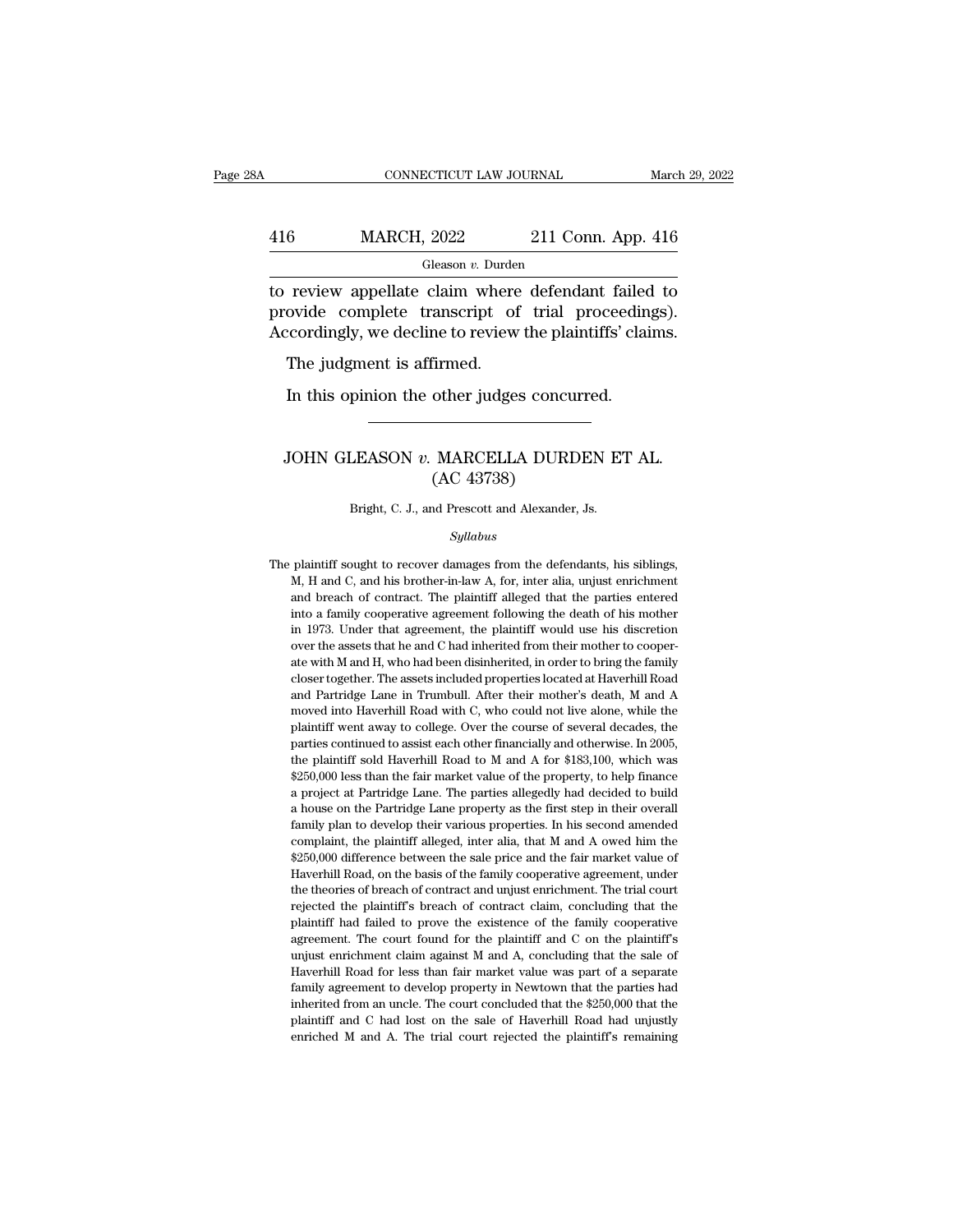Gleason *v.* Durden

Conn. App. 416 MARCH, 2022 417<br>Gleason v. Durden<br>Claims. Thereafter, M and A appealed to this court and the plaintiff cross<br>appealed from the trial court's judgment. *Held*:

- **appealed from the trial court's judgment. Held**: 1. The trial court erred in rendering judgment. *Held*: 1. The trial court erred in rendering judgment for the plaintiff and C on the plaintiff's unjust enrichment claim, Gleason v. Durden<br>claims. Thereafter, M and A appealed to this court and the plaintiff cross<br>appealed from the trial court's judgment. *Held*:<br>he trial court erred in rendering judgment for the plaintiff and C on the<br>plain Gleason v. Durden<br>claims. Thereafter, M and A appealed to this court and the plaintiff cross<br>appealed from the trial court's judgment. *Held*:<br>he trial court erred in rendering judgment for the plaintiff and C on the<br>plain claims. Thereafter, M and A appealed to this court and the plaintiff cross<br>appealed from the trial court's judgment. *Held*:<br>he trial court erred in rendering judgment for the plaintiff and C on the<br>plaintiff's unjust enti appealed from the trial court's judgment. *Held*:<br>he trial court erred in rendering judgment for the plaintiff and C on the<br>plaintiff's unjust enrichment claim, the court's conclusion having been<br>based on a wholly unallege the trial court erred in rendering judgment for the plaintiff and C on the plaintiff's unjust enrichment claim, the court's conclusion having been based on a wholly unalleged agreement between the parties: although the tri the plaintiff's unjust enrichment claim, the court's conclusion having been<br>based on a wholly unalleged agreement between the parties: although<br>the trial court concluded that the plaintiff was entitled to recover on<br>his un based on a wholly unalleged agreement between the parties: although the trial court concluded that the plaintiff was entitled to recover on his unjust enrichment claim because the transfer of the Haverhill Road property wa the trial court concluded that the plaintiff was entitled to recover on his unjust enrichment claim because the transfer of the Haverhill Road property was part of a separate family agreement to develop and sell the Newtow the universed was particular the manner of the Haverhill Road property was part of a separate family agreement to develop and sell the Newtown property, the plaintiff's complaint never mentioned any agreement linking the s property was part of a separate family agreement to develop and sell<br>the Newtown property, the plaintiff's complaint never mentioned any<br>agreement linking the sale of Haverhill Road to the development of the<br>Newtown proper property wave property, the plaintiff's complaint never mentioned any the Newtown property, and, in fact, it did not contain a single reference to the Newtown property, and, in fact, it did not contain a single reference t agreement linking the sale of Haverhill Road to the development of the Newtown property, and, in fact, it did not contain a single reference to the Newtown property; moreover, the manner in which the plaintiff pursued his Severown property, and, in fact, it did not contain a single reference to the Newtown property; moreover, the manner in which the plaintiff pursued his unjust enrichment claim at trial and the evidence he presented in supp had a separate understanding or expectation regarding Haverhill Road and the Newtown property; moreover, the manner in which the plaintiff pursued his unjust enrichment claim at trial and the evidence he presented in suppo pursued his unjust enrichment claim at trial and the evidence he pre-<br>sented in support of that claim did not overcome the deficiency in his<br>pleading to provide M and A with sufficient notice of the basis of the<br>court's aw pearted in support of that claim did not overcome the deficiency in his pleading to provide M and A with sufficient notice of the basis of the court's award, as the plaintiff presented no evidence that he, M, and A had a s pleading to provide M and A with sufficient notice of the basis of the court's award, as the plaintiff presented no evidence that he, M, and A had a separate understanding or expectation regarding Haverhill Road and the Ne rount's award, as the plaintiff presented no evidence that he, M, and A had a separate understanding or expectation regarding Haverhill Road and the Newtown property that was not a part of the overall family cooperative ag had a separate understanding or expectation regarding Haverhill Road<br>and the Newtown property that was not a part of the overall family<br>cooperative agreement that the court found had not been proved; further-<br>more, this co and the Newtown property that was not a part of the overall family cooperative agreement that the court found had not been proved; furthermore, this court's review of the plaintiff's posttrial briefs filed with the trial c cooperative agreement that the court found had not been proved; furthermore, this court's review of the plaintiff's posttrial briefs filed with the trial court reflect that the plaintiff never relied on a separate Haverhil agreement; accordingly, there was no basis to conclude that the 2005 contract regarding the same of the plaintiff are relied on a separate Haverhill Road/Newtown property agreement or understanding in support of his unjust trial court reflect that the plaintiff never relied on a separate Haverhill<br>Road/Newtown property agreement or understanding in support of his<br>unjust enrichment claim and, instead, argued that any agreement regard-<br>ing the trial court reflect that the plaintiff never relied on a separate Haverhill<br>Road/Newtown property agreement or understanding in support of his<br>unjust enrichment claim and, instead, argued that any agreement regard-<br>ing the unjust enrichment claim and, instead, argued that any agreement regarding the Newtown property was part and parcel of the family cooperative agreement; accordingly, there was no basis to conclude that the 2005 contract reg ing the Newtown property was part and parcel of the family cooperative agreement; accordingly, there was no basis to conclude that the 2005 contract regarding the sale of Haverhill Road did not fully address the transfer o
- tial relationship existed between the parties, and that the defendants<br>breached their obligations created by that relationship, was not review-<br>able, the plaintiff having failed to brief the claim adequately: the plaintiff contract regarding the sale of Haverhill Road did not fully address the transfer of that property to M and A.<br>the plaintiff's claim that the trial court erred in not finding that a confidential relationship existed between transfer of that property to M and A.<br>he plaintiff's claim that the trial court erred in not finding that a confidential relationship existed between the parties, and that the defendants<br>breached their obligations created he plaintiff's claim that the trial court erred in not finding that a confidential relationship existed between the parties, and that the defendants breached their obligations created by that relationship, was not reviewab tial relationship existed between the parties, and that the defendants<br>breached their obligations created by that relationship, was not review-<br>able, the plaintiff having failed to brief the claim adequately: the plaintiff ached their obligations created by that relationship, was not review-<br>e, the plaintiff having failed to brief the claim adequately: the plaintiff's<br>ef before this court was confusing, repetitive, and disorganized, and<br>wide provided minimal relevant citation to the record, almost no citation to applicable legal authorities, and no meaningful analysis for his claim.<br> *Argued October 20, 2021—officially released March 29, 2022*<br> *Procedural His* brief before this court was confusing, repetitive, and disorganized, and<br>provided minimal relevant citation to the record, almost no citation to<br>applicable legal authorities, and no meaningful analysis for his claim.<br>Argue

provided minimal relevant citation to the record, almost no citation to<br>applicable legal authorities, and no meaningful analysis for his claim.<br>Argued October 20, 2021—officially released March 29, 2022<br>*Procedural History* applicable legal authorities, and no meaningful analysis for his claim.<br>
Argued October 20, 2021—officially released March 29, 2022<br>
Procedural History<br>
Action to recover damages for, inter alia, unjust<br>
enrichment, and fo Argued October 20, 2021—officially released March 29, 2022<br> *Procedural History*<br>
Action to recover damages for, inter alia, unjust<br>
enrichment, and for other relief, brought to the Superior<br>
Court in the judicial district *Procedural History*<br>Action to recover damages for, inter alia, unjust<br>enrichment, and for other relief, brought to the Superior<br>Court in the judicial district of Fairfield and tried to<br>the court, *Hon. Michael Hartmere*, Action to recover damages for, inter alia, unjust<br>enrichment, and for other relief, brought to the Superior<br>Court in the judicial district of Fairfield and tried to<br>the court, *Hon. Michael Hartmere*, judge trial referee;<br> Action to recover damages for, if enrichment, and for other relief, broug<br>Court in the judicial district of Fairf<br>the court, *Hon. Michael Hartmere*, ju<br>judgment in part for the plaintiff, from<br>dants appealed and the plain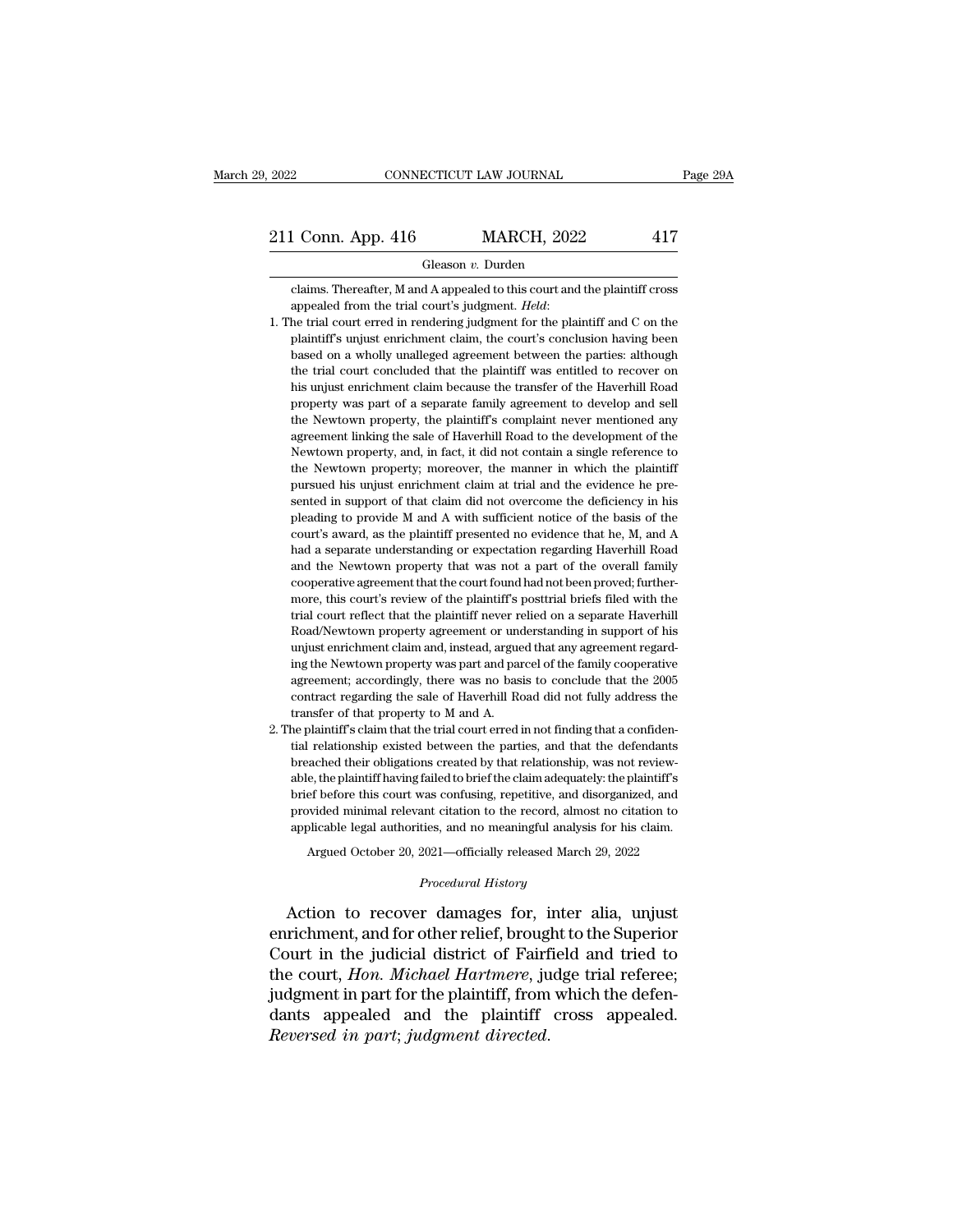## CONNECTICUT LAW JOURNAL March 29, 2022<br>418 MARCH, 2022 211 Conn. App. 416<br>Gleason v. Durden Gleason *v.* Durden

*Sabato P. Fiano*, with whom was *Marisa R. Pulla*, for the appellants-cross appellees (defendant Marcella Durden et al.). 418 MARCH<br>
Sabato P. Fiano,<br>
for the appellants-co<br>
Durden et al.).<br>
John Gleason, se *MARCH*, 2022 211 Conn. App. 416<br> *Gleason v. Durden*<br> *Sabato P. Fiano*, with whom was *Marisa R. Pulla*,<br>
r the appellants-cross appellees (defendant Marcella<br>
urden et al.).<br> *John Gleason*, self-represented, the appell Gleaso<br>
Sabato P. Fiano, with<br>
for the appellants-cross a<br>
Durden et al.).<br>
John Gleason, self-rep<br>
appellant (plaintiff).

### *Opinion*

r the appellants-cross appellees (defendant Marcella<br>
urden et al.).<br>
John Gleason, self-represented, the appellee-cross<br>
pellant (plaintiff).<br>
Opinion<br>
BRIGHT, C. J. This case arises out of a dispute between<br>
plings over Durden et al.).<br>
John Gleason, self-represented, the appellee-cross<br>
appellant (plaintiff).<br>  $\frac{opinion}{opinion}$ <br>
BRIGHT, C.J. This case arises out of a dispute between<br>
siblings over the disposition of various parcels of real<br>
pr John Gleason, self-represented, the appellee-cross<br>appellant (plaintiff).<br>Opinion<br>BRIGHT, C. J. This case arises out of a dispute between<br>siblings over the disposition of various parcels of real<br>property they acquired from appellant (plaintiff).<br>
opinion<br>
BRIGHT, C.J. This case arises out of a dispute between<br>
siblings over the disposition of various parcels of real<br>
property they acquired from their mother and an uncle.<br>
The defendants, Mar Opinion<br>
DRIGHT, C. J. This case arises out of a dispute between<br>
siblings over the disposition of various parcels of real<br>
property they acquired from their mother and an uncle.<br>
The defendants, Marcella Durden and her hu *Opinion*<br>BRIGHT, C. J. This case arises out of a dispute between<br>siblings over the disposition of various parcels of real<br>property they acquired from their mother and an uncle.<br>The defendants, Marcella Durden and her husb BRIGHT, C. J. This case arises out of a dispute between<br>siblings over the disposition of various parcels of real<br>property they acquired from their mother and an uncle.<br>The defendants, Marcella Durden and her husband,<br>Andre siblings over the disposition of various parcels of real<br>property they acquired from their mother and an uncle.<br>The defendants, Marcella Durden and her husband,<br>Andrew Durden, appeal from the judgment of the trial<br>court fi property they acquired from their mother and an uncle.<br>The defendants, Marcella Durden and her husband,<br>Andrew Durden, appeal from the judgment of the trial<br>court finding in favor of the plaintiff, John Gleason,<br>Marcella's The defendants, Marcella Durden and her husband,<br>Andrew Durden, appeal from the judgment of the trial<br>court finding in favor of the plaintiff, John Gleason,<br>Marcella's brother, on his unjust enrichment claim as<br>to a proper Andrew Durden, appeal from the judgment of the trial<br>court finding in favor of the plaintiff, John Gleason,<br>Marcella's brother, on his unjust enrichment claim as<br>to a property the defendants acquired from the plaintiff<br>and court finding in favor of the plaintiff, John Gleason,<br>Marcella's brother, on his unjust enrichment claim as<br>to a property the defendants acquired from the plaintiff<br>and another brother, Charles Gleason.<sup>1</sup> Specifically, t Marcella's brother, on his unjust enrichment claim as<br>to a property the defendants acquired from the plaintiff<br>and another brother, Charles Gleason.<sup>1</sup> Specifically, the<br>defendants claim that the court erred in rendering j to a property the defendants acquired from the plaintiff<br>and another brother, Charles Gleason.<sup>1</sup> Specifically, the<br>defendants claim that the court erred in rendering judg-<br>ment for the plaintiff on his unjust enrichment c and another brother, Charles Gleason.<sup>1</sup> Specifically, the defendants claim that the court erred in rendering judgment for the plaintiff on his unjust enrichment claim because (1) the claim was time barred, (2) the court e defendants claim that the court erred in rendering judgment for the plaintiff on his unjust enrichment claim<br>because (1) the claim was time barred, (2) the court<br>expressly found that the defendants never engaged in<br>unjust ment for the plaintiff on his unjust enrichment claim<br>because (1) the claim was time barred, (2) the court<br>expressly found that the defendants never engaged in<br>unjust or inequitable conduct, and (3) the agreement<br>upon whic because (1) the claim was time barred, (2) the court<br>expressly found that the defendants never engaged in<br>unjust or inequitable conduct, and (3) the agreement<br>upon which the court based its judgment was not suffi-<br>ciently expressly found that the defendants never engaged in<br>unjust or inequitable conduct, and (3) the agreement<br>upon which the court based its judgment was not suffi-<br>ciently definitive to support a claim of unjust enrich-<br>ment unjust or inequitable conduct, and (3) the agreement<br>upon which the court based its judgment was not suffi-<br>ciently definitive to support a claim of unjust enrich-<br>ment and was never alleged in the plaintiff's complaint<br>as upon which the court based its judgment was not suffi-<br>ciently definitive to support a claim of unjust enrich-<br>ment and was never alleged in the plaintiff's complaint<br>as a basis for recovery. The defendants further claim<br>t ciently definitive to support a claim of unjust enrichment and was never alleged in the plaintiff's complaint<br>as a basis for recovery. The defendants further claim<br>that the court erred in rendering judgment for Charles<br>on ment and was never alleged in the plaintiff's complaint<br>as a basis for recovery. The defendants further claim<br>that the court erred in rendering judgment for Charles<br>on the plaintiff's unjust enrichment claim because<br>Charle as a basis for recovery<br>that the court erred in 1<br>on the plaintiff's unju<br>Charles was never an a<br>and never asserted suc<br>respect to the defendan<br>ment of the court.<br>The plaintiff cross ap at the court erred in rendering judgment for Charles<br>
the plaintiff's unjust enrichment claim because<br>
arles was never an adverse party to the defendants<br>
d never asserted such a claim against them. With<br>
spect to the def on the plaintiff's unjust enrichment claim because<br>Charles was never an adverse party to the defendants<br>and never asserted such a claim against them. With<br>respect to the defendants' appeal, we reverse the judg-<br>ment of the Charles was never an adverse party to the defendants<br>and never asserted such a claim against them. With<br>respect to the defendants' appeal, we reverse the judg-<br>ment of the court.<br>The plaintiff cross appeals from the judgme

The plaintiff cross appeals from the judgment of the<br>purt rendered in favor of the defendants on the plain-<br>ff's remaining claims. Although the plaintiff's claim on<br><sup>1</sup>Two other parties, Charles Gleason and Howard Gleason, The plaintiff cross appeals from the judgment of the court rendered in favor of the defendants on the plaintiff's remaining claims. Although the plaintiff's claim on  $\frac{1}{1}$ Two other parties, Charles Gleason and Howard

court rendered in favor of the defendants on the plain-<br>tiff's remaining claims. Although the plaintiff's claim on<br><sup>1</sup>Two other parties, Charles Gleason and Howard Gleason, were named<br>as defendants in the plaintiff's secon tiff's remaining claims. Although the plaintiff's claim on<br>
<sup>1</sup> Two other parties, Charles Gleason and Howard Gleason, were named<br>
as defendants in the plaintiff's second amended complaint. Neither Charles<br>
nor Howard, how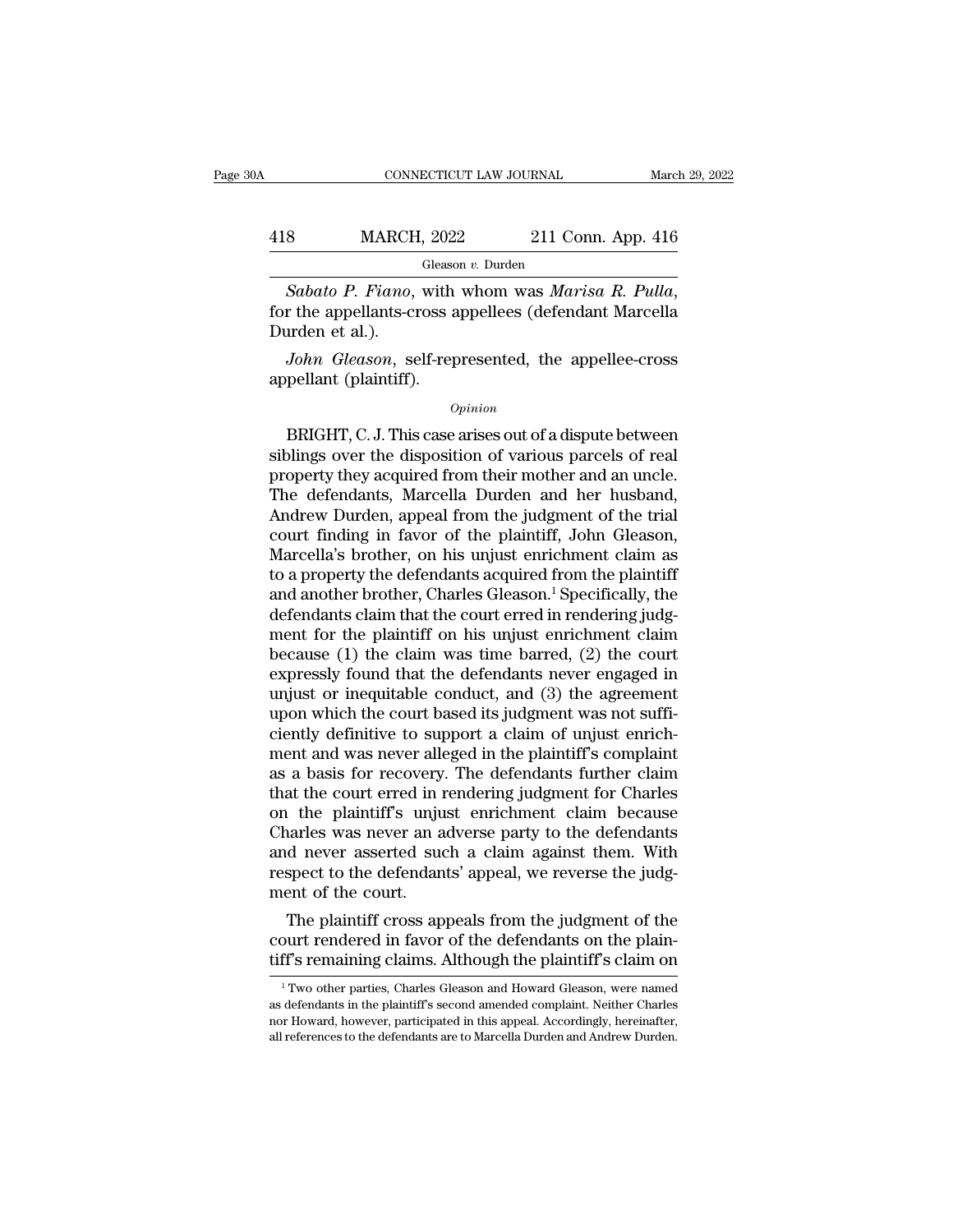# 2022 CONNECTICUT LAW JOURNAL Page 31A<br>211 Conn. App. 416 MARCH, 2022 419<br>Gleason v. Durden

Gleason *v.* Durden

2022 CONNECTICUT LAW JOURNAL Page 31A<br>
211 Conn. App. 416 MARCH, 2022 419<br>
Gleason v. Durden<br>
his cross appeal is not entirely clear, he essentially<br>
argues that the court should have found that the defen-211 Conn. App. 416 MARCH, 2022 419<br>
Gleason v. Durden<br>
his cross appeal is not entirely clear, he essentially<br>
argues that the court should have found that the defen-<br>
dants breached their obligations created by a "confid 211 Conn. App. 416 MARCH, 2022 419<br>
Gleason v. Durden<br>
his cross appeal is not entirely clear, he essentially<br>
argues that the court should have found that the defen-<br>
dants breached their obligations created by a "confid 211 Conn. App. 416 MARCH, 2022 419<br>
Gleason *v*. Durden<br>
his cross appeal is not entirely clear, he essentially<br>
argues that the court should have found that the defen-<br>
dants breached their obligations created by a "conf Gleason *v*. Durden<br>his cross appeal is not entirely clear, he essentially<br>argues that the court should have found that the defen-<br>dants breached their obligations created by a "confiden-<br>tial relationship" that existed be Gleason  $v$ . Durden<br>his cross appeal is not entirely clear, he essentially<br>argues that the court should have found that the defen-<br>dants breached their obligations created by a "confiden-<br>tial relationship" that existed b his cross appeal is not entirely clear, he essentially<br>argues that the court should have found that the defen-<br>dants breached their obligations created by a "confiden-<br>tial relationship" that existed between the parties,<br>a judgment. Ints breached their obingations created by a "confiden-<br>I relationship" that existed between the parties,<br>varded him additional damages arising from that<br>each, and ordered an accounting between the parties.<br>i to the plaint relationship that existed between the parties,<br>awarded him additional damages arising from that<br>breach, and ordered an accounting between the parties.<br>As to the plaintiff's cross appeal, we affirm the court's<br>judgment.<br>The

awarded nim additional damages arising from that<br>breach, and ordered an accounting between the parties.<br>As to the plaintiff's cross appeal, we affirm the court's<br>judgment.<br>The following facts, as found by the trial court, breach, and ordered an accounting between the parties.<br>As to the plaintiff's cross appeal, we affirm the court's<br>judgment.<br>The following facts, as found by the trial court, and<br>procedural history are relevant to our resolu As to the plaintiff s cross appeal, we affirm the court s<br>judgment.<br>The following facts, as found by the trial court, and<br>procedural history are relevant to our resolution of<br>this appeal. Stephanie Gleason was the mother o pudgment.<br>
The following facts, as found by the trial court, and<br>
procedural history are relevant to our resolution of<br>
this appeal. Stephanie Gleason was the mother of the<br>
plaintiff, Charles Gleason, Marcella Durden, and The following facts, as found by the trial court, and<br>procedural history are relevant to our resolution of<br>this appeal. Stephanie Gleason was the mother of the<br>plaintiff, Charles Gleason, Marcella Durden, and How-<br>ard Glea procedural history are relevant to our resolution of<br>this appeal. Stephanie Gleason was the mother of the<br>plaintiff, Charles Gleason, Marcella Durden, and How-<br>ard Gleason. During her lifetime, Stephanie owned six<br>parcels this appeal. Stephanie Gleason was the mother of the<br>plaintiff, Charles Gleason, Marcella Durden, and How-<br>ard Gleason. During her lifetime, Stephanie owned six<br>parcels of real estate: (1) 22 Haverhill Road in Trumbull<br>(Ha plaintiff, Charles Gleason, Marcella Durden, and How-<br>ard Gleason. During her lifetime, Stephanie owned six<br>parcels of real estate: (1) 22 Haverhill Road in Trumbull<br>(Haverhill Road), (2) 21 Reading Road in Trumbull<br>(Readi ard Gleason. During her lifetime, Stephanie owned six<br>parcels of real estate: (1) 22 Haverhill Road in Trumbull<br>(Haverhill Road), (2) 21 Reading Road in Trumbull<br>(Reading Road), (3) 52 Partridge Lane in Trumbull (Par-<br>trid parcels of real estate: (1) 22 Haverhill Road in Trumbull<br>(Haverhill Road), (2) 21 Reading Road in Trumbull<br>(Reading Road), (3) 52 Partridge Lane in Trumbull (Par-<br>tridge Lane), (4) 15 Clifton Place in Bridgeport, (5) 15<br>D (Haverhill Road), (2) 21 Reading Road in Trumbull<br>(Reading Road), (3) 52 Partridge Lane in Trumbull (Partridge Lane), (4) 15 Clifton Place in Bridgeport, (5) 15<br>Dayton Road in Bridgeport, and (6) 7000 Bear Claw<br>Loop in New (Reading Road), (3) 52 Partridge Lane in Trumbull (Partridge Lane), (4) 15 Clifton Place in Bridgeport, (5) 15<br>Dayton Road in Bridgeport, and (6) 7000 Bear Claw<br>Loop in New Port Richey, Florida.<sup>2</sup> From 1971 until her<br>dea tridge Lane), (4) 15 Clifton Place in Bridgeport, (5) 15<br>Dayton Road in Bridgeport, and (6) 7000 Bear Claw<br>Loop in New Port Richey, Florida.<sup>2</sup> From 1971 until her<br>death, Stephanie resided with the plaintiff and Charles<br>at Dayton Road in Bridgeport, and (6) 7000 Bear Claw<br>Loop in New Port Richey, Florida.<sup>2</sup> From 1971 until her<br>death, Stephanie resided with the plaintiff and Charles<br>at Haverhill Road.<sup>3</sup> On March 14, 1973, Stephanie passed<br>a Loop in New Port Richey, Florida.<sup>2</sup> From 1971 until her death, Stephanie resided with the plaintiff and Charles at Haverhill Road.<sup>3</sup> On March 14, 1973, Stephanie passed away. Prior to her death, Stephanie quitclaimed all death, Stephanie resided with the plaintiff and Charles<br>at Haverhill Road.<sup>3</sup> On March 14, 1973, Stephanie passed<br>away. Prior to her death, Stephanie quitclaimed all of<br>her properties, except Partridge Lane, to the plainti at Haverhill Road.<sup>3</sup> On March 14, 1973, Stephanie passed<br>away. Prior to her death, Stephanie quitclaimed all of<br>her properties, except Partridge Lane, to the plaintiff<br>and Charles in equal shares. After her death, the Par away. Prior to her death, Stephanie quitclaimed all of<br>her properties, except Partridge Lane, to the plaintiff<br>and Charles in equal shares. After her death, the Par-<br>tridge Lane property was administered through her<br>estate her properties, except Partridge Lane, to the plaintiff<br>and Charles in equal shares. After her death, the Par-<br>tridge Lane property was administered through her<br>estate and transferred to the plaintiff, Howard, and<br>Charles, and Charles in equal shares. After her death, the Partridge Lane property was administered through her estate and transferred to the plaintiff, Howard, and Charles, pursuant to the terms of her will. Stephanie entirely dis tridge Lane property was administered through her<br>estate and transferred to the plaintiff, Howard, and<br>Charles, pursuant to the terms of her will. Stephanie<br>entirely disinherited Marcella from her estate. Never-<br>theless, h estate and transferred to the plaintiff, Howard, and<br>Charles, pursuant to the terms of her will. Stephanie<br>entirely disinherited Marcella from her estate. Never-<br>theless, her children had always had a close relationship<br>an Charles, pursuant to the terms of her will. Stephanie<br>entirely disinherited Marcella from her estate. Never-<br>theless, her children had always had a close relationship<br>and, following Stephanie's death, helped each other<br>wit entirely disinherited Marcella from her estate. It<br>heless, her children had always had a close relational, following Stephanie's death, helped each<br>with a variety of personal and financial matters alt<br>"there was no written ith a variety of personal and financial matters although<br>here was no written or oral agreement among them<br>is to how all of the benefits received and advances<br>ade to each other were to be reconciled."<br><sup>2</sup>Of these six proper "there was no written or oral agreement among them<br>as to how all of the benefits received and advances<br>made to each other were to be reconciled."<br> $20$  of these six properties, only Haverhill Road and Bear Claw Loop had<br>dw

made to each other were to be reconciled."<br>
<sup>2</sup> Of these six properties, only Haverhill Road and Bear Claw Loop had dwellings. The other properties were all vacant lots.<br>
<sup>3</sup> Howard and Marcella also previously lived with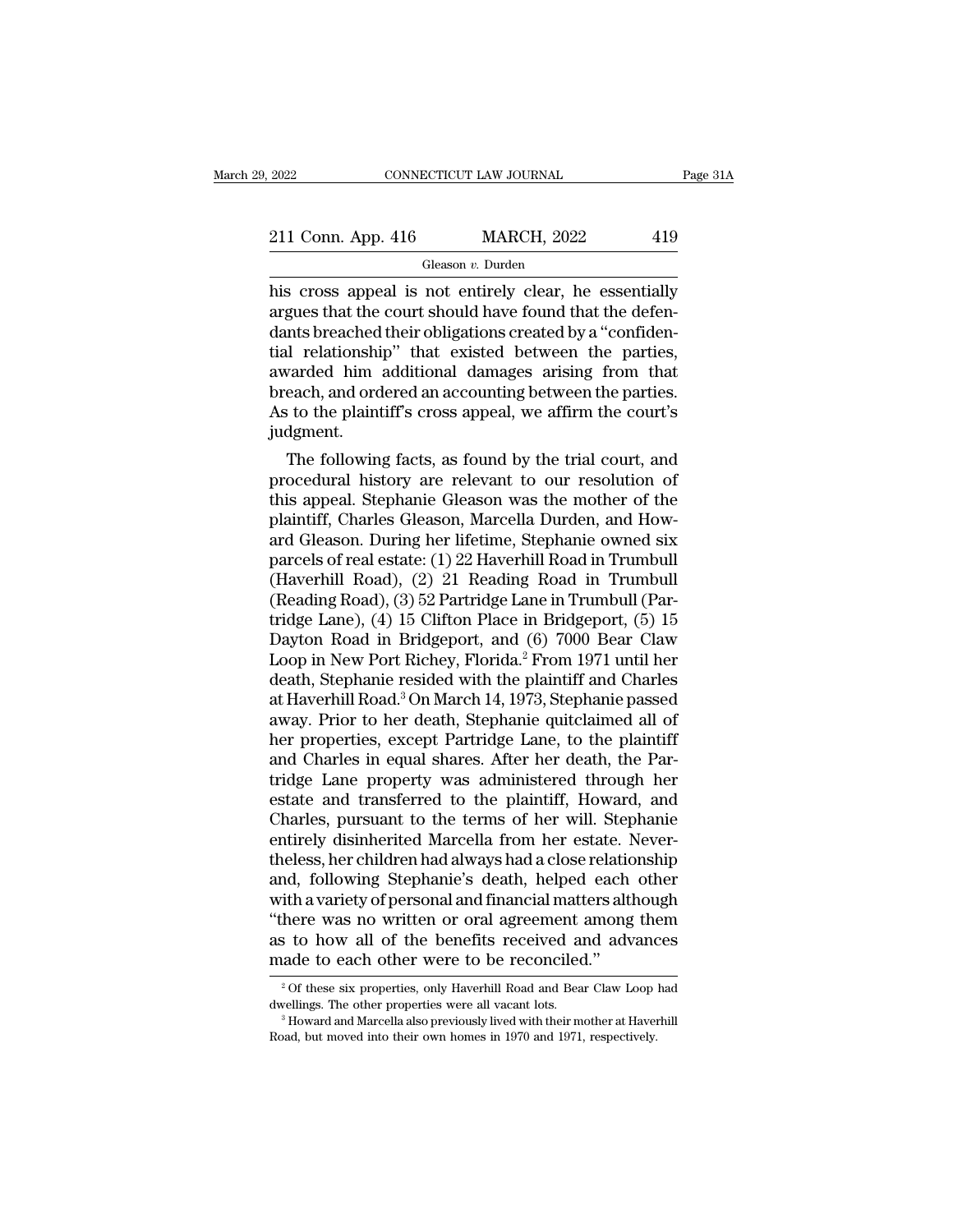## CONNECTICUT LAW JOURNAL March 29, 2022<br>
420 MARCH, 2022 211 Conn. App. 416<br>
Gleason v. Durden Gleason *v.* Durden

CONNECTICUT LAW JOURNAL March 29, 202<br>
O MARCH, 2022 211 Conn. App. 416<br>
Gleason v. Durden<br>
Shortly after Stephanie died, the plaintiff moved out<br>
Haverhill Road to attend college at the University of  $\frac{\text{MARCH}}{\text{Gleason } v. \text{ Dutch}}$ <br>  $\frac{\text{Gleason } v. \text{ Dutch}}{\text{Shortly after Stephennie died, the plaintiff moved out}}$   $\frac{\text{Shortly after Stephennie died, the plaintiff moved out of Harvard idea to attend college at the University of Connecticut in Storrs. Consequently, the defendants moved into Havorbill Road with Charles  $4$  From 1973$  $\frac{\text{420}}{\text{Gleason } v. \text{ Durch}}$  (Gleason v. Durden<br>  $\frac{\text{Gleason } v. \text{ Dutch}}{\text{Shortly after Stephennie died, the plaintiff moved out}}$ <br>
of Haverhill Road to attend college at the University of<br>
Connecticut in Storrs. Consequently, the defendants<br>
moved into Haverhill Road wit  $\frac{\text{420}}{\text{Gleason } v. \text{ Durch}}$ <br>  $\frac{\text{Gleason } v. \text{ Durch}}{\text{Shortly after Stephennie died, the plaintiff moved out}}$ <br>
of Haverhill Road to attend college at the University of<br>
Connecticut in Storrs. Consequently, the defendants<br>
moved into Haverhill Road with Charles.<sup>4</sup> Fro Gleason v. Durden<br>
Gleason v. Durden<br>
Shortly after Stephanie died, the plaintiff moved out<br>
of Haverhill Road to attend college at the University of<br>
Connecticut in Storrs. Consequently, the defendants<br>
moved into Haverhi Gleason v. Durden<br>
Gleason v. Durden<br>
of Haverhill Road to attend college at the University of<br>
Connecticut in Storrs. Consequently, the defendants<br>
moved into Haverhill Road with Charles.<sup>4</sup> From 1973<br>
until 1985, the de Shortly after Stephanie died, the plaintiff moved out<br>of Haverhill Road to attend college at the University of<br>Connecticut in Storrs. Consequently, the defendants<br>moved into Haverhill Road with Charles.<sup>4</sup> From 1973<br>until of Haverhill Road to attend college at the University of<br>Connecticut in Storrs. Consequently, the defendants<br>moved into Haverhill Road with Charles.<sup>4</sup> From 1973<br>until 1985, the defendants and their children resided at<br>Hav Connecticut in Storrs. Consequently, the defendants<br>moved into Haverhill Road with Charles.<sup>4</sup> From 1973<br>until 1985, the defendants and their children resided at<br>Haverhill Road with Charles. In 1985, Charles, finding<br>Haver moved into Haverhill Road with Charles.<sup>4</sup> From 1973<br>until 1985, the defendants and their children resided at<br>Haverhill Road with Charles. In 1985, Charles, finding<br>Haverhill Road too crowded and noisy, moved to a<br>nearby a until 1985, the defendants and their children resided at Haverhill Road with Charles. In 1985, Charles, finding<br>Haverhill Road too crowded and noisy, moved to a<br>nearby apartment where he lived with a roommate<br>before later Haverhill Road with Charles. In 1985, Charles, finding<br>Haverhill Road too crowded and noisy, moved to a<br>nearby apartment where he lived with a roommate<br>before later moving into a condominium with his part-<br>ner. The defenda Haverhill Road too crowded and noisy, moved to a<br>nearby apartment where he lived with a roommate<br>before later moving into a condominium with his part-<br>ner. The defendants and their children continued living<br>at Haverhill Ro nearby apartment where he lived with a roommate<br>before later moving into a condominium with his part-<br>ner. The defendants and their children continued living<br>at Haverhill Road. From April, 1973, to June, 2005,<br>although the before later moving into a condominium with his part-<br>ner. The defendants and their children continued living<br>at Haverhill Road. From April, 1973, to June, 2005,<br>although the defendants were not the owners of Haver-<br>hill R ner. The defendants and their children continued living<br>at Haverhill Road. From April, 1973, to June, 2005,<br>although the defendants were not the owners of Haver-<br>hill Road, they did not pay rent to the plaintiff and<br>Charle at Haverhill Road. From April, 1973, to June, 2005,<br>although the defendants were not the owners of Haver-<br>hill Road, they did not pay rent to the plaintiff and<br>Charles for the use of the property. They did, however,<br>pay th although the defendants were not the owners of Haverhill Road, they did not pay rent to the plaintiff and Charles for the use of the property. They did, however, pay the outstanding mortgage until it was paid in full in 19 hill Road, they did not pay rent to the plaintiff and<br>Charles for the use of the property. They did, however,<br>pay the outstanding mortgage until it was paid in full<br>in 1992, and paid all real estate taxes, insurance, and<br>m Charles for the use of the property. They did, pay the outstanding mortgage until it was pin 1992, and paid all real estate taxes, insur maintenance costs associated with the prop defendants' occupancy of Haverhill Road al In 1992, and paid all real estate taxes, insurance, and<br>aintenance costs associated with the property. The<br>fendants' occupancy of Haverhill Road also benefit-<br>d Marcella's siblings because they lived for a time<br>th Charles, In 1992, and paid an real estate taxes, insurance, and<br>maintenance costs associated with the property. The<br>defendants' occupancy of Haverhill Road also benefit-<br>ted Marcella's siblings because they lived for a time<br>with Ch

manuenance costs associated with the property. The<br>defendants' occupancy of Haverhill Road also benefit-<br>ted Marcella's siblings because they lived for a time<br>with Charles, who could not live alone.<br>In 1988, the plaintiff defendants occupancy of navenuli road also benefited Marcella's siblings because they lived for a time<br>with Charles, who could not live alone.<br>In 1988, the plaintiff facilitated the purchase of a<br>condominium for Charles an Led Marcella's shollings because they lived for a time<br>with Charles, who could not live alone.<br>In 1988, the plaintiff facilitated the purchase of a<br>condominium for Charles and made all mortgage, real<br>estate tax, insurance In 1988, the plaintiff facilitated the purchase of a<br>condominium for Charles and made all mortgage, real<br>estate tax, insurance and condominium association pay-<br>ments related to the condominium from August, 1989, to<br>Novembe In 1988, the plaintiff facilitated the purchase of a<br>condominium for Charles and made all mortgage, real<br>estate tax, insurance and condominium association pay-<br>ments related to the condominium from August, 1989, to<br>Novembe condominium for Charles and made all mortgage, real<br>estate tax, insurance and condominium association pay-<br>ments related to the condominium from August, 1989, to<br>November, 2017. Marcella contributed \$18,000 toward<br>the purc rate tax, insurance and condominium association payents related to the condominium from August, 1989, to byember, 2017. Marcella contributed \$18,000 toward<br>e purchase of the condominium and made credit card<br>yments for Char ments related to the condominium from August, 1989, to<br>November, 2017. Marcella contributed \$18,000 toward<br>the purchase of the condominium and made credit card<br>payments for Charles and paid for his health insurance<br>from 19

read the purchase of the condominium and made credit card<br>the purchase of the condominium and made credit card<br>payments for Charles and paid for his health insurance<br>from 1990 to 1993 after Charles was laid off from his jo the purchase of the condominum and made credit card<br>payments for Charles and paid for his health insurance<br>from 1990 to 1993 after Charles was laid off from his job.<br>In 1989, an uncle of the four siblings passed away,<br>leav payments for Charles and paid for his neath insurance<br>from 1990 to 1993 after Charles was laid off from his job.<br>In 1989, an uncle of the four siblings passed away,<br>leaving the plaintiff, Marcella, Charles, Howard, and one rrom 1990 to 1993 after Charles was laid off from his job.<br>In 1989, an uncle of the four siblings passed away,<br>leaving the plaintiff, Marcella, Charles, Howard, and one<br>cousin property at 10 and 15 Old Town Road in New-<br>to In 1989, an uncle of the four siblings passed away,<br>leaving the plaintiff, Marcella, Charles, Howard, and one<br>cousin property at 10 and 15 Old Town Road in New-<br>town (Newtown property). That property consisted of<br>approxima by worm (Newtown property). That property consisted of pproximately thirty-five to forty acres with two rental inits that the defendants agreed to manage. After inhering the Newtown property, members of the family met  $^{4}$ approximately thirty-five to forty acres with two r<br>units that the defendants agreed to manage. After is<br>iting the Newtown property, members of the family<br><sup>4</sup>As all the parties so testified, Charles suffers from certain si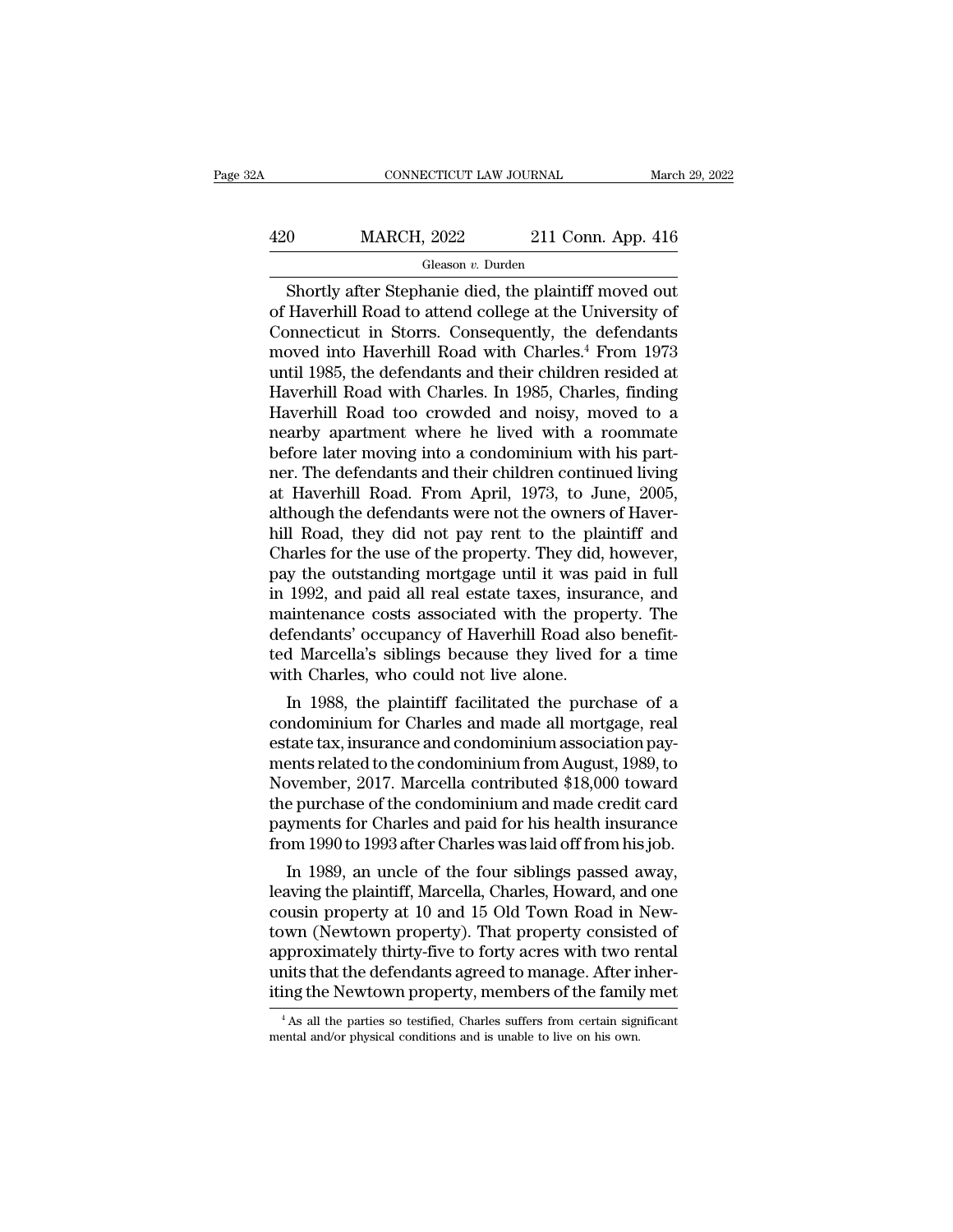| 2022               | CONNECTICUT LAW JOURNAL | Page 33A |
|--------------------|-------------------------|----------|
| 211 Conn. App. 416 | <b>MARCH, 2022</b>      | 421      |
|                    | Gleason v. Durden       |          |

2022 CONNECTICUT LAW JOURNAL Page 33A<br>
211 Conn. App. 416 MARCH, 2022 421<br>
Gleason v. Durden<br>
with attorneys, engineers, surveyors, and consultants<br>
to discuss how they could further develop the property.<br>
As of 2016, howe 211 Conn. App. 416 MARCH, 2022 421<br>
Gleason *v*. Durden<br>
with attorneys, engineers, surveyors, and consultants<br>
to discuss how they could further develop the property.<br>
As of 2016, however, almost nothing had been done to 211 Conn. App. 416 MARCH, 2022 421<br>
Gleason v. Durden<br>
with attorneys, engineers, surveyors, and consultants<br>
to discuss how they could further develop the property.<br>
As of 2016, however, almost nothing had been done to<br> with attorneys, engineers, surveyors, and consultants<br>to discuss how they could further develop the property.<br>As of 2016, however, almost nothing had been done to<br>develop it.<br>From 1973 to 2007, the plaintiff mostly remaine Gleason  $v$ . Durden<br>th attorneys, engineers, surveyors, and consultants<br>discuss how they could further develop the property.<br>i of 2016, however, almost nothing had been done to<br>velop it.<br>From 1973 to 2007, the plaintiff m with attorneys, engineers, surveyors, and consultants<br>to discuss how they could further develop the property.<br>As of 2016, however, almost nothing had been done to<br>develop it.<br>From 1973 to 2007, the plaintiff mostly remaine

with attorneys, engineers, surveyors, and consultants<br>to discuss how they could further develop the property.<br>As of 2016, however, almost nothing had been done to<br>develop it.<br>From 1973 to 2007, the plaintiff mostly remaine to discuss now they could further develop the property.<br>As of 2016, however, almost nothing had been done to<br>develop it.<br>From 1973 to 2007, the plaintiff mostly remained out<br>of state, first in Boston and then in Rome, New As or 2016, nowever, almost nothing nad been done to<br>
develop it.<br>
From 1973 to 2007, the plaintiff mostly remained out<br>
of state, first in Boston and then in Rome, New York. In<br>
the mid-2000s, the plaintiff, the defendant develop it.<br>
From 1973 to 2007, the plaintiff mostly remained out<br>
of state, first in Boston and then in Rome, New York. In<br>
the mid-2000s, the plaintiff, the defendants, and Howard<br>
decided to build a house on the Partrid From 1973 to 2007, the plaintiff mostly remained out<br>of state, first in Boston and then in Rome, New York. In<br>the mid-2000s, the plaintiff, the defendants, and Howard<br>decided to build a house on the Partridge Lane property of state, first in Boston and then in Rome, New York. In<br>the mid-2000s, the plaintiff, the defendants, and Howard<br>decided to build a house on the Partridge Lane property<br>"as the first step in a family plan to develop the N the mid-2000s, the plaintiff, the defendants, and Howard<br>decided to build a house on the Partridge Lane property<br>"as the first step in a family plan to develop the New-<br>town property." The plan was that the defendants' son decided to build a house on the Partridge Lane property<br>"as the first step in a family plan to develop the New-<br>town property." The plan was that the defendants' son,<br>Daniel, would design and customize the house and even-<br> "as the first step in a family plan to develop the New-<br>town property." The plan was that the defendants' son,<br>Daniel, would design and customize the house and even-<br>tually purchase it. Although the house was built to Dantown property." The<br>Daniel, would designtially purchase it. A<br>iel's specifications,<br>plaintiff and his wil<br>Partridge Lane and<br>January, 2016.<br>To help finance tl imel, would design and customize the nouse and even-<br>ally purchase it. Although the house was built to Dan-<br>'s specifications, he did not purchase it. Instead, the<br>aintiff and his wife moved into the new residence at<br>artri tually purchase it. Although the house was built to Dahiel's specifications, he did not purchase it. Instead, the plaintiff and his wife moved into the new residence at Partridge Lane and lived there from January, 2007, to

ret's specifications, he did not purchase it. Instead, the<br>plaintiff and his wife moved into the new residence at<br>Partridge Lane and lived there from January, 2007, to<br>January, 2016.<br>To help finance the Partridge Lane proj plaintiff and his wife moved into the new residence at<br>Partridge Lane and lived there from January, 2007, to<br>January, 2016.<br>To help finance the Partridge Lane project, the plain-<br>tiff offered to sell Haverhill Road to the Fartridge Lane and lived there from January, 2007, to<br>January, 2016.<br>To help finance the Partridge Lane project, the plain-<br>tiff offered to sell Haverhill Road to the defendants for<br>\$183,100. That sale price was \$250,000 January, 2016.<br>To help finance the Partridge Lane project, the plain-<br>tiff offered to sell Haverhill Road to the defendants for<br>\$183,100. That sale price was \$250,000 less than the fair<br>market value of the property, which To help finance the Partridge Lane project, the plain-<br>tiff offered to sell Haverhill Road to the defendants for<br>\$183,100. That sale price was \$250,000 less than the fair<br>market value of the property, which had been appra tiff offered to sell Haverhill Road to the defendants for<br>\$183,100. That sale price was \$250,000 less than the fair<br>market value of the property, which had been appraised<br>for \$433,100 in 2005. At trial, the plaintiff testi \$183,100. That sale price was \$250,000 less than the fair<br>market value of the property, which had been appraised<br>for \$433,100 in 2005. At trial, the plaintiff testified that<br>he came up with the \$183,100 sale price entirel market value of the property, which had been appraised<br>for \$433,100 in 2005. At trial, the plaintiff testified that<br>he came up with the \$183,100 sale price entirely on his<br>own and that the price was "a back of the envelop for \$433,100 in 2005. At trial, the plaintiff testified that<br>he came up with the \$183,100 sale price entirely on his<br>own and that the price was "a back of the envelope<br>calculation" as to how much the defendants could<br>affo he came up with the \$183,100 sale price entirely on his<br>own and that the price was "a back of the envelope<br>calculation" as to how much the defendants could<br>afford. It was uncontested by the parties that the defen-<br>dants d fford. It was uncontested by the parties that the defenants did not request, negotiate, or induce that sale<br>rice. In 2005, the parties finalized the transfer of Haver-<br>ill Road for the agreed upon price of \$183,100.<sup>5</sup><br> $\$ dants did not request, negotiate, or induce that sale price. In 2005, the parties finalized the transfer of Haverhill Road for the agreed upon price of \$183,100.<sup>5</sup><br><sup>5</sup> According to Marcella's testimony, the \$250,000 diff hill Road for the agreed upon price of  $$183,100$ <sup>5</sup>

price. In 2005, the parties finalized the transfer of Haverhill Road for the agreed upon price of \$183,100.<sup>5</sup><br><sup>5</sup> According to Marcella's testimony, the \$250,000 difference between the fair market value and the sale pric THIT ROACT LOT LIFT AND MORE COLLECT A 1000, THE REPORT TO A COORDING THE RANGE THE RANGE THE RANGE THE RANGE THE NEWTON PROPERTY. THE PLANTIFITY Above ver, testified that under the terms of a family cooperative agreement  $\overline{a}$  according to Marcella's testimony, the \$250,000 difference between the fair market value and the sale price was a gift from the plaintiff. The plaintiff, however, testified that under the terms of a family cooper fair market value and the sale price was a gift from the plaintiff. The plaintiff, however, testified that under the terms of a family cooperative agreement that dated back to Stephanie's death, the defendants were require Thom Wever, testified that under the terms of a family cooperative agreement<br>that dated back to Stephanie's death, the defendants were required to pay<br>the remaining \$250,000 after the Newtown property had been developed. I that dated back to Stephanie's death, the defendants were required to pay<br>the remaining \$250,000 after the Newtown property had been developed. It<br>appears that the court did not credit the testimony of either the plaintiff the remaining \$250,000 after the Newtown property had been developed. It appears that the court did not credit the testimony of either the plaintiff or Marcella. The court found that the \$250,000 that the plaintiff and Ch appears that the court did not credit the testimony of either the plaintiff or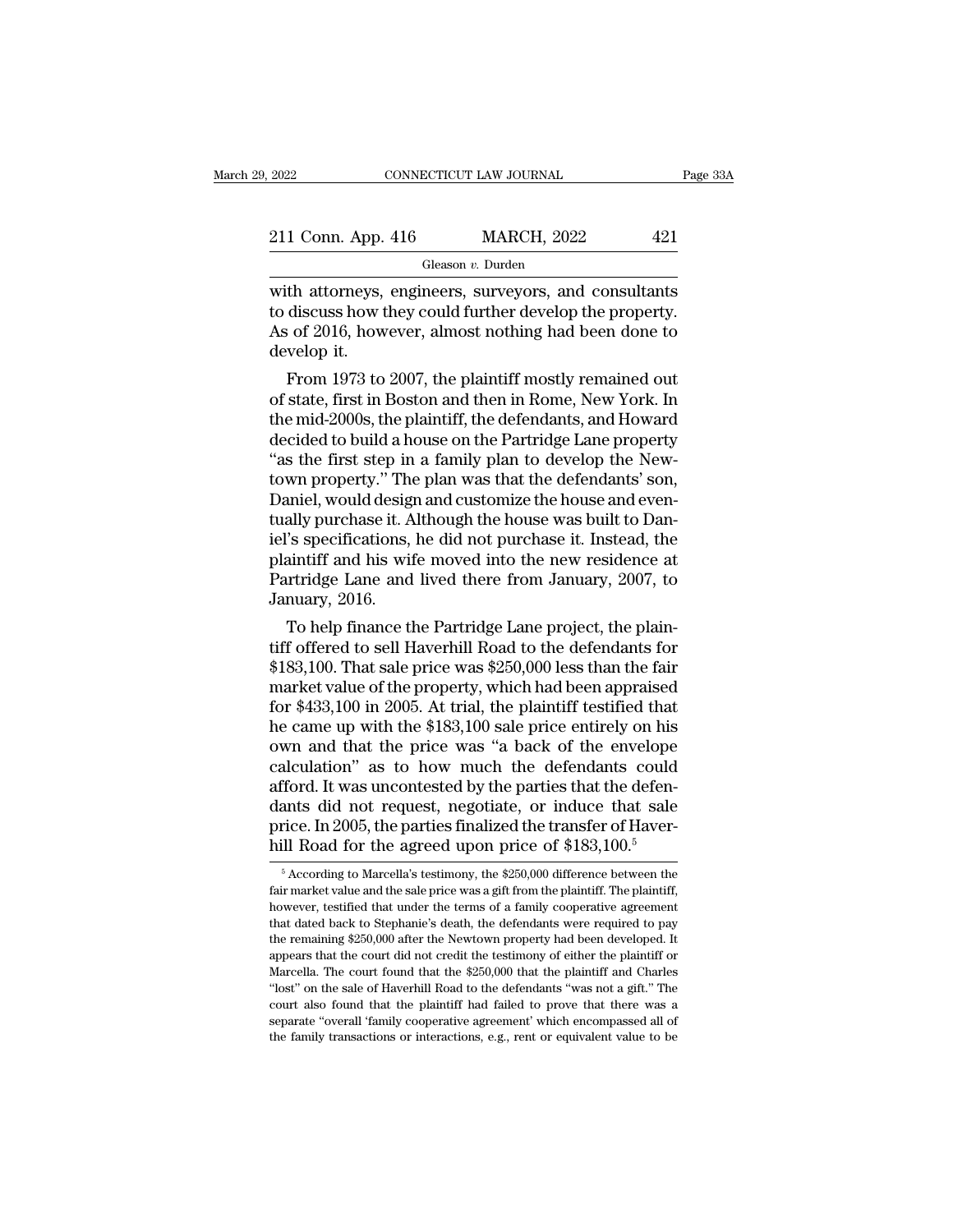## CONNECTICUT LAW JOURNAL March 29, 2022<br>422 MARCH, 2022 211 Conn. App. 416<br>Gleason v. Durden Gleason *v.* Durden

CONNECTICUT LAW JOURNAL March 29, 202<br>
211 Conn. App. 416<br>
311, While residing at Partridge Lane, the plaintiff<br>
2011, while residing at Partridge Lane, the plaintiff<br>
2011, while residing at Partridge Lane, the plaintiff<br>  $\begin{array}{r} \hline \text{MARCH, 2022} \text{211 Conn. App. 416} \ \hline \text{Gleason } v. \text{ Durch} \ \hline \text{In 2011, while residing at Partridge Lane, the plaintiff} \ \hline \text{ran into financial difficulties, and the defendants began} \ \hline \text{loaning him money. In November, 2012, the defendants} \ \hline \text{reduced an acknowledgment of the total amount that} \end{array}$  $\frac{422}{\text{Gleason } v. \text{ burden}}$ <br>
In 2011, while residing at Partridge Lane, the plaintiff<br>
ran into financial difficulties, and the defendants began<br>
loaning him money. In November, 2012, the defendants<br>
requested an acknowledgem  $\frac{422}{2}$  MARCH, 2022 211 Conn. App. 416<br>  $\frac{6 \text{leason } v. \text{ burden}}{10}$ <br>
In 2011, while residing at Partridge Lane, the plaintiff<br>
ran into financial difficulties, and the defendants began<br>
loaning him money. In November, 201 Gleason *v*. Durden<br>
In 2011, while residing at Partridge Lane, the plaintiff<br>
ran into financial difficulties, and the defendants began<br>
loaning him money. In November, 2012, the defendants<br>
requested an acknowledgement Greason *v*. Durian<br>In 2011, while residing at Partridge Lane, the plaintiff<br>ran into financial difficulties, and the defendants began<br>loaning him money. In November, 2012, the defendants<br>requested an acknowledgement of t In 2011, while residing at Partridge Lane, the plaintiff<br>ran into financial difficulties, and the defendants began<br>loaning him money. In November, 2012, the defendants<br>requested an acknowledgement of the total amount that<br> ran into financial difficulties, and the defendants began<br>loaning him money. In November, 2012, the defendants<br>requested an acknowledgement of the total amount that<br>the plaintiff had received from them. The plaintiff pro-<br> loaning him money. In November, 2012, the defendants<br>requested an acknowledgement of the total amount that<br>the plaintiff had received from them. The plaintiff pro-<br>vided a signed debt acknowledgement form in the<br>amount of requested an acknowledgement of the total amount that<br>the plaintiff had received from them. The plaintiff pro-<br>vided a signed debt acknowledgement form in the<br>amount of \$126,000, payable on demand. The plaintiff<br>also promi the plaintiff had received from them. The plaintiff pro-<br>vided a signed debt acknowledgement form in the<br>amount of \$126,000, payable on demand. The plaintiff<br>also promised to repay the defendants in full after he<br>sold Part vided a signed debt acknowledgement form in the<br>amount of \$126,000, payable on demand. The plaintiff<br>also promised to repay the defendants in full after he<br>sold Partridge Lane. Thereafter, the defendants contin-<br>ued loanin amount of \$126,000, payable<br>also promised to repay the d<br>sold Partridge Lane. Thereaft<br>ued loaning the plaintiff mon<br>him with a total sum of \$202<br>in January, 2016, but the pl<br>defendants at that time.<br>On January 20, 2016, a Id Partridge Lane. Thereafter, the defendants contin-<br>Id Partridge Lane. Thereafter, the defendants contin-<br>d loaning the plaintiff money, eventually providing<br>m with a total sum of \$202,690. Partridge Lane sold<br>January, 2 Frame meeting the plaintiff money, eventually providing<br>the meeting has a total sum of \$202,690. Partridge Lane sold<br>in January, 2016, but the plaintiff did not repay the<br>defendants at that time.<br>On January 20, 2016, a fam

represents the state of \$202,690. Partridge Lane sold<br>in January, 2016, but the plaintiff did not repay the<br>defendants at that time.<br>On January 20, 2016, a family meeting took place. At<br>the meeting, the defendants demanded also had loaned the plaintiff did not repay the<br>defendants at that time.<br>On January 20, 2016, a family meeting took place. At<br>the meeting, the defendants demanded that the plaintiff<br>repay the \$202,690 they had loaned him. Land Saturation, and the principal and the repay the<br>defendants at that time.<br>On January 20, 2016, a family meeting took place. At<br>the meeting, the defendants demanded that the plaintiff<br>repay the \$202,690 they had loaned On January 20, 2016, a family meeting took place. At<br>the meeting, the defendants demanded that the plaintiff<br>repay the  $$202,690$  they had loaned him. Howard, who<br>also had loaned the plaintiff money for the Partridge<br>Lane On January 20, 2016, a family meeting took place. At<br>the meeting, the defendants demanded that the plaintiff<br>repay the \$202,690 they had loaned him. Howard, who<br>also had loaned the plaintiff money for the Partridge<br>Lane pr the meeting, the defendants demanded that the plaintiff<br>repay the \$202,690 they had loaned him. Howard, who<br>also had loaned the plaintiff money for the Partridge<br>Lane project, also demanded that his loan be repaid.<br>The pla repay the \$202,690 they had loaned him. Howard, who<br>also had loaned the plaintiff money for the Partridge<br>Lane project, also demanded that his loan be repaid.<br>The plaintiff responded to the defendants' request by<br>demanding also had loaned the plaintiff money for the Partridge<br>Lane project, also demanded that his loan be repaid.<br>The plaintiff responded to the defendants' request by<br>demanding that the defendants pay him the \$250,000<br>that they Lane project, also demanded that his loan be repaid.<br>The plaintiff responded to the defendants' request by<br>demanding that the defendants pay him the \$250,000<br>that they still purportedly owed from their purchase of<br>Haverhil The plaintiff responded to the defendants' request by<br>demanding that the defendants pay him the \$250,000<br>that they still purportedly owed from their purchase of<br>Haverhill Road. The plaintiff responded to Howard's<br>request b demanding that the defendants pay him the \$250,000<br>that they still purportedly owed from their purchase of<br>Haverhill Road. The plaintiff responded to Howard's<br>request by demanding that Howard repay him for the<br>fair market that they still purportedly owed from their purchase of<br>Haverhill Road. The plaintiff responded to Howard's<br>request by demanding that Howard repay him for the<br>fair market value of Reading Road, which the plaintiff<br>had tran Haverhill Road.<br>request by demar<br>fair market value<br>had transferred to<br>dants and Howard<br>plaintiff, and the<br>against him.<br>On February 2, In February 2, 2017, the defendants instituted a law-<br>it market value of Reading Road, which the plaintiff<br>d transferred to Howard decades earlier. The defen-<br>nts and Howard refused to make any payments to the<br>aintiff, and Final transferred to Howard decades earlier. The defendants and Howard refused to make any payments to the plaintiff, and then commenced separate legal actions against him.<br>On February 2, 2017, the defendants instituted a

rad databased of the main absolute burntle details and Howard refused to make any payments to the plaintiff, and then commenced separate legal actions against him.<br>On February 2, 2017, the defendants instituted a lawsuit b ment, and then commenced separate legal actions<br>against him.<br>On February 2, 2017, the defendants instituted a law-<br>suit by way of a six count complaint against the plaintiff<br>and his wife, alleging breach of contract, unjus lemanta, and the commission of plane eigen measure<br>against him.<br>Sum by way of a six count complaint against the plaintiff<br>and his wife, alleging breach of contract, unjust enrich-<br>ment, tortious interference, and three cou On February 2, 2017, the defendants instituted a law-<br>suit by way of a six count complaint against the plaintiff<br>and his wife, alleging breach of contract, unjust enrich-<br>ment, tortious interference, and three counts of f and his wife, alleging breach of contract, unjust enrichment, tortious interference, and three counts of fraudulent transfer. Howard, also on February 2, 2017, similarly seeking repayment of amounts he claimed were paid a larly seeking repayment of amounts he claimed were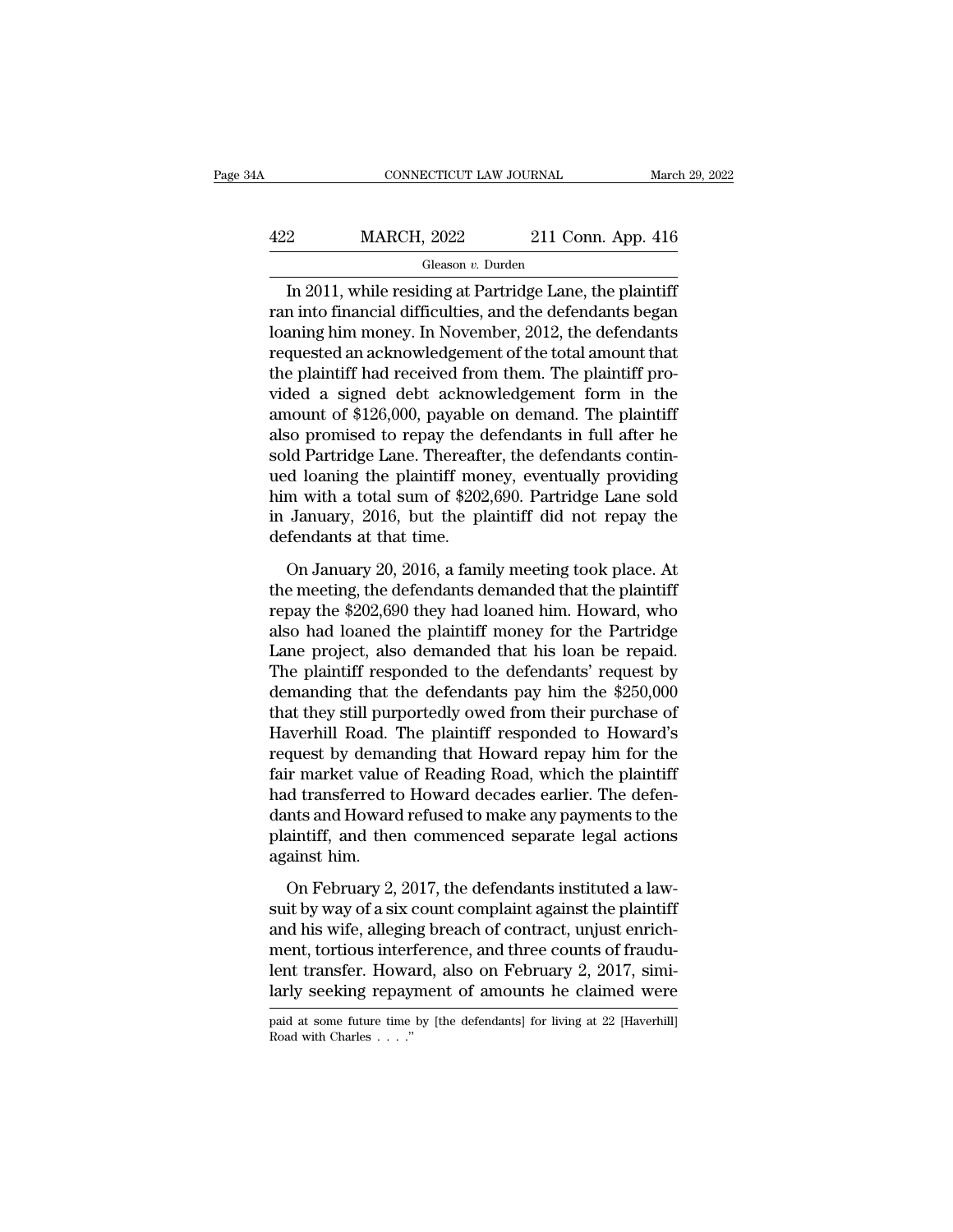| 2022               | CONNECTICUT LAW JOURNAL | Page 35A |
|--------------------|-------------------------|----------|
| 211 Conn. App. 416 | <b>MARCH, 2022</b>      | 423      |
|                    | Gleason v. Durden       |          |

CONNECTICUT LAW JOURNAL Page 35A<br>
211 Conn. App. 416 MARCH, 2022 423<br>
Gleason v. Durden<br>
Owed to him, instituted a separate lawsuit against the<br>
plaintiff and his wife, alleging the same claims. The<br>
plaintiff filed separa 211 Conn. App. 416 MARCH, 2022 423<br>
Gleason v. Durden<br>
owed to him, instituted a separate lawsuit against the plaintiff and his wife, alleging the same claims. The plaintiff filed separate answers and special defenses in 211 Conn. App. 416 MARCH, 2022 423<br>
Gleason v. Durden<br>
owed to him, instituted a separate lawsuit against the<br>
plaintiff and his wife, alleging the same claims. The<br>
plaintiff filed separate answers and special defenses i 211 Conn. App. 41<br>
owed to him, insti<br>
plaintiff and his<br>
plaintiff filed sepa<br>
both actions.<br>
On July 13, 2017 Gleason  $v$ . Durden<br>
ved to him, instituted a separate lawsuit against the<br>
aintiff and his wife, alleging the same claims. The<br>
aintiff filed separate answers and special defenses in<br>
th actions.<br>
On July 13, 2017, the p owed to him, instituted a separate lawsuit against the plaintiff and his wife, alleging the same claims. The plaintiff filed separate answers and special defenses in both actions.<br>On July 13, 2017, the plaintiff commenced

between to full, instituted a separate fawsult against the plaintiff and his wife, alleging the same claims. The plaintiff filed separate answers and special defenses in both actions.<br>On July 13, 2017, the plaintiff commen plaintiff filed separate answers and special defenses in<br>both actions.<br>On July 13, 2017, the plaintiff commenced the under-<br>lying action against the defendants and Howard, and<br>later cited in Charles as an additional party plantiful med separate answers and special defenses in<br>both actions.<br>On July 13, 2017, the plaintiff commenced the under-<br>lying action against the defendants and Howard, and<br>later cited in Charles as an additional party. T ooth actions.<br>
On July 13, 2017, the plaintiff commenced the under-<br>
lying action against the defendants and Howard, and<br>
later cited in Charles as an additional party. The opera-<br>
tive second amended complaint included t On July 13, 2017, the plaintiff commenced the under-<br>lying action against the defendants and Howard, and<br>later cited in Charles as an additional party. The opera-<br>tive second amended complaint included ten counts:<br>(1) bre lying action against the defendants and Howard, and<br>later cited in Charles as an additional party. The opera-<br>tive second amended complaint included ten counts:<br>(1) breach of contract, (2) unjust enrichment, (3) con-<br>struc later cited in Charles as an additional party. The operative second amended complaint included ten counts:<br>(1) breach of contract, (2) unjust enrichment, (3) constructive trust/confidential relationship, (4) breach of<br>fidu tive second amended complaint included ten counts:<br>(1) breach of contract, (2) unjust enrichment, (3) constructive trust/confidential relationship, (4) breach of<br>fiduciary duty, (5) fraudulent misrepresentation, (6)<br>constr (1) breach of contract, (2) unjust enrichment, (3) constructive trust/confidential relationship, (4) breach of fiduciary duty, (5) fraudulent misrepresentation, (6) constructive trust/fraud, (7) promissory estoppel, (8) c structive trust/confidential relationship, (4) breach of<br>fiduciary duty, (5) fraudulent misrepresentation, (6)<br>constructive trust/fraud, (7) promissory estoppel, (8)<br>conversion, (9) equitable accounting, and (10) negligent fiduciary duty, (5) fraudulent misrepresentation, (6)<br>constructive trust/fraud, (7) promissory estoppel, (8)<br>conversion, (9) equitable accounting, and (10) negligent<br>infliction of emotional distress. Counts one through<br>eig constructive trust/fraud, (7) promissory estoppel, (8)<br>conversion, (9) equitable accounting, and (10) negligent<br>infliction of emotional distress. Counts one through<br>eight and count ten of the second amended complaint<br>were conversion, (9) equitable accounting, and (10) negligent<br>infliction of emotional distress. Counts one through<br>eight and count ten of the second amended complaint<br>were directed at the defendants and Howard, whereas<br>count ni infliction of emotional distress. Counts one through<br>eight and count ten of the second amended complaint<br>were directed at the defendants and Howard, whereas<br>count nine sought an "equitable accounting of all accounts<br>betwee eight and count ten of the second amended complaint<br>were directed at the defendants and Howard, whereas<br>count nine sought an "equitable accounting of all accounts<br>between the parties," presumably including Charles.<br>Further were directed at the defendants and Howard, whereas<br>count nine sought an "equitable accounting of all accounts<br>between the parties," presumably including Charles.<br>Furthermore, the counts of the plaintiff's complaint<br>direct count nine sought an "equitable accounting of all accounts<br>between the parties," presumably including Charles.<br>Furthermore, the counts of the plaintiff's complaint<br>directed at the defendants and Howard also alleged that<br>th between the parties," presumably including Charles.<br>Furthermore, the counts of the plaintiff's complaint<br>directed at the defendants and Howard also alleged that<br>they breached various duties and obligations to Charles,<br>even Furthermore, the counts of the plaintiff's complaint<br>directed at the defendants and Howard also alleged that<br>they breached various duties and obligations to Charles,<br>even though Charles had been named only as a defen-<br>dant directed at the defendants and Howard also all<br>they breached various duties and obligations t<br>even though Charles had been named only a<br>dant in the action and the plaintiff's prayer<br>did not seek any relief on behalf of Cha Exploration various duties and obtigations to Charles,<br>en though Charles had been named only as a defen-<br>nt in the action and the plaintiff's prayer for relief<br>d not seek any relief on behalf of Charles. Central to<br>of the Even though Charles had been halled only as a defendant in the action and the plaintiff's prayer for relief did not seek any relief on behalf of Charles. Central to all of the plaintiff's claims against the defendants and

did not seek any relief on behalf of Charles. Central to<br>all of the plaintiff's claims against the defendants and<br>Howard were the following allegations:<br>(1) following Stephanie's death, the plaintiff called a<br>family meetin all of the plaintiff's claims against the defendants and<br>Howard were the following allegations:<br>(1) following Stephanie's death, the plaintiff called a<br>family meeting at which he told the defendants and<br>Howard that, althou all of the plantin's claims against the defendants and<br>Howard were the following allegations:<br>(1) following Stephanie's death, the plaintiff called a<br>family meeting at which he told the defendants and<br>Howard that, although Thoward were the following anegations.<br>
(1) following Stephanie's death, the plaintiff called a<br>
family meeting at which he told the defendants and<br>
Howard that, although almost all of Stephanie's assets<br>
had been bequeat (1) following Stephanie's death, the plaintiff called a family meeting at which he told the defendants and Howard that, although almost all of Stephanie's assets had been bequeathed to him and Charles, "he would use some family meeting at which he told the defendants and<br>Howard that, although almost all of Stephanie's assets<br>had been bequeathed to him and Charles, "he would<br>use some discretion over use of the assets . . . pro-<br>vided that e Howard that, although almost all of Stephanie's assets<br>had been bequeathed to him and Charles, "he would<br>use some discretion over use of the assets . . . pro-<br>vided that everyone follows [Stephanie's] ultimate<br>instruction had been bequeathed to him and Charles, "he would<br>use some discretion over use of the assets . . . pro-<br>vided that everyone follows [Stephanie's] ultimate<br>instruction which was that the assets would provide<br>[the plaintiff use some discretion over use of the assets<br>vided that everyone follows [Stephanie's]<br>instruction which was that the assets would<br>[the plaintiff] and Charles with lifelong financ<br>ity and support, thereby creating by oral ag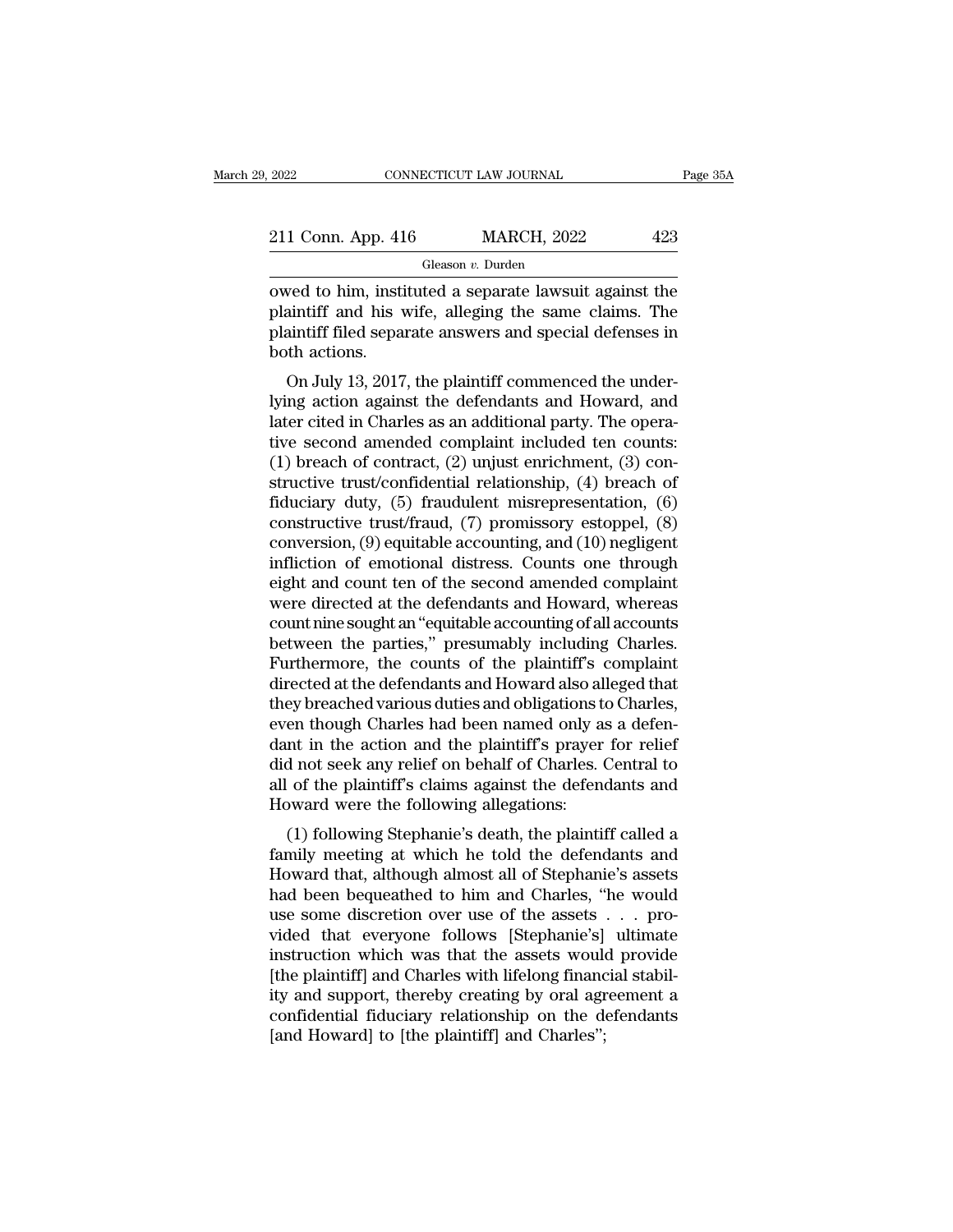## CONNECTICUT LAW JOURNAL March 29, 2022<br>424 MARCH, 2022 211 Conn. App. 416<br>Gleason v. Durden Gleason *v.* Durden

(2) during the family alones together "with the express of the family decay to discretion over the assets the family alones together "with the express of the family decay together "with the express of the family decay tog  $\frac{424}{\text{MeCH, 2022}}$  211 Conn. App. 416<br>
Gleason v. Durden<br>
(2) during the family meeting, the plaintiff stated that<br>
he was willing to use his discretion over the assets<br>
to bring the family closer together "with the ex  $\frac{424}{\text{Gleason } v. \text{ burden}}$ <br>Cleason v. Durden<br>(2) during the family meeting, the plaintiff stated that<br>he was willing to use his discretion over the assets<br>to bring the family closer together "with the express<br>understanding a  $\frac{\text{424}}{\text{20} \text{ during the family meeting, the plaintiff stated that}}$ (2) during the family meeting, the plaintiff stated that<br>
he was willing to use his discretion over the assets<br>
to bring the family closer together "with the express<br>
understanding and agree Gleason v. Durden<br>
(2) during the family meeting, the plaintiff stated that<br>
he was willing to use his discretion over the assets<br>
to bring the family closer together "with the express<br>
understanding and agreement" that a Greason  $v$ . Duriant of the plaintiff stated that<br>he was willing to use his discretion over the assets<br>to bring the family closer together "with the express<br>understanding and agreement" that any cooperative use<br>of the ass (2) during the family meeting, the plaintiff stated that<br>he was willing to use his discretion over the assets<br>to bring the family closer together "with the express<br>understanding and agreement" that any cooperative use<br>of (3) in reliance on this understanding, the plaintiff and charles'<br>
statement of the plaintiff and Charles'<br>
state assets "was subject to [the plaintiff] and Charles'<br>
ramount right to assets as they deemed necessary to<br>
su Colorating and agreement" that any cooperative use<br>understanding and agreement" that any cooperative use<br>of the assets "was subject to [the plaintiff] and Charles'<br>paramount right to assets as they deemed necessary to<br>ensu

Interference and digreement and any esseptiment and of the assets "was subject to [the plaintiff] and Charles'<br>paramount right to assets as they deemed necessary to<br>ensure for their lifelong financial stability and support France assessment right to asset<br>paramount right to asset<br>ensure for their lifelong f<br>(3) in reliance on this u<br>Charles transferred, for<br>Haverhill Road to the de<br>Howard; and<br>(4) despite accepting sure for their lifelong financial stability and support";<br>(3) in reliance on this understanding, the plaintiff and<br>arles transferred, for less than fair market value,<br>werhill Road to the defendants and Reading Road to<br>owar (3) in reliance on this understanding, the plaintiff and<br>Charles transferred, for less than fair market value,<br>Haverhill Road to the defendants and Reading Road to<br>Howard; and<br>(4) despite accepting these properties pursua

Charles transferred, for less than fair market value,<br>Haverhill Road to the defendants and Reading Road to<br>Howard; and<br>(4) despite accepting these properties pursuant to<br>the understanding that they were required to partici The defendants and Reading Road to<br>Haverhill Road to the defendants and Reading Road to<br>Howard; and<br>(4) despite accepting these properties pursuant to<br>the understanding that they were required to participate<br>in other famil The start of the statements with retaining return to<br>Howard; and<br>(4) despite accepting these properties pursuant to<br>the understanding that they were required to participate<br>in other family transactions as requested by the Havara, and<br>
(4) despite accepting these properties pursuant to<br>
the understanding that they were required to participate<br>
in other family transactions as requested by the plaintiff,<br>
the defendants and Howard failed to me (4) despite accepting these properties pursuant to<br>the understanding that they were required to participate<br>in other family transactions as requested by the plaintiff,<br>the defendants and Howard failed to meet their obliga-The defendants and Howard field to meet their obligations, including returning to the plaintiff and Charles<br>werhill Road and Reading Road or failing to pay the<br>ll value for said properties when demanded to do so.<br>The defen the defendants and Howard failed to meet their obligations, including returning to the plaintiff and Charles<br>Haverhill Road and Reading Road or failing to pay the<br>full value for said properties when demanded to do so.<br>The

The determinant and the matrix of the plaintiff and Charles<br>Haverhill Road and Reading Road or failing to pay the<br>full value for said properties when demanded to do so.<br>The defendants and Howard filed answers denying<br>these Haverhill Road and Reading Road or failing to pay the<br>full value for said properties when demanded to do so.<br>The defendants and Howard filed answers denying<br>these allegations and asserting several special defenses.<sup>6</sup><br>All Full value for said properties when demanded to do so.<br>The defendants and Howard filed answers denying<br>these allegations and asserting several special defenses.<sup>6</sup><br>All three lawsuits were consolidated for trial. During<br>Oct The defendants and Howard filed answers denying<br>these allegations and asserting several special defenses.<sup>6</sup><br>All three lawsuits were consolidated for trial. During<br>October and November, 2018, the trial court held a six<br>da The defendants and Howard filed answers denying<br>these allegations and asserting several special defenses.<sup>6</sup><br>All three lawsuits were consolidated for trial. During<br>October and November, 2018, the trial court held a six<br>day these allegations and asserting several special defenses.<sup>6</sup><br>All three lawsuits were consolidated for trial. During<br>October and November, 2018, the trial court held a six<br>day bench trial. Thereafter, the court issued its m All three lawsuits were consolidated for trial. During<br>October and November, 2018, the trial court held a six<br>day bench trial. Thereafter, the court issued its memo-<br>randum of decision. In the defendants' action against<br>th October and November, 2018, the trial court held a six<br>day bench trial. Thereafter, the court issued its memo-<br>randum of decision. In the defendants' action against<br>the plaintiff, the court rendered judgment for the defenday bench trial. Thereafter, the court issued its memo-<br>randum of decision. In the defendants' action against<br>the plaintiff, the court rendered judgment for the defen-<br>dants in the amount of \$202,690 on their breach of<br>con randum of decision. In the defendants' action against<br>the plaintiff, the court rendered judgment for the defen-<br>dants in the amount of \$202,690 on their breach of<br>contract claim, after finding that the plaintiff violated<br>h the plaintiff, the court rendered judgment for the defendants in the amount of \$202,690 on their breach of contract claim, after finding that the plaintiff violated his agreement to repay the money that the defendants had is agreement to repay the money that the derendants<br>ad loaned him. The court found for the plaintiff on<br>ne remaining five counts of the defendants' complaint.<br>Howard's action, the court rendered judgment for<br> $\frac{6}{5}$ Prior had loaned him. The court found for the plaintiff on<br>the remaining five counts of the defendants' complaint.<br>In Howard's action, the court rendered judgment for<br><sup>6</sup> Prior to the start of the trial, Charles had not filed an

the remaining five counts of the defendants' complaint.<br>In Howard's action, the court rendered judgment for<br><sup>6</sup> Prior to the start of the trial, Charles had not filed an appearance or an<br>answer. Accordingly, the plaintiff In Howard's action, the court rendered judgment for<br>
<sup>6</sup> Prior to the start of the trial, Charles had not filed an appearance or an<br>
answer. Accordingly, the plaintiff moved that a default judgment be entered<br>
against Char  $\degree$  Prior to the start of the trial, Charles had not filed an appearance or an answer. Accordingly, the plaintiff moved that a default judgment be entered against Charles, and the court granted that motion. Subsequently,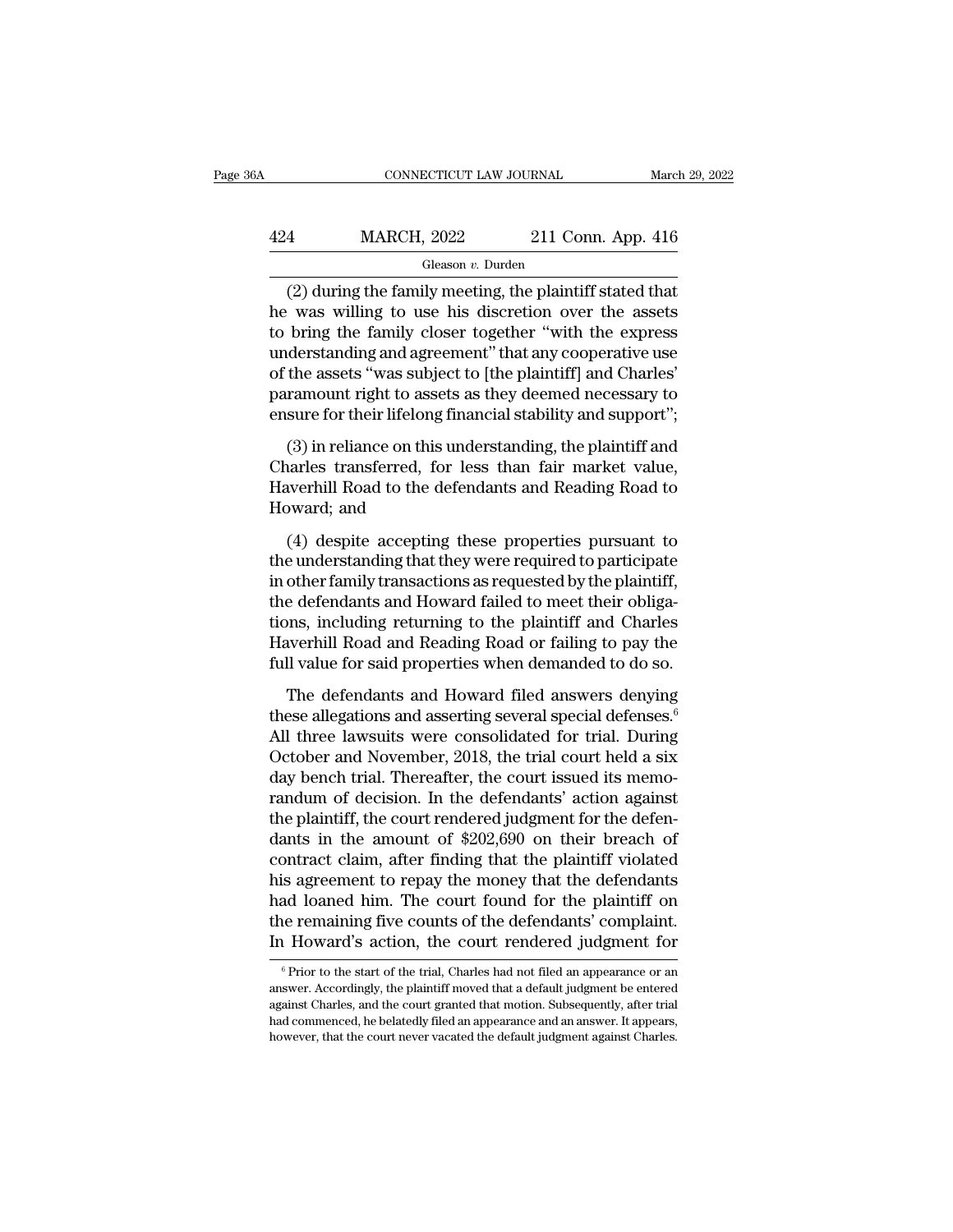| 2022               | CONNECTICUT LAW JOURNAL | Page 37A |
|--------------------|-------------------------|----------|
| 211 Conn. App. 416 | <b>MARCH, 2022</b>      | 425      |
|                    | Gleason v. Durden       |          |

The plaintiff on all counts. Finally, in the plaintiff's action<br>against the defendants, Howard, and Charles, the court<br>rendered indiment for the plaintiff and Charles in the 211 Conn. App. 416 MARCH, 2022 425<br>
Gleason *v.* Durden<br>
the plaintiff on all counts. Finally, in the plaintiff's action<br>
against the defendants, Howard, and Charles, the court<br>
rendered judgment for the plaintiff and Cha 211 Conn. App. 416 MARCH, 2022 425<br>
Gleason v. Durden<br>
the plaintiff on all counts. Finally, in the plaintiff's action<br>
against the defendants, Howard, and Charles, the court<br>
rendered judgment for the plaintiff's unjust 211 Conn. App. 416 MARCH, 2022 425<br>
Gleason *v*. Durden<br>
the plaintiff on all counts. Finally, in the plaintiff's action<br>
against the defendants, Howard, and Charles, the court<br>
rendered judgment for the plaintiff and Cha Gleason *v*. Durden<br>the plaintiff on all counts. Finally, in the plaintiff's action<br>against the defendants, Howard, and Charles, the court<br>rendered judgment for the plaintiff and Charles in the<br>amount of \$250,000 on the pl Gleason v. Durden<br>the plaintiff on all counts. Finally, in the plaintiff's action<br>against the defendants, Howard, and Charles, the court<br>rendered judgment for the plaintiff and Charles in the<br>amount of \$250,000 on the pla the plaintiff on all counts. Finally, in the plaintiff's action<br>against the defendants, Howard, and Charles, the court<br>rendered judgment for the plaintiff and Charles in the<br>amount of \$250,000 on the plaintiff's unjust enr against the defendants, Howard, and Charles, the court<br>rendered judgment for the plaintiff and Charles in the<br>amount of \$250,000 on the plaintiff's unjust enrichment<br>claim against the defendants. Specifically, the court<br>fo rendered judgment for the plaintiff and Charles in the<br>amount of \$250,000 on the plaintiff's unjust enrichment<br>claim against the defendants. Specifically, the court<br>found that the plaintiff and Charles had "conferred a<br>ben amount of \$250,000 on the plaintiff's unjust enrichment<br>claim against the defendants. Specifically, the court<br>found that the plaintiff and Charles had "conferred a<br>benefit of \$250,000 on [the defendants] by the sale of<br>the claim against the defendants. Specifically, the court<br>found that the plaintiff and Charles had "conferred a<br>benefit of \$250,000 on [the defendants] by the sale of<br>their Haverhill Road property for far less than the mar-<br>k ket value to their detriment." The court further found<br>that the sale of Haverhill Road to the defendants "was<br>part of the family agreement to develop the Newtown<br>property . . . ."<br>As to its judgment in favor of Charles an Figure 1 Haverhill Road property for far less than the mar-<br>t value to their detriment." The court further found<br>at the sale of Haverhill Road to the defendants "was<br>rt of the family agreement to develop the Newtown<br>opert the value to their detriment." The court further found<br>that the sale of Haverhill Road to the defendants "was<br>part of the family agreement to develop the Newtown<br>property  $\dots$ ."<br>As to its judgment in favor of Charles and The court rande to their definite. The court rander found<br>that the sale of Haverhill Road to the defendants "was<br>part of the family agreement to develop the Newtown<br>property  $\cdots$ ."<br>As to its judgment in favor of Charles

The family agreement to develop the Newtown<br>
operty  $\ldots$ ."<br>
As to its judgment in favor of Charles and against<br>
e defendants, despite the fact that he had asserted<br>
claims against the defendants, the court explained:<br>
"C

property . . . . ."<br>As to its judgment in favor of Charles and against<br>the defendants, despite the fact that he had asserted<br>no claims against the defendants, the court explained:<br>"Charles Gleason was made a party defenda As to its judgment in favor of Charles and against<br>the defendants, despite the fact that he had asserted<br>no claims against the defendants, the court explained:<br>"Charles Gleason was made a party defendant to this<br>action by The to also judgment in failed to chances and against<br>the defendants, despite the fact that he had asserted<br>no claims against the defendants, the court explained:<br>"Charles Gleason was made a party defendant to this<br>action the defendants, despite the fact that he had asserted<br>no claims against the defendants, the court explained:<br>"Charles Gleason was made a party defendant to this<br>action by [the plaintiff] pursuant to [General Statutes<br>§§] 5 "Charles Gleason was made a party defendant to this<br>action by [the plaintiff] pursuant to [General Statutes<br>§§] 52-101 and 52-102, so that his rights could be adjudi-<br>cated. After he failed to appear and failed to plead to "Charles Gleason was made a party defendant to this<br>action by [the plaintiff] pursuant to [General Statutes<br>§§] 52-101 and 52-102, so that his rights could be adjudi-<br>cated. After he failed to appear and failed to plead to action by [the plaintiff] pursuant to [General Statutes §§] 52-101 and 52-102, so that his rights could be adjudicated. After he failed to appear and failed to plead to the complaint, a motion for default as to Charles was §§] 52-101 and 52-102, so that his rights could be adjudicated. After he failed to appear and failed to plead to the complaint, a motion for default as to Charles was granted. After the trial had begun [however], Charles d cated. After he failed to appear and failed to plead to<br>the complaint, a motion for default as to Charles was<br>granted. After the trial had begun [however], Charles<br>did file an appearance and an answer to the complaint<br>with the complaint, a motion for default as to Charles was<br>granted. After the trial had begun [however], Charles<br>did file an appearance and an answer to the complaint<br>with the help of Daniel Durden, [the defendants'] son.<br>Also, granted. After the trial had begun [however], Charles<br>did file an appearance and an answer to the complaint<br>with the help of Daniel Durden, [the defendants'] son.<br>Also, Charles was called as a witness and testified dur-<br>in did file an appearance and an answer to the complaint<br>with the help of Daniel Durden, [the defendants'] son.<br>Also, Charles was called as a witness and testified dur-<br>ing the trial. Unjust enrichment means that it is contra with the help of Daniel Durden, [the defendants'] son.<br>Also, Charles was called as a witness and testified dur-<br>ing the trial. Unjust enrichment means that it is contrary<br>to equity and good conscience for the defendants to Also, Charles was called as a witness and testified during the trial. Unjust enrichment means that it is contrary to equity and good conscience for the defendants to retain a benefit that has come to them at the expense of ing the trial. Unjust enrichment means that it is contrary<br>to equity and good conscience for the defendants to<br>retain a benefit that has come to them at the expense<br>of the plaintiff. Unjust enrichment, consistent with the Equity and good conservate for the detendants to<br>tain a benefit that has come to them at the expense<br>the plaintiff. Unjust enrichment, consistent with the<br>inciples of equity, is a broad and flexible remedy.<br>This court will Form a send of the plaintiff. Unjust enrichment, consistent with the principles of equity, is a broad and flexible remedy.<br>  $\dots$  This court will determine the rights of Charles in this matter.<br>
"When a court has assumed e

principles of equity, is a broad and flexible remedy.<br>  $\dots$  This court will determine the rights of Charles in<br>
this matter.<br>
"When a court has assumed equitable jurisdiction<br>
over a matter, the doctrine of retaining juri Francheston equally, is a strong and member entredy.<br>  $\ldots$  This court will determine the rights of Charles in<br>
this matter.<br>
"When a court has assumed equitable jurisdiction<br>
over a matter, the doctrine of retaining juri denotes the second will determine the rights of entarted in<br>this matter.<br>
"When a court has assumed equitable jurisdiction<br>
over a matter, the doctrine of retaining jurisdiction<br>
in order to completely adjust the controve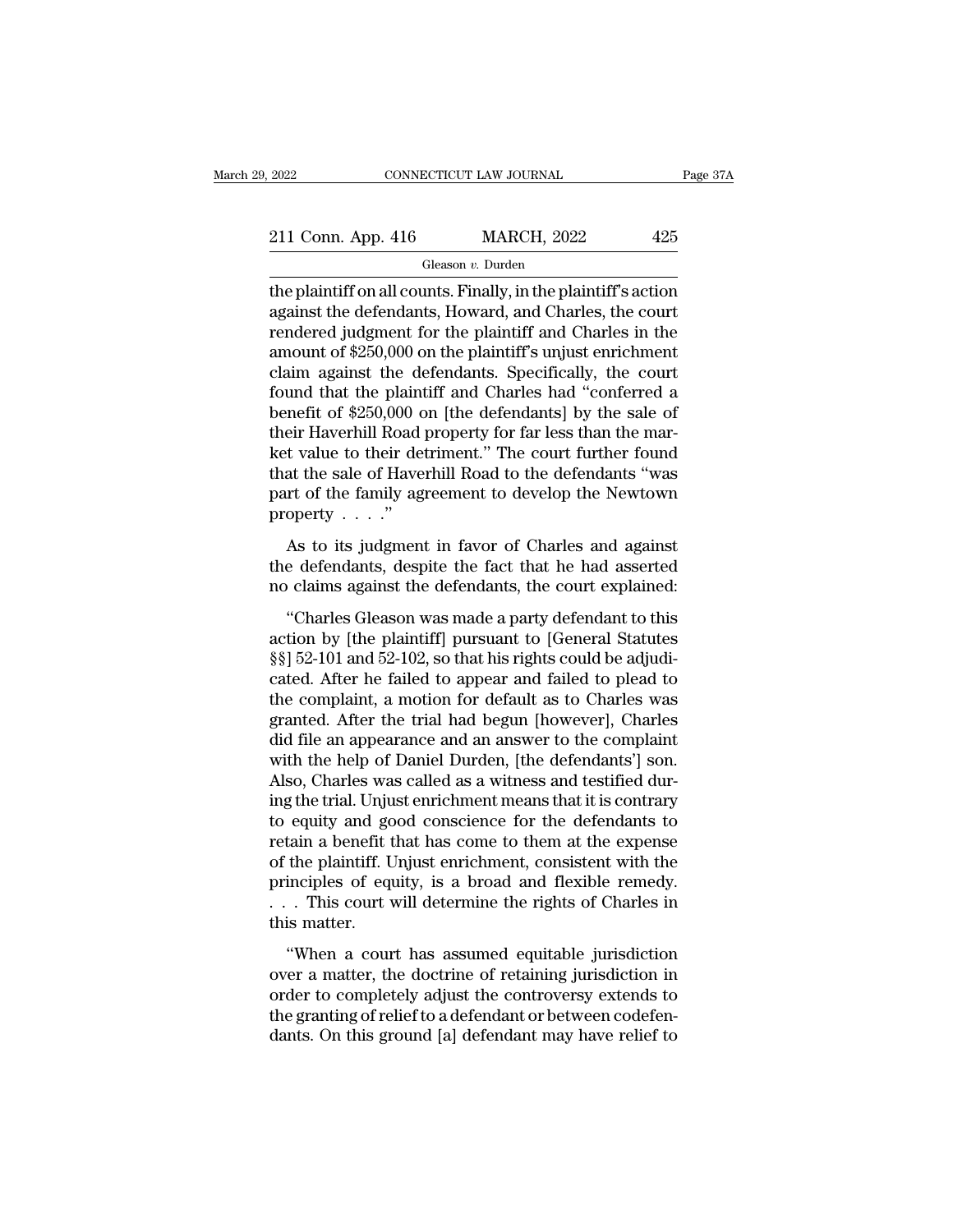### $\begin{tabular}{l l l l} \multicolumn{2}{c}{\text{CONNECTICUT LAW JOURNAL}} & \multicolumn{2}{c}{\text{March 29, 2022}}\\ \hline & \multicolumn{2}{c}{\text{MARCH, 2022}} & \multicolumn{2}{c}{\text{211 Conn. App. 416}}\\ \hline & \multicolumn{2}{c}{\text{Gleason $v$. Durden}} & \multicolumn{2}{c}{\text{NAPC}}\\ \hline \end{tabular}$ Gleason *v.* Durden

CONNECTICUT LAW JOURNAL March 29, 2<br>
MARCH, 2022 211 Conn. App. 416<br>
Gleason v. Durden<br>
which he shows himself entitled against [a] plaintiff,<br>
although he does not ask for it, and even in some cases<br>
where [a] plaintiff h  $\frac{\text{MARCH}}{\text{Gleason } v \cdot \text{Durden}}$ <br>
Gleason  $v$ . Durden<br>
which he shows himself entitled against [a] plaintiff,<br>
although he does not ask for it, and even in some cases<br>
where [a] plaintiff has failed to make out his own case.<br>  $\frac{\text{426}}{\text{Gleason } v. \text{ burden}}$ <br>
Gleason v. Durden<br>
which he shows himself entitled against [a] plaintiff,<br>
although he does not ask for it, and even in some cases<br>
where [a] plaintiff has failed to make out his own case.<br>
. . 426 MARCH, 2022 211 Conn. App. 416<br>
Gleason v. Durden<br>
which he shows himself entitled against [a] plaintiff,<br>
although he does not ask for it, and even in some cases<br>
where [a] plaintiff has failed to make out his own ca Gleason *v*. Durden<br>
Which he shows himself entitled against [a] plaintiff,<br>
although he does not ask for it, and even in some cases<br>
where [a] plaintiff has failed to make out his own case.<br>
. . . This court does have ju Gleason *v*. Durden<br>which he shows himself entitled against [a] p<br>although he does not ask for it, and even in som<br>where [a] plaintiff has failed to make out his over<br> $\dots$ . This court does have jurisdiction in this eq<br>mat As to the remaining nine counts, the court rendered<br>different position in this equitable<br>atter to grant relief to Charles  $\ldots$ ." (Citations omit-<br>d; internal quotation marks omitted.)<br>As to the remaining nine counts, the annough he does not ask for h, and even in some cases<br>where [a] plaintiff has failed to make out his own case.<br>. . . This court does have jurisdiction in this equitable<br>matter to grant relief to Charles . . . . " (Citatio

where  $[a]$  plaintiff has falled to fliate out its own case.<br>  $\dots$  This court does have jurisdiction in this equitable<br>
matter to grant relief to Charles  $\dots$ ." (Citations omit-<br>
ted; internal quotation marks omitted.)<br>
As complaint. d; internal quotation marks omitted.)<br>As to the remaining nine counts, the court rendered<br>dgment for the defendants. The court also rendered<br>dgment for Howard on all ten counts of the plaintiff's<br>mplaint.<br>The defendants ap As to the remaining nine counts, the court rendered<br>judgment for the defendants. The court also rendered<br>judgment for Howard on all ten counts of the plaintiff's<br>complaint.<br>The defendants appealed. Thereafter, the plaintif As to the remaining fine counts, the court rend<br>judgment for the defendants. The court also rend<br>judgment for Howard on all ten counts of the plain<br>complaint.<br>The defendants appealed. Thereafter, the plain<br>filed a cross ap

The defendants appealed. Thereafter, the plaintiff<br>ed a cross appeal.<sup>7</sup> Additional facts and procedural<br>story will be set forth below as necessary.<br>I<br>The defendants claim that the court improperly con-<br>uded that the plain

I

The defendants appealed. Thereafter, the plaintiff<br>filed a cross appeal.<sup>7</sup> Additional facts and procedural<br>history will be set forth below as necessary.<br>I<br>The defendants claim that the court improperly con-<br>cluded that th filed a cross appeal.<sup>7</sup> Additional facts and procedural<br>history will be set forth below as necessary.<br>I<br>The defendants claim that the court improperly con-<br>cluded that the plaintiff and Charles were entitled to<br>unjust enr history will be set forth below as necessary.<br>
I<br>
The defendants claim that the court improperly concluded that the plaintiff and Charles were entitled to<br>
unjust enrichment damages from the defendants with<br>
respect to the I<br>
The defendants claim that the court improperly con-<br>
cluded that the plaintiff and Charles were entitled to<br>
unjust enrichment damages from the defendants with<br>
respect to their purchase of Haverhill Road because (1)<br> The defendants claim that the court improperly concluded that the plaintiff and Charles were entitled to unjust enrichment damages from the defendants with respect to their purchase of Haverhill Road because (1) the plaint The defendants claim that the court improperly concluded that the plaintiff and Charles were entitled to unjust enrichment damages from the defendants with respect to their purchase of Haverhill Road because (1) the plaint cluded that the plaintiff and Charles were entitled to<br>unjust enrichment damages from the defendants with<br>respect to their purchase of Haverhill Road because (1)<br>the plaintiff's unjust enrichment action was untimely,<br>(2) a unjust enrichment damages from the defendants with<br>respect to their purchase of Haverhill Road because (1)<br>the plaintiff's unjust enrichment action was untimely,<br>(2) although the defendants were enriched by the pur-<br>chase, respect to their purchase of Haverhill Road because (1)<br>the plaintiff's unjust enrichment action was untimely,<br>(2) although the defendants were enriched by the pur-<br>chase, the enrichment was not unjust, (3) the agreement<br>u the plaintiff's unjust enrichment action was untimely,<br>(2) although the defendants were enriched by the pur-<br>chase, the enrichment was not unjust, (3) the agreement<br>upon which the court based its judgment was not a<br>definit (2) although the defendants were enriched by the purchase, the enrichment was not unjust, (3) the agreement upon which the court based its judgment was not a definitive agreement and was never alleged in the plaintiff's c chase, the enrichment was not unjust, (3) the agreement<br>upon which the court based its judgment was not a<br>definitive agreement and was never alleged in the plain-<br>tiff's complaint as a basis for recovery, and (4) with<br>res tiff's complaint as a basis for recovery, and (4) with<br>respect to Charles, that he was never an adverse party<br>to the defendants, had asserted no claims against the<br>defendants, and thus could not be awarded damages respect to Charles, that he was never an adverse party<br>to the defendants, had asserted no claims against the<br>defendants, and thus could not be awarded damages<br><sup>7</sup>The only judgment on appeal before this court is the judgmen

to the defendants, had asserted no claims against the defendants, and thus could not be awarded damages The only judgment on appeal before this court is the judgment in the plaintiff's action against the defendants. Howard defendants, and thus could not be awarded damages<br>
<sup>7</sup>The only judgment on appeal before this court is the judgment in the<br>
plaintiff's action against the defendants. Howard appealed from the judgment<br>
in his case against The only judgment on appeal before this court is the judgment in the plaintiff's action against the defendants. Howard appealed from the judgment in his case against the plaintiff, but that appeal was dismissed by this cou The only judgment on appeal before this court is the judgment in the plaintiff's action against the defendants. Howard appealed from the judgment in his case against the plaintiff, but that appeal was dismissed by this co plaintiff's action against the defendants. Howard appealed from the judgment in his case against the plaintiff, but that appeal was dismissed by this court for lack of a final judgment. The defendants also appealed from t in his case against the plaintiff, but that appeal was dismissed by this court for lack of a final judgment. The defendants also appealed from the judgments rendered for the plaintiff in their action against the plaintiff, rendered for the plaintiff in their action against the plaintiff, and court for lack of a final judgment. The defendants also appealed from the plaintiff, and the plaintiff cross appealed from the judgment against him in t judgments rendered for the plaintiff in their action against the plaintiff, and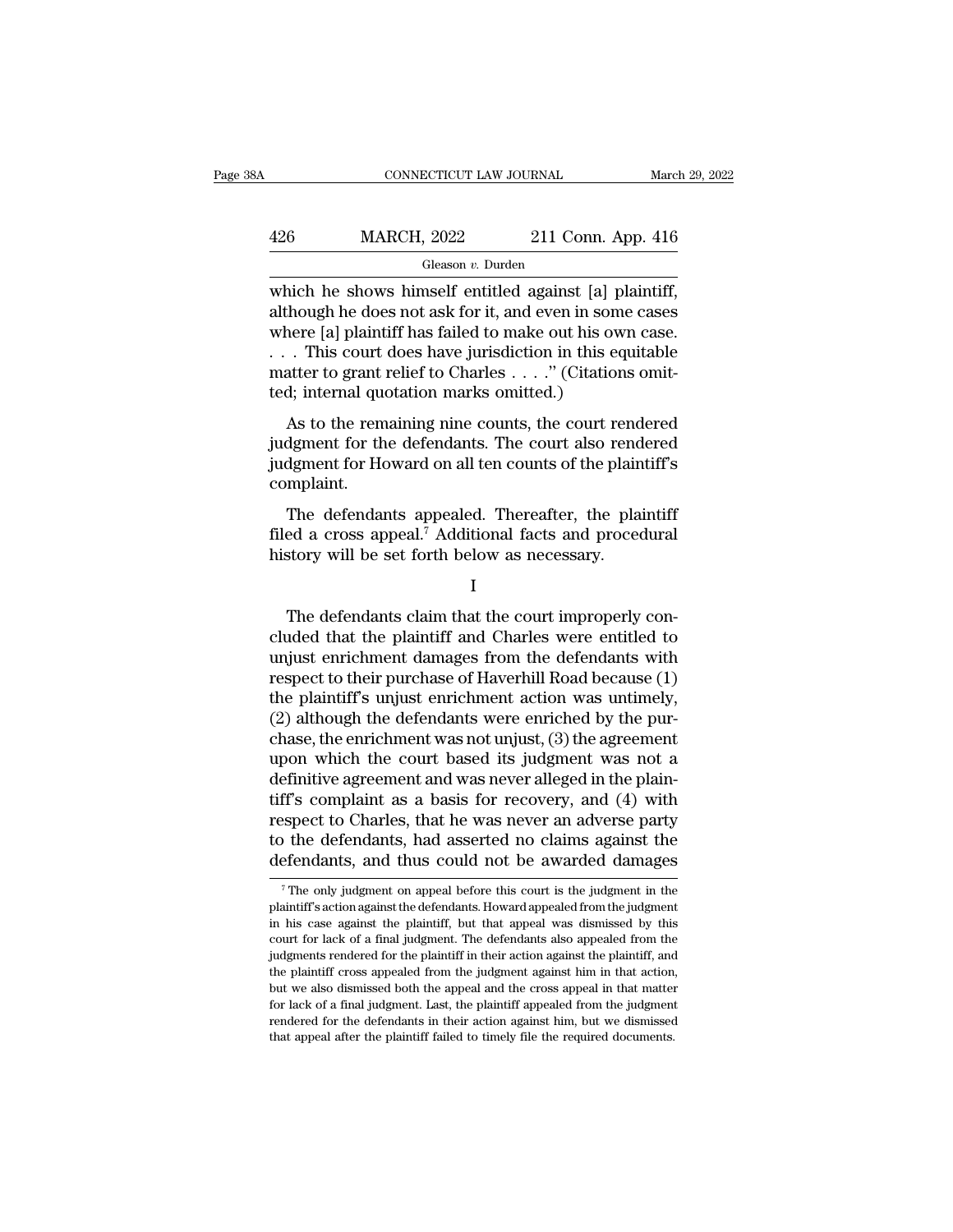| 2022               | CONNECTICUT LAW JOURNAL | Page 39A |
|--------------------|-------------------------|----------|
| 211 Conn. App. 416 | <b>MARCH, 2022</b>      | 427      |
|                    | Gleason v. Durden       |          |

 $\begin{array}{r|l}\n \text{2022} & \text{COMRECTICUT LAW JOURNAL} & \text{Page 39A} \\
 \hline\n \text{211 Conn. App. 416} & \text{MARCH, 2022} & 427 \\
 \hline\n \text{Gleason } v. \text{ Dutch} \\
 \text{by the court. We conclude that the defendants' third claim is dissipative and are persuated that the court\n\n
$$
\text{or} \text{pred when it rendered judgment for the plaintiff end} \\
 \end{array}
$$$ 211 Conn. App. 416 MARCH, 2022 427<br>
Gleason *v.* Durden<br>
by the court. We conclude that the defendants' third<br>
claim is dispositive and are persuaded that the court<br>
erred when it rendered judgment for the plaintiff and<br> 211 Conn. App. 416 MARCH, 2022 427<br>
Gleason v. Durden<br>
by the court. We conclude that the defendants' third<br>
claim is dispositive and are persuaded that the court<br>
erred when it rendered judgment for the plaintiff and<br>
Ch 211 Conn. App. 416 MARCH, 2022<br>
Gleason v. Durden<br>
by the court. We conclude that the defendant:<br>
claim is dispositive and are persuaded that the<br>
erred when it rendered judgment for the plaint<br>
Charles on the unjust enri Gleason *v*. Durden<br>
The court. We conclude that the defendants' third<br>
im is dispositive and are persuaded that the court<br>
red when it rendered judgment for the plaintiff and<br>
varies on the unjust enrichment claim.<sup>8</sup><br>
W by the court. We conclude that the defendants' third<br>claim is dispositive and are persuaded that the court<br>erred when it rendered judgment for the plaintiff and<br>Charles on the unjust enrichment claim.<sup>8</sup><br>We first set forth

Equivalent in the sense of the contribution of the plaintiff and Charles on the unjust enrichment claim.<sup>8</sup><br>We first set forth the standard of review and applicable law. Determining whether the equitable doctrine of unjus Factual examples in the personal example of the plaintiff and Charles on the unjust enrichment claim.<sup>8</sup><br>We first set forth the standard of review and applicable law. Determining whether the equitable doctrine of unjust e Charles on the unjust enrichment claim.<sup>8</sup><br>We first set forth the standard of review and applica-<br>ble law. Determining whether the equitable doctrine of<br>unjust enrichment applies in a given case "requires a<br>factual examin We first set forth the standard of review and applica-<br>ble law. Determining whether the equitable doctrine of<br>unjust enrichment applies in a given case "requires a<br>factual examination of the particular circumstances and<br>c We first set forth the standard of review and applicable law. Determining whether the equitable doctrine of unjust enrichment applies in a given case "requires a factual examination of the particular circumstances and con ble law. Determining whether the equitable doctrine of unjust enrichment applies in a given case "requires a factual examination of the particular circumstances and conduct of the parties. . . . The factual findings of a t unjust enrichment applies in a given case "requires a factual examination of the particular circumstances and conduct of the parties.  $\dots$  The factual findings of a trial court must stand, therefore, unless they are clear factual examination of the particular circumstances and<br>conduct of the parties. . . . The factual findings of a<br>trial court must stand, therefore, unless they are clearly<br>erroneous or involve an abuse of discretion. . . . conduct of the parties. . . . . The factual findings of a<br>trial court must stand, therefore, unless they are clearly<br>erroneous or involve an abuse of discretion. . . . When<br>a trial court's legal conclusions are challenged trial court must stand, therefore, unless they are clearly<br>erroneous or involve an abuse of discretion. . . . When<br>a trial court's legal conclusions are challenged, how-<br>ever, our review is plenary and we must decide whet erroneous or involve an abuse of discretion. . . . When<br>a trial court's legal conclusions are challenged, how-<br>ever, our review is plenary and we must decide whether<br>its conclusions are legally and logically correct and<br>fi a trial court's legal conclusions are<br>ver, our review is plenary and we n<br>its conclusions are legally and lo<br>find support in the facts that app<br>(Citations omitted; internal quotati<br>David M. Somers & Associates, P.C.<br>396, 4 The doctrine of unjust and logically correct and<br>identity in the facts that appear in the record."<br>itations omitted; internal quotation marks omitted.)<br>ivid M. Somers & Associates, P.C. v. Busch, 283 Conn.<br>6, 407, 927 A.2 find support in the facts that appear in the record."<br>
(Citations omitted; internal quotation marks omitted.)<br> *David M. Somers & Associates, P.C. v. Busch*, 283 Conn.<br>
396, 407, 927 A.2d 832 (2007).<br>
The doctrine of unju

(Citations omitted; internal quotation marks omitted.)<br>
David M. Somers & Associates, P.C. v. Busch, 283 Conn.<br>
396, 407, 927 A.2d 832 (2007).<br>
The doctrine of unjust enrichment "is based upon the<br>
principle that one shou David M. Somers & Associates, P.C. v. Busch, 283 Conn.<br>396, 407, 927 A.2d 832 (2007).<br>The doctrine of unjust enrichment "is based upon the<br>principle that one should not be permitted unjustly to<br>enrich himself at the expen 396, 407, 927 A.2d 832 (2007).<br>The doctrine of unjust enrichment "is based upon the<br>principle that one should not be permitted unjustly to<br>enrich himself at the expense of another but should be<br>required to make restitutio The doctrine of unjust enrichment "is based upon the<br>principle that one should not be permitted unjustly to<br>enrich himself at the expense of another but should be<br>required to make restitution of or for property received,<br>r principle that one should not be permitted unjustly to<br>enrich himself at the expense of another but should be<br>required to make restitution of or for property received,<br>retained or appropriated." (Internal quotation marks<br>o enrich himself at the expense of another but should be<br>required to make restitution of or for property received,<br>retained or appropriated." (Internal quotation marks<br>omitted.) *Gibson v. Jefferson Woods Community, Inc.*,<br>2 required to make restitution of or for property received,<br>retained or appropriated." (Internal quotation marks<br>omitted.) *Gibson v. Jefferson Woods Community, Inc.*,<br>206 Conn. App. 303, 314, 260 A.3d 1244, cert. denied,<br>33 retained or appropriated." (Internal quotation marks<br>omitted.) *Gibson v. Jefferson Woods Community, Inc.*,<br>206 Conn. App. 303, 314, 260 A.3d 1244, cert. denied,<br>339 Conn. 911, 261 A.3d 747 (2021). "A right of recovery<br>und omitted.) *Gibson v. Jefferson Woods Community, Inc.*, 206 Conn. App. 303, 314, 260 A.3d 1244, cert. denied, 339 Conn. 911, 261 A.3d 747 (2021). "A right of recovery under the doctrine of unjust enrichment is essentially e 206 Conn. App. 303, 314, 260 A.3d 1244, cert. denied,<br>339 Conn. 911, 261 A.3d 747 (2021). "A right of recovery<br>under the doctrine of unjust enrichment is essentially<br>equitable, its basis being that in a given situation it 339 Conn. 911, 261 A.3d 747 (2021). "A right of recovery<br>under the doctrine of unjust enrichment is essentially<br>equitable, its basis being that in a given situation it is<br>contrary to equity and good conscience for one to r under the doctrine of unjust enrichment is essentially<br>equitable, its basis being that in a given situation it is<br>contrary to equity and good conscience for one to retain<br>a benefit which has come to him at the expense of<br>a equitable, its basis being that in a given situation it is<br>contrary to equity and good conscience for one to retain<br>a benefit which has come to him at the expense of<br>another.... With no other test than what, under a<br>given another. . . . . With no other test than what, under a given set of circumstances, is just or unjust, equitable or inequitable, conscionable or unconscionable, it becomes necessary in any case where the benefit of the doc necessary in any case where the benefit of the doctrine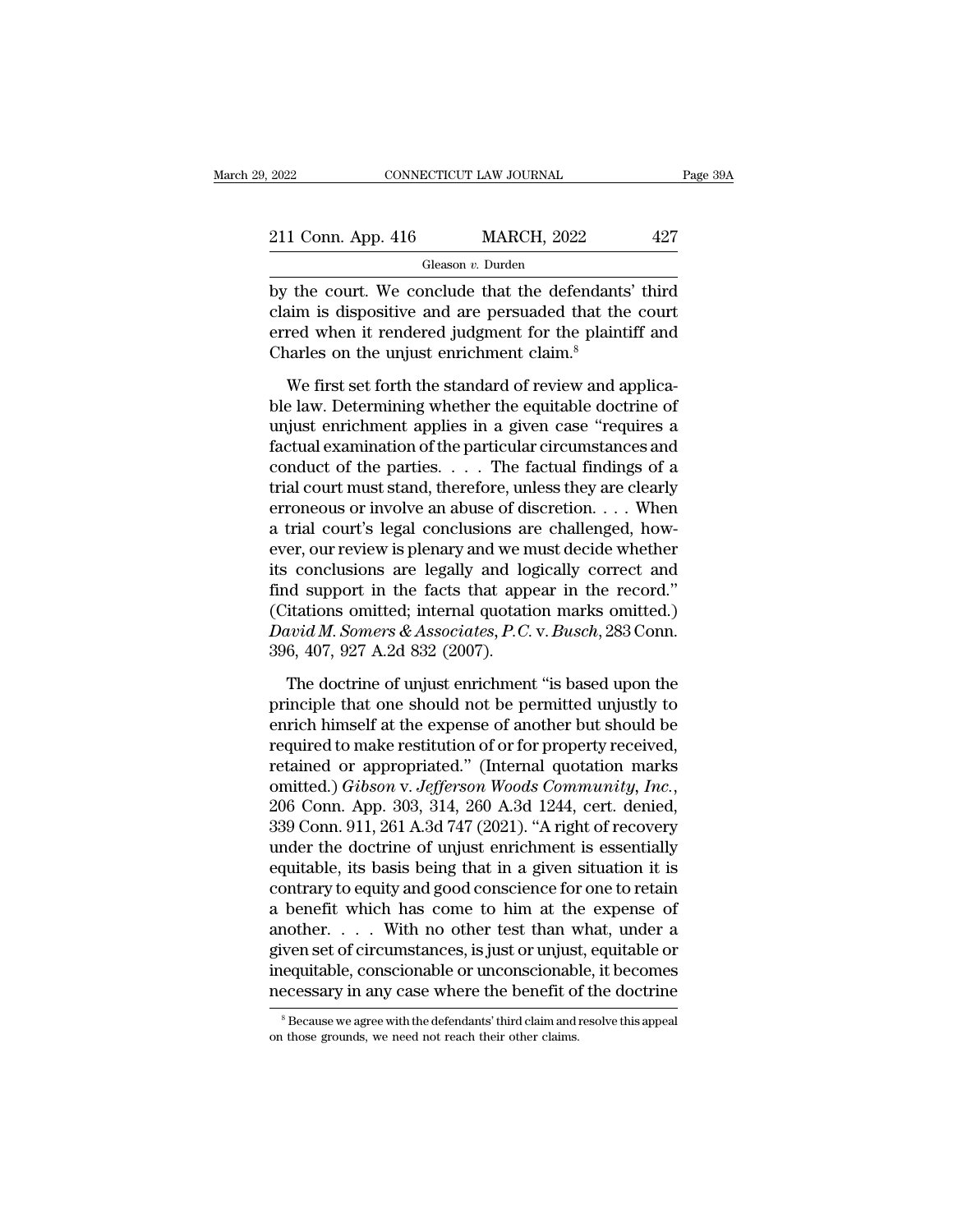### CONNECTICUT LAW JOURNAL March 29, 2022<br>428 MARCH, 2022 211 Conn. App. 416<br>Gleason v. Durden Gleason *v.* Durden

CONNECTICUT LAW JOURNAL March March March MARCH, 2022 211 Conn. App. 416<br>
Gleason v. Durden<br>
is claimed, to examine the circumstances and the con-<br>
duct of the parties and apply this standard.... Unjust  $\begin{array}{ll}\n & \text{MARCH, 2022} & \text{211 Conn. App. 416} \\
 \hline\n & \text{Gleason } v. \text{ Durden} \\
 \text{is claimed, to examine the circumstances and the conduct of the parties and apply this standard. . . . Unjust enrichment is, consistent with the principles of equity, a broad and flexible removal? (Internal quotation marks).\n$ 428 MARCH, 2022 211 Conn. App. 416<br>
Gleason v. Durden<br>
is claimed, to examine the circumstances and the conduct of the parties and apply this standard. . . . Unjust<br>
enrichment is, consistent with the principles of equity 428 MARCH, 2022 211 Conn. App. 416<br>
Gleason v. Durden<br>
is claimed, to examine the circumstances and the con-<br>
duct of the parties and apply this standard. . . . Unjust<br>
enrichment is, consistent with the principles of equ Gleason *v*. Durden<br>
is claimed, to examine the circumstances and the con-<br>
duct of the parties and apply this standard. . . . Unjust<br>
enrichment is, consistent with the principles of equity,<br>
a broad and flexible remedy." Gleason *v*. Durden<br>
is claimed, to examine the circumstances and the con-<br>
duct of the parties and apply this standard. . . . Unjust<br>
enrichment is, consistent with the principles of equity,<br>
a broad and flexible remedy." is claimed, to exercit duct of the partient<br>enrichment is, c<br>a broad and flexi<br>omitted.) *Hospit*<br>gical Associates<br>794 (2012).<br>Unjust enrich richment is, consistent with the principles of equity,<br>richment is, consistent with the principles of equity,<br>proad and flexible remedy." (Internal quotation marks<br>nitted.) *Hospital of Central Connecticut* v. Neurosur-<br>ca enficulted is, consistent with the principles of equity,<br>a broad and flexible remedy." (Internal quotation marks<br>omitted.) *Hospital of Central Connecticut v. Neurosur-<br>gical Associates, P.C.*, 139 Conn. App. 778, 784, 57

a broad and nexible reinedy. (Internal quotation marks<br>omitted.) *Hospital of Central Connecticut v. Neurosur-<br>gical Associates, P.C.*, 139 Conn. App. 778, 784, 57 A.3d<br>794 (2012).<br>Unjust enrichment is a "*noncontractual tors of Connecticut v. Neurosur-gical Associates, P.C., 139 Conn. App. 778, 784, 57 A.3d*<br>
794 (2012).<br>
Unjust enrichment is a "*noncontractual* means of<br>
recovery in restitution." (Emphasis added; internal quo-<br>
tation m Conn. App. 430, 438, 230 A.3d 773 (2020); see also *Hospital of Central Connecticution.*" (Emphasis added; internal quotation marks omitted.) *Professional Electrical Contractors of Connecticut, Inc. v. Stamford Hospital, 196*<br>Conn. App. 430, 438, 230 A.3d 773 (2020); see also recovery in restitution." (Emphasis added; internal quotation marks omitted.) *Professional Electrical Contractors of Connecticut, Inc.* v. *Stamford Hospital*, 196<br>Conn. App. 430, 438, 230 A.3d 773 (2020); see also *Hospi* tation marks omitted.) *Professional Electrical Contractors of Connecticut, Inc.* v. *Stamford Hospital, 196*<br>Conn. App. 430, 438, 230 A.3d 773 (2020); see also *Hospital of Central Connecticut v. Neurosurgical Associates, remedy is available and the contraction on the contraction.*<br> *remedy formal Connecticut v. Neurosurgical Associates,*<br> *P.C.*, supra, 139 Conn. App. 784 ("[u]njust enrichment applies wherever justice requires compensatio tal of Central Connecticut v. Neurosurgical Associates,<br>P.C., supra, 139 Conn. App. 784 ("[u]njust enrichment<br>applies wherever justice requires compensation to be<br>given for property or services rendered . . . and no<br>remedy *P.C.*, supra, 139 Conn. App. 784 ("[u]njust enrichment<br>applies wherever justice requires compensation to be<br>given for property or services rendered . . . and no<br>*remedy is available by an action on the contract*"<br>(emphas applies wherever justice requires compensation to be<br>given for property or services rendered . . . and *no*<br>*remedy is available by an action on the contract*"<br>(emphasis added)). In other words, unjust enrichment is<br>not a *Connection Services rendered* . . . and *no*<br>*cemedy is available by an action on the contract*"<br>(emphasis added)). In other words, unjust enrichment is<br>not available as a remedy when there is a valid contract<br>between the remedy is available by an action on the contract"<br>(emphasis added)). In other words, unjust enrichment is<br>not available as a remedy when there is a valid contract<br>between the parties and that contract addresses the<br>matter (emphasis added)). In other words, unjust enrichment is<br>not available as a remedy when there is a valid contract<br>between the parties and that contract addresses the<br>matter at issue in the unjust enrichment action. See<br>*Co* not available as a remedy when there is a valid contract<br>between the parties and that contract addresses the<br>matter at issue in the unjust enrichment action. See<br>*Connecticut Light & Power Co.* v. *Proctor*, 158 Conn.<br>App between the parties and that contract addresses the<br>matter at issue in the unjust enrichment action. See<br>Connecticut Light & Power Co. v. Proctor, 158 Conn.<br>App. 248, 251 n.7, 118 A.3d 702 (2015) ("[a] court . . .<br>cannot g matter at issue in the unjust enrichment action. See<br>Connecticut Light & Power Co. v. Proctor, 158 Conn.<br>App. 248, 251 n.7, 118 A.3d 702 (2015) ("[a] court . . .<br>cannot grant relief on a theory of unjust enrichment<br>unless *Connecticut Light & Power Co. v. Proctor*, 158 Conn.<br>
App. 248, 251 n.7, 118 A.3d 702 (2015) ("[a] court . . .<br>
cannot grant relief on a theory of unjust enrichment<br>
unless the court first finds that there was no contract App. 248, 251 n.7, 118 A.3d 702 (2015) ("[a] court  $\ldots$  cannot grant relief on a theory of unjust enrichment<br>unless the court first finds that there was no contract<br>between the parties"), aff'd, 324 Conn. 245, 152 A.3d<br>4 cannot grant relief on a theory of unjust enrichment<br>unless the court first finds that there was no contract<br>between the parties"), aff'd, 324 Conn. 245, 152 A.3d<br>470 (2016). "Nevertheless, when an express contract<br>does n unless the court first finds that there was no contract<br>between the parties"), aff'd, 324 Conn. 245, 152 A.3d<br>470 (2016). "Nevertheless, when an express contract<br>*does not fully address a subject*, a court of equity may<br>im between the parties"), aff<sup>d</sup>, 324 Conn. 245, 152 A.3d 470 (2016). "Nevertheless, when an express contract *does not fully address a subject*, a court of equity may impose a remedy to further the ends of justice." (Emphasi o (2010). Nevertheless, when all express contract<br> *es not fully address a subject*, a court of equity may<br>
pose a remedy to further the ends of justice."<br>
mphasis added; internal quotation marks omitted.)<br> *we Hartford v* does not juty dutress a subject, a court of equity hay<br>impose a remedy to further the ends of justice."<br>(Emphasis added; internal quotation marks omitted.)<br>New Hartford v. Connecticut Resources Recovery<br>Authority, 291 Conn

It is undisputed, internal quotation marks omitted.)<br>
New Hartford v. Connecticut Resources Recovery<br>
Authority, 291 Conn. 433, 455, 970 A.2d 592 (2009).<br>
The plaintiff's unjust enrichment claim against the<br>
defendants con (Eniphasis added, internal quotation marks onlited.)<br>New Hartford v. Connecticut Resources Recovery<br>Authority, 291 Conn. 433, 455, 970 A.2d 592 (2009).<br>The plaintiff's unjust enrichment claim against the<br>defendants concern New Trangora V. Connectical Resources Recovery<br>Authority, 291 Conn. 433, 455, 970 A.2d 592 (2009).<br>The plaintiff's unjust enrichment claim against the<br>defendants concerns solely the sale of Haverhill Road.<br>It is undispute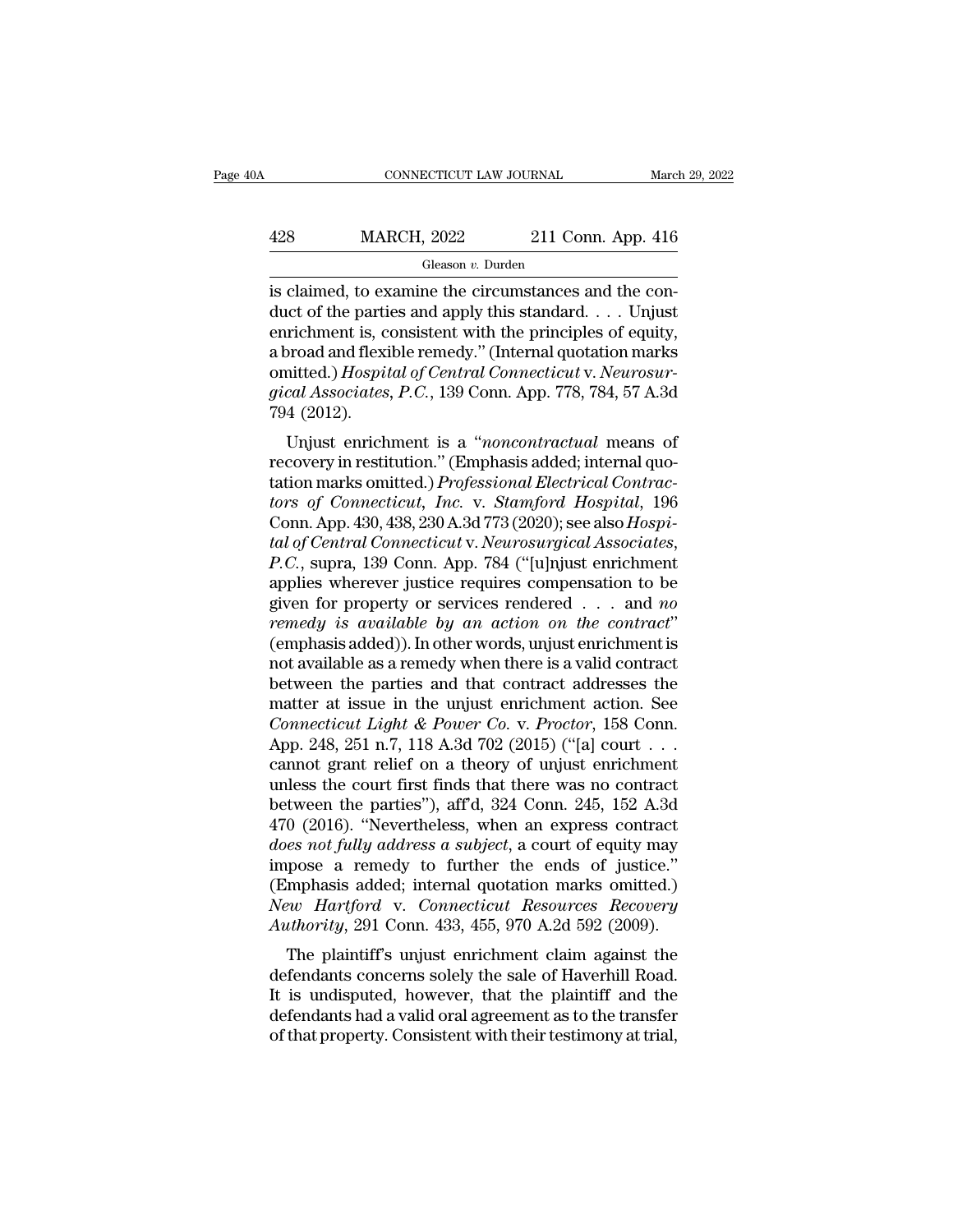2022 CONNECTICUT LAW JOURNAL Page 41A<br>211 Conn. App. 416 MARCH, 2022 429<br>Gleason v. Durden

Gleason *v.* Durden

2022 CONNECTICUT LAW JOURNAL Page 41A<br>
211 Conn. App. 416 MARCH, 2022 429<br>
Gleason v. Durden<br>
both parties acknowledged during oral argument before<br>
this court that they had agreed that the plaintiff would<br>
sell the proper 211 Conn. App. 416 MARCH, 2022 429<br>
Gleason v. Durden<br>
both parties acknowledged during oral argument before<br>
this court that they had agreed that the plaintiff would<br>
sell the property to the defendants for \$183,100, eve 211 Conn. App. 416 MARCH, 2022 429<br>
Gleason v. Durden<br>
both parties acknowledged during oral argument before<br>
this court that they had agreed that the plaintiff would<br>
sell the property to the defendants for \$183,100, eve 211 Conn. App. 416 MARCH, 2022 429<br>
Gleason v. Durden<br>
both parties acknowledged during oral argument before<br>
this court that they had agreed that the plaintiff would<br>
sell the property to the defendants for \$183,100, eve Gleason v. Durden<br>both parties acknowledged during oral argument before<br>this court that they had agreed that the plaintiff would<br>sell the property to the defendants for \$183,100, even<br>though its fair market value was \$433 Gleason *v*. Durden<br>both parties acknowledged during oral argument before<br>this court that they had agreed that the plaintiff would<br>sell the property to the defendants for \$183,100, even<br>though its fair market value was \$43 both parties acknowledged during oral argument before<br>this court that they had agreed that the plaintiff would<br>sell the property to the defendants for \$183,100, even<br>though its fair market value was \$433,100. The parties'<br> this court that they had agreed that the plaintiff would<br>sell the property to the defendants for \$183,100, even<br>though its fair market value was \$433,100. The parties'<br>agreement to transfer Haverhill Road was, undeniably, sell the property to the defendants for \$183,100, even<br>though its fair market value was \$433,100. The parties'<br>agreement to transfer Haverhill Road was, undeniably, a<br>contract; see *Boland* v. *Catalano*, 202 Conn. 333, 33 though its fair market value was \$433,100. The parties'<br>agreement to transfer Haverhill Road was, undeniably, a<br>contract; see *Boland* v. *Catalano*, 202 Conn. 333, 338–39,<br>521 A.2d 142 (1987) ("[a] contract is a promise agreement to transfer Haverhill Road was, undeniably, a<br>contract; see *Boland* v. *Catalano*, 202 Conn. 333, 338–39,<br>521 A.2d 142 (1987) ("[a] contract is a promise or a set<br>of promises for the breach of which the law give contract; see *Boland* v. *Catalano*, 202 Conn. 333, 338–39, 521 A.2d 142 (1987) ("[a] contract is a promise or a set of promises for the breach of which the law gives a remedy, or the performance of which the law in some 521 A.2d 142 (1987) ("[a] contract is a promise or a set<br>of promises for the breach of which the law gives a<br>remedy, or the performance of which the law in some<br>way recognizes as a duty" (internal quotation marks<br>omitted)) of promises for the breach of which the law gives a<br>remedy, or the performance of which the law in some<br>way recognizes as a duty" (internal quotation marks<br>omitted)); and that contract addressed the obligations<br>of the part remedy, or the performance of which the law in some<br>way recognizes as a duty" (internal quotation marks<br>omitted)); and that contract addressed the obligations<br>of the parties with regard to the sale. Accordingly,<br>because th way recognizes as a duty" (internal quotation marks<br>omitted)); and that contract addressed the obligations<br>of the parties with regard to the sale. Accordingly,<br>because there was a contract between the plaintiff and<br>the def omitted)); and that contract addressed the obligations<br>of the parties with regard to the sale. Accordingly,<br>because there was a contract between the plaintiff and<br>the defendants regarding the sale of Haverhill Road,<br>the do of the parties with regard to the sale.<br>because there was a contract between the<br>the defendants regarding the sale of Ha<br>the doctrine of unjust enrichment does not<br>the contract did not fully address the sub<br>See *New Hartfo* e defendants regarding the sale of Haverhill Road,<br>e doctrine of unjust enrichment does not apply unless<br>e contract did not fully address the subject at issue.<br>e *New Hartford* v. *Connecticut Resources Recovery*<br>*thority* the doctrine of unjust enrichment does not apply unless<br>the contract did not fully address the subject at issue.<br>See *New Hartford* v. *Connecticut Resources Recovery*<br>Authority, supra, 291 Conn. 455–56.<br>On appeal, the pla

Instead, the contract did not fully address the subject at issue.<br>See *New Hartford* v. *Connecticut Resources Recovery*<br>Authority, supra, 291 Conn. 455–56.<br>On appeal, the plaintiff does not claim that there was<br>not a vali See New Hartford v. Connecticut Resources Recovery<br>See New Hartford v. Connecticut Resources Recovery<br>Authority, supra, 291 Conn. 455–56.<br>On appeal, the plaintiff does not claim that there was<br>not a valid agreement as to t Authority, supra, 291 Conn. 455–56.<br>
On appeal, the plaintiff does not claim that there was<br>
not a valid agreement as to the sale of Haverhill Road.<br>
Instead, the plaintiff argues that the agreement for the<br>
sale of Haverh manority, sapid, 251 com. 155 co.<br>
On appeal, the plaintiff does not claim that there was<br>
not a valid agreement as to the sale of Haverhill Road.<br>
Instead, the plaintiff argues that the agreement for the<br>
sale of Haverhil On appeal, the plaintiff does not claim that there was<br>not a valid agreement as to the sale of Haverhill Road.<br>Instead, the plaintiff argues that the agreement for the<br>sale of Haverhill Road for \$183,100 did not fully addr not a valid agreement as to the sale of Haverhill Road.<br>Instead, the plaintiff argues that the agreement for the<br>sale of Haverhill Road for \$183,100 did not fully address<br>the subject at issue because there was a collateral Instead, the plaintiff argues that the agreement for the<br>sale of Haverhill Road for \$183,100 did not fully address<br>the subject at issue because there was a collateral agree-<br>ment in place that further addressed the defenda sale of Haverhill Road for \$183,100 did not fully address<br>the subject at issue because there was a collateral agree-<br>ment in place that further addressed the defendants'<br>payment obligations for the property. According to t the subject at issue because there was a collateral agreement in place that further addressed the defendants'<br>payment obligations for the property. According to the<br>plaintiff, the parties had a separate agreement concern-<br> ment in place that further addressed the defendants'<br>payment obligations for the property. According to the<br>plaintiff, the parties had a separate agreement concern-<br>ing the development of the Newtown property and,<br>under th payment obligations for the property. According to the plaintiff, the parties had a separate agreement concerning the development of the Newtown property and, under that agreement, the defendants were required to pay the \$ plaintiff, the parties had a separate agreement concerning the development of the Newtown property and, under that agreement, the defendants were required to pay the \$250,000 difference between the sale price and the fair ing the development of the Newtown property and,<br>under that agreement, the defendants were required to<br>pay the \$250,000 difference between the sale price and<br>the fair market value of Haverhill Road after the New-<br>town prop under that agreement, the defendants were required to<br>pay the \$250,000 difference between the sale price and<br>the fair market value of Haverhill Road after the New-<br>town property had been developed and sold. The court<br>found pay the \$250,000 difference between the sale price and<br>the fair market value of Haverhill Road after the New-<br>town property had been developed and sold. The court<br>found that this separate agreement existed, and, on that<br>ba the fair market value of Haverhill Road after the Newtown property had been developed and sold. The court<br>found that this separate agreement existed, and, on that<br>basis, concluded that the sale of Haverhill Road was<br>part o town property had been develope<br>found that this separate agreemen<br>basis, concluded that the sale of<br>part of the family agreement to d<br>property and, as such, that the \$250<br>and Charles had lost on the sale c<br>unjustly enriche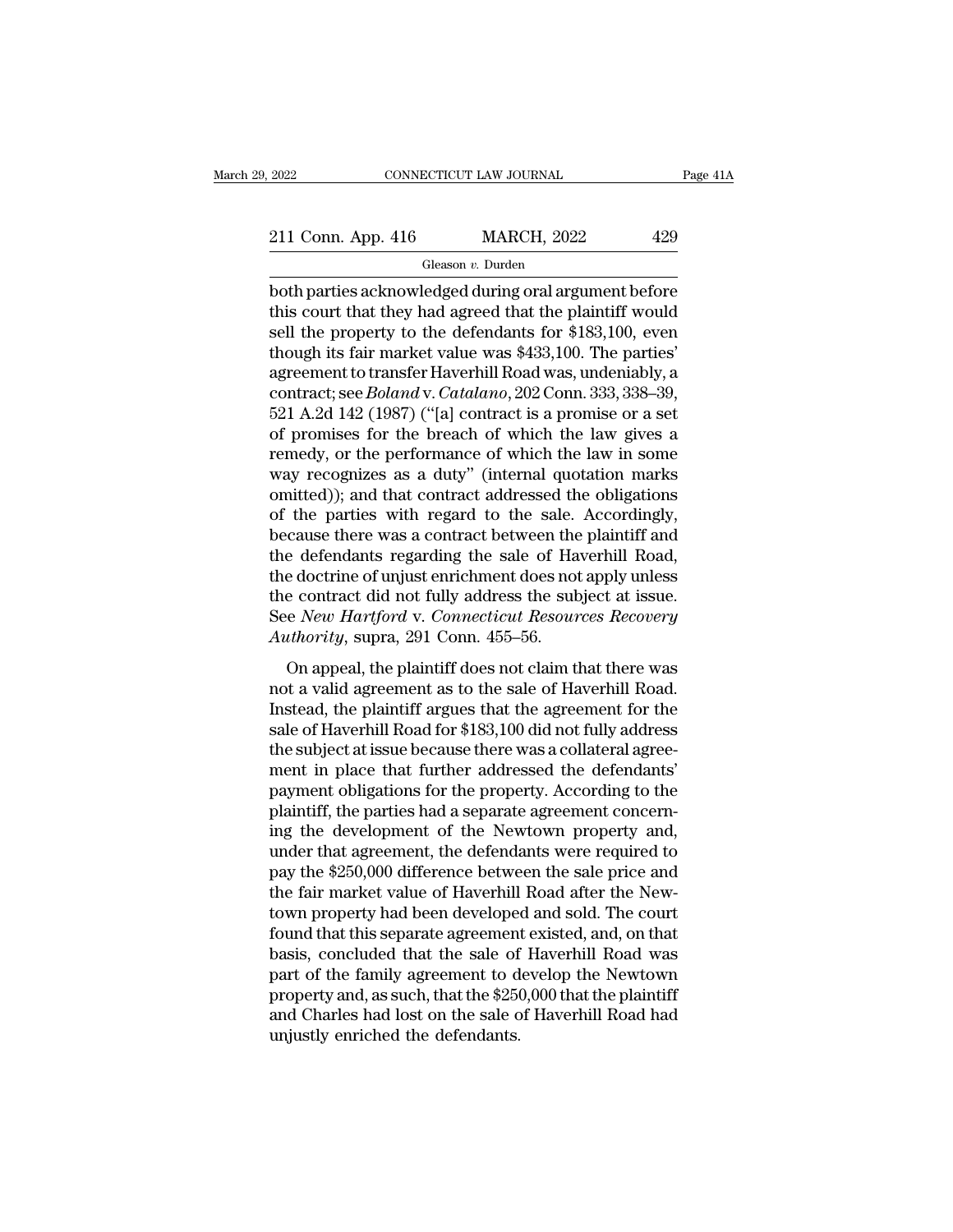### $\begin{tabular}{ll} \multicolumn{2}{l}{{\text{CONNECTICUT LAW JOURNAL}}} & & & & & & & & & \\ \hline & & & & & & & & \\ \hline & & & & & & & & \\ \multicolumn{2}{l}{{\footnotesize \begin{tabular}{l} \multicolumn{2}{l}{{\text{MARCH, 2022}}}} & & & & & & & & \\ \multicolumn{2}{l}{\text{Gleason $v$. Durden} } & & & & & \\ \multicolumn{2}{l}{\text{Gleason $v$. Durden} } & & & & & \\ \end{tabular} } \end{tabular}$ Gleason *v.* Durden

CONNECTICUT LAW JOURNAL March 29, 2022<br>
O MARCH, 2022 211 Conn. App. 416<br>
Gleason v. Durden<br>
The defendants claim that, in relying on the purported<br>
parate agreement regarding Haverhill Road and the<br>
purporty the court "ad MARCH, 2022 211 Conn. App. 416<br>
Gleason v. Durden<br>
The defendants claim that, in relying on the purported<br>
separate agreement regarding Haverhill Road and the<br>
Newtown property, the court "adopted an unalleged,<br>
narrower s  $\frac{\text{MARCH}}{\text{Gleason } v. \text{ burden}}$ <br>
The defendants claim that, in relying on the purported<br>
separate agreement regarding Haverhill Road and the<br>
Newtown property, the court "adopted an unalleged,<br>
narrower subsection of [the family  $\frac{\text{MARCH}}{\text{Gleason } v. \text{ burden}}$ <br>The defendants claim that, in relying on the purported<br>separate agreement regarding Haverhill Road and the<br>Newtown property, the court "adopted an unalleged,<br>narrower subsection of [the family coo The defendants claim that, in relying on the purported<br>separate agreement regarding Haverhill Road and the<br>Newtown property, the court "adopted an unalleged,<br>narrower subsection of [the family cooperative agreement] which The defendants claim that, in relying on the purported<br>separate agreement regarding Haverhill Road and the<br>Newtown property, the court "adopted an unalleged,<br>narrower subsection of [the family cooperative agreement]<br>which The defendants claim that, in relying on the purported<br>separate agreement regarding Haverhill Road and the<br>Newtown property, the court "adopted an unalleged,<br>narrower subsection of [the family cooperative agreement]<br>which separate agreement regarding Haverhill Road and the<br>Newtown property, the court "adopted an unalleged,<br>narrower subsection of [the family cooperative agree-<br>ment] which was no more definitive in its essential<br>terms than th Newtown property, the court "adopted an unalleged,<br>narrower subsection of [the family cooperative agree-<br>ment] which was no more definitive in its essential<br>terms than the alleged 'family cooperative agreement'<br>that the tr **the Newton Subsection of [the family cooperative agreement]** which was no more definitive in its essential terms than the alleged 'family cooperative agreement' that the trial court rejected." They note that "[c]onspic-<br> ment] which was no more definitive in its essential<br>terms than the alleged 'family cooperative agreement'<br>that the trial court rejected." They note that "[c]onspic-<br>uously absent from all three [versions of the plain-<br>tiff terms than the alleged 'family cooperative agreement'<br>that the trial court rejected." They note that "[c]on**spic-**<br>**uously absent from all three** [versions of the plain-<br>tiff's] complaints is any mention whatsoever of<br>the that the trial court rejected." They note that "[c]onspic-<br> **uously absent from all three** [v**ersions of the plain-**<br> **tiff's**] **complaints is any mention whatsoever of<br>
<b>the Newtown property.**" (Emphasis in original.) The uously absent from all three [versions of the plain-<br>tiff's] complaints is any mention whatsoever of<br>the Newtown property." (Emphasis in original.) The<br>defendants further argue that the plaintiff presented no<br>evidence as t *tiff's*] complaints is any mention whatsoever of<br>the Newtown property." (Emphasis in original.) The<br>defendants further argue that the plaintiff presented no<br>evidence as to the terms of this separate agreement or<br>that the *the Newtown property.*" (Emphasis in original.) The defendants further argue that the plaintiff presented no evidence as to the terms of this separate agreement or that the defendants in any way breached it. In sum, the d defendants furt<br>evidence as to<br>that the defend<br>defendants cla<br>unjust enrichm<br>and Charles on<br>We agree.<br>"It is fundam nat the defendants in any way breached it. In sum, the<br>fendants claim that the court improperly based its<br>just enrichment judgment in favor of the plaintiff<br>d Charles on an unpleaded and unproven agreement.<br>e agree.<br>"It is that the defendants in any way breached it. In suit, the<br>defendants claim that the court improperly based its<br>unjust enrichment judgment in favor of the plaintiff<br>and Charles on an unpleaded and unproven agreement.<br>We agr

defendants claim that the court improperty based its<br>
unjust enrichment judgment in favor of the plaintiff<br>
and Charles on an unpleaded and unproven agreement.<br>
We agree.<br>
"It is fundamental in our law that the right of a *surfalls and Charles on an unpleaded and unproven agreement.*<br> *We agree.*<br>
"It is fundamental in our law that the right of a plaintiff to recover is limited to the allegations of [his] complaint." (Internal quotation mar We agree.<br>
"It is fundamental in our law that the right of a plaintiff to recover is limited to the allegations of [his] complaint." (Internal quotation marks omitted.) *Cellu Tissue Corp.* v. *Blake Equipment Co.*, 41 Co "It is fundamental in our law that the right of a plain-<br>tiff to recover is limited to the allegations of [his] com-<br>plaint." (Internal quotation marks omitted.) *Cellu Tis-*<br>sue Corp. v. Blake Equipment Co., 41 Conn. App "It is fundamental in our law that the right of a plain-<br>tiff to recover is limited to the allegations of [his] com-<br>plaint." (Internal quotation marks omitted.) *Cellu Tis-*<br>sue Corp. v. Blake Equipment Co., 41 Conn. App tiff to recover is limited to the allegations of [his] complaint." (Internal quotation marks omitted.) *Cellu Tissue Corp.* v. *Blake Equipment Co.*, 41 Conn. App. 413, 417, 676 A.2d 405 (1996). "The purpose of the compla plaint." (Internal quotation marks omitted.) *Cellu Tissue Corp.* v. *Blake Equipment Co.*, 41 Conn. App. 413, 417, 676 A.2d 405 (1996). "The purpose of the complaint is to limit the issues to be decided at the trial of a sue Corp. v. Blake Equipment Co., 41 Conn. App. 413,<br>417, 676 A.2d 405 (1996). "The purpose of the complaint<br>is to limit the issues to be decided at the trial of a case<br>and is calculated to prevent surprise. . . . A compl 417, 676 A.2d 405 (1996). "The purpose of the complaint<br>is to limit the issues to be decided at the trial of a case<br>and is calculated to prevent surprise. . . . A complaint<br>should fairly put the defendant on notice of the is to limit the issues to be decided at the trial of a case<br>and is calculated to prevent surprise. . . . A complaint<br>should fairly put the defendant on notice of the claims<br>against him. . . . . Thus, a plaintiff during tr and is calculated to prevent surprise. . . . A complaint should fairly put the defendant on notice of the claims against him. . . . Thus, a plaintiff during trial cannot vary the factual aspect of his case in such a way t should fairly put the defendant on notice of the claims<br>against him. . . . Thus, a plaintiff during trial cannot<br>vary the factual aspect of his case in such a way that<br>it alters the basic nature of the cause of action all anst finit. . . . Thus, a plaintiff during that callied<br>try the factual aspect of his case in such a way that<br>alters the basic nature of the cause of action alleged<br>his complaint. . . . In other words, [a] plaintiff may<br>t vary the ractuar aspect of fits case in such a way that<br>it alters the basic nature of the cause of action alleged<br>in his complaint. . . . In other words, [a] plaintiff may<br>not allege one cause of action and recover upon a

It alters the basic hattle of the cause of action aneged<br>in his complaint. . . . In other words, [a] plaintiff may<br>not allege one cause of action and recover upon another<br>. . . .<br>"The modern trend, which is followed in Co allegations may not be supplied by conjecture or remote<br>in this complement and recover upon another<br> $\cdots$ <br>"The modern trend, which is followed in Connecticut,<br>is to construe pleadings broadly and realistically, rather<br>tha implication . . . the complaint must be read in its "The modern trend, which is followed in Connecticut,<br>is to construe pleadings broadly and realistically, rather<br>than narrowly and technically.... Although essential<br>allegations may not be supplied by conjecture or remote<br>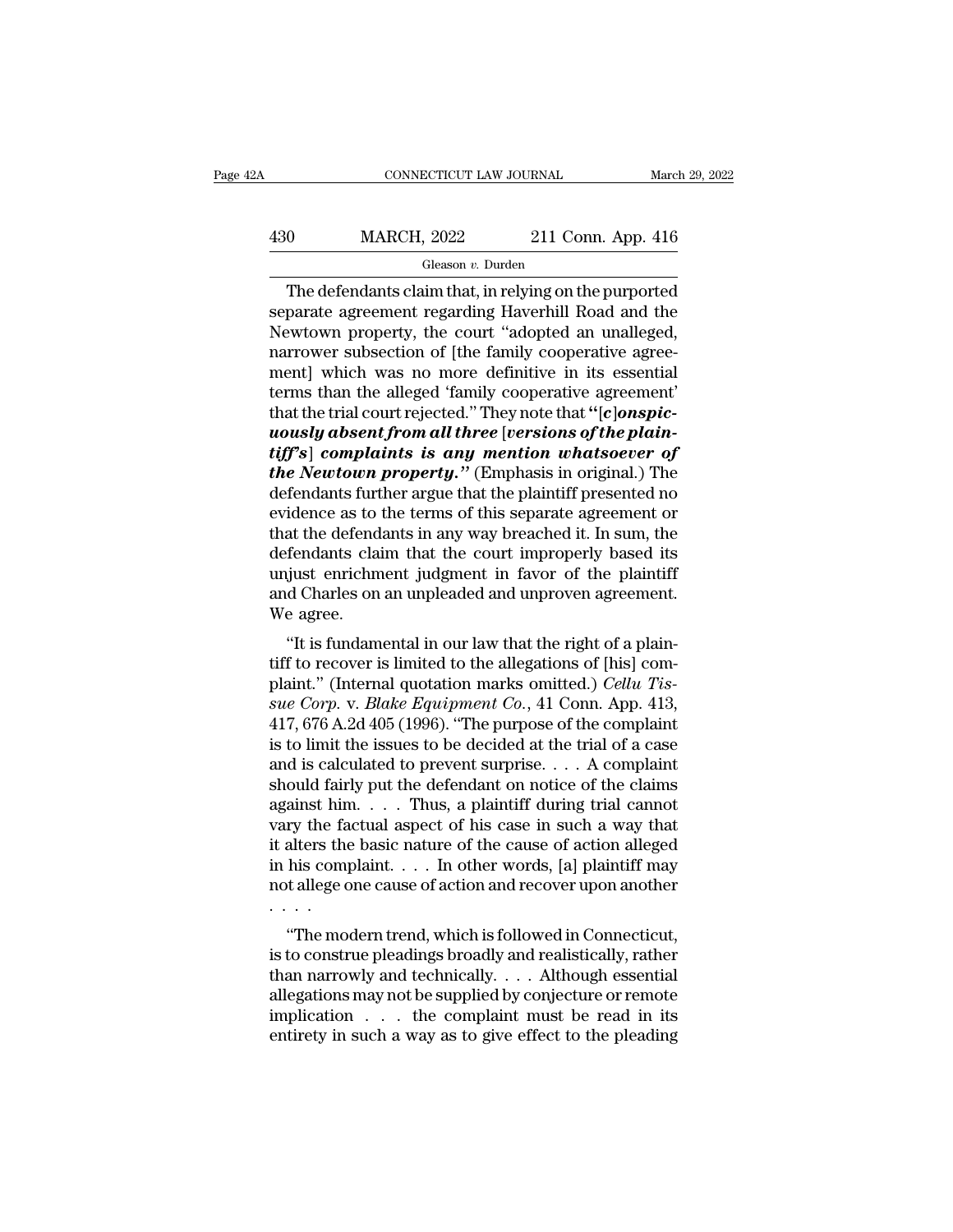2022 CONNECTICUT LAW JOURNAL Page 43A<br>211 Conn. App. 416 MARCH, 2022 431<br>Gleason v. Durden

Gleason *v.* Durden

CONNECTICUT LAW JOURNAL<br>
211 Conn. App. 416 MARCH, 2022 431<br>
Gleason v. Durden<br>
with reference to the general theory upon which it pro-<br>
ceeded, and do substantial justice between the parties.<br>
As long as the ploadings pro 211 Conn. App. 416 MARCH, 2022 431<br>
Gleason *v*. Durden<br>
with reference to the general theory upon which it proceeded, and do substantial justice between the parties.<br>
. . . As long as the pleadings provide sufficient not 211 Conn. App. 416 MARCH, 2022 431<br>
Gleason v. Durden<br>
with reference to the general theory upon which it proceeded, and do substantial justice between the parties.<br>
. . . As long as the pleadings provide sufficient notic 211 Conn. App. 416 MARCH, 2022 431<br>
Gleason *v*. Durden<br>
with reference to the general theory upon which it pro-<br>
ceeded, and do substantial justice between the parties.<br>  $\dots$  As long as the pleadings provide sufficient n Gleason v. Durden<br>
with reference to the general theory upon which it pro-<br>
ceeded, and do substantial justice between the parties.<br>  $\dots$  As long as the pleadings provide sufficient notice<br>
of the facts claimed and the is Geason *v*. Duraan<br>with reference to the general theory upon which it pro-<br>ceeded, and do substantial justice between the parties.<br> $\dots$  As long as the pleadings provide sufficient notice<br>of the facts claimed and the issue with reference to the general theory upon which it proceeded, and do substantial justice between the parties.<br>
. . . As long as the pleadings provide sufficient notice<br>
of the facts claimed and the issues to be tried and ceeded, and do substantial justice between the parties.<br>  $\dots$  As long as the pleadings provide sufficient notice<br>
of the facts claimed and the issues to be tried and do<br>
not surprise or prejudice the opposing party, we wi  $\ldots$  As long as the pleadings provide sufficient notice<br>of the facts claimed and the issues to be tried and do<br>not surprise or prejudice the opposing party, we will<br>not conclude that the complaint is insufficient to allo of the facts claimed and the issues to be tried and do<br>not surprise or prejudice the opposing party, we will<br>not conclude that the complaint is insufficient to allow<br>recovery.... Whether a complaint gives sufficient<br>notic not surprise or prejudice the opposing party, we will<br>not conclude that the complaint is insufficient to allow<br>recovery..... Whether a complaint gives sufficient<br>notice is determined in each case with reference to the<br>cha not conclude that the complaint is insufficient to allow<br>recovery. . . . . Whether a complaint gives sufficient<br>notice is determined in each case with reference to the<br>character of the wrong complained of and the underly-<br> recovery. . . . . Whether a complaint gives sufficient<br>notice is determined in each case with reference to the<br>character of the wrong complained of and the underly-<br>ing purpose of the rule which is to prevent surprise upo notice is determined in each case with reference to the<br>character of the wrong complained of and the underly-<br>ing purpose of the rule which is to prevent surprise upon<br>the defendant." (Citations omitted; internal quotatio character of the wrong complained of and the underly-<br>ing purpose of the rule which is to prevent surprise upon<br>the defendant." (Citations omitted; internal quotation<br>marks omitted.) *Oxford House at Yale* v. *Gilligan*, 1 ing purpose of the rule which is to prevent surf<br>the defendant." (Citations omitted; internal<br>marks omitted.) Oxford House at Yale v. Gill<br>Conn. App. 464, 469–70, 10 A.3d 52 (2010). "The<br>tation of pleadings presents a ques arks omitted.) Oxford House at Yale v. Gilligan, 125<br>pnn. App. 464, 469–70, 10 A.3d 52 (2010). "The interpre-<br>tion of pleadings presents a question of law over<br>nich our review is plenary." *Landry* v. *Spitz*, 102<br>pnn. Ap Conn. App. 464, 469–70, 10 A.3d 52 (2010). "The interpretation of pleadings presents a question of law over<br>which our review is plenary." *Landry* v. *Spitz*, 102<br>Conn. App. 34, 41, 925 A.2d 334 (2007).<br>In addition, "in t

tation of pleadings presents a question of law over<br>which our review is plenary." Landry v. Spitz, 102<br>Conn. App. 34, 41, 925 A.2d 334 (2007).<br>In addition, "in the context of a postjudgment appeal,<br>if a review of the reco which our review is plenary." *Landry* v. *Spitz*, 102<br>Conn. App. 34, 41, 925 A.2d 334 (2007).<br>In addition, "in the context of a postjudgment appeal,<br>if a review of the record demonstrates that an unpleaded<br>cause of actio Conn. App. 34, 41, 925 A.2d 334 (2007).<br>
In addition, "in the context of a postjudgment appeal,<br>
if a review of the record demonstrates that an unpleaded<br>
cause of action actually was litigated at trial without<br>
objection In addition, "in the context of a postjudgment appeal, if a review of the record demonstrates that an unpleaded cause of action actually was litigated at trial without objection such that the opposing party cannot claim s In addition, "in the context of a postjudgment appeal,<br>if a review of the record demonstrates that an unpleaded<br>cause of action actually was litigated at trial without<br>objection such that the opposing party cannot claim<br>s if a review of the record demonstrates that an unpleaded<br>cause of action actually was litigated at trial without<br>objection such that the opposing party cannot claim<br>surprise or prejudice, the judgment will not be disturbe cause of action actually was litigated at trial without<br>objection such that the opposing party cannot claim<br>surprise or prejudice, the judgment will not be disturbed<br>on the basis of a pleading irregularity. . . . In that objection such that the opposing party cannot claim<br>surprise or prejudice, the judgment will not be disturbed<br>on the basis of a pleading irregularity. . . . In that cir-<br>cumstance, provided the plaintiff has produced suff surprise or prejudice, the judgment will not be disturbed<br>on the basis of a pleading irregularity. . . . In that cir-<br>cumstance, provided the plaintiff has produced suffi-<br>cient evidence to prove the elements of his unple on the basis of a pleading irregularity.  $\dots$  In that circumstance, provided the plaintiff has produced sufficient evidence to prove the elements of his unpleaded claim, the defendant will be deemed to have waived any def cumstance, provided the plaintiff ha<br>cient evidence to prove the elements<br>claim, the defendant will be deemee<br>any defects in notice." (Citation om<br>Put another way, a court may not re<br>for a plaintiff on a theory that is ne<br> in the defendant will be deemed to have waived<br>y defects in notice." (Citation omitted.) Id., 43–44.<br>it another way, a court may not render a judgment<br>r a plaintiff on a theory that is neither pleaded nor<br>rsued by the plai any defects in notice." (Citation omitted.) Id., 43–44.<br>Put another way, a court may not render a judgment<br>for a plaintiff on a theory that is neither pleaded nor<br>pursued by the plaintiff at trial.<br>In determining whether t

Put another way, a court may not render a judgment<br>for a plaintiff on a theory that is neither pleaded nor<br>pursued by the plaintiff at trial.<br>In determining whether the court's unjust enrichment<br>judgment was based on a cla for a plaintiff on a theory that is neither pleaded nor<br>pursued by the plaintiff at trial.<br>In determining whether the court's unjust enrichment<br>judgment was based on a claim that the plaintiff did not<br>plead or pursue at t pursued by the plaintiff at trial.<br>In determining whether the court's unjust enrichment<br>judgment was based on a claim that the plaintiff did not<br>plead or pursue at trial, we begin with the allegations<br>of the operative comp In determining whether the court's unjust enrichment<br>judgment was based on a claim that the plaintiff did not<br>plead or pursue at trial, we begin with the allegations<br>of the operative complaint. Count two of the plaintiff's In determining whether the court's unjust enrichment<br>judgment was based on a claim that the plaintiff did not<br>plead or pursue at trial, we begin with the allegations<br>of the operative complaint. Count two of the plaintiff's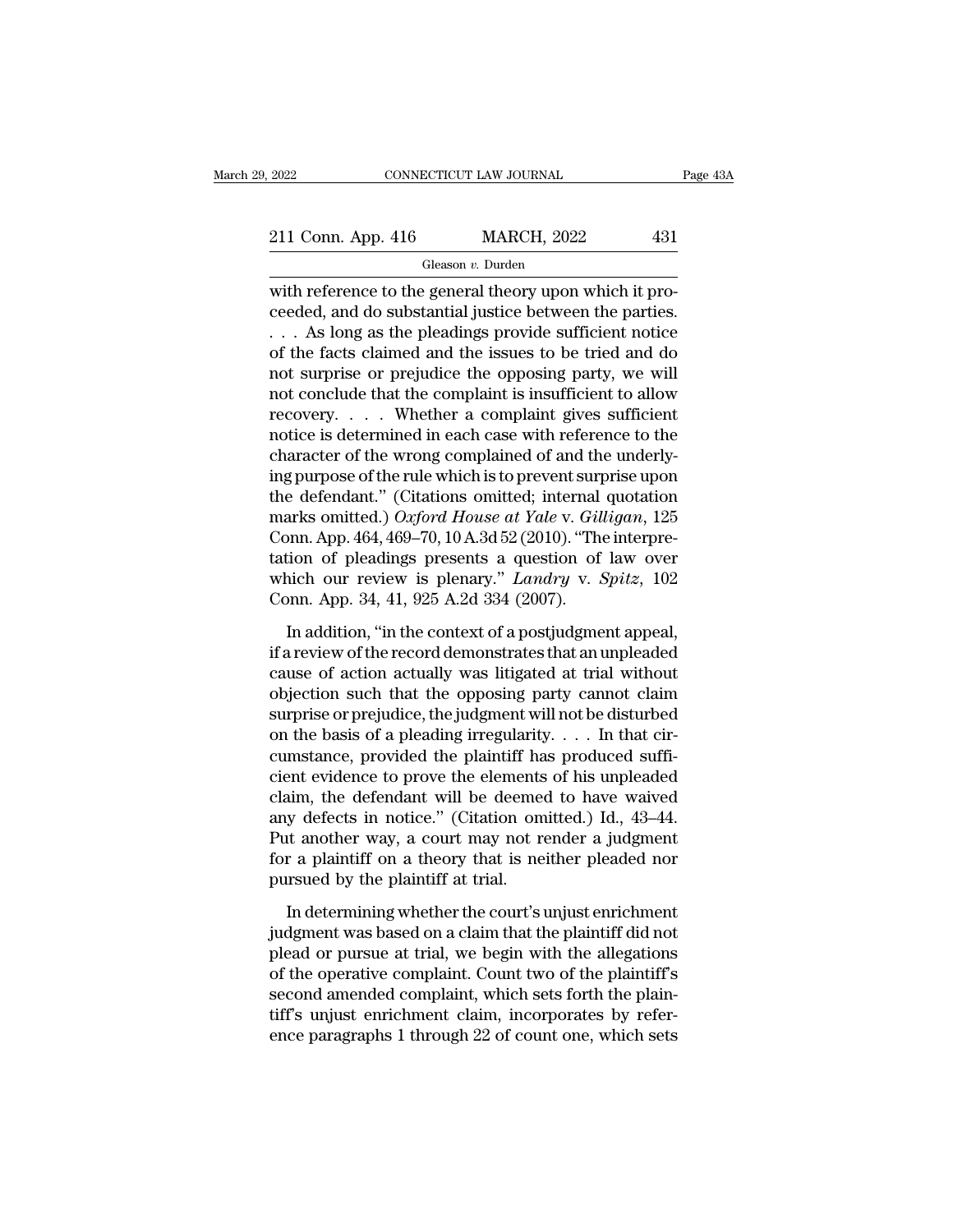| A   | CONNECTICUT LAW JOURNAL                                                                                            |                    | March 29, 2022 |
|-----|--------------------------------------------------------------------------------------------------------------------|--------------------|----------------|
| 432 | <b>MARCH, 2022</b>                                                                                                 | 211 Conn. App. 416 |                |
|     | Gleason v. Durden                                                                                                  |                    |                |
|     | forth the plaintiff's breach of contract claim. Relevant<br>to his unjust enrichment claim, the plaintiff alleged: |                    |                |
|     | "10. On March 17, 1973, the day of his mother's funeral,                                                           |                    |                |

MARCH, 2022 211 Conn. App. 416<br>
Gleason v. Durden<br>
The plaintiff's breach of contract claim. Relevant<br>
his unjust enrichment claim, the plaintiff alleged:<br>
"10. On March 17, 1973, the day of his mother's funeral,<br>
the pla  $\frac{432}{t}$  MARCH, 2022 211 Conn. App. 416<br>
Gleason *v*. Durden<br>
forth the plaintiff's breach of contract claim. Relevant<br>
to his unjust enrichment claim, the plaintiff alleged:<br>
"10. On March 17, 1973, the day of his mot Gleason v. Durden<br>
forth the plaintiff's breach of contract claim. Relevant<br>
to his unjust enrichment claim, the plaintiff alleged:<br>
"10. On March 17, 1973, the day of his mother's funeral,<br>
[the plaintiff] called a famil forth the plaintiff's breach of contract claim. Relevant<br>to his unjust enrichment claim, the plaintiff alleged:<br>"10. On March 17, 1973, the day of his mother's funeral,<br>[the plaintiff] called a family meeting (the 'Family forth the plaintin's breach of contract claim. Refevant<br>to his unjust enrichment claim, the plaintiff alleged:<br>"10. On March 17, 1973, the day of his mother's funeral,<br>[the plaintiff] called a family meeting (the 'Family M to its unjust enticlinent claim, the plaintiff and<br>
"10. On March 17, 1973, the day of his mother's funeral,<br>
[the plaintiff] called a family meeting (the 'Family Meet-<br>
ing') attended by Charles and the defendants at whic "10. On March 17, 1973, the day of his mother's funeral,<br>[the plaintiff] called a family meeting (the 'Family Meeting') attended by Charles and the defendants at which<br>time [the plaintiff] confirmed what everyone at the<br>m [the plaintiff] called a family meeting (the 'Family Meeting') attended by Charles and the defendants at which<br>time [the plaintiff] confirmed what everyone at the<br>meeting had been told numerous times by [Stephanie]:<br>that d ing') attended by Charles and the<br>time [the plaintiff] confirmed v<br>meeting had been told numerous<br>that due to the animosity betwee<br>defendants that they had been dis<br>anie's] estate and that [the plain<br>were the sole benefici The "life" plainting committed what everyone at the eeting had been told numerous times by [Stephanie]:<br>at due to the animosity between [Stephanie] and the<br>fendants that they had been disinherited from [Steph-<br>ie's] estate meeting nad been told numerous times by [btephanie].<br>
that due to the animosity between [Stephanie] and the<br>
defendants that they had been disinherited from [Steph-<br>
anie's] estate and that [the plaintiff] and . . . Charle

hand the to the animosity between [stephaline] and the<br>defendants that they had been disinherited from [Steph-<br>anie's] estate and that [the plaintiff] and . . . Charles<br>were the sole beneficiaries.<br>"11. During the aforemen detendants that they had been dishlifted from [bteph-<br>anie's] estate and that [the plaintiff] and . . . Charles<br>were the sole beneficiaries.<br>"11. During the aforementioned Family Meeting, [the<br>plaintiff] further advised th and Esp estate and that [the plantiff] and . . . Charles<br>were the sole beneficiaries.<br>"11. During the aforementioned Family Meeting, [the<br>plaintiff] further advised that [Stephanie] had instructed<br>him on numerous occasions "11. During the aforementioned Family Meeting, [the plaintiff] further advised that [Stephanie] had instructed him on numerous occasions prior to her death that the assets of her estate which would be bequeathed to him and "11. During the aforementioned Family plaintiff] further advised that [Stephanie] him on numerous occasions prior to her assets of her estate which would be bequand Charles were to be utilized to provid long financial stab and any process of the agents of Stophanic Section<br>
any on numerous occasions prior to her death that the<br>
sets of her estate which would be bequeathed to him<br>
d Charles were to be utilized to provide for their life-<br>
ang runt on numerous occasions prior to her dearn that the<br>assets of her estate which would be bequeathed to him<br>and Charles were to be utilized to provide for their life-<br>long financial stability and support, and [the plainti

assets of her estate which would be bequeathed to finit<br>and Charles were to be utilized to provide for their life-<br>long financial stability and support, and [the plaintiff]<br>agreed to comply with her wishes.<br>"12. During the and charles were to be utilized to provide for their life-<br>long financial stability and support, and [the plaintiff]<br>agreed to comply with her wishes.<br>"12. During the aforementioned Family Meeting, [the<br>plaintiff] further rong mancial stability and support, and [the plaintiff]<br>agreed to comply with her wishes.<br>"12. During the aforementioned Family Meeting, [the<br>plaintiff] further advised that he would use some discre-<br>tion over use of the a agreed to comply what her wishes.<br>
"12. During the aforementioned Family Meeting, [the<br>
plaintiff] further advised that he would use some discre-<br>
tion over use of the assets of [Stephanie's] estate; pro-<br>
vided that every "12. During the aforementioned Family Meeting, [the plaintiff] further advised that he would use some discretion over use of the assets of [Stephanie's] estate; provided that everyone follow her ultimate instruction which plaintiff] further advised that he would use some discretion over use of the assets of [Stephanie's] estate; provided that everyone follow her ultimate instruction which was that the assets would provide [the plaintiff] an Charles. The aintiff] and are the assets would provide [the plaintiff] and arles with lifelong financial stability and support, ereby creating by oral agreement a confidential fidulary relationship on the defendants to [the plainti was that the assets would provide [the plaintin] and<br>Charles with lifelong financial stability and support,<br>thereby creating by oral agreement a confidential fidu-<br>ciary relationship on the defendants to [the plaintiff] an

Charles with lifelong intalictal stability and support,<br>thereby creating by oral agreement a confidential fidu-<br>ciary relationship on the defendants to [the plaintiff] and<br>Charles.<br>"13. During the aforementioned Family Mee thereby creating by oral agreement a confidential nud-<br>ciary relationship on the defendants to [the plaintiff] and<br>Charles.<br>"13. During the aforementioned Family Meeting, [the<br>plaintiff] indicated that he was willing to us Charles.<br>
"13. During the aforementioned Family Meeting, [the<br>
plaintiff] indicated that he was willing to use discretion<br>
to cooperate with his disinherited siblings in order to<br>
bring the family closer together and with "13. During the aforementioned Family Meeting, [the<br>plaintiff] indicated that he was willing to use discretion<br>to cooperate with his disinherited siblings in order to<br>bring the family closer together and with the express<br>u "13. During the aforementioned Family Meeting, [the plaintiff] indicated that he was willing to use discretion<br>to cooperate with his disinherited siblings in order to<br>bring the family closer together and with the express<br>u plaintiff] indicated that he was willing to use discretion<br>to cooperate with his disinherited siblings in order to<br>bring the family closer together and with the express<br>understanding and agreement by and between [the<br>plain to cooperate with his disinherited siblings in order to<br>bring the family closer together and with the express<br>understanding and agreement by and between [the<br>plaintiff] and Charles and the defendants that any such<br>cooperat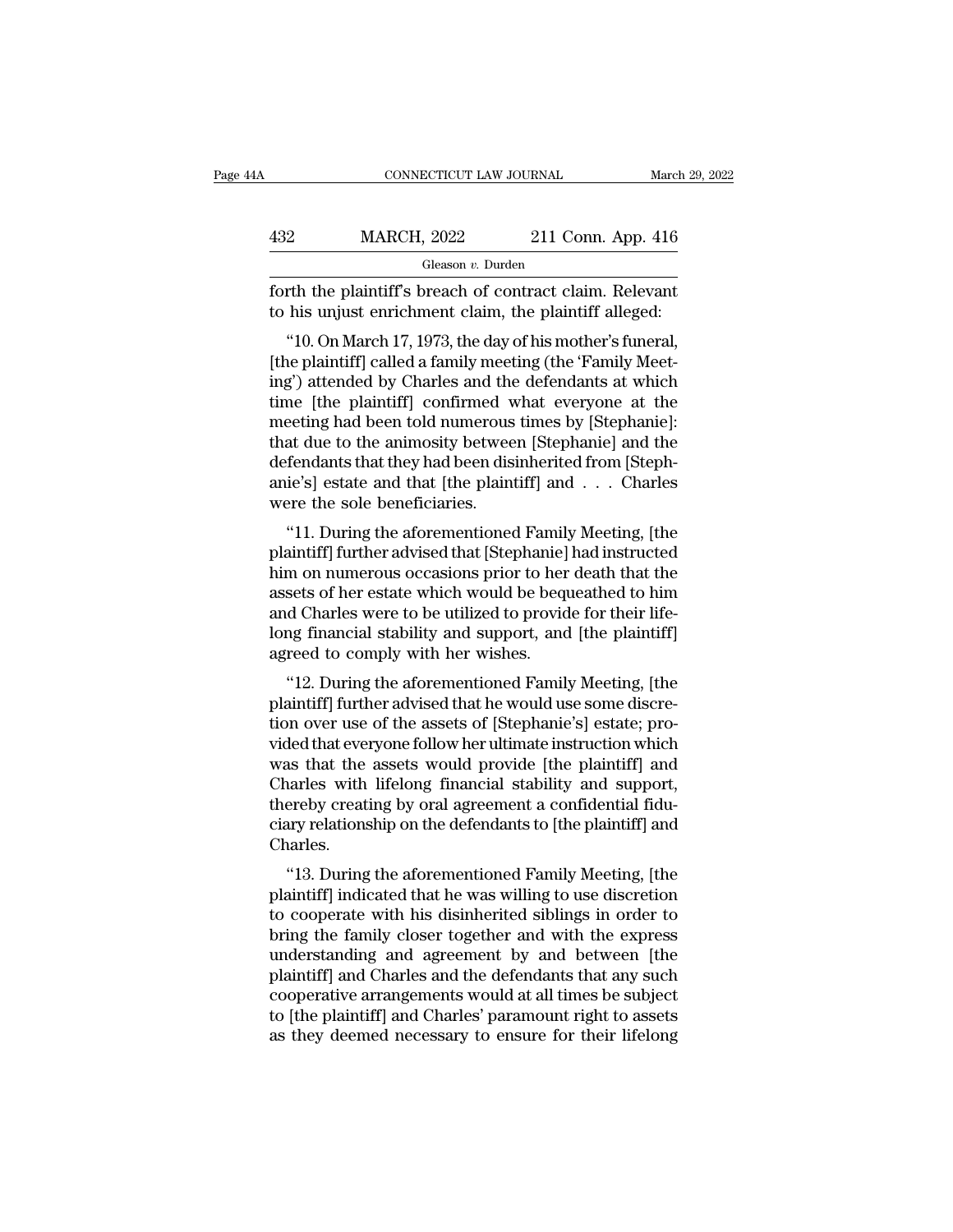| 2022               | CONNECTICUT LAW JOURNAL | Page 45A |
|--------------------|-------------------------|----------|
| 211 Conn. App. 416 | <b>MARCH, 2022</b>      | 433      |
|                    | Gleason v. Durden       |          |

Fage 45A<br>
11 Conn. App. 416 MARCH, 2022 433<br>
6 Gleason v. Durden<br>
financial stability and support (hereinafter referred to<br>
as the 'Family Cooperative Agreement'). 211 Conn. App. 416 MARCH, 2022<br>Gleason v. Durden<br>financial stability and support (hereinafter re<br>as the 'Family Cooperative Agreement').<br>"14. Among the assets of [Stephanie's] estate

1 Conn. App. 416 MARCH, 2022 433<br>
Gleason v. Durden<br>
nancial stability and support (hereinafter referred to<br>
the 'Family Cooperative Agreement').<br>
"14. Among the assets of [Stephanie's] estate were real<br>
operty located at 211 Conn. App. 416 MARCH, 2022 433<br>
Gleason v. Durden<br>
financial stability and support (hereinafter referred to<br>
as the 'Family Cooperative Agreement').<br>
"14. Among the assets of [Stephanie's] estate were real<br>
property l  $\begin{array}{l} \text{Gleason } \imath \\ \text{financial stability and supp} \\ \text{as the 'Family Cooperative} \\ \text{``14. Among the assets of [}\text{property located at . . . R} \\ \text{Haverhill Road . . . ''} \\ \text{The incorporated paragraph} \end{array}$ % and support (hereinafter referred to<br>the 'Family Cooperative Agreement').<br>"14. Among the assets of [Stephanie's] estate were real<br>operty located at  $\dots$  Reading Road  $\dots$  and  $\dots$ <br>werhill Road  $\dots$ ."<br>The incorporated pa

as the 'Family Cooperative Agreement').<br>
"14. Among the assets of [Stephanie's] estate were real<br>
property located at  $\dots$  Reading Road  $\dots$  and  $\dots$ <br>
Haverhill Road  $\dots$ ."<br>
The incorporated paragraphs of count one also a "14. Among the assets of [Stephanie's] estate were real<br>property located at  $\dots$ . Reading Road  $\dots$  and  $\dots$ <br>Haverhill Road  $\dots$ ."<br>The incorporated paragraphs of count one also alleged<br>that, "[i]n reliance on the Family C Fr. Through at assets of [otephane 5] estate were real property located at  $\dots$  Reading Road  $\dots$  and  $\dots$  Haverhill Road  $\dots$ ."<br>The incorporated paragraphs of count one also alleged that, "[i]n reliance on the Family Coo tions, which the complaint describes as part of the The incorporated paragraphs of count one also alleged<br>
that, "[i]n reliance on the Family Cooperative Agree-<br>
ment," the plaintiff and Charles were, in relevant part,<br>
induced by the defendants to engage in two transac-<br> The incorporated paragraphs of count one also alleged<br>that, "[i]n reliance on the Family Cooperative Agree-<br>ment," the plaintiff and Charles were, in relevant part,<br>induced by the defendants to engage in two transac-<br>tions that, "[i]n reliance on the Family Cooperative Agreement," the plaintiff and Charles were, in relevant part, induced by the defendants to engage in two transactions, which the complaint describes as part of the "Family Coo ment," the plaintiff and Charles were, in relevant part,<br>induced by the defendants to engage in two transactions, which the complaint describes as part of the<br>"Family Cooperative Transactions": (1) granting the<br>defendants induced by the defendants to engage in two transactions, which the complaint describes as part of the "Family Cooperative Transactions": (1) granting the defendants "the right to occupy Haverhill Road for minimal and inade tions, which the complaint describes as part of the<br>
"Family Cooperative Transactions": (1) granting the<br>
defendants "the right to occupy Haverhill Road for mini-<br>
market value of said right" and (2) conveying Haverhill<br>
R "Family Cooperative Transactions": (1) granting the<br>defendants "the right to occupy Haverhill Road for mini-<br>mal and inadequate consideration in light of the fair<br>market value of said right" and (2) conveying Haverhill<br>Ro defendants "the right to occupy Haverhill Road for mini-<br>mal and inadequate consideration in light of the fair<br>market value of said right" and (2) conveying Haverhill<br>Road to the defendants again for minimal and inade-<br>qua mal and inadequate consideration in light of the fair<br>market value of said right" and (2) conveying Haverhill<br>Road to the defendants again for minimal and inade-<br>quate consideration in light of the property's fair market<br>v market value of said right" and (2) conveying Haverhill<br>Road to the defendants again for minimal and inade-<br>quate consideration in light of the property's fair market<br>value. Further, the complaint alleged that despite thes Road to the defendants again for minimal and inade-<br>quate consideration in light of the property's fair market<br>value. Further, the complaint alleged that despite these<br>transactions, the defendants had failed to pay (1) the quate consideration in light of the property's fair market<br>value. Further, the complaint alleged that despite these<br>transactions, the defendants had failed to pay (1) the<br>fair market value of their occupancy of Haverhill R value. Further, the complaint alleged that despite these<br>transactions, the defendants had failed to pay (1) the<br>fair market value of their occupancy of Haverhill Road<br>prior to the conveyance of that property to them and<br>(2 transactions, the defendants had failed to pay (1) the<br>fair market value of their occupancy of Haverhill Road<br>prior to the conveyance of that property to them and<br>(2) the fair market value of the Haverhill Road property.<br>O fair market value of their occupancy of Haverhill Road<br>prior to the conveyance of that property to them and<br>(2) the fair market value of the Haverhill Road property.<br>Other than incorporating the allegations from count<br>one, prior to the conveyance of that property to them and<br>(2) the fair market value of the Haverhill Road property.<br>Other than incorporating the allegations from count<br>one, in count two the plaintiff alleged only that he and<br>Ch (2) the fair market value of the Haverhill Road property.<br>Other than incorporating the allegations from count<br>one, in count two the plaintiff alleged only that he and<br>Charles "conferred significant benefits upon the defen-Other than incorporating the allegations from count<br>one, in count two the plaintiff alleged only that he and<br>Charles "conferred significant benefits upon the defen-<br>dants pursuant to the Family Cooperative Transac-<br>tions," ages. Example 18 contented significant science upon the determints pursuant to the Family Cooperative Transactions," the defendants did not pay for those benefits divere unjustly enriched to the detriment of the plaintiff and Ch tions," the defendants did not pay for those benefits<br>and were unjustly enriched to the detriment of the plain-<br>tiff and Charles, and the plaintiff claimed money dam-<br>ages.<br>The court, in rejecting the plaintiff's breach of

factors, are determined to the play for anset serients<br>and were unjustly enriched to the detriment of the plain-<br>tiff and Charles, and the plaintiff claimed money dam-<br>ages.<br>The court, in rejecting the plaintiff's breach o The court, in rejecting the plaintiff claimed money damages.<br>The court, in rejecting the plaintiff's breach of contract claim in count one, concluded that the plaintiff had failed to prove the existence of the Family Coope and that chartes, and the plaintiff's breach of contract claim in count one, concluded that the plaintiff had<br>failed to prove the existence of the Family Cooperative<br>Agreement on which both that claim and the unjust<br>enrich The court, in rejecting the plaintiff's breach of contract claim in count one, concluded that the plaintiff had failed to prove the existence of the Family Cooperative Agreement on which both that claim and the unjust enri The court, in rejecting the plaintiff's breach of contract claim in count one, concluded that the plaintiff had failed to prove the existence of the Family Cooperative Agreement on which both that claim and the unjust enri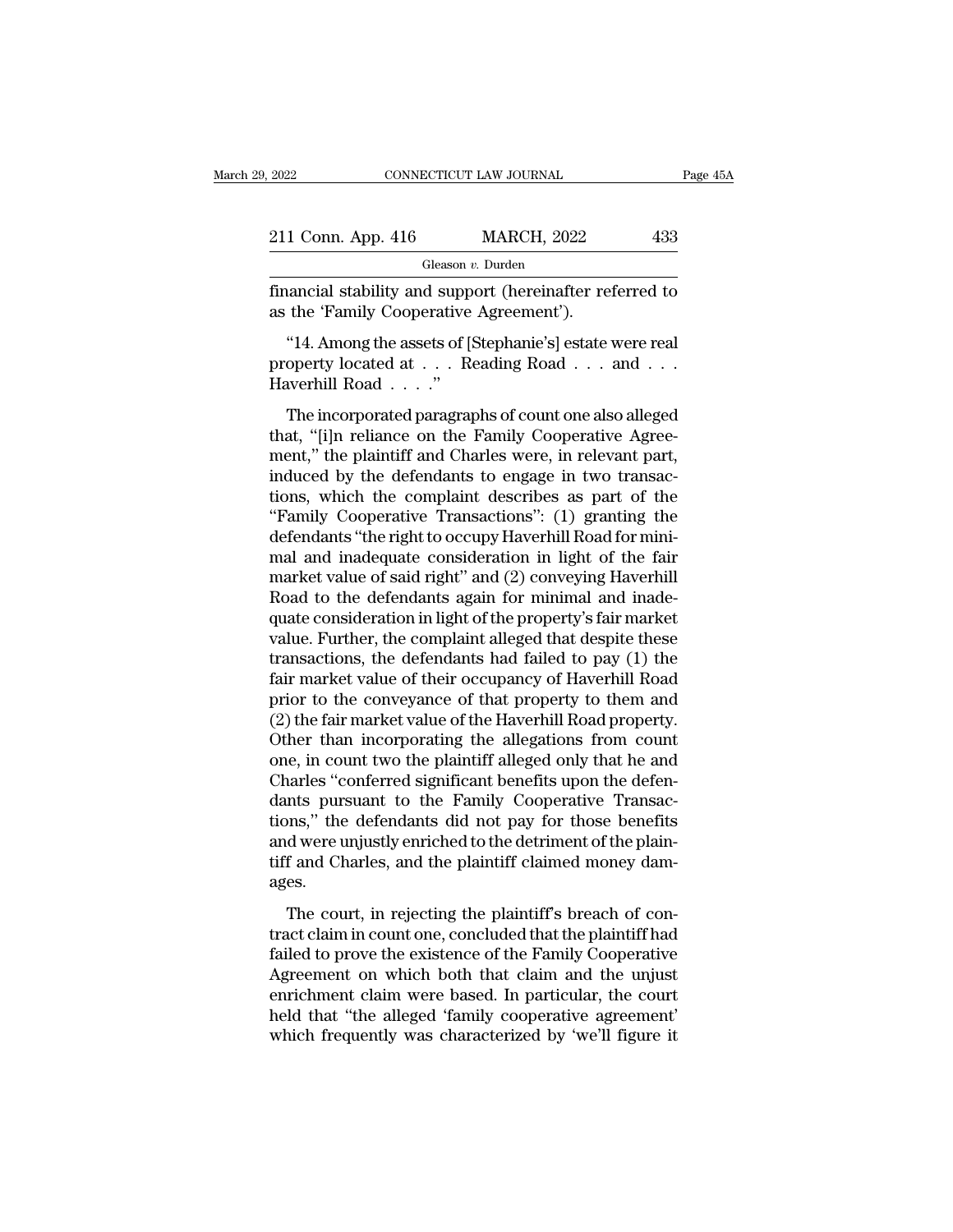### CONNECTICUT LAW JOURNAL March 29, 2022<br>
434 MARCH, 2022 211 Conn. App. 416<br>
Gleason v. Durden Gleason *v.* Durden

CONNECTICUT LAW JOURNAL March 29, 20<br>
434 MARCH, 2022 211 Conn. App. 416<br>
Gleason v. Durden<br>
out later' was not definite and certain as to its essential<br>
terms and requirements of the parties. Although both<br>
Marcella and I  $\frac{\text{MARCH}}{\text{Gleason } v. \text{ Durch}}$ <br>
Gleason  $v. \text{ burden}$ <br>
Out later' was not definite and certain as to its essential<br>
terms and requirements of the parties. Although both<br>
Marcella and [the plaintiff] kept fairly extensive records,<br>  $\frac{\text{MARCH}}{\text{Gleason } v. \text{ burden}}$ <br>
Gleason  $v. \text{ burden}$ <br>
out later' was not definite and certain as to its essential<br>
terms and requirements of the parties. Although both<br>
Marcella and [the plaintiff] kept fairly extensive records,<br>  $\frac{\text{MARCH, 2022}}{\text{Gleason } v. \text{ Durden}}$ <br>
out later' was not definite and certain as to its essential<br>
terms and requirements of the parties. Although both<br>
Marcella and [the plaintiff] kept fairly extensive records,<br>
the plainti Gleason v. Durden<br>
Out later' was not definite and certain as to its essential<br>
terms and requirements of the parties. Although both<br>
Marcella and [the plaintiff] kept fairly extensive records,<br>
the plaintiff did not prov Greason *v*. Durian<br>
out later' was not definite and certain as to its essential<br>
terms and requirements of the parties. Although both<br>
Marcella and [the plaintiff] kept fairly extensive records,<br>
the plaintiff did not pr out later' was not definite and certain as to its essential<br>terms and requirements of the parties. Although both<br>Marcella and [the plaintiff] kept fairly extensive records,<br>the plaintiff did not prove that there was one ov terms and requirements of the parties. Although both<br>Marcella and [the plaintiff] kept fairly extensive records,<br>the plaintiff did not prove that there was one overall<br>"family cooperative agreement" which encompassed all<br>o Marcella and [the plaintiff] kept fairly extensive records,<br>the plaintiff did not prove that there was one overall<br>'family cooperative agreement' which encompassed all<br>of the family transactions or interactions, e.g., rent the plaintiff did not prove that there was one overall<br>'family cooperative agreement' which encompassed all<br>of the family transactions or interactions, e.g., rent or<br>equivalent value to be paid at some future time by<br>Marce The family transactions or interactions, e.g., rent or<br>the family transactions or interactions, e.g., rent or<br>uivalent value to be paid at some future time by<br>arcella and Andrew for living at 22 [Haverhill] Road<br>th Charles equivalent value to be paid at some future time by<br>equivalent value to be paid at some future time by<br>Marcella and Andrew for living at 22 [Haverhill] Road<br>with Charles, or fair market value for occupancy rights<br>to be paid

Marcella and Andrew for living at 22 [Haverhill] Road<br>with Charles, or fair market value for occupancy rights<br>to be paid by Howard for living at Reading Road."<br>Nevertheless, as noted previously in this opinion, the<br>court, with Charles, or fair market value for occupancy rights<br>to be paid by Howard for living at Reading Road."<br>Nevertheless, as noted previously in this opinion, the<br>court, in rendering judgment on count two, concluded<br>that the to be paid by Howard for living at Reading Road."<br>Nevertheless, as noted previously in this opinion, the<br>court, in rendering judgment on count two, concluded<br>that the plaintiff and Charles were entitled to recover<br>on the u Nevertheless, as noted previously in this opinion, the<br>court, in rendering judgment on count two, concluded<br>that the plaintiff and Charles were entitled to recover<br>on the unjust enrichment claim because the transfer of<br>Hav Nevertheless, as noted previously in this opinion, the<br>court, in rendering judgment on count two, concluded<br>that the plaintiff and Charles were entitled to recover<br>on the unjust enrichment claim because the transfer of<br>Hav court, in rendering judgment on count two, concluded<br>that the plaintiff and Charles were entitled to recover<br>on the unjust enrichment claim because the transfer of<br>Haverhill Road was part of a separate family agreement<br>to that the plaintiff and Charles were entitled to recover<br>on the unjust enrichment claim because the transfer of<br>Haverhill Road was part of a separate family agreement<br>to develop and sell the Newtown property. The problem<br>wi on the unjust enrichment claim because the transfer of<br>Haverhill Road was part of a separate family agreement<br>to develop and sell the Newtown property. The problem<br>with such a conclusion is that the complaint never men-<br>ti Haverhill Road was part of a separate family agreement<br>to develop and sell the Newtown property. The problem<br>with such a conclusion is that the complaint never men-<br>tioned any agreement linking the sale of Haverhill Road<br>t to develop and sell the Newtown property. The problem<br>with such a conclusion is that the complaint never men-<br>tioned any agreement linking the sale of Haverhill Road<br>to the defendants to the development of the Newtown<br>prop with such a conclusion is that the complaint never mentioned any agreement linking the sale of Haverhill Road<br>to the defendants to the development of the Newtown<br>property. In fact, the complaint does not contain a single<br>r tioned any agreement linking the sale of Haverhill Road<br>to the defendants to the development of the Newtown<br>property. In fact, the complaint does not contain a single<br>reference to the Newtown property. Consequently, on<br>the to the defendants to the development c<br>property. In fact, the complaint does not<br>reference to the Newtown property. Co<br>the basis of our thorough review of the<br>plaint, we agree with the defendants t<br>judgment in favor of the Ferrore to the Newtown property. Consequently, on<br>e basis of our thorough review of the operative com-<br>aint, we agree with the defendants that the court's<br>dgment in favor of the plaintiff on count two was based<br>a wholly u the basis of our thorough review of the operative com-<br>plaint, we agree with the defendants that the court's<br>judgment in favor of the plaintiff on count two was based<br>on a wholly unalleged agreement.<br>We next turn to the ma

plaint, we agree with the defendants that the court's<br>judgment in favor of the plaintiff on count two was based<br>on a wholly unalleged agreement.<br>We next turn to the manner in which the plaintiff<br>pursued his unjust enrichme ment in favor of the plaintiff on count two was based<br>on a wholly unalleged agreement.<br>We next turn to the manner in which the plaintiff<br>pursued his unjust enrichment claim at trial and the<br>evidence he presented in support on a wholly unalleged agreement.<br>We next turn to the manner in which the plaintiff<br>pursued his unjust enrichment claim at trial and the<br>evidence he presented in support of that claim to deter-<br>mine whether the defendants h We next turn to the manner in which the plaintiff<br>pursued his unjust enrichment claim at trial and the<br>evidence he presented in support of that claim to deter-<br>mine whether the defendants had sufficient notice of<br>the basi We next turn to the manner in which the plaintiff<br>pursued his unjust enrichment claim at trial and the<br>evidence he presented in support of that claim to deter-<br>mine whether the defendants had sufficient notice of<br>the basis pursued his unjust enrichment claim at trial and the<br>evidence he presented in support of that claim to deter-<br>mine whether the defendants had sufficient notice of<br>the basis of the court's award and whether the plaintiff,<br>t evidence he presented in support of that claim to deter-<br>mine whether the defendants had sufficient notice of<br>the basis of the court's award and whether the plaintiff,<br>through his presentation of his unjust enrichment clai mine whether the defendants had sufficient notice of<br>the basis of the court's award and whether the plaintiff,<br>through his presentation of his unjust enrichment claim,<br>overcame the deficiency in his pleading. Although the<br> the basis of the court's award and whether the plaintiff,<br>through his presentation of his unjust enrichment claim,<br>overcame the deficiency in his pleading. Although the<br>plaintiff testified at trial that the \$250,000 differ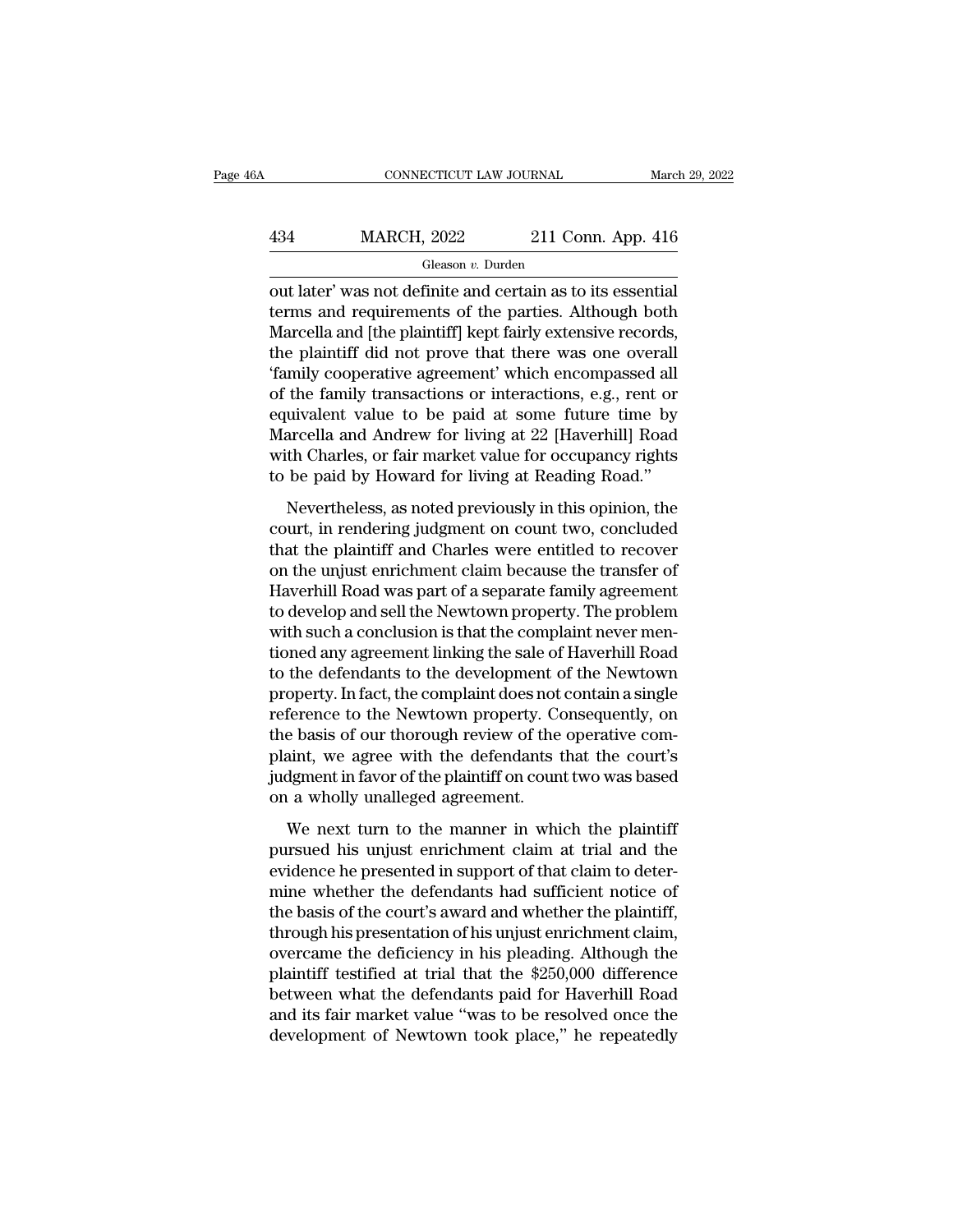| 2022               | CONNECTICUT LAW JOURNAL | Page 47A |  |
|--------------------|-------------------------|----------|--|
|                    |                         |          |  |
| 211 Conn. App. 416 | <b>MARCH, 2022</b>      | 435      |  |
|                    | Gleason v. Durden       |          |  |

The 2022 CONNECTICUT LAW JOURNAL Page 47A<br>
211 Conn. App. 416 MARCH, 2022 435<br>
Gleason v. Durden<br>
testified that this anticipated reckoning was part of the<br>
overall family agreement "to figure it out later." 211 Conn. App. 416 MARCH, 2022 43<br>
Gleason v. Durden<br>
testified that this anticipated reckoning was part of the overall family agreement "to figure it out later."<br>
Furthermore, the plaintiff testified that the develop

 $\frac{1 \text{ Conn. App. 416}}{1 \text{ Gleason } v. \text{ burden}}$ <br>
stified that this anticipated reckoning was part of the erall family agreement "to figure it out later."<br>
Furthermore, the plaintiff testified that the develop-<br>
ent of the Newtown prope 211 Conn. App. 416 MARCH, 2022 435<br>
Gleason v. Durden<br>
testified that this anticipated reckoning was part of the<br>
overall family agreement "to figure it out later."<br>
Furthermore, the plaintiff testified that the develop-<br> Gleason v. Durden<br>
testified that this anticipated reckoning was part of the<br>
overall family agreement "to figure it out later."<br>
Furthermore, the plaintiff testified that the develop-<br>
ment of the Newtown property would t  $\begin{array}{l} \hbox{least $n$: Data} \\\hbox{testified that this anticipated reckoning was part of the overall family agreement "to figure it out later."} \\\hbox{Furthermore, the plaintiff testified that the development of the Newton property would trigger a reconciliation of all obligations the siblings had to each other in what he described as "the grand accounting of who owes who for what that we had established since the beginning" including his claim that Howard owed him. \end{array}$ testified that this anticipated reckoning was part of the<br>overall family agreement "to figure it out later."<br>Furthermore, the plaintiff testified that the develop-<br>ment of the Newtown property would trigger a reconcil-<br>iat overall family agreement "to figure it out later."<br>Furthermore, the plaintiff testified that the develop-<br>ment of the Newtown property would trigger a reconcil-<br>iation of all obligations the siblings had to each other<br>in w Furthermore, the plaintiff testified that the development of the Newtown property would trigger a reconciliation of all obligations the siblings had to each other in what he described as "the grand accounting of who owes w ment of the Newtown property would trigger a reconciliation of all obligations the siblings had to each other<br>in what he described as "the grand accounting of who<br>owes who for what that we had established since the<br>beginni iation of all obligations the siblings had to each other<br>in what he described as "the grand accounting of who<br>owes who for what that we had established since the<br>beginning," including his claim that Howard owed him<br>money f in what he described as "the grand accounting of who<br>owes who for what that we had established since the<br>beginning," including his claim that Howard owed him<br>money from the transfer of Reading Road, his claim<br>that the defe owes who for what that we had established since the<br>beginning," including his claim that Howard owed him<br>money from the transfer of Reading Road, his claim<br>that the defendants owed him and Charles rent for<br>Haverhill Road, beginning," including his claim that Howard owed him<br>money from the transfer of Reading Road, his claim<br>that the defendants owed him and Charles rent for<br>Haverhill Road, and the defendants' claim that the plain-<br>tiff owed money from the transfer of Reading Road, his claim<br>that the defendants owed him and Charles rent for<br>Haverhill Road, and the defendants' claim that the plain-<br>tiff owed them money. He also testified that the agree-<br>ment th that the defendants owed him and Charles rent for<br>Haverhill Road, and the defendants' claim that the plain-<br>tiff owed them money. He also testified that the agree-<br>ment that is the basis for his claim had been in place<br>bet Haverhill Road, and the defendants' claim that the plain-<br>tiff owed them money. He also testified that the agree-<br>ment that is the basis for his claim had been in place<br>between the parties for at least forty-five years, wh tiff owed them money. He also testified that the agreement that is the basis for his claim had been in place<br>between the parties for at least forty-five years, which<br>would predate by thirty years the defendants' purchase<br>o ment that is the basis for his claim had been in place<br>between the parties for at least forty-five years, which<br>would predate by thirty years the defendants' purchase<br>of Haverhill Road. Consequently, the plaintiff's testibetween the parties for at least forty-five years, which<br>would predate by thirty years the defendants' purchase<br>of Haverhill Road. Consequently, the plaintiff's testi-<br>mony could be referring only to the alleged Family<br>Coo would predate by thirty years the defendants' purchase<br>of Haverhill Road. Consequently, the plaintiff's testi-<br>mony could be referring only to the alleged Family<br>Cooperative Agreement and not a separate Haverhill<br>Road/Newt of Haverhill Road. Consequently, the plaintiff's testi-<br>mony could be referring only to the alleged Family<br>Cooperative Agreement and not a separate Haverhill<br>Road/Newtown property agreement or understanding.<br>Overall, the p mony could be referring only to the alleged Family<br>Cooperative Agreement and not a separate Haverhill<br>Road/Newtown property agreement or understanding.<br>Overall, the plaintiff presented no evidence that he and<br>the defendant Cooperative Agreement and not a separate Haverhill<br>Road/Newtown property agreement or understanding.<br>Overall, the plaintiff presented no evidence that he and<br>the defendants had a separate understanding or expec-<br>tation reg Road/Newtown property agreem<br>Overall, the plaintiff presented no<br>the defendants had a separate une<br>tation regarding Haverhill Road ar<br>erty that was not part of the over<br>later" Family Cooperative Agree<br>found had not been pr rerall, the plaintiff presented no evidence that he and<br>e defendants had a separate understanding or expec-<br>tion regarding Haverhill Road and the Newtown prop-<br>ty that was not part of the overall "we'll figure it out<br>ter" the defendants had a separate understanding or expectation regarding Haverhill Road and the Newtown property that was not part of the overall "we'll figure it out later" Family Cooperative Agreement that the court found ha

tation regarding Haverhill Road and the Newtown property that was not part of the overall "we'll figure it out<br>later" Family Cooperative Agreement that the court<br>found had not been proved.<br>In addition, we agree with the de erty that was not part of the overall "we'll figure it out<br>later" Family Cooperative Agreement that the court<br>found had not been proved.<br>In addition, we agree with the defendants that the<br>plaintiff failed to present eviden later" Family Cooperative Agreement that the court<br>found had not been proved.<br>In addition, we agree with the defendants that the<br>plaintiff failed to present evidence of the specific terms<br>of any such agreement. In particul found had not been proved.<br>
In addition, we agree with the defendants that the<br>
plaintiff failed to present evidence of the specific terms<br>
of any such agreement. In particular, he provided no<br>
evidence of any understandin In addition, we agree with the defendants that the plaintiff failed to present evidence of the specific terms of any such agreement. In particular, he provided no evidence of any understanding among the parties of what wou plaintiff failed to present evidence of the specific terms<br>of any such agreement. In particular, he provided no<br>evidence of any understanding among the parties of<br>what would constitute the completion of the develop-<br>ment o of any such agreement. In particular, he provided no<br>evidence of any understanding among the parties of<br>what would constitute the completion of the develop-<br>ment of the Newtown property necessary to trigger "the<br>grand acco evidence of any understand<br>what would constitute the coment of the Newtown propert<br>grand accounting." Nor did<br>evidence of how the defend<br>with any plan to develop the<br>is still to be developed.<br>Finally, our review of the nat would constitute the completion of the developent of the Newtown property necessary to trigger "the<br>and accounting." Nor did the plaintiff present any<br>idence of how the defendants acted inconsistently<br>th any plan to de ment of the Newtown property necessary to trigger "the<br>grand accounting." Nor did the plaintiff present any<br>evidence of how the defendants acted inconsistently<br>with any plan to develop the Newtown property, which<br>is still grand accounting." Nor did the plaintiff present any<br>evidence of how the defendants acted inconsistently<br>with any plan to develop the Newtown property, which<br>is still to be developed.<br>Finally, our review of the plaintiff's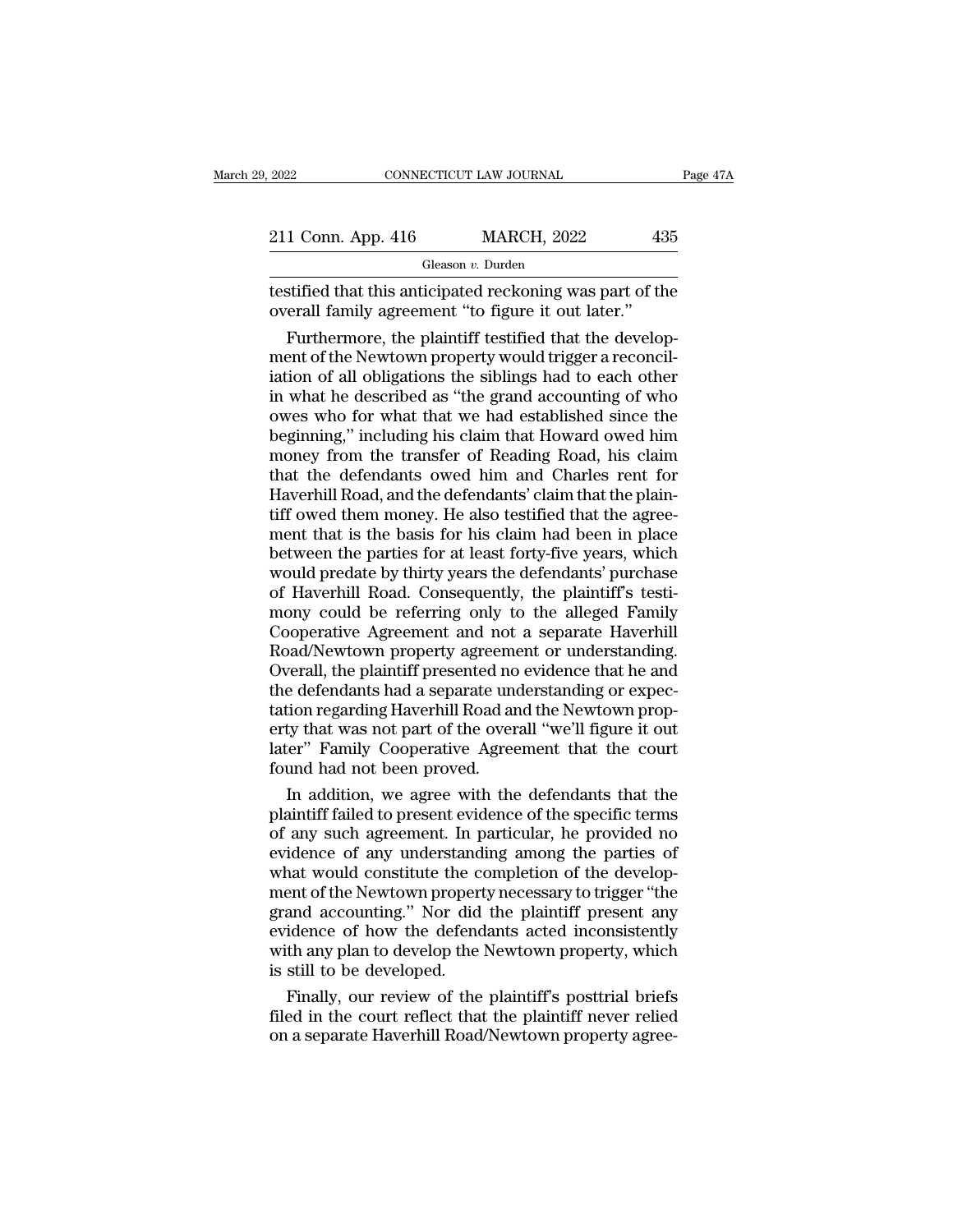# $\begin{tabular}{l l l l} \multicolumn{2}{c}{\text{CONNECTICUT LAW JOURNAL}} & \multicolumn{2}{c}{\text{March 29, 2022}}\\ \hline & \multicolumn{2}{c}{\text{MARCH, 2022}} & \multicolumn{2}{c}{\text{211 Conn. App. 416}}\\ \hline & \multicolumn{2}{c}{\text{Gleason }v. Durden} & \multicolumn{2}{c}{\text{Durden}} \end{tabular}$

Gleason *v.* Durden

CONNECTICUT LAW JOURNAL March March MARCH, 2022 211 Conn. App. 416<br>
Gleason v. Durden<br>
ment or understanding in support of his unjust enrich-<br>
ment claim. In his initial posttrial brief, the plaintiff<br>
hasod his unjust enr  $MARCH, 2022$  211 Conn. App. 416<br>
Gleason v. Durden<br>
ment or understanding in support of his unjust enrich-<br>
ment claim. In his initial posttrial brief, the plaintiff<br>
based his unjust enrichment claim on the "long-term<br>
fam  $\frac{436}{\text{Gleason } v. \text{ burden}}$ <br>  $\frac{\text{Gleason } v. \text{ burden}}{\text{ment or understanding in support of his unjust enrich-  
ment claim. In his initial posttrial brief, the plaintiff  
based his unjust enrichment claim on the "long-term  
family agreement." Consistent with his testimony, the  
relinitiff around that this family agreement was entered$  $\frac{\text{MARCH}}{\text{Heason } v. \text{ burden}}$ <br>
Gleason  $v. \text{ burden}$ <br>
ment or understanding in support of his unjust enrich-<br>
ment claim. In his initial posttrial brief, the plaintiff<br>
based his unjust enrichment claim on the "long-term<br>
family ag Gleason v. Durden<br>
ment or understanding in support of his unjust enrich-<br>
ment claim. In his initial posttrial brief, the plaintiff<br>
based his unjust enrichment claim on the "long-term<br>
family agreement." Consistent with Gleason v. Durden<br>
into the unit of his unjust enrichment claim. In his initial posttrial brief, the plaintiff<br>
based his unjust enrichment claim on the "long-term<br>
family agreement." Consistent with his testimony, the<br>
p ment or understanding in support of his unjust enrichment claim. In his initial posttrial brief, the plaintiff<br>based his unjust enrichment claim on the "long-term<br>family agreement." Consistent with his testimony, the<br>plain ment claim. In his initial posttrial brief, the plaintiff<br>based his unjust enrichment claim on the "long-term<br>family agreement." Consistent with his testimony, the<br>plaintiff argued that this family agreement was entered<br>in based his unjust enrichment claim on the "long-term<br>family agreement." Consistent with his testimony, the<br>plaintiff argued that this family agreement was entered<br>into shortly after Stephanie's death in 1973. Other than<br>arg family agreement." Consistent with his testimony, the plaintiff argued that this family agreement was entered<br>into shortly after Stephanie's death in 1973. Other than<br>arguing that, as part of the long-term family agreement plaintiff argued that this family agreement was entered<br>into shortly after Stephanie's death in 1973. Other than<br>arguing that, as part of the long-term family agreement,<br>the plaintiff sold Haverhill Road to the defendants into shortly after Stephanie's death in 1973. Other than arguing that, as part of the long-term family agreement, the plaintiff sold Haverhill Road to the defendants and Reading Road to Howard for less than their fair mark arguing that, as part of the long-term family agreement,<br>the plaintiff sold Haverhill Road to the defendants and<br>Reading Road to Howard for less than their fair market<br>values to raise money to develop Partridge Lane, which the plaintiff sold Haverhill Road to the defendants and<br>Reading Road to Howard for less than their fair market<br>values to raise money to develop Partridge Lane, which<br>was to be sold to develop the Newtown property, the<br>plai Reading Road to Howard for less than their fair market<br>values to raise money to develop Partridge Lane, which<br>was to be sold to develop the Newtown property, the<br>plaintiff's initial posttrial brief makes little or no refer values to raise money to develop Partridge Lane, which<br>was to be sold to develop the Newtown property, the<br>plaintiff's initial posttrial brief makes little or no refer-<br>ence to the Newtown property. It does not suggest tha was to be sold to develop the Newtown property, the<br>plaintiff's initial posttrial brief makes little or no refer-<br>ence to the Newtown property. It does not suggest that<br>there was a separate understanding that the defendant plaintiff's initial posttrial brief makes little or no reference to the Newtown property. It does not suggest that there was a separate understanding that the defendants would pay the plaintiff and Charles an additional \$2 ence to the Newtown property. It does not suggest that<br>there was a separate understanding that the defendants<br>would pay the plaintiff and Charles an additional \$250,000<br>upon the development of the Newtown property, describ Similarly, in his posttrial reply brief, the plaintiff and charles an additional \$250,000 on the development of the Newtown property, describe at constituted completion of such development, or aim that the defendants have moda pay are plantant and chances an additional 4250,500<br>upon the development of the Newtown property, describe<br>what constituted completion of such development, or<br>claim that the defendants have refused to participate<br>in s

the family's decades of the family's decades old agreement of the development, or claim that the defendants have refused to participate in such development.<br>
Similarly, in his posttrial reply brief, the plaintiff argued th Max constrated completion of start development, of<br>claim that the defendants have refused to participate<br>in such development.<br>Similarly, in his posttrial reply brief, the plaintiff<br>argued that his unjust enrichment claim w of the Newtopment.<br>
Similarly, in his posttrial reply brief, the plaintiff<br>
argued that his unjust enrichment claim was based on<br>
the family's decades old agreement to "figure it out<br>
later." The plaintiff also argued that Similarly, in his posttrial reply brief, the plaintiff<br>argued that his unjust enrichment claim was based on<br>the family's decades old agreement to "figure it out<br>later." The plaintiff also argued that the development<br>of the Similarly, in his posttrial reply brief, the plaintiff<br>argued that his unjust enrichment claim was based on<br>the family's decades old agreement to "figure it out<br>later." The plaintiff also argued that the development<br>of the argued that his unjust enrichment claim was based on<br>the family's decades old agreement to "figure it out<br>later." The plaintiff also argued that the development<br>of the Newtown property was part of this decades old<br>agreemen the family's decades old agreement to "figure it out<br>later." The plaintiff also argued that the development<br>of the Newtown property was part of this decades old<br>agreement and the "overall family plan to develop prop-<br>ertie later." The plaintiff also argued that the development<br>of the Newtown property was part of this decades old<br>agreement and the "overall family plan to develop prop-<br>erties." The brief does not discuss a separate Haverhill<br>R of the Newtown property was part of this decades old<br>agreement and the "overall family plan to develop prop-<br>erties." The brief does not discuss a separate Haverhill<br>Road/Newtown property agreement as found by the<br>court. I agreement and the "overall family plan to develop properties." The brief does not discuss a separate Haverhill<br>Road/Newtown property agreement as found by the<br>court. Instead, the plaintiff argued: "The second amended<br>compl erties." The brief does not discuss a separate Haverhill<br>Road/Newtown property agreement as found by the<br>court. Instead, the plaintiff argued: "The second amended<br>complaint discusses the transactions of the family as a<br>who Road/Newtown property agreement as found by the<br>court. Instead, the plaintiff argued: "The second amended<br>complaint discusses the transactions of the family as a<br>whole, not exclusively in regards to the properties inher-<br>i court. Instead, the plaintiff argued: "The second amended<br>complaint discusses the transactions of the family as a<br>whole, not exclusively in regards to the properties inher-<br>ited by [the plaintiff] and Charles from their mo complaint discusses the transactions of the family as a<br>whole, not exclusively in regards to the properties inher-<br>ited by [the plaintiff] and Charles from their mother<br>Stephanie. All parties since 1970 were well aware of whole, not exclusively in regards to the properties inher-<br>ited by [the plaintiff] and Charles from their mother<br>Stephanie. All parties since 1970 were well aware of their<br>likely inheritance of the Newtown property. At the ited by [the plaintiff]<br>Stephanie. All parties sii<br>likely inheritance of the<br>of discovery, and in de<br>proceedings, the Newto<br>discussed and vast evice<br>court as to this issue.''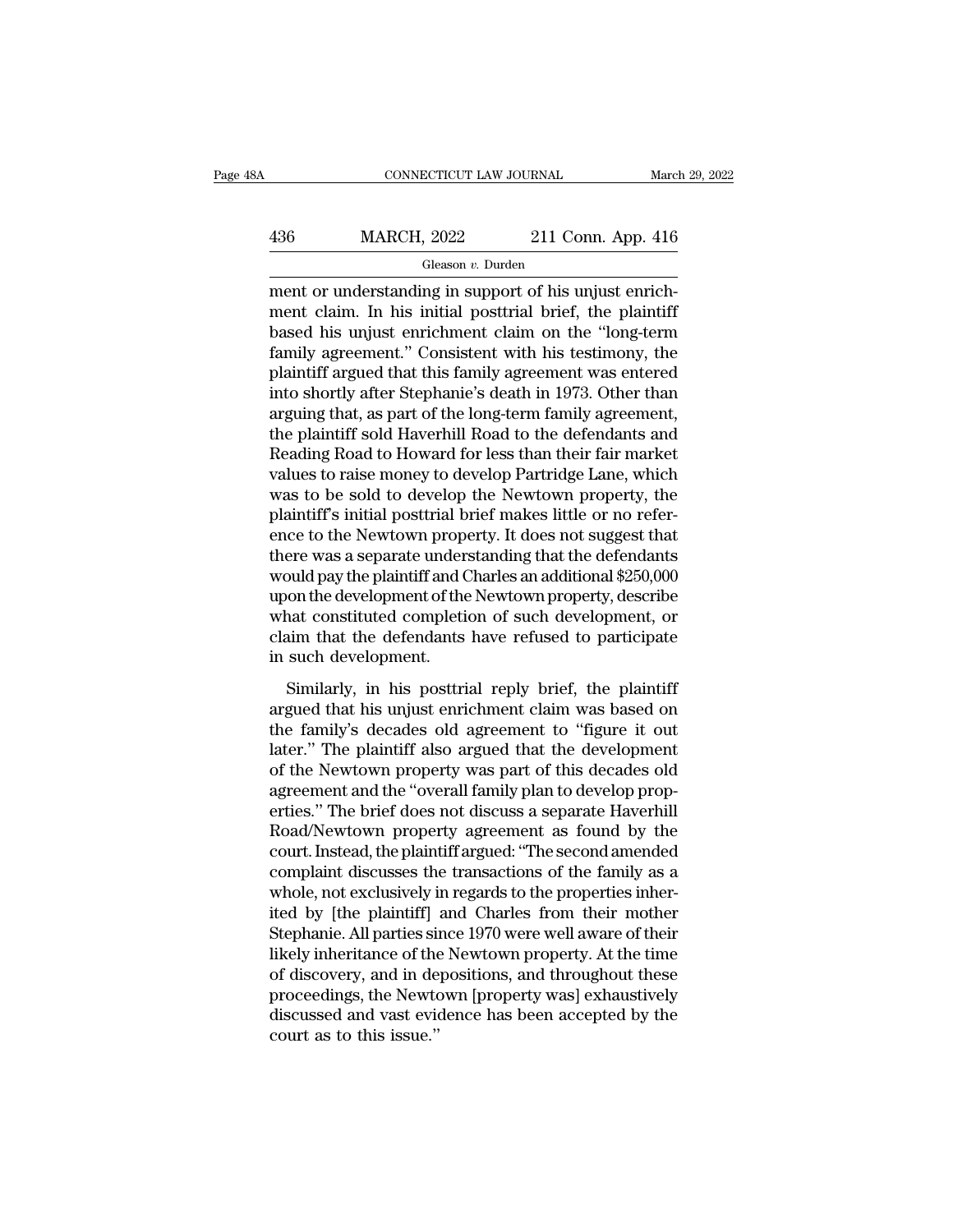| 2022               | CONNECTICUT LAW JOURNAL | Page 49A |
|--------------------|-------------------------|----------|
| 211 Conn. App. 416 | <b>MARCH, 2022</b>      | 437      |
|                    | Gleason v. Durden       |          |

#### Gleason *v.* Durden

CONNECTICUT LAW JOURNAL<br>
1 Conn. App. 416 MARCH, 2022 437<br>
Gleason v. Durden<br>
Thus, the plaintiff argued that any agreement regard-<br>
g the Newtown property was part and parcel of the<br>
reament alloged in count one of his co 211 Conn. App. 416 MARCH, 2022 437<br>
Gleason v. Durden<br>
Thus, the plaintiff argued that any agreement regarding the Newtown property was part and parcel of the<br>
agreement alleged in count one of his complaint, which<br>
the c 211 Conn. App. 416 MARCH, 2022 437<br>
Gleason v. Durden<br>
Thus, the plaintiff argued that any agreement regard-<br>
ing the Newtown property was part and parcel of the<br>
agreement alleged in count one of his complaint, which<br>
th 211 Conn. App. 416 MARCH, 2022 437<br>
Gleason v. Durden<br>
Thus, the plaintiff argued that any agreement regard-<br>
ing the Newtown property was part and parcel of the<br>
agreement alleged in count one of his complaint, which<br>
th Fig. 2022 1997<br>
Thus, the plaintiff argued that any agreement regard-<br>
ing the Newtown property was part and parcel of the<br>
agreement alleged in count one of his complaint, which<br>
the court found had not been proven. The Gleason v. Durden<br>
Thus, the plaintiff argued that any agreement regard-<br>
ing the Newtown property was part and parcel of the<br>
agreement alleged in count one of his complaint, which<br>
the court found had not been proven. T Thus, the plaintiff argued that any agreement regard-<br>ing the Newtown property was part and parcel of the<br>agreement alleged in count one of his complaint, which<br>the court found had not been proven. The plaintiff sim-<br>ply n ing the Newtown property was part and parcel of the agreement alleged in count one of his complaint, which the court found had not been proven. The plaintiff simply never pleaded, presented evidence of, or argued to the co agreement alleged in count one of his complaint, which<br>the court found had not been proven. The plaintiff sim-<br>ply never pleaded, presented evidence of, or argued to<br>the court that he was entitled to succeed on his unjust<br> the court found had not been proven. The plaintiff sim-<br>ply never pleaded, presented evidence of, or argued to<br>the court that he was entitled to succeed on his unjust<br>enrichment claim based on a separate amorphous<br>agreemen ply never pleaded, preser<br>the court that he was ent<br>enrichment claim based<br>agreement or understane<br>tional money to him and<br>Haverhill Road to the un<br>Newtown property.<br>Given how the plaint e court that he was entitled to succeed on his unjust<br>richment claim based on a separate amorphous<br>reement or understanding linking payment of addi-<br>nal money to him and Charles for the purchase of<br>werhill Road to the unde enrichment claim based on a separate amorphous<br>agreement or understanding linking payment of addi-<br>tional money to him and Charles for the purchase of<br>Haverhill Road to the undefined "development" of the<br>Newtown property.<br>

agreement or understanding linking payment of additional money to him and Charles for the purchase of Haverhill Road to the undefined "development" of the Newtown property.<br>Given how the plaintiff pleaded and litigated his tional money to him and Charles for the purchase of<br>Haverhill Road to the undefined "development" of the<br>Newtown property.<br>Given how the plaintiff pleaded and litigated his<br>claims, we conclude that it was improper for the Haverhill Road to the undefined "development" of the<br>Newtown property.<br>Given how the plaintiff pleaded and litigated his<br>claims, we conclude that it was improper for the court<br>to hold that the plaintiff had failed to prove Newtown property.<br>
Given how the plaintiff pleaded and litigated his<br>
claims, we conclude that it was improper for the court<br>
to hold that the plaintiff had failed to prove the agree-<br>
ment that was the basis of his unjust Given how the plaintiff pleaded and litigated his<br>claims, we conclude that it was improper for the court<br>to hold that the plaintiff had failed to prove the agree-<br>ment that was the basis of his unjust enrichment claim<br>and claims, we conclude that it was improper for the court<br>to hold that the plaintiff had failed to prove the agree-<br>ment that was the basis of his unjust enrichment claim<br>and then rely on a purported separate agreement that<br>w to hold that the plaintiff had failed to prove the agreement that was the basis of his unjust enrichment claim<br>and then rely on a purported separate agreement that<br>was never alleged, never proven, and never argued<br>when it ment that was the basis of his unjust enrichment claim<br>and then rely on a purported separate agreement that<br>was never alleged, never proven, and never argued<br>when it rendered judgment for the plaintiff. Without the<br>purport and then rely on a purported separate agreement that<br>was never alleged, never proven, and never argued<br>when it rendered judgment for the plaintiff. Without the<br>purported agreement regarding the Newtown property,<br>and the co was never alleged, never proven, and never argued<br>when it rendered judgment for the plaintiff. Without the<br>purported agreement regarding the Newtown property,<br>and the court having rejected the plaintiff's claim of a<br>family when it rendered judgment for the plaintiff. Without the<br>purported agreement regarding the Newtown property,<br>and the court having rejected the plaintiff's claim of a<br>family cooperative agreement to "figure it out later,"<br>t purported agreement regarding the Newtown property,<br>and the court having rejected the plaintiff's claim of a<br>family cooperative agreement to "figure it out later,"<br>there is no basis to conclude that the 2005 agreement<br>rega and the court having rejected the plaintiff's claim of a<br>family cooperative agreement to "figure it out later,"<br>there is no basis to conclude that the 2005 agreement<br>regarding the sale of Haverhill Road did not fully addr family cooperative agreement to "figure it out later,"<br>there is no basis to conclude that the 2005 agreement<br>regarding the sale of Haverhill Road did not fully address<br>the transfer of that property to the defendants. Conse there is no basis to conclude<br>regarding the sale of Haverh<br>the transfer of that propert<br>quently, the plaintiff cannot<br>ment claim and the court es<br>ment for the plaintiff on the<br>amended complaint.<sup>9</sup> quently, the plaintiff cannot prevail on his unjust enrichment claim and the court erred when it rendered judgment for the plaintiff on the second count of his second amended complaint.<sup>9</sup><br>  $\frac{9 \text{ As noted previously in this opinion, the court also rendered judgment for Charles on count two of the plaintiff's second amended$ 

ment claim and the court erred when it rendered judg-<br>ment for the plaintiff on the second count of his second<br>amended complaint.<sup>9</sup><br><sup>9</sup>As noted previously in this opinion, the court also rendered judgment<br>for Charles on c ment for the plaintiff on the second count of his second<br>amended complaint.<sup>9</sup><br><sup>9</sup> As noted previously in this opinion, the court also rendered judgment<br>for Charles on count two of the plaintiff's second amended complaint. ment for the plaintiff on the second count of fits second<br>amended complaint.<sup>9</sup><br><sup>9</sup> As noted previously in this opinion, the court also rendered judgment<br>for Charles on count two of the plaintiff's second amended complaint amended complaint."<br>  $\frac{1}{\sqrt{2}}$  As noted previously in this opinion, the court also rendered judgment<br>
for Charles on count two of the plaintiff's second amended complaint. Our<br>
conclusion that the plaintiff cannot succ  $\frac{1}{2}$  As noted previously in this opinion, the court also rendered judgment<br>for Charles on count two of the plaintiff's second amended complaint. Our<br>conclusion that the plaintiff cannot succeed on his unjust enrichme <sup>6</sup> As noted previously in this opinion, the court also rendered judgment for Charles on count two of the plaintiff's second amended complaint. Our conclusion that the plaintiff cannot succeed on his unjust enrichment clai for Charles on count two of the plaintiff second amended complaint. Our conclusion that the plaintiff cannot succeed on his unjust enrichment claim, applies with equal, if not more, force to the court's judgment in favor o conclusion that the plaintificant cannot succeed on his unjust enrichment claim, applies with equal, if not more, force to the court's judgment in favor of Charles. Charles made no claim based on the purported agreement re applies with equal, if not more, force to the court's judgment in favor of<br>Charles. Charles made no claim based on the purported agreement regarding<br>Haverhill Road and the Newtown property. Thus, the deficiencies that unde Charles. Charles made no claim based on the purported agreement regarding Haverhill Road and the Newtown property. Thus, the deficiencies that under-<br>mine the court's judgment in favor of the plaintiff also undermine the c Havernii Road and the Newtown property. Thus, the deficiencies that under-<br>mine the court's judgment in favor of the plaintiff also undermine the court's<br>judgment as to Charles. Furthermore, Charles was not an adverse part mine the court's judgment in favor of the plaintiff also undermine the court's judgment as to Charles. Furthermore, Charles was not an adverse party to the defendants, given that he never made any claims against or reques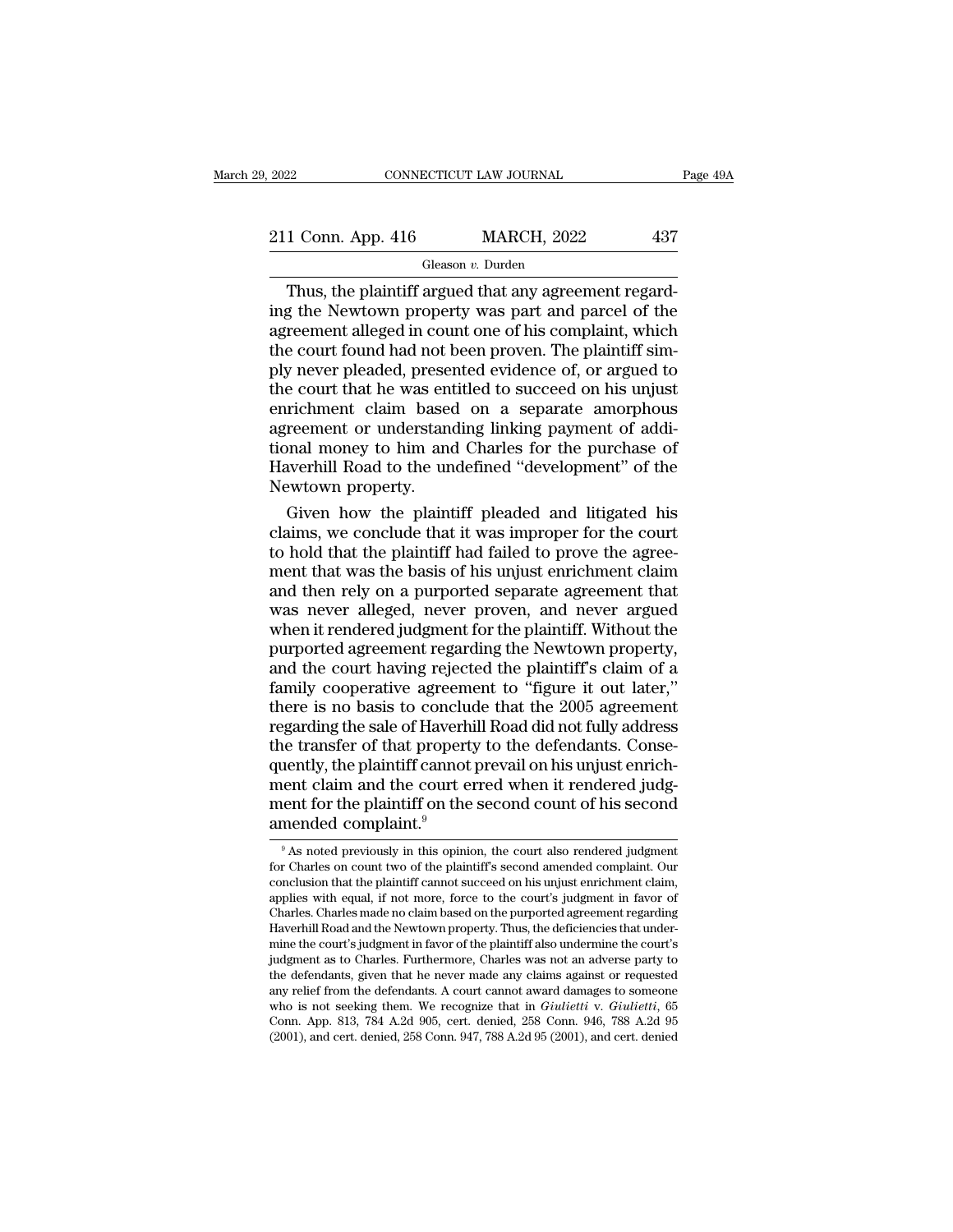| 0A  | CONNECTICUT LAW JOURNAL |                    | March 29, 2022 |
|-----|-------------------------|--------------------|----------------|
| 438 | <b>MARCH, 2022</b>      | 211 Conn. App. 416 |                |
|     | Gleason v. Durden       |                    |                |

II

 $\notag$  MARCH, 2022 211 Conn. App. 416<br>
Gleason v. Durden<br>
II<br>
As best we can divine, after a thorough review of the<br>
oss appeal, it appears that the plaintiff raises a single<br>
nim: that the court errod in not finding that 438 MARCH, 2022 211 Conn. App. 416<br>
Gleason v. Durden<br>
II<br>
As best we can divine, after a thorough review of the<br>
cross appeal, it appears that the plaintiff raises a single<br>
claim: that the court erred in not finding tha  $\begin{array}{r} \text{438} & \text{MARCH, 2022} & \text{211 Conn. App. 416} \ \hline \text{Gleason } v \text{. Durch} \ \hline \text{II} \end{array}$ <br>
As best we can divine, after a thorough review of the cross appeal, it appears that the plaintiff raises a single claim: that the court erred Gleason  $v$ . Durden<br>
II<br>
As best we can divine, after a thorough review of the<br>
cross appeal, it appears that the plaintiff raises a single<br>
claim: that the court erred in not finding that a confiden-<br>
tial relationship e II<br>
As best we can divine, after a thorough review of the<br>
cross appeal, it appears that the plaintiff raises a single<br>
claim: that the court erred in not finding that a confiden-<br>
tial relationship existed between the pa As best we can divine, after a thorough review of the<br>cross appeal, it appears that the plaintiff raises a single<br>claim: that the court erred in not finding that a confiden-<br>tial relationship existed between the parties. As best we can divine, after a thorough review of the cross appeal, it appears that the plaintiff raises a single claim: that the court erred in not finding that a confidential relationship existed between the parties. As cross appeal, it appears that the plaintiff raises a single<br>claim: that the court erred in not finding that a confiden-<br>tial relationship existed between the parties. As part of<br>that overarching claim, the plaintiff also a claim: that the cou<br>tial relationship ex<br>that overarching c<br>court erred in ren<br>not ordering an eq<br>this claim is inade<br>address it.<sup>11</sup> court erred in rendering judgment for Howard<sup>10</sup> and in<br>not ordering an equitable accounting. We conclude that<br>this claim is inadequately briefed and, thus, decline to<br>address it.<sup>11</sup><br>aub nom. *Vernon Village, Inc.* v. *Gi* not ordering an equitable accounting. We conclude that<br>this claim is inadequately briefed and, thus, decline to<br>address it.<sup>11</sup><br>sub nom. *Vernon Village, Inc.* v. *Giulietti* , 258 Conn. 947, 788 A.2d 97 (2001),<br>and cert.

This claim is inadequately briefed and, thus, decline to address it.<sup>11</sup><br>and non. *Vernon Village, Inc. v. Giulietti*, 258 Conn. 947, 788 A.2d 97 (2001), and cert. denied sub nom. *Giulietti v. Vernon Village, Inc.*, 258 C and the doctrine of retaining incident and, thus, decline to address it.<sup>11</sup> sub nom. *Vernon Village, Inc.* v. *Giulietti*, 258 Conn. 947, 788 A.2d 97 (2001), and cert. denied sub nom. *Giulietti* v. *Vernon Village, Inc* **address it.**<sup>11</sup><br>sub nom. *Vernon Village, Inc.* v. *Giulietti*, 258 Conn. 947, 788 A.2d 97 (2001),<br>and cert. denied sub nom. *Giulietti* v. *Vernon Village, Inc.*, 258 Conn. 947,<br>788 A.2d 96 (2001), on which the trial c sub nom. *Vernon Village, Inc.* v. *Giulietti*, 258 Conn. 947, 788 A.2d 97 (2001), and cert. denied sub nom. *Giulietti* v. *Vernon Village, Inc.*, 258 Conn. 947, 788 A.2d 96 (2001), on which the trial court relied, this sub hom. *Vernon Vulage, Inc. v. Giulietti*, 258 Conn. 947, 788 A.2d 97 (2001), and cert. denied sub nom. *Giulietti* v. *Vernon Village, Inc.*, 258 Conn. 947, 788 A.2d 96 (2001), on which the trial court relied, this cour (88 A.2d 96 (2001), on which the trial court refled, this court held that, under the doctrine of retaining jurisdiction, "[a] defendant may have relief to which he shows himself entitled against [a] plaintiff, although he under the doctrine of retaining jurisdiction, [a] detendant may have refler<br>to which he shows himself entitled against [a] plaintiff, although he does<br>not ask for it, and even in some cases where [a] plaintiff has failed t to which he shows himself entitied against [a] plaintiff, athough he does<br>not ask for it, and even in some cases where [a] plaintiff has failed to make<br>out his own case." (Internal quotation marks omitted.) Id., 858. In *G* not ask for it, and even in some cases where [a] piaintiff has failed to make<br>out his own case." (Internal quotation marks omitted.) Id., 858. In *Giulietti*,<br>the named defendant who was granted relief by the court "made i out his own case. (internal quotation marks omitted.) id., sos. in *Guittetti*, the named defendant who was granted relief by the court "made it clear that although she was named as a defendant, her interests in the matter the named derendant who was granted relief by the court "made it clear<br>that although she was named as a defendant, her interests in the matter<br>were aligned with those of the plaintiffs," not the defendants. Id., 857–58.<br>In that athough she was named as a defendant, her interests in the matter were aligned with those of the plaintiffs," not the defendants. Id., 857–58. In the present case, Charles never said that he was seeking relief at all were angned with those of the plaintiffs, not the defendants. Id.,  $85/-88$ .<br>In the present case, Charles never said that he was seeking relief at all or<br>that his interests in the action were more aligned with the interest In the present case, Charles never sala that he was seeking reller at all or<br>that his interests in the action were more aligned with the interests of the<br>plaintiff. To the contrary, Charles largely declined to participate that his interests in the action were more angned with the interests of the plaintiff. To the contrary, Charles largely declined to participate in the underlying litigation at all. Accordingly, there was no actual controve plaintiff. To the contrary, Charles largely declined to participate in the underlying litigation at all. Accordingly, there was no actual controversy to adjudicate between Charles and the defendants, and the court thus er agualcate between Charles and the defendants, and the court thus erred<br>in awarding Charles damages on the plaintiff's unjust enrichment claim for<br>that reason as well. See *Board of Education* v. *Naugatuck*, 257 Conn. 409,

m awarang Charles damages on the plaintiff surjust enrichment claim for<br>that reason as well. See *Board of Education* v. *Naugatuck*, 257 Conn. 409,<br>416, 778 A.2d 862 (2001) (actual controversy must exist at all times for<br> that reason as well. See *Boara of Eaucation* v. *Naugatuck*, 257 Conn. 409, 416, 778 A.2d 862 (2001) (actual controversy must exist at all times for justiciability of claim).<br><sup>10</sup> The defendants contend that the plaintiff 410,  $\ell$  is A.2d 802 (2001) (actual controversy must exist at all times for justiciability of claim).<br><sup>10</sup> The defendants contend that the plaintiff should not be allowed to assert claims of error against Howard in his c <sup>10</sup> The defendants contend that the plaintiff should not be allowed to assert claims of error against Howard in his cross appeal because Howard did not participate in this appeal. We disagree. In *Wickes Mfg. Co. v. Curr* The defendants contend that the plaintiff should not be allowed to assert claims of error against Howard in his cross appeal because Howard did not participate in this appeal. We disagree. In *Wickes Mfg. Co. v. Currier E* claims of error against Howard in his cross appeal because Howard did not<br>participate in this appeal. We disagree. In *Wickes Mfg. Co. v. Currier Electric*<br>*Co.*, 25 Conn. App. 751, 754 n.3, 596 A.2d 1331 (1991), this cou participate in this appeal. we disagree. In *wickes MJg.* Co. V. Currier Electric Co., 25 Conn. App. 751, 754 n.3, 596 A.2d 1331 (1991), this court held that a plaintiff may properly cross appeal as to a defendant who did a plaintiff may properly cross appeal as to a defendant who did not appeal: "Where only one judgment exists from which an appeal could be taken, a cross appeal may properly be filed by an aggrieved appellee. This rational a plaintiff may properly cross appeal as to a defendant who did not appeal:<br>"Where only one judgment exists from which an appeal could be taken, a<br>cross appeal may properly be filed by an aggrieved appellee. This rationale where only one judgment exists from which an appear could be taken, a<br>cross appeal may properly be filed by an aggrieved appellee. This rationale<br>also applies when a defendant appeals and a plaintiff cross appeals as to<br>d defendants who did not appeal  $\dots$  " Accordingly, the plaintiff is permitted to challenge through his cross appeal the judgment rendered in favor of Howard, even though Howard did not participate in the appeal. That being ard. Fendants who did not appeal  $\ldots$  Accordingly, the plaintiff is permitted challenge through his cross appeal the judgment rendered in favor of oward, even though Howard did not participate in the appeal. That being id, fo plaintiff's argument that the trial court erred in rendering judgment for Howard.<br>
<sup>11</sup> The plaintiff also argues in his cross appeal that the defendants failed to comply with Practice Book  $\S 62-7$  (b) (1) because they n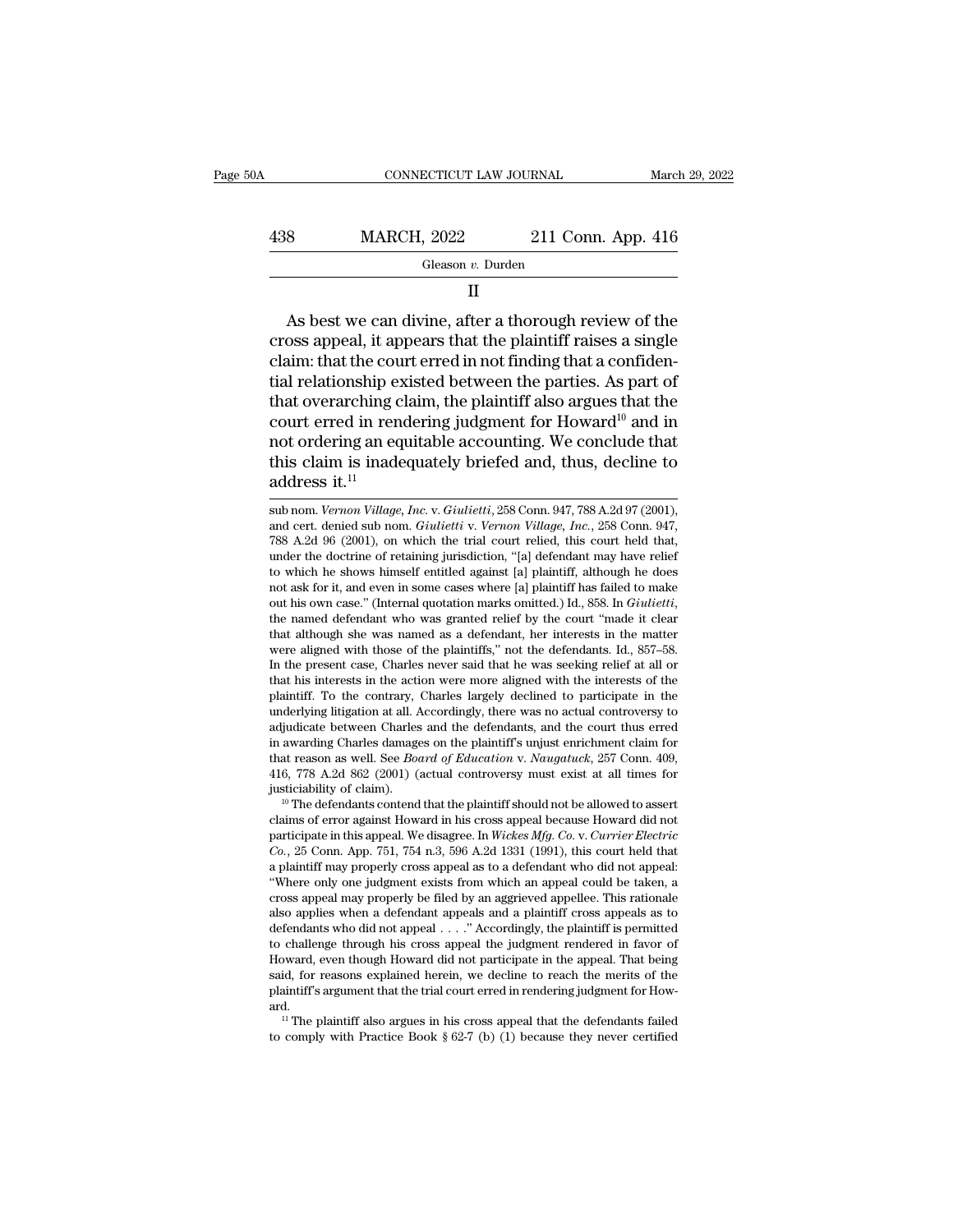#### Gleason *v.* Durden

CONNECTICUT LAW JOURNAL Page 51A<br>
1 Conn. App. 416 MARCH, 2022 439<br>
Gleason v. Durden<br>
"We repeatedly have stated that [w]e are not required<br>
review issues that have been improperly presented<br>
this court through an inadequ 211 Conn. App. 416 MARCH, 2022 439<br>
Gleason v. Durden<br>
"We repeatedly have stated that [w]e are not required<br>
to review issues that have been improperly presented<br>
to this court through an inadequate brief. . . . Analy-<br> 211 Conn. App. 416 MARCH, 2022 439<br>
Gleason v. Durden<br>
"We repeatedly have stated that [w]e are not required<br>
to review issues that have been improperly presented<br>
to this court through an inadequate brief. . . . Analy-<br> 211 Conn. App. 416 MARCH, 2022 439<br>
Gleason *v*. Durden<br>
"We repeatedly have stated that [w]e are not required<br>
to review issues that have been improperly presented<br>
to this court through an inadequate brief. . . . Analy-Gleason v. Durden<br>
(Gleason v. Durden<br>
(We repeatedly have stated that [w]e are not required<br>
to review issues that have been improperly presented<br>
to this court through an inadequate brief. . . . Analy-<br>
sis, rather than Gleason *v*. Durden<br>
"We repeatedly have stated that [w]e are not required<br>
to review issues that have been improperly presented<br>
to this court through an inadequate brief. . . . Analy-<br>
sis, rather than mere abstract ass "We repeatedly have stated that [w]e are not required<br>to review issues that have been improperly presented<br>to this court through an inadequate brief.... Analy-<br>sis, rather than mere abstract assertion, is required in<br>orde to review issues that have been improperly presented<br>to this court through an inadequate brief.... Analy-<br>sis, rather than mere abstract assertion, is required in<br>order to avoid abandoning an issue by failure to brief<br>the to this court through an inadequate brief.... Analysis, rather than mere abstract assertion, is required in order to avoid abandoning an issue by failure to brief the issue properly.... [When] a claim is asserted in the s sis, rather than mere abstract assertion, is required in<br>order to avoid abandoning an issue by failure to brief<br>the issue properly. . . . [When] a claim is asserted in<br>the statement of issues but thereafter receives only<br> order to avoid abandoning an issue by failure to brief<br>the issue properly. . . . [When] a claim is asserted in<br>the statement of issues but thereafter receives only<br>cursory attention in the brief without substantive dis-<br>c the issue properly. . . . [When] a claim is asserted in<br>the statement of issues but thereafter receives only<br>cursory attention in the brief without substantive dis-<br>cussion or citation of authorities, it is deemed to be<br>a the statement of issues but thereafter receives only cursory attention in the brief without substantive discussion or citation of authorities, it is deemed to be abandoned. . . . For a reviewing court to judiciously and ef cursory attention in the brief without substantive discussion or citation of authorities, it is deemed to be<br>abandoned.... For a reviewing court to judiciously<br>and efficiently ... consider claims of error raised on<br>appeal cussion or citation of authorities, it is deabandoned. . . . For a reviewing court to and efficiently . . . consider claims of error appeal . . . the parties must clearly and furtheir arguments in their briefs. . . . In a andoned. . . . For a reviewing court to judiciously<br>
d efficiently . . . consider claims of error raised on<br>
peal . . . the parties must clearly and fully set forth<br>
eir arguments in their briefs. . . . In addition, brief and efficiently  $\ldots$  consider claims of error raised on<br>appeal  $\ldots$  the parties must clearly and fully set forth<br>their arguments in their briefs.  $\ldots$  In addition, brief-<br>ing is inadequate when it is not only short, bu

appeal . . . the parties must clearly and fully set forth<br>their arguments in their briefs. . . . In addition, brief-<br>ing is inadequate when it is not only short, but confus-<br>ing, repetitive, and disorganized. . . .<br>"We are their arguments in their briefs. . . . In addition, brief-<br>ing is inadequate when it is not only short, but confus-<br>ing, repetitive, and disorganized. . . .<br>"We are mindful that [i]t is the established policy of<br>the Conne "We are mindful that [i]t is the established policy of<br>the Connecticut courts to be solicitous of [self-repre-<br>sented] litigants and when it does not interfere with the<br>rights of other parties to construe the rules of pra the Connecticut courts to be solicitous of [self-repre-<br>sented] litigants and when it does not interfere with the<br>rights of other parties to construe the rules of practice<br>that a copy of their briefs and other appellate pa

delivery of those documents. Accordingly, this issue has been resolved and<br>is thus moot. See *Curley* v. *Kaiser*, 112 Conn. App. 213, 229, 962 A.2d 167<br>(2009) (claim is moot when issue before court has been resolved).<br>We delivery of those documents. Accordingly, this issue has been resolved and<br>is thus moot. See *Curley* v. *Kaiser*, 112 Conn. App. 213, 229, 962 A.2d 167<br>(2009) (claim is moot when issue before court has been resolved).<br>We is thus moot. See *Catriey* V. *Katser*, 112 Conti. App. 213, 229, 302 A.2d 107 (2009) (claim is moot when issue before court has been resolved).<br>We further note that, to the extent the plaintiff, as a self-represented pa (2009) (claim is moot when issue before court has been resolved).<br>We further note that, to the extent the plaintiff, as a self-represented<br>party, seeks to represent Charles in his cross appeal, such representation<br>is not we further note that, to the extent the plaintiff, as a self-represented<br>party, seeks to represent Charles in his cross appeal, such representation<br>is not allowed. Because the plaintiff is not an attorney, he cannot appear party, seeks to represent Charles in his cross appeal, such representation<br>is not allowed. Because the plaintiff is not an attorney, he cannot appear<br>on behalf of Charles. See *Collard & Roe, P.C.* v. *Klein*, 87 Conn. App is not allowed. Because the plaintiff is not an attorney, ne cannot appear<br>on behalf of Charles. See *Collard & Roe, P.C.* v. *Klein*, 87 Conn. App. 337,<br>343–44 n.3, 865 A.2d 500 ("[a] pro se party may not appear on behal (3001), and cert. denied sub nom. *Vernon Village, Inc.* v. *Giulietti*, 258 Conn. 343–44 n.3, 865 A.2d 500 ("[a] pro se party may not appear on behalf of another pro se party"), cert. denied, 274 Conn. 904, 876 A.2d 13 (2 another pro se party"), cert. denied, 274 Conn. 904, 876 A.2d 13 (2005).<br>Moreover, contrary to the plaintiff's argument, this court's precedent in<br>Giulietti v. Giulietti, 65 Conn. App. 813, 784 A.2d 905, cert. denied, 258<br>

The sented point of the plaint of the plaint of the priority of the priority of the priority of their parties to construe the rules of practice that a copy of their briefs and other appellate papers were delivered to Charl rights of other parties to construe the rules of practice<br>that a copy of their briefs and other appellate papers were delivered to<br>Charles. We conclude that this issue is moot and, thus, unreviewable. On<br>May 10, 2021, the briefs and appellate filings to Charles. This court denied that motion, but That a copy of their briefs and other appellate papers were delivered to Charles. We conclude that this issue is moot and, thus, unreviewable. On May 10, 2021, the plaintiff filed a motion for sanctions before this court, that a copy of their briefs and other appellate papers were delivered to Charles. We conclude that this issue is moot and, thus, unreviewable. On May 10, 2021, the plaintiff filed a motion for sanctions before this court, Charles. we conclude that this issue is moot and, thus, unreviewable. On May 10, 2021, the plaintiff filed a motion for sanctions before this court, arguing that the defendants had repeatedly failed to certify delivery of may 10, 2021, the plantum med a motion for sanctions before this court, arguing that the defendants had repeatedly failed to certify delivery of their briefs and appellate filings to Charles. This court denied that motion arguing that the defendants had repeatedly failed to certify delivery of their<br>briefs and appellate filings to Charles. This court denied that motion, but<br>ordered the defendants to certify that "a copy of the defendants' b between the defendants of charles. This court defined that motion, but<br>ordered the defendants to certify that "a copy of the defendants' briefs and<br>other appellate papers have been delivered to" Charles. On June 17, 2021,<br> ordered the defendants to certify that "a copy of the defendants" briefs and other appellate papers have been delivered to" Charles. On June 17, 2021, in accordance with that order, the defendants" counsel certified that t in accordance with that order, the defendants' counsel certified that the required documents had been delivered to Charles. The defendants' counsel also provided this court with a FedEx proof of delivery record for the de accordance with that order, the defendants counsel certified that the quired documents had been delivered to Charles. The defendants' counsel<br>so provided this court with a FedEx proof of delivery record for the<br>livery of t required documents had been delivered to Charles. The derendants counsel<br>also provided this court with a FedEx proof of delivery record for the<br>delivery of those documents. Accordingly, this issue has been resolved and<br>is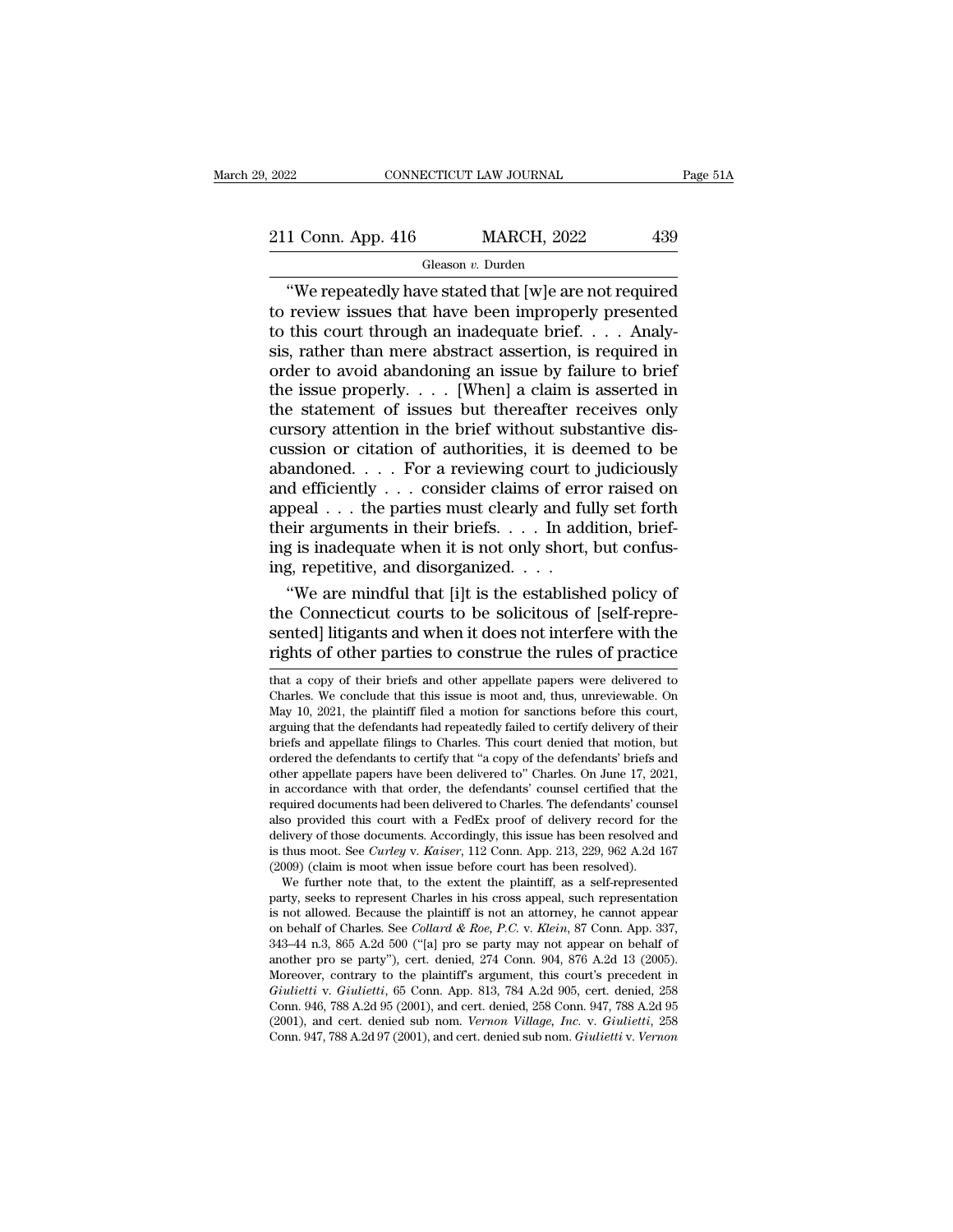# CONNECTICUT LAW JOURNAL March 29, 2022<br>
440 MARCH, 2022 211 Conn. App. 416<br>
Gleason v. Durden

#### Gleason *v.* Durden

CONNECTICUT LAW JOURNAL March 29, 2<br>
MARCH, 2022 211 Conn. App. 416<br>
Gleason v. Durden<br>
liberally in favor of the [self-represented] party. . . . .<br>
Nonetheless, [a]lthough we allow [self-represented] liti-MARCH, 2022 211 Conn. App. 416<br>
Gleason v. Durden<br>
liberally in favor of the [self-represented] party. . . . .<br>
Nonetheless, [a]lthough we allow [self-represented] liti-<br>
gants some latitude, the right of self-representati  $\frac{\text{MARCH}}{\text{Heason } v. \text{ burden}}$ <br>
Gleason v. Durden<br>
liberally in favor of the [self-represented] party.....<br>
Nonetheless, [a]lthough we allow [self-represented] litigants some latitude, the right of self-representation pro-<br>
vide 440 MARCH, 2022 211 Conn. App. 416<br>
Gleason v. Durden<br>
liberally in favor of the [self-represented] party....<br>
Nonetheless, [a]lthough we allow [self-represented] litigants some latitude, the right of self-representation Gleason v. Durden<br>
Gleason v. Durden<br>
liberally in favor of the [self-represented] party....<br>
Nonetheless, [a]lthough we allow [self-represented] litigants some latitude, the right of self-representation pro-<br>
vides no at Gleason *v*. Durden<br>
liberally in favor of the [self-represented] party. . . . .<br>
Nonetheless, [a]lthough we allow [self-representation pro-<br>
vides no attendant license not to comply with relevant<br>
rules of procedural and liberally in favor of the [self-represented] party. . . . . . Nonetheless, [a]lthough we allow [self-represented] litigants some latitude, the right of self-representation provides no attendant license not to comply with r Nonetheless, [a]lthough we allo<br>gants some latitude, the right of<br>vides no attendant license not<br>rules of procedural and subs<br>omitted; internal quotation ma<br>*Dept. of Environmental Protec*<br>804, 256 A.3d 655 (2021).<br>For his nts some latitude, the right of self-representation pro-<br>des no attendant license not to comply with relevant<br>les of procedural and substantive law." (Citations<br>nitted; internal quotation marks omitted.) *Burton* v.<br>pt. of vides no attendant license not to comply with relevant<br>rules of procedural and substantive law." (Citations<br>omitted; internal quotation marks omitted.) *Burton* v.<br>*Dept. of Environmental Protection*, 337 Conn. 781, 803–<br>8

rules of procedural and substantive law." (Citations<br>
omitted; internal quotation marks omitted.) *Burton* v.<br> *Dept. of Environmental Protection*, 337 Conn. 781, 803–<br>
804, 256 A.3d 655 (2021).<br>
For his single claim on h omitted; internal quotation marks omitted.) *Burton v.*<br> *Dept. of Environmental Protection*, 337 Conn. 781, 803–<br>
804, 256 A.3d 655 (2021).<br>
For his single claim on his cross appeal, the plaintiff<br>
provides minimal releva Dept. of Environmental Protection, 337 Conn. 781, 803–<br>804, 256 A.3d 655 (2021).<br>For his single claim on his cross appeal, the plaintiff<br>provides minimal relevant citation to the record and<br>almost no citation to applicable 804, 256 A.3d 655 (2021).<br>
For his single claim on his cross appeal, the plaintiff<br>
provides minimal relevant citation to the record and<br>
almost no citation to applicable legal authorities. See<br>
id., 804 (brief containing For his single claim on his cross appeal, the plaintiff<br>provides minimal relevant citation to the record and<br>almost no citation to applicable legal authorities. See<br>id., 804 (brief containing only minimal citation to reco provides minimal relevant citation to the record and<br>almost no citation to applicable legal authorities. See<br>id., 804 (brief containing only minimal citation to record<br>was inadequate); see also *Mattie & O'Brien Con-<br>tract* almost no citation to applicable legal authorities. See<br>id., 804 (brief containing only minimal citation to record<br>was inadequate); see also *Mattie & O'Brien Con-<br>tracting Co.* v. *Rizzo Construction Pool Co.*, 128 Conn. id., 804 (brief containing only minimal citation to record<br>was inadequate); see also *Mattie & O'Brien Contracting Co.* v. *Rizzo Construction Pool Co.*, 128 Conn.<br>App. 537, 544, 17 A.3d 1083 (brief containing minimal<br>cit *Macherian Co. v. Rizzo Construction Pool Co., 128 Conn.*<br> *App. 537, 544, 17 A.3d 1083 (brief containing minimal citation to legal authority was inadequate), cert. denied,*<br> *302 Conn. 906, 23 A.3d 1247 (2011). Further, t* tracting Co. v. Rizzo Construction Pool Co., 128 Conn.<br>App. 537, 544, 17 A.3d 1083 (brief containing minimal<br>citation to legal authority was inadequate), cert. denied,<br>302 Conn. 906, 23 A.3d 1247 (2011). Further, the plain App. 537, 544, 17 A.3d 1083 (brief containing minimal citation to legal authority was inadequate), cert. denied, 302 Conn. 906, 23 A.3d 1247 (2011). Further, the plaintiff provides no meaningful analysis for his claim. Se citation to legal authority was inadequate), cert. denied,<br>302 Conn. 906, 23 A.3d 1247 (2011). Further, the plaintiff<br>provides no meaningful analysis for his claim. See<br>*MacDermid, Inc.* v. *Leonetti*, 328 Conn. 726, 748, 302 Conn. 906, 23 A.3d 1247 (2011). Further, the plaintiff<br>provides no meaningful analysis for his claim. See<br>*MacDermid, Inc.* v. *Leonetti*, 328 Conn. 726, 748, 183<br>A.3d 611 (2018) (actual analysis, not just mere abstrac provides no meaningful analysis for his claim. See<br>MacDermid, Inc. v. Leonetti, 328 Conn. 726, 748, 183<br>A.3d 611 (2018) (actual analysis, not just mere abstract<br>assertions, is required for briefing to be adequate). Last,<br>t MacDermid, Inc. v. Leonetti, 328 Conn. 726, 748, 183<br>A.3d 611 (2018) (actual analysis, not just mere abstract<br>assertions, is required for briefing to be adequate). Last,<br>the plaintiff's briefing is confusing, repetitive, a A.3d 611 (2018) (actual analysis, not just mere abstract<br>assertions, is required for briefing to be adequate). Last,<br>the plaintiff's briefing is confusing, repetitive, and disor-<br>ganized. See *State* v. *Buhl*, 321 Conn. 6 assertions, is required for briefing to be add<br>the plaintiff's briefing is confusing, repetitively<br>ganized. See *State* v. *Buhl*, 321 Conn. 688<br>A.3d 868 (2016) (no abuse of discretion in<br>review defendant's claims when bri e plaintiff's briefing is confusing, repetitive, and disor-<br>nized. See *State* v. *Buhl*, 321 Conn. 688, 722–23, 138<br>3d 868 (2016) (no abuse of discretion in declining to<br>view defendant's claims when briefing was repetitiv ganized. See *State* v. *Buhl*, 321 Conn. 688, 722–23, 138<br>A.3d 868 (2016) (no abuse of discretion in declining to<br>review defendant's claims when briefing was repetitive<br>and confusing). Accordingly, his claim is inadequate

A.3d 868 (2016) (no abuse of discretion in declining to<br>review defendant's claims when briefing was repetitive<br>and confusing). Accordingly, his claim is inadequately<br>briefed, and we decline to review it.<br>The judgment is re review defendant's claims when briefing was repetitive<br>and confusing). Accordingly, his claim is inadequately<br>briefed, and we decline to review it.<br>The judgment is reversed with respect to the unjust<br>enrichment claim in co and confusing). Accordingly, his claim is inadequately<br>briefed, and we decline to review it.<br>The judgment is reversed with respect to the unjust<br>enrichment claim in count two rendered in favor of the<br>plaintiff and Charles respects. The judgment is reversed with respect to the un<br>richment claim in count two rendered in favor of<br>aintiff and Charles Gleason, and the case is reman<br>th direction to render judgment for the defenda<br>it that count; the judgme *Village, Inc.*, 258 Conn. 947, 788 A.2d 96 (2001), does not give the plaintiff aright to assert Charles' legal rights in this action. Thus, the claims pertaining to Charles that were raised by the plaintiff on appeal are

on that count; the judgment is affirmed in all other<br>respects.<br>In this opinion the other judges concurred.<br>Village, Inc., 258 Conn. 947, 788 A.2d 96 (2001), does not give the plaintiff<br>a right to assert Charles' legal rig respects.<br>In this opinion the other judges concurred.<br>Village, Inc., 258 Conn. 947, 788 A.2d 96 (2001), does not give the plaintiff<br>a right to assert Charles' legal rights in this action. Thus, the claims pertaining<br>to Cha Village, Inc., 258 Conn. 947, 788 A.2d  $96$  (2001), does not give the plaintiff a right to assert Charles' legal rights in this action. Thus, the claims pertaining to Charles that were raised by the plaintiff on appeal ar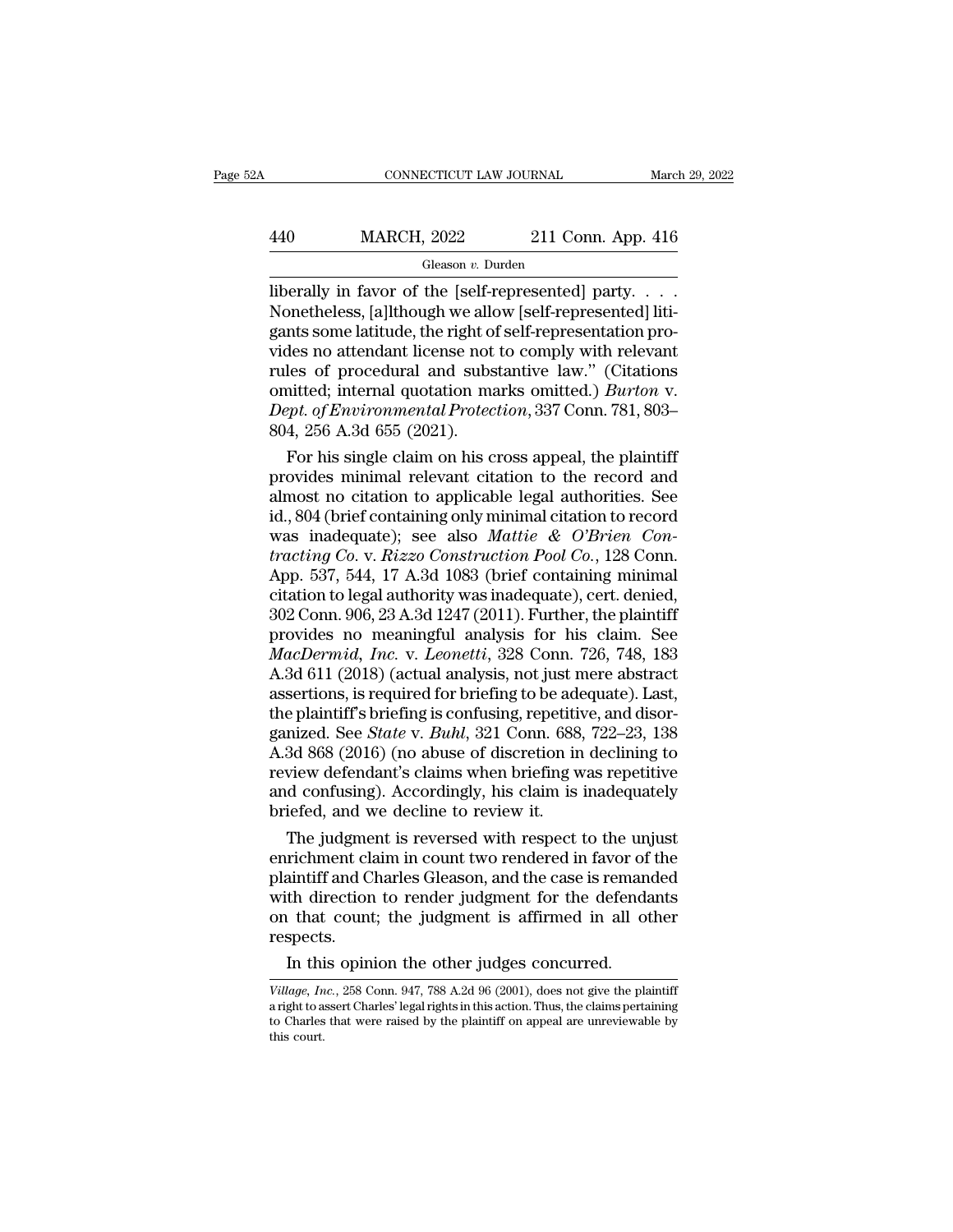2022 CONNECTICUT LAW JOURNAL Page 53A<br>211 Conn. App. 441 MARCH, 2022 441<br>Peerless Realty, Inc. v. Stamford

#### App. 441 MARCH, 2022 441<br>Peerless Realty, Inc. *v.* Stamford<br>PEERLESS REALTY, INC. *v.* CITY<br>OF STAMFORD ET AL. 441 MARCH, 2022<br>
Peerless Realty, Inc. v. Stamford<br>
RLESS REALTY, INC. v. CITY<br>
OF STAMFORD ET AL. (AC 43448) MARCH, 202<br>
Realty, Inc. v. Stamford<br>
REALTY, INC. v. C<br>
AMFORD ET AL.<br>
(AC 43448)<br>
Cradle and Flynn, Js. PEERLESS REALTY, INC. v. CITY<br>OF STAMFORD ET AL.<br>(AC 43448)<br>Alvord, Cradle and Flynn, Js.

#### *Syllabus*

 $\rm (AC~43448)$ <br>Alvord, Cradle and Flynn, Js.<br> $Syllabus$ <br>The plaintiff property owner sought reimbursement from the defendants,<br>the city and its tax assessor, for certain real property taxes paid to the Alvord, Cradle and Flynn, Js.<br>
Syllabus<br>
plaintiff property owner sought reimbursement from the defendants,<br>
the city and its tax assessor, for certain real property taxes paid to the<br>
city. In 2017, the plaintiff discover Alvord, Cradle and Flynn, Js.<br>
Syllabus<br>
plaintiff property owner sought reimbursement from the defendants,<br>
the city and its tax assessor, for certain real property taxes paid to the<br>
city. In 2017, the plaintiff discover *Syllabus*<br>
plaintiff property owner sought reimbursement from the defendants,<br>
the city and its tax assessor, for certain real property taxes paid to the<br>
city. In 2017, the plaintiff discovered that the city's tax asses Syttabus<br>plaintiff property owner sought reimbursement from the defendants,<br>the city and its tax assessor, for certain real property taxes paid to the<br>city. In 2017, the plaintiff discovered that the city's tax assessment<br> plaintiff property owner sought reimbursement from the defendants,<br>the city and its tax assessor, for certain real property taxes paid to the<br>city. In 2017, the plaintiff discovered that the city's tax assessment<br>records l the city and its tax assessor, for certain real property taxes paid to the city. In 2017, the plaintiff discovered that the city's tax assessment records listed its property as being comprised of 1.15 acres, rather than th error and indicated that it likely had occurred when the city's tax assessment<br>records listed its property as being comprised of 1.15 acres, rather than<br>the 0.89 acres that the plaintiff's appraiser had determined in 1995 ency and interpret was being comprised of 1.15 acres, rather than<br>the 0.89 acres that the plaintiff's appraiser had determined in 1995 or<br>the 0.88 acres that it had been surveyed at in 2008. The plaintiff contacted<br>the tax the 0.89 acres that the plaintiff's appraiser had determined in 1995 or the 0.89 acres that it had been surveyed at in 2008. The plaintiff contacted the tax assessor, who confirmed that the discrepancy was the result of an the 0.88 acres that it had been surveyed at in 2008. The plaintiff contacted the tax assessor, who confirmed that the discrepancy was the result of an error and indicated that it likely had occurred when the city converted the tax assessor, who confirmed that the discrepancy was the result of the tax assessor, who confirmed that the discrepancy was the result of an error and indicated that it likely had occurred when the city converted its r and excess payments made during the excess and error and indicated that it likely had occurred when the city converted its records to an electronic system in 1993. The tax assessor corrected the error, credited the plainti its records to an electronic system in 1993. The tax assessor corrected the error, credited the plaintiff for the excess amount it had paid in 2016, the then current tax year, informed the plaintiff that, pursuant to the the error, credited the plaintiff for the excess amount it had paid in 2016, the then current tax year, informed the plaintiff that, pursuant to the applicable statutes (§§ 12-60 and 12-129), the city could only refund the 2016, the then current tax year, informed the plaintiff that, pursuant to the applicable statutes ( $\S$ § 12-60 and 12-129), the city could only refund the plaintiff for excess payments made during the prior three years, an a refund of all excess taxes paid since 1993. The defendants are paintiff for excess payments made during the prior three years, and sent the plaintiff an application for reimbursement for the excess amounts paid for the the plaintiff for excess payments made during the prior three years,<br>and sent the plaintiff an application for reimbursement for the excess<br>amounts paid for the 2014 and 2015 tax years. Instead of completing<br>the applicatio and sent the plaintiff an application for reimbursement for the excess<br>amounts paid for the 2014 and 2015 tax years. Instead of completing<br>the application, the plaintiff sent a letter to the defendants demanding<br>a refund o amounts paid for the 2014 and 2015 tax years. Instead of completing the application, the plaintiff sent a letter to the defendants demanding a refund of all excess taxes paid since 1993. The defendants' response reiterate the application, the plaintiff sent a letter to the defendants demanding a refund of all excess taxes paid since 1993. The defendants' response reiterated that any claim for a refund going back more than three years was ti the application, the plaintiff sent a letter to the defendants demanding a refund of all excess taxes paid since 1993. The defendants' response reiterated that any claim for a refund going back more than three years was t reiterated that any claim for a refund going back more than three years<br>was time barred by the applicable statutes. The plaintiff filed its com-<br>plaint, and, in response, the defendants asserted six special defenses,<br>inclu was time barred by the applicable statutes. The plaintiff filed its complaint, and, in response, the defendants asserted six special defenses, including that the statute of limitations set forth in  $\S$  12-60 and 12-129 pr plaint, and, in response, the defendants asserted six special defenses, including that the statute of limitations set forth in  $\S$  12-60 and 12-129 precluded the plaintiff from bringing a claim arising from a clerical mis purally that the statute of limitations set forth in  $\S$  12-60 and 12-129 precluded the plaintiff from bringing a claim arising from a clerical mistake in the assessment of taxes on the property more than three years afte precluded the plaintiff from bringing a claim arising from a clerical mistake in the assessment of taxes on the property more than three years after the applicable due date and that the plaintiff's failure to take advantag motake in the assessment of taxes on the property more than three wears after the applicable due date and that the plaintiff's failure to take advantage of the statutory remedies available to it precluded it from recoverin wears after the applicable due date and that the plaintiff's failure to take advantage of the statutory remedies available to it precluded it from recovering pursuant to a claim for unjust enrichment. The defendants then advantage of the statutory remedies available to it precluded it from recovering pursuant to a claim for unjust enrichment. The defendants then filed a motion for summary judgment. The plaintiff opposed the motion, claimi recovering pursuant to a claim for unjust enrichment. The defendants<br>then filed a motion for summary judgment. The plaintiff opposed the<br>motion, claiming that its complaint set forth common-law restitution<br>and unjust enric then filed a motion for summary judgment. The plaintiff opposed the motion, claiming that its complaint set forth common-law restitution and unjust enrichment claims, rather than claims pursuant to  $\S$  12-60 and 12-129, t motion, claiming that its complaint set forth common-law restitution and unjust enrichment claims, rather than claims pursuant to  $\S$  12-60 and 12-129, that the defendants had the burden of proof on the issue of the appli and unjust enrichment claims, rather than claims pursuant to  $\S$  12-60 and 12-129, that the defendants had the burden of proof on the issue of the applicability of  $\S$  12-60 and 12-129 because they raised such claim in th and unjust enrichment claims, rather than claims pursuant to  $\S$  12-60 and 12-129, that the defendants had the burden of proof on the issue of the applicability of  $\S$  12-60 and 12-129 because they raised such claim in th of the applicability of  $\S$   $\S$  12-60 and 12-129 because they raised such claim in their special defenses, and that the defendants failed to sustain that burden because they failed to prove that the assessment error was c claim in their special defenses, and that the defendants failed to sustain<br>that burden because they failed to prove that the assessment error was<br>clerical. The trial court granted the defendants' motion and the plaintiff<br>a that burden because they failed to prove that the assessment error was clerical. The trial court granted the defendants' motion and the plaintiff appealed to this court. *Held* that the defendants were entitled to judgmen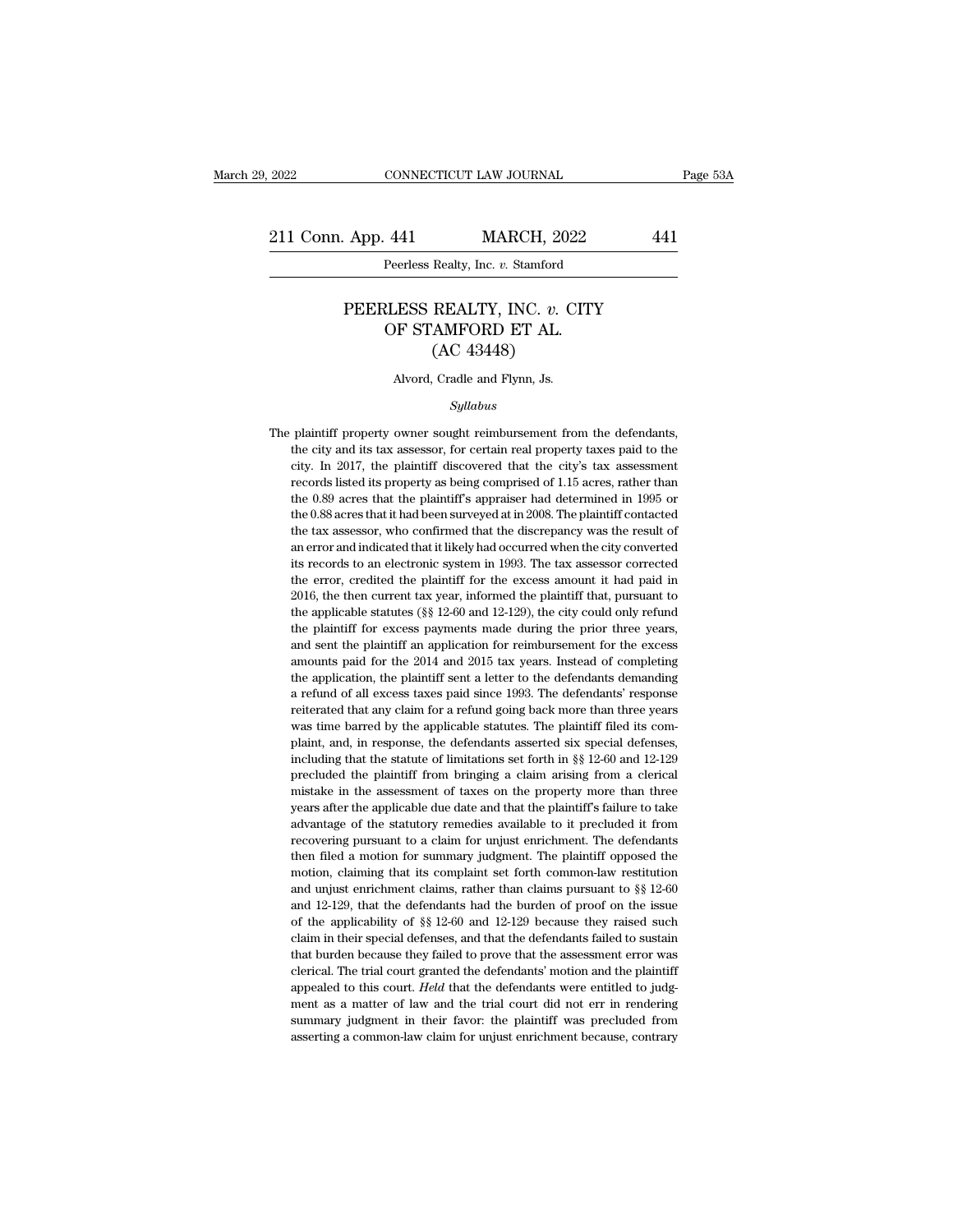### CONNECTICUT LAW JOURNAL March 29, 2022<br>442 MARCH, 2022 211 Conn. App. 441<br>Peerless Realty, Inc. v. Stamford CONNECTICUT LAW JOURNAL March March March 2022 211 Conn. App. 441<br>Peerless Realty, Inc. *v.* Stamford to its assertions, the applicable statutes were sufficient to redress the

MARCH, 2022 211 Conn. App. 441<br>
Peerless Realty, Inc. v. Stamford<br>
to its assertions, the applicable statutes were sufficient to redress the<br>
plaintiff's grievances regardless of how the property assessment error MARCH, 2022 211 Conn. App. 441<br>
Peerless Realty, Inc. v. Stamford<br>
to its assertions, the applicable statutes were sufficient to redress the<br>
plaintiff's grievances regardless of how the property assessment error<br>
occurred MARCH, 2022 211 Conn. App. 441<br>
Peerless Realty, Inc. v. Stamford<br>
to its assertions, the applicable statutes were sufficient to redress the<br>
plaintiff's grievances regardless of how the property assessment error<br>
occurred Peerless Realty, Inc. v. Stamford<br>to its assertions, the applicable statutes were sufficient to redress the<br>plaintiff's grievances regardless of how the property assessment error<br>occurred, as §§ 12-60 and 12-129 apply to e Peerless Realty, Inc. v. Stamford<br>to its assertions, the applicable statutes were sufficient to redress the<br>plaintiff's grievances regardless of how the property assessment error<br>occurred, as §§ 12-60 and 12-129 apply to e to its assertions, the applicable statutes were sufficient to redress the plaintiff's grievances regardless of how the property assessment error occurred, as  $\S$  12-60 and 12-129 apply to errors that are clerical in natur plaintiff's grievances regardless of how the property assessment error occurred, as §§ 12-60 and 12-129 apply to errors that are clerical in nature and certain other applicable statutes (§§ 12-117a and 12-119), raised at t parameter statutes of limitations did not render the statutes (\$8 12-117a and 12-119), raised at the hearing on the motion for summary judgment, apply to errors that are nonclerical; moreover, the fact that the plaintiff f in a mature and certain other applicable statutes  $(\S \S 12-117a$  and  $12-119)$ , raised at the hearing on the motion for summary judgment, apply to errors that are nonclerical; moreover, the fact that the plaintiff failed raised at the hearing on the motion for summary judgment, apply to errors that are nonclerical; moreover, the fact that the plaintiff failed to take advantage of the statutory remedies available to it within the applicable errors that are nonclerical; moreover, the fact that the plaintiff failed to take advantage of the statutory remedies available to it within the applicable statutes of limitations did not render the statutory scheme inadeq errors that are nonclerical; moreover, the fact that the plaintiff failed<br>to take advantage of the statutory remedies available to it within the<br>applicable statutes of limitations did not render the statutory scheme<br>inade inadequate or allow the plaintiff to circumvent the state taxation scheme<br>by way of the common law; furthermore, because the statutory scheme<br>was adequate regardless of the cause of error, the cause of error was<br>not a gen by way of the common law; furthermore, because the statutory scheme<br>was adequate regardless of the cause of error, the cause of error was<br>not a genuine issue of material fact.<br>Argued January 13—officially released March 29 inadequate or allow the plaintiff to circumvent the state taxation scheme<br>by way of the common law; furthermore, because the statutory scheme<br>was adequate regardless of the cause of error, the cause of error was<br>not a genu

by way of the common law; furthermore, because the statutory scheme<br>was adequate regardless of the cause of error, the cause of error was<br>not a genuine issue of material fact.<br>Argued January 13—officially released March 29 of Stamford-Norwalk, where the court, *Hernandez, J.*, granted the defendants' motion for summary judgment for summary judgment and rendered judgment thereon, from which the plaintiff annealed to this court. *Affirmed* Procedural History<br>Action for reimbursement of real property taxes paid,<br>brought to the Superior Court in the judicial district<br>of Stamford-Norwalk, where the court, *Hernandez*, J.,<br>granted the defendants' motion for summ Frocedural History<br>Action for reimbursement of real property taxes pair<br>brought to the Superior Court in the judicial district<br>of Stamford-Norwalk, where the court, *Hernandez*,<br>granted the defendants' motion for summary j Stamford-Norwalk, where the court, *Hernandez*, *J.*,<br>Stamford-Norwalk, where the court, *Hernandez*, *J.*,<br>anted the defendants' motion for summary judgment<br>d rendered judgment thereon, from which the plain-<br>f appealed to granted the defendants' motion for s<br>and rendered judgment thereon, from<br>tiff appealed to this court. Affirmed<br>Glen A. Canner, for the appellant<br>Barbara L. Coughlan, assistant co<br>for the appellees (defendants).<br>Opinion

#### *Opinion*

*Alen A. Canner*, for the appellant (plaintiff).<br> *Barbara L. Coughlan*, assistant corporation counsel,<br> *Coughlan*, assistant corporation counsel,<br> *Opinion*<br> *ALVORD*, J. This case involves a dispute over the<br>
medies av Glen A. Canner, for the appellant (plaintiff).<br>
Barbara L. Coughlan, assistant corporation counsel,<br>
for the appellees (defendants).<br>
Opinion<br>
ALVORD, J. This case involves a dispute over the<br>
remedies available to a taxpa *Barbara L. Coughlan*, assistant corporation counsel,<br>for the appellees (defendants).<br>*Opinion*<br>ALVORD, J. This case involves a dispute over the<br>remedies available to a taxpayer for reimbursement of<br>property taxes levied o for the appellees (defendants).<br>  $\omega_{pinion}$ <br>
ALVORD, J. This case involves a dispute over the<br>
remedies available to a taxpayer for reimbursement of<br>
property taxes levied on an apartment building follow-<br>
ing the tax asses opinion<br>
back to 1993, of the property case involves a dispute over the<br>
property taxes levied on an apartment building follow-<br>
ing the tax assessor's erroneous recordation, dating<br>
back to 1993, of the property's acreage *Opinion*<br>ALVORD, J. This case involves a dispute over the<br>remedies available to a taxpayer for reimbursement of<br>property taxes levied on an apartment building follow-<br>ing the tax assessor's erroneous recordation, dating<br> ALVORD, J. This case involves a dispute over the remedies available to a taxpayer for reimbursement of property taxes levied on an apartment building following the tax assessor's erroneous recordation, dating back to 1993, remedies available to a taxpayer for reimbursement of<br>property taxes levied on an apartment building follow-<br>ing the tax assessor's erroneous recordation, dating<br>back to 1993, of the property's acreage. The plaintiff<br>prope property taxes levied on an apartment building following the tax assessor's erroneous recordation, dating back to 1993, of the property's acreage. The plaintiff property owner, Peerless Realty, Inc., appeals from the judgm ing the tax assessor's erroneous recordation, dating<br>back to 1993, of the property's acreage. The plaintiff<br>property owner, Peerless Realty, Inc., appeals from the<br>judgment of the trial court rendered following the grant-<br> back to 1993, of the property's acreage. The plaintiff<br>property owner, Peerless Realty, Inc., appeals from the<br>judgment of the trial court rendered following the grant-<br>ing of the motion for summary judgment filed by the<br>d ig of the motion for summary judgment filed by the efendants, the city of Stamford (city) and the Stamford x assessor, Gregory Stackpole.<sup>1</sup> On appeal, the plain-<br>ff claims that the court erred in rendering summary<br><sup>1</sup> Her defendants, the city of Stamford (city) and the Stamford<br>tax assessor, Gregory Stackpole.<sup>1</sup> On appeal, the plain-<br>tiff claims that the court erred in rendering summary<br><sup>1</sup> Hereinafter, we refer to the city of Stamford and tax assessor, Greg<br>tiff claims that the<br><sup>1</sup>Hereinafter, we refer t<br>sor, Gregory Stackpole, c<br>name where appropriate.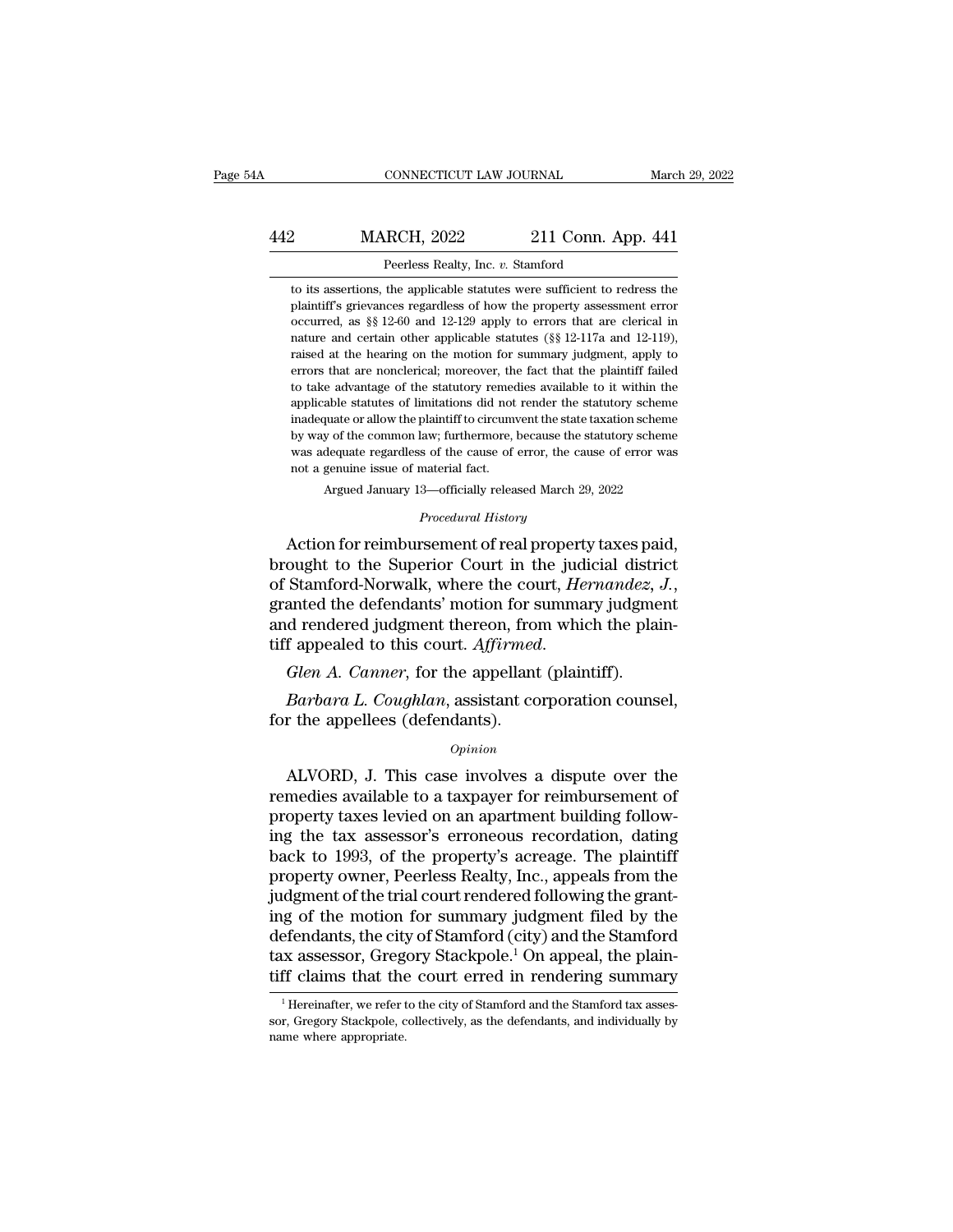| 2022               | CONNECTICUT LAW JOURNAL                                | Page 55A |
|--------------------|--------------------------------------------------------|----------|
| 211 Conn. App. 441 | <b>MARCH, 2022</b>                                     | 443      |
|                    | Peerless Realty, Inc. v. Stamford                      |          |
|                    | indoment because genuine issues of material fact exist |          |

2022 CONNECTICUT LAW JOURNAL Page 55/<br>
211 Conn. App. 441 MARCH, 2022 443<br>
Peerless Realty, Inc. v. Stamford<br>
judgment because genuine issues of material fact exist<br>
and because the defendants were not entitled to judg-<br>
m 211 Conn. App. 441 MARCH, 2022 443<br>
Peerless Realty, Inc. v. Stamford<br>
judgment because genuine issues of material fact exist<br>
and because the defendants were not entitled to judg-<br>
ment as a matter of law. We affirm the j 211 Conn. App. 441 MARCH, 2022 443<br>
Peerless Realty, Inc. v. Stamford<br>
judgment because genuine issues of material fact exist<br>
and because the defendants were not entitled to judgment as a matter of law. We affirm the judg 211 Conn. App.<br>
I<br>
judgment becau<br>
and because the<br>
ment as a matte<br>
trial court.<br>
The record be Peerless Realty, Inc. v. Stamford<br>dgment because genuine issues of material fact exist<br>d because the defendants were not entitled to judg-<br>ent as a matter of law. We affirm the judgment of the<br>al court.<br>The record before t indity because genuine issues of material fact exist<br>and because the defendants were not entitled to judgment as a matter of law. We affirm the judgment of the<br>trial court.<br>The record before the trial court, viewed in the

reveals the defendants were not entitled to judgment as a matter of law. We affirm the judgment of the trial court.<br>The record before the trial court, viewed in the light most favorable to the plaintiff as the nonmoving pa and seculate the determinits were not entitled to judge<br>ment as a matter of law. We affirm the judgment of the<br>trial court.<br>The record before the trial court, viewed in the light<br>most favorable to the plaintiff as the nonm (property), is a three-story converted manimum interpretation of the light<br>most favorable to the plaintiff as the nonmoving party,<br>reveals the following facts and procedural history. The<br>property at issue, 3 Hackett Circle The record before the trial court, viewed in the light<br>most favorable to the plaintiff as the nonmoving party,<br>reveals the following facts and procedural history. The<br>property at issue, 3 Hackett Circle West, Stamford<br>(pro The record before the trial court, viewed in the light<br>most favorable to the plaintiff as the nonmoving party,<br>reveals the following facts and procedural history. The<br>property at issue, 3 Hackett Circle West, Stamford<br>(pro most favorable to the plaintiff as the nonmoving party,<br>reveals the following facts and procedural history. The<br>property at issue, 3 Hackett Circle West, Stamford<br>(property), is a three-story converted mansion that con-<br>ta reveals the following facts and procedural history. The<br>property at issue, 3 Hackett Circle West, Stamford<br>(property), is a three-story converted mansion that con-<br>tains thirteen rental units. In 1976, Edward Jordan,<br>along property at issue, 3 Hackett Circle West, Stamford<br>(property), is a three-story converted mansion that contains thirteen rental units. In 1976, Edward Jordan,<br>along with his brother and another investor, purchased<br>the prop (property), is a three-story converted mansion that contains thirteen rental units. In 1976, Edward Jordan, along with his brother and another investor, purchased the property. In July, 1981, the three individuals transfer tains thirteen rental units. In 1976, Edward Jordan,<br>along with his brother and another investor, purchased<br>the property. In July, 1981, the three individuals trans-<br>ferred their interests in the property to the plaintiff<br> along with his brother and another investor, purchased<br>the property. In July, 1981, the three individuals trans-<br>ferred their interests in the property to the plaintiff<br>corporation. The two brothers shared ownership of the the property. In July, 1981, the three individuals transferred their interests in the property to the plaintiff<br>corporation. The two brothers shared ownership of the<br>corporation until 1995, when Jordan bought out his<br>broth ferred their interests in the property to the plaintiff<br>corporation. The two brothers shared ownership of the<br>corporation until 1995, when Jordan bought out his<br>brother's interest in the plaintiff corporation, becoming<br>the corporation. The two brothers shared ownership of the corporation until 1995, when Jordan bought out his brother's interest in the plaintiff corporation, becoming the sole owner. As part of the process of purchasing his br corporation until 1995, when Jordan bought out his<br>brother's interest in the plaintiff corporation, becoming<br>the sole owner. As part of the process of purchasing<br>his brother's ownership interest, Jordan and his brother<br>eac brother's interest in the plaintiff corporation, becoming<br>the sole owner. As part of the process of purchasing<br>his brother's ownership interest, Jordan and his brother<br>each hired an appraiser to value the property; both<br>ap the sole owner. As part of the process of purchasine his brother's ownership interest, Jordan and his broth each hired an appraiser to value the property; bo appraisers stated that the property was 0.89 acres. Further, in The corporation of the property; both<br>praisers stated that the property was 0.89 acres. Fur-<br>er, in April, 2008, Jordan hired a professional land<br>rveyor to survey the property. The surveyor deter-<br>ined that the property w entry the property was 0.89 acres. Fur-<br>appraisers stated that the property was 0.89 acres. Fur-<br>ther, in April, 2008, Jordan hired a professional land<br>surveyor to survey the property. The surveyor deter-<br>mined that the pr

ther, in April, 2008, Jordan hired a professional land<br>surveyor to survey the property. The surveyor deter-<br>mined that the property was 0.88 acres in size.<br>As president of the corporation, Jordan paid the prop-<br>erty taxes surveyor to survey the property. The surveyor deter-<br>
mined that the property was 0.88 acres in size.<br>
As president of the corporation, Jordan paid the prop-<br>
erty taxes on this parcel as billed by the city.<sup>2</sup> In or<br>
arou of the property was 0.88 acres in size.<br>
As president of the corporation, Jordan paid the property taxes on this parcel as billed by the city.<sup>2</sup> In or<br>
around July, 2017, Jordan hired a tax review service<br>
"to try to red As president of the corporation, Jordan paid the property taxes on this parcel as billed by the city.<sup>2</sup> In or around July, 2017, Jordan hired a tax review service "to try to reduce [his] taxes  $\dots$ ." During the course of As president of the corporation, Jordan paid the property taxes on this parcel as billed by the city.<sup>2</sup> In or around July, 2017, Jordan hired a tax review service "to try to reduce [his] taxes  $\ldots$ ." During the course o erty taxes on this parcel as billed by the city.<sup>2</sup> In or<br>around July, 2017, Jordan hired a tax review service<br>"to try to reduce [his] taxes . . . . ." During the course<br>of that engagement, Jordan was shown a printout fro around July, 2017, Jordan hired a tax review service<br>
"to try to reduce [his] taxes  $\ldots$ ." During the course<br>
of that engagement, Jordan was shown a printout from<br>
the city's tax assessment records that listed the proper "to try to reduce [his] taxes  $\ldots$ " During the course<br>of that engagement, Jordan was shown a printout from<br>the city's tax assessment records that listed the property<br>as being comprised of 1.15 acres rather than 0.89 or<br>0 of that engagement, Jordan was shown a printout from<br>the city's tax assessment records that listed the property<br>as being comprised of 1.15 acres rather than 0.89 or<br>0.88 acres. Jordan, realizing that the property's acreage 0.88 acres. Jordan, realizing that the property's acreage must have been recorded incorrectly, brought the error to the attention of Stackpole, who determined that there was indeed an error and told Jordan that he "didn't to the attention of Stackpole, who determined that there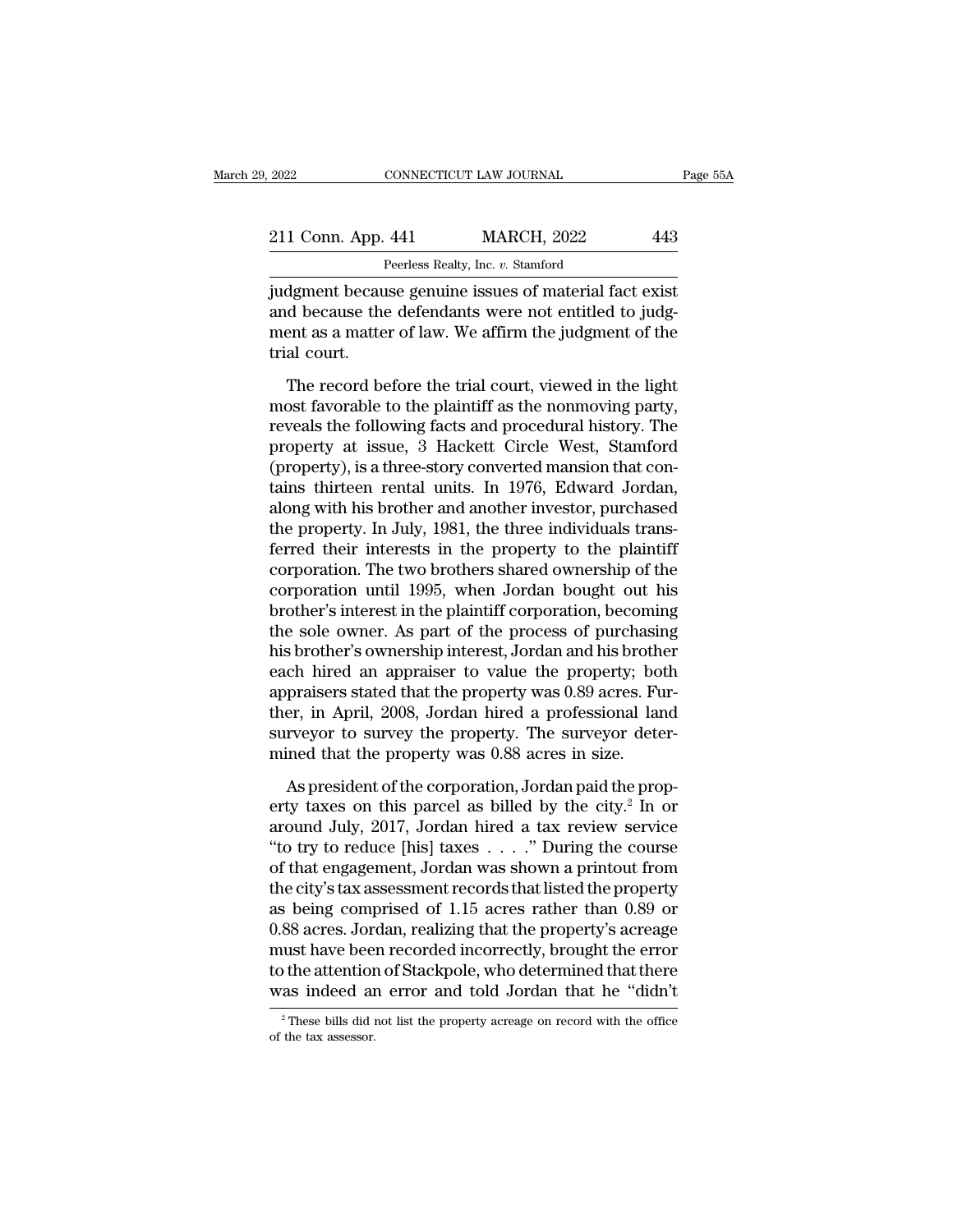### CONNECTICUT LAW JOURNAL March 29, 2022<br>444 MARCH, 2022 211 Conn. App. 441<br>Peerless Realty, Inc. v. Stamford CONNECTICUT LAW JOURNAL<br>RCH, 2022 211 Conn. A<sub>l</sub><br>Peerless Realty, Inc. *v.* Stamford<br>tually hannened'' but thought tha

CONNECTICUT LAW JOURNAL March 29, 2022<br>
MARCH, 2022 211 Conn. App. 441<br>
Peerless Realty, Inc. v. Stamford<br>
Know how it actually happened'' but thought that "[the<br>
error] occurred when the city converted its manual field<br>
c MARCH, 2022 211 Conn. App. 441<br>
Peerless Realty, Inc. v. Stamford<br>
know how it actually happened" but thought that "[the<br>
error] occurred when the city converted its manual field<br>
cards to the electronic Computer Assisted MARCH, 2022 211 Conn. App. 441<br>
Peerless Realty, Inc. v. Stamford<br>
know how it actually happened" but thought that "[the<br>
error] occurred when the city converted its manual field<br>
cards to the electronic Computer Assisted MARCH, 2022 211 Conn. App. 441<br>
Peerless Realty, Inc. v. Stamford<br>
mow how it actually happened" but thought that "[the<br>
rror] occurred when the city converted its manual field<br>
ards to the electronic Computer Assisted Mas From that the world be perfect to refund that "<br>
Recrease Realty, Inc. v. Stamford<br>
Recromed when the city converted its manual field<br>
cards to the electronic Computer Assisted Mass Appraisal<br>
. . . system" in 1993. Stack Peerless Realty, Inc.  $v$ . Stamford<br>
know how it actually happened" but thought that "[the<br>
error] occurred when the city converted its manual field<br>
cards to the electronic Computer Assisted Mass Appraisal<br>
... system" i know how it actually happened" but thought that "[the error] occurred when the city converted its manual field cards to the electronic Computer Assisted Mass Appraisal  $\ldots$  system" in 1993. Stackpole also informed Jordan error] occurred when the city converted its manual field<br>cards to the electronic Computer Assisted Mass Appraisal<br> $\ldots$  system" in 1993. Stackpole also informed Jordan<br>that he would be permitted to refund only the excess<br> cards to the electronic Computer Assisted Mass Appraisal<br>  $\ldots$  system" in 1993. Stackpole also informed Jordan<br>
that he would be permitted to refund only the excess<br>
payments for the previous three years, as "the city on ... system" in 1993. Stackpole also informed Jordan<br>that he would be permitted to refund only the excess<br>payments for the previous three years, as "the city only<br>goes [back] three years" because "a statute ... dic-<br>tated h at he would be permitted to refund only the excess<br>yments for the previous three years, as "the city only<br>es [back] three years" because "a statute . . . dic-<br>ted how far back he could go." Stackpole promised<br>fix the erro payments for the previous three years, as "the city only<br>goes [back] three years" because "a statute  $\ldots$  dic-<br>tated how far back he could go." Stackpole promised<br>to fix the error in the city's records, and the property<br>

goes [back] three years" because "a statute . . . dictated how far back he could go." Stackpole promised<br>to fix the error in the city's records, and the property<br>has been taxed as 0.89 acres since the 2017 tax year.<br>After tated how far back he could go." Stackpole promised<br>to fix the error in the city's records, and the property<br>has been taxed as 0.89 acres since the 2017 tax year.<br>After this meeting, Stackpole sent the plaintiff an<br>applic to fix the error in the city's records, and the property<br>has been taxed as 0.89 acres since the 2017 tax year.<br>After this meeting, Stackpole sent the plaintiff an<br>application for refund/transfer of property taxes spe-<br>cif has been taxed as 0.89 acres since the 2017 tax year.<br>
After this meeting, Stackpole sent the plaintiff an<br>
application for refund/transfer of property taxes spe-<br>
cific to tax years 2014 and 2015, with a total refund<br>
am After this meeting, Stackpole sent the plaintiff an application for refund/transfer of property taxes specific to tax years 2014 and 2015, with a total refund amount listed as \$12,609.66 and marked as relating to General application for refund/transfer of property taxes specific to tax years 2014 and 2015, with a total refund<br>amount listed as \$12,609.66 and marked as relating to<br>General Statutes § 12-129,<sup>3</sup> a request for a refund of<br>"dup cific to tax years 2014 and 2015, with a total refund<br>amount listed as \$12,609.66 and marked as relating to<br>General Statutes § 12-129,<sup>3</sup> a request for a refund of<br>"duplicate/excess payment(s)." Jordan did not fill out<br>th amount listed as  $$12,609.66$  and marked as relating to<br>General Statutes  $$12-129,^3$  a request for a refund of<br>"duplicate/excess payment(s)." Jordan did not fill out<br>this application because he "wasn't accepting that" an eneral Statutes § 12-129,<sup>3</sup> a request for a refund of uplicate/excess payment(s)." Jordan did not fill out is application because he "wasn't accepting that" and d not want to jeopardize his right to claim a refund connec "duplicate/excess payment(s)." Jordan did not fill out<br>this application because he "wasn't accepting that" and<br>did not want to jeopardize his right to claim a refund<br>in connection with other years. He did accept a credit<br>

3 General Statutes § 12-129 provides in relevant part: "Any person, firm corporation ... who, by reason of a clerical error on the part of the

or \$6577.56 for 2016, the then current tax year.<br>
On October 24, 2017, instead of filing the application<br>
for a refund, the plaintiff's attorney sent a letter to the<br>
<sup>3</sup> General Statutes § 12-129 provides in relevant par On October 24, 2017, instead of filing the application<br>for a refund, the plaintiff's attorney sent a letter to the<br><sup>3</sup>General Statutes § 12-129 provides in relevant part: "Any person, firm<br>or corporation . . . who, by rea Showled 24, 2011, instead of fining the approached for a refund, the plaintiff's attorney sent a letter to the  $\frac{3}{3}$  General Statutes § 12-129 provides in relevant part: "Any person, firm or corporation  $\ldots$  who, by For a refund, the plaintiff sattorney sent a fetter to the  $\frac{1}{3}$  General Statutes § 12-129 provides in relevant part: "Any person, firm or corporation . . . who, by reason of a certical error on the part of the assess <sup>3</sup> General Statutes § 12-129 provides in relevant part: "Any person, firm or corporation . . . who, by reason of a clerical error on the part of the assessor or board of assessment appeals, pays a tax in excess of that w or corporation shall be delivered or postmarked by the later of the assessor or board of assessment appeals, pays a tax in excess of that which should have been assessed against his property, or who is entitled to a refund assessor or board of assessment appeals, pays a tax in excess of that which should have been assessed against his property, or who is entitled to a refund because of the issuance of a certificate of correction, may make a should have been assessed against his property, or who is entitled to a refund because of the issuance of a certificate of correction, may make application in writing to the collector of taxes for the refund of such amount Frefund because of the issuance of a certificate of correction, may make application in writing to the collector of taxes for the refund of such amount.<br>Such application shall be delivered or postmarked by the later of (1 rapplication in writing to the collector of taxes for the refund of such amount.<br>Such application shall be delivered or postmarked by the later of (1) three<br>years from the date such tax was due, (2) such extended deadline Such application shall be delivered or postmarked by the later of (1) three years from the date such tax was due, (2) such extended deadline as the municipality may, by ordinance, establish, or (3) ninety days after the d beyears from the date such tax was due, (2) such extended deadline as the municipality may, by ordinance, establish, or (3) ninety days after the deletion of any item of tax assessment by a final court order or pursuant t between the values of the same of the collection of any item of the same interpedicion of any item of tax assessment by a final court order or pursuant to subdivision (3) of subsection (c) of section 12-53 or section 12-1 ition of any item of tax assessment by a final court order or pursuant to subdivision (3) of subsection (c) of section 12-53 or section 12-113. Such application shall contain a recital of the facts and shall state the amo subdivision (3) of subsection (c) of section 12-53 or section 12-113. Such application shall contain a recital of the facts and shall state the amount of the refund requested. The collector shall, after examination of suc subdivision (3) of subsection (c) of section 12-53 or section 12-113. Such application shall contain a recital of the facts and shall state the amount of the refund requested. The collector shall, after examination of suc For the refund requested. The collector shall, after examination of such application, refer the same, with his recommendations thereon, to the board of selectmen in a town or to the corresponding authority in any other mu of selectmen in a town or to the corresponding authority in any other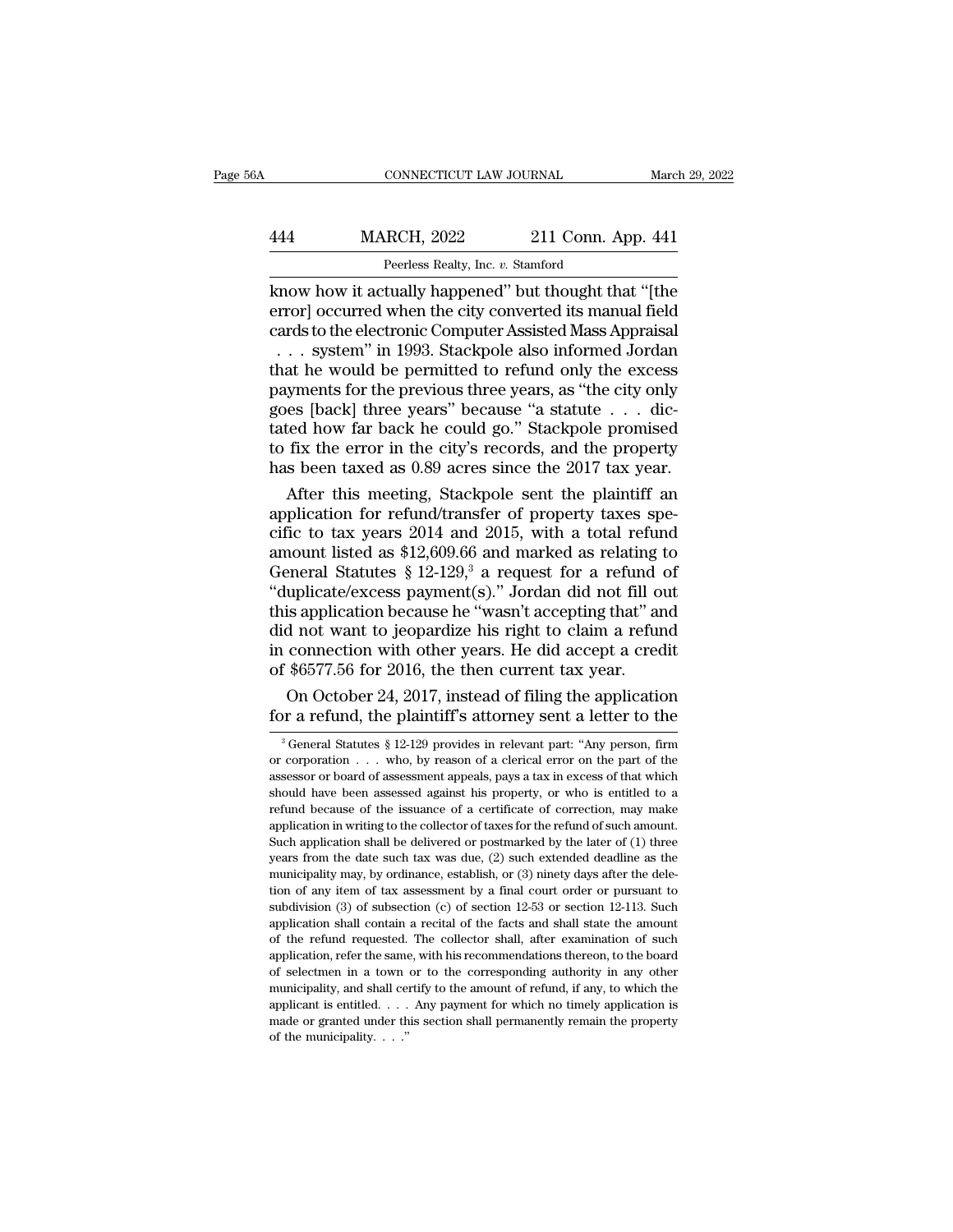2022 CONNECTICUT LAW JOURNAL Page 57A<br>
211 Conn. App. 441 MARCH, 2022 445<br>
Peerless Realty, Inc. v. Stamford<br>
defendants demanding a refund of all of the excess<br>
taxes the plaintiff had paid since 1993. The city's assis-211 Conn. App. 441 MARCH, 2022 445<br>
Peerless Realty, Inc. v. Stamford<br>
defendants demanding a refund of all of the excess<br>
taxes the plaintiff had paid since 1993. The city's assis-<br>
tant corporation counsel responded on N 211 Conn. App. 441 MARCH, 2022 445<br>
Peerless Realty, Inc. v. Stamford<br>
defendants demanding a refund of all of the excess<br>
taxes the plaintiff had paid since 1993. The city's assis-<br>
tant corporation counsel responded on N 211 Conn. App. 441 MARCH, 2022 445<br>
Peerless Realty, Inc. v. Stamford<br>
defendants demanding a refund of all of the excess<br>
taxes the plaintiff had paid since 1993. The city's assis-<br>
tant corporation counsel responded on N Feerless Realty, Inc. v. Stamford<br>defendants demanding a refund of all of the excess<br>taxes the plaintiff had paid since 1993. The city's assis-<br>tant corporation counsel responded on November 1,<br>2017, writing that "any cla Peerless Realty, Inc.  $v$ . Stamford<br>defendants demanding a refund of all of the<br>taxes the plaintiff had paid since 1993. The city<br>tant corporation counsel responded on Nove<br>2017, writing that "any claim for a refund goi<br>m fendants demanding a refund of all of the excess<br>xes the plaintiff had paid since 1993. The city's assis-<br>nt corporation counsel responded on November 1,<br>17, writing that "any claim for a refund going back<br>ore than three taxes the plaintiff had paid since 1993. The city's<br>tant corporation counsel responded on Novem<br>2017, writing that "any claim for a refund going<br>more than three years from the tax due date is<br>barred under General Statutes city's assis-<br>ovember 1,<br>going back<br>ate is time<br>nenced this<br>in which it<br>more than tant corporation counsel responded on November 1, 2017, writing that "any claim for a refund going back more than three years from the tax due date is time barred under General Statutes § 12-60."<sup>4</sup><br>On December 28, 2017,

On December 28, 2017, the plaintiff commenced this<br>ction by way of a two count complaint,<sup>5</sup> in which it<br>leged that it had been "overcharged . . . more than<br> $\frac{4}{3}$  General Statutes § 12-60 provides in relevant part: "A On December 28, 2017, the plaintiff commenced this action by way of a two count complaint,<sup>5</sup> in which it alleged that it had been "overcharged . . . more than  $\frac{4}{3}$  General Statutes § 12-60 provides in relevant part:

passed. . . ."<br>
<sup>5</sup> Count one of the complaint alleged:<br>
"1. The plaintiff Peerless Realty, Inc., owns 3 Hackett Circle West, Stan<br>
ford, CT.<br>
"2. 3 Hackett Circle West is a three-story converted mansion apartmer<br>
building

For the past twenty-five years—since 1993—the defendants circle West, Stam-<br>of Count one of the complaint alleged:<br>"1. The plaintiff Peerless Realty, Inc., owns 3 Hackett Circle West, Stam-<br>"2. 3 Hackett Circle West is a <sup>41</sup>. The plaintiff Peerless Realty, Inc., owns 3 Hackett Circle West, Stamford, CT.<br><sup>42</sup>. 3 Hackett Circle West is a three-story converted mansion apartment<br>building containing thirteen rental units situated on 0.88 of an ford, CT.<br>
"2. 3 Hackett Circle West is a three-story converted mansion apartment<br>
building containing thirteen rental units situated on 0.88 of an acre.<br>
"3. For the past twenty-five years—since 1993—the defendants city o "2. 3 Hackett Circle West is a three-story converted mansion apartment building containing thirteen rental units situated on 0.88 of an acre.<br>"3. For the past twenty-five years—since 1993—the defendants city of Stamford a "3. For the past twenty-five years—since 1993—the defendants city of Stamford and Stamford tax assessor have been taxing 3 Hackett Circle West as if it consisted of 1.15 acres.<br>"4. This has resulted in substantial overcha

"3. For the past twenty-five years—since 1993—the defendants city of Stamford and Stamford tax assessor have been taxing 3 Hackett Circle West as if it consisted of 1.15 acres. "4. This has resulted in substantial overcha Stamford and Stamford tax assessor have been taxing 3 Hackett Circle West<br>as if it consisted of 1.15 acres.<br>"4. This has resulted in substantial overcharging of the plaintiff for taxes.<br>"5. For instance—for October 1, 201 if it consisted of 1.15 acres.<br>
"4. This has resulted in substantial overcharging of the<br>
"5. For instance—for October 1, 2016 Grand List tax-<br>
"5. For instance—for October 1, 2016 Grand List tax-<br>
led the plaintiff \$42,21 "4. This has resulted in substantial overcharging of the plaintiff for taxes.<br>
"5. For instance—for October 1, 2016 Grand List taxes, the defendants<br>
lled the plaintiff \$42,211.12 for taxes when the correct amount was<br>
5, <sup>41</sup> S. For instance—for October 1, 2016 Grand List taxes, the defendants billed the plaintiff \$42,211.12 for taxes when the correct amount was \$35,605.56—a difference of \$6605.56.<br><sup>46</sup> C. This has been going on for twent Led the plaintiff \$42,211.12 for taxes when the career, are determined in the blank of  $$6605.56$ .<br>
"6. This has been going on for twenty-five years.<br>
"6. This has been going on for twenty-five years.<br>
"7. From 1993 to pr

\$35,605.56—a difference of \$6605.56.<br>
"6. This has been going on for twen<br>
"7. From 1993 to present—the defendant assessor have overcharged the plane<br>
"8. Under date of October 24, 2017<br>
refund of excess taxes collected.<br> "6. This has been going on for twenty-five years.<br>"6. This has been going on for twenty-five years.<br>"7. From 1993 to present—the defendants city of Stam<br>as assessor have overcharged the plaintiff more than \$<br>"8. Under date

". From 1993 to present—the defendants city of Stamford and Stamford<br>x assessor have overcharged the plaintiff more than \$150,000 in taxes.<br>"8. Under date of October 24, 2017, the plaintiff made a demand for a<br>fund of exce tax assessor have overcharged the<br>
"8. Under date of October 24, 2<br>
refund of excess taxes collected.<br>
"9. The defendants denied the p<br>
"10. As a result of the defendant<br>
continues to suffer damages."<br>
The second count of "S. Under date of October 24, 2017, the plaintiff made a demand for a refund of excess taxes collected.<br>"9. The defendants denied the plaintiff's request.<br>"10. As a result of the defendants' action, the plaintiff has suff of the discussed and the plaintiff's request.<br>
"9. The defendants denied the plaintiff's request.<br>
"10. As a result of the defendants' action, the plaintiff has suffered and<br>
ntinues to suffer damages."<br>
The second count o "9. The defendants denied the plaintiff's request.<br>
"10. As a result of the defendants' action, the plaintiff has<br>
continues to suffer damages."<br>
The second count of the complaint alleged:<br>
"1–9. Paragraphs 1 through 9, in "10. As a result of the defendants' action, the plantinues to suffer damages."<br>The second count of the complaint alleged:<br>"1-9. Paragraphs 1 through 9, inclusive of the first<br>ragraphs 1 through 9 inclusive of the second co

action by way of a two count complaint,<sup>5</sup> in which it alleged that it had been "overcharged . . . more than  $\frac{4}{3}$  General Statutes  $\frac{8}{3}$  12-60 provides in relevant part: "Any clerical omission or mistake in the a alleged that it had been "overcharged . . . more than  $\frac{1}{4}$  General Statutes § 12-60 provides in relevant part: "Any clerical omission or mistake in the assessment of taxes may be corrected according to the fact by th alleged that it had been "overcharged . . . . more than  $\frac{4}{4}$  General Statutes § 12-60 provides in relevant part: "Any clerical omission or mistake in the assessment of taxes may be corrected according to the fact by <sup>4</sup> General Statutes § 12-60 provides in relevant part: "Any clerical omission or mistake in the assessment of taxes may be corrected according to the fact by the assessors or board of assessment appeals, not later than t or mistake in the assessment of taxes may be corrected according to the fact by the assessors or board of assessment appeals, not later than three years following the tax due date relative to which such omission or mistake fact by the assessors or board of assessment appeals, not later than three years following the tax due date relative to which such omission or mistake occurred, and the tax shall be levied and collected according to such c provided such a shall be levied and collected according to such corrected assessment. . . . Any person claiming to be aggrieved by the action of the assessment. . . . Any person claiming to be aggrieved by the action of th board and the tax shall be levied and collected according to such corrected assessment.  $\ldots$  Any person claiming to be aggrieved by the action of the assessor under this section may appeal the doings of the assessor to t prected assessment. . . . . Any person claiming<br>rected assessor under this section may appea<br>the board of assessment appeals as otherw<br>provided such appeal shall be extended in tim<br>of assessment appeals if the meetings of The board of assessment appeals as otherwise provided in this chapter,<br>
ovided such appeal shall be extended in time to the next succeeding board<br>
assessment appeals if the meetings of such board for the grand list have<br>
s provided such<br>of assessment<br>passed. . . ."<br>"Count one<br>"1. The plain<br>ford, CT.<br>"2. 3 Hacke **Example 2.** 3 Hackett Circle West is a three-story converted mansion apartment<br>
"2. 3 Hackett Circle West is a three-story converted mansion apartment<br>
"2. 3 Hackett Circle West is a three-story converted mansion apartme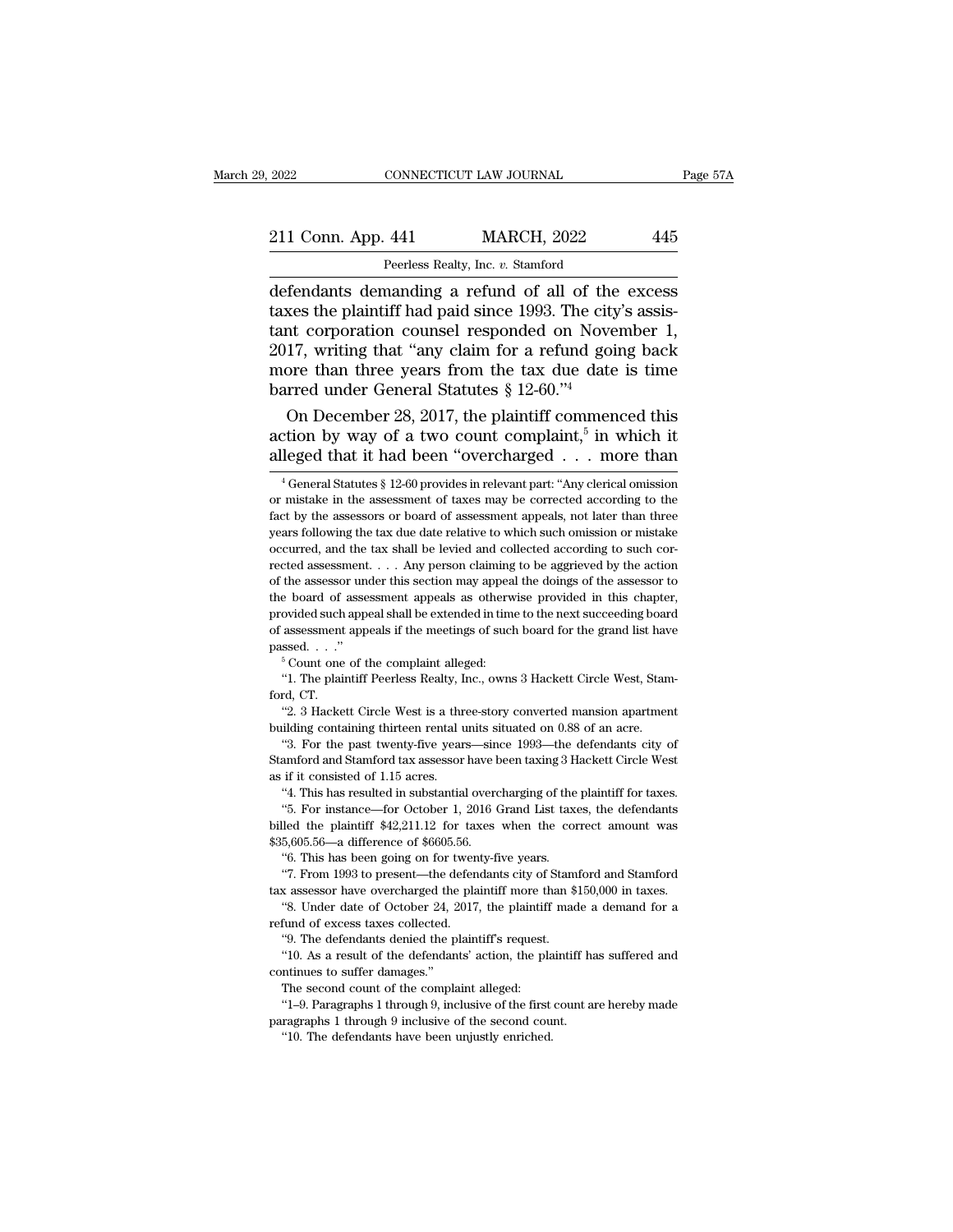### CONNECTICUT LAW JOURNAL March 29, 2022<br>446 MARCH, 2022 211 Conn. App. 441<br>Peerless Realty, Inc. v. Stamford CONNECTICUT LAW JOURNAL<br>RCH, 2022 211 Conn. A<sub>J</sub><br>Peerless Realty, Inc. *v.* Stamford<br>es'' since 1993 and that "[a]s a

CONNECTICUT LAW JOURNAL March 29, 202<br>
MARCH, 2022 211 Conn. App. 441<br>
Peerless Realty, Inc. v. Stamford<br>
\$150,000 in taxes'' since 1993, and that, "[a]s a result<br>
of the defendants' action [it had] suffered and contin-<br>
w MARCH, 2022 211 Conn. App. 441<br>
Peerless Realty, Inc. v. Stamford<br>
\$150,000 in taxes" since 1993, and that, "[a]s a result<br>
of the defendants' action [it had] suffered and contin-<br>
ue[d] to suffer damages." The plaintiff f MARCH, 2022 211 Conn. App. 441<br>
Peerless Realty, Inc. v. Stamford<br>
\$150,000 in taxes" since 1993, and that, "[a]s a result<br>
of the defendants' action [it had] suffered and continue<br>
[d] to suffer damages." The plaintiff f  $\frac{\text{MARCH}}{\text{Perless } \text{Realty, Inc. } v. \text{ Stamford}}$ <br>
Feerless Realty, Inc.  $v. \text{ Stamford}}$ <br>  $\frac{$150,000$ in taxes' since 1993, and that, "[a]s a result of the defendants' action [it had] suffered and continue[d] to suffer damages." The plaintiff further alleged that the defendants had been uniquely enriched as a result of the overpaid taxes. The plaintiff sought compensatory damages interest, attract.$ result of the overpaid taxes.<br>
Feerless Realty, Inc. v. Stamford<br>
\$150,000 in taxes" since 1993, and that, "[a]s a result<br>
of the defendants' action [it had] suffered and contin-<br>
ue[d] to suffer damages." The plaintiff fu Peerless Realty, Inc. v. Stamford<br>\$150,000 in taxes" since 1993, and that, "[a]s a result<br>of the defendants' action [it had] suffered and contin-<br>ue[d] to suffer damages." The plaintiff further alleged<br>that the defendants \$150,000 in taxes" since 1993, and that, "[a]s a result<br>of the defendants' action [it had] suffered and contin-<br>ue[d] to suffer damages." The plaintiff further alleged<br>that the defendants had been unjustly enriched as a<br>re of the defendants' action [it had] suffered and contin-<br>ue[d] to suffer damages." The plaintiff further alleged<br>that the defendants had been unjustly enriched as a<br>result of the overpaid taxes. The plaintiff sought com-<br>pe ue[d] to suffer damages." The plaintiff further alleged<br>that the defendants had been unjustly enriched as a<br>result of the overpaid taxes. The plaintiff sought com-<br>pensatory damages, interest, attorney's fees, and costs.<br>O *remediate that the defendants had been unjustly enriched as a*<br>result of the overpaid taxes. The plaintiff sought com-<br>pensatory damages, interest, attorney's fees, and costs.<br>On February 13, 2018, the defendants filed an result of the overpaid taxes. The plaintiff sought compensatory damages, interest, attorney's fees, and costs.<br>On February 13, 2018, the defendants filed an answer<br>and asserted the following six special defenses: (1)<br>"[*t]* pensatory damages, interest, attorney's fees, and costs.<br>On February 13, 2018, the defendants filed an answer<br>and asserted the following six special defenses: (1)<br>"[*t]he plaintiff failed to take advantage of the statutory* On February 13, 2018, the defendants filed an answer<br>and asserted the following six special defenses: (1)<br>"[*t]he plaintiff failed to take advantage of the statutory*<br>*remedy available to it for a refund of taxes in a tim* and asserted the following six special defenses: (1)<br>
"[*t*]he plaintiff failed to take advantage of the statutory<br>
remedy available to it for a refund of taxes in a timely<br>
manner precluding the remedy of unjust enrichme "[*t]he plaintiff failed to take advantage of the statutory*<br>remedy available to it for a refund of taxes in a timely<br>manner precluding the remedy of unjust enrichment";<br>(2) "[t]he statute of limitations set out in  $\dots$  [ remedy available to it for a refund of taxes in a timely<br>manner precluding the remedy of unjust enrichment";<br>(2) "[t]he statute of limitations set out in  $\dots$  [§§] 12-<br>60 and 12-129 precludes the bringing of a claim arisi manner precluding the remedy of unjust enrichment";<br>(2) "[t]he statute of limitations set out in . . . [§§] 12-<br>60 and 12-129 precludes the bringing of a claim arising<br>from a clerical mistake in the assessment of taxes mo (2) "[t]he statute of limitations set out in . . . [§§] 12-60 and 12-129 precludes the bringing of a claim arising from a clerical mistake in the assessment of taxes more than three years from the date the tax was due"; (  $60$  and 12-129 precludes the bringing of a claim arising<br>from a clerical mistake in the assessment of taxes more<br>than three years from the date the tax was due"; (3)<br>"[t]ax payments made for which no timely application<br>f from a clerical mistake in the assessment of taxes more<br>than three years from the date the tax was due"; (3)<br>"[t]ax payments made for which no timely application<br>for refund was made under [§]  $12-129$  . . . perma-<br>nently than three years from the date the tax was due"; (3)<br>
"[t]ax payments made for which no timely application<br>
for refund was made under [§]  $12{\text -}129$  . . . perma-<br>
nently remain the property of the city"; (4) "[t]he plain "[t]ax payments made for which no timely application<br>for refund was made under [§] 12-129 . . . perma-<br>nently remain the property of the city"; (4) "[t]he plain-<br>tiff has failed to follow the procedure set out in . . .<br>[§ for refund was made under [§] 12-129 . . . perma-<br>nently remain the property of the city"; (4) "[*t*]he plain-<br>tiff has failed to follow the procedure set out in . . .<br>[§] 12-60 . . . and is, therefore, precluded from bri nently remain the property of the city"; (4) "[t]he plain-<br>tiff has failed to follow the procedure set out in . . .<br>[§] 12-60 . . . and is, therefore, precluded from bring-<br>ing this action"; (5) "[t]he first count fails t defenses. [12-60 . . . and is, therefore, precluded from bring-<br>g this action"; (5) "[t]he first count fails to set out a<br>lid cause of action"; and (6) "[t]he second count fails<br>set out a valid cause of action." (Emphasis added.)<br>h *ing this action*"; (b) "[t]he first count fails to set out a<br>valid cause of action"; and (6) "[t]he second count fails<br>to set out a valid cause of action." (Emphasis added.)<br>The plaintiff denied the allegations of the sp

valid cause of action"; and (6) "[t]he second count fails<br>to set out a valid cause of action." (Emphasis added.)<br>The plaintiff denied the allegations of the special<br>defenses.<br>On February 28, 2019, the defendants filed a m to set out a valid cause of action." (Emphasis added.)<br>The plaintiff denied the allegations of the special<br>defenses.<br>On February 28, 2019, the defendants filed a motion<br>for summary judgment and, later, a memorandum of<br>law The plaintiff denied the allegations of the special<br>defenses.<br>On February 28, 2019, the defendants filed a motion<br>for summary judgment and, later, a memorandum of<br>law in support of that motion. In their memorandum,<br>the de detenses.<br>
On February 28, 2019, the defendants filed a motion<br>
for summary judgment and, later, a memorandum of<br>
law in support of that motion. In their memorandum,<br>
the defendants noted that they "presum[ed]" that the<br>
f On February 28, 2019, the defendants filed a motion<br>for summary judgment and, later, a memorandum of<br>law in support of that motion. In their memorandum,<br>the defendants noted that they "presum[ed]" that the<br>first count of t for summary judgment and, later, a memorandum of<br>law in support of that motion. In their memorandum,<br>the defendants noted that they "presum[ed]" that the<br>first count of the complaint was brought pursuant to<br>§§ 12-60 and 12 law in support of that motion. In their memorandum,<br>the defendants noted that they "presum[ed]" that the<br>first count of the complaint was brought pursuant to<br>§§ 12-60 and 12-129. The defendants then asserted that<br>"the plai the defendants noted that they "presum[ed]" that the<br>first count of the complaint was brought pursuant to<br> $\S$ § 12-60 and 12-129. The defendants then asserted that<br>"the plaintiff is precluded from bringing a claim arising<br> first count of the complaint was brought pursuant to  $\S\S$  12-60 and 12-129. The defendants then asserted that "the plaintiff is precluded from bringing a claim arising from a clerical mistake in the assessment of taxes mo om a clerical mistake in the assessment of taxes more<br>aan three years from the date the tax was due"; "tax<br>ayments made for which no timely application for a<br>fund was made under  $[\S] 12{\text -}129 \dots$  permanently<br>"11. As a res than three years from<br>payments made for w<br>refund was made und<br>"11. As a result of the defer<br>continues to suffer damages."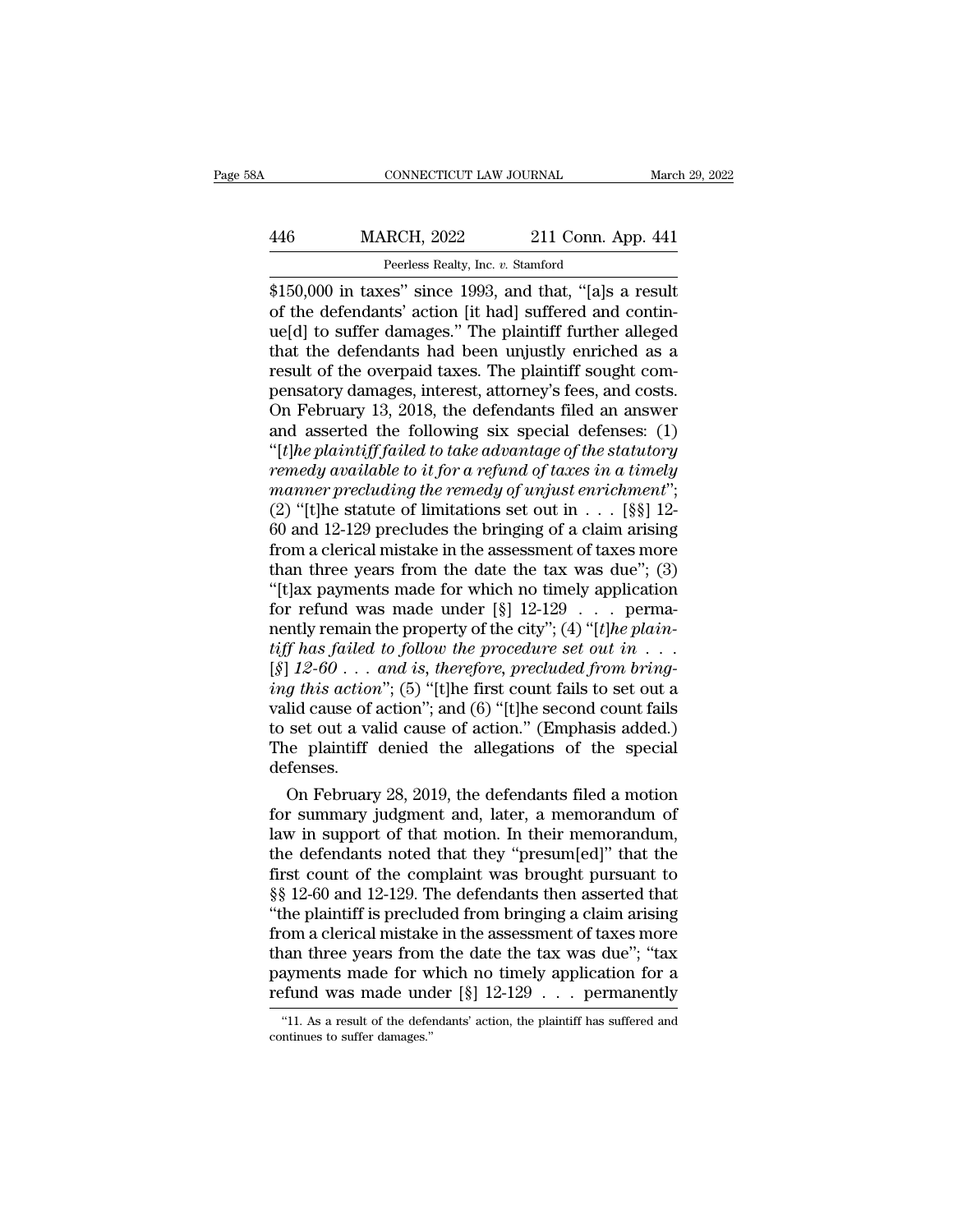### 2022 CONNECTICUT LAW JOURNAL Page 59A<br>211 Conn. App. 441 MARCH, 2022 447<br>Peerless Realty, Inc. v. Stamford EXECTICUT LAW JOURNAL<br> **441** MARCH, 2022<br>
Peerless Realty, Inc. *v.* Stamford<br>
poerty of the city'': and "the pla

Page 59A<br>
211 Conn. App. 441 MARCH, 2022 447<br>
Peerless Realty, Inc. v. Stamford<br>
remain the property of the city''; and "the plaintiff's<br>
failure to take advantage of the statutory remedy avail-<br>
able to it for a refund of 211 Conn. App. 441 MARCH, 2022 447<br>
Peerless Realty, Inc. v. Stamford<br>
Femain the property of the city"; and "the plaintiff's<br>
failure to take advantage of the statutory remedy avail-<br>
able to it for a refund of taxes in a 211 Conn. App. 441 MARCH, 2022 447<br>
Peerless Realty, Inc. v. Stamford<br>
remain the property of the city"; and "the plaintiff's<br>
failure to take advantage of the statutory remedy avail-<br>
able to it for a refund of taxes in 211 Conn. App. 441 MARCH, 2022 447<br>
Peerless Realty, Inc. v. Stamford<br>
remain the property of the city"; and "the plaintiff's<br>
failure to take advantage of the statutory remedy avail-<br>
able to it for a refund of taxes in a Peerless Realty, Inc. v. Stamford<br>
Feerless Realty, Inc. v. Stamford<br>
Femain the property of the city"; and "the plaintiff's<br>
failure to take advantage of the statutory remedy avail-<br>
able to it for a refund of taxes in a Peerless Realty, Inc. v. Stamford<br>
remain the property of the city"; and "the plaintiff's<br>
failure to take advantage of the statutory remedy avail-<br>
able to it for a refund of taxes in a timely manner<br>
precludes it from r remain the property of the city"; and "the plaintiff's<br>failure to take advantage of the statutory remedy avail-<br>able to it for a refund of taxes in a timely manner<br>precludes it from recovering under the remedy of unjust<br>e asserted . . . .''<sup>6</sup> le to it for a refund of taxes in a timely manner<br>ecludes it from recovering under the remedy of unjust<br>richment." The defendants also asserted that "the<br>aintiff's failure to follow the procedure set out in<br> $|12{\text -}60...|$  precludes it from recovering under the remedy of unjust<br>enrichment." The defendants also asserted that "the<br>plaintiff's failure to follow the procedure set out in<br>[§] 12-60 . . . precludes it from bringing the claims<br>asse

enrichment." The defendants also asserted that "the<br>plaintiff's failure to follow the procedure set out in<br>[§]  $12{\text -}60$  . . . precludes it from bringing the claims<br>asserted . . . . "<br>On April 22, 2019, the day on which plaintiff's failure to follow the procedure set out in  $[\S]$  12-60 . . . precludes it from bringing the claims asserted . . . ."<br>On April 22, 2019, the day on which the defendants' motion for summary judgment was to be ar [§]  $12{\text -}60$  . . . . precludes it from bringing the claims<br>asserted . . . ."<br>On April 22, 2019, the day on which the defendants'<br>motion for summary judgment was to be argued, the<br>plaintiff filed a memorandum in oppositi asserted . . . . ."<br>
On April 22, 2019, the day on which the defendants'<br>
motion for summary judgment was to be argued, the<br>
plaintiff filed a memorandum in opposition to the<br>
motion for summary judgment. The plaintiff fi On April 22, 2019, the day on which the defendants'<br>motion for summary judgment was to be argued, the<br>plaintiff filed a memorandum in opposition to the<br>motion for summary judgment. The plaintiff first repre-<br>sented that t motion for summary judgment was to be argued, the<br>plaintiff filed a memorandum in opposition to the<br>motion for summary judgment. The plaintiff first repre-<br>sented that the first count of its complaint "sets forth<br>a restit plaintiff filed a memorandum in opposition to the<br>motion for summary judgment. The plaintiff first repre-<br>sented that the first count of its complaint "sets forth<br>a restitution claim seeking reimbursement of excess<br>real es motion for summary judgment. The plaintiff first represented that the first count of its complaint "sets forth<br>a restitution claim seeking reimbursement of excess<br>real estate taxes . . . ." The plaintiff then argued that, sented that the first count of its complaint "sets forth<br>a restitution claim seeking reimbursement of excess<br>real estate taxes  $\dots$ ." The plaintiff then argued that,<br>because the defendants raised §§ 12-60 and 12-129 in<br>th sented that the first count of its complaint "sets forth a restitution claim seeking reimbursement of excess real estate taxes . . . ." The plaintiff then argued that, because the defendants raised  $\S$  12-60 and 12-129 in real estate taxes  $\ldots$ ." The plaintiff then argued that,<br>because the defendants raised §§ 12-60 and 12-129 in<br>their special defenses, they "ha[d] the burden of proof<br>on that issue." The plaintiff further argued that the<br> because the defendants raised §§ 12-60 and 12-129 in<br>their special defenses, they "ha[d] the burden of proof<br>on that issue." The plaintiff further argued that the<br>defendants failed to sustain that burden because both<br>statu their special defenses, they "ha[d] the burden of proof<br>on that issue." The plaintiff further argued that the<br>defendants failed to sustain that burden because both<br>statutes apply only to "'clerical' errors" and the defen-<br> on that issue." The plaintiff further argued that the defendants failed to sustain that burden because both statutes apply only to " 'clerical' errors" and the defendants "have not sustained their burden of proof that the defendants failed to sustain that burden because both statutes apply only to "clerical' errors" and the defendants "have not sustained their burden of proof that the mistake herein was 'clerical.' " In arguing that the def statutes apply only to " 'clerical' errors" and the defendants "have not sustained their burden of proof that<br>the mistake herein was 'clerical.' " In arguing that the<br>defendants did "not [sustain] their burden" to show<br>tha dants "have not sustained their burden of proof that<br>the mistake herein was 'clerical.' " In arguing that the<br>defendants did "not [sustain] their burden" to show<br>that the error was clerical, the plaintiff relied on the<br>fa and mistake herein was 'clerical.' " In arguing that the defendants did "not [sustain] their burden" to show that the error was clerical, the plaintiff relied on the fact that Stackpole did not know exactly how the error o defendants did "not [sustain] their burden" to show<br>that the error was clerical, the plaintiff relied on the<br>fact that Stackpole did not know exactly how the error<br>occurred and "'surmise[d]'" that it occurred when the<br>reco that the error was clerical, the plaintiff relied on the fact that Stackpole did not know exactly how the error occurred and " 'surmise[d]' " that it occurred when the records were digitized. The plaintiff then relied on Fact that Stackpole did not know exactly how the error occurred and " 'surmise[d]' " that it occurred when the records were digitized. The plaintiff then relied on National CSS, Inc. v. Stamford, 195 Conn. 587, 597, 489 A National CSS, Inc. v. Stamford, 195 Conn. 587, 597, 489 A.2d 1034 (1985), for the proposition that "[c]ommon-law rights may be resorted to where statutory procedures are inadequate." Finally, the plaintiff argued  $\frac{1}{10$ 489 A.2d 1034 (1985), for the proposition that " $[c]$ om-

mon-law rights may be resorted to where statutory procedures are inadequate." Finally, the plaintiff argued  $\frac{1}{6}$  In their memorandum in support of summary judgment, the defendants additionally argued that, because th cedures are inadequate." Finally, the plaintiff argued<br>  $\overline{\phantom{a}}$  in their memorandum in support of summary judgment, the defendants<br>
additionally argued that, because the plaintiff "failed to alert the city to the<br>
act additionally argued that, because the plaintiff "failed to alert the city to the actual square footage of the lot when [Jordan] completed a data mailer in 2008," it was negligent and could not recover the excess taxes it <sup>6</sup> In their memorandum in support of summary judgment, the defendants additionally argued that, because the plaintiff "failed to alert the city to the actual square footage of the lot when [Jordan] completed a data maile additionally argued that, because the plaintiff "failed to alert the city to the actual square footage of the lot when [Jordan] completed a data mailer in 2008," it was negligent and could not recover the excess taxes it p actual square footage of the lot when [Jordan] completed a data mailer in 2008," it was negligent and could not recover the excess taxes it paid. The defendants referred to a "Data Verification Report" that the city's asse  $2008$ ," it was negligent and could not recover the excess taxes it paid. The defendants referred to a "Data Verification Report" that the city's assessor mailed to the plaintiff in  $2008$ . It indicated that the property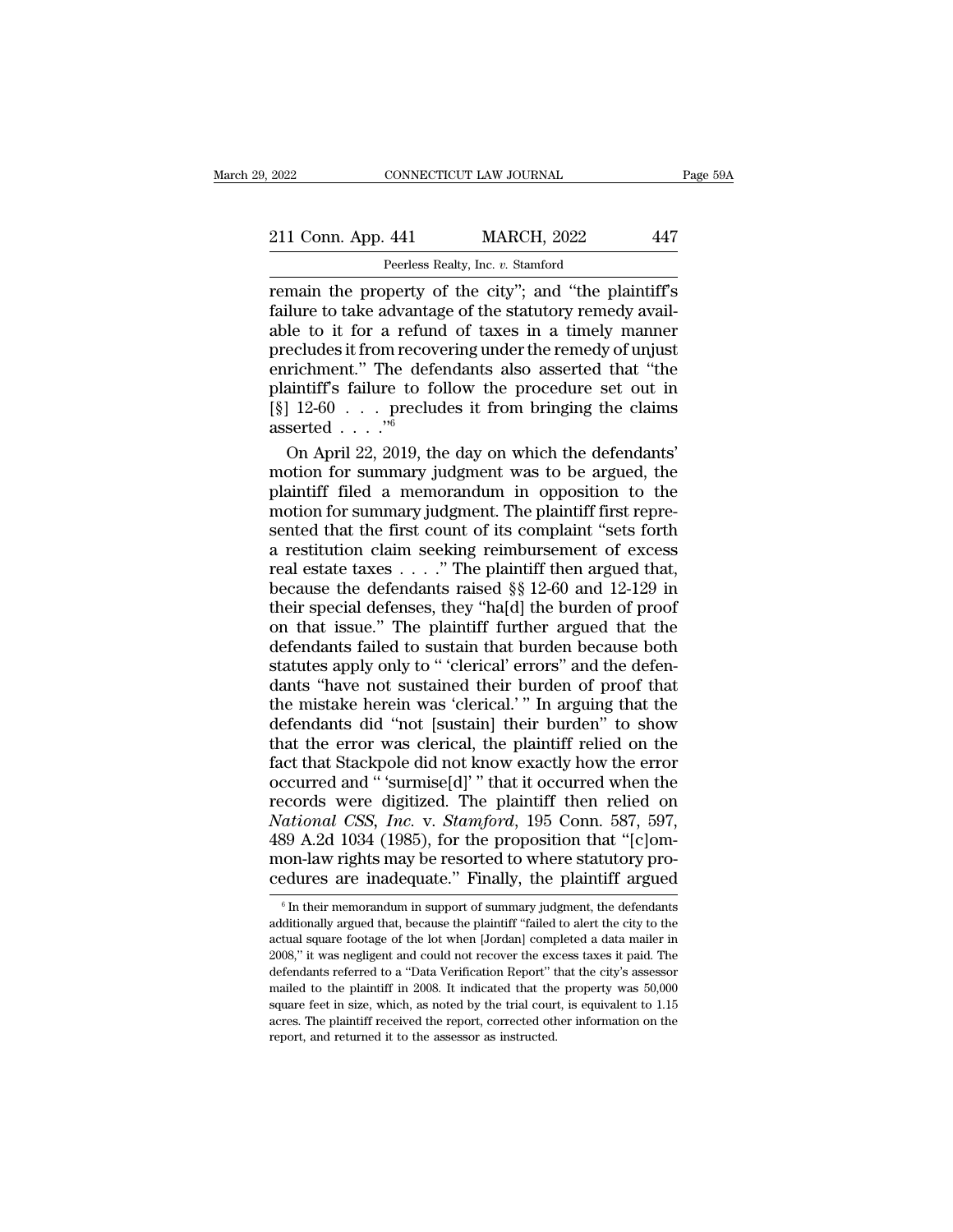### CONNECTICUT LAW JOURNAL March 29, 2022<br>
448 MARCH, 2022 211 Conn. App. 441<br>
Peerless Realty, Inc. v. Stamford EXECTICUT LAW JOURNAL<br>RCH, 2022 211 Conn. Apprecises Realty, Inc. *v.* Stamford<br>Peerless Realty, Inc. *v.* Stamford

CONNECTICUT LAW JOURNAL March 29, 202<br>
MARCH, 2022 211 Conn. App. 441<br>
Peerless Realty, Inc. v. Stamford<br>
that "[t]here are genuine issues as to material fact<br>
including but not limited to how and when the plaintiff's<br>
pro MARCH, 2022 211 Conn. App. 441<br>
Peerless Realty, Inc. v. Stamford<br>
that "[t]here are genuine issues as to material fact<br>
including but not limited to how and when the plaintiff's<br>
property . . . came to be stated on the ta MARCH, 2022 211 Conn. App. 441<br>
Peerless Realty, Inc. v. Stamford<br>
that "[t]here are genuine issues as to material fact<br>
including but not limited to how and when the plaintiff's<br>
property . . . came to be stated on the ta MARCH, 2022 211 Conn. App. 44<br>
Peerless Realty, Inc. v. Stamford<br>
that "[t]here are genuine issues as to material facincluding but not limited to how and when the plaintiff<br>
property . . . came to be stated on the tax asse Peerless Realty, Inc. *v.* Stamford<br> **Altat** "[t]here are genuine issues as to material fact<br>
including but not limited to how and when the plaintiff's<br>
property . . . came to be stated on the tax assessor's<br>
records as 1.

that "[t]here are genume issues as to material ract<br>including but not limited to how and when the plaintiff's<br>property . . . came to be stated on the tax assessor's<br>records as 1.15 acres as opposed to 0.88 acres."<br>Also on including but not imited to now and when the plaintiff's<br>property . . . came to be stated on the tax assessor's<br>records as 1.15 acres as opposed to 0.88 acres."<br>Also on April 22, 2019, the court, *Hernandez*, *J.*,<br>heard property . . . came to be stated on the tax assessor's<br>records as 1.15 acres as opposed to 0.88 acres."<br>Also on April 22, 2019, the court, *Hernandez*, J.,<br>heard oral argument on the motion for summary<br>judgment, during whi records as 1.15 acres as opposed to 0.88 acres.<br>
Also on April 22, 2019, the court, *Hernandez*, *J.*,<br>
heard oral argument on the motion for summary<br>
judgment, during which the defendants argued, inter<br>
alia, that the pl Also on April 22, 2019, the court, *Hernandez*, *J.*,<br>heard oral argument on the motion for summary<br>judgment, during which the defendants argued, inter<br>alia, that the plaintiff's claims were "precluded because<br>there's a s heard oral argument on the motion for summary<br>judgment, during which the defendants argued, inter<br>alia, that the plaintiff's claims were "precluded because<br>there's a statutory scheme." At the outset, the defen-<br>dants' coun judgment, during which the defendants argued, inter<br>alia, that the plaintiff's claims were "precluded because<br>there's a statutory scheme." At the outset, the defen-<br>dants' counsel noted her surprise at the plaintiff's<br>repr alia, that the plaintiff's claims were "precluded because<br>there's a statutory scheme." At the outset, the defen-<br>dants' counsel noted her surprise at the plaintiff's<br>representation that count one of the complaint was<br>not there's a statutory scheme." At the outset, the defendants' counsel noted her surprise at the plaintiff's<br>representation that count one of the complaint was<br>not intended to be a claim pursuant to  $\S$  12-60 and 12-<br>129 and dants' counsel noted her surprise at the plaintiff's<br>representation that count one of the complaint was<br>not intended to be a claim pursuant to  $\S$  12-60 and 12-<br>129 and its suggestion that the error was anything<br>other tha representation that count one of the complaint was<br>not intended to be a claim pursuant to §§ 12-60 and 12-<br>129 and its suggestion that the error was anything<br>other than clerical. In light of the plaintiff's new<br>representa ther than clerical. In light of the plaintiff's new ppresentations, the defendants' counsel referred the ourt to other provisions of title 12 of the General tatutes, namely General Statutes § 8 12-117a<sup>7</sup> and 12-<sup>7</sup> Gener representations, the defendants' counsel referred the court to other provisions of title 12 of the General Statutes, namely General Statutes §§ 12-117a<sup>7</sup> and 12<sup>-7</sup> General Statutes § 12-117a provides in relevant part: "

court to other provisions of title 12 of the General Statutes, namely General Statutes § § 12-117a<sup>7</sup> and 12<sup>-7</sup>General Statutes § 12-117a provides in relevant part: "Any person . . . claiming to be aggrieved by the actio Statutes, namely General Statutes §§ 12-117a<sup>7</sup> and 12-<br>
<sup>7</sup> General Statutes § 12-117a provides in relevant part: "Any person ...<br>
claiming to be aggrieved by the action of the board of tax review or the<br>
board of assess Statutes, namely General Statutes 88 12-117a and 12-<br>
<sup>7</sup> General Statutes § 12-117a provides in relevant part: "Any person . . . claiming to be aggrieved by the action of the board of tax review or the board of assessmen <sup>7</sup> General Statutes § 12-117a provides in relevant part: "Any person  $\ldots$  claiming to be aggrieved by the action of the board of tax review or the board of assessment appeals, as the case may be, in any town or city may claiming to be aggrieved by the action of the board of tax review or the board of assessment appeals, as the case may be, in any town or city may, within two months from the date of the mailing of notice of such action, m showed of assessment appeals, as the case may be, in any town or city may, within two months from the date of the mailing of notice of such action, make application, in the nature of an appeal therefrom  $\ldots$  to the super within two months from the date of the mailing of notice of such action, make application, in the nature of an appeal therefrom  $\ldots$  to the superior court for the judicial district in which such town or city is situated, make application, in the nature of an appeal therefrom  $\ldots$  to the superior court for the judicial district in which such town or city is situated, which shall be accompanied by a citation to such town or city to appear court for the judicial district in which such town or city is situated, which shall be accompanied by a citation to such town or city to appear before said court. Such citation shall be signed by the same authority and suc shall be accompanied by a citation to such town or city to appear before said court. Such citation shall be signed by the same authority and such appeal shall be returnable at the same time and served and returned in the s said court. Such citation shall be signed by the same authority and such appeal shall be returnable at the same time and served and returned in the same manner as is required in case of a summons in a civil action. The au court in the premises. Any such application shall be a preferred and returned in the same manner as is required in case of a summons in a civil action. The authority issuing the citation shall take from the applicant a bon same manner as is required in case of a summons in a civil action. The authority issuing the citation shall take from the applicant a bond or recognizance to such town or city, with surety, to prosecute the application to authority issuing the citation shall take from the applicant a bond or recognizance to such town or city, with surety, to prosecute the application to effect and to comply with and conform to the orders and decrees of the zance to such town or city, with surety, to prosecute the application to effect and to comply with and conform to the orders and decrees of the court in the premises. Any such application shall be a preferred case, to be h effect and to comply with and conform to the orders and decrees of the court in the premises. Any such application shall be a preferred case, to be heard, unless good cause appears to the contrary, at the first session, b court in the premises. Any such application shall be a preferred case, to be heard, unless good cause appears to the contrary, at the first session, by the court or by a committee appointed by the court. . . . If the asse beard, unless good cause appears to the contrary, at the first session, by the court or by a committee appointed by the court.  $\ldots$  If the assessment made by the board of tax review or board of assessment appeals, as the the court or by a committee appointed by the court. . . . If the assessment made by the board of tax review or board of assessment appeals, as the case may be, is reduced by said court, the applicant shall be reimbursed b made by the board of tax review or board of assessment appeals, as the case may be, is reduced by said court, the applicant shall be reimbursed by the town or city for any overpayment of taxes, together with interest and a exase may be, is reduced by said court, the applicant shall be reimbursed<br>by the town or city for any overpayment of taxes, together with interest<br>and any costs awarded by the court, or, at the applicant's option, shall be by the town or city for any overpayment of taxes, together with interest and any costs awarded by the court, or, at the applicant's option, shall be granted a tax credit for such overpayment, interest and any costs awarde by the town or city for any overpayment of taxes, together with interest and any costs awarded by the court, or, at the applicant's option, shall be granted a tax credit for such overpayment, interest and any costs awarded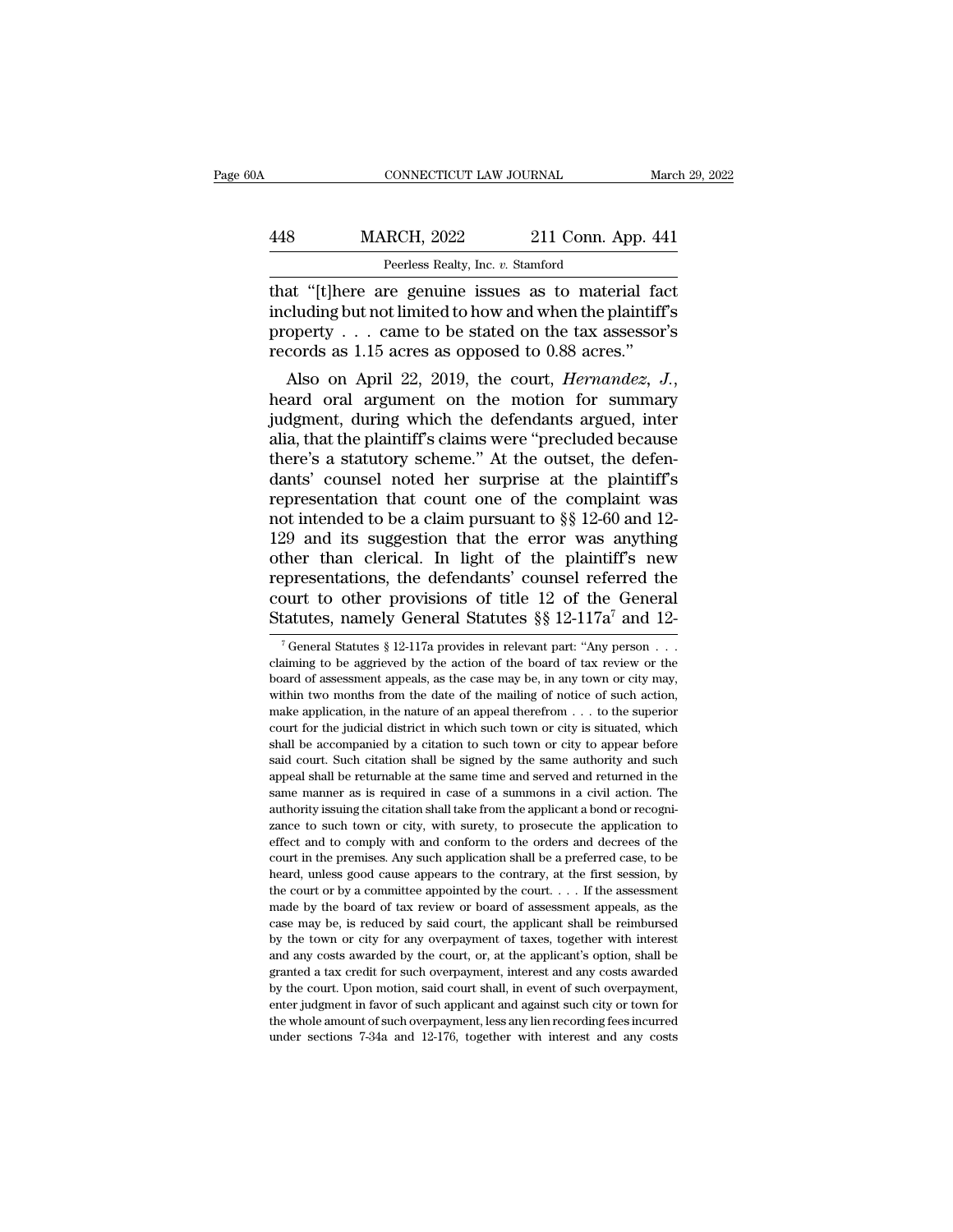# 2022 CONNECTICUT LAW JOURNAL Page 61A<br>211 Conn. App. 441 MARCH, 2022 449<br>Peerless Realty, Inc. v. Stamford

2022 CONNECTICUT LAW JOURNAL<br>211 Conn. App. 441 MARCH, 2022 449<br>Peerless Realty, Inc. *v.* Stamford<br>119<sup>8</sup> and argued: "If you don't like how your property 2022 CONNECTICUT LAW JOURNAL Page 61A<br>
211 Conn. App. 441 MARCH, 2022 449<br>
Peerless Realty, Inc. v. Stamford<br>
119<sup>8</sup> and argued: "If you don't like how your property<br>
is assessed, you have the right under [§] 12-117[a] . . 211 Conn. App. 441 MARCH, 2022 449<br>
Peerless Realty, Inc. v. Stamford<br>
119<sup>8</sup> and argued: "If you don't like how your property<br>
is assessed, you have the right under [§] 12-117[a] . . .<br>
to appeal to the Board of Assessme 211 Conn. App. 441 MARCH, 2022 449<br>
Peerless Realty, Inc. v. Stamford<br>
119<sup>8</sup> and argued: "If you don't like how your property<br>
is assessed, you have the right under  $[\S]$  12-117[a] ...<br>
to appeal to the Board of Assessme 211 Conn. App. 441 MARCH, 2022 449<br>
Peerless Realty, Inc. v. Stamford<br>
119<sup>8</sup> and argued: "If you don't like how your property<br>
is assessed, you have the right under  $[\S]$  12-117[a] . . .<br>
to appeal to the Board of Assess Feerless Realty, Inc. v. Stamford<br>
119<sup>8</sup> and argued: "If you don't like how your property<br>
is assessed, you have the right under  $[\S]$  12-117 $[a]$ ...<br>
to appeal to the Board of Assessment Appeals"; "you<br>
can [also] file a The reason wrong the reason wrong There's Balance 119<sup>8</sup> and argued: "If you don't like how your property is assessed, you have the right under  $[\S]$  12-117[a] . . . to appeal to the Board of Assessment Appeals"; "you can 119<sup>8</sup> and argued: "If you don't like how your property<br>is assessed, you have the right under [§] 12-117[a] . . .<br>to appeal to the Board of Assessment Appeals"; "you<br>can [also] file a claim under [§] 12-119, asserting tha is assessed, you have the right under  $[\S]$  12-117[a] . . .<br>to appeal to the Board of Assessment Appeals"; "you<br>can [also] file a claim under  $[\S]$  12-119, asserting that<br>[the assessment] was manifestly unjust or for some to appeal to the Board of Assessment Appeals"; "you<br>can [also] file a claim under [§] 12-119, asserting that<br>[the assessment] was manifestly unjust or for some<br>other reason wrongful"; and, finally, "if there's a clerical<br>e can [also] file a claim under [§] 12-119, asserting that<br>[the assessment] was manifestly unjust or for some<br>other reason wrongful"; and, finally, "if there's a clerical<br>error . . . [the tax assessor] can make a change to t [the assessment] was manifestly unjust or for some<br>other reason wrongful"; and, finally, "if there's a clerical<br>error . . . [the tax assessor] can make a change to the<br>grand list going back three years. That's [§§] 12-60 other reason wrongful"; and, finally, "if there's a clerical<br>error . . . [the tax assessor] can make a change to the<br>grand list going back three years. That's [§§] 12-60 [and]<br>12-129." The defendants relied on *National CS* error . . . [the tax assessor] can make a change to the<br>grand list going back three years. That's [§§] 12-60 [and]<br>12-129." The defendants relied on *National CSS*, *Inc.*<br>v. *Stamford*, supra, 195 Conn. 587, for their pr grand list going back three years. That's [§§] 12-60 [and] 12-129." The defendants relied on *National CSS, Inc.*<br>v. *Stamford*, supra, 195 Conn. 587, for their proposition that, where "[t]here's a statutory scheme in play 12-129." The defendants relied on *National CSS*, *Inc.*<br>v. *Stamford*, supra, 195 Conn. 587, for their proposition<br>that, where "[t]here's a statutory scheme in play, you<br>can follow the statutory scheme. If you don't, you' v. *Stamford*, supra, 195 Conn. 587, for their proposition<br>that, where "[t]here's a statutory scheme in play, you<br>can follow the statutory scheme. If you don't, you're<br>out of luck. You can't go and claim unjust enrichment. that, where "[t]here's a statutory scheme in play, you<br>can follow the statutory scheme. If you don't, you're<br>out of luck. You can't go and claim unjust enrichment.<br>You can't claim another common-law remedy, an equita-<br>ble can follow the statutory scheme. If you don't, you're<br>out of luck. You can't go and claim unjust enrichment.<br>You can't claim another common-law remedy, an equita-<br>ble remedy.'' The defendants continued: "A taxpayer<br>who has out of luck. You can't go and claim unjust enrichment.<br>You can't claim another common-law remedy, an equita-<br>ble remedy." The defendants continued: "A taxpayer<br>who has not sought redress in an appropriate manner<br>is foreclo is foreclosed from continuing litigation outside these<br>statutes." In response, the plaintiff maintained its posi-<br>tion that the defendants had the burden to show that<br>awarded by the court. The amount to which the assessmen is foreclosed from continuing litigation outside these<br>statutes." In response, the plaintiff maintained its posi-<br>tion that the defendants had the burden to show that<br>awarded by the court. The amount to which the assessmen

statutes." In response, the plaintiff maintained its position that the defendants had the burden to show that awarded by the court. The amount to which the assessment is so reduced shall be the assessed value of such prope is increased by the court. The amount to which the assessment is so reduced shall be the assessed value of such property on the grand lists for succeeding years until the tax assessor finds that the value of the applicant' awarded by the court. The amount to which the assessment is so reduced<br>shall be the assessed value of such property on the grand lists for succeeding<br>years until the tax assessor finds that the value of the applicant's pro

shall be the assessed value of such property on the grand lists for succeeding<br>years until the tax assessor finds that the value of the applicant's property<br>has increased or decreased."<br><sup>8</sup> General Statutes § 12-119 provid between arrived at except by disregarding the provisions of the statutes since as increased."<br>  $^8$  General Statutes  $^8$  12-119 provides in relevant part: "When it is claimed<br>  $\ldots$  that a tax laid on property was comput best increased or decreased."<br>
Also increased or decreased."<br>  $\frac{1}{2}$  is General Statutes § 12-119 provides in relevant part: "When it is claimed<br>  $\frac{1}{2}$ ... that a tax laid on property was computed on an assessment w <sup>11</sup> Seneral Statutes § 12-119 provides in relevant part: "When it is claimed . . . . that a tax laid on property was computed on an assessment which, under all the circumstances, was manifestly excessive and could not ha by law, make application for relief to the superior court for the judicial district in which such application for such property, the owner thereof  $\ldots$  prior determining the valuation of such property, the owner thereof The sum of the circumstances, was manifestly excessive and could not have been arrived at except by disregarding the provisions of the statutes for determining the valuation of such property, the owner thereof  $\ldots$  prior under all the circumstances, was manifestly excessive and could not have been arrived at except by disregarding the provisions of the statutes for determining the valuation of such property, the owner thereof  $\ldots$  prior determining the valuation of such property, the owner thereof . . . prior<br>to the payment of such tax, may, in addition to the other remedies provided<br>by law, make application for relief to the superior court for the judici to the payment of such tax, may, in addition to the other remedies provided by law, make application for relief to the superior court for the judicial district in which such town or city is situated. Such application may b by law, make application for relief to the superior court for the judicial district in which such town or city is situated. Such application may be made within one year from the date as of which the property was last evalu by fait, in which such town or city is situated. Such application may be made within one year from the date as of which the property was last evaluated for purposes of taxation and shall be served and returned in the same made within one year from the date as of which the property was last<br>evaluated for purposes of taxation and shall be served and returned in the<br>same manner as is required in the case of a summons in a civil action, and<br>the evaluated for purposes of taxation and shall be served and returned in the same manner as is required in the case of a summons in a civil action, and the pendency of such application shall not suspend action upon the tax a same manner as is required in the case of a summons in a civil action, and the pendency of such application shall not suspend action upon the tax against the applicant. In all such actions, the Superior Court shall have po shall be pendency of such application shall not suspend action upon the tax against the applicant. In all such actions, the Superior Court shall have power to grant such relief upon such terms and in such manner and form a against the applicant. In all such actions, the Superior Court shall have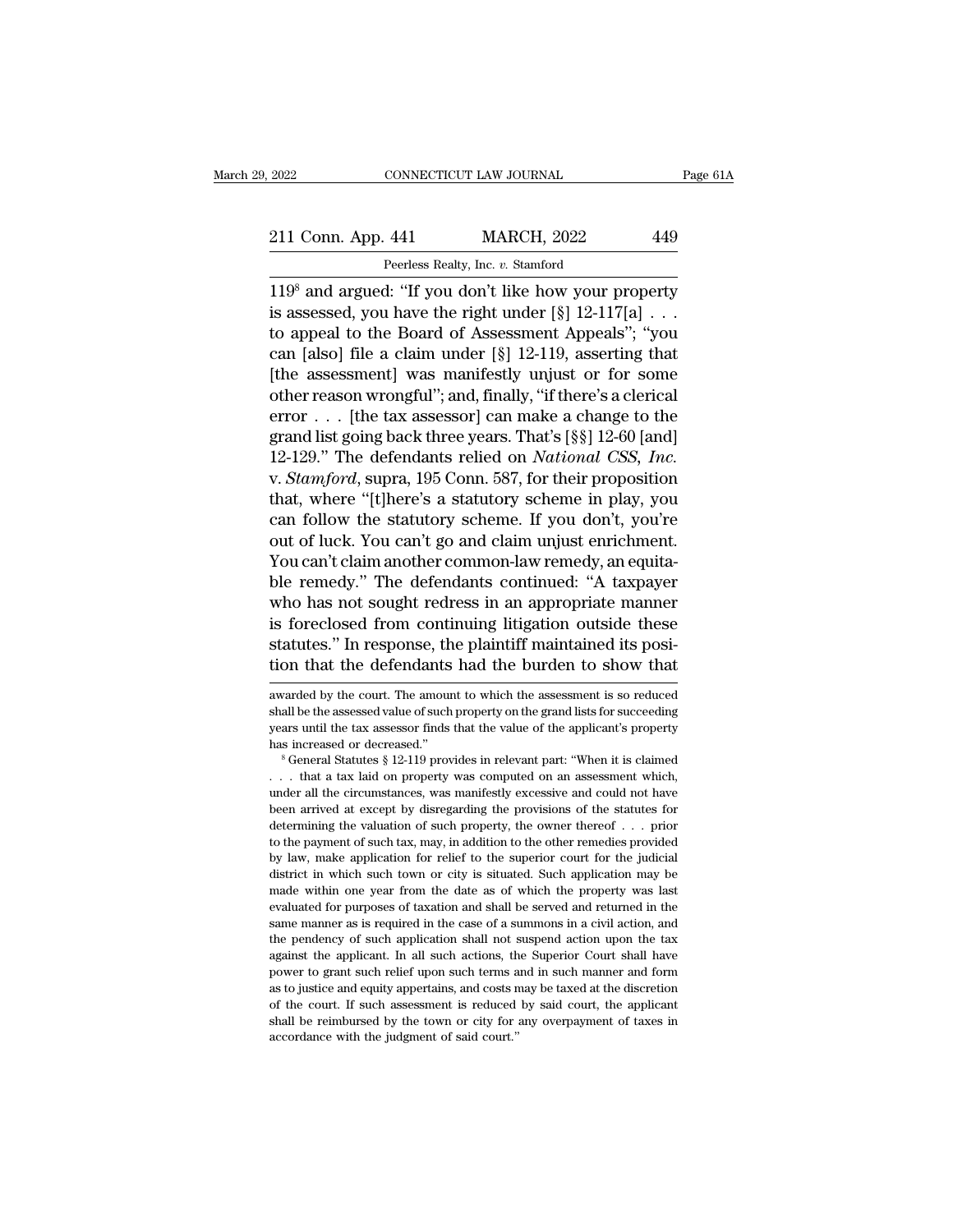| 2A  | CONNECTICUT LAW JOURNAL                                  |                    | March 29, 2022 |
|-----|----------------------------------------------------------|--------------------|----------------|
| 450 | <b>MARCH, 2022</b>                                       | 211 Conn. App. 441 |                |
|     | Peerless Realty, Inc. v. Stamford                        |                    |                |
|     | the error at issue was clerical. The plaintiff's counsel |                    |                |

CONNECTICUT LAW JOURNAL March 29, 20<br>
450 MARCH, 2022 211 Conn. App. 441<br>
Peerless Realty, Inc. v. Stamford<br>
the error at issue was clerical. The plaintiff's counsel<br>
did not address the defendants' arguments with respect<br> MARCH, 2022 211 Conn. App. 441<br>
Peerless Realty, Inc. v. Stamford<br>
the error at issue was clerical. The plaintiff's counsel<br>
did not address the defendants' arguments with respect<br>
to the relief available under  $\S$  12-117a MARCH, 2022 211 Conn. App. 441<br>
Peerless Realty, Inc. v. Stamford<br>
the error at issue was clerical. The plaintiff's counsel<br>
did not address the defendants' arguments with respect<br>
to the relief available under §§ 12-117a 450 MARCH, 2022 211 Conn. App. 441<br>
Peerless Realty, Inc. v. Stamford<br>
the error at issue was clerical. The plaintiff's counsel<br>
did not address the defendants' arguments with respect<br>
to the relief available under  $\S$  12 Perless Realty, Inc. v. Stamford<br>the error at issue was clerical. The plaintiff's counsel<br>did not address the defendants' arguments with respect<br>to the relief available under §§ 12-117a and 12-119 and<br>further argued that, Peerless Realty, Inc. v. Stamford<br>the error at issue was clerical. The plaintiff's counsel<br>did not address the defendants' arguments with respect<br>to the relief available under §§ 12-117a and 12-119 and<br>further argued that, d not address the defendants' arguments with respect<br>the relief available under §§ 12-117a and 12-119 and<br>rther argued that, because §§ 12-60 and 12-129 were<br>t applicable, as there was no proof of clerical error,<br>e plainti mot and ess the defendants arguments what respect<br>to the relief available under  $\S$  12-117a and 12-119 and<br>further argued that, because  $\S$  12-60 and 12-129 were<br>not applicable, as there was no proof of clerical error,<br>th

further argued that, because  $\S$  12-117a and 12-119 and<br>further argued that, because  $\S$  12-60 and 12-129 were<br>not applicable, as there was no proof of clerical error,<br>the plaintiff could "pursue [its] common-law rights." ruther argued that, because 88 12-00 and 12-125 were<br>not applicable, as there was no proof of clerical error,<br>the plaintiff could "pursue [its] common-law rights."<br>On August 20, 2019, the court granted the defendants'<br>moti summary judgment and subsetted and the plaintiff could "pursue [its] common-law rights."<br>On August 20, 2019, the court granted the defendants'<br>motion for summary judgment but failed to state the<br>factual or legal basis for The plaintiff collid pulsale [its] continuous rights.<br>
On August 20, 2019, the court granted the defendants'<br>
motion for summary judgment but failed to state the<br>
factual or legal basis for its decision. On September 30,<br> On August 20, 2019, the court granted the defendants'<br>motion for summary judgment but failed to state the<br>factual or legal basis for its decision. On September 30,<br>2019, the plaintiff appealed from the court's grant of<br>sum motion for summary judgment but failed to state the<br>factual or legal basis for its decision. On September 30,<br>2019, the plaintiff appealed from the court's grant of<br>summary judgment and also filed a motion, captioned<br>"plai factual or legal basis for its decision. On September 30,<br>2019, the plaintiff appealed from the court's grant of<br>summary judgment and also filed a motion, captioned<br>"plaintiff's motion to reargue and/or for clarification/<br> 2019, the plaintiff appealed from the court's grant of summary judgment and also filed a motion, captioned "plaintiff's motion to reargue and/or for clarification/<br>articulation of court decision," in which it argued that, summary judgment and also filed a motic<br>"plaintiff's motion to reargue and/or for<br>articulation of court decision," in which it<br>"[i]n order to prosecute [its] appeal [it]<br>know the grounds upon which the court<br>defendants' mo Frame is motion to reargue and/or for clarification<br>ticulation of court decision," in which it argued that,<br> $\vert$ n order to prosecute [its] appeal [it] need[ed] to<br>tow the grounds upon which the court granted the<br>fendants' articulation of court decision, and which it argued that,<br>
"[i]n order to prosecute [its] appeal [it] need[ed] to<br>
know the grounds upon which the court granted the<br>
defendants' motion for summary judgment  $\ldots$ ." The<br>
co

Figure 10 prosecure [its] appear [it] need[ed] to<br>know the grounds upon which the court granted the<br>defendants' motion for summary judgment . . . ." The<br>court summarily denied the motion.<br>On March 24, 2020, the plaintiff Referred ants' motion for summary judgment  $\ldots$ ." The<br>court summarily denied the motion.<br>On March 24, 2020, the plaintiff filed a motion for<br>articulation, and the defendants thereafter filed a<br>responsive memorandum of la stating, the reasons in the reasons of the reasons of the reasons of the reasons set for the reasons set for the memorandum of law. On August 10, 2020, the court summarily denied the motion for articulation, stating, "For Court summarny defiled the motion.<br>
On March 24, 2020, the plaintiff filed a motion for<br>
articulation, and the defendants thereafter filed a<br>
responsive memorandum of law. On August 10, 2020,<br>
the court summarily denied th On March 24, 2020, the plaintiff filed a motion for<br>articulation, and the defendants thereafter filed a<br>responsive memorandum of law. On August 10, 2020,<br>the court summarily denied the motion for articulation,<br>stating, "Fo articulation, and the deferesponsive memorandum of<br>the court summarily denied<br>stating, "For the reasons se<br>of the defendant-appellee (|<br>city of Stamford, the plair<br>articulation is denied."<br>On August 20, 2020, the p sponsive inenforantially of faw. On August 10, 2020,<br>e court summarily denied the motion for articulation,<br>ating, "For the reasons set forth in the memorandum<br>the defendant-appellee ([docket entry] #137.00), the<br>y of Stamf a motion for articulation,<br>stating, "For the reasons set forth in the memorandum<br>of the defendant-appellee ([docket entry] #137.00), the<br>city of Stamford, the plaintiff-appellant's motion for<br>articulation is denied."<br>On Au

stating, For the Feasons set form in the membrantum<br>of the defendant-appellee ([docket entry] #137.00), the<br>city of Stamford, the plaintiff-appellant's motion for<br>articulation is denied."<br>On August 20, 2020, the plaintiff of the defendant-appenee (plocket entry]  $#157.00$ ), the<br>city of Stamford, the plaintiff-appellant's motion for<br>articulation is denied."<br>On August 20, 2020, the plaintiff filed with this court<br>a motion for review of the d Eny of Standord, the plantif-appenant's inotion for<br>articulation is denied."<br>On August 20, 2020, the plaintiff filed with this court<br>a motion for review of the denial of its motion for<br>articulation. This court granted the In August 20, 2020, the plaintiff filed with this court<br>a motion for review of the denial of its motion for<br>articulation. This court granted the motion and ordered<br>the trial court to articulate the factual and legal basis On August 20, 2020, the plaintiff filed with this court<br>a motion for review of the denial of its motion for<br>articulation. This court granted the motion and ordered<br>the trial court to articulate the factual and legal basis a motion for review of the denial of its motion for articulation. This court granted the motion and ordered the trial court to articulate the factual and legal basis for its ruling granting the defendants' motion for summa Etheration. This court granted the motion and ordered<br>e trial court to articulate the factual and legal basis for<br>ruling granting the defendants' motion for summary<br>dgment. Thereafter, on December 7, 2020, the court<br>wed a first ruling granting the defendants' motion for summary<br>judgment. Thereafter, on December 7, 2020, the court<br>issued a memorandum of decision explaining its grant<br>of the defendants' motion for summary judgment.<br>In its memo first runng granting the detendants inotion for summary<br>judgment. Thereafter, on December 7, 2020, the court<br>issued a memorandum of decision explaining its grant<br>of the defendants' motion for summary judgment.<br>In its memor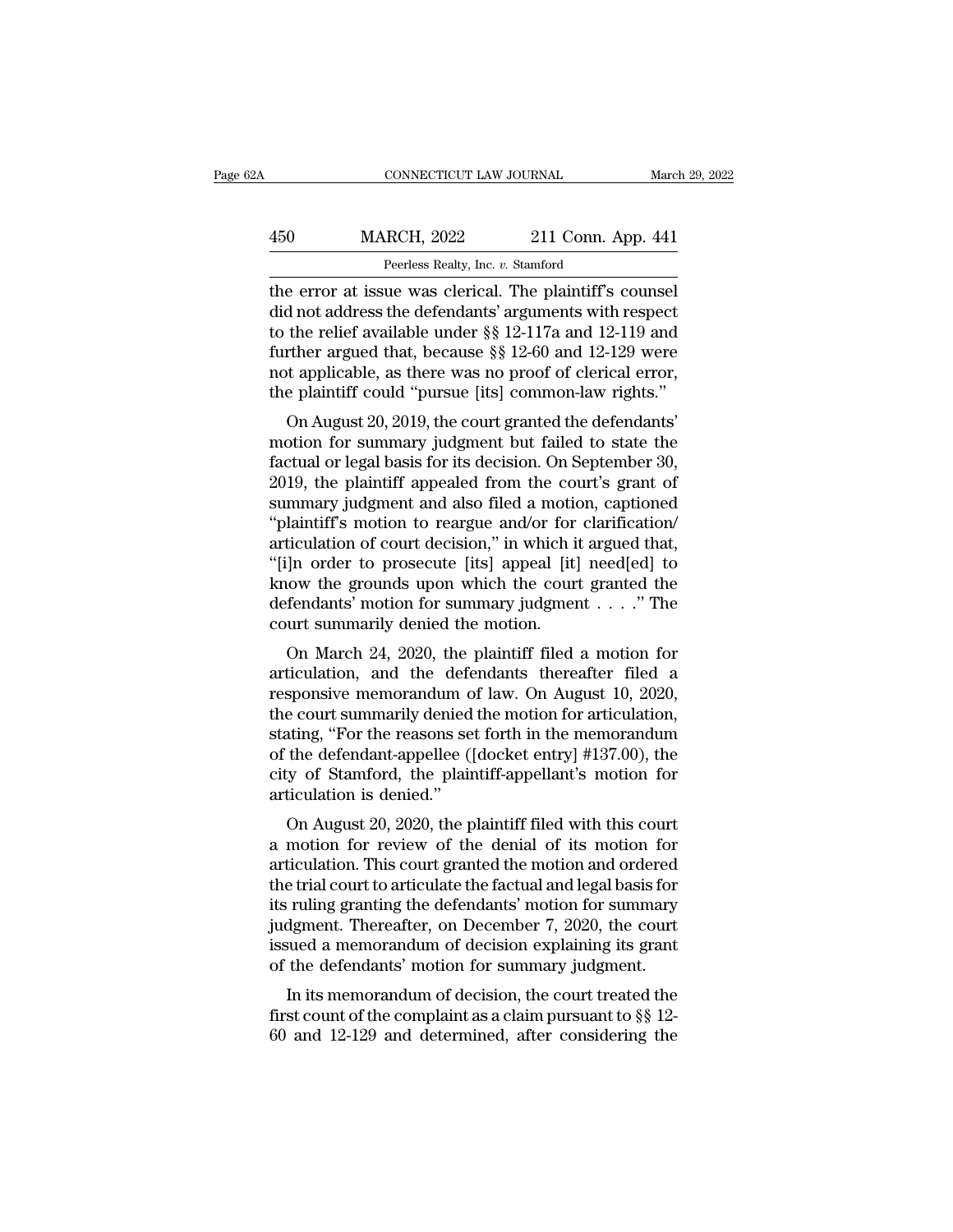| 2022               | CONNECTICUT LAW JOURNAL                                | Page 63A |
|--------------------|--------------------------------------------------------|----------|
| 211 Conn. App. 441 | <b>MARCH, 2022</b>                                     | 451      |
|                    | Peerless Realty, Inc. v. Stamford                      |          |
|                    | time limitations contained in 88.12-60 and 12-129 that |          |

The limitations contained in §§ 12-60 and 12-129, that<br>time limitations contained in §§ 12-60 and 12-129, that<br>time limitations contained in §§ 12-60 and 12-129, that<br>the plaintiff cannot recover a refund of any excess<br>tax 211 Conn. App. 441 MARCH, 2022 451<br>
Peerless Realty, Inc. v. Stamford<br>
time limitations contained in §§ 12-60 and 12-129, that<br>
"the plaintiff cannot recover a refund of any excess<br>
taxes paid more than three years after t 211 Conn. App. 441 MARCH, 2022 451<br>
Peerless Realty, Inc. v. Stamford<br>
time limitations contained in §§ 12-60 and 12-129, that<br>
"the plaintiff cannot recover a refund of any excess<br>
taxes paid more than three years after 211 Conn. App. 441 MARCH, 2022 451<br>
Peerless Realty, Inc. v. Stamford<br>
time limitations contained in §§ 12-60 and 12-129, that<br>
"the plaintiff cannot recover a refund of any excess<br>
taxes paid more than three years after Perless Realty, Inc. v. Stamford<br>
time limitations contained in §§ 12-60 and 12-129, that<br>
"the plaintiff cannot recover a refund of any excess<br>
taxes paid more than three years after the taxes were<br>
due."<sup>9</sup> In addition, Peerless Realty, Inc. v. Standard<br>time limitations contained in §§ 12-60 and 12-129, that<br>"the plaintiff cannot recover a refund of any excess<br>taxes paid more than three years after the taxes were<br>due."<sup>9</sup> In addition, th time limitations contained in §§ 12-60 and 12-129, that<br>
"the plaintiff cannot recover a refund of any excess<br>
taxes paid more than three years after the taxes were<br>
due."<sup>9</sup> In addition, the court determined that, becaus Le plaintiff calinot recover a retund of any excess<br>
ses paid more than three years after the taxes were<br>  $e^{i\theta}$ . In addition, the court determined that, because<br>  $e$  plaintiff "failed to follow the procedures prescribe taxes paid interestinant line years after the taxes were<br>due."<sup>9</sup> In addition, the court determined that, because<br>the plaintiff "failed to follow the procedures prescribed<br>by . . . . § 12-60 in a timely manner . . . [it]

due. The addition, the court determined that, because<br>the plaintiff "failed to follow the procedures prescribed<br>by  $\ldots$  § 12-60 in a timely manner  $\ldots$  [it] is pre-<br>cluded from pursuing a claim of unjust enrichment."<sup>10</sup> the plaintiff "failed to follow the procedures prescribed<br>by . . . § 12-60 in a timely manner . . . [it] is pre-<br>cluded from pursuing a claim of unjust enrichment."<sup>10</sup><br>On appeal, the plaintiff claims that there "are genu by  $\therefore$  s 12-00 in a unlery manner  $\therefore$  [it] is pre-<br>cluded from pursuing a claim of unjust enrichment."<sup>10</sup><br>On appeal, the plaintiff claims that there "are genuine<br>issues as to material fact  $\ldots$  concerning [its] clai cluded from pursuing a claim of unjust entricmment.<br>
On appeal, the plaintiff claims that there "are genuine<br>
issues as to material fact  $\ldots$  concerning [its] claims<br>
that [the property] has been assessed as if it were 1 On appeal, the plaintiff claims that there "are genuine<br>issues as to material fact  $\ldots$  concerning [its] claims<br>that [the property] has been assessed as if it were 1.15<br>acres as opposed to 0.88 acres and as a result the issues as to material fact  $\ldots$  concerning [its] claims<br>that [the property] has been assessed as if it were 1.15<br>acres as opposed to 0.88 acres and as a result the plain-<br>tiff has suffered damage." According to the plain that [the property] has been assessed as if it were 1.15<br>acres as opposed to 0.88 acres and as a result the plain-<br>tiff has suffered damage." According to the plaintiff,<br>the cause of the assessment error is disputed, rende acres as opposed to 0.88 acres and as a result the plain-<br>tiff has suffered damage." According to the plaintiff,<br>the cause of the assessment error is disputed, rendering<br>§§ 12-60 and 12-129 inapplicable to its case. The pl tiff has suffered damage." According to the plaintiff,<br>the cause of the assessment error is disputed, rendering<br>§§ 12-60 and 12-129 inapplicable to its case. The plaintiff<br>argues that the court erred in concluding that its the cause of the assessment error is disputed, rendering  $\S$  12-60 and 12-129 inapplicable to its case. The plaintiff argues that the court erred in concluding that its claims were foreclosed because it maintains that the  $\S\S~12{\text -}60$  and 12-129 inapplicable to in argues that the court erred in conclusion<br>were foreclosed because it maintainstatutory scheme is inadequate, the<br>assert a common-law claim for unjulisagree and affirm the judgme atutory scheme is inadequate, thereby allowing it to<br>ssert a common-law claim for unjust enrichment. We<br>isagree and affirm the judgment of the trial court,<br>beit on different grounds.<sup>11</sup><br><sup>9</sup> Although the plaintiff makes pa assert a common-law claim for unjust enrichment. We<br>disagree and affirm the judgment of the trial court,<br>albeit on different grounds.<sup>11</sup><br><sup>9</sup> Although the plaintiff makes passing reference in its appellate brief to<br>the fi

12-129. We note that the defendants likewise understood the claim as brought pursuant to those statutes, and the plaintiff previously referred to the case only as "claiming damages and unjust enrichment."<br><sup>10</sup> In addition pursuant to those statutes, and the plaintiff previously referred to the case<br>only as "claiming damages and unjust enrichment."<br><sup>10</sup> In addition to its determination that the plaintiff could not pursue a<br>claim for unjust failure to act on the statements and universal term of the plaintiff could not pursue a claim for unjust enrichment, the court also determined that there was no genuine issue of material fact that the plaintiff was "neglig <sup>10</sup> In addition to its determination that the plaintiff could not pursue a claim for unjust enrichment, the court also determined that there was no genuine issue of material fact that the plaintiff was "negligent in fail claim for unjust enrichment, the court also determined that there was no<br>genuine issue of material fact that the plaintiff was "negligent in failing to<br>address the discrepancy in a timely manner," referring to the plaintif genuine issue of material fact that the plaintiff was "negligent in failing to address the discrepancy in a timely manner," referring to the plaintiff's failure to act on the acreage/square foot error apparent in the 2008 precluded. The total of the acceptation Report in the control of the plaintiff. See footnote in the control of this opinion. The court concluded that the report put the plaintiff notice of the error and its claim for unjust enrichme Exercise of Facts for the determine whether the plaintiff. See footnote of this opinion. The court concluded that the report put the plaintiff on notice of the error and its claim for unjust enrichment was therefore precl

For this opinion. The court concluded that the report put the plaintiff<br>on notice of the error and its claim for unjust enrichment was therefore<br>precluded.<br> $11$  "In ruling on a motion for summary judgment, the court is no or a motice of the error and its claim for unjust enrichment was therefore precluded.<br>
<sup>11</sup> "In ruling on a motion for summary judgment, the court is not to decide<br>
issues of fact; its function is to determine whether ther on notice of the error and its claim for unjust enrichment was therefore precluded.<br>
<sup>11</sup> "In ruling on a motion for summary judgment, the court is not to decide issues of fact; its function is to determine whether there

disagree and affirm the judgment of the trial court,<br>albeit on different grounds.<sup>11</sup><br> $\overline{ }$ <sup>9</sup> Although the plaintiff makes passing reference in its appellate brief to<br>the first count of its complaint as "set[ting] fort albeit on different grounds.<sup>11</sup><br>
<sup>9</sup> Although the plaintiff makes passing reference in its appellate brief to<br>
the first count of its complaint as "set[ting] forth a restitution claim," the<br>
plaintiff fails to raise or b Although the plaintiff makes passing reference in its appellate brief to  $\frac{1}{2}$  although the plaintiff makes passing reference in its appellate brief to the first count of its complaint as "set[ting] forth a restitutio <sup>9</sup> Although the plaintiff makes passing reference in its appellate brief to the first count of its complaint as "set[ting] forth a restitution claim," the plaintiff fails to raise or brief a claim on appeal that the tria the first count of its complaint as "set[ting] forth a restitution claim," the plaintiff fails to raise or brief a claim on appeal that the trial court erred in treating the first count of the complaint as a claim pursuan Freating the first count of the complaint as a claim pursuant to  $\S$  12-60 and 12-129. We note that the defendants likewise understood the claim as brought pursuant to those statutes, and the plaintiff previously referred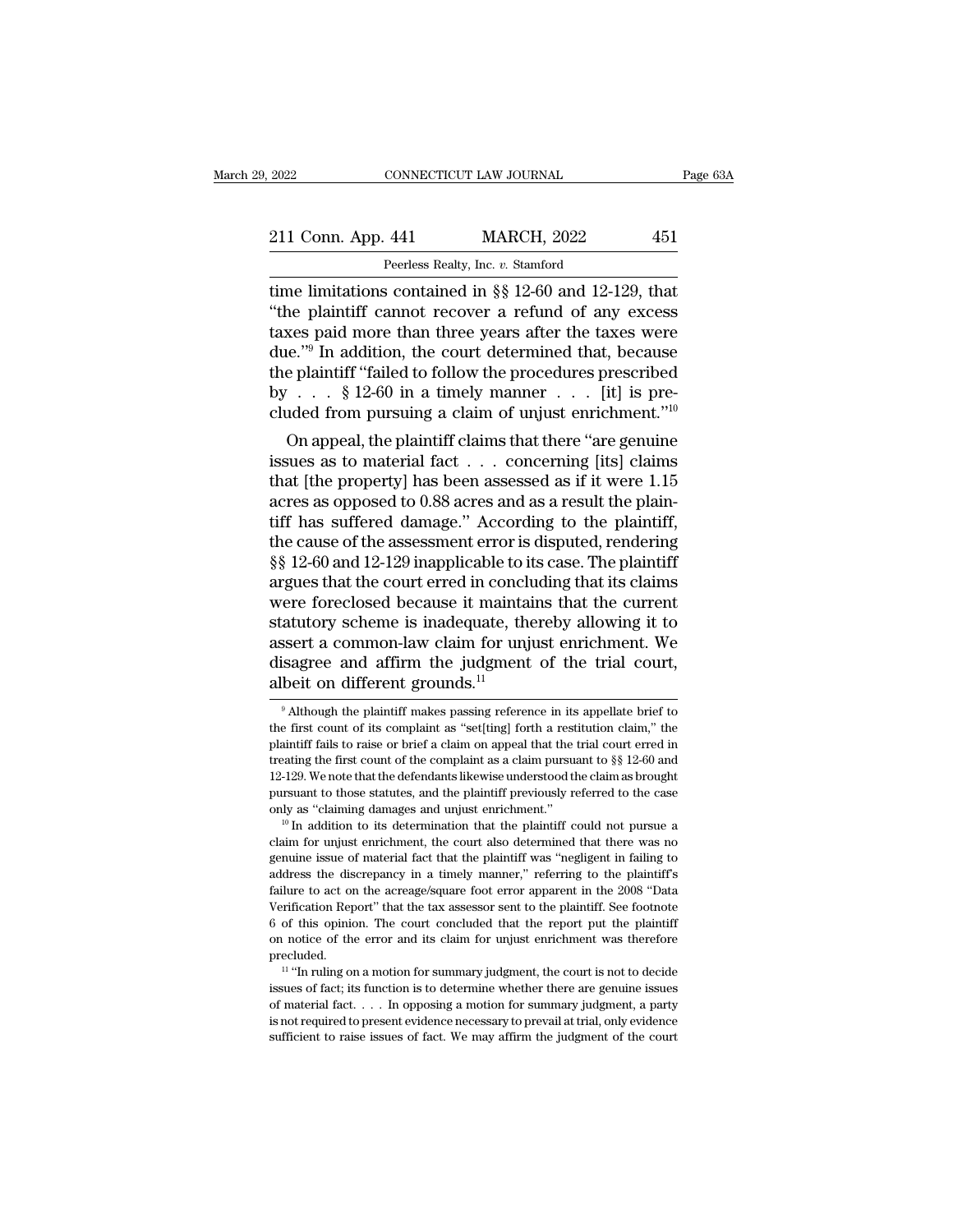### CONNECTICUT LAW JOURNAL March 29, 2022<br>452 MARCH, 2022 211 Conn. App. 441<br>Peerless Realty, Inc. v. Stamford EXAMPLE CONNECTICUT LAW JOURNAL<br>RCH, 2022 211 Conn. Applements Realty, Inc. *v.* Stamford<br>Forth our well established stand

CONNECTICUT LAW JOURNAL March 29, 202<br>
2<br>
MARCH, 2022 211 Conn. App. 441<br>
Peerless Realty, Inc. v. Stamford<br>
We first set forth our well established standard of<br>
view on appeal following a trial court's granting of a<br>
poin MARCH, 2022 211 Conn. App. 441<br>
Peerless Realty, Inc. v. Stamford<br>
We first set forth our well established standard of<br>
review on appeal following a trial court's granting of a<br>
motion for summary judgment. "Practice Book MARCH, 2022 211 Conn. App. 441<br>
Peerless Realty, Inc. v. Stamford<br>
We first set forth our well established standard of<br>
review on appeal following a trial court's granting of a<br>
motion for summary judgment. "Practice Book MARCH, 2022 211 Conn. App. 441<br>
Peerless Realty, Inc. v. Stamford<br>
We first set forth our well established standard of<br>
review on appeal following a trial court's granting of a<br>
motion for summary judgment. "Practice Book Forthwith if the pleadings, affidavits and any other proof submitted show that there is no genuine issue as to any material for any other proof submitted show that there is no genuine issue as to any material for and that Peerless Realty, Inc. *v.* Stamford<br>We first set forth our well established standard of<br>review on appeal following a trial court's granting of a<br>motion for summary judgment. "Practice Book § 17-<br>49 provides that summary ju We first set forth our well established standard of<br>review on appeal following a trial court's granting of a<br>motion for summary judgment. "Practice Book § 17-<br>49 provides that summary judgment shall be rendered<br>forthwith i review on appeal following a trial court's granting of a<br>motion for summary judgment. "Practice Book § 17-<br>49 provides that summary judgment shall be rendered<br>forthwith if the pleadings, affidavits and any other proof<br>subm motion for summary judgment. "Practice Book  $\S$  17-49 provides that summary judgment shall be rendered forthwith if the pleadings, affidavits and any other proof submitted show that there is no genuine issue as to any mat 49 provides that summary judgment shall be rendered<br>forthwith if the pleadings, affidavits and any other proof<br>submitted show that there is no genuine issue as to any<br>material fact and that the moving party is entitled to forthwith if the pleadings, affidavits and any other proof<br>submitted show that there is no genuine issue as to any<br>material fact and that the moving party is entitled to<br>judgment as a matter of law. As an appellate tribun submitted show that there is no genuine issue as to any<br>material fact and that the moving party is entitled to<br>judgment as a matter of law. As an appellate tribunal,<br>[w]e must decide whether the trial court erred in<br>determ material fact and that the moving party is entitled to<br>judgment as a matter of law. As an appellate tribunal,<br>[w]e must decide whether the trial court erred in<br>determining that there was no genuine issue as to any<br>materia judgment as a matter of law. As an appellate tribunal,<br>[w]e must decide whether the trial court erred in<br>determining that there was no genuine issue as to any<br>material fact and that the moving party is entitled to<br>judgmen [w]e must decide whether the trial court erred in determining that there was no genuine issue as to any material fact and that the moving party is entitled to judgment as a matter of law. . . . In deciding a motion for su determining that there was no genuine issue as to any<br>material fact and that the moving party is entitled to<br>judgment as a matter of law.... In deciding a motion<br>for summary judgment, the trial court must view the<br>evidenc material fact and that the moving party is entitled to<br>judgment as a matter of law. . . . In deciding a motion<br>for summary judgment, the trial court must view the<br>evidence in the light most favorable to the nonmoving<br>part judgment as a matter of law. . . . In deciding a motion<br>for summary judgment, the trial court must view the<br>evidence in the light most favorable to the nonmoving<br>party. . . . The test is whether a party would be enti-<br>tle for summary judgment, the trial court must view the evidence in the light most favorable to the nonmoving party. . . . The test is whether a party would be entitled to a directed verdict on the same facts. . . . A materia evidence in the light most favorable to the nonmoving<br>party....The test is whether a party would be enti-<br>tled to a directed verdict on the same facts....A<br>material fact is a fact which will make a difference in<br>the resul party. . . . The test is whether a party would be enti-<br>tled to a directed verdict on the same facts. . . . A<br>material fact is a fact which will make a difference in<br>the result of the case. . . . [I]ssue-finding, rather t fled to a directed verdict on the same facts. . . . A material fact is a fact which will make a difference in the result of the case. . . . [I]ssue-finding, rather than issue-determination, is the key to the procedure. . material fact is a fact which will make a difference in<br>the result of the case. . . . [I]ssue-finding, rather than<br>issue-determination, is the key to the procedure. . . .<br>[T]he trial court does not sit as the trier of fac The party seeking summary judgment has the bur-<br>
"The party seeking summary judgment...... [Its]<br>
Inction is not to decide issues of material fact, but<br>
ther to determine whether any such issues exist....<br>
"The party seek den of showing the absence of any generation.<br>
The trial court does not sit as the trier of fact when<br>
ruling on a motion for summary judgment. . . . . [Its]<br>
function is not to decide issues of material fact, but<br>
rather

rifice that coart does not sit as the trief of fact when<br>ruling on a motion for summary judgment. . . . . [Its]<br>function is not to decide issues of material fact, but<br>rather to determine whether any such issues exist. . . function is not to decide issues of material fact, but<br>function is not to decide issues of material fact, but<br>rather to determine whether any such issues exist....<br>"The party seeking summary judgment has the bur-<br>den of s rather to determine whether any such issues exist....<br>
"The party seeking summary judgment has the bur-<br>
den of showing the absence of any genuine issue [of]<br>
material facts which, under applicable principles of sub-<br>
sta "The party seeking summary judgment has the burden of showing the absence of any genuine issue [of] material facts which, under applicable principles of substantive law, entitle him to a judgment as a matter of law . . . "The party seeking summary judgment has the burden of showing the absence of any genuine issue [of] material facts which, under applicable principles of substantive law, entitle him to a judgment as a matter of law . . . den of showing the absence of any genuine issue [of]<br>material facts which, under applicable principles of substantive law, entitle him to a judgment as a matter of<br>law . . . and the party opposing such a motion must<br>provi material facts which, under applicable principles of substantive law, entitle him to a judgment as a matter of law . . . and the party opposing such a motion must provide an evidentiary foundation to demonstrate the exist stantive law, entitle him to a judgment as a matter of<br>law . . . and the party opposing such a motion must<br>provide an evidentiary foundation to demonstrate the<br>existence of a genuine issue of material fact. . . . Our<br>revi law . . . and the party opposing such a motion must<br>provide an evidentiary foundation to demonstrate the<br>existence of a genuine issue of material fact. . . . Our<br>review of the decision to grant a motion for summary<br>judgme provide an evidentiary foundation to demonstrate the<br>existence of a genuine issue of material fact. . . . Our<br>review of the decision to grant a motion for summary<br>judgment is plenary. . . . We therefore must decide<br>whether judgment is plenary.... We therefore must decide<br>whether the court's conclusions were legally and logically correct and find support in the record." (Citation<br>omitted; internal quotation marks omitted.) *Mariano* v.<br>on dif cally correct and find support in the record." (Citation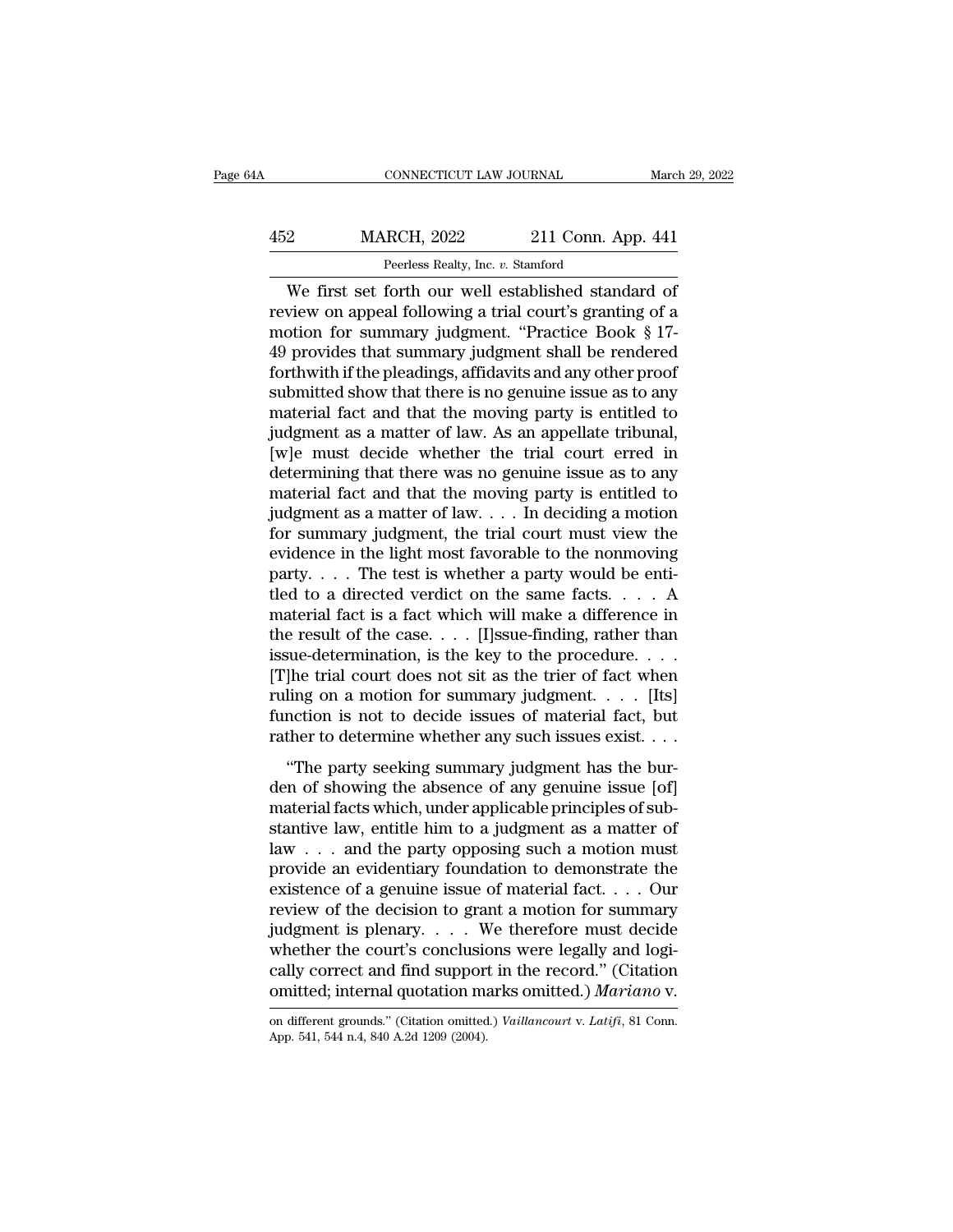| 2022               | CONNECTICUT LAW JOURNAL                                       | Page 65A |
|--------------------|---------------------------------------------------------------|----------|
| 211 Conn. App. 441 | <b>MARCH, 2022</b>                                            | 453      |
|                    | Peerless Realty, Inc. v. Stamford                             |          |
|                    | <i>Hartland Building &amp; Restoration Co.</i> 168 Conn. App. |          |

<sup>2022</sup> CONNECTICUT LAW JOURNAL Page 6<br>
<sup>211</sup> Conn. App. 441 MARCH, 2022 453<br>
<sup>Peerless Realty, Inc. v. Stamford<br> *Hartland Building & Restoration Co.*, 168 Conn. App.<br>768, 776–77, 148 A.3d 229 (2016).</sup> 211 Conn. App. 441 MARCH, 2<br>
Peerless Realty, Inc. v. Stamfore<br>
Hartland Building & Restoration Co., 768, 776–77, 148 A.3d 229 (2016).<br>
We next set forth the applicable prin

1 Conn. App. 441 MARCH, 2022 453<br>
Peerless Realty, Inc. v. Stamford<br>
artland Building & Restoration Co., 168 Conn. App.<br>
8, 776–77, 148 A.3d 229 (2016).<br>
We next set forth the applicable principles of a claim<br>
unding in un 211 Conn. App. 441 MARCH, 2022 453<br>
Peerless Realty, Inc. v. Stamford<br>
Hartland Building & Restoration Co., 168 Conn. App.<br>
768, 776–77, 148 A.3d 229 (2016).<br>
We next set forth the applicable principles of a claim<br>
soundi Feerless Realty, Inc. v. Stamford<br>
Hartland Building & Restoration Co., 168 Conn. App.<br>
768, 776–77, 148 A.3d 229 (2016).<br>
We next set forth the applicable principles of a claim<br>
sounding in unjust enrichment. "The right o Hartland Building & Restoration Co., 168 Conn. App.<br>768, 776–77, 148 A.3d 229 (2016).<br>We next set forth the applicable principles of a claim<br>sounding in unjust enrichment. "The right of recovery<br>for unjust enrichment is eq The radius Datating & Restoration Co., 100 Collit. App.<br>
768, 776–77, 148 A.3d 229 (2016).<br>
We next set forth the applicable principles of a claim<br>
sounding in unjust enrichment. "The right of recovery<br>
for unjust enrichm We next set forth the applicable principles of a claim<br>sounding in unjust enrichment. "The right of recovery<br>for unjust enrichment is equitable, its basis being that<br>in a given situation it is contrary to equity and good<br> We next set forth the applicable principles of a claim<br>sounding in unjust enrichment. "The right of recovery<br>for unjust enrichment is equitable, its basis being that<br>in a given situation it is contrary to equity and good<br> sounding in unjust enrichment. "The right of recovery<br>for unjust enrichment is equitable, its basis being that<br>in a given situation it is contrary to equity and good<br>conscience for the defendant to retain a benefit which<br> for unjust enrichment is equitable, its basis being that<br>in a given situation it is contrary to equity and good<br>conscience for the defendant to retain a benefit which<br>has come to him at the expense of the plaintiff. . . . in a given situation it is contrary to equity and good conscience for the defendant to retain a benefit which<br>has come to him at the expense of the plaintiff....<br>Where, however, a statutory scheme exists for the<br>recovery conscience for the defendant to retain a benefit which<br>has come to him at the expense of the plaintiff. . . .<br>Where, however, a statutory scheme exists for the<br>recovery of a benefit that is also recoverable at common<br>law, has come to him at the expense of the plaintiff. . . . Where, however, a statutory scheme exists for the recovery of a benefit that is also recoverable at common law, the common law right may be resorted to only where the Where, however, a statutory scheme exists for the recovery of a benefit that is also recoverable at common law, the common law right may be resorted to only where the statutory procedures are inadequate." (Citation omitted recovery of a benefit that is also recoverable at common<br>law, the common law right may be resorted to only<br>where the statutory procedures are inadequate." (Cita-<br>tion omitted; internal quotation marks omitted.)<br>*National* mere the statutory procedures are inadequate." (Citamon mitted; internal quotation marks omitted.)<br> *itional CSS, Inc.* v. *Stamford*, supra, 195 Conn. 597.<br>
itional CSS, Inc. v. *Stamford*, supra, 195 Conn. 597.<br>
iterati where the statutory procedures are matequate. (Old tion omitted, internal quotation marks omitted.)<br> *National CSS, Inc.* v. *Stamford*, supra, 195 Conn. 597.<br>
Therefore, we must address application of the relevant<br>
statu

*because in the tax assessment* connects.<br> *National CSS, Inc. v. Stamford*, supra, 195 Conn. 597.<br>
Therefore, we must address application of the relevant<br>
statutory scheme.<br>
The plaintiff argues that §§ 12-60 and 12-129 Therefore, we must address application of the relevant<br>statutory scheme.<br>The plaintiff argues that §§ 12-60 and 12-129 provide<br>an inadequate procedure for a taxpayer to obtain relief<br>because it disputes that the tax asses Statutory scheme.<br>
The plaintiff argues that  $\S$  12-60 and 12-129 provide<br>
an inadequate procedure for a taxpayer to obtain relief<br>
because it disputes that the tax assessment error was<br>
a "clerical omission or mistake . The plaintiff argues that  $\S$  12-60 and 12-129 provide<br>an inadequate procedure for a taxpayer to obtain relief<br>because it disputes that the tax assessment error was<br>a "clerical omission or mistake . . . ." General Statute The plaintiff argues that  $\S$  12-60 and 12-129 provide<br>an inadequate procedure for a taxpayer to obtain relief<br>because it disputes that the tax assessment error was<br>a "clerical omission or mistake . . . ." General Statute an inadequate procedure for a taxpayer to obtain relief<br>because it disputes that the tax assessment error was<br>a "clerical omission or mistake  $\dots$ ." General Statutes<br>§ 12-60. Thus, in the plaintiff's view, no statutory<br>sc because it disputes that the tax assessment error was<br>a "clerical omission or mistake  $\dots$ ." General Statutes<br>§ 12-60. Thus, in the plaintiff's view, no statutory<br>scheme exists for recovery of the overpaid taxes. There-<br>f a "clerical omission or mistake . . .<br>§ 12-60. Thus, in the plaintiff's v<br>scheme exists for recovery of the ove<br>fore, the plaintiff asserts that its clain<br>ment cannot be barred as a matte<br>permitted to seek a refund of all EFOC. Thus, In the planning view, ho statutely<br>heme exists for recovery of the overpaid taxes. There-<br>re, the plaintiff asserts that its claim for unjust enrich-<br>ent cannot be barred as a matter of law and it is<br>rmitted t stature class for recovery of all overpaid dates. Therefore, the plaintiff asserts that its claim for unjust enrichment cannot be barred as a matter of law and it is permitted to seek a refund of all excess taxes paid in

Force, are planned asserts and its claim for digase entired<br>
ment cannot be barred as a matter of law and it is<br>
permitted to seek a refund of all excess taxes paid in<br>
a claim for unjust enrichment.<br>
In response, the def From the calibration of all excess taxes paid in<br>a claim for unjust enrichment.<br>In response, the defendants direct this court to the<br>statutory relief found in  $\S$  12-117a and 12-119. It is the<br>defendants' position that  $\S$ a claim for unjust enrichment.<br>
In response, the defendants direct this court to the<br>
statutory relief found in  $\S$  12-117a and 12-119. It is the<br>
defendants' position that  $\S$  12-117a and 12-119 set forth<br>
a procedure fo In response, the defendants direct this court to the<br>statutory relief found in  $\S\S 12$ -117a and 12-119. It is the<br>defendants' position that  $\S\S 12$ -117a and 12-119 set forth<br>a procedure for an assessment error that is not In response, the defendants direct this court to the<br>statutory relief found in  $\S$  12-117a and 12-119. It is the<br>defendants' position that  $\S$  12-117a and 12-119 set forth<br>a procedure for an assessment error that is not c statutory relief found in §§ 12-117a and 12-119. It is the<br>defendants' position that §§ 12-117a and 12-119 set forth<br>a procedure for an assessment error that is not clerical<br>in nature and, therefore, the label put on the e defendants' position that §§ 12-117a and 12-119 set forth<br>a procedure for an assessment error that is not clerical<br>in nature and, therefore, the label put on the error is<br>irrelevant, as the statutory scheme provides redres a procedure for an assessment error that is not clerical<br>in nature and, therefore, the label put on the error is<br>irrelevant, as the statutory scheme provides redress for<br>clerical and nonclerical errors alike. Thus, even if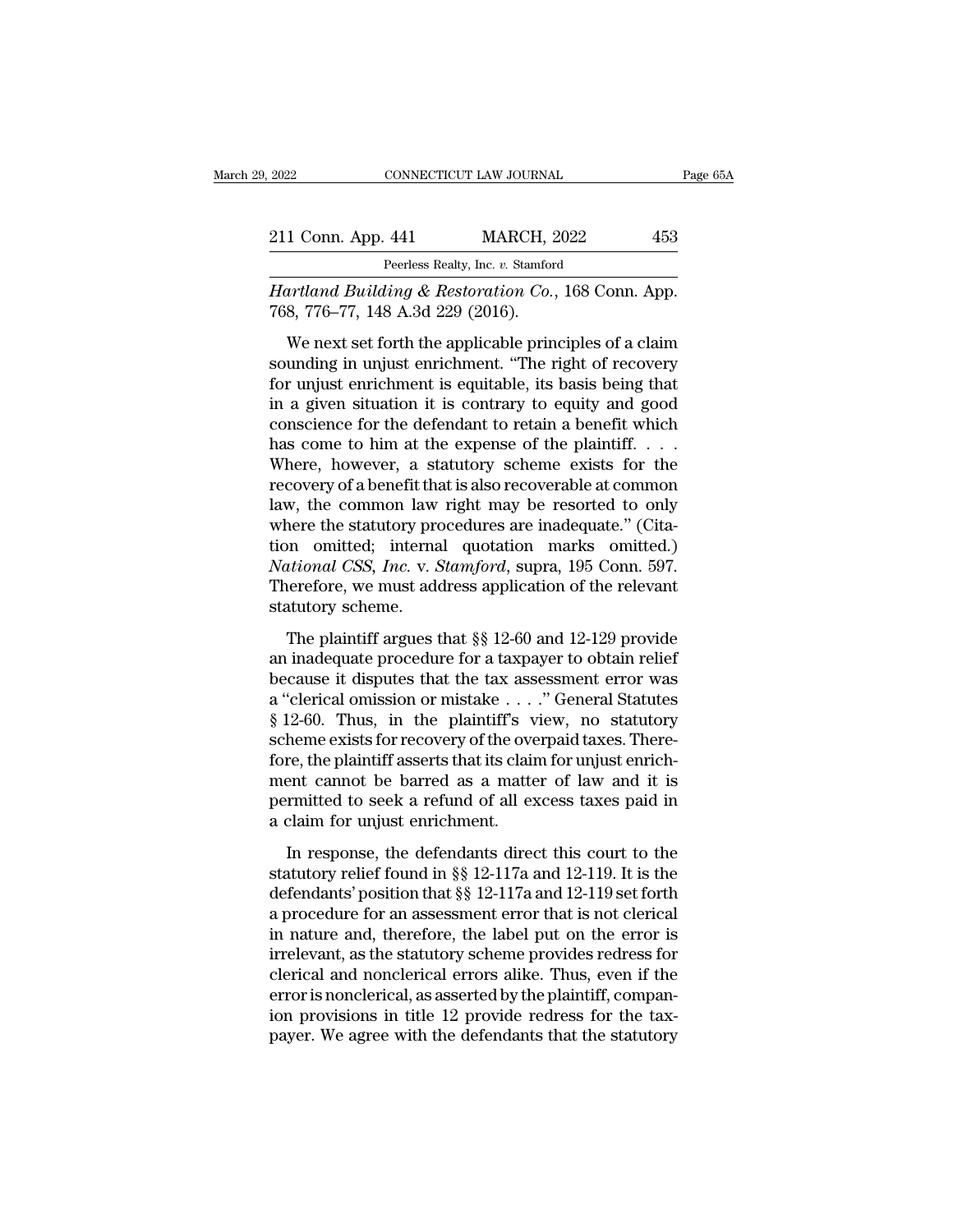### CONNECTICUT LAW JOURNAL March 29, 2022<br>454 MARCH, 2022 211 Conn. App. 441<br>Peerless Realty, Inc. v. Stamford EXECTICUT LAW JOURNAL<br>RCH, 2022 211 Conn. Apprecises Realty, Inc. *v.* Stamford<br>Res. this. common-law claim for

SUMERTICUT LAW JOURNAL March 29, 2023<br>
Scheme precludes this common-law claim for unjust<br>
enrichment.<sup>12</sup> enrichment.<sup>12</sup>

MARCH, 2022 211 Conn. App. 441<br>
Peerless Realty, Inc. v. Stamford<br>
heme precludes this common-law claim for unjust<br>
richment.<sup>12</sup><br>
Section 12-60 provides the procedure for the correc-<br>
on of a clerical omission or mistake 454 MARCH, 2022 211 Conn. App. 441<br>
Peerless Realty, Inc. v. Stamford<br>
scheme precludes this common-law claim for unjust<br>
enrichment.<sup>12</sup><br>
Section 12-60 provides the procedure for the correction<br>
of a clerical omission or 12 In its principal appellate brief, the plaintiff notes that the defendants<br>
12 In its principal appellate brief, the plaintiff notes that the defendants<br>
12 In its principal appellate brief, the plaintiff notes that the

did not expressly rely on  $\S$ § 12-117a and 12-119 until oral argument on their motion for summary judgment. For the reasons that follow, we conclude that we properly may address the applicability of  $\S$ § 12-117a and 12-11 motion for summary judgment. For the reasons that follow, we conclude<br>that we properly may address the applicability of  $\S$  12-117a and 12-119 to<br>this case.<br>First, we note that the complaint does not allege any intentiona that we properly may address the applicability of  $\S$  12-117a and 12-119 to<br>this case.<br>First, we note that the complaint does not allege any intentional conduct<br>on the part of the defendants in the assessment error. Secon this case.<br>
First, we note that the complaint does not allege any intentional conduct<br>
on the part of the defendants in the assessment error. Second, the defendants<br>
asserted special defenses, two of which are particularl First, we note that the complaint does not allege any intentional conduct<br>on the part of the defendants in the assessment error. Second, the defendants<br>asserted special defenses, two of which are particularly relevant. Sp on the part of the defendants in the assessment error. Second, the defendants asserted special defenses, two of which are particularly relevant. Specifically, the defendants asserted that "[t]he plaintiff failed to take a asserted special defenses, two of which are particularly relevant. Specifically, the defendants asserted that "[t]he plaintiff failed to take advantage of the statutory remedy available to it for a refund of taxes in a ti cally, the defendants asserted that "[t]he plaintiff failed to take advantage<br>of the statutory remedy available to it for a refund of taxes in a timely<br>manner precluding the remedy of unjust enrichment" and "[t]he plainti of the statutory remedy available to it for a refund of taxes in a timely<br>manner precluding the remedy of unjust enrichment" and "[t]he plaintiff<br>has failed to follow the procedure[s] set out in  $\dots$  [§] 12-60  $\dots$  and is manner precluding the remedy of unjust enrichment" and "[t]he plaintiff<br>has failed to follow the procedure[s] set out in . . . [§] 12-60 . . . and is,<br>therefore, precluded from bringing this action." When asserting these has failed to follow the procedure[s] set out in  $\dots$  [§] 12-60  $\dots$  and is, therefore, precluded from bringing this action." When asserting these special defenses, and in filing their motion for summary judgment, the def therefore, precluded from bringing this action." When asserting these special<br>defenses, and in filing their motion for summary judgment, the defendants<br>were responding to the complaint understood to be (1) a claim pursuant defenses, and in filing their motion for summary judgment, the defendants<br>were responding to the complaint understood to be (1) a claim pursuant<br>to §§ 12-60 and 12-129 in count one and (2) presenting no dispute that the<br>e were responding to the complaint understood to be (1) a claim pursuant<br>to §§ 12-60 and 12-129 in count one and (2) presenting no dispute that the<br>error was clerical. As soon as the defendants became aware of the plaintiff to  $\S$  12-60 and 12-129 in count one and (2) presenting no dispute that the error was clerical. As soon as the defendants became aware of the plaintiff's characterization of count one as distinct from a claim under  $\S$  12 error was clerical. As soon as the defendants became aware of the plaintiff's<br>characterization of count one as distinct from a claim under §§ 12-60 and 12-<br>129, and the plaintiff's dispute over the nature of the error, the characterization of count one as distinct from a claim under §§ 12-60 and 12-<br>129, and the plaintiff's dispute over the nature of the error, they appropriately<br>directed the trial court to consider §§ 12-117a and 12-119. Th 129, and the plaintiff's dispute over the nature of the error, they appropriately directed the trial court to consider  $\S$ <sup>§</sup> 12-117a and 12-119. The plaintiff had ample opportunity during argument to respond to the autho directed the trial court to consider §§ 12-117a and 12-119. The plaintiff had ample opportunity during argument to respond to the authority cited by the defendants but failed to take advantage of that opportunity. Further, ample opportunity during argument to respond to the authority cited by the defendants but failed to take advantage of that opportunity. Further, at the conclusion of oral argument, the court offered the plaintiff the oppor defendants but failed to take advantage of that opportunity. Further, at the conclusion of oral argument, the court offered the plaintiff the opportunity to file additional briefing, which the plaintiff ultimately declined conclusion of oral argument, the court offered the plaintiff the to file additional briefing, which the plaintiff ultimately declined.<br>the defendants asserted their reliance on these provisions of titl<br>argument on summary file additional briefing, which the plaintiff ultimately declined. Thus, when<br>e defendants asserted their reliance on these provisions of title 12 at oral<br>gument on summary judgment, they were not raising a new claim but<br>t the defendants asserted their reliance on these provisions of title 12 at oral argument on summary judgment, they were not raising a new claim but rather were expounding on the defense that they had consistently put forth

argument on summary judgment, they were not raising a new claim but<br>rather were expounding on the defense that they had consistently put forth<br>since the inception of litigation, which is that a claim for unjust enrichment<br> rather were expounding on the defense that they had consistently put forth since the inception of litigation, which is that a claim for unjust enrichment is precluded when there is an adequate statutory scheme. In addition since the inception of litigation, which is that a claim for unjust enrichment<br>is precluded when there is an adequate statutory scheme.<br>In addition, even if we were to conclude that the defendants' reliance on<br>§§ 12-117a is precluded when there is an adequate statutory scheme.<br>
In addition, even if we were to conclude that the defendants' reliance on<br>  $\S$ § 12-117a and 12-119 was not properly raised in the trial court proceedings,<br>
our con In addition, even if we were to conclude that the defendants' reliance on  $\S$ § 12-117a and 12-119 was not properly raised in the trial court proceedings, our consideration of these statutes remains appropriate. "[O]rdinar §§ 12-117a and 12-119 was not properly raised in the trial court proceedings,<br>our consideration of these statutes remains appropriate. "[O]rdinarily, we<br>will decline to address only a *claim* that is raised for the first our consideration of these statutes remains appropriate. "[O]rdinarily, we will decline to address only a *claim* that is raised for the first time on appeal. . . . [A] claim is an entirely new legal issue, whereas, [g]en will decline to address only a *claim* that is raised for the first time on appeal.<br>
. . . [A] claim is an entirely new legal issue, whereas, [g]enerally speaking, an argument is a point or line of reasoning made in suppo . . . [A] claim is an entirely new legal issue, whereas, [g]enerally speaking, an argument is a point or line of reasoning made in support of or in opposition to a particular claim. . . . Because [o]ur rules of preservati an argument is a point or line of reasoning made in support of or in opposition<br>to a particular claim. . . . Because [o]ur rules of preservation apply to<br>claims . . . [and not] to legal arguments . . . [w]e may . . . revie to a particular claim.  $\ldots$  B.<br>
claims  $\ldots$  [and not] to legal arguments that differ from thos<br>
or intertwined with arguments<br>
(Citation omitted; emphasis in<br> *Markley v. State Elections Enfo*<br>
n.9, 259 A.3d 1064 (2021) im imaging in the defendants fully be may intertwined within intertwined with arguments related to the legal claim before the court."<br>itation omitted; emphasis in original; internal quotation marks omitted.)<br>*arkley v. St* arguments that differ from those raised below if they are subsumed within<br>or intertwined with arguments related to the legal claim before the court."<br>(Citation omitted; emphasis in original; internal quotation marks omitt % or intertwined with arguments related to the legal claim before the court."<br>(Citation omitted; emphasis in original; internal quotation marks omitted.)<br> $Markley v. State Electronics Enforcement Commission, 339 Conn. 96, 104-105$ <br>n.9, 259 A.3d 1064 (2021).<br>We furthe

enrichment.<sup>12</sup><br>Section 12-60 provides the procedure for the correction of a clerical omission or mistake in the assessment<br> $\frac{12 \text{ In its principal appellate brief, the plaintiff notes that the defendants did not expressly rely on  $\frac{8}{5}$  12-117a and 12-119 until oral argument on their motion for summary judgment. For the reasons that follow, we conclude that we need to find the number of 8.8, 12, 117a and$ Section 12-60 provides the procedure for the correction of a clerical omission or mistake in the assessment  $\frac{12}{10}$  in its principal appellate brief, the plaintiff notes that the defendants did not expressly rely on § Section 12-00 provides the procedure for the correction of a clerical omission or mistake in the assessment<br> $\frac{12 \text{ In its principal appellate brief, the plaintiff notes that the defendants did not expressly rely on *§§* 12-117a and 12-119 until oral argument on their motion for summary judgment. For the reasons that follow, we conclude that we properly may address the applicability of *§§* 12-117a and 12-119 to this case.$ tion of a cl<br>  $\frac{12 \text{ In its prim}}{10 \text{ in}}$  its principle in the sequence of the sequence of the sequence of the sequence of the set of the set of the set of the set of the set of the set of the set of the set of the set of the <sup>12</sup> In its principal appellate brief, the plaintiff notes that the defendants<br>d not expressly rely on  $\S$  12-117a and 12-119 until oral argument on their<br>otion for summary judgment. For the reasons that follow, we conclu <sup>12</sup> In its principal appellate brief, the plaintiff notes that the defendants did not expressly rely on  $\S$  12-117a and 12-119 until oral argument on their motion for summary judgment. For the reasons that follow, we con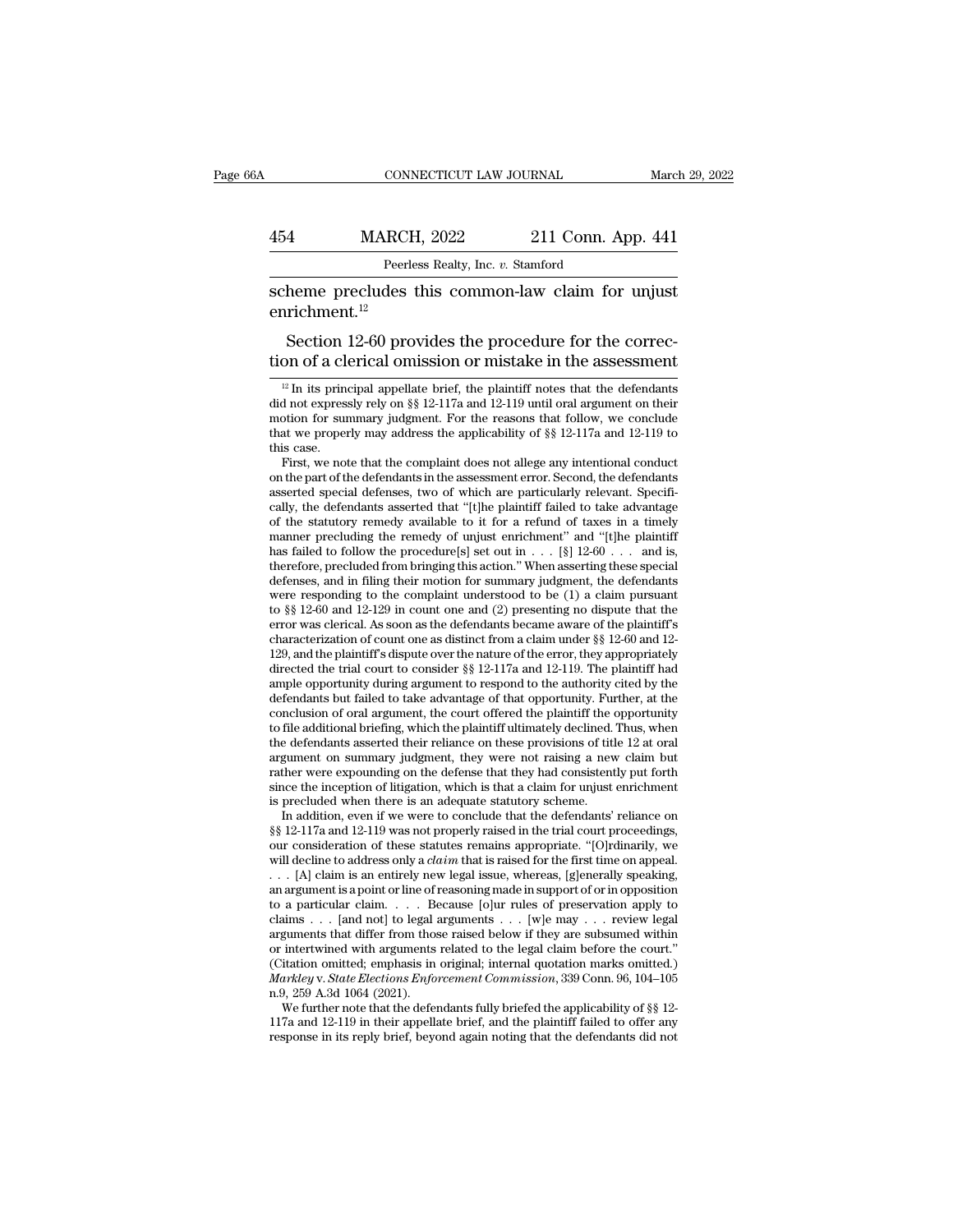| 2022               | CONNECTICUT LAW JOURNAL                              | Page 67A |  |
|--------------------|------------------------------------------------------|----------|--|
| 211 Conn. App. 441 | <b>MARCH, 2022</b>                                   | 455      |  |
|                    | Peerless Realty, Inc. v. Stamford                    |          |  |
|                    | of taxes. A request for correction must be made "not |          |  |

CONNECTICUT LAW JOURNAL Page 67<br>
211 Conn. App. 441 MARCH, 2022 455<br>
Peerless Realty, Inc. v. Stamford<br>
of taxes. A request for correction must be made "not<br>
later than three years following the tax due date relative<br>
to w 211 Conn. App. 441 MARCH, 2022 455<br>
Peerless Realty, Inc. v. Stamford<br>
of taxes. A request for correction must be made "not<br>
later than three years following the tax due date relative<br>
to which such omission or mistake occ 211 Conn. App. 441 MARCH, 2022 455<br>
Peerless Realty, Inc. v. Stamford<br>
of taxes. A request for correction must be made "not<br>
later than three years following the tax due date relative<br>
to which such omission or mistake occ 211 Conn. App. 441 M<br>Peerless Realty, Inc.<br>of taxes. A request for correc<br>later than three years following<br>to which such omission or m<br>General Statutes § 12-60.<br>Section 12-129 provides the Peerless Realty, Inc.  $v$ . Stamford<br>taxes. A request for correction must be made "not<br>cer than three years following the tax due date relative<br>which such omission or mistake occurred . . . ."<br>eneral Statutes § 12-60.<br>Sect of taxes. A request for correction must be made "not<br>later than three years following the tax due date relative<br>to which such omission or mistake occurred . . . ."<br>General Statutes § 12-60.<br>Section 12-129 provides the tax

or taxes. A request for correction must be made not<br>later than three years following the tax due date relative<br>to which such omission or mistake occurred . . . ."<br>General Statutes § 12-60.<br>Section 12-129 provides the taxp rater than three years following the tax due date relative<br>to which such omission or mistake occurred . . . ."<br>General Statutes § 12-60.<br>Section 12-129 provides the taxpayer with a proce-<br>dure to follow in order to obtain for which such omission or mistake occurred . . . .<br>
General Statutes § 12-60.<br>
Section 12-129 provides the taxpayer with a proce-<br>
dure to follow in order to obtain a refund of taxes paid<br>
in excess due to "a clerical er General Statutes § 12-00.<br>
Section 12-129 provides the taxpayer with a procedure to follow in order to obtain a refund of taxes paid<br>
in excess due to "a clerical error on the part of the<br>
assessor or board of assessment Section 12-129 provides the taxpayer with a proce-<br>dure to follow in order to obtain a refund of taxes paid<br>in excess due to "a clerical error on the part of the<br>assessor or board of assessment appeals  $\dots$ ." As in<br>§ 12-6 dure to follow in order to obtain a refund of taxes paid<br>in excess due to "a clerical error on the part of the<br>assessor or board of assessment appeals . . . ." As in<br>§ 12-60, an application for a refund must be made "three in excess due to "a clerical error on the part of the<br>assessor or board of assessment appeals . . . ." As in<br>§ 12-60, an application for a refund must be made "three<br>years from the date such tax was due . . . ." General<br>S assessor or board of assessment appeals  $\ldots$  ." As in § 12-60, an application for a refund must be made "three years from the date such tax was due  $\ldots$ ." General Statutes § 12-129. Further, § 12-129 specifically provid  $\S$  12-60, an<br>years from<br>Statutes  $\S$ <br>in relevan<br>application<br>permaner<br>..."<br>Section ars from the date such tax was due  $\ldots$  General<br>atutes § 12-129. Further, § 12-129 specifically provides<br>relevant part that "[a]ny payment for which no timely<br>plication is made or granted under this section shall<br>rmanent Statutes § 12-129. Further, § 12-129 specifically provides<br>
in relevant part that "[a]ny payment for which no timely<br>
application is made or granted under this section shall<br>
permanently remain the property of the municipa

In relevant part that "[a]ny payment for which no timely<br>application is made or granted under this section shall<br>permanently remain the property of the municipality.<br> $\cdot \cdot$ <br>"Section 12-117a sets forth the process for thos application is made or granted under this section shall<br>permanently remain the property of the municipality.<br> $\cdots$ <br>Section 12-117a sets forth the process for those<br>"claiming to be aggrieved by the action of the board of<br>t permanently remain the property of the municipality.<br>  $\ldots$ "<br>
Section 12-117a sets forth the process for those<br>
"claiming to be aggrieved by the action of the board of<br>
tax review or the board of assessment appeals  $\ldots$ . . . . .<br>Section 12-117a sets forth the process for those "claiming to be aggrieved by the action of the board of<br>tax review or the board of assessment appeals . . . ."<br>An application must be made "within two months from<br>t Section 12-117a sets forth the process for those<br>
"claiming to be aggrieved by the action of the board of<br>
tax review or the board of assessment appeals . . . ."<br>
An application must be made "within two months from<br>
the d "claiming to be aggrieved by the action of the board of tax review or the board of assessment appeals . . . ."<br>An application must be made "within two months from the date of the mailing of notice of [the board's] action<br> tax review or the board of assessment appeals . . . ."<br>An application must be made "within two months from<br>the date of the mailing of notice of [the board's] action<br>. . . . . " General Statutes § 12-117a. The section "pro An application must be made "within two months from<br>the date of the mailing of notice of [the board's] action<br>...." General Statutes § 12-117a. The section "pro-<br>vide[s] a method by which an owner of property may<br>directly the date of the mailing of notice of . . . . ." General Statutes  $\S$  12-117a<br>vide[s] a method by which an own<br>directly call in question the valuati<br>sors upon his property . . . . ."<br>marks omitted.) *Konover* v. *West F*<br>7 Section 12-119 addresses the procedure applicable and see the property call in question the valuation placed by assessers the property  $\ldots$  and  $\ldots$  and  $\ldots$  and  $\ldots$  and  $\ldots$  and  $\ldots$  and  $\ldots$  and  $\ldots$  and  $\ldots$  videly call in question the valuation placed by assessors upon his property . . . . ." (Internal quotation marks omitted.) *Konover v. West Hartford*, 242 Conn.<br>727, 734, 699 A.2d 158 (1997).<br>Section 12-119 addresses the

directly call in question the valuation placed by assessors upon his property  $\ldots$  ." (Internal quotation marks omitted.) *Konover v. West Hartford*, 242 Conn.<br>727, 734, 699 A.2d 158 (1997).<br>Section 12-119 addresses the sors upon his property  $\ldots$  (mernal quotation<br>marks omitted.) *Konover* v. *West Hartford*, 242 Conn.<br>727, 734, 699 A.2d 158 (1997).<br>Section 12-119 addresses the procedure applicable<br>when, inter alia, "a tax  $\ldots$  was co marks omitted.) *Konover* v. *west Hartyora*, 242 Conn.<br>727, 734, 699 A.2d 158 (1997).<br>Section 12-119 addresses the procedure applicable<br>when, inter alia, "a tax . . . was computed on an<br>assessment which, under all the ci for determining the valuation for relief must be made to the Superior Court "prior to the summarized to such provisions of the statutes of determining the valuation of such property . . . ."<br>Pursuant to § 12-119, applicat Section 12-119 addresses the procedure applicable<br>when, inter alia, "a tax  $\dots$  was computed on an<br>assessment which, under all the circumstances, was<br>manifestly excessive and could not have been arrived<br>at except by disre when, inter alia, "a tax  $\ldots$  was computed on an assessment which, under all the circumstances, was manifestly excessive and could not have been arrived at except by disregarding the provisions of the statutes for determ assessment which, under all the circumstances, was<br>
manifestly excessive and could not have been arrived<br>
at except by disregarding the provisions of the statutes<br>
for determining the valuation of such property  $\dots$ ."<br>
Pu for determining the valuation of such property . . . ."<br>Pursuant to § 12-119, application for relief must be made<br>to the Superior Court "prior to the payment of such<br>tax" and "within one year from the date as of which<br>exp Pursuant to § 12-1<br>to the Superior (<br>tax" and "within<br>expressly rely on §§ 12-<br>for summary judgment.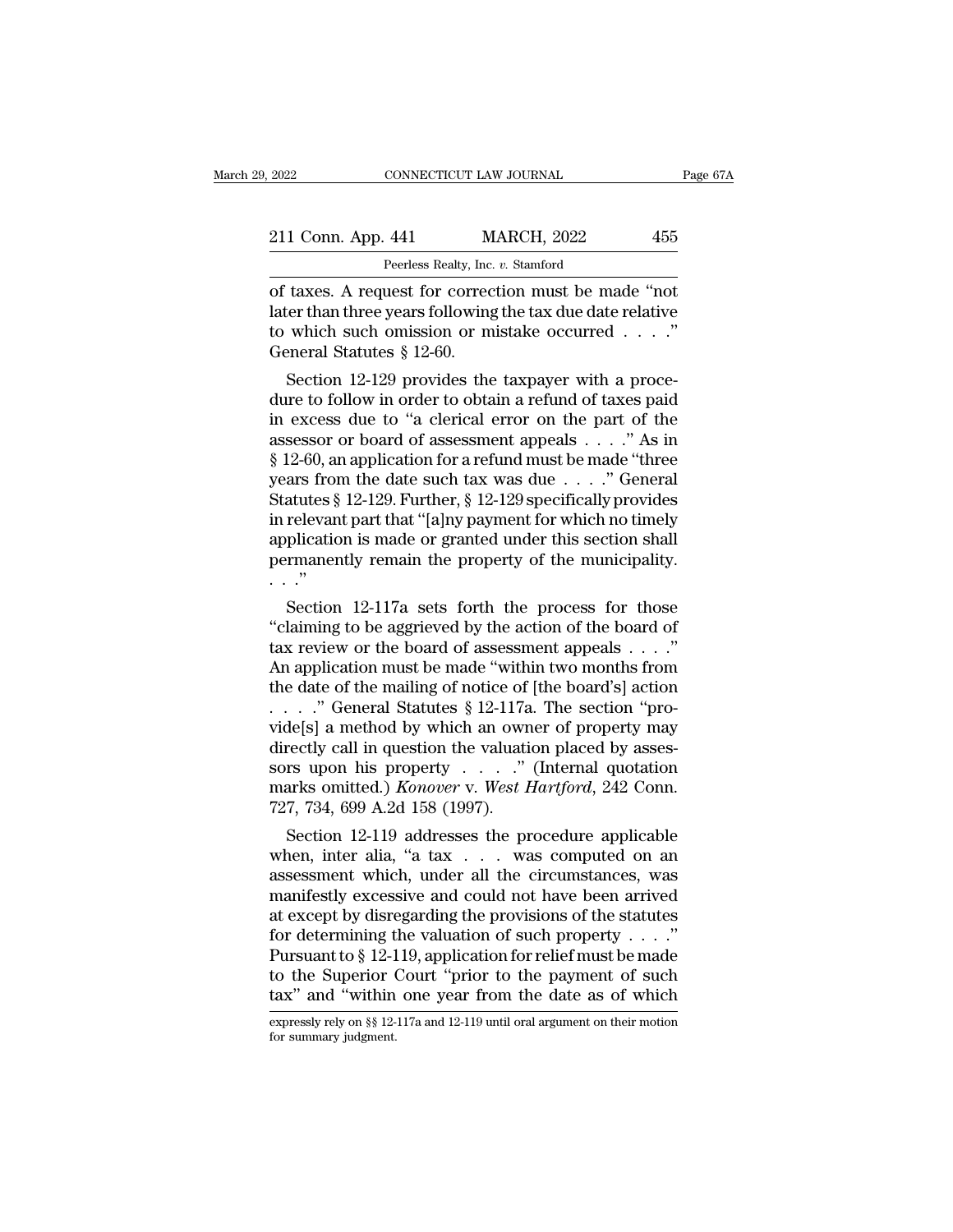| ŝΑ            | CONNECTICUT LAW JOURNAL                               |                    | March 29, 2022 |
|---------------|-------------------------------------------------------|--------------------|----------------|
| 456           | <b>MARCH, 2022</b>                                    | 211 Conn. App. 441 |                |
|               | Peerless Realty, Inc. v. Stamford                     |                    |                |
| $\text{tion}$ | the property was last evaluated for purposes of taxa- |                    |                |

MARCH,  $2022$  211 Conn. App. 441<br>
Peerless Realty, Inc. v. Stamford<br>
e property was last evaluated for purposes of taxa-<br>
m . . . ."<br>
We next set forth the legal principles that guide our<br>
view of the applicable statutory Free 1922 211 Conn. App. 441<br>
Peerless Realty, Inc. *v.* Stamford<br>
the property was last evaluated for purposes of taxa-<br>
tion . . . . "<br>
We next set forth the legal principles that guide our<br>
review of the applicable stat Peerless Realty, Inc. *v.* Stamford<br>
the property was last evaluated for purposes of taxa-<br>
tion . . . . "<br>
We next set forth the legal principles that guide our<br>
review of the applicable statutory scheme. In *National*<br>
C The property was last evaluated for purposes of taxation  $\ldots$ ."<br>We next set forth the legal principles that guide our<br>review of the applicable statutory scheme. In *National*<br>CSS, *Inc.*, our Supreme Court determined tha the property was last evaluated for purposes of taxation . . . ."<br>
We next set forth the legal principles that guide our<br>
review of the applicable statutory scheme. In *National*<br> *CSS*, *Inc.*, our Supreme Court determin tion . . . ."<br>We next set forth the legal principles that guide our<br>review of the applicable statutory scheme. In *National*<br>CSS, *Inc.*, our Supreme Court determined that "the pro-<br>cedure available [in § 12-60] was more We next set forth the legal principles that guide our<br>review of the applicable statutory scheme. In *National*<br>CSS, *Inc.*, our Supreme Court determined that "the pro-<br>cedure available [in § 12-60] was more than sufficien review of the applicable statutory scheme. In *National* CSS, *Inc.*, our Supreme Court determined that "the procedure available [in § 12-60] was more than sufficient in providing the plaintiff [taxpayer] a method by which *CSS, Inc.*, our Supreme Court determined that "the procedure available [in § 12-60] was more than sufficient in providing the plaintiff [taxpayer] a method by which a refund could be obtained," and, therefore, a claim for cedure available [in § 12-60] was more than sufficient<br>in providing the plaintiff [taxpayer] a method by which<br>a refund could be obtained," and, therefore, a claim for<br>unjust enrichment was not available to the taxpayer<br>w in providing the plaintiff [taxpayer] a method by which<br>a refund could be obtained," and, therefore, a claim for<br>unjust enrichment was not available to the taxpayer<br>who erroneously paid duplicative taxes. *National CSS*,<br> a refund could be obtained," and, therefore, a claim for<br>unjust enrichment was not available to the taxpayer<br>who erroneously paid duplicative taxes. *National CSS*,<br>*Inc.* v. *Stamford*, supra, 195 Conn. 596–97. In so hol unjust enrichment was not available to the taxpayer<br>who erroneously paid duplicative taxes. *National CSS*,<br>*Inc.* v. *Stamford*, supra, 195 Conn. 596–97. In so holding,<br>the court relied on the following principle: "Publi who erroneously paid duplicative taxes. *National CSS*,<br> *Inc.* v. *Stamford*, supra, 195 Conn. 596–97. In so holding,<br>
the court relied on the following principle: "Public pol-<br>
icy requires . . . that this court not perm *Inc.* v. *Stamford*, supra, 195 Conn. 596–97. In so holding,<br>the court relied on the following principle: "Public pol-<br>icy requires . . . that this court not permit taxes col-<br>lected or paid to be the subject of perpetual the court relied on the following principle: "Public policy requires . . . that this court not permit taxes collected or paid to be the subject of perpetual litigation, at any time, to suit the convenience of the taxpayer icy requires . . . that this court not permit taxes collected or paid to be the subject of perpetual litigation, at any time, to suit the convenience of the taxpayer."<br>Id., 597–98; see also *Danbury* v. *Dana Investment* C lected or paid to be the subject of perpetual litigation,<br>at any time, to suit the convenience of the taxpayer."<br>Id., 597–98; see also *Danbury* v. *Dana Investment*<br>*Corp.*, 249 Conn. 1, 15, 730 A.2d 1128 (1999) ("The<br>rat at any time, to suit the convenience of the taxpayer."<br>Id., 597–98; see also *Danbury* v. *Dana Investment*<br>Corp., 249 Conn. 1, 15, 730 A.2d 1128 (1999) ("The<br>rationale for this rule is the need on the part of the<br>governme Id., 597–98; see also *Danbury* v. *Dana Investment*<br>Corp., 249 Conn. 1, 15, 730 A.2d 1128 (1999) ("The<br>rationale for this rule is the need on the part of the<br>government for fiscal certainty. A municipality, like any<br>gover Corp., 249 Conn. 1, 15, 730 A.2d 1128 (1999) ("The<br>rationale for this rule is the need on the part of the<br>government for fiscal certainty. A municipality, like any<br>governmental entity, needs to know with reasonable<br>certai rationale for this rule is the need on the part of the<br>government for fiscal certainty. A municipality, like any<br>governmental entity, needs to know with reasonable<br>certainty what its tax base is for each fiscal year, so<br>th government for fiscal certainty. A municipality, like any<br>governmental entity, needs to know with reasonable<br>certainty what its tax base is for each fiscal year, so<br>that it responsibly can prepare a budget for that year.") governmental entity, need<br>certainty what its tax base<br>that it responsibly can prep<br>Furthermore, "[a] taxpayer<br>in an appropriate manner is<br>litigation outside [of title<br>*Stamford*, supra, 598.<br>Keeping these principles rtainty what its tax base is for each fiscal year, so<br>at it responsibly can prepare a budget for that year.").<br>urthermore, "[a] taxpayer who has not sought redress<br>an appropriate manner is foreclosed from continuing<br>igati that it responsibly can prepare a budget for that year.").<br>Furthermore, "[a] taxpayer who has not sought redress<br>in an appropriate manner is foreclosed from continuing<br>litigation outside [of title 12]." *National CSS, Inc* 

Furthermore, "[a] taxpayer who has not sought redress<br>in an appropriate manner is foreclosed from continuing<br>litigation outside [of title 12]." *National CSS, Inc.* v.<br>*Stamford*, supra, 598.<br>Keeping these principles in m in an appropriate manner is foreclosed from continuing<br>litigation outside [of title 12]." National CSS, Inc. v.<br>Stamford, supra, 598.<br>Keeping these principles in mind, we are satisfied<br>that the provisions of  $\S$  12-60, 12 Ititigation outside [of title 12]." National CSS, Inc. v.<br>
Stamford, supra, 598.<br>
Keeping these principles in mind, we are satisfied<br>
that the provisions of §§ 12-60, 12-117a, 12-119, and 12-<br>
129 together create a statut Stamford, supra, 598.<br>
Keeping these principles in mind, we are satisfied<br>
that the provisions of §§ 12-60, 12-117a, 12-119, and 12-<br>
129 together create a statutory scheme that is sufficient<br>
to redress the plaintiff's g Keeping these principles in mind, we are satisfied<br>that the provisions of  $\S$  12-60, 12-117a, 12-119, and 12-<br>129 together create a statutory scheme that is sufficient<br>to redress the plaintiff's grievances, regardless of that the provisions of  $\S$ § 12-60, 12-117a, 12-119, and 12-129 together create a statutory scheme that is sufficient<br>to redress the plaintiff's grievances, regardless of how<br>the error occurred. See id., 597. Specifically, 129 together create a statutory scheme that is sufficient<br>to redress the plaintiff's grievances, regardless of how<br>the error occurred. See id., 597. Specifically, because<br>the provisions of title 12 provide sufficient proce to redress the plaintiff's grievances, regardless of how<br>the error occurred. See id., 597. Specifically, because<br>the provisions of title 12 provide sufficient procedures<br>in cases in which excess taxes are paid due to cleri the error occurred. See id., 597. Specifically, because<br>the provisions of title 12 provide sufficient procedures<br>in cases in which excess taxes are paid due to clerical<br>errors, improper property valuation, and "manifestly<br> the provisions of title 12 provide sufficient procedures<br>in cases in which excess taxes are paid due to clerical<br>errors, improper property valuation, and "manifestly<br>excessive" assessments; General Statutes  $\S$  12-60, 12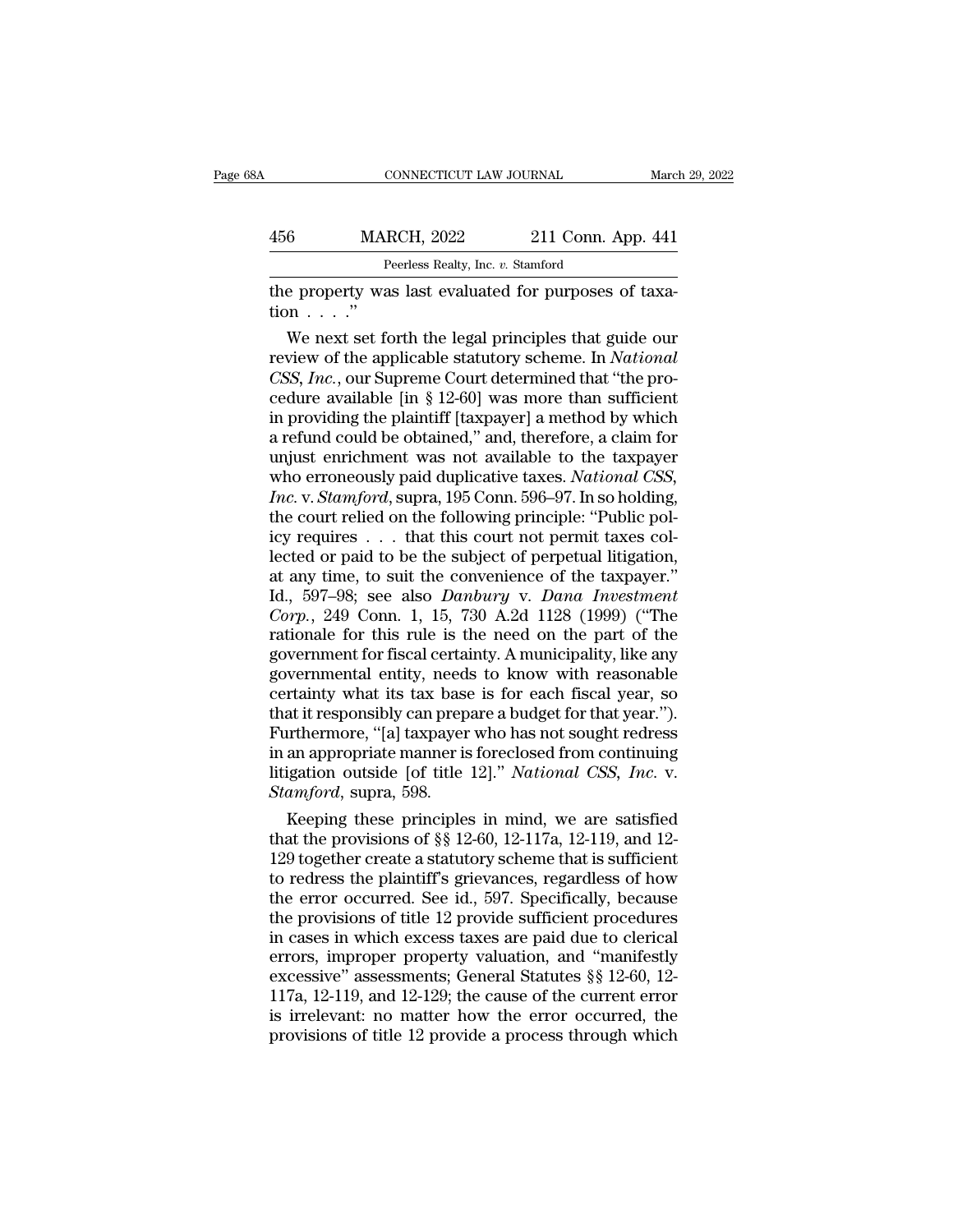2022 CONNECTICUT LAW JOURNAL Page 69A<br>211 Conn. App. 441 MARCH, 2022 457<br>Peerless Realty, Inc. v. Stamford EXAMPLE CONNECTICUT LAW JOURNAL<br> **Peerless Realty, Inc.** *v.* **Stamford<br>
Huld have sought relief See Max** 

The plaintiff could have sought relief. See *Mariano* v.<br>
Hartland Building & Restoration Co., supra, 168 Conn.<br>
The plaintiff could have sought relief. See *Mariano* v.<br>
Hartland Building & Restoration Co., supra, 168 Con <sup>211</sup> Conn. App. 441 MARCH, 2022 457<br>
<sup>Peerless Realty, Inc. v. Stamford<br> **Hartland Building & Restoration Co.**, supra, 168 Conn.<br>
App. 777. As the defendants aptly point out, "[i]f it was<br>
a clerical error, the plaintiff </sup> 211 Conn. App. 441 MARCH, 2022 457<br>
Peerless Realty, Inc. v. Stamford<br>
the plaintiff could have sought relief. See *Mariano* v.<br> *Hartland Building & Restoration Co.*, supra, 168 Conn.<br>
App. 777. As the defendants aptly po 211 Conn. App. 441 MARCH, 2022 457<br>
Peerless Realty, Inc. v. Stamford<br>
the plaintiff could have sought relief. See *Mariano* v.<br> *Hartland Building & Restoration Co.*, supra, 168 Conn.<br>
App. 777. As the defendants aptly po Form, Eq. (Fig. 2022)<br>
Peerless Realty, Inc. v. Stamford<br>
the plaintiff could have sought relief. See *Mariano* v.<br> *Hartland Building & Restoration Co.*, supra, 168 Conn.<br>
App. 777. As the defendants aptly point out, "[i Peerless Realty, Inc. v. Stamford<br>the plaintiff could have sought relief. See *Mariano* v.<br>*Hartland Building & Restoration Co.*, supra, 168 Conn.<br>App. 777. As the defendants aptly point out, "[i]f it was<br>a clerical error the plaintiff could have sought relief. See *Mariano* v.<br>Hartland Building & Restoration Co., supra, 168 Conn.<br>App. 777. As the defendants aptly point out, "[i]f it was<br>a clerical error, the plaintiff [could] request a re Hartland Building & Restora<br>App. 777. As the defendants a<br>a clerical error, the plaintiff<br>going back three years; if it w<br>limited to pursuing its reme<br>[§] 12-119, which limit recov<br>§ 12-60 and/or § 12-129."<br>Our conclusion by 277. As the defendants aptly point out, "[i]f it was<br>clerical error, the plaintiff [could] request a refund<br>ing back three years; if it was not, the plaintiff [was]<br>nited to pursuing its remedies under [§] 12-117a or<br>1 a clerical error, the plaintiff [could] request a refund<br>going back three years; if it was not, the plaintiff [was]<br>limited to pursuing its remedies under [§] 12-117a or<br>[§] 12-119, which limit recovery even more than  $\dots$ 

going back three years; if it was not, the plaintiff [was]<br>limited to pursuing its remedies under [§] 12-117a or<br>[§] 12-119, which limit recovery even more than  $\dots$ <br>§ 12-60 and/or § 12-129."<br>Our conclusion is particularl limited to pursuing its remedies under [§] 12-117a or<br>
[§] 12-119, which limit recovery even more than  $\dots$ <br>
§ 12-60 and/or § 12-129."<br>
Our conclusion is particularly appropriate given that<br>
the defendants concede the app [§] 12-119, which limit recovery even more than  $\dots$  .  $\$ 12-60 and/or  $\S$  12-129."<br>Our conclusion is particularly appropriate given that<br>the defendants concede the applicability of  $\S$  12-60 and<br>12-129 to the present fac  $\S$  12-60 and/or  $\S$  12-129."<br>Our conclusion is particularly appropriate given that<br>the defendants concede the applicability of  $\S$  12-60 and<br>12-129 to the present facts and admit that there was a<br>clerical error. Indeed, Our conclusion is particularly appropriate given that<br>the defendants concede the applicability of  $\S$  12-60 and<br>12-129 to the present facts and admit that there was a<br>clerical error. Indeed, when the error was discovered, the defendants concede the applicability of §§ 12-60 and<br>12-129 to the present facts and admit that there was a<br>clerical error. Indeed, when the error was discovered,<br>Stackpole made clear that, on application, the plaintif 12-129 to the present facts and admit that there was a<br>clerical error. Indeed, when the error was discovered,<br>Stackpole made clear that, on application, the plaintiff<br>would receive a refund pursuant to those statutes for<br>t clerical error. Indeed, when the error was discovered,<br>Stackpole made clear that, on application, the plaintiff<br>would receive a refund pursuant to those statutes for<br>the preceding three tax years. Furthermore, the plaintif Stackpole made clear that, on application, the plaintiff<br>would receive a refund pursuant to those statutes for<br>the preceding three tax years. Furthermore, the plaintiff<br>has failed to provide us with any reason as to why th would receive a refund pursuant to those statutes for<br>the preceding three tax years. Furthermore, the plaintiff<br>has failed to provide us with any reason as to why the<br>statutory scheme should be held insufficient. Finally, the preceding three tax years. Furthermore, the plaintiff<br>has failed to provide us with any reason as to why the<br>statutory scheme should be held insufficient. Finally,<br>the fact that the plaintiff failed to take advantage o has failed to provide us with any reason as to why the statutory scheme should be held insufficient. Finally, the fact that the plaintiff failed to take advantage of the statutory remedies does not render the statutory sch statutory scheme should be held insufficient. Finally,<br>the fact that the plaintiff failed to take advantage of<br>the statutory remedies does not render the statutory<br>scheme inadequate nor does it allow the plaintiff to<br>"circ the fact that the plaintiff failed to take advantage of<br>the statutory remedies does not render the statutory<br>scheme inadequate nor does it allow the plaintiff to<br>"circumvent the state taxation scheme by way of the<br>common l the statutory removement<br>scheme inadequat<br>"circumvent the s<br>common law." Na<br>195 Conn. 597. The<br>is precluded from<br>ment. See id.<br>Thus, contrary heme inadequate nor does it allow the plaintiff to<br>ircumvent the state taxation scheme by way of the<br>mmon law." *National CSS*, *Inc.* v. *Stamford*, supra,<br>5 Conn. 597. Therefore, we conclude that the plaintiff<br>precluded "circumvent the state taxation scheme by way of the<br>common law." *National CSS*, *Inc.* v. *Stamford*, supra,<br>195 Conn. 597. Therefore, we conclude that the plaintiff<br>is precluded from asserting a claim for unjust enrich-

common law." *National CSS, Inc.* v. *Stamford*, supra, 195 Conn. 597. Therefore, we conclude that the plaintiff is precluded from asserting a claim for unjust enrichment. See id.<br>Thus, contrary to the plaintiff's claim, 195 Conn. 597. Therefore, we conclude that the plaintiff<br>is precluded from asserting a claim for unjust enrich-<br>ment. See id.<br>Thus, contrary to the plaintiff's claim, the cause of<br>the error cannot be material to the issue is precluded from asserting a claim for unjust enrichment. See id.<br>
Thus, contrary to the plaintiff's claim, the cause of<br>
the error cannot be material to the issue presented in<br>
this case. Because the statutory scheme is ment. See id.<br>Thus, contrary to the plaintiff's claim, the cause of<br>the error cannot be material to the issue presented in<br>this case. Because the statutory scheme is adequate<br>regardless of the cause of the error, a determ Thus, contrary to the plaintiff's claim, the cause of<br>the error cannot be material to the issue presented in<br>this case. Because the statutory scheme is adequate<br>regardless of the cause of the error, a determination as<br>to h exampless of the cause of the error, a determination as<br>  $\alpha$  how the error occurred could not change the result<br>  $\alpha$  f the case, and, therefore, the cause of the error cannot<br>  $\alpha$  a genuine issue of material fact.<sup>13</sup> to how the error occurred could not change the result<br>of the case, and, therefore, the cause of the error cannot<br>be a genuine issue of material fact.<sup>13</sup> See *Mariano* v.<br><sup>13</sup> The plaintiff also asserts on appeal that whe

to now the error occurred collid not change the result<br>of the case, and, therefore, the cause of the error cannot<br>be a genuine issue of material fact.<sup>13</sup> See *Mariano* v.<br> $\frac{13}{12}$  The plaintiff also asserts on appeal of the case, and, therefore, the cause of the error cannot<br>be a genuine issue of material fact.<sup>13</sup> See *Mariano* v.<br><sup>13</sup> The plaintiff also asserts on appeal that when the error occurred,<br>whether the error was the result be a genuine issue of material fact.<sup>13</sup> See *Mariano* v.<br>
<sup>13</sup> The plaintiff also asserts on appeal that when the error occurred, whether the error was the result of clerical error or deliberate action, and "what statuto  $\frac{1}{18}$  The plaintiff<br>whether the error<br>"what statutory p<br>plaintiff ha[s] avai<br>me issues of mate<br>with respect to<br>that the error <sup>13</sup> The plaintiff also asserts on appeal that when the error occurred, nether the error was the result of clerical error or deliberate action, and that statutory procedures and/or common-law rights/remedies . . . the ain whether the error was the result of clerical error or deliberate action, and<br>
"what statutory procedures and/or common-law rights/remedies  $\ldots$  the<br>
plaintiff ha[s] available to recover overpayment of property taxes" are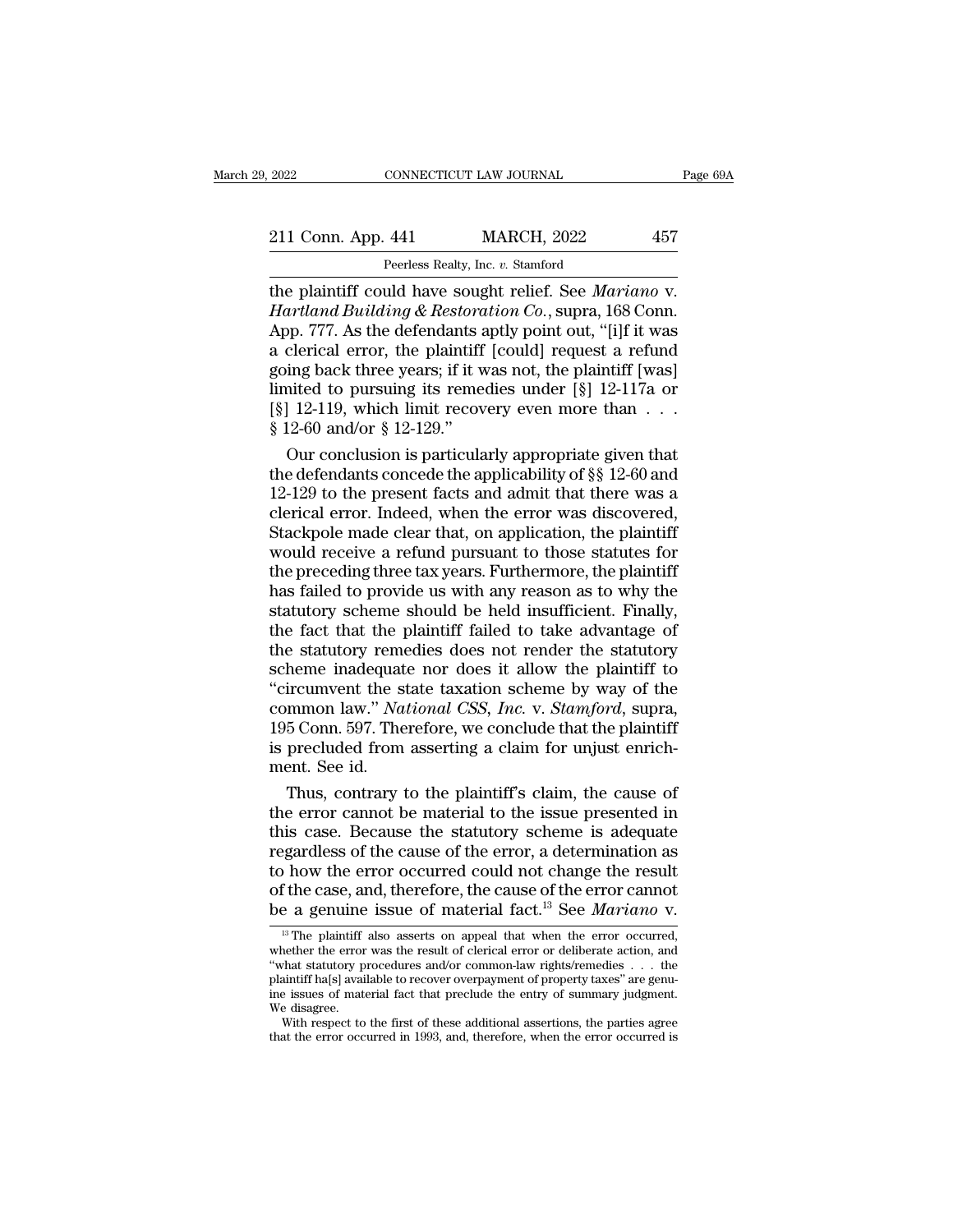## EXECUTE CONNECTICUT LAW JOURNAL March 29, 2022<br>458 MARCH, 2022 211 Conn. App. 458<br>Pizzoferrato v. Community Renewal Team, Inc. CONNECTICUT LAW JOURNAL March March March 2022 211 Conn. App. 458<br>Pizzoferrato *v.* Community Renewal Team, Inc.<br>Hartland Building & Restoration Co., supra, 168 Conn.

*CONNECTICUT LAW JOURNAL* March 29, 2<br>
458 MARCH, 2022 211 Conn. App. 458<br>
Pizzoferrato v. Community Renewal Team, Inc.<br> *Hartland Building & Restoration Co.*, supra, 168 Conn.<br>
App. 777. As a result, the defendants were e  $\frac{\text{MARCH}}{\text{Pizzoferrato } v. \text{ Community Renewal Team, Inc.}}$ <br>  $\frac{\text{Hartland Building & Restoration Co., supra, 168 Conn.}}{\text{App. 777. As a result, the defendants were entitled to judgment as a matter of law and the court correctly rendered summary judgment  $^{14}}$$  $\frac{\text{MARCH, 2022}}{\text{Pizzoferrato } v. \text{ Community Renewal Team, Inc.}}$ <br>
Hartland Building & Restoration Co., supra, 168 Conn.<br>
App. 777. As a result, the defendants were entitled to judgment as a matter of law and the court correctly rendered summary j 458 MARCH, 2022 21<br>
Pizzoferrato v. Community Renewal<br> *Hartland Building & Restoration Co.*<br>
App. 777. As a result, the defendants<br>
judgment as a matter of law and thendered summary judgment.<sup>14</sup><br>
The judgment is affirme App. 777. As a result, the defendants were entitled to judgment as a matter of law and the court correctly rendered summary judgment.<sup>14</sup><br>The judgment is affirmed.<br>In this opinion the other judges concurred. First and Building & Restoration Co., supra, 168 Corp. 777. As a result, the defendants were entitled definent as a matter of law and the court corred summary judgment.<sup>14</sup><br>The judgment is affirmed.<br>In this opinion the ot

#### d summary judgment.<sup>14</sup><br>
udgment is affirmed.<br>
is opinion the other judges concurred.<br>
GAIL PIZZOFERRATO *v*. COMMUNITY<br>
RENEWAL TEAM, INC.<br>
(AC 43956) t is affirmed.<br>
In the other judges concurred<br>
TEAM, INC.<br>
RENEWAL TEAM, INC.<br>
(AC 43956) other judges concu<br>ERRATO v. COMMI<br>WAL TEAM, INC.<br>(AC 43956)<br>Moll and Pellegrino, Js. GAIL PIZZOFERRATO  $v$ . COMMUNITY<br>RENEWAL TEAM, INC.<br>(AC 43956)<br>Prescott, Moll and Pellegrino, Js.

#### *Syllabus*

 $(AC 43956)$ <br>Prescott, Moll and Pellegrino, Js.<br> $Syllabus$ <br>The plaintiff sought to recover damages for personal injuries that she alleg-<br>edly sustained as a result of the defendant's negligence. The court (AC 459500)<br>
Prescott, Moll and Pellegrino, Js.<br>
Syllabus<br>
plaintiff sought to recover damages for personal injuries that she alleg-<br>
edly sustained as a result of the defendant's negligence. The court<br>
referred the case t Frescott, Moll and Pellegrino, Js.<br> *Syllabus*<br>
plaintiff sought to recover damages for personal injuries that she alleg-<br>
edly sustained as a result of the defendant's negligence. The court<br>
referred the case to arbitrati *Syllabus*<br>
a hearing position is a result of the defendant's negligence. The court<br>
referred the case to arbitration pursuant to statute ( $\S$  52-549u). Following<br>
a hearing, the arbitrator issued a decision in favor of t  $Sylabus$ <br>plaintiff sought to recover damages for personal injuries that she alleg-<br>edly sustained as a result of the defendant's negligence. The court<br>referred the case to arbitration pursuant to statute ( $\S 52-549u$ ). Foll plaintiff sought to recover damages for personal injuries that she allegedly sustained as a result of the defendant's negligence. The court referred the case to arbitration pursuant to statute (§ 52-549u). Following a hear edly sustained as a result of the defendant's negligence. The court<br>referred the case to arbitration pursuant to statute (§ 52-549u). Following<br>a hearing, the arbitrator issued a decision in favor of the defendant.<br>Electro referred the case to arbitration pursuant to statute ( $\S$  52-549u). Following a hearing, the arbitrator issued a decision in favor of the defendant. Electronic notice of the decision was provided to the parties' counsel o a hearing, the arbitrator issued a decision in favor of the defendant.<br>Electronic notice of the decision was provided to the parties' counsel<br>on that same day. Neither party filed a demand for a trial de novo within<br>twenty Electronic notice of the decision was provided to the parties' counsel<br>on that same day. Neither party filed a demand for a trial de novo within<br>twenty days of when electronic notice was sent. Because a demand for<br>a trial on that same day. Nether party filed a demand for a trial de novo within<br>twenty days of when electronic notice was sent. Because a demand for<br>a trial de novo was not filed within twenty days, the trial court rendered<br>judgm twenty days of when electronic notice was sent. Because a demand for<br>a trial de novo was not filed within twenty days, the trial court rendered<br>judgment in accordance with the arbitrator's decision. Thereafter, the<br>court d

a trial de novo was not filed within twenty days, the trial court rendered<br>judgment in accordance with the arbitrator's decision. Thereafter, the<br>court denied the plaintiff's motion to open and vacate the judgment,<br>mot at judgment in accordance with the arbitrator's decision. Thereafter, the<br>court denied the plaintiff's motion to open and vacate the judgment,<br>not at issue. Furthermore, as with the cause of the error, the timing of the<br>error court denied the plaintiff's motion to open and vacate the judgment,<br>
not at issue. Furthermore, as with the cause of the error, the timing of the<br>
error has no impact on our conclusion that the plaintiff is foreclosed fro factor and is resolved in the cause of the error, the timing of the error has no impact on our conclusion that the plaintiff is foreclosed from asserting a claim for unjust enrichment and, therefore, cannot be material. Th not at issue. Furthermore, as with the cause of the error, the timing of the error has no impact on our conclusion that the plaintiff is foreclosed from asserting a claim for unjust enrichment and, therefore, cannot be mat error has no impact on our conclusion that the plaintiff is foreclosed from<br>asserting a claim for unjust enrichment and, therefore, cannot be material.<br>The second of the plaintiff's assertions is simply a restatement of th asserting a claim for unjust enrichment and, therefore, cannot be material.<br>The second of the plaintiff's assertions is simply a restatement of the plaintiff's<br>argument that the cause of the error is a genuine issue of mat tiff's argument that the cause of the error is a genuine issue of material<br>fact, which is resolved in the body of this opinion. The third of the plaintiff's<br>assertions, as the defendants note, is an issue of law and not o

fact, which is resolved in the body of this opinion. The third of the plaintiff's assertions, as the defendants note, is an issue of law and not one of fact and, therefore, cannot be a genuine issue of material fact that assertions, as the defendants note, is an issue of law and not one of fact<br>and, therefore, cannot be a genuine issue of material fact that precludes<br>the entry of summary judgment.<br><sup>14</sup> The plaintiff also claims that the c and, therefore, cannot be a genuine issue of material fact that precludes<br>the entry of summary judgment.<br><sup>14</sup> The plaintiff also claims that the court erred in imposing on it the burden<br>of proof with respect to the defend the entry of summary judgment.<br>
<sup>14</sup> The plaintiff also claims that the court erred in imposing on it the burden<br>
of proof with respect to the defendants' special defenses. According to the<br>
plaintiff, because the defendan <sup>14</sup> The plaintiff also claims that the court erred in imposing on it the burden of proof with respect to the defendants' special defenses. According to the plaintiff, because the defendants asserted  $\S$  12-60 and 12-129 of proof with respect to the defendants' special defenses. According to the plaintiff, because the defendants asserted §§ 12-60 and 12-129 in their special defenses, they had the burden of proof with respect to the applica plaintiff, because the defendants asserted §§ 12-60 and 12-129 in their special defenses, they had the burden of proof with respect to the applicability of those statutes. Therefore, the plaintiff asserts that, when the co defenses, they had the burden of proof with respect to the applicability of those statutes. Therefore, the plaintiff asserts that, when the court stated in its memorandum of decision that "[the plaintiff] has presented no those statutes. Therefore, the plaintiff asserts that, when the court stated in its memorandum of decision that "[the plaintiff] has presented no evidence that someone intentionally put down the wrong acreage for the prop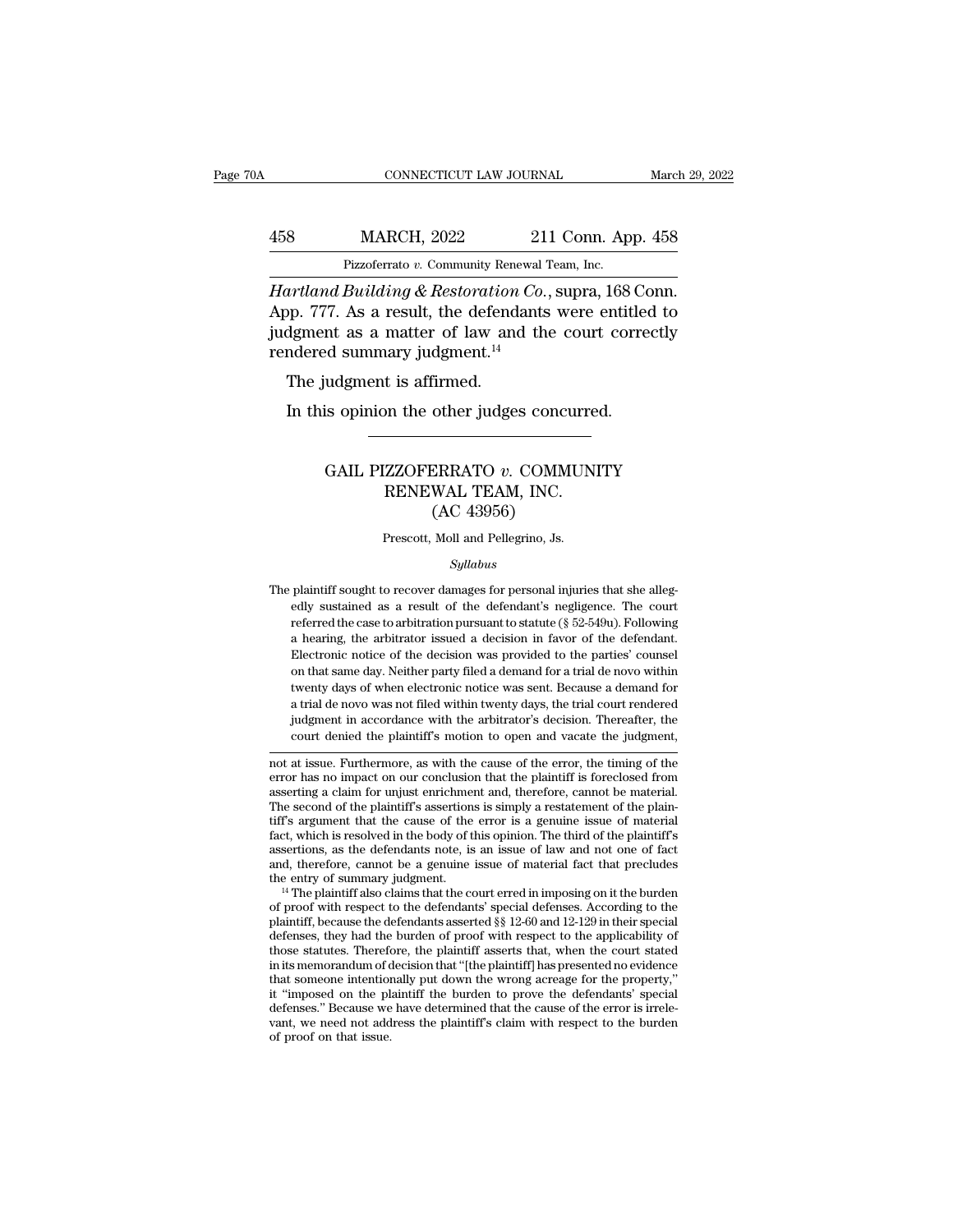### 2022 CONNECTICUT LAW JOURNAL Page 71A<br>211 Conn. App. 458 MARCH, 2022 459<br>Pizzoferrato v. Community Renewal Team, Inc. CONNECTICUT LAW JOURNAL<br>App. 458 MARCH, 2022<br>Pizzoferrato *v.* Community Renewal Team, Inc.<br>laintiff appealed to this court, claiming that the court

1 Conn. App. 458 MARCH, 2022 459<br>Pizzoferrato v. Community Renewal Team, Inc.<br>and the plaintiff appealed to this court, claiming that the court improp-<br>erly denied her motion because the language of the applicable statute Example 158 MARCH, 2022 459<br>
Pizzoferrato v. Community Renewal Team, Inc.<br>
and the plaintiff appealed to this court, claiming that the court improperly denied her motion because the language of the applicable statute<br>
(§ († 1592) Conn. App. 458<br>
(† 1592) Pizzoferrato v. Community Renewal Team, Inc.<br>
(† 1592) and the plaintiff appealed to this court, claiming that the court improperly denied her motion because the language of the applicable Pizzoferrato v. Community Renewal Team, Inc.<br>
and the plaintiff appealed to this court, claiming that the court improp-<br>
erly denied her motion because the language of the applicable statute<br>
(§ 52-549z) and rule of pract Pizzoferrato v. Community Renewal Team, Inc.<br>and the plaintiff appealed to this court, claiming that the court improp-<br>erly denied her motion because the language of the applicable statute<br>(§ 52-549z) and rule of practice and the plaintiff appealed to this court, claiming that the court improperly denied her motion because the language of the applicable statute  $(\S 52-549z)$  and rule of practice  $(\S 23-66)$  require that notice of an arbitr denying the plaintiff's motion because the language of the applicable statute (§ 52-549z) and rule of practice (§ 23-66) require that notice of an arbitrator's decision be sent both electronically and by mail before it ca Enj defined net motable of an anguage of the applicable statute (§ 52-549z) and rule of practice (§ 23-66) require that notice of an arbitrator's decision be sent both electronically and by mail before it can become a jud sentially and the sent both electronically and by mail before it can<br>become a judgment of the court, and notice was not sent by mail in the<br>present case. *Held* that the trial court did not abuse its discretion in<br>denying become a judgment of the court, and notice was not sent by mail in the present case. *Held* that the trial court did not abuse its discretion in denying the plaintiff's motion to open and vacate the judgment:  $\S$  52-549z branch gave notice of its practice of sending only electronic independent case. Held that the trial court did not abuse its discretion in denying the plaintiff's motion to open and vacate the judgment: § 52-549z does not p denying the plaintiff's motion to open and vacate the judgment: § 52-<br>549z does not provide that notice of an arbitrator's decision must be<br>sent both electronically and by mail in order for the statutory twenty<br>day period delectronic services requirement, and Practice Book § 23-66 does not provide that notice of an arbitrator's decision must be sent both electronically and by mail in order for the statutory twenty day period to commence, § below to the electronically and by mail in order for the statutory twenty day period to commence,  $\S 52-549z$  was amended after the judicial branch gave notice of its practice of sending only electronic notice of an arbit both that both the plantiff's and the defendant's determined after the publicial branch gave notice of its practice of sending only electronic notice of an arbitrator's decision unless counsel obtain an exclusion from the day period to contriduct, *s* of order was antended and and particular branch gave notice of its practice of sending only electronic notice of an arbitrator's decision unless counsel obtain an exclusion from the electronic From the electronic services requirement, and Practice Book § 23-66 does not preclude electronic services requirement, and Practice Book § 23-66 does not preclude electronic service of an arbitrator's decision; moreover, are distance is decision dides counser order to during the detectronic services requirement, and Practice Book § 23-66 does not preclude electronic service of an arbitrator's decision; moreover, it was undisputed that both preclude electronic services requirement, and Tracace Book 3.25 oo does not<br>preclude electronic service of an arbitrator's decision; moreover, it was<br>electronic notice of the decision, neither counsel obtained an exclusion precident decal off of the band influence of distributions and the defendant's counsel received electronic notice of the decision, neither counsel obtained an exclusion from the electronic services requirement, the plainti maispace a<br>electronic no<br>from the electronic nc<br>represented<br>by mail.<br>Argued he electronic services requirement, the plaintiff's counsel never<br>
I that he was unaware of the court's practice of sending only<br>
March 29 released March 29, 2022<br>
I.<br>
Argued January 6—officially released March 29, 2022<br>
P argued that he was unaware of the court's practice of sending only<br>electronic notice of the decision, and the case did not involve self-<br>represented parties; accordingly, notice did not need to be provided<br>by mail.<br>Argued argued that he was unaware of the court's practice of sending only<br>electronic notice of the decision, and the case did not involve self-<br>represented parties; accordingly, notice did not need to be provided<br>by mail.<br>Argued

electronic notice of the decision, and the case did not involve self-<br>represented parties; accordingly, notice did not need to be provided<br>by mail.<br>Argued January 6—officially released March 29, 2022<br>*Procedural History*<br>A Fepresented parties, accordingly, notice that the divergend by mail.<br>
Argued January 6—officially released March 29, 2022<br>
Procedural History<br>
Action to recover damages for personal injuries sus-<br>
tained as a result of the Argued January 6—officially released March 29, 2022<br>
Procedural History<br>
Action to recover damages for personal injuries sus-<br>
tained as a result of the defendant's alleged negligence,<br>
and for other relief, brought to the *Procedural History*<br>*Procedural History*<br>Action to recover damages for personal injuries sus-<br>tained as a result of the defendant's alleged negligence,<br>and for other relief, brought to the Superior Court in<br>the judicial d *Procedural History*<br>Action to recover damages for personal injuries sus-<br>tained as a result of the defendant's alleged negligence,<br>and for other relief, brought to the Superior Court in<br>the judicial district of Hartford a Action to recover damages for personal injuries sus-<br>tained as a result of the defendant's alleged negligence,<br>and for other relief, brought to the Superior Court in<br>the judicial district of Hartford and referred to *Jeffr* tained as a result of the defendant's alleged negligence,<br>and for other relief, brought to the Superior Court in<br>the judicial district of Hartford and referred to *Jeffrey*<br>V. Phelan, arbitrator, who issued a decision for and for other relief, brought to the Superior Court in<br>the judicial district of Hartford and referred to *Jeffrey*<br>V. Phelan, arbitrator, who issued a decision for the<br>defendant; thereafter, the court, *Sheridan*, J., rend the judicial district of Hartford and referred to *Jeffrey*<br>V. Phelan, arbitrator, who issued a decision for the<br>defendant; thereafter, the court, *Sheridan*, J., rendered<br>judgment in favor of the defendant in accordance w defendant; thereatter, the court, *Sheridan*, *J.*, rendered judgment in favor of the defendant in accordance with the arbitrator's decision; subsequently, the court, *Sheridan*, *J.*, denied the plaintiff's motion to open judgment in favor of the defendant in accordance with arbitrator's decision; subsequently, the court, *Shedan*, *J*., denied the plaintiff's motion to open and vact the judgment, and the plaintiff appealed to this could *A Meredith Ashley Hill*, for the appellee (defendant).<br>*Meredith Ashley Hill*, for the appellee (defendant).<br>*Meredith Ashley Hill*, for the appellee (defendant).<br>*Opinion* 

Steven J. Errante, with whom, on the brief, was Gar-<br>tt A. Denniston, for the appellant (plaintiff).<br>Meredith Ashley Hill, for the appellee (defendant).<br>opinion<br>PELLEGRINO, J. The plaintiff, Gail Pizzoferrato,<br>peals from t Steven J. Errante, with whom, on the brief, was Gar-<br>rett A. Denniston, for the appellant (plaintiff).<br>Meredith Ashley Hill, for the appellee (defendant).<br>opinion<br>PELLEGRINO, J. The plaintiff, Gail Pizzoferrato,<br>appeals fr

*Opinion*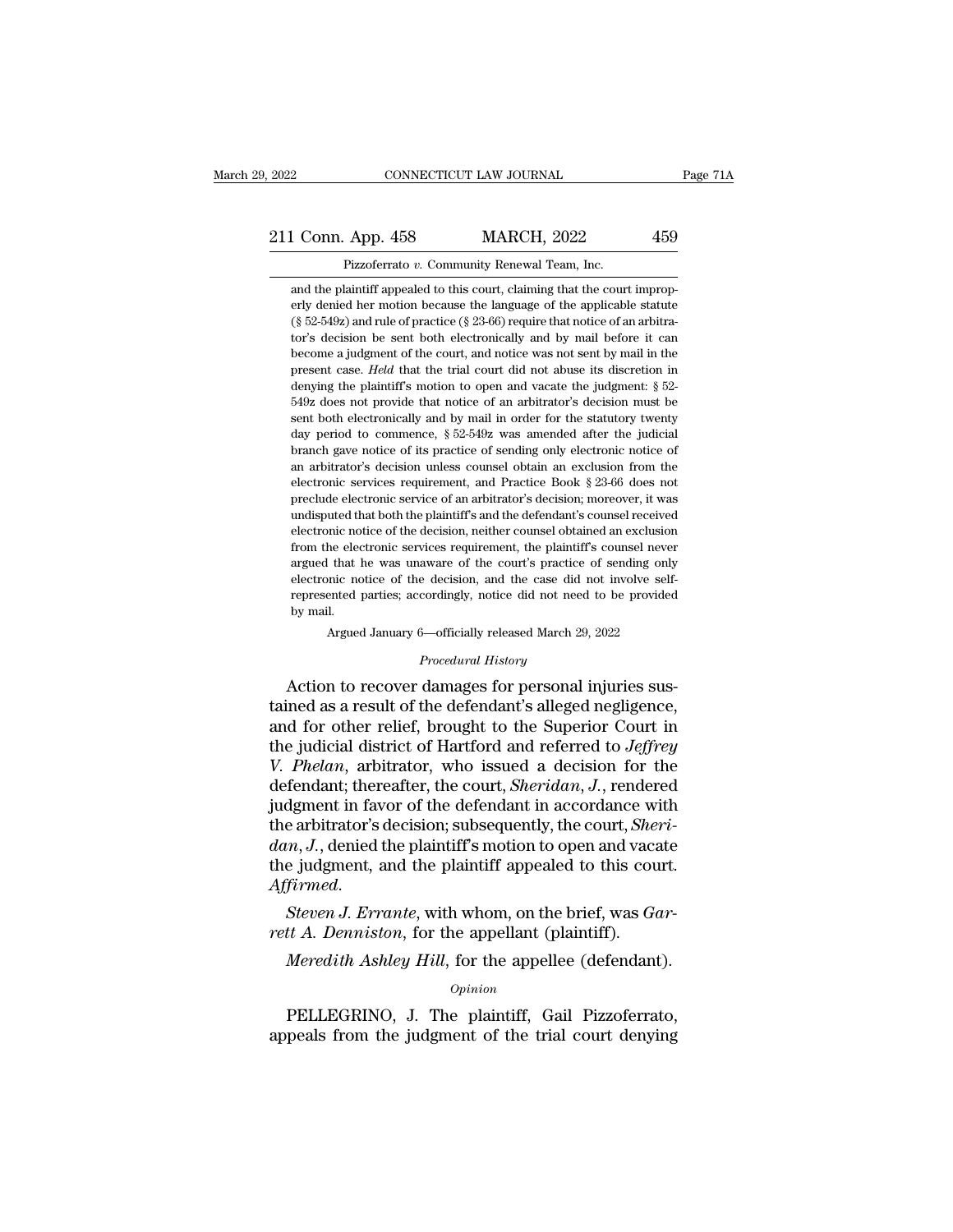## EXECUTE CONNECTICUT LAW JOURNAL March 29, 2022<br>460 MARCH, 2022 211 Conn. App. 458<br>Pizzoferrato v. Community Renewal Team, Inc. CONNECTICUT LAW JOURNAL March March March 2022 211 Conn. App. 458<br>Pizzoferrato *v.* Community Renewal Team, Inc.<br>her motion to open and vacate the judgment of the

CONNECTICUT LAW JOURNAL March 29, 2022<br>
460 MARCH, 2022 211 Conn. App. 458<br>
Pizzoferrato v. Community Renewal Team, Inc.<br>
her motion to open and vacate the judgment of the<br>
court rendered in favor of the defendant, Communi MARCH, 2022 211 Conn. App. 458<br>
Pizzoferrato v. Community Renewal Team, Inc.<br>
her motion to open and vacate the judgment of the court rendered in favor of the defendant, Community<br>
Renewal Team, Inc., in accordance with a  $\frac{\text{MARCH}}{\text{Pizzoferrato } v. \text{ Community Renewal Team, Inc.}}$ <br>
Pizzoferrato v. Community Renewal Team, Inc.<br>
her motion to open and vacate the judgment of the<br>
court rendered in favor of the defendant, Community<br>
Renewal Team, Inc., in accordance wi  $\frac{\text{MARCH}}{\text{Pizzoferrato } v. \text{ Community Renewal Team, Inc.}}$ <br>
her motion to open and vacate the judgment of the<br>
court rendered in favor of the defendant, Community<br>
Renewal Team, Inc., in accordance with a decision of an<br>
arbitrator that resulted Pizzoferrato v. Community Renewal Team, Inc.<br>
her motion to open and vacate the judgment of the<br>
court rendered in favor of the defendant, Community<br>
Renewal Team, Inc., in accordance with a decision of an<br>
arbitrator tha Pizzoterrato v. Community Renewal Team, Inc.<br>
her motion to open and vacate the judgment of the<br>
court rendered in favor of the defendant, Community<br>
Renewal Team, Inc., in accordance with a decision of an<br>
arbitrator tha her motion to open and vacate the judgment of the<br>court rendered in favor of the defendant, Community<br>Renewal Team, Inc., in accordance with a decision of an<br>arbitrator that resulted from court-annexed arbitration.<br>On appe court rendered in favor of the defendant, Community<br>Renewal Team, Inc., in accordance with a decision of an<br>arbitrator that resulted from court-annexed arbitration.<br>On appeal, the plaintiff claims that the court improperl Renewal Team, Inc., in accordance with a decision of an<br>arbitrator that resulted from court-annexed arbitration.<br>On appeal, the plaintiff claims that the court improperly<br>denied her motion because the language of both Gen arbitrator that resulted from court-annexed arbitration.<br>On appeal, the plaintiff claims that the court improperly<br>denied her motion because the language of both General<br>Statutes § 52-549z<sup>1</sup> and Practice Book § 23-66<sup>2</sup> r On appeal, the plaintiff claims that the court improperly<br>denied her motion because the language of both General<br>Statutes  $\S 52-549z^1$  and Practice Book  $\S 23-66^2$  require<br>that a decision of an arbitrator be sent to the denied her motion because the language of both General<br>Statutes § 52-549z<sup>1</sup> and Practice Book § 23-66<sup>2</sup> require<br>that a decision of an arbitrator be sent to the parties<br>both electronically and by mail before it can become Statutes § 52-549 $z^1$  and Practice Book § 23-66<sup>2</sup> require<br>that a decision of an arbitrator be sent to the parties<br>both electronically and by mail before it can become a<br>judgment of the court. Because notice of the arbit that a decision of an arbitrator be sent to the parties<br>both electronically and by mail before it can become a<br>judgment of the court. Because notice of the arbitrator's<br>decision was never sent to the parties or their couns both electronically and by mail before<br>judgment of the court. Because notice of<br>decision was never sent to the parties<br>by mail in the present case, the plaintif<br>judgment of the court, rendered on t<br>arbitrator's decision, s Experient of the court. Because notice of the arbitrator's<br>cision was never sent to the parties or their counsel<br>mail in the present case, the plaintiff argues that the<br>dgment of the court, rendered on the basis of the<br>bit decision was never sent to the parties of their coulser<br>by mail in the present case, the plaintiff argues that the<br>judgment of the court, rendered on the basis of the<br>arbitrator's decision, should be vacated. We disagree a

by man in the present case, the plaintiff argues that the<br>judgment of the court, rendered on the basis of the<br>arbitrator's decision, should be vacated. We disagree and<br>affirm the judgment of the court.<br>The following facts diagnetic of the court, rendered on the basis of the<br>arbitrator's decision, should be vacated. We disagree and<br>affirm the judgment of the court.<br>The following facts and procedural history are rele-<br>vant to our resolution o anotrator suecision, should be vacated. We disagree and<br>affirm the judgment of the court.<br>The following facts and procedural history are rele-<br>vant to our resolution of the plaintiff's appeal. On Novem-<br>ber 29, 2016, the p The following facts and procedural history are relevant to our resolution of the plaintiff's appeal. On November 29, 2016, the plaintiff allegedly fell and suffered several injuries while walking on a sidewalk owned and c The following facts and procedural history are relevant to our resolution of the plaintiff's appeal. On November 29, 2016, the plaintiff allegedly fell and suffered several injuries while walking on a sidewalk owned and c vant to our resolution of the plaintiff's appeal. On November 29, 2016, the plaintiff allegedly fell and suffered several injuries while walking on a sidewalk owned and controlled by the defendant. The plaintiff instituted ber 29, 2016, the plaintiff allegedly fell and suffered<br>several injuries while walking on a sidewalk owned and<br>controlled by the defendant. The plaintiff instituted a<br>negligence action against the defendant, which the<br>cou egligence action against the defendant, which the<br>burt referred to arbitration pursuant to General Stat-<br>tes § 52-549u. Following a hearing before the arbitra-<br>pr, on October 29, 2019, the arbitrator issued a decision<br> $\frac$ court referred to arbitration pursuant to General Stat-<br>utes § 52-549u. Following a hearing before the arbitra-<br>tor, on October 29, 2019, the arbitrator issued a decision<br><sup>1</sup> General Statutes § 52-549z provides in relevan

utes § 52-549u. Following a hearing before the arbitrator, on October 29, 2019, the arbitrator issued a decision  $\frac{1}{1}$  General Statutes § 52-549z provides in relevant part: "(a) A decision of the arbitrator shall beco (a) An appeal by way of a demand for a trial de novo shall be filed with example a decision by way of a demand for a trial de novo is filed with example a yield with example by way of a demand for a trial de novo is filed

tor, on October 29, 2019, the arbitrator issued a decision  $\frac{1}{1}$  General Statutes § 52-549z provides in relevant part: "(a) A decision of the arbitrator shall become a judgment of the court if no appeal from the arbit <sup>1</sup> General Statutes § 52-549z provides in relevant part: "(a) A decision of the arbitrator's decision by way of a demand for a trial de novo is filed . . . . (d) An appeal by way of a demand for a trial de novo shall be the arbitrator shall become a judgment of the court if no appeal from the arbitrator's decision by way of a demand for a trial de novo is filed  $\dots$  (d) An appeal by way of a demand for a trial de novo shall be filed with arbitrator's decision by way of a demand for a trial de novo is filed  $\ldots$ .<br>
(d) An appeal by way of a demand for a trial de novo is filed  $\ldots$ <br>
(d) An appeal by way of a demand for a trial de novo shall be filed with<br> (d) An appeal by way of a demand for a trial de novo shall be filed with the court clerk not later than twenty days after the date on which (1) notice of the arbitrator's decision is sent electronically to the parties or the court clerk not later than twenty days after the date on which (1) notice of the arbitrator's decision is sent electronically to the parties or their counsel, or (2) the arbitrator's decision is deposited in the Unite counsel, or (2) the arbitrator's decision is deposited in the United States mail, whichever is later, and shall include a certification that a copy thereof has been served on each party or counsel of record, to be accompl

mail, whichever is later, and shall include a certification that a copy thereof<br>has been served on each party or counsel of record, to be accomplished in<br>accordance with the rules of the court. . . ."<br><sup>2</sup> Practice Book § (c) A claim for a trial de novo must be filed with the court clerk within  $\cos \theta$  and  $\cos \theta$  and  $\cos \theta$  and  $\cos \theta$  and  $\sin \theta$  and  $\sin \theta$  are filed with the rules of the court clerk within be filed with the court if no clai accordance with the rules of the court. . . ."<br>
<sup>2</sup> Practice Book § 23-66 provides in relevant part: "(a) A decision of the arbitrator shall become a judgment of the court if no claim for a trial de novo is filed . . . .<br> <sup>2</sup> Practice Book § 23-66 provides in relevant part: "(a) A decision of the arbitrator shall become a judgment of the court if no claim for a trial de novo is filed . . . . (c) A claim for a trial de novo must be filed wi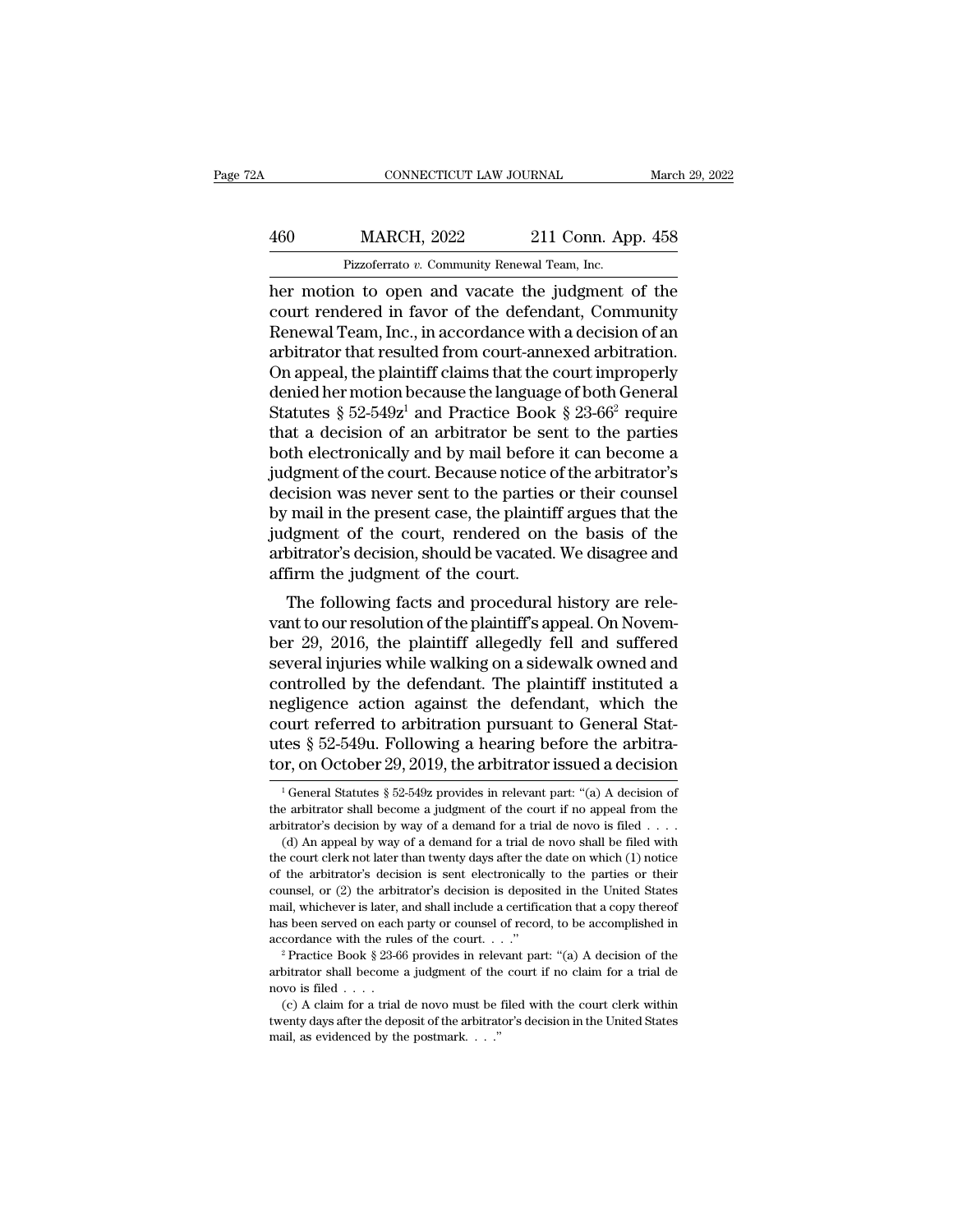Example 2022 CONNECTICUT LAW JOURNAL<br>
211 Conn. App. 458 MARCH, 2022 461<br>
Pizzoferrato *v.* Community Renewal Team, Inc.<br>
in favor of the defendant. Electronic notice of the arbi-EXECTE 2022 CONNECTICUT LAW JOURNAL<br>
211 Conn. App. 458 MARCH, 2022 461<br>
Pizzoferrato v. Community Renewal Team, Inc.<br>
in favor of the defendant. Electronic notice of the arbi-<br>
trator's decision was provided to the partie 211 Conn. App. 458 MARCH, 2022 461<br>Pizzoferrato v. Community Renewal Team, Inc.<br>in favor of the defendant. Electronic notice of the arbitrator's decision was provided to the parties' counsel<br>that same day. The electronic n 211 Conn. App. 458 MARCH, 2022 461<br>Pizzoferrato v. Community Renewal Team, Inc.<br>in favor of the defendant. Electronic notice of the arbitrator's decision was provided to the parties' counsel<br>that same day. The electronic 211 Conn. App. 458 MARCH, 2022 461<br>
Pizzoferrato v. Community Renewal Team, Inc.<br>
in favor of the defendant. Electronic notice of the arbitrator's decision was provided to the parties' counsel<br>
that same day. The electron Preferator v. Community Renewal Team, Inc.<br>
in favor of the defendant. Electronic notice of the arbitrator's decision was provided to the parties' counsel<br>
that same day. The electronic notice stated that the<br>
arbitrator's Fizzoierrato v. Community Renewal Team, Inc.<br>
in favor of the defendant. Electronic notice of the arbi-<br>
trator's decision was provided to the parties' counsel<br>
that same day. The electronic notice stated that the<br>
arbitra in favor of the defendant. Electronic notice of the arbi-<br>trator's decision was provided to the parties' counsel<br>that same day. The electronic notice stated that the<br>arbitrator's decision had been filed and informed the<br>pa trator's decision was provided to the parties' counsel<br>that same day. The electronic notice stated that the<br>arbitrator's decision had been filed and informed the<br>parties that it could be viewed in the case's electronic<br>fil that same day. The electronic notice stated that the<br>arbitrator's decision had been filed and informed the<br>parties that it could be viewed in the case's electronic<br>file. It also stated that "[s]elf-represented parties and<br> arbitrator's decision had been filed and informed the<br>parties that it could be viewed in the case's electronic<br>file. It also stated that "[s]elf-represented parties and<br>attorneys who have an exemption from [the electronic<br> parties that it could be viewed in the case's electronic<br>file. It also stated that "[s]elf-represented parties and<br>attorneys who have an exemption from [the electronic<br>services requirement] will continue to receive a copy<br> file. It also stated that "[s]elf-represented parties and<br>attorneys who have an exemption from [the electronic<br>services requirement] will continue to receive a copy<br>of the decision, findings, or report by mail." Neither<br>pa attorneys who have an exemption from [the electronic<br>services requirement] will continue to receive a copy<br>of the decision, findings, or report by mail." Neither<br>party filed a demand for a trial de novo within twenty<br>days services requirement] will continue to receive a copy<br>of the decision, findings, or report by mail." Neither<br>party filed a demand for a trial de novo within twenty<br>days of when the electronic notice was sent. On Decem-<br>ber tor. ys of when the electronic notice was sent. On Decem-<br>r 19, 2019, because a demand for a trial de novo was<br>t filed within twenty days, the trial court rendered<br>dgment in accordance with the decision of the arbitra-<br>r.<br>On Ja ber 19, 2019, because a demand for a trial de novo was<br>not filed within twenty days, the trial court rendered<br>judgment in accordance with the decision of the arbitra-<br>tor.<br>On January 13, 2020, the plaintiff filed a motion

not filed within twenty days, the trial court rendered<br>judgment in accordance with the decision of the arbitra-<br>tor.<br>On January 13, 2020, the plaintiff filed a motion to<br>open and vacate the judgment of the court, claiming judgment in accordance with the decision of the arbitrator.<br>
On January 13, 2020, the plaintiff filed a motion to<br>
open and vacate the judgment of the court, claiming<br>
that she had failed to make a claim for a trial de no for the had never received a copy of the arbitrator's decision by mail and, thus, "was not aware of the arbitrator's decision by mail and, thus, "was not aware of the arbitrator's decision by mail and, thus, "was not awar On January 13, 2020, the plaintiff filed a motion to<br>open and vacate the judgment of the court, claiming<br>that she had failed to make a claim for a trial de novo,<br>pursuant to  $\S 52-549z$  and Practice Book  $\S 23-66$ , becaus On January 13, 2020, the plaintiff filed a motion to<br>open and vacate the judgment of the court, claiming<br>that she had failed to make a claim for a trial de novo,<br>pursuant to § 52-549z and Practice Book § 23-66, because<br>sh open and vacate the judgment of the court, claiming<br>that she had failed to make a claim for a trial de novo,<br>pursuant to  $\S$  52-549z and Practice Book  $\S$  23-66, because<br>she had never received a copy of the arbitrator's d that she had failed to make a claim for a trial de novo,<br>pursuant to § 52-549z and Practice Book § 23-66, because<br>she had never received a copy of the arbitrator's deci-<br>sion by mail and, thus, "was not aware of the arbit pursuant to § 52-549z and Practice Book § 23-66, because<br>she had never received a copy of the arbitrator's deci-<br>sion by mail and, thus, "was not aware of the arbitrator's<br>[decision] . . . . . " The court denied the plaint she had never received a copy of the arbitrator's decision by mail and, thus, "was not aware of the arbitrator's [decision]  $\ldots$  ..." The court denied the plaintiff's motion to open and vacate because "[t]he record clear ecision]  $\ldots$  ." The court denied the plaintiff's<br>otion to open and vacate because "[t]he record clearly<br>monstrated that electronic notice of the filing of the<br>bitrator's decision was provided to the parties on<br>tober 29, motion to open and vacate because "[t]he record clearly<br>demonstrated that electronic notice of the filing of the<br>arbitrator's decision was provided to the parties on<br>October 29, 2019." This appeal followed.<br>On appeal, the

demonstrated that electronic notice of the filing of the<br>arbitrator's decision was provided to the parties on<br>October 29, 2019." This appeal followed.<br>On appeal, the plaintiff first claims that  $\S 52-549z$ <br>provides that a arbitrator's decision was provided to the parties on<br>October 29, 2019." This appeal followed.<br>On appeal, the plaintiff first claims that  $\S 52-549z$ <br>provides that a demand for a trial de novo must be filed<br>no later than t October 29, 2019." This appeal followed.<br>
On appeal, the plaintiff first claims that  $\S$  52-549z<br>
provides that a demand for a trial de novo must be filed<br>
no later than twenty days after notice of the decision<br>
of an arb on appeal, the plaintiff first claims that § 52-549z<br>provides that a demand for a trial de novo must be filed<br>no later than twenty days after notice of the decision<br>of an arbitrator has been sent to the parties electroni-<br> On appeal, the plaintiff first claims that  $\S$  52-549z<br>provides that a demand for a trial de novo must be filed<br>no later than twenty days after notice of the decision<br>of an arbitrator has been sent to the parties electron provides that a demand for a trial de novo must be filed<br>no later than twenty days after notice of the decision<br>of an arbitrator has been sent to the parties electroni-<br>cally or deposited in the United States mail, *which* no later than twenty days after notice of the decision<br>of an arbitrator has been sent to the parties electroni-<br>cally or deposited in the United States mail, *whichever*<br>is *later*, meaning that notice must be sent both e of an arbitrator has been sent to the parties electronically or deposited in the United States mail, *whichever* is *later*, meaning that notice must be sent both electronically and by mail before the twenty day period for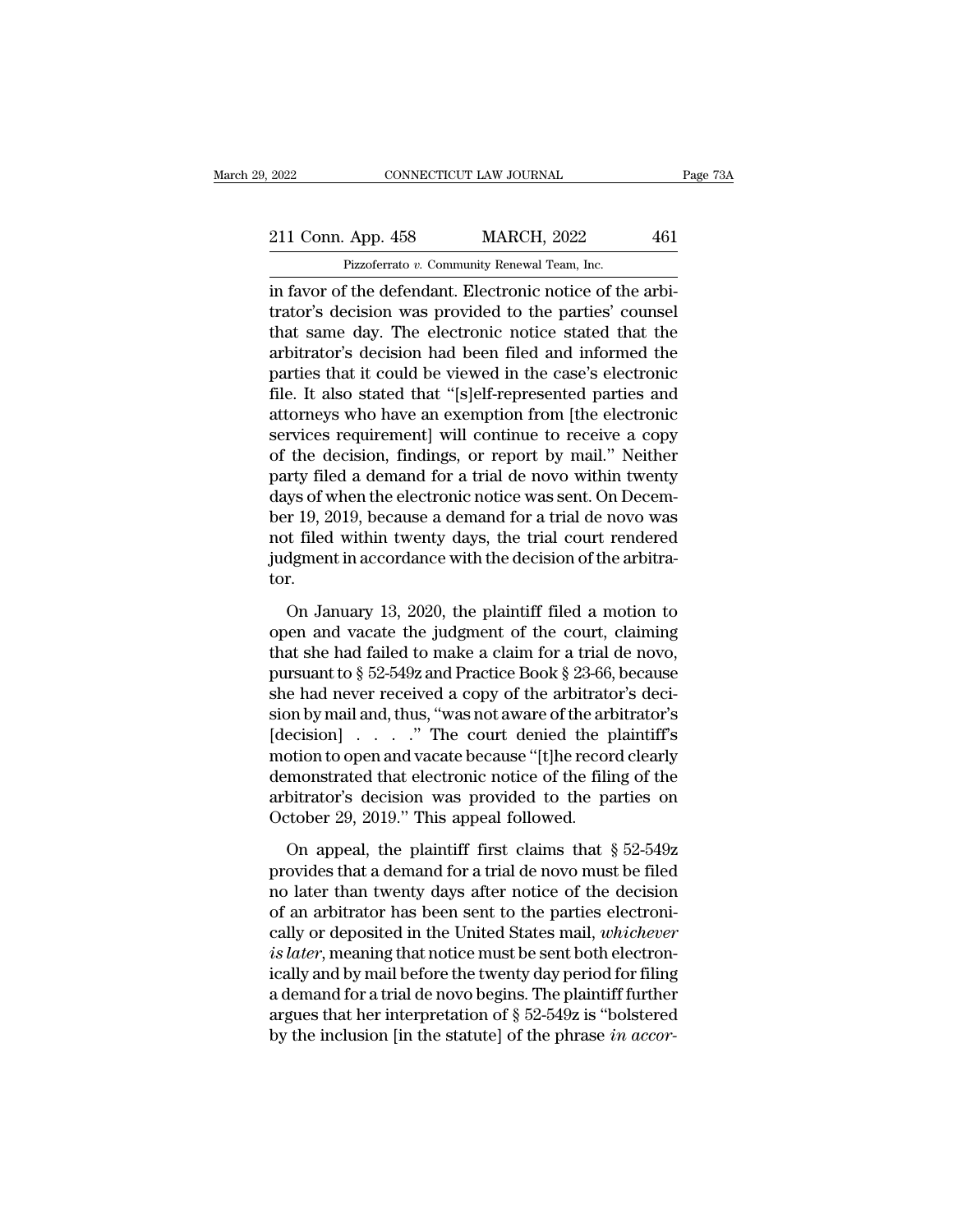## EXECUTE CONNECTICUT LAW JOURNAL March 29, 2022<br>462 MARCH, 2022 211 Conn. App. 458<br>Pizzoferrato v. Community Renewal Team, Inc. CONNECTICUT LAW JOURNAL March March 2022<br>11 Conn. App. 458<br>Pizzoferrato *v.* Community Renewal Team, Inc.<br>dance with the rules of [the] court" (emphasis in origi-

*CONNECTICUT LAW JOURNAL*<br> *MARCH, 2022* 211 Conn. App. 458<br> *Pizzoferrato v. Community Renewal Team, Inc.*<br> *dance with the rules of [the] court*" (emphasis in origi-<br>
rail); see General Statutes § 52-549z (d); which she MARCH, 2022 211 Conn. App. 458<br>
Pizzoferrato v. Community Renewal Team, Inc.<br>
dance with the rules of [the] court" (emphasis in original); see General Statutes § 52-549z (d); which she con-<br>
tends refers to Practice Book § 462 MARCH, 2022 211 Conn. App. 458<br>
Pizzoferrato v. Community Renewal Team, Inc.<br>
dance with the rules of [the] court" (emphasis in original); see General Statutes § 52-549z (d); which she con-<br>
tends refers to Practice B A62 MARCH, 2022 211 Conn. App. 458<br>
Pizzoferrato v. Community Renewal Team, Inc.<br>
dance with the rules of [the] court" (emphasis in original); see General Statutes  $\S 52-549z$  (d); which she contends refers to Practice Bo Fizzoferrato v. Community Renewal Team, Inc.<br>
dance with the rules of [the] court" (emphasis in original); see General Statutes § 52-549z (d); which she con-<br>
tends refers to Practice Book § 23-66, under which she<br>
argues Pizzoterrato v. Community Renewal Team, Inc.<br>
dance with the rules of [the] court" (emphasis in original); see General Statutes § 52-549z (d); which she con-<br>
tends refers to Practice Book § 23-66, under which she<br>
argues dance with the rules of [the] comal); see General Statutes § 52-4<br>tends refers to Practice Book §<br>argues notice must be sent by<br>that notice of the arbitrator's<br>both electronically and by mail<br>day period to commence.<br>We beg Fig. 3. See General statutes  $\frac{1}{2}$  32-3452 (d), which she con-<br>nds refers to Practice Book  $\frac{5}{2}$  23-66, under which she<br>gues notice of the arbitrator's decision must be sent<br>th electronically and by mail in order reflux reflux in Fractice Book § 25-00, under which she<br>argues notice must be sent by mail. We do not agree<br>that notice of the arbitrator's decision must be sent<br>both electronically and by mail in order for the twenty<br>day

argues notice must be sent by man. We do not agree<br>that notice of the arbitrator's decision must be sent<br>both electronically and by mail in order for the twenty<br>day period to commence.<br>We begin by setting forth the applica that notice of the another is decision must be sent<br>both electronically and by mail in order for the twenty<br>day period to commence.<br>We begin by setting forth the applicable standard of<br>review. "[B]ecause this case present statutory interpretation is a question of law, our review<br>is day period to commence.<br>We begin by setting forth the applicable standard of<br>review. "[B]ecause this case presents an issue of statu-<br>tory construction  $\ldots$  [w] We begin by setting forth the applicable standard of<br>review. "[B]ecause this case presents an issue of statu-<br>tory construction  $\ldots$  [w]ell settled principles of stat-<br>utory interpretation govern our review.  $\ldots$  Becaus We begin by setting forth the applicable standard of<br>review. "[B]ecause this case presents an issue of statu-<br>tory construction . . . [w]ell settled principles of stat-<br>utory interpretation govern our review. . . . Becaus review. "[B]ecause this case presents an issue of statutory construction . . . [w]ell settled principles of statutory interpretation govern our review. . . . Because statutory interpretation is a question of law, our revi tory construction  $\ldots$  [w]ell settled principles of statutory interpretation govern our review.  $\ldots$  Because<br>statutory interpretation is a question of law, our review<br>is de novo.  $\ldots$  When construing a statute, [o]ur f utory interpretation govern our review. . . . Because<br>statutory interpretation is a question of law, our review<br>is de novo. . . . When construing a statute, [o]ur funda-<br>mental objective is to ascertain and give effect to statutory interpretation is a question of law, our review<br>is de novo. . . . When construing a statute, [o]ur funda-<br>mental objective is to ascertain and give effect to the<br>apparent intent of the legislature. . . . In seek is de novo. . . . When construing a statute, [o]ur fundamental objective is to ascertain and give effect to the apparent intent of the legislature. . . . . In seeking to determine that meaning, General Statutes  $\S 1$ -2z d mental objective is to ascertain and give effect to the<br>apparent intent of the legislature. . . . In seeking to<br>determine that meaning, General Statutes § 1-2z directs<br>us first to consider the text of the statute itself an apparent intent of the legislature. . . . . In seeking to<br>determine that meaning, General Statutes § 1-2z directs<br>us first to consider the text of the statute itself and its<br>relationship to other statutes. If, after examin determine that meaning, General Statutes § 1-2z directs<br>us first to consider the text of the statute itself and its<br>relationship to other statutes. If, after examining such<br>text and considering such relationship, the meani us first to consider the text of the statute itself and its<br>relationship to other statutes. If, after examining such<br>text and considering such relationship, the meaning of<br>such text is plain and unambiguous and does not yi relationship to other statutes. If, after examining such<br>text and considering such relationship, the meaning of<br>such text is plain and unambiguous and does not yield<br>absurd or unworkable results, extratextual evidence of<br> text and considering such relationship, the meaning of<br>such text is plain and unambiguous and does not yield<br>absurd or unworkable results, extratextual evidence of<br>the meaning of the statute shall not be considered....<br>Th such text is plain and unambiguous and does not yield<br>absurd or unworkable results, extratextual evidence of<br>the meaning of the statute shall not be considered. . . .<br>The test to determine ambiguity is whether the statute, absurd or unworkable results, extratextual evidence of<br>the meaning of the statute shall not be considered. . . .<br>The test to determine ambiguity is whether the statute,<br>when read in context, is susceptible to more than one the meaning of t<br>The test to deter<br>when read in co<br>reasonable inter<br>omitted.) *Planna*<br>of Information<br>419 (2015).<br>We turn now de test to determine amorgany is whether the statute,<br>hen read in context, is susceptible to more than one<br>asonable interpretation." (Internal quotation marks<br>itted.) *Planning & Zoning Commission* v. *Freedom*<br>*Informatio* when read in context, is susceptible to indice than one<br>
reasonable interpretation." (Internal quotation marks<br>
omitted.) *Planning & Zoning Commission* v. *Freedom*<br>
of *Information Commission*, 316 Conn. 1, 9, 110 A.3d<br>

reasonable interpretation. (Internal quotation marks<br>omitted.) Planning & Zoning Commission v. Freedom<br>of Information Commission, 316 Conn. 1, 9, 110 A.3d<br>419 (2015).<br>We turn now to the relevant language of § 52-549z:<br>"(a of Information Commission, 316 Conn. 1, 9, 110 A.3d<br>419 (2015).<br>We turn now to the relevant language of § 52-549z:<br>"(a) A decision of the arbitrator shall become a judg-<br>ment of the court if no appeal from the arbitrator' by *Hijormation Commission*, 510 Collit. 1, 9, 110 A.5d<br>419 (2015).<br>We turn now to the relevant language of § 52-549z:<br>"(a) A decision of the arbitrator shall become a judg-<br>ment of the court if no appeal from the arbitra We turn now to the relevant language of § 52-549z:<br>
"(a) A decision of the arbitrator shall become a judg-<br>
ment of the court if no appeal from the arbitrator's<br>
decision by way of a demand for a trial de novo is filed<br>
. We turn now to the relevant language of § 52-549z:<br>"(a) A decision of the arbitrator shall become a judg-<br>ment of the court if no appeal from the arbitrator's<br>decision by way of a demand for a trial de novo is filed<br> $\dots$  "(a) A decision of the arbitrator shall become a judgment of the court if no appeal from the arbitrator's decision by way of a demand for a trial de novo is filed . . . (d) . . . with the court clerk not later than twenty ment of the court if no appeal from the arbitrator's<br>decision by way of a demand for a trial de novo is filed<br>... (d) ... with the court clerk not later than twenty<br>days after the date on which (1) notice of the arbitrato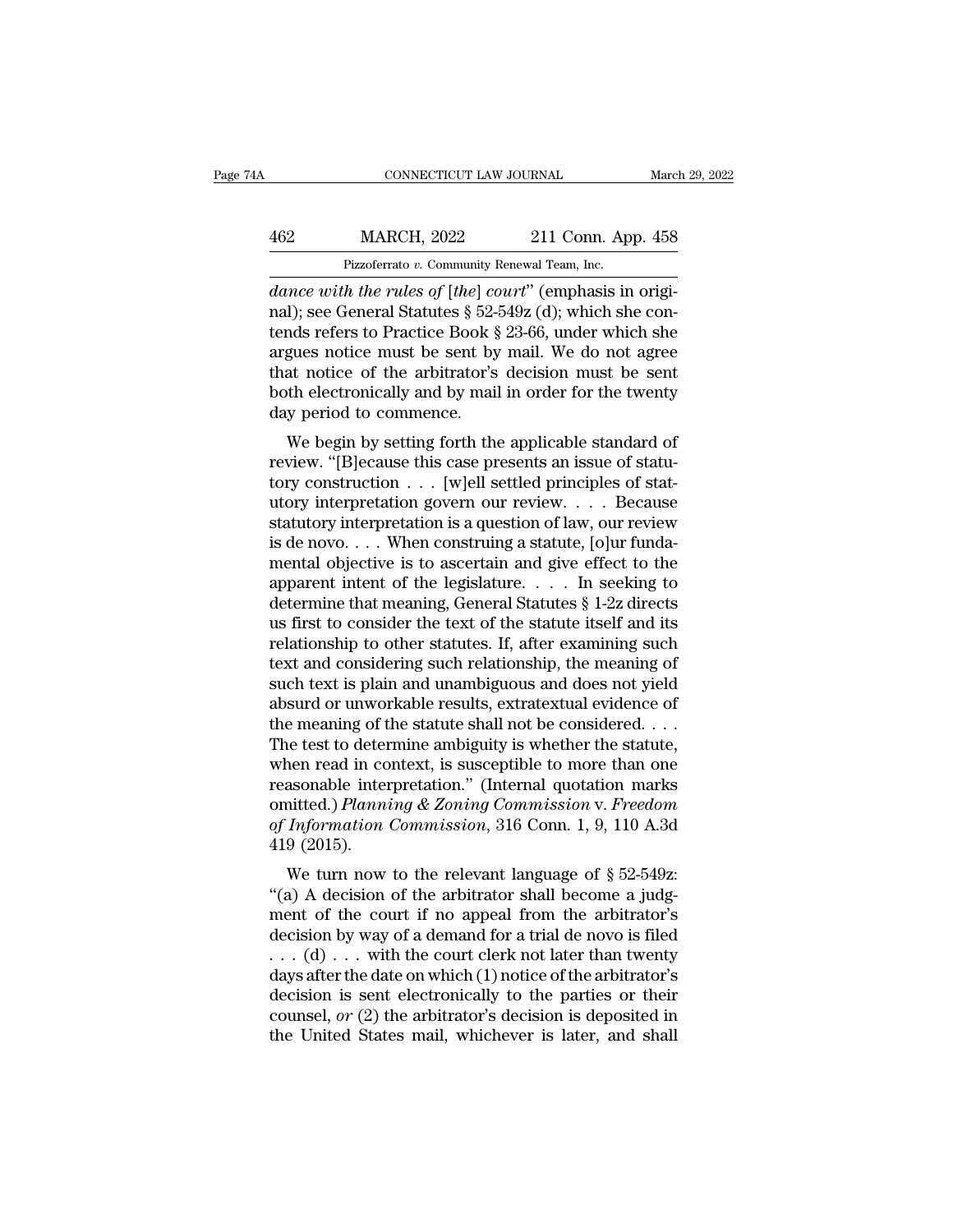2022 CONNECTICUT LAW JOURNAL Page 75A<br>211 Conn. App. 458 MARCH, 2022 463<br>Pizzoferrato v. Community Renewal Team, Inc.

Example 2022 CONNECTICUT LAW JOURNAL<br>
211 Conn. App. 458 MARCH, 2022 463<br>
Pizzoferrato *v.* Community Renewal Team, Inc.<br>
include a certification that a copy thereof has been EXECT 2022 CONNECTICUT LAW JOURNAL Page 75A<br>
211 Conn. App. 458 MARCH, 2022 463<br>
Pizzoferrato v. Community Renewal Team, Inc.<br>
include a certification that a copy thereof has been<br>
served on each party or counsel of record 211 Conn. App. 458 MARCH, 2022 463<br>Pizzoferrato v. Community Renewal Team, Inc.<br>include a certification that a copy thereof has been<br>served on each party or counsel of record, to be accom-<br>plished in accordance with the ru 211 Conn. App. 458 MARCH, 2022 463<br>
Pizzoferrato v. Community Renewal Team, Inc.<br>
include a certification that a copy thereof has been<br>
served on each party or counsel of record, to be accom-<br>
plished in accordance with t 211 Conn. App. 458 MARCH, 2022 463<br>
Pizzoferrato v. Community Renewal Team, Inc.<br>
include a certification that a copy thereof has been<br>
served on each party or counsel of record, to be accom-<br>
plished in accordance with t Pizzoferrato v. Community Renewal Team, Inc.<br>
include a certification that a copy thereof has been<br>
served on each party or counsel of record, to be accom-<br>
plished in accordance with the rules of the court. . . ."<br>
(Emph Pizzoterrato v. Community Renewal Team, Inc.<br>
include a certification that a copy thereof has been<br>
served on each party or counsel of record, to be accom-<br>
plished in accordance with the rules of the court. . . ."<br>
(Emph include a certification that a copy thereof has been<br>served on each party or counsel of record, to be accom-<br>plished in accordance with the rules of the court. . . ."<br>(Emphasis added.) According to the plaintiff,  $\S 52-54$ served on each party or counsel of record, to be accomplished in accordance with the rules of the court. . . ."<br>(Emphasis added.) According to the plaintiff,  $\S$  52-549z<br>requires that notice of an arbitrator's decision be plished in accordance with the rules of the court. . . ."<br>(Emphasis added.) According to the plaintiff, § 52-549z<br>requires that notice of an arbitrator's decision be sent<br>both electronically and by mail. We disagree becau (Emphasis added.) According to the plaintiff,  $\S$  52-549z<br>requires that notice of an arbitrator's decision be sent<br>both electronically and by mail. We disagree because<br>there is no language in  $\S$  52-549z that dictates tha requires that notice of an arbitrator's decision be sent<br>both electronically and by mail. We disagree because<br>there is no language in § 52-549z that dictates that notice<br>must be sent both electronically and by mail. Sectio both electronically and by mail. We disagree because<br>there is no language in § 52-549z that dictates that notice<br>must be sent both electronically and by mail. Section<br>52-549z merely recognizes that notice may be sent by<br>tw there is no language in § 52-549z that dictates that notice<br>must be sent both electronically and by mail. Section<br>52-549z merely recognizes that notice may be sent by<br>two possible methods and then dictates how the twenty<br> must be sent both electronically and by mail. Section 52-549z merely recognizes that notice may be sent by two possible methods and then dictates how the twenty day period is to be calculated with respect to each method. T 52-549z merely recognizes that notice may be sent by<br>two possible methods and then dictates how the twenty<br>day period is to be calculated with respect to each<br>method. The phrase "whichever is later," on which the<br>plaintif two possible methods and then dictates how the twenty<br>day period is to be calculated with respect to each<br>method. The phrase "whichever is later," on which the<br>plaintiff's argument hinges, is applicable only in circum-<br>sta day period is to be calculated with respect to each<br>method. The phrase "whichever is later," on which the<br>plaintiff's argument hinges, is applicable only in circum-<br>stances in which notice is sent both electronically and<br>b method. The phrase "whichever is later," on which the plaintiff's argument hinges, is applicable only in circumstances in which notice is sent both electronically and by mail—something that did not occur in the present cas plaintiff's argument hinges, is applicable only in circum-<br>stances in which notice is sent both electronically and<br>by mail—something that did not occur in the present<br>case. In the present case, electronic notice was sent t stances in which notice is sent both el<br>by mail—something that did not occu<br>case. In the present case, electronic no<br>the plaintiff's counsel on October 29<br>notice was sent electronically and n<br>twenty day period for filing a Than—solieting that did not occur in the present<br>se. In the present case, electronic notice was sent to<br>e plaintiff's counsel on October 29, 2019. Because<br>tice was sent electronically and not by mail, the<br>enty day period case. In the present case, electronic holde was sent to<br>the plaintiff's counsel on October 29, 2019. Because<br>notice was sent electronically and not by mail, the<br>twenty day period for filing a demand for a trial de<br>novo be

the plant is courser on October 29, 2019. Because<br>notice was sent electronically and not by mail, the<br>twenty day period for filing a demand for a trial de<br>novo began on October 29, 2019.<br>This interpretation of § 52-549z is fluxe was sent efectrollically and not by mail, the<br>twenty day period for filing a demand for a trial de<br>novo began on October 29, 2019.<br>This interpretation of  $\S 52-549z$  is further supported<br>by the fact that  $\S 52-549z$ reflux twenty day period for filling a definal<br>to the altriar defined above began on October 29, 2019.<br>This interpretation of  $\S$  52-549z is further supported<br>by the fact that  $\S$  52-549z was amended in July, 2019; see<br>Pu This interpretation of  $\S$  52-549z is further supported<br>by the fact that  $\S$  52-549z was amended in July, 2019; see<br>Public Acts 2019, No. 19-64; after the Judicial Branch,<br>in 2018, gave notice of the new Superior Court pr This interpretation of  $\S$  52-549z is further supported<br>by the fact that  $\S$  52-549z was amended in July, 2019; see<br>Public Acts 2019, No. 19-64; after the Judicial Branch,<br>in 2018, gave notice of the new Superior Court pr by the fact that § 52-549z was amended in July, 2019; see<br>Public Acts 2019, No. 19-64; after the Judicial Branch,<br>in 2018, gave notice of the new Superior Court practice<br>of sending only electronic notice of an arbitrator's Public Acts 2019, No. 19-64; after the Judicial Branch,<br>in 2018, gave notice of the new Superior Court practice<br>of sending only electronic notice of an arbitrator's deci-<br>sion to counsel of record unless counsel has obtain in 2018, gave notice of the new Superior Court practice<br>of sending only electronic notice of an arbitrator's deci-<br>sion to counsel of record unless counsel has obtained<br>an exclusion from the electronic services requirement of sending only electronic notice of an arbitrator's decision to counsel of record unless counsel has obtained<br>an exclusion from the electronic services requirement.<br>See Connecticut Judicial Branch, Superior Court<br>Notices, sion to counsel of record unless counsel has obtained<br>an exclusion from the electronic services requirement.<br>See Connecticut Judicial Branch, Superior Court<br>Notices, June 6, 2018, available at https://jud.ct.gov/<br>superiorc an exclusion from the electronic services requirement.<br>See Connecticut Judicial Branch, Superior Court<br>Notices, June 6, 2018, available at https://jud.ct.gov/<br>superiorcourt (last visited March 18, 2022). Thus, as a<br>practic See Connecticut Judicial Branch, Superior Court<br>Notices, June 6, 2018, available at https://jud.ct.gov/<br>superiorcourt (last visited March 18, 2022). Thus, as a<br>practical matter, there may be cases involving a self-<br>represe Notices, June 6, 2018, available at https://j<br>superiorcourt (last visited March 18, 2022).<br>practical matter, there may be cases involv<br>represented party or an attorney who has obtained an exclusion from the electronic<br>req periodical matter, there may be cases involving a self-<br>presented party or an attorney who has obtained an<br>tained an exclusion from the electronic services<br>quirement in which notice of the arbitrator's decision<br>sent both e practical matter, there may be cases involving a sen-<br>represented party or an attorney who has obtained an<br>obtained an exclusion from the electronic services<br>requirement in which notice of the arbitrator's decision<br>is sent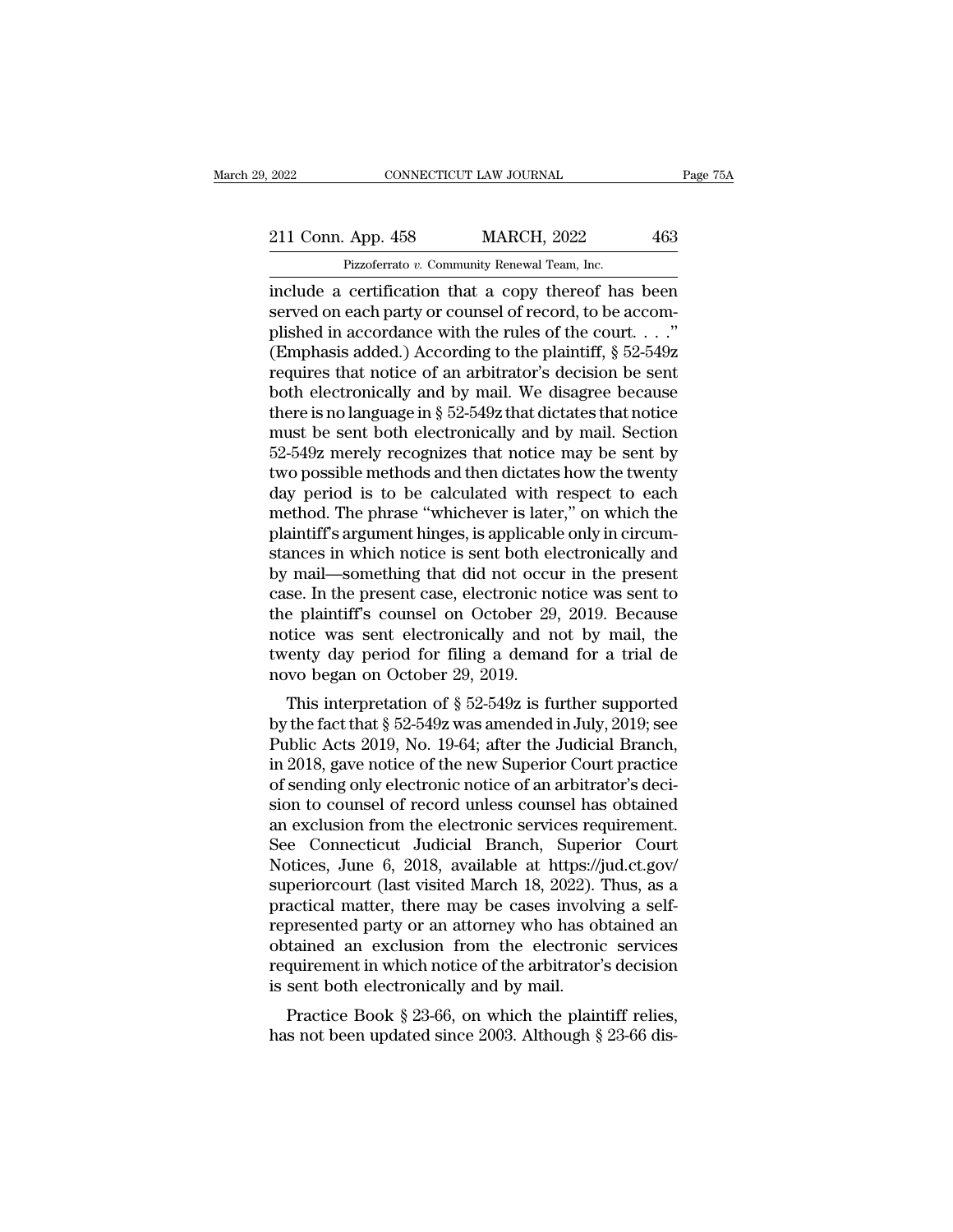## EXECUTE CONNECTICUT LAW JOURNAL March 29, 2022<br>464 MARCH, 2022 211 Conn. App. 458<br>Pizzoferrato v. Community Renewal Team, Inc. CONNECTICUT LAW JOURNAL March March March 2022 211 Conn. App. 458<br>Pizzoferrato *v.* Community Renewal Team, Inc.<br>Cusses instances in which notice of the arbitrator's deci-

CONNECTICUT LAW JOURNAL March March 2022<br>
211 Conn. App. 458<br>
Pizzoferrato v. Community Renewal Team, Inc.<br>
Cusses instances in which notice of the arbitrator's deci-<br>
sion has been mailed, it does not preclude electronic<br> MARCH, 2022 211 Conn. App. 458<br>
Pizzoferrato v. Community Renewal Team, Inc.<br>
cusses instances in which notice of the arbitrator's decision<br>
has been mailed, it does not preclude electronic<br>
service of the arbitrator's dec  $\begin{array}{lll}\n & \text{MARCH, 2022} & \text{211 Conn. App. 458} \\
 & \text{Pizzoferrato } v. \text{ Community Renewal Team, Inc.} \\
 \hline\n & \text{cusses instances in which notice of the arbitrary decision has been mailed, it does not preclude electronic service of the arbitrary decision or govern the calculation of the twenty day period when notice has been given electronically or in agase involving both methods.\n$  $\frac{\text{MARCH}}{\text{Pizzoferrato } v. \text{ Community Renewal Team, Inc.}}$ <br>
Fizzoferrato v. Community Renewal Team, Inc.<br>
cusses instances in which notice of the arbitrator's decision has been mailed, it does not preclude electronic<br>
service of the arbitrator's Pizzoferrato *v*. Community Renewal Team, Inc.<br>
cusses instances in which notice of the arbitrator's decision has been mailed, it does not preclude electronic<br>
service of the arbitrator's decision or govern the calcula-<br> Plead on the present case, it is undisputed that (1) both the plantiff's and the defendant's course of giving notice. In the present case, it is undisputed that (1) both the plaintiff's and the defendant's counsel preceiv cusses instances in which notice of the arbitrator's decision has been mailed, it does not preclude electronic<br>service of the arbitrator's decision or govern the calcula-<br>tion of the twenty day period when notice has been<br> sion has been mailed, it does not preclude electronic<br>service of the arbitrator's decision or govern the calcula-<br>tion of the twenty day period when notice has been<br>given electronically or in cases involving both methods<br>o service of the arbitrator's decision or govern the calculation of the twenty day period when notice has been given electronically or in cases involving both methods of giving notice. In the present case, it is undisputed t tion of the twenty day period when notice has been<br>given electronically or in cases involving both methods<br>of giving notice. In the present case, it is undisputed<br>that (1) both the plaintiff's and the defendant's counsel<br>r given electronically or in cases involving both methods<br>of giving notice. In the present case, it is undisputed<br>that (1) both the plaintiff's and the defendant's counsel<br>received notice electronically, (2) neither counsel of giving notice. In the present case, it is undisputed<br>that (1) both the plaintiff's and the defendant's counsel<br>received notice electronically, (2) neither counsel had<br>obtained an exclusion from the electronic services that (1) both the plaintiff's a<br>received notice electronica<br>obtained an exclusion from th<br>ment, and (3) the case did<br>sented parties. Thus, notice<br>did not need to be provided<br>stances of this case.<sup>3</sup><br>Having determined that tained an exclusion from the electronic services require-<br>ent, and (3) the case did not involve any self-repre-<br>nted parties. Thus, notice of the arbitrator's decision<br>d not need to be provided by mail under the circum-<br>a to the particle in the section of the particle in the plant of the arbitrator's decision<br>did not need to be provided by mail under the circum-<br>stances of this case.<sup>3</sup><br>Having determined that notice was properly provided<br>to

sented parties. Thus, notice of the arbitrator's decision<br>did not need to be provided by mail under the circum-<br>stances of this case.<sup>3</sup><br>Having determined that notice was properly provided<br>to the parties, we now turn to t the plane of the growided by mail under the circum-<br>stances of this case.<sup>3</sup><br>Having determined that notice was properly provided<br>to the parties, we now turn to the plaintiff's claim that<br>the court abused its discretion by decision of this case.<sup>3</sup><br>Having determined that notice was properly provided<br>to the parties, we now turn to the plaintiff's claim that<br>the court abused its discretion by denying her motion<br>to open and vacate the judgment Having determined that notice was properly provided<br>to the parties, we now turn to the plaintiff's claim that<br>the court abused its discretion by denying her motion<br>to open and vacate the judgment rendered in accor-<br>dance w Having determined that notice was properly provided<br>to the parties, we now turn to the plaintiff's claim that<br>the court abused its discretion by denying her motion<br>to open and vacate the judgment rendered in accor-<br>dance to the parties, we now turn to the plaintiff's claim that<br>the court abused its discretion by denying her motion<br>to open and vacate the judgment rendered in accor-<br>dance with the decision of the arbitrator. We first set<br>fo the court abused its discretion by denying her motion<br>to open and vacate the judgment rendered in accor-<br>dance with the decision of the arbitrator. We first set<br>forth our applicable standard of review. It is well estab-<br>li to open and vacate the judgment rendered in accordance with the decision of the arbitrator. We first set<br>forth our applicable standard of review. It is well estab-<br>lished that "[t]he denial of a motion to open is an appeal dance with the decision of the arbitrator. We first set<br>forth our applicable standard of review. It is well estab-<br>lished that "[t]he denial of a motion to open is an appeal-<br>able final judgment." (Internal quotation marks forth our applicable standard of review. It is well established that "[t]he denial of a motion to open is an appeal-<br>able final judgment." (Internal quotation marks omit-<br>ted.) Worth v. Korta, 132 Conn. App. 154, 158, 31 A lished that "[t]he denial of a motion to open is an appeal-<br>able final judgment." (Internal quotation marks omit-<br>ted.) *Worth v. Korta*, 132 Conn. App. 154, 158, 31 A.3d<br>804 (2011), cert. denied, 304 Conn. 905, 38 A.3d 12 able final judgment." (Internal quotation marks omit-<br>ted.) Worth v. Korta, 132 Conn. App. 154, 158, 31 A.3d<br>804 (2011), cert. denied, 304 Conn. 905, 38 A.3d 1201<br>(2012). This court does not "undertake a plenary review<br>of ted.) Worth v. Korta, 132 Conn. App. 154, 158, 31 A.3d 804 (2011), cert. denied, 304 Conn. 905, 38 A.3d 1201 (2012). This court does not "undertake a plenary review of the merits of a decision of the trial court to grant 804 (2011), cert. denied, 304 Conn. 905, 38 A.3d 1201 (2012). This court does not "undertake a plenary review of the merits of a decision of the trial court to grant or to deny a motion to open a judgment.  $\dots$  In an appe (2012). This court does not "undertake a plenary review<br>of the merits of a decision of the trial court to grant or<br>to deny a motion to open a judgment. . . . In an appeal<br>from a denial of a motion to open a judgment, our<br> of the merits of a decision of the trial court to grant or<br>to deny a motion to open a judgment. . . . In an appeal<br>from a denial of a motion to open a judgment, our<br>review is limited to the issue of whether the trial cour to deny a motion to open a judgment. . . . In an appeal<br>from a denial of a motion to open a judgment, our<br>review is limited to the issue of whether the trial court<br>has acted unreasonably and in clear abuse of its discre-<br> from a denial of a motion to open a judgment, our<br>review is limited to the issue of whether the trial court<br>has acted unreasonably and in clear abuse of its discre-<br>tion. . . . . In determining whether the trial court<br>abu on. . . . . In determining whether the trial court<br>bused its discretion, this court must make every rea-<br>bnable presumption in favor of its action. . . . The<br>anner in which [this] discretion is exercised will not<br> $\frac{3}{8}$ abused its discretion, this court must make every reasonable presumption in favor of its action. . . . The manner in which [this] discretion is exercised will not  $\frac{3}{8}$  We encourage the Rules Committee of the Superior

sonable presumption in favor of its action. . . . The<br>manner in which [this] discretion is exercised will not<br><sup>3</sup>We encourage the Rules Committee of the Superior Court to consider<br>amending the language of Practice Book § manner in which [this] discretion is exercis<br>
<sup>3</sup> We encourage the Rules Committee of the Superior Co<br>
amending the language of Practice Book § 23-66 to correspo<br>
amendments made to § 52-594z in 2019 and the current pract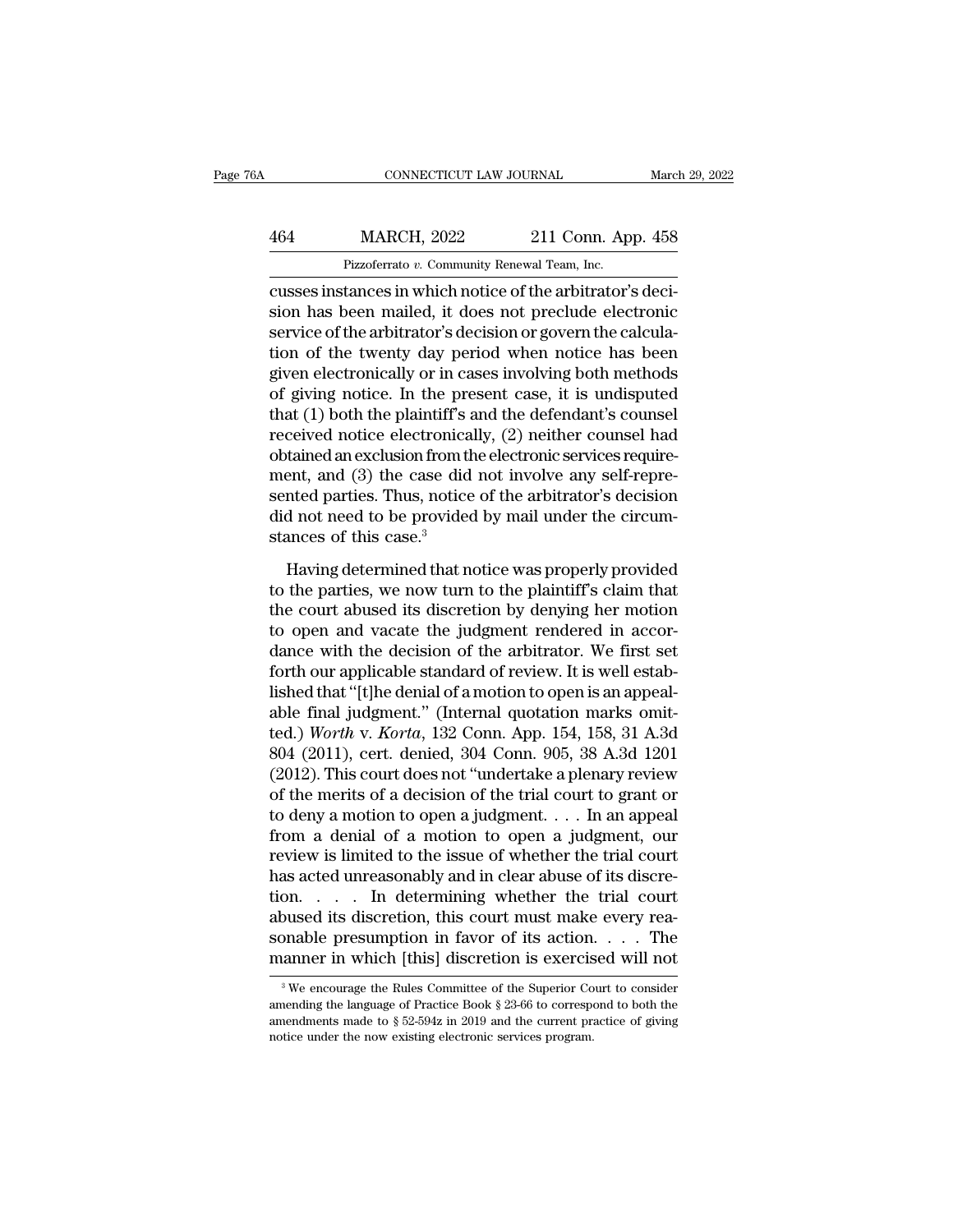| 2022               | CONNECTICUT LAW JOURNAL | Page 77A |
|--------------------|-------------------------|----------|
| 211 Conn. App. 465 | <b>MARCH, 2022</b>      | 465      |
|                    | State v. Goode          |          |

EREA CONNECTICUT LAW JOURNAL Page 77A<br>
211 Conn. App. 465 MARCH, 2022 465<br>
State v. Goode<br>
be disturbed so long as the court could reasonably<br>
conclude as it did." (Internal quotation marks omitted.)<br>
Menorione v. Venorion 211 Conn. App. 465 MARCH, 2022 465<br>State v. Goode<br>be disturbed so long as the court could reasonably<br>conclude as it did.'' (Internal quotation marks omitted.)<br>Veneziano v. Veneziano, 205 Conn. App. 718, 732, 259<br>A 3d 38 ( *Veneziano* v. *Veneziano*, 2025 *Veneziano*, 205 Conn. App. 718, 732, 259 A.3d 28 (2021). 211 Conn. App. 465<br>be disturbed so lor<br>conclude as it did." (<br>Veneziano v. Venezi<br>A.3d 28 (2021).<br>In the present case State v. Goode<br>
In disturbed so long as the court could reasonably<br>
include as it did." (Internal quotation marks omitted.)<br>
meziano v. Veneziano, 205 Conn. App. 718, 732, 259<br>
3d 28 (2021).<br>
In the present case, it is un be disturbed so long as the court could reasonably<br>conclude as it did." (Internal quotation marks omitted.)<br>Veneziano v. Veneziano, 205 Conn. App. 718, 732, 259<br>A.3d 28 (2021).<br>In the present case, it is undisputed that th

be distribed so long as the court collid reasonably<br>conclude as it did." (Internal quotation marks omitted.)<br>Veneziano v. Veneziano, 205 Conn. App. 718, 732, 259<br>A.3d 28 (2021).<br>In the present case, it is undisputed that Veneziano v. Veneziano, 205 Conn. App. 718, 732, 259<br>A.3d 28 (2021).<br>In the present case, it is undisputed that the plaintiff's<br>counsel received electronic notice of the arbitrator's<br>decision on October 29, 2019. Furthermo Example 1, 10, 132, 259<br>A.3d 28 (2021).<br>In the present case, it is undisputed that the plaintiff's<br>counsel received electronic notice of the arbitrator's<br>decision on October 29, 2019. Furthermore, the plain-<br>tiff's counsel A.5d 26 (2021).<br>In the present case, it is undisputed that the plaintiff's<br>counsel received electronic notice of the arbitrator's<br>decision on October 29, 2019. Furthermore, the plain-<br>tiff's counsel never argued that he w In the present case, it is undisputed that the plaintiff's<br>counsel received electronic notice of the arbitrator's<br>decision on October 29, 2019. Furthermore, the plain-<br>tiff's counsel never argued that he was unaware of the counsel received electronic notice of the arbitrator's<br>decision on October 29, 2019. Furthermore, the plain-<br>tiff's counsel never argued that he was unaware of the<br>Superior Court's practice, effective June 1, 2018, of<br>send decision on October 29, 2019. Furthermore, the plain-<br>tiff's counsel never argued that he was unaware of the<br>Superior Court's practice, effective June 1, 2018, of<br>sending only electronic notice of an arbitrator's deci-<br>sio tiff's counsel never argued that he was unaware of the<br>Superior Court's practice, effective June 1, 2018, of<br>sending only electronic notice of an arbitrator's deci-<br>sion to counsel of record. Notwithstanding these undis-<br>p Superior Court's practice, effective June 1, 2018, of<br>sending only electronic notice of an arbitrator's deci-<br>sion to counsel of record. Notwithstanding these undis-<br>puted facts, the plaintiff failed to file a demand for a sending only electronic notice of an arbitratorsion to counsel of record. Notwithstanding thes puted facts, the plaintiff failed to file a demar trial de novo within the twenty day period set is  $$52-549z$ . We conclude, th In to courser of record. Notwith<br>ted facts, the plaintiff failed to<br>al de novo within the twenty da<br>52-549z. We conclude, therefore<br>d not abuse its discretion by d<br>otion to open and vacate the ju<br>The judgment is affirmed.<br> In the twenty day period set forth the twenty day period set forth the independent of 2-549z. We conclude, therefore, that the trial conduction to open and vacate the judgment.<br>The judgment is affirmed.<br>In this opinion the

### ion to open and vacate the judgment.<br>
he judgment is affirmed.<br>
1 this opinion the other judges concurred.<br>
STATE OF CONNECTICUT *v.* JASON GOODE<br>
(AC 43765) firmed.<br>
other judges concu<br>
ECTICUT v. JASO!<br>
(AC 43765)<br>
exander and Eveleigh, Js. STATE OF CONNECTICUT  $v$ . JASON GOODE<br>(AC 43765)<br>Cradle, Alexander and Eveleigh, Js.

### *Syllabus*

- $\rm (AC\ 43765)$ <br>Cradle, Alexander and Eveleigh, Js.<br> $\it Syllabus$ <br>Convicted, after a jury trial, of the crime of assault of public safety personnel,<br>the defendant appealed to this court. The defendant was incarcerated (TC 40100)<br>Cradle, Alexander and Eveleigh, Js.<br>Syllabus<br>victed, after a jury trial, of the crime of assault of public safety personnel,<br>the defendant appealed to this court. The defendant was incarcerated<br>at the time of tr Cradle, Alexander and Eveleigh, Js.<br>
Syllabus<br>
victed, after a jury trial, of the crime of assault of public safety personnel,<br>
the defendant appealed to this court. The defendant was incarcerated<br>
at the time of trial, se Syllabus<br>wicted, after a jury trial, of the crime of assault of public safety personnel,<br>the defendant appealed to this court. The defendant was incarcerated<br>at the time of trial, serving a sentence for a previous convicti *Syltabus*<br>sixteed, after a jury trial, of the crime of assault of public safety personnel,<br>the defendant appealed to this court. The defendant was incarcerated<br>at the time of trial, serving a sentence for a previous convi victed, after a jury trial, of the crime of assault of public safety personnel,<br>the defendant appealed to this court. The defendant was incarcerated<br>at the time of trial, serving a sentence for a previous conviction of<br>mur the defendant appealed to this court. The defendant was incarcerated at the time of trial, serving a sentence for a previous conviction of murder. While incarcerated, the defendant was also convicted of various assault cha at the time of trial, serving a sentence for a previous conviction of murder. While incarcerated, the defendant was also convicted of various assault charges on three separate occasions. On the day jury selection commenced murder. While incarcerated, the defendant was also convicted of various assault charges on three separate occasions. On the day jury selection commenced in his trial, the defendant, who was represented by B, a special publ murder. While incarcerated, the defendant was also convicted of various<br>assault charges on three separate occasions. On the day jury selection<br>commenced in his trial, the defendant, who was represented by B, a<br>special publ commenced in his trial, the defendant, who was represented by B, a special public defender who had been assigned as counsel, requested to the trial court that he be appointed new counsel. The court denied that request. The to the trial court that he be appointed new counsel. The court denied that request. The court also denied the defendant's request to have his restraints removed during trial, noting the defendant's extensive criminal hist that request. The court also denied the defendant's request to have his
-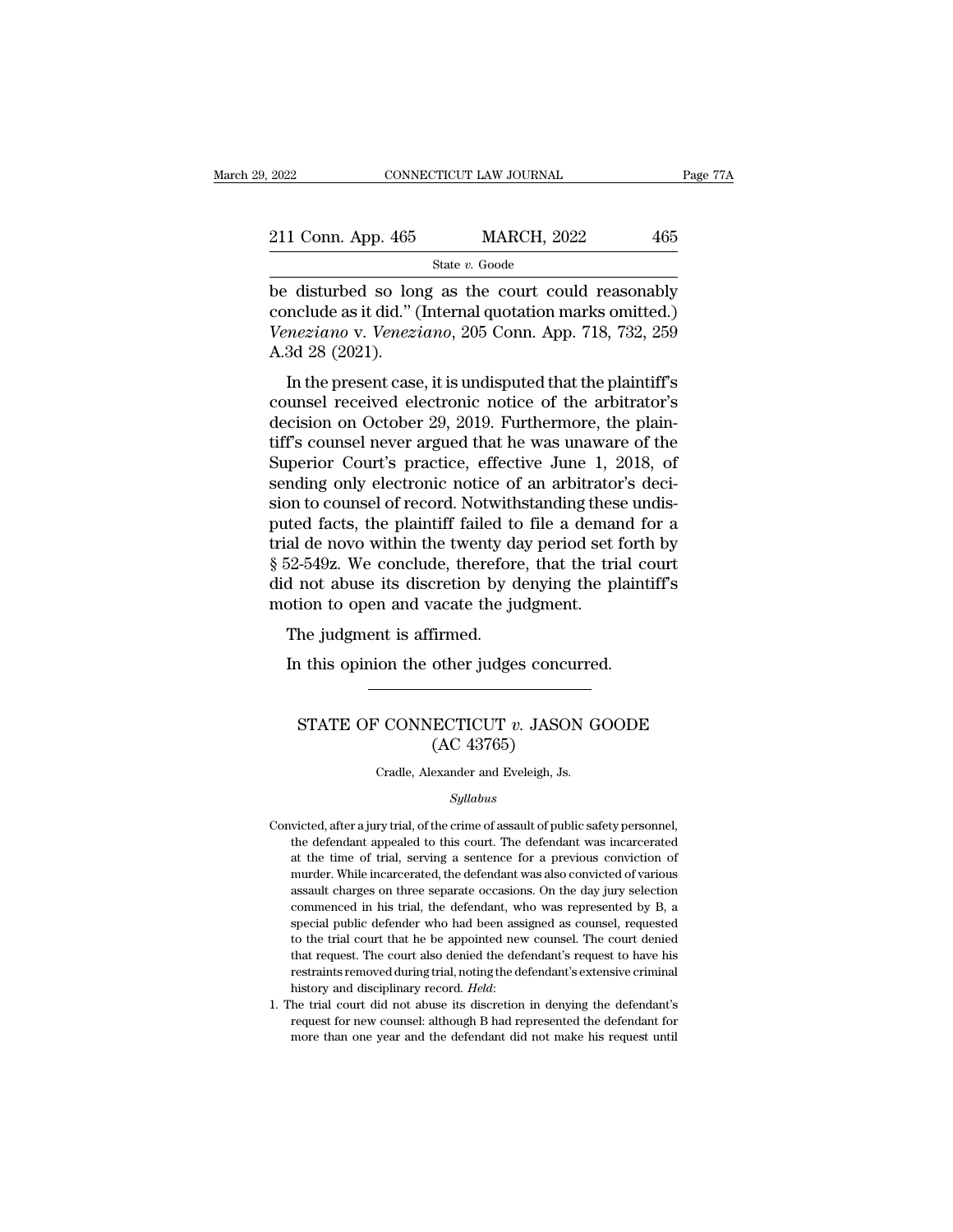# EXECUTE CONNECTICUT LAW JOURNAL March 29, 2022<br>466 MARCH, 2022 211 Conn. App. 465<br>5tate v. Goode

### State *v.* Goode

 $\begin{array}{r} \text{MARCH, 2022} \text{211 Conn. App. 465} \end{array}$ <br>State v. Goode<br>the first day of jury selection, the court thoroughly considered the<br>defendant's complaints against B and explained that B had notified the MARCH,  $2022$  211 Conn. App. 465<br>
state v. Goode<br>
the first day of jury selection, the court thoroughly considered the<br>
defendant's complaints against B and explained that B had notified the<br>
defendant of his trial date a  $\frac{\text{MARCH}}{\text{State } v. \text{ Goode}}$ <br>
State  $v. \text{ Goode}$ <br>
the first day of jury selection, the court thoroughly considered the<br>
defendant's complaints against B and explained that B had notified the<br>
defendant of his trial date as soon State  $v$ . Goode<br>the first day of jury selection, the court thoroughly considered the<br>defendant's complaints against B and explained that B had notified the<br>defendant of his trial date as soon as he had received notice fr State v. Goode<br>the first day of jury selection, the court thoroughly considered the<br>defendant's complaints against B and explained that B had notified the<br>defendant of his trial date as soon as he had received notice from the first day of jury selection, the court thoroughly considered the defendant's complaints against B and explained that B had notified the defendant of his trial date as soon as he had received notice from the court, that defendant's complaints against B and explained that B had notified the defendant's complaints against B and explained that B had notified the defendant of his trial date as soon as he had received notice from the court, th defendant of his trial date as soon as he had received notice from the court, that B, as an attorney with twenty to thirty years of experience, was well suited to pursue the most effective defense strategy, and B's lack of court, that B, as an attorney with twenty to thirty years of experience, was well suited to pursue the most effective defense strategy, and B's lack of communication of that strategy with the defendant was due to the defen was well suited to pursue the most effective defense strategy, and B's<br>lack of communication of that strategy with the defendant was due to<br>the defendant's refusal to see or speak to B, and that the defendant<br>would have am was well suited to pursue the most effective defense strategy, and B's<br>lack of communication of that strategy with the defendant was due to<br>the defendant's refusal to see or speak to B, and that the defendant<br>would have a the defendant's refusal to see or speak to B, and that the defendant<br>would have ample opportunity to discuss his case with B throughout<br>the proceedings; moreover, the defendant indicated that he was willing<br>to commence jur would have ample opportunity to discuss his case with B throughout<br>the proceedings; moreover, the defendant indicated that he was willing<br>to commence jury selection with B's counsel, and he did not renew his<br>request for ne

- the proceedings; moreover, the defendant indicated that he was willing to commence jury selection with B's counsel, and he did not renew his request for new counsel.<br>The trial court did not abuse its discretion in denying to commence jury selection with B's counsel, and he did not renew his<br>request for new counsel.<br>The trial court did not abuse its discretion in denying the defendant's<br>request to have his restraints removed and in requiring 2. The trial court did not abuse its discretion in denying the defendant's be trial court did not abuse its discretion in denying the defendant's request to have his restraints removed and in requiring him to be restrained during trial: the court afforded great consideration to the defendant's ri request to have his restraints removed and in requiring him to be restrained during trial: the court afforded great consideration to the defendant's right to remain free from restraints during the trial proceedings and imp restrained during trial: the court afforded great consideration to the defendant's right to remain free from restraints during the trial proceedings and implemented the least onerous means of restraining the defendant poss defendant's right to remain free from restraints during the trial proceed-<br>defendant's right to remain free from restraints during the trial proceed-<br>ings and implemented the least onerous means of restraining the defen-<br>d ings and implemented the least onerous means of restraining the defendant possible in light of his extensive violent criminal record and disciplinary history, which included 231 disciplinary tickets while incarcerated, and restraints; moreover, the court, noting that jurors would already have the court property history, which included 231 disciplinary tickets while incarcerated, and the defendant's threats of assault against his counsel in a plinary history, which included 231 disciplinary tickets while incarcerated, and the defendant's threats of assault against his counsel in a prior matter, the court properly having weighed safety concerns against the defen incarcerated, and the defendant's threats of assault against his counsel<br>in a prior matter, the court properly having weighed safety concerns<br>against the defendant's rights in employing an intermediate system of<br>restraints in a prior matter, the court properly having weighed safety concerns against the defendant's rights in employing an intermediate system of restraints; moreover, the court, noting that jurors would already know that the def in a prior matter, the court properly having weighed safety concerns<br>against the defendant's rights in employing an intermediate system of<br>restraints; moreover, the court, noting that jurors would already know<br>that the de restraints; moreover, the court, noting that jurors would already know<br>restraints; moreover, the court, noting that jurors would already know<br>that the defendant was incarcerated due to the nature of the charge<br>against him but that the defendant was incarcerated due to the nature of the charge against him and likely would expect him to be restrained, expressly instructed the jury that the use of restraints was routine for inmates while in co all against him and likely would expect him to be restrained, expressly instructed the jury that the use of restraints was routine for inmates while in court; furthermore, neither party objected to the court's proposal of instructed the jury that the use of restraints was routine for inmates while<br>in court; furthermore, neither party objected to the court's proposal of<br>a curative instruction making the jury aware of the restraints, and the<br>
- In court; furthermore, neither party objected to the court's proposal of<br>in court; furthermore, neither party objected to the court's proposal of<br>a curative instruction making the jury aware of the restraints, and the<br>jury not shackled was without merit; immediately prior to addressing the intervals a curative instruction making the jury aware of the restraints, and the lighty never heard of the defendant's claim that the trial court should shackles issue, the court asked B if he would have inerest the defendant's claim that the trial court should have inquired further into a potential conflict of interest with B when B indicated to the court that he would no defendant's claim that the trial court should have inquired further into a potential conflict of interest with B when B indicated to the court that he would not feel comfortable trying the case if the defendant were not sh into a potential conflict of interest with B when B indicated to the court<br>that he would not feel comfortable trying the case if the defendant were<br>not shackled was without merit; immediately prior to addressing the<br>shackl that he would not feel comfortable trying the case if the defendant were not shackled was without merit; immediately prior to addressing the shackles issue, the court asked B if he would zealously represent the defendant a and the defendant and B replied that he would gealously represent the shackles issue, the court asked B if he would zealously represent the defendant and B replied that he would, and, although B's safety concerns on the ba shackles issue<br>defendant and<br>on the basis of<br>did not express<br>the defendant<br>the case.<br>Argued Argued January 26—officially released March 29, 2022<br>Argued January 26—officially released March 29, 2022<br>Argued January 26—officially released March 29, 2022<br>Argued January 26—officially released March 29, 2022<br>Argued Jan From the concerns prevented him from a conflict of interest requiring **P**<br>*Procedural History*<br>*Procedural History* of the basis of the defendant b violent moody with discussional charging<br>did not express that those concerns prevented him from representing<br>the defendant or posed a conflict of interest requiring his removal from<br>the case

the defendant or posed a conflict of interest requiring his removal from<br>the case.<br>Argued January 26—officially released March 29, 2022<br>*Procedural History*<br>Amended information charging the defendant with<br>the crime of assa the case.<br>
Argued January 26—officially released March 29, 2022<br>
Procedural History<br>
Amended information charging the defendant with<br>
the crime of assault of public safety personnel, brought<br>
to the Superior Court in the j Argued January 26—officially released March 29, 2022<br>
Procedural History<br>
Amended information charging the defendant with<br>
the crime of assault of public safety personnel, brought<br>
to the Superior Court in the judicial dis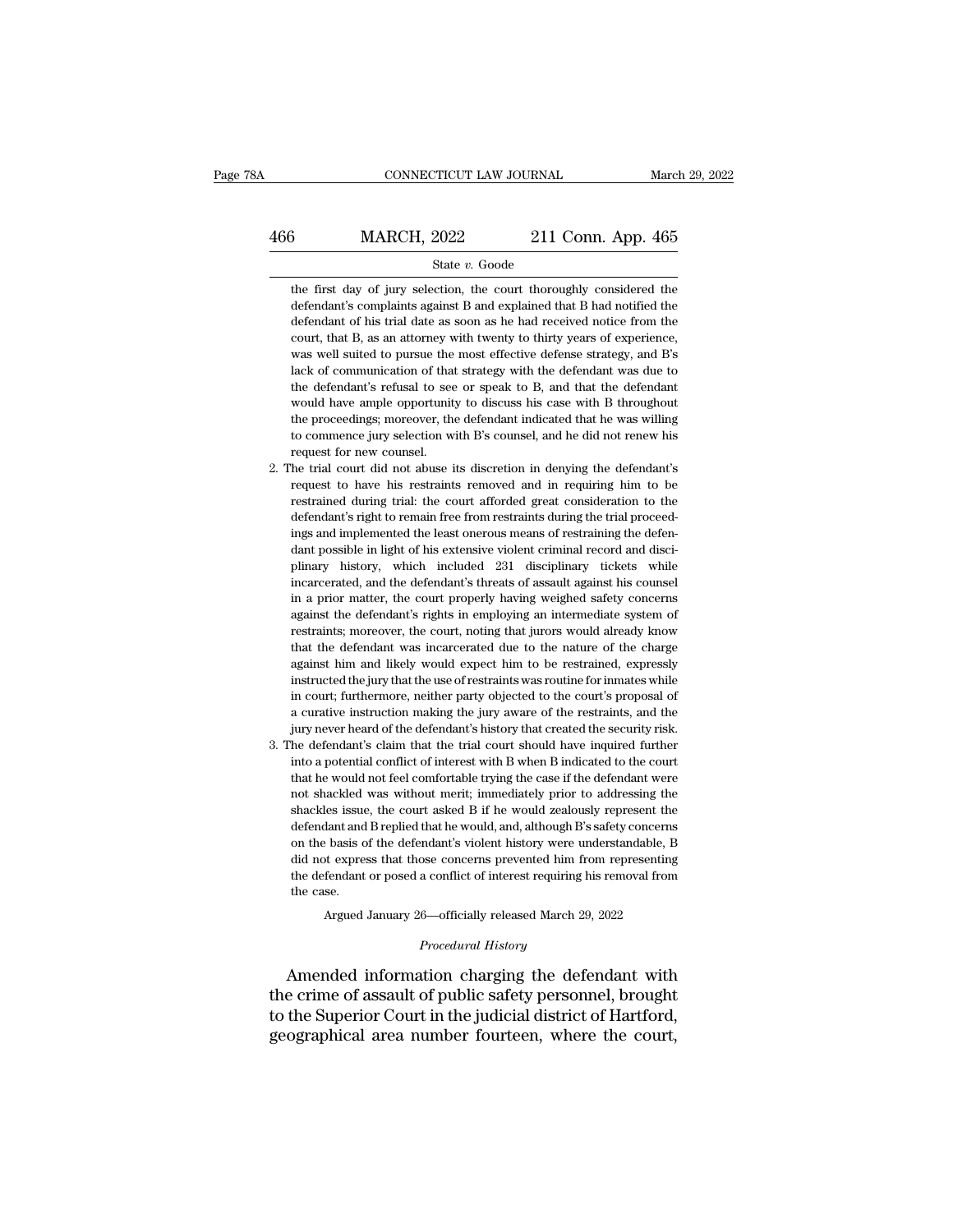| 2022               | CONNECTICUT LAW JOURNAL |                    | Page 79A |  |
|--------------------|-------------------------|--------------------|----------|--|
| 211 Conn. App. 465 |                         | <b>MARCH, 2022</b> | 467      |  |
|                    | State v. Goode          |                    |          |  |

<sup>2022</sup> CONNECTICUT LAW JOURNAL<br><sup>211</sup> Conn. App. 465 MARCH, 2022 467<br><del>*Gold, J.*, denied the defendant's requests for new coun-<br>sel and to have his restraints removed during trial; there-<br>after the matter was tried to the j</del> 211 Conn. App. 465 MARCH, 2022 467<br>
State v. Goode<br>
Gold, J., denied the defendant's requests for new counsel and to have his restraints removed during trial; there-<br>
after, the matter was tried to the jury before *Gold*, 211 Conn. App. 465 MARCH, 2022 467<br>
State v. Goode<br>
Gold, J., denied the defendant's requests for new counsel and to have his restraints removed during trial; thereafter, the matter was tried to the jury before *Gold*, J. 211 Conn. App. 465 MARCH, 2022 467<br>
State v. Goode<br>
Gold, J., denied the defendant's requests for new counsel and to have his restraints removed during trial; there-<br>
after, the matter was tried to the jury before *Gold*, State *v*. Goode<br>
Gold, J., denied the defendant's requests for new counsel and to have his restraints removed during trial; there-<br>
after, the matter was tried to the jury before *Gold*, J.;<br>
verdict and judgment of guilt sel and to have his restraints<br>after, the matter was tried<br>verdict and judgment of gu<br>dant appealed to this court<br>Tamar Rebecca Birckhea<br>appellant (defendant).<br>Meryl R. Gersz, deputy as: *Meryl R. Gersz, deputy assistant state's attorney, with the defenant appealed to this court. Affirmed.*<br> *Meryl R. Gersz, deputy assistant state's attorney, with nom, on the brief, were Sharmese L. Walcott, state's* 

veract and judgment of gunty, from which the defendant appealed to this court. Affirmed.<br> *Tamar Rebecca Birckhead*, assigned counsel, for the appellant (defendant).<br> *Meryl R. Gersz*, deputy assistant state's attorney, wi dant appealed to this court. Affirmed.<br>
Tamar Rebecca Birckhead, assigned counsel, for the<br>
appellant (defendant).<br> *Meryl R. Gersz*, deputy assistant state's attorney, with<br>
whom, on the brief, were *Sharmese L. Walcott*, Tamar Rebecca Birckhead, assigned counsel, for<br>appellant (defendant).<br>Meryl R. Gersz, deputy assistant state's attorney,<br>whom, on the brief, were *Sharmese L. Walcott*, stattorney, and *Christopher Parkilas*, supervisory a *CRADLE*, J. The defendant, Jason Goode, appeals<br>
the judicial characteristic state's attorney, and *Christopher Parkilas*, supervisory assistint state's attorney, for the appellee (state).<br> *Opinion*<br>
CRADLE, J. The defen

### *Opinion*

whom, on the brief, were *sharmese L. watoon*, state s<br>attorney, and *Christopher Parkilas*, supervisory assis-<br>tant state's attorney, for the appellee (state).<br> $opinion$ <br> $CRADLE$ , J. The defendant, Jason Goode, appeals<br>from the ationney, and *Christopher Turkius*, supervisory assistant state's attorney, for the appellee (state).<br>  $\frac{opinion}{opinion}$ <br>
CRADLE, J. The defendant, Jason Goode, appeals<br>
from the judgment of conviction, rendered after a jury<br> opinion<br>
opinion<br>
CRADLE, J. The defendant, Jason Goode, appeals<br>
from the judgment of conviction, rendered after a jury<br>
trial, of assault of public safety personnel in violation<br>
of General Statutes § 53a-167c (a) (1). O  $o$ <sub>pinion</sub><br>CRADLE, J. The defendant, Jason Goode, appeals<br>from the judgment of conviction, rendered after a jury<br>trial, of assault of public safety personnel in violation<br>of General Statutes § 53a-167c (a) (1). On appeal CRADLE, J. The defendant, Jason Goode, appeals<br>from the judgment of conviction, rendered after a jury<br>trial, of assault of public safety personnel in violation<br>of General Statutes § 53a-167c (a) (1). On appeal, the<br>defend CRADLE, J. The defendant, Jason Goode, appeals<br>from the judgment of conviction, rendered after a jury<br>trial, of assault of public safety personnel in violation<br>of General Statutes § 53a-167c (a) (1). On appeal, the<br>defend from the judgment of conviction, rendered after a jury<br>trial, of assault of public safety personnel in violation<br>of General Statutes § 53a-167c (a) (1). On appeal, the<br>defendant claims that the court erred by (1) denying<br> trial, of assault of public safety personnel in violation<br>of General Statutes  $\S$  53a-167c (a) (1). On appeal, the<br>defendant claims that the court erred by (1) denying<br>his request for new counsel, (2) requiring him to rem fendant claims that the court erred by (1) denying<br>s request for new counsel, (2) requiring him to remain<br>ackled in the courtroom during his trial, and (3) not<br>quiring into a potential conflict of interest with his<br>unsel. his request for new counsel, (2) requiring him to remain<br>shackled in the courtroom during his trial, and (3) not<br>inquiring into a potential conflict of interest with his<br>counsel. We affirm the judgment of the trial court.

shackled in the courtroom during his trial, and (3) not<br>inquiring into a potential conflict of interest with his<br>counsel. We affirm the judgment of the trial court.<br>On May 29, 2018, the defendant was charged with<br>the assa inquiring into a potential conflict of interest with his<br>counsel. We affirm the judgment of the trial court.<br>On May 29, 2018, the defendant was charged with<br>the assault of an employee of the Department of Correc-<br>tion in counsel. We affirm the judgment of the trial court.<br>On May 29, 2018, the defendant was charged with<br>the assault of an employee of the Department of Correc-<br>tion in violation of § 53a-167c (a) (1) in connection with<br>an inc On May 29, 2018, the defendant was charged with<br>the assault of an employee of the Department of Correction<br>in violation of § 53a-167c (a) (1) in connection with<br>an incident that occurred on January 5, 2018, while the<br>defe On May 29, 2018, the defendant was charged with<br>the assault of an employee of the Department of Correction<br>in violation of § 53a-167c (a) (1) in connection with<br>an incident that occurred on January 5, 2018, while the<br>defe the assault of an employee of the Department of Correction in violation of § 53a-167c (a) (1) in connection with<br>an incident that occurred on January 5, 2018, while the<br>defendant was incarcerated at the MacDougal-Walker<br>C tion in violation of § 53a-167c (a) (1) in connection with<br>an incident that occurred on January 5, 2018, while the<br>defendant was incarcerated at the MacDougal-Walker<br>Correctional Facility (MacDougal). By way of an<br>amended an incident that occurred on January 5, 2018, while the<br>defendant was incarcerated at the MacDougal-Walker<br>Correctional Facility (MacDougal). By way of an<br>amended information filed on July 29, 2019, the state<br>alleged: "[O] defendant was incarcerated at the MacDougal-Walker<br>Correctional Facility (MacDougal). By way of an<br>amended information filed on July 29, 2019, the state<br>alleged: "[O]n or about January 5, 2018, at approxi-<br>mately 2:55 p.m. Correctional Facility (MacDougal). By way of an amended information filed on July 29, 2019, the state alleged: "[O]n or about January 5, 2018, at approximately 2:55 p.m. in the professional visitation room area of . . . M amended information filed on July 29, 2019, the state<br>alleged: "[O]n or about January 5, 2018, at approxi-<br>mately 2:55 p.m. in the professional visitation room area<br>of . . . MacDougal . . . [the defendant], with the<br>intent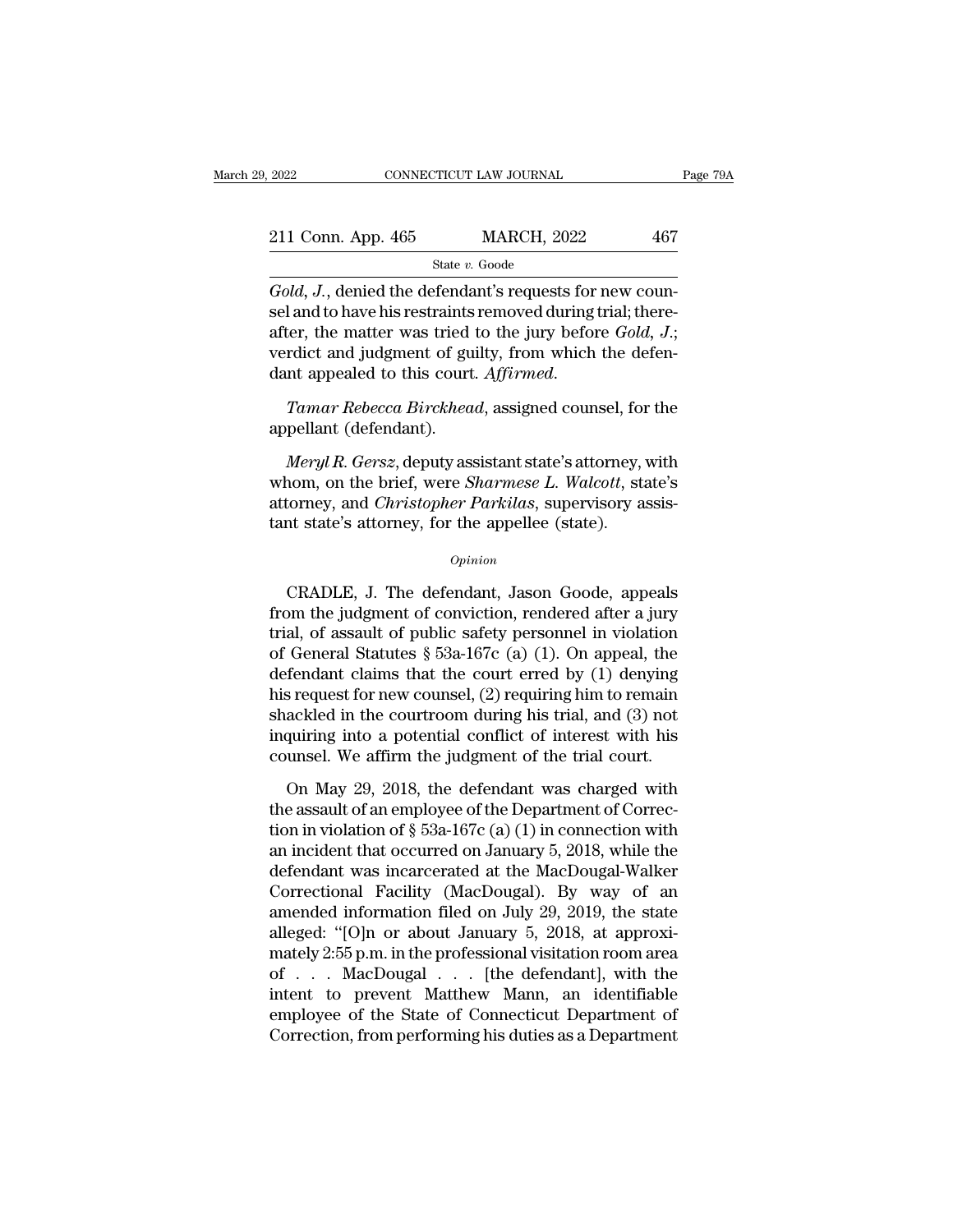## EXECUTE CONNECTICUT LAW JOURNAL March 29, 2022<br>468 MARCH, 2022 211 Conn. App. 465<br>5tate v. Goode State *v.* Goode

CONNECTICUT LAW JOURNAL March March MARCH, 2022 211 Conn. App. 465<br>
State v. Goode<br>
of Correction Officer and while acting in the perfor-<br>
mance of such duties, caused physical injury to . . . Mann by swinging bis right fi MARCH, 2022 211 Conn. App. 465<br>
State v. Goode<br>
of Correction Officer and while acting in the perfor-<br>
mance of such duties, caused physical injury to . . .<br>
Mann by swinging his right fist and striking . . . Mann<br>
on the MARCH, 2022 211 Conn. App. 465<br>
State v. Goode<br>
of Correction Officer and while acting in the perfor-<br>
mance of such duties, caused physical injury to . . .<br>
Mann by swinging his right fist and striking . . . Mann<br>
on the MARCH, 2022 211 Conn. App. 465<br>
state v. Goode<br>
of Correction Officer and while acting in the perfor-<br>
mance of such duties, caused physical injury to . . .<br>
Mann by swinging his right fist and striking . . . Mann<br>
on the State v. Goode<br>
of Correction Officer and while acting in the perfor-<br>
mance of such duties, caused physical injury to . . .<br>
Mann by swinging his right fist and striking . . . Mann<br>
on the right side of his face and neck State *v*. Goode<br>
of Correction Officer and while acting in the perfor-<br>
mance of such duties, caused physical injury to . . .<br>
Mann by swinging his right fist and striking . . . Mann<br>
on the right side of his face and ne of Correction Officer and while acting in the performance of such duties, caused physical injury to . . . Mann by swinging his right fist and striking . . . Mann on the right side of his face and neck, thereby causing phy mance of such duties, caused physical injury to . . . Mann<br>Mann by swinging his right fist and striking . . . Mann<br>on the right side of his face and neck, thereby causing<br>physical injury . . . ." The defendant pleaded not Mann by swinging his right fist and striking . . . Mann<br>on the right side of his face and neck, thereby causing<br>physical injury . . . ." The defendant pleaded not guilty<br>and elected a jury trial. Following that trial, the on the right side of his face and necesity physical injury  $\ldots$ ." The defendant and elected a jury trial. Following found the defendant guilty as charged ant thereafter was sentenced to ten tion, to run consecutively to ysical injury . . . ." The defendant pleaded not guilty<br>d elected a jury trial. Following that trial, the jury<br>und the defendant guilty as charged, and the defen-<br>nt thereafter was sentenced to ten years of incarcera-<br>n, and elected a jury trial. Following that trial, the jury<br>found the defendant guilty as charged, and the defen-<br>dant thereafter was sentenced to ten years of incarcera-<br>tion, to run consecutively to the sentence he was then

found the defendant guilty as charged, and the defen-<br>dant thereafter was sentenced to ten years of incarcera-<br>tion, to run consecutively to the sentence he was then<br>serving.<sup>1</sup> This appeal followed.<br>On appeal, the defenda dant thereafter was sentenced to ten years of incarceration, to run consecutively to the sentence he was then serving.<sup>1</sup> This appeal followed.<br>On appeal, the defendant claims that the court erred by (1) denying his reques tion, to run consecutively to the sentence he<br>serving.<sup>1</sup> This appeal followed.<br>On appeal, the defendant claims that the co<br>by (1) denying his request for new counsel, (2)<br>him to remain shackled during his trial, and<br>inqui On appear, the defendant claims that the court effect<br>
(1) denying his request for new counsel, (2) requiring<br>
m to remain shackled during his trial, and (3) not<br>
quiring into a potential conflict of interest with his<br>
un by (1) deriying instequest for new counsel, (2) requiring<br>him to remain shackled during his trial, and (3) not<br>inquiring into a potential conflict of interest with his<br>counsel. We address each claim in turn.<br> $I$ <br>The defen

I and the set of  $\mathbf I$ 

Final stacked<br>inquiring into a potentia<br>counsel. We address ead<br>The defendant first cl<br>discretion in denying his<br>are not persuaded.<br>The following proced Unity and the address each claim in turn.<br>
I<br>
The defendant first claims that the court abused its<br>
scretion in denying his request for new counsel.<sup>2</sup> We<br>
e not persuaded.<br>
The following procedural history is relevant to

I<br>
The defendant first claims that the court abused its<br>
discretion in denying his request for new counsel.<sup>2</sup> We<br>
are not persuaded.<br>
The following procedural history is relevant to our<br>
analysis of this claim. On June 14 The defendant first claims that the court abused its<br>discretion in denying his request for new counsel.<sup>2</sup> We<br>are not persuaded.<br>The following procedural history is relevant to our<br>analysis of this claim. On June 14, 2018, The defendant first claims that the court abused its<br>discretion in denying his request for new counsel.<sup>2</sup> We<br>are not persuaded.<br>The following procedural history is relevant to our<br>analysis of this claim. On June 14, 2018, discretion in denying his request for new counsel.<sup>2</sup> We<br>are not persuaded.<br>The following procedural history is relevant to our<br>analysis of this claim. On June 14, 2018, the defendant<br>was arraigned on the aforementioned ch are not persuaded.<br>
The following procedural history is relevant to our<br>
analysis of this claim. On June 14, 2018, the defendant<br>
was arraigned on the aforementioned charge and the<br>
Office of the Public Defender was appoin The following procedural history is relevant to our<br>analysis of this claim. On June 14, 2018, the defendant<br>was arraigned on the aforementioned charge and the<br>Office of the Public Defender was appointed to repre-<br>sent him. analysis of this claim. On June<br>was arraigned on the aforemer<br>Office of the Public Defender v<br>sent him. Attorney J. Patten<br>appointed as a special public de<br>defendant, and he filed his appe<br>defendant on July 3, 2018.<br>On Jul as arraigned on the aforementioned charge and the<br>fice of the Public Defender was appointed to repre-<br>nt him. Attorney J. Patten Brown was thereafter<br>pointed as a special public defender to represent the<br>fendant, and he fi Office of the Public Defender was appointed to represent him. Attorney J. Patten Brown was thereafter appointed as a special public defender to represent the defendant, and he filed his appearance on behalf of the defendan sent him. Attorney J. Patten Brown was thereafter<br>appointed as a special public defender to represent the<br>defendant, and he filed his appearance on behalf of the<br>defendant on July 3, 2018.<br>On July 29, 2019, the defendant

On July 29, 2019, the defendant and Brown appeared<br>efore the court to commence jury selection for the<br>efendant's trial. At the outset of that proceeding, the<br> $\frac{1}{1}$ In 1995, the defendant was convicted of murder in viol On July 29, 2019, the defendant and Brown appeared<br>before the court to commence jury selection for the<br>defendant's trial. At the outset of that proceeding, the<br> $\frac{1}{\ln 1995}$ , the defendant was convicted of murder in vio

before the court to commence jury selection for the defendant's trial. At the outset of that proceeding, the  $\frac{1}{1}$  In 1995, the defendant was convicted of murder in violation of General Statutes § 53a-54a and was sent defendant's trial. At the outset of that proceeding, the  $\frac{1}{1}$  In 1995, the defendant was convicted of murder in violation of General Statutes § 53a-54a and was sentenced to a thirty-five year term of incarceration. A tion. As discussed herein, the defendant was subsequently sentenced for

 $\,^1$ In 1995, the defendant was convicted of murder in violation of General Statutes § 53a-54a and was sentenced to a thirty-five year term of incarceration. As discussed herein, the defendant was subsequently sentenced Statutes § 53a-54a and was sentenced to a thirty-five year term of incarceration. As discussed herein, the defendant was subsequently sentenced for additional offenses that he committed while he was incarcerated.<br><sup>2</sup> The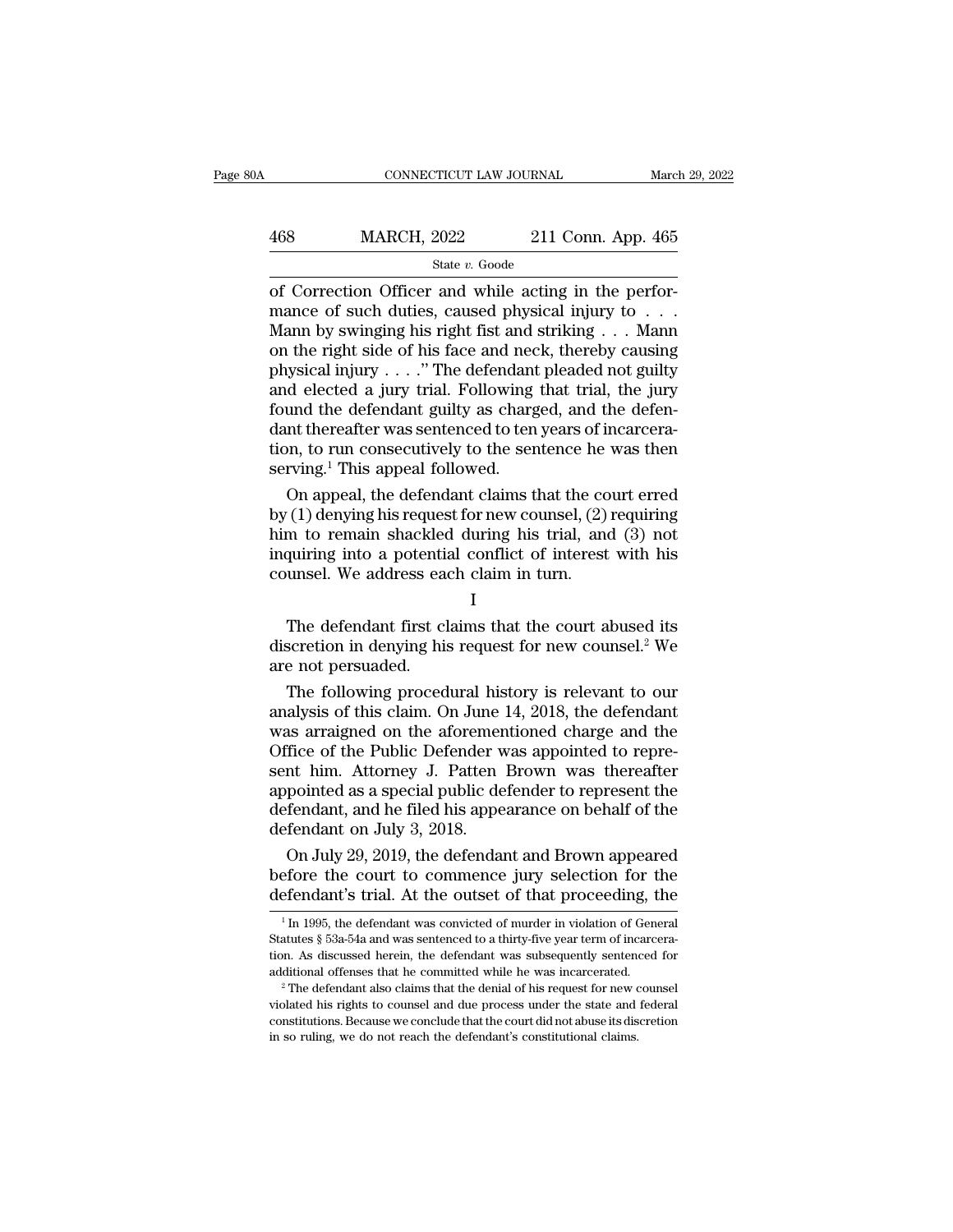| 2022               | CONNECTICUT LAW JOURNAL |                    | Page 81A |  |
|--------------------|-------------------------|--------------------|----------|--|
| 211 Conn. App. 465 |                         | <b>MARCH, 2022</b> | 469      |  |
|                    | State v. Goode          |                    |          |  |

 $\begin{array}{cccc}\n & \text{2022} & \text{CONPECTICUT LAW JOURNAL} & \text{Page 81A} \\
 & \text{211 Conn. App. 465} & \text{MARCH, 2022} & 469 \\
 & \text{State } v. \text{ Goode} & \text{Court noted that the defendant was represented by Brown, and the defendant interpreted and stated, "That's incorrect Your Honor." Brown then explained\n\end{array}$ 211 Conn. App. 465 MARCH, 2022 469<br>
State v. Goode<br>
court noted that the defendant was represented by<br>
Brown, and the defendant interjected and stated,<br>
"That's incorrect, Your Honor." Brown then explained<br>
to the court t 211 Conn. App. 465 MARCH, 2022 469<br>
State v. Goode<br>
court noted that the defendant was represented by<br>
Brown, and the defendant interjected and stated,<br>
"That's incorrect, Your Honor." Brown then explained<br>
to the court t 211 Conn. App. 465 MARCH, 2022 469<br>
State v. Goode<br>
court noted that the defendant was represented by<br>
Brown, and the defendant interjected and stated,<br>
"That's incorrect, Your Honor." Brown then explained<br>
to the court t State v. Goode<br>
State v. Goode<br>
Court noted that the defendant was represented by<br>
Brown, and the defendant interjected and stated,<br>
"That's incorrect, Your Honor." Brown then explained<br>
to the court that the defendant ha state  $v$ . Goode<br>
court noted that the defendant was represented by<br>
Brown, and the defendant interjected and stated,<br>
"That's incorrect, Your Honor." Brown then explained<br>
to the court that the defendant had informed him court noted that the defendant was represented by<br>Brown, and the defendant interjected and stated,<br>"That's incorrect, Your Honor." Brown then explained<br>to the court that the defendant had informed him that<br>he was fired but Brown, and the defendant interjected and stated,<br>"That's incorrect, Your Honor." Brown then explained<br>to the court that the defendant had informed him that<br>he was fired but that he told the defendant that he<br>needed to addr "That's incorrect, Your Honor." Brown then explained<br>to the court that the defendant had informed him that<br>he was fired but that he told the defendant that he<br>needed to address the court because the court had<br>appointed him  $\cdot$  was fired but that he told the defendant that he<br>eded to address the court because the court had<br>pointed him to represent the defendant. Brown told<br>e court that the defendant had expressed a desire for<br>fferent counse re was fired but that he told the defendant that he<br>needed to address the court because the court had<br>appointed him to represent the defendant. Brown told<br>the court that the defendant had expressed a desire for<br>different c

needed to address the court because the court had<br>appointed him to represent the defendant. Brown told<br>the court that the defendant had expressed a desire for<br>different counsel to represent him.<br>The court then asked the de appointed init to represent the defendant. Brown told<br>the court that the defendant had expressed a desire for<br>different counsel to represent him.<br>The court then asked the defendant to explain his<br>position. The defendant to the court that the defendant had expressed a desire for<br>different counsel to represent him.<br>The court then asked the defendant to explain his<br>position. The defendant told the court that Brown did<br>not give him timely notice The court then asked the defendant to explain his<br>position. The defendant told the court that Brown did<br>not give him timely notice of his trial date and, therefore,<br>that he had not been afforded an opportunity to prepare<br>f The court then asked the defendant to explain his<br>position. The defendant told the court that Brown did<br>not give him timely notice of his trial date and, therefore,<br>that he had not been afforded an opportunity to prepare<br>f position. The defendant told the court that Brown did<br>not give him timely notice of his trial date and, therefore,<br>that he had not been afforded an opportunity to prepare<br>for trial. The defendant further complained that Br not give him timely notice of his trial date and, therefore, that he had not been afforded an opportunity to prepare for trial. The defendant further complained that Brown had not "erected" a defense to the charge for whic that he had not been afforded an opportunity to prepare<br>for trial. The defendant further complained that Brown<br>had not "erected" a defense to the charge for which he<br>was being tried. The defendant told the court, "I told<br>B for trial. The defendant further complained that Brown<br>had not "erected" a defense to the charge for which he<br>was being tried. The defendant told the court, "I told<br>Brown on June 24, the last time we were in Enfield<br>Superi had not "erected" a defense to the charge for which he<br>was being tried. The defendant told the court, "I told<br>Brown on June 24, the last time we were in Enfield<br>Superior Court, that I needed to have the criminal inves-<br>tig was being tried. The defendant told the court, "I told<br>Brown on June 24, the last time we were in Enfield<br>Superior Court, that I needed to have the criminal inves-<br>tigator come up to corroborate or verify these wit-<br>nesses Brown on June 24, the last time we were in Enfield<br>Superior Court, that I needed to have the criminal inves-<br>tigator come up to corroborate or verify these wit-<br>nesses' statements against me. No investigator popped<br>up. He Superior Court, that I needed to have the critigator come up to corroborate or verify nesses' statements against me. No investiga up. He hasn't even appeared to the jail to discuss this case or any other pretrial motic sta Example to the defendant of verify these with<br>seses' statements against me. No investigator popped<br>o. He hasn't even appeared to the jail to visit me to<br>scuss this case or any other pretrial motions that the<br>tate may have thesses statements against me. No investigator popped<br>up. He hasn't even appeared to the jail to visit me to<br>discuss this case or any other pretrial motions that the<br>state may have against me or any evidence like this,<br>unp

up. The hash't even appeared to the jail to visit hie to<br>discuss this case or any other pretrial motions that the<br>state may have against me or any evidence like this,<br>unprepared. This is unprepared, man."<br>In response to th discuss this case of any other pretrial motions that the<br>state may have against me or any evidence like this,<br>unprepared. This is unprepared, man."<br>In response to the defendant, the court explained<br>that it would address hi state hay have against hie of any evidence like this,<br>unprepared. This is unprepared, man."<br>In response to the defendant, the court explained<br>that it would address his complaints in order, beginning<br>with his complaint that In response to the defendant, the court explained<br>that it would address his complaints in order, beginning<br>with his complaint that he learned of his trial date only<br>a few days earlier. The court explained to the defendant<br> In response to the defendant, the court explained<br>that it would address his complaints in order, beginning<br>with his complaint that he learned of his trial date only<br>a few days earlier. The court explained to the defendant<br> that it would address his complaints in order, beginning<br>with his complaint that he learned of his trial date only<br>a few days earlier. The court explained to the defendant<br>that his case had been pending since June, 2018, a with his complaint that he learned of his trial date only<br>a few days earlier. The court explained to the defendant<br>that his case had been pending since June, 2018, and,<br>because it was on the trial list, it was subject to b a few days earlier. The court explained to the defendant<br>that his case had been pending since June, 2018, and,<br>because it was on the trial list, it was subject to being<br>"called in for immediate trial at any point given tha that his case had been pending since June, 2018, and,<br>because it was on the trial list, it was subject to being<br>"called in for immediate trial at any point given that<br>the pretrial discussions about the case weren't able to because it was on the trial list, it was subject to being<br>"called in for immediate trial at any point given that<br>the pretrial discussions about the case weren't able to<br>work it out." The court informed the defendant that<br>B defendant.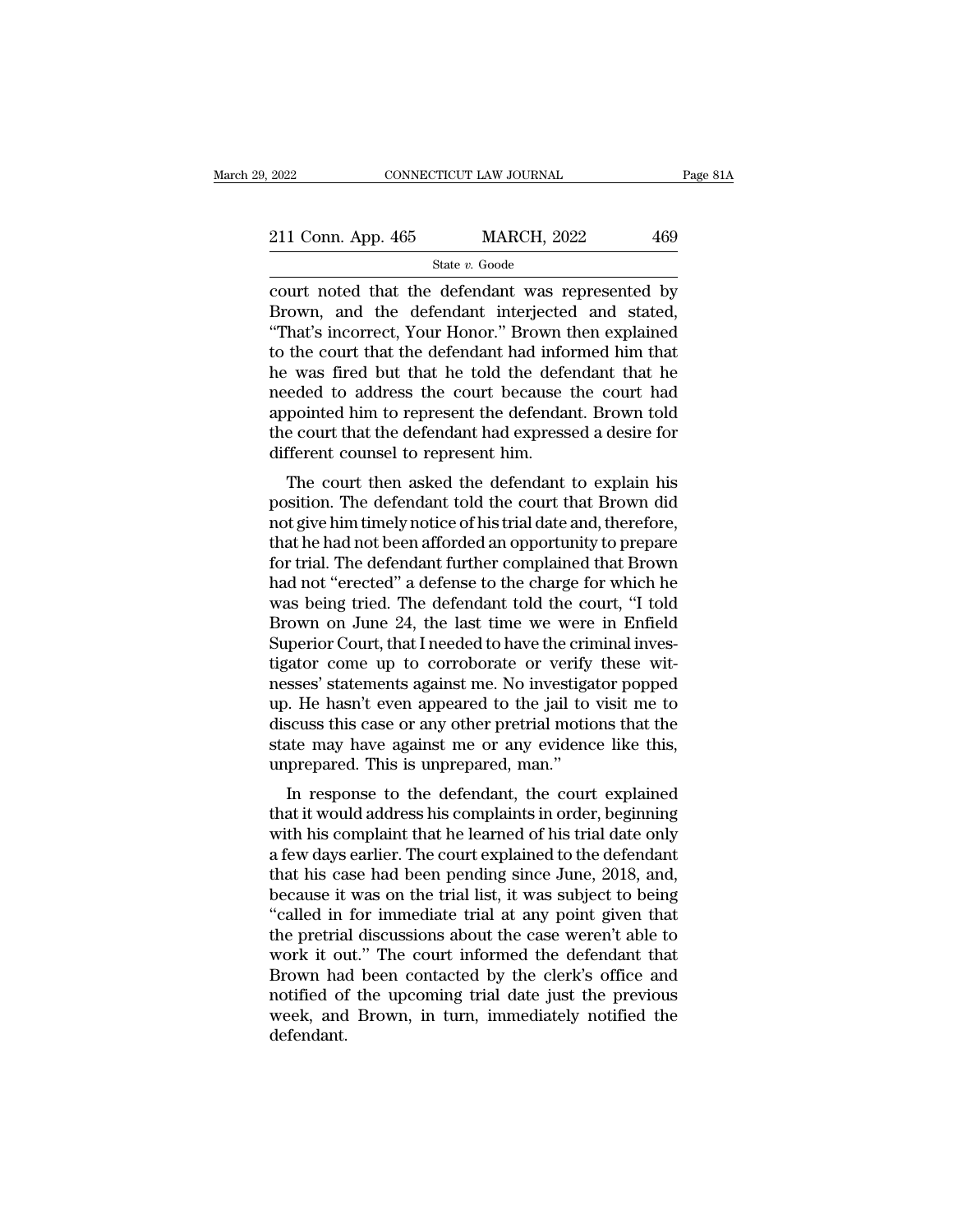## EXECUTE CONNECTICUT LAW JOURNAL March 29, 2022<br>470 MARCH, 2022 211 Conn. App. 465<br>5tate v. Goode State *v.* Goode

CONNECTICUT LAW JOURNAL March 29, 202<br>
0 MARCH, 2022 211 Conn. App. 465<br>
State v. Goode<br>
The court then turned to the defendant's complaint<br>
at Brown had not sufficiently investigated the charge<br>
einst bin. Brown ovplained  $\begin{array}{r} \hline \text{470} \text{148} \text{148} \text{148} \text{148} \text{148} \text{148} \text{148} \text{148} \text{148} \text{148} \text{148} \text{148} \text{148} \text{148} \text{148} \text{148} \text{148} \text{148} \text{148} \text{148} \text{148} \text{148} \text{148} \text{148} \text{148} \text{148} \text{148} \text{148} \text{148}$  $\frac{\text{470}}{\text{State } v. \text{ Goode}}$ <br>
The court then turned to the defendant's complaint<br>
that Brown had not sufficiently investigated the charge<br>
against him. Brown explained that, because the defen-<br>
dant had informed him that he n  $\frac{\text{MARCH, 2022}}{\text{State } v. \text{ Goode}}$ <br>
The court then turned to the defendant's complaint<br>
that Brown had not sufficiently investigated the charge<br>
against him. Brown explained that, because the defen-<br>
dant had informed him that State v. Goode<br>
The court then turned to the defendant's complaint<br>
that Brown had not sufficiently investigated the charge<br>
against him. Brown explained that, because the defen-<br>
dant had informed him that he no longer w state  $v$ . Goode<br>The court then turned to the defendant's complaint<br>that Brown had not sufficiently investigated the charge<br>against him. Brown explained that, because the defen-<br>dant had informed him that he no longer wis The court then turned to the defendant's complaint<br>that Brown had not sufficiently investigated the charge<br>against him. Brown explained that, because the defen-<br>dant had informed him that he no longer wished to<br>speak to hi that Brown had not sufficiently investigated the charge<br>against him. Brown explained that, because the defen-<br>dant had informed him that he no longer wished to<br>speak to him or wanted his representation, he had opted<br>not to against him. Brown explained that, because the defen-<br>dant had informed him that he no longer wished to<br>speak to him or wanted his representation, he had opted<br>not to waste time driving to the correctional facility.<br>Brown dant had informed him that he no longer wished to<br>speak to him or wanted his representation, he had opted<br>not to waste time driving to the correctional facility.<br>Brown told the court, however, that his investigators<br>had me speak to him or wanted his representation, he had opted<br>not to waste time driving to the correctional facility.<br>Brown told the court, however, that his investigators<br>had met with the defendant at the prison. When pressed<br>b not to waste time driving to the correctional facility.<br>Brown told the court, however, that his investigators<br>had met with the defendant at the prison. When pressed<br>by the court, the defendant admitted that Brown had<br>retai Brown told the court, however, that his investigators<br>had met with the defendant at the prison. When pressed<br>by the court, the defendant admitted that Brown had<br>retained "a number of investigators" and that one had<br>visited had met with the defendant at the prison. When pressed<br>by the court, the defendant admitted that Brown had<br>retained "a number of investigators" and that one had<br>visited him at the correctional facility at least two times<br>a by the court, the defendant admitted that Brown had<br>retained "a number of investigators" and that one had<br>visited him at the correctional facility at least two times<br>and reviewed "some insignificant video footage" with<br>him retained "a number of investigators" and that one had<br>visited him at the correctional facility at least two times<br>and reviewed "some insignificant video footage" with<br>him. The defendant described another investigator who<br>m visited him at the correctional facility at least two times<br>and reviewed "some insignificant video footage" with<br>him. The defendant described another investigator who<br>met with him at the correctional facility and discussed and reviewed "some insignificant video footage" with<br>him. The defendant described another investigator who<br>met with him at the correctional facility and discussed<br>potential plea negotiations but never shared with him<br>any d him. The defendant described another investigator who met with him at the correctional facility and discussed<br>potential plea negotiations but never shared with him<br>any details regarding a potential defense strategy. Brown<br> met with him at the correctional facility and discussed<br>potential plea negotiations but never shared with him<br>any details regarding a potential defense strategy. Brown<br>assured the court that he had conducted an appropriate potential plea negotiations but never shared with him<br>any details regarding a potential defense strategy. Brown<br>assured the court that he had conducted an appropriate<br>investigation so that he could zealously represent the<br> any details regarding a potential defense strategy. Brown<br>assured the court that he had conducted an appropriate<br>investigation so that he could zealously represent the<br>defendant. Brown informed the court that he had identi assured the court that he had conducted an approximation so that he could zealously repidefendant. Brown informed the court that he lifed three potential witnesses that may be his defense but, because those witnesses weres resugation so that he could zealously represent the<br>fendant. Brown informed the court that he had identi-<br>d three potential witnesses that may be helpful to<br>s defense but, because those witnesses were employ-<br>s of the Depa defendant. Brown informed the court that he had identi-<br>fied three potential witnesses that may be helpful to<br>his defense but, because those witnesses were employ-<br>ees of the Department of Correction, he could not com-<br>pel

red three potential witnesses that may be helpful to<br>his defense but, because those witnesses were employ-<br>ees of the Department of Correction, he could not com-<br>pel them to speak to him prior to trial.<br>The court explained state out, because those whitesses were enproy-<br>ees of the Department of Correction, he could not com-<br>pel them to speak to him prior to trial.<br>The court explained to the defendant that Brown, as<br>an attorney with twenty to ses of the Department of Correction, he could not compared them to speak to him prior to trial.<br>The court explained to the defendant that Brown, as<br>an attorney with twenty to thirty years of experience,<br>would understand th per them to speak to film prior to trial.<br>The court explained to the defendant that Brown, as<br>an attorney with twenty to thirty years of experience,<br>would understand the strengths and weaknesses of the<br>state's case and wou The court explained to the defendant that Brown, as<br>an attorney with twenty to thirty years of experience,<br>would understand the strengths and weaknesses of the<br>state's case and would identify the best manner to repre-<br>sent an attorney with twenty to thirty years of experience,<br>would understand the strengths and weaknesses of the<br>state's case and would identify the best manner to repre-<br>sent the defendant and cross-examine the state's wit-<br>ne would understand the strengths and weaknesses of the<br>state's case and would identify the best manner to repre-<br>sent the defendant and cross-examine the state's wit-<br>nesses. Although the defendant sought to have Brown<br>expla state's case and would identify the best manner to r<br>sent the defendant and cross-examine the state's<br>nesses. Although the defendant sought to have B<br>explain his defense strategy on the record, the<br>declined to compel Brown In the defendant and cross-examine the state's wh-<br>ssess. Although the defendant sought to have Brown<br>plain his defense strategy on the record, the court<br>clined to compel Brown to do so "because if he says<br>to me on the rec thesses. Antiough the defendant sought to have brown<br>explain his defense strategy on the record, the court<br>declined to compel Brown to do so "because if he says<br>it to me on the record, then the prosecutor gets a sneak<br>prev

explain ins defense strategy on the record, the court<br>declined to compel Brown to do so "because if he says<br>it to me on the record, then the prosecutor gets a sneak<br>preview of what the defense is going to be."<br>The court to declined to comper Brown to do so because if he says<br>it to me on the record, then the prosecutor gets a sneak<br>preview of what the defense is going to be."<br>The court told the defendant that there was no reason<br>to remove Bro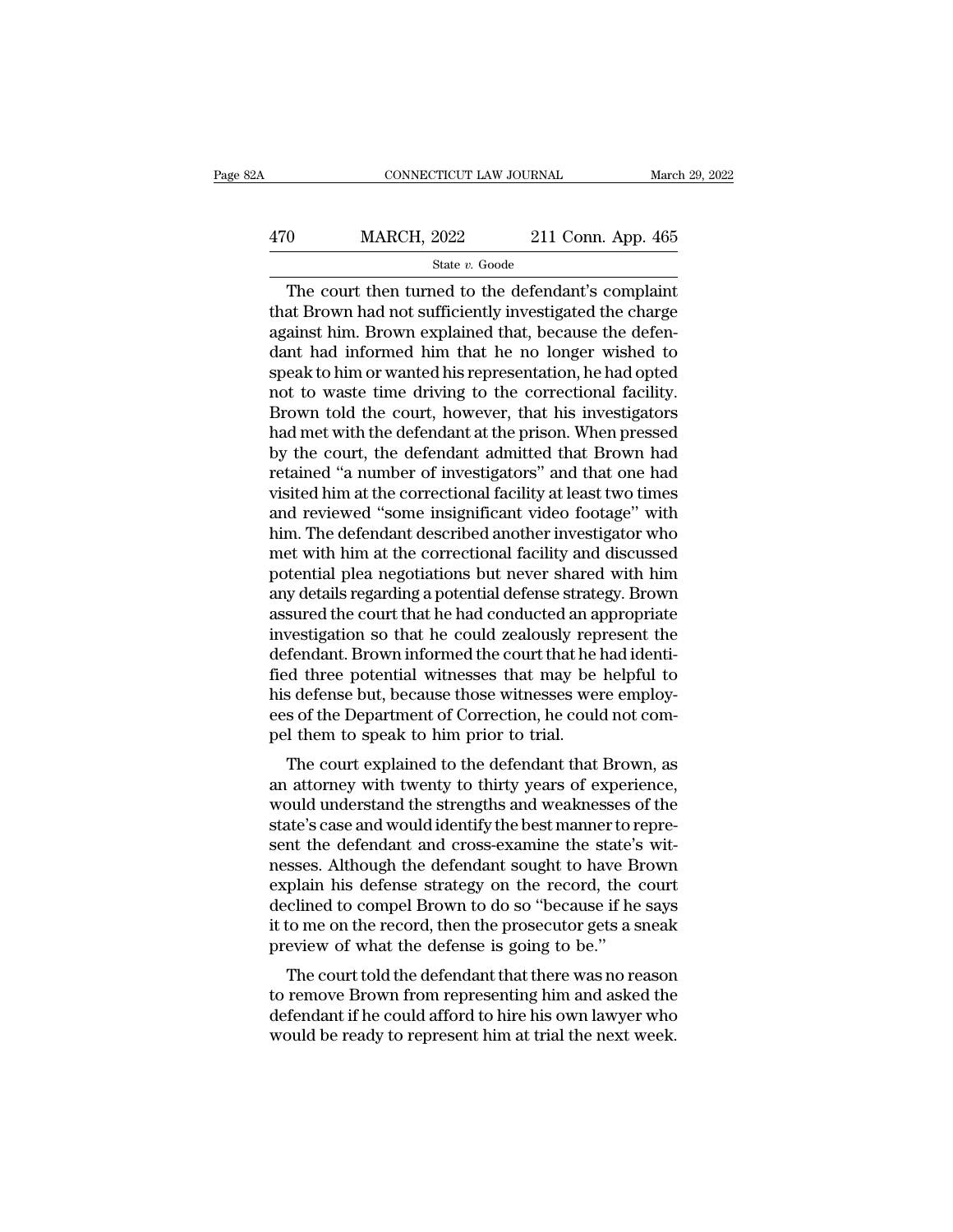2022 CONNECTICUT LAW JOURNAL Page 83A<br>211 Conn. App. 465 MARCH, 2022 471<br>State v. Goode

State *v.* Goode

 $\begin{array}{r|l} \text{2022} & \text{COMNETICUT LAW JOURNAL} & \text{Page 83A} \ \hline \text{211 Conn. App. 465} & \text{MARCH, 2022} & \text{471} \ \hline & \text{State } v. \text{ Goode} \ \hline \text{The defendant indicated that he could not and that he was unable to represent himself because he was in long-term colitary conformal at the prior with no access.} \end{array}$ 211 Conn. App. 465 MARCH, 2022 471<br>
State v. Goode<br>
The defendant indicated that he could not and that he<br>
was unable to represent himself because he was in long-<br>
term solitary confinement at the prison with no access<br>
t 211 Conn. App. 465 MARCH, 2022 471<br>
State v. Goode<br>
The defendant indicated that he could not and that he<br>
was unable to represent himself because he was in long-<br>
term solitary confinement at the prison with no access<br>
t 211 Conn. App. 465 MARCH, 2022 471<br>
State v. Goode<br>
The defendant indicated that he could not and that he<br>
was unable to represent himself because he was in long-<br>
term solitary confinement at the prison with no access<br>
t  $\begin{array}{l} \hline \text{State } v. \text{ Google} \end{array}$ The defendant indicated that he could not and that he was unable to represent himself because he was in long-<br>
term solitary confinement at the prison with no access<br>
to the legal resource ce state v. Goode<br>The defendant indicated that he could not and that he<br>was unable to represent himself because he was in long-<br>term solitary confinement at the prison with no access<br>to the legal resource center. When the de The defendant indicated that he could not and that he<br>was unable to represent himself because he was in long-<br>term solitary confinement at the prison with no access<br>to the legal resource center. When the defendant per-<br>sis was unable to represent himself because he was in long-<br>term solitary confinement at the prison with no access<br>to the legal resource center. When the defendant per-<br>sisted with his complaint that Brown had not adequately<br>c term solitary confinement at the prison with no access<br>to the legal resource center. When the defendant per-<br>sisted with his complaint that Brown had not adequately<br>communicated or discussed his case with him, the court<br>ag to the legal resource center. When the defendant per-<br>sisted with his complaint that Brown had not adequately<br>communicated or discussed his case with him, the court<br>again advised the defendant of his right to represent<br>him sisted with his complaint that Brown had not adequately<br>communicated or discussed his case with him, the court<br>again advised the defendant of his right to represent<br>himself and offered to appoint Brown as standby coun-<br>sel communicated or discussed his case with him, the court<br>again advised the defendant of his right to represent<br>himself and offered to appoint Brown as standby coun-<br>sel. The court explained that it was not, however, advis-<br>i again advised the defendant of his right to represent<br>himself and offered to appoint Brown as standby coun-<br>sel. The court explained that it was not, however, advis-<br>ing the defendant to represent himself. It explained the himself and offered to appoint Brown as standby counsel. The court explained that it was not, however, advising the defendant to represent himself. It explained the advantages of having an attorney to represent him and ask sel. The court explained that it was not, however, advising the defendant to represent himself. It explained the advantages of having an attorney to represent him and asked the defendant about his history with Brown. The d ing the defendant to represent himself. It explained the advantages of having an attorney to represent him and asked the defendant about his history with Brown. The defendant informed the court that Brown had been represen advantages of having an attorney to represent him and<br>asked the defendant about his history with Brown. The<br>defendant informed the court that Brown had been<br>representing him for approximately one and one-half<br>years and tha asked the defendant about his history with Brown. The<br>defendant informed the court that Brown had been<br>representing him for approximately one and one-half<br>years and that either Brown or one of the other attor-<br>neys in his defendant informed the court that Brown had been<br>representing him for approximately one and one-half<br>years and that either Brown or one of the other attor-<br>neys in his firm had met with him on each of the numer-<br>ous times representing him for approximately one and one-half<br>years and that either Brown or one of the other attor-<br>neys in his firm had met with him on each of the numer-<br>ous times that he previously had been brought to the<br>courth years and that either Brown or one of the other attor-<br>neys in his firm had met with him on each of the numer-<br>ous times that he previously had been brought to the<br>courthouse. The court again explained to the defendant<br>tha neys in his firm had met with him on each of the numer-<br>ous times that he previously had been brought to the<br>courthouse. The court again explained to the defendant<br>that Brown had investigated his case, reviewed witness<br>sta ous times that he previously had been brought to the<br>courthouse. The court again explained to the defendant<br>that Brown had investigated his case, reviewed witness<br>statements, and identified potential defenses. The<br>defendan courthouse. The court again explained to the defendant<br>that Brown had investigated his case, reviewed witness<br>statements, and identified potential defenses. The<br>defendant again expressed his frustration that Brown<br>had not that Brown had investigated his case, reviewed witness<br>statements, and identified potential defenses. The<br>defendant again expressed his frustration that Brown<br>had not shared his trial strategy with him, but, when<br>the court statements, and identified potential defenses. The<br>defendant again expressed his frustration that Brown<br>had not shared his trial strategy with him, but, when<br>the court asked the defendant if he was going to allow<br>Brown to defendant again expressed his frustration that Brown<br>had not shared his trial strategy with him, but, when<br>the court asked the defendant if he was going to allow<br>Brown to represent him at trial, the defendant<br>responded, "I had not shared his trial strategy with him, but, when<br>the court asked the defendant if he was going to allow<br>Brown to represent him at trial, the defendant<br>responded, "I might take him for now but, you know,<br>in the midst o the court asked the defendant if he was going to allow<br>Brown to represent him at trial, the defendant<br>responded, "I might take him for now but, you know,<br>in the midst of the trial he may be gone." The defendant<br>suggested t Brown to represent him at trial, the defendant<br>responded, "I might take him for now but, you know,<br>in the midst of the trial he may be gone." The defendant<br>suggested to the court that either Brown or one of the<br>attorneys i responded, "I might take him for now but, you know,<br>in the midst of the trial he may be gone." The defendant<br>suggested to the court that either Brown or one of the<br>attorneys in his firm should have prepared him and<br>explain in the midst of the trial he may be gone." The defendant<br>suggested to the court that either Brown or one of the<br>attorneys in his firm should have prepared him and<br>explained the jury selection process to him. The court<br>aske suggested to the court that either Brown or one of the<br>attorneys in his firm should have prepared him and<br>explained the jury selection process to him. The court<br>asked Brown, and Brown agreed, to use considerable<br>efforts to attorneys in his firm should have prepared him and<br>explained the jury selection process to him. The court<br>asked Brown, and Brown agreed, to use considerable<br>efforts to keep the defendant apprised of the proceed-<br>ings as th explained the jury selection process to him. The court<br>asked Brown, and Brown agreed, to use considerable<br>efforts to keep the defendant apprised of the proceed-<br>ings as the trial proceeded. The court told the defendant<br>tha asked Brown, and Brown agreed, to use considerable<br>efforts to keep the defendant apprised of the proceed-<br>ings as the trial proceeded. The court told the defendant<br>that Brown was willing to work with him, that Brown<br>had al efforts to keep the defendant apprised of the proceed-<br>ings as the trial proceeded. The court told the defendant<br>that Brown was willing to work with him, that Brown<br>had already done a lot of work on his case, and that<br>the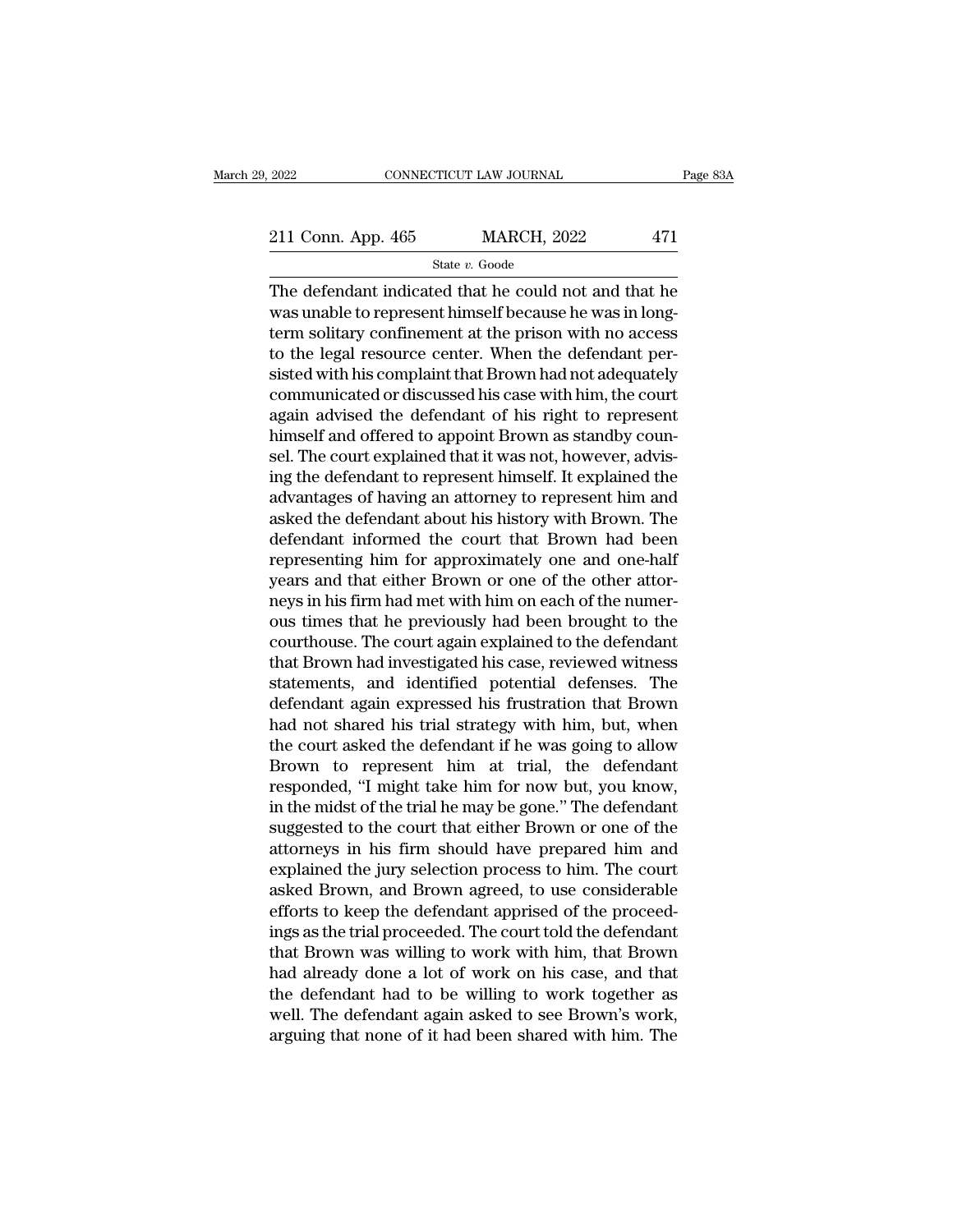## EXECUTE CONNECTICUT LAW JOURNAL March 29, 2022<br>472 MARCH, 2022 211 Conn. App. 465<br>5tate v. Goode State *v.* Goode

CONNECTICUT LAW JOURNAL March 29, 2<br>  $\begin{array}{r}\n 472 \text{ MARCH, } 2022 \text{ } 211 \text{ Conn. App. 465} \\
 \hline\n \text{State } v. \text{ Goode} \\
 \text{court reiterated that it would not be wise to "tip off"} \\
 \text{the state as to Brown's defense strategy and then asked} \\
 \text{the defendant if he was willing to commence the new.} \n\end{array}$  $\begin{array}{r} \text{MARCH, 2022} \\ \text{State } v. \text{ Goode} \end{array}$ <br>  $\begin{array}{r} \text{State } v. \text{ Goode} \\ \text{count reiterated that it would not be wise to "tip off"} \\ \text{the state as to Brown's defense strategy and then asked} \\ \text{the defendant if he was willing to commence the pro-} \\ \text{geodinger that day with Prown programming him. The} \end{array}$  $\frac{\text{472}}{\text{472}}$  MARCH, 2022 211 Conn. App. 465<br>  $\frac{\text{state } v. \text{ Goode}}{\text{count reiterated that it would not be wise to "tip off"}}$ the state as to Brown's defense strategy and then asked<br>
the defendant if he was willing to commence the pro-<br>
ceedings that day with  $\frac{\text{MARCH}}{\text{State } v. \text{ Goode}}$ <br>  $\frac{\text{State } v. \text{ Goode}}{\text{court reiterated that it would not be wise to "tip off"}}$ the state as to Brown's defense strategy and then asked<br>
the defendant if he was willing to commence the pro-<br>
ceedings that day with Brown representing him. T State v. Goode<br>
court reiterated that it would not be wise to "tip off"<br>
the state as to Brown's defense strategy and then asked<br>
the defendant if he was willing to commence the pro-<br>
ceedings that day with Brown represen state *i*. Goode<br>
court reiterated that it would not be wise to "tip off"<br>
the state as to Brown's defense strategy and then asked<br>
the defendant if he was willing to commence the pro-<br>
ceedings that day with Brown repres court reiterated that it would not be wise to "tip off"<br>the state as to Brown's defense strategy and then asked<br>the defendant if he was willing to commence the pro-<br>ceedings that day with Brown representing him. The<br>defen the state as to Brown's defense strategy and then asked<br>the defendant if he was willing to commence the pro-<br>ceedings that day with Brown representing him. The<br>defendant responded, "We can get going today, but this<br>is what the defendant if he was willing to commence the proceedings that day with Brown representing him. The defendant responded, "We can get going today, but this is what I'm saying. If at any point during the trial or the proc ceedings that day with Brown representing him. The<br>defendant responded, "We can get going today, but this<br>is what I'm saying. If at any point during the trial or<br>the proceedings something doesn't go to my liking and<br>stuff defendant responded, "We can get going today, but this<br>is what I'm saying. If at any point during the trial or<br>the proceedings something doesn't go to my liking and<br>stuff like that, he's got to go . . . . ." The court warn is what I'm saying. If at any point during the trial or<br>the proceedings something doesn't go to my liking and<br>stuff like that, he's got to go  $\ldots$ ." The court warned<br>the defendant that he would not be allowed to simply<br>d the proceedings something doesn't go to my liking and<br>stuff like that, he's got to go . . . ." The court warned<br>the defendant that he would not be allowed to simply<br>dismiss Brown in the middle of trial, explained that the<br> stuff like that, he's got to go . . . ." The court warned<br>the defendant that he would not be allowed to simply<br>dismiss Brown in the middle of trial, explained that the<br>court would make that decision, and again asked the<br>de the defendant that he would not be allowed to simply<br>dismiss Brown in the middle of trial, explained that the<br>court would make that decision, and again asked the<br>defendant if he was ready to proceed with Brown repre-<br>senti dismiss Brown in the middle of trial, explained that the<br>court would make that decision, and again asked the<br>defendant if he was ready to proceed with Brown repre-<br>senting him. The defendant reiterated, "We can get it<br>goin court would make that decision, and again asked the<br>defendant if he was ready to proceed with Brown repre-<br>senting him. The defendant reiterated, "We can get it<br>going, but like I said I want things as far as I expressed<br>to defendant if he was ready to proceed with Brown representing him. The defendant reiterated, "We can get it going, but like I said I want things as far as I expressed to you." The court agreed that the defendant would have senting him. The defendant reiterated, "We can get it<br>going, but like I said I want things as far as I expressed<br>to you." The court agreed that the defendant would<br>have opportunities to speak to Brown throughout the<br>procee going, but like I said I want t<br>to you." The court agreed if<br>have opportunities to speak<br>proceedings. On the basis of<br>tinued to represent the defer<br>the defendant did not renew l<br>at any point thereafter.<br>The following legal we opportunities to speak to Brown throughout the<br>oceedings. On the basis of the foregoing, Brown con-<br>uued to represent the defendant through his trial, and<br>e defendant did not renew his request for new counsel<br>any point proceedings. On the basis of the foregoing, Brown continued to represent the defendant through his trial, and<br>the defendant did not renew his request for new counsel<br>at any point thereafter.<br>The following legal principles

tinued to represent the defendant through his trial, and<br>the defendant did not renew his request for new counsel<br>at any point thereafter.<br>The following legal principles guide our analysis of<br>the defendant's claim that the the defendant did not renew his request for new counsel<br>at any point thereafter.<br>The following legal principles guide our analysis of<br>the defendant's claim that the court erred in denying<br>his request for new counsel. "It i at any point thereafter.<br>
The following legal principles guide our analysis of<br>
the defendant's claim that the court erred in denying<br>
his request for new counsel. "It is well established that<br>
[a] defendant is not entitle The following legal principles guide our analysis of<br>the defendant's claim that the court erred in denying<br>his request for new counsel. "It is well established that<br>[a] defendant is not entitled to the appointment of a<br>dif The following legal principles guide our analysis of<br>the defendant's claim that the court erred in denying<br>his request for new counsel. "It is well established that<br>[a] defendant is not entitled to the appointment of a<br>di the defendant's claim that the court erred in denying<br>his request for new counsel. "It is well established that<br>[a] defendant is not entitled to the appointment of a<br>different public defender to represent him without a<br>val his request for new counsel. "It is well established that<br>[a] defendant is not entitled to the appointment of a<br>different public defender to represent him without a<br>valid and sufficient reason. . . . Nor can a defendant<br>co [a] defendant is not entitled to the appointment of a<br>different public defender to represent him without a<br>valid and sufficient reason.... Nor can a defendant<br>compel the state to engage counsel of his own choice<br>by arbitr different public defender to represent him without a<br>valid and sufficient reason. . . . Nor can a defendant<br>compel the state to engage counsel of his own choice<br>by arbitrarily refusing the services of a qualified public<br>de valid and sufficient reason. . . . Nor can a defendant<br>compel the state to engage counsel of his own choice<br>by arbitrarily refusing the services of a qualified public<br>defender. . . . When reviewing the adequacy of a trial compel the state to engage counsel of his own choice<br>by arbitrarily refusing the services of a qualified public<br>defender. . . . When reviewing the adequacy of a trial<br>court's inquiries into a defendant's request for new<br>c by arbitrarily refusing the services of a qualified public<br>defender. . . . When reviewing the adequacy of a trial<br>court's inquiries into a defendant's request for new<br>counsel, an appellate court may reverse the trial cour defender. . . . . When reviewing the adequacy of a trial court's inquiries into a defendant's request for new counsel, an appellate court may reverse the trial court only for an abuse of discretion. . . . [Of course, a] tr court's inquiries into a defendant's request for new<br>counsel, an appellate court may reverse the trial court<br>only for an abuse of discretion.... [Of course, a] trial<br>court has a responsibility to inquire into and to evalua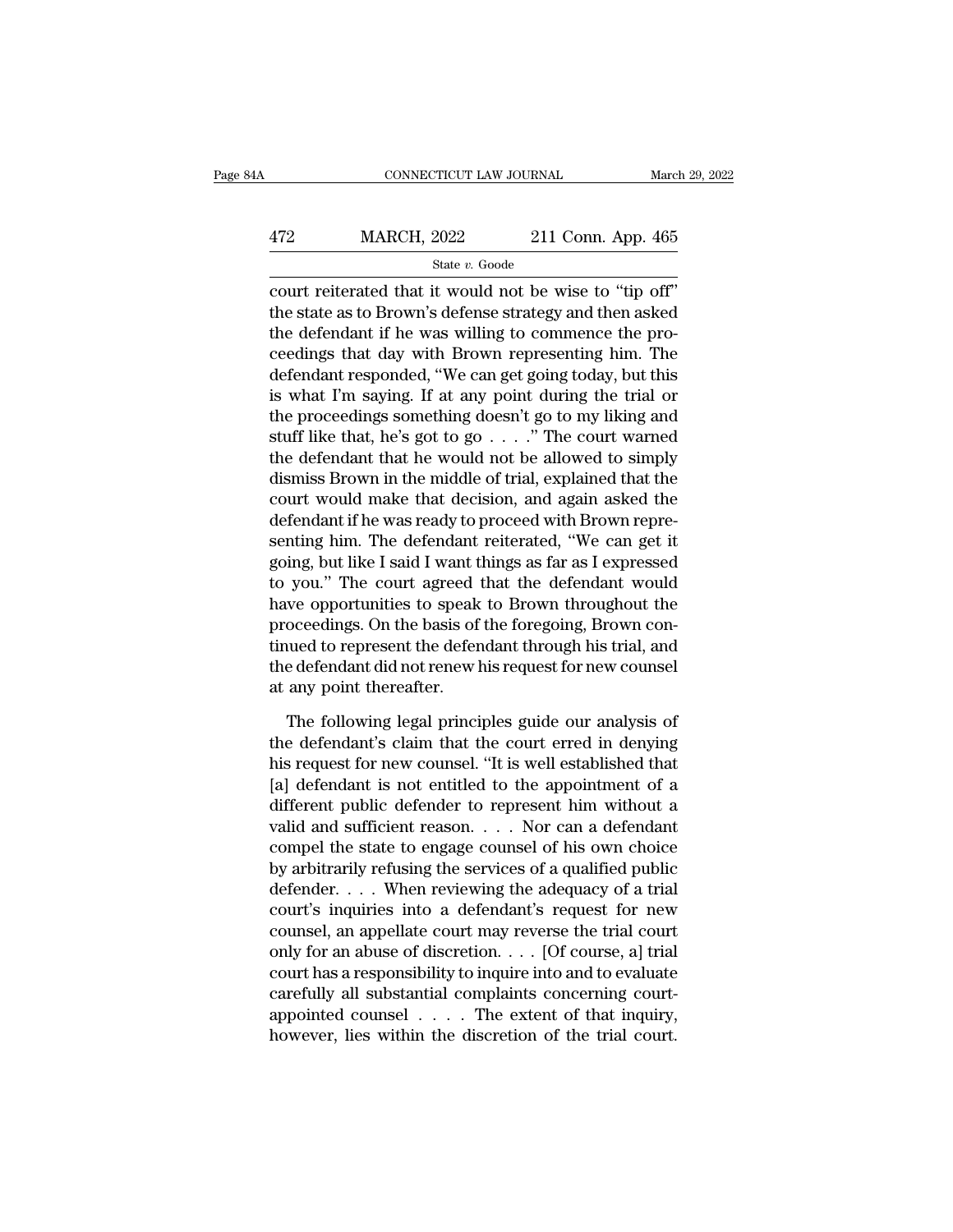State *v.* Goode

. . . When a defendant's assertions fall short of a seem-211 Conn. App. 465 MARCH, 2022 473<br>
State v. Goode<br>
... When a defendant's assertions fall short of a seem-<br>
ingly substantial complaint, we have held that the trial<br>
court need not inquire into the reasons underlying the 211 Conn. App. 465 MARCH, 2022 473<br>
State v. Goode<br>
... When a defendant's assertions fall short of a seemingly substantial complaint, we have held that the trial<br>
court need not inquire into the reasons underlying the<br>
d 211 Conn. App. 465 MARCH, 2022 473<br>
State v. Goode<br>
... When a defendant's assertions fall short of a seem-<br>
ingly substantial complaint, we have held that the trial<br>
court need not inquire into the reasons underlying the State *v*. Goode<br>
... When a defendant's assertions fall short of a seemingly substantial complaint, we have held that the trial<br>
court need not inquire into the reasons underlying the<br>
defendant's dissatisfaction with his state *v*. Goode<br>
... When a defendant's assertions fall short of a seem-<br>
ingly substantial complaint, we have held that the trial<br>
court need not inquire into the reasons underlying the<br>
defendant's dissatisfaction with The alternative statement of a section<br>gly substantial complaint, we have held that the trial<br>urt need not inquire into the reasons underlying the<br>fendant's dissatisfaction with his attorney." (Cita-<br>must omitted; internal standard complaint, we have first that the that<br>court need not inquire into the reasons underlying the<br>defendant's dissatisfaction with his attorney." (Cita-<br>tions omitted; internal quotation marks omitted.) *State*<br>v. *D* 

defendant's dissatisfaction with his attorney." (Citations omitted; internal quotation marks omitted.) *State* v. *Davis*, 338 Conn. 458, 466–67, 258 A.3d 633 (2021). "[An appellate court] must distinguish between a subst decendant's dissatisfaction what his attorney. (Criations omitted; internal quotation marks omitted.) *State* v. *Davis*, 338 Conn. 458, 466–67, 258 A.3d 633 (2021).<br>
"[An appellate court] must distinguish between a substa v. Davis, 338 Conn. 458, 466–67, 258 A.3d 633 (2021).<br>
"[An appellate court] must distinguish between a substantial and timely request for new counsel pursued in good faith, and one made for insufficient cause on the eve "[An appellate court] must distinguish between a substantial and timely request for new counsel pursued in good faith, and one made for insufficient cause on the eve or in the middle of trial.... In evaluating whether the "[An appellate court] must distinguish between a substantial and timely request for new counsel pursued in good faith, and one made for insufficient cause on the eve or in the middle of trial.  $\dots$  In evaluating whether t stantial and timely request for new counsel pursued in<br>good faith, and one made for insufficient cause on the<br>eve or in the middle of trial. . . . In evaluating whether<br>the trial court abused its discretion in denying [the good faith, and one made for insufficient cause on the<br>eve or in the middle of trial. . . . In evaluating whether<br>the trial court abused its discretion in denying [the]<br>defendant's motion for substitution of counsel, [an<br>a eve or in the middle of trial. . . . In evaluating whether<br>the trial court abused its discretion in denying [the]<br>defendant's motion for substitution of counsel, [an<br>appellate court] should consider the following factors: the trial court abused its discretion in denying [the]<br>defendant's motion for substitution of counsel, [an<br>appellate court] should consider the following factors:<br>[t]he timeliness of the motion; adequacy of the court's<br>in defendant's motion for substitution of counsel, [an<br>appellate court] should consider the following factors:<br>[t]he timeliness of the motion; adequacy of the court's<br>inquiry into the defendant's complaint; and whether the<br>at In the defendant's complaint; and whether the<br>distribution of the defendant's complaint; and whether the<br>torney/client conflict was so great that it had resulted<br>total lack of communication preventing an adequate<br>fense." ( Indiany and are defendantly complement, that whence the<br>attorney/client conflict was so great that it had resulted<br>in total lack of communication preventing an adequate<br>defense." (Internal quotation marks omitted.) *State* 

distortly) chem conflict was so great that it had restated<br>in total lack of communication preventing an adequate<br>defense." (Internal quotation marks omitted.) *State* v.<br>Wood, 159 Conn. App. 424, 432, 123 A.3d 111 (2015).<br> first day of communication preventing an adequate<br>defense." (Internal quotation marks omitted.) *State* v.<br>Wood, 159 Conn. App. 424, 432, 123 A.3d 111 (2015).<br>In the present case, although Brown had represented<br>the defenda Wood, 159 Conn. App. 424, 432, 123 A.3d 111 (2015).<br>
In the present case, although Brown had represented<br>
the defendant for more than one year, the defendant<br>
did not ask the court to appoint new counsel until the<br>
first d the present case, although Brown had represented<br>the defendant for more than one year, the defendant<br>did not ask the court to appoint new counsel until the<br>first day of jury selection. Despite this untimely request,<br>the re In the present case, although Brown had represented<br>the defendant for more than one year, the defendant<br>did not ask the court to appoint new counsel until the<br>first day of jury selection. Despite this untimely request,<br>the the defendant for more than one year, the defendant<br>did not ask the court to appoint new counsel until the<br>first day of jury selection. Despite this untimely request,<br>the record reflects that the court allowed the defendan did not ask the court to appoint new counsel until the<br>first day of jury selection. Despite this untimely request,<br>the record reflects that the court allowed the defendant<br>to fully express his complaints concerning Brown's first day of jury selection. Despite this untimely request,<br>the record reflects that the court allowed the defendant<br>to fully express his complaints concerning Brown's rep-<br>resentation of him. As previously indicated, the the record reflects that the court allowed the defendant<br>to fully express his complaints concerning Brown's rep-<br>resentation of him. As previously indicated, the defen-<br>dant raised two principal complaints that he claimed<br> to fully express his complaints concerning Brown's rep-<br>resentation of him. As previously indicated, the defen-<br>dant raised two principal complaints that he claimed<br>justified his request for new counsel—that Brown had<br>give resentation of him. As previously indicated, the deant raised two principal complaints that he clai<br>justified his request for new counsel—that Brown<br>given him short notice of his trial date and that Br<br>had never visited hi As the defendant is the channel and the defendant of this trial date and that Brown had ven him short notice of his trial date and that Brown denote never visited him at the correctional facility to scuss his defense strat given him short notice of his trial date and that Brown had<br>given him short notice of his trial date and that Brown<br>had never visited him at the correctional facility to<br>discuss his defense strategy with him. The court tho

and a never visited him at the correctional facility to discuss his defense strategy with him. The court thoroughly considered both of those complaints.<br>As to the defendant's first complaint, the court explained to the def that a field that are different at the diffeometric discuss his defense strategy with him. The court thoroughly considered both of those complaints.<br>As to the defendant's first complaint, the court explained to the defenda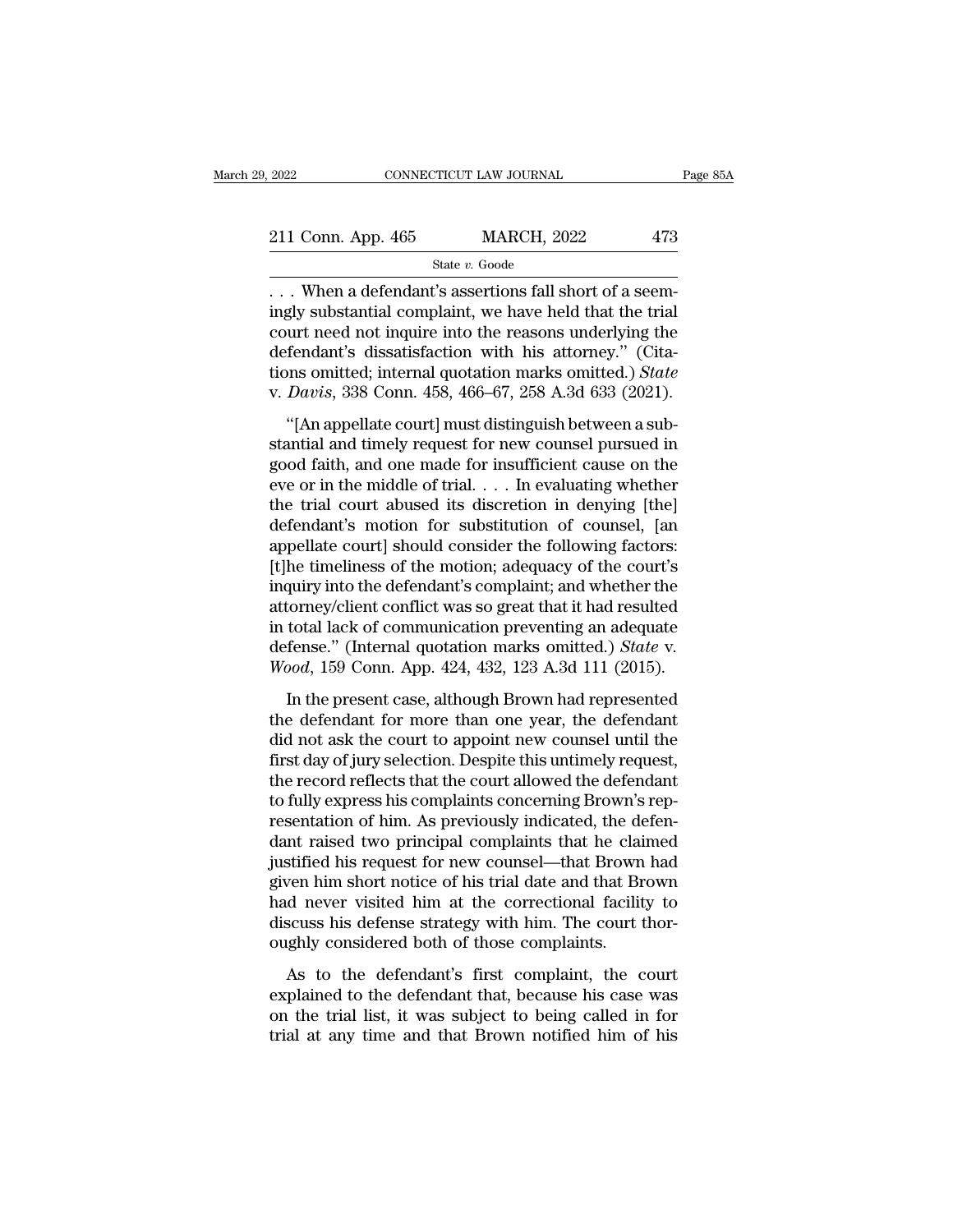## EXECUTE CONNECTICUT LAW JOURNAL March 29, 2022<br>474 MARCH, 2022 211 Conn. App. 465<br>5tate v. Goode State *v.* Goode

CONNECTICUT LAW JOURNAL March 29, 2022<br>
474 MARCH, 2022 211 Conn. App. 465<br>
5tate v. Goode<br>
11 Conn. App. 465<br>
12 Trial date immediately after he received notice from the<br>
court. As to his second complaint, the court expla  $\frac{474}{\text{MARCH}}$   $\frac{4622}{\text{State } v \cdot \text{Good}}$   $\frac{211}{\text{Conn}}$ . App. 465<br>  $\frac{465}{\text{trial}}$  date immediately after he received notice from the<br>
court. As to his second complaint, the court explained<br>
to the defendant that a lot of w  $\frac{474}{\text{State }v. \text{ Goode}}$ <br>  $\frac{\text{State }v. \text{ Goode}}{\text{true}}$ <br>
trial date immediately after he received notice from the<br>
court. As to his second complaint, the court explained<br>
to the defendant that a lot of work that an attorney<br>
perfo  $\frac{\text{MARCH, 2022}}{\text{State } v. \text{ Goode}}$ <br>
Trial date immediately after he received notice from the<br>
court. As to his second complaint, the court explained<br>
to the defendant that a lot of work that an attorney<br>
performs to prepare a State v. Goode<br>
State v. Goode<br>
Trial date immediately after he received notice from the<br>
court. As to his second complaint, the court explained<br>
to the defendant that a lot of work that an attorney<br>
performs to prepare a state  $v$ . Goode<br>trial date immediately after he received notice from the<br>court. As to his second complaint, the court explained<br>to the defendant that a lot of work that an attorney<br>performs to prepare a case for trial oc trial date immediately after he received notice from the court. As to his second complaint, the court explained to the defendant that a lot of work that an attorney performs to prepare a case for trial occurs behind the sc court. As to his second complaint, the court explained<br>to the defendant that a lot of work that an attorney<br>performs to prepare a case for trial occurs behind the<br>scenes, at the attorney's office, and not necessarily with<br> to the defendant that a lot of work that an attorney<br>performs to prepare a case for trial occurs behind the<br>scenes, at the attorney's office, and not necessarily with<br>the client. Brown explained to the court that he had<br>id performs to prepare a case for trial occurs behind the<br>scenes, at the attorney's office, and not necessarily with<br>the client. Brown explained to the court that he had<br>identified three witnesses who may be helpful to his<br>de scenes, at the attorney's office, and not necessarily with<br>the client. Brown explained to the court that he had<br>identified three witnesses who may be helpful to his<br>defense but that he could not compel them to speak<br>with h the client. Brown explained to the court that he had<br>identified three witnesses who may be helpful to his<br>defense but that he could not compel them to speak<br>with him prior to trial because they were employees of<br>the Depart identified three witnesses who may be helpful to his<br>defense but that he could not compel them to speak<br>with him prior to trial because they were employees of<br>the Department of Correction. The court assured the<br>defendant t defense but that he could not compel them to speak<br>with him prior to trial because they were employees of<br>the Department of Correction. The court assured the<br>defendant that Brown, who had between twenty and<br>thirty years of with him prior to trial because they were employees of<br>the Department of Correction. The court assured the<br>defendant that Brown, who had between twenty and<br>thirty years of experience, was well suited to identify<br>the streng the Department of Correction. The court assured the<br>defendant that Brown, who had between twenty and<br>thirty years of experience, was well suited to identify<br>the strengths and weaknesses of the state's case and<br>to pursue th defendant that Brown, who had between twenty and<br>thirty years of experience, was well suited to identify<br>the strengths and weaknesses of the state's case and<br>to pursue the most effective defense strategy. Although<br>Brown ha thirty years of experience, was well suited to identify<br>the strengths and weaknesses of the state's case and<br>to pursue the most effective defense strategy. Although<br>Brown had not yet discussed that strategy with the<br>defend the strengths and weaknesses of the state's case and<br>to pursue the most effective defense strategy. Although<br>Brown had not yet discussed that strategy with the<br>defendant, that lack of communication was borne of<br>the defenda to pursue the most effective defense strategy. Althout Brown had not yet discussed that strategy with defendant, that lack of communication was borne the defendant's statement that he did not wish to or speak to Brown. The Fendant, that lack of communication was borne of<br>the defendant's statement that he did not wish to see<br>speak to Brown. The court assured the defendant<br>at he would have ample opportunity to discuss his<br>se with Brown through defendant, that lack of communication was borne of<br>the defendant's statement that he did not wish to see<br>or speak to Brown. The court assured the defendant<br>that he would have ample opportunity to discuss his<br>case with Brow

the defendant's statement that he did not wish to see<br>or speak to Brown. The court assured the defendant<br>that he would have ample opportunity to discuss his<br>case with Brown throughout the proceedings.<br>After the court addre or speak to Brown. The court assured the detendant<br>that he would have ample opportunity to discuss his<br>case with Brown throughout the proceedings.<br>After the court addressed the defendant's complaints<br>at length, the defenda that he would have ample opportunity to discuss his<br>case with Brown throughout the proceedings.<br>After the court addressed the defendant's complaints<br>at length, the defendant, albeit reluctantly, indicated that<br>he was willi case with Brown throughout the proceedings.<br>
After the court addressed the defendant's complaints<br>
at length, the defendant, albeit reluctantly, indicated that<br>
he was willing to commence jury selection with Brown's<br>
couns After the court addressed the defendant's complaints<br>at length, the defendant, albeit reluctantly, indicated that<br>he was willing to commence jury selection with Brown's<br>counsel, and he did not thereafter renew his request<br> at length, the defendant, albeit reluctantly, indicated that<br>he was willing to commence jury selection with Brown's<br>counsel, and he did not thereafter renew his request<br>for new counsel. On that basis, it reasonably may be<br> he was willing to commence jury selection with<br>counsel, and he did not thereafter renew his<br>for new counsel. On that basis, it reasonably<br>inferred that the court's inquiry assuaged th<br>dant's concerns with Brown. Accordingl The defendant is that the court's inquiry assuaged the defen-<br>the defendant's concerns with Brown. Accordingly, we cannot<br>nelude that the court abused its discretion in denying<br>e defendant's request for new counsel.<br>II<br>The

II

metrica and are coards inquiry assagged are determined and is denoted that the court abused its discretion in denying the defendant's request for new counsel.<br>
II<br>
The defendant next claims that the court abused its discre date between the court abused its discretion in denying<br>conclude that the court abused its discretion in denying<br>the defendant is request for new counsel.<br>II<br>The defendant next claims that the court abused its<br>discretion w process that the court abused its discretion in deriging<br>the defendant's request for new counsel.<br>II<br>The defendant next claims that the court abused its<br>discretion when it denied his request to have his shack-<br>les removed The defendant reductionally<br>discretion when it<br>les removed and v<br>process by requiring<br>We disagree.<br>After denying the The defendant next claims that the court abused its<br>scretion when it denied his request to have his shack-<br>s removed and violated his constitutional right to due<br>ocess by requiring him to be shackled during his trial.<br>e di The defendant next claims that the court abused its<br>discretion when it denied his request to have his shack-<br>les removed and violated his constitutional right to due<br>process by requiring him to be shackled during his trial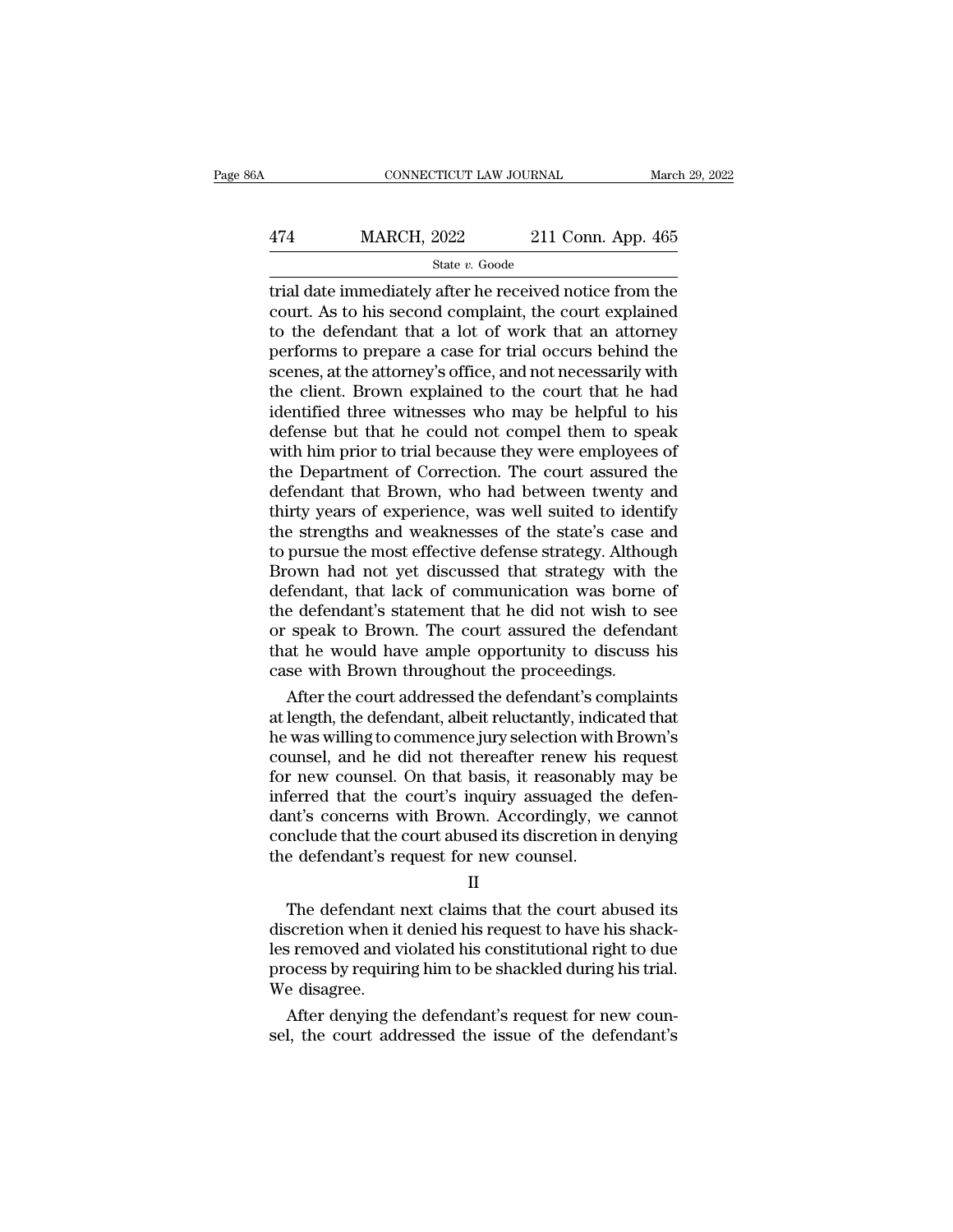2022 CONNECTICUT LAW JOURNAL Page 87A<br>211 Conn. App. 465 MARCH, 2022 475<br>State v. Goode

State *v.* Goode

shackles. The defendant argued that he would be preju-211 Conn. App. 465 MARCH, 2022 475<br>State v. Goode<br>Shackles. The defendant argued that he would be prejudiced if he were required to wear them throughout his<br>trial. In response, the state recounted the defendant's<br>criminal 211 Conn. App. 465 MARCH, 2022 475<br>
State v. Goode<br>
Shackles. The defendant argued that he would be prejudiced if he were required to wear them throughout his<br>
trial. In response, the state recounted the defendant's<br>
crim 211 Conn. App. 465 MARCH, 2022 475<br>
State *v.* Goode<br>
Shackles. The defendant argued that he would be prejudiced if he were required to wear them throughout his<br>
trial. In response, the state recounted the defendant's<br>
cr  $\begin{array}{c}\n\hline\n\text{State } v. \text{ Google} \\
\hline\n\end{array}$ State v. Goode<br>
Shackles. The defendant argued that he would be prejudiced if he were required to wear them throughout his<br>
trial. In response, the state recounted the defendant's<br>
cri State  $v$ . Goode<br>
shackles. The defendant argued that he would be preju-<br>
diced if he were required to wear them throughout his<br>
trial. In response, the state recounted the defendant's<br>
criminal history and disciplinary r shackles. The defendant argued that he would be prejudiced if he were required to wear them throughout his<br>trial. In response, the state recounted the defendant's<br>criminal history and disciplinary record. The state rep-<br>re diced if he were required to wear them throughout his<br>trial. In response, the state recounted the defendant's<br>criminal history and disciplinary record. The state rep-<br>resented that the defendant had been charged with mur-<br> trial. In response, the state recounted the defendant's<br>criminal history and disciplinary record. The state rep-<br>resented that the defendant had been charged with mur-<br>der in 1995 and, pursuant to a plea agreement, had bee criminal history and disciplinary record. The state rep-<br>resented that the defendant had been charged with mur-<br>der in 1995 and, pursuant to a plea agreement, had been<br>sentenced to thirty-five years of incarceration. While resented that the defendant had been charged with murder in 1995 and, pursuant to a plea agreement, had been sentenced to thirty-five years of incarceration. While he was incarcerated, the defendant was convicted of assaul der in 1995 and, pursuant to a plea agreement, had been<br>sentenced to thirty-five years of incarceration. While<br>he was incarcerated, the defendant was convicted of<br>assault in the third degree in 2009, assault in the third<br>d sentenced to thirty-five years of incarceration. While<br>he was incarcerated, the defendant was convicted of<br>assault in the third degree in 2009, assault in the third<br>degree in 2014, and assault of a correction officer in<br>20 he was incarcerated, the defendant was convicted of<br>assault in the third degree in 2009, assault in the third<br>degree in 2014, and assault of a correction officer in<br>2016. The state also told the court that the defendant<br>ha assault in the third degree in 2009, assault in the third degree in 2014, and assault of a correction officer in 2016. The state also told the court that the defendant had an extensive disciplinary record. Upon reviewing t degree in 2014, and assault of a correction officer in 2016. The state also told the court that the defendant<br>had an extensive disciplinary record. Upon reviewing<br>the defendant's disciplinary record, the court noted that<br>t 2016. The state also told the court that the defendant<br>had an extensive disciplinary record. Upon reviewing<br>the defendant's disciplinary record, the court noted that<br>the document presented by the state consisted of six<br>pag had an extensive disciplinary record. Upon reviewing<br>the defendant's disciplinary record, the court noted that<br>the document presented by the state consisted of six<br>pages, which reflected approximately thirty-five disci-<br>pl the defendant's disciplinary record, the court noted that<br>the document presented by the state consisted of six<br>pages, which reflected approximately thirty-five disci-<br>plinary tickets but only dated back to 2015, despite th the document presented by the state consisted of six<br>pages, which reflected approximately thirty-five disci-<br>plinary tickets but only dated back to 2015, despite the<br>fact that the defendant had been incarcerated since<br>1994 pages, which reflected approximately thirty-five disciplinary tickets but only dated back to 2015, despite the fact that the defendant had been incarcerated since 1994. The defendant, who had been disciplined numerous time plinary tickets l<br>fact that the d<br>1994. The defen<br>ous times for in<br>ing and assaul<br>record dating b.<br>six pages.''<br>When asked b ext that the defendant had been incarcerated since<br>94. The defendant, who had been disciplined numer-<br>is times for interfering with safety security, threaten-<br>g and assault, acknowledged that his disciplinary<br>cord dating b 1994. The defendant, who had been disciplined numer-<br>ous times for interfering with safety security, threaten-<br>ing and assault, acknowledged that his disciplinary<br>record dating back to 1994 would be "a lot longer than<br>six

ous times for interfering with safety security, threaten-<br>ing and assault, acknowledged that his disciplinary<br>record dating back to 1994 would be "a lot longer than<br>six pages."<br>When asked by the court for his position as t ing and assault, acknowledged that his disciplinary<br>record dating back to 1994 would be "a lot longer than<br>six pages."<br>When asked by the court for his position as to whether<br>the defendant should be restrained throughout th record dating back to 1994 would be "a lot longer than<br>six pages."<br>When asked by the court for his position as to whether<br>the defendant should be restrained throughout the trial,<br>Brown responded, "I have never taken this p six pages."<br>When asked by the court for his position as to whether<br>the defendant should be restrained throughout the trial,<br>Brown responded, "I have never taken this position in<br>the past, but I don't feel comfortable tryin When asked by the court for his position as to<br>the defendant should be restrained throughout<br>Brown responded, "I have never taken this po<br>the past, but I don't feel comfortable trying<br>with [the defendant] if he's not shack e defendant should be restrained throughout the trial,<br>cown responded, "I have never taken this position in<br>e past, but I don't feel comfortable trying the case<br>th [the defendant] if he's not shackled." The defen-<br>nt argue Brown responded, "I have never taken this position in<br>the past, but I don't feel comfortable trying the case<br>with [the defendant] if he's not shackled." The defen-<br>dant argued that he had been in court numerous times,<br>with

the past, but I don't feel comfortable trying the case<br>with [the defendant] if he's not shackled." The defen-<br>dant argued that he had been in court numerous times,<br>without restraints and without incident.<br>The court told th with [the defendant] if he's not shackled." The defendant argued that he had been in court numerous times,<br>without restraints and without incident.<br>The court told the defendant that the leg shackles<br>would remain on him and dant argued that he had been in court numerous times,<br>without restraints and without incident.<br>The court told the defendant that the leg shackles<br>would remain on him and next addressed the issue of<br>the defendant's handcuff without restraints and without incident.<br>The court told the defendant that the leg shackles<br>would remain on him and next addressed the issue of<br>the defendant's handcuffs. The defendant told the court<br>that he had no objecti The court told the defendant that the leg shackles<br>would remain on him and next addressed the issue of<br>the defendant's handcuffs. The defendant told the court<br>that he had no objection to being handcuffed but<br>requested the at he had no objection to being handcuffed but<br>equested the removal of the belly chain and the black<br>ox that connected all of his shackles and restricted<br>ee movement of his hands.<sup>3</sup> The court compromised<br><sup>3</sup>The court expl requested the removal of the belly chain and the black<br>box that connected all of his shackles and restricted<br>the movement of his hands.<sup>3</sup> The court compromised<br> $\frac{1}{3}$ The court explained: "That black box was part of a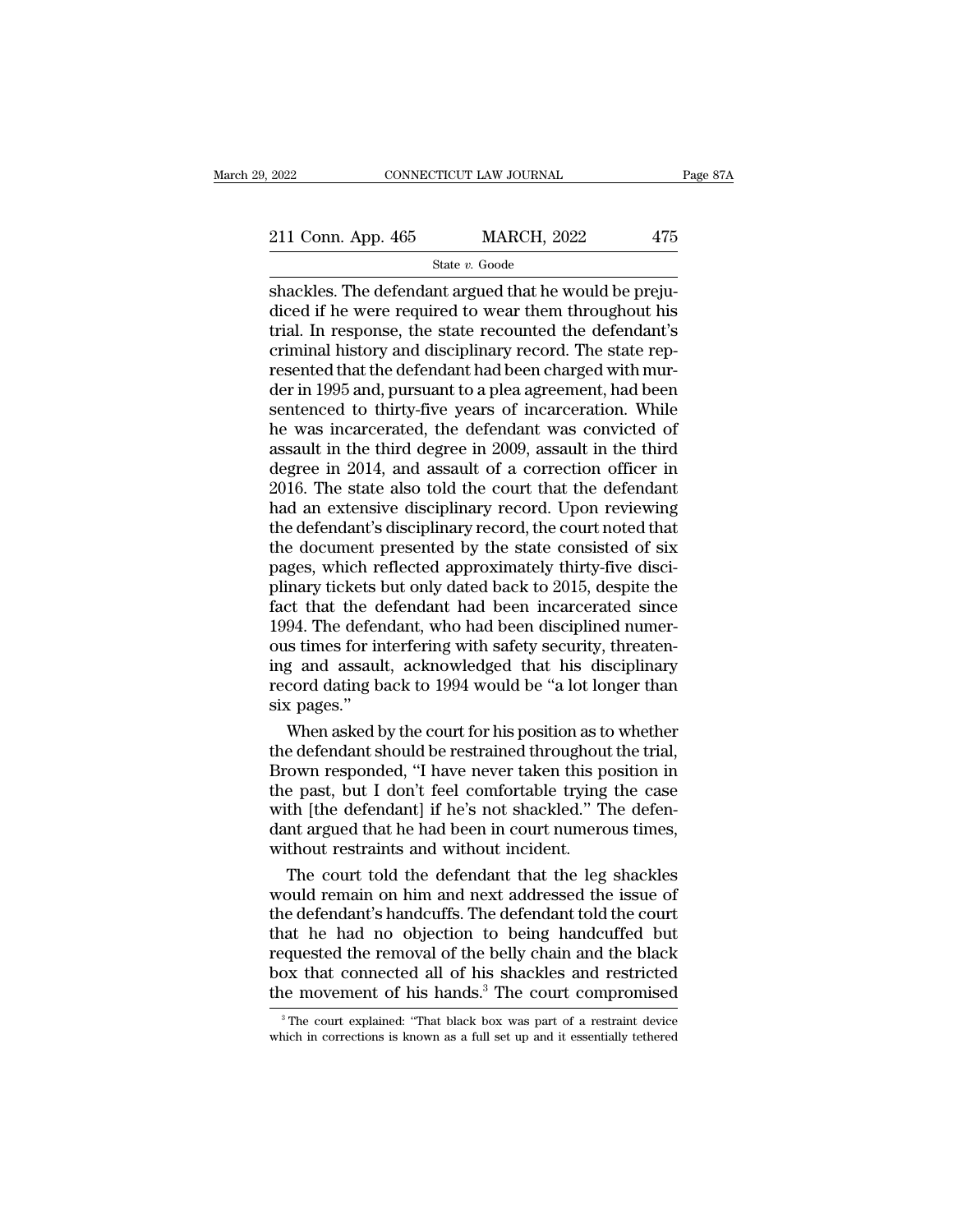## EXECUTE CONNECTICUT LAW JOURNAL March 29, 2022<br>476 MARCH, 2022 211 Conn. App. 465<br>5tate v. Goode State *v.* Goode

CONNECTICUT LAW JOURNAL March 29, 2022<br>  $\begin{array}{r}\n 476 \text{ } \text{MARCH, } 2022 \text{ } \text{ } 211 \text{ Conn. App. 465}\n \hline\n \text{State } v. \text{ Goode}\n \hline\n \text{on an "intermediate restriction which is something less than the full set up . . . that still involved the use of a tether chain which restricted [the defondant'] ability.} \end{array}$ 476 MARCH, 2022 211 Conn. App. 465<br>
State v. Goode<br>
on an "intermediate restriction which is something less<br>
than the full set up . . . that still involved the use of<br>
a tether chain which restricted [the defendant's] abi 476 MARCH, 2022 211 Conn. App. 465<br>
state v. Goode<br>
on an "intermediate restriction which is something less<br>
than the full set up . . . that still involved the use of<br>
a tether chain which restricted [the defendant's] abi  $\frac{\text{476}}{\text{State } v. \text{ Goode}}$ <br>  $\frac{\text{State } v. \text{ Goode}}{\text{Code}}$ <br>
on an "intermediate restriction which is something less<br>
than the full set up . . . that still involved the use of<br>
a tether chain which restricted [the defendant's] abili State v. Goode<br>
on an "intermediate restriction which is something less<br>
than the full set up . . . that still involved the use of<br>
a tether chain which restricted [the defendant's] ability<br>
to move his arms far from his state v. Goode<br>
on an "intermediate restriction which is something less<br>
than the full set up . . . that still involved the use of<br>
a tether chain which restricted [the defendant's] ability<br>
to move his arms far from his on an "intermediate restriction which is something less<br>than the full set up  $\ldots$  that still involved the use of<br>a tether chain which restricted [the defendant's] ability<br>to move his arms far from his belly but would giv than the full set up  $\ldots$  that still involved the use of<br>a tether chain which restricted [the defendant's] ability<br>to move his arms far from his belly but would give him<br>sufficient leeway to be able to write should he wi a tether chain which restricted [the defendant's] ability<br>to move his arms far from his belly but would give him<br>sufficient leeway to be able to write should he wish to<br>do so during his proceedings. But his ability to move to move his arms far from his belly but would give him<br>sufficient leeway to be able to write should he wish to<br>do so during his proceedings. But his ability to move<br>his hands is restrained sufficiently so that it would<br>req sufficient leeway to be able to write should he wish to<br>do so during his proceedings. But his ability to move<br>his hands is restrained sufficiently so that it would<br>require quite an effort for him to get anywhere close<br>to B do so during his proceedings. But his ability to move<br>his hands is restrained sufficiently so that it would<br>require quite an effort for him to get anywhere close<br>to Brown, who is seated next to him, and the correction<br>gua his hands is restrained sufficiently so that it would<br>require quite an effort for him to get anywhere close<br>to Brown, who is seated next to him, and the correction<br>guards are seated in such a way as to make that course<br>of require quite an effort for him to get anywhere close<br>to Brown, who is seated next to him, and the correction<br>guards are seated in such a way as to make that course<br>of action unlikely and will protect Brown's safety as<br>we to Brown, who is seated next to him, and the correction<br>guards are seated in such a way as to make that course<br>of action unlikely and will protect Brown's safety as<br>we move forward. I had determined based on my more<br>carefu guards are seated in such a way as to make that course<br>of action unlikely and will protect Brown's safety as<br>we move forward. I had determined based on my more<br>careful review . . . that these significant security mea-<br>sure of action unlikely and will protect Brown's safety as<br>we move forward. I had determined based on my more<br>careful review . . . that these significant security mea-<br>sures must be put in place as we move forward." The<br>court n we move forward. I had determined based on my more<br>careful review  $\ldots$  that these significant security mea-<br>sures must be put in place as we move forward." The<br>court noted that it could have Brown sit further away<br>from t careful review  $\ldots$  that these significant security measures must be put in place as we move forward." The court noted that it could have Brown sit further away from the defendant but thought that might be prejudicial in sures must be put in place as we move forward." The<br>court noted that it could have Brown sit further away<br>from the defendant but thought that might be prejudicial<br>in giving the jury the sense that Brown does not feel<br>safe court noted that it could have Brown sit further away<br>from the defendant but thought that might be prejudicial<br>in giving the jury the sense that Brown does not feel<br>safe near the defendant. The court explained that the<br>tet from the defendant but thought that might be prejudicial<br>in giving the jury the sense that Brown does not feel<br>safe near the defendant. The court explained that the<br>tether chain was necessary to ensure the safety of court<br> in giving the jury the sense that Brown does not feel<br>safe near the defendant. The court explained that the<br>tether chain was necessary to ensure the safety of court<br>personnel. The court noted that, in another case that<br>had safe near the defendant. The court explained that the<br>tether chain was necessary to ensure the safety of court<br>personnel. The court noted that, in another case that<br>had been pending in Norwich, the defendant previously<br>had tether chain was necessary to ensure the safety of court<br>personnel. The court noted that, in another case that<br>had been pending in Norwich, the defendant previously<br>had stated in open court that he intended to assault his<br> personnel. The court noted that, in another case that<br>had been pending in Norwich, the defendant previously<br>had stated in open court that he intended to assault his<br>counsel and that the defendant either had taken a swing<br>a had been pending in Norwich, the defendant previously<br>had stated in open court that he intended to assault his<br>counsel and that the defendant either had taken a swing<br>at him or threatened to do so. The court indicated that had stated in open court that he intended to assault his<br>counsel and that the defendant either had taken a swing<br>at him or threatened to do so. The court indicated that<br>it had further reviewed the defendant's disciplinary<br> counsel and that the defendant either had taken a swing<br>at him or threatened to do so. The court indicated that<br>it had further reviewed the defendant's disciplinary<br>record, and, in fact, the defendant had received 231<br>disc at him or threatened to do so. The court indicated that<br>it had further reviewed the defendant's disciplinary<br>record, and, in fact, the defendant had received 231<br>disciplinary tickets, that he had to be transported to<br>court it had further reviewed the defendant's disciplinary<br>record, and, in fact, the defendant had received 231<br>disciplinary tickets, that he had to be transported to<br>court separately via special transport due to the security<br>ri record, and, in fact, the defendant had received 231<br>disciplinary tickets, that he had to be transported to<br>court separately via special transport due to the security<br>risks he presents, and that he had assaulted a correcti disciplinary tickets, that he had to be transported to<br>court separately via special transport due to the security<br>risks he presents, and that he had assaulted a correction<br>employee as recently as June 24, 2019. The court f court separately via special transport due to the security<br>risks he presents, and that he had assaulted a correction<br>employee as recently as June 24, 2019. The court further<br>noted that the defendant was then incarcerated a noted that the defendant was then incarcerated at Northern Correctional Institute, the state's maximum security facility and, due to his disciplinary history, was in solitary confinement. On those bases, the court [the def Northern Correctional Institute, the state's maximum<br>security facility and, due to his disciplinary history,<br>was in solitary confinement. On those bases, the court<br>[the defendant's] hands to the black box, which was part o

secul<br>was i<br>lthe de<br>and pr<br>at all.''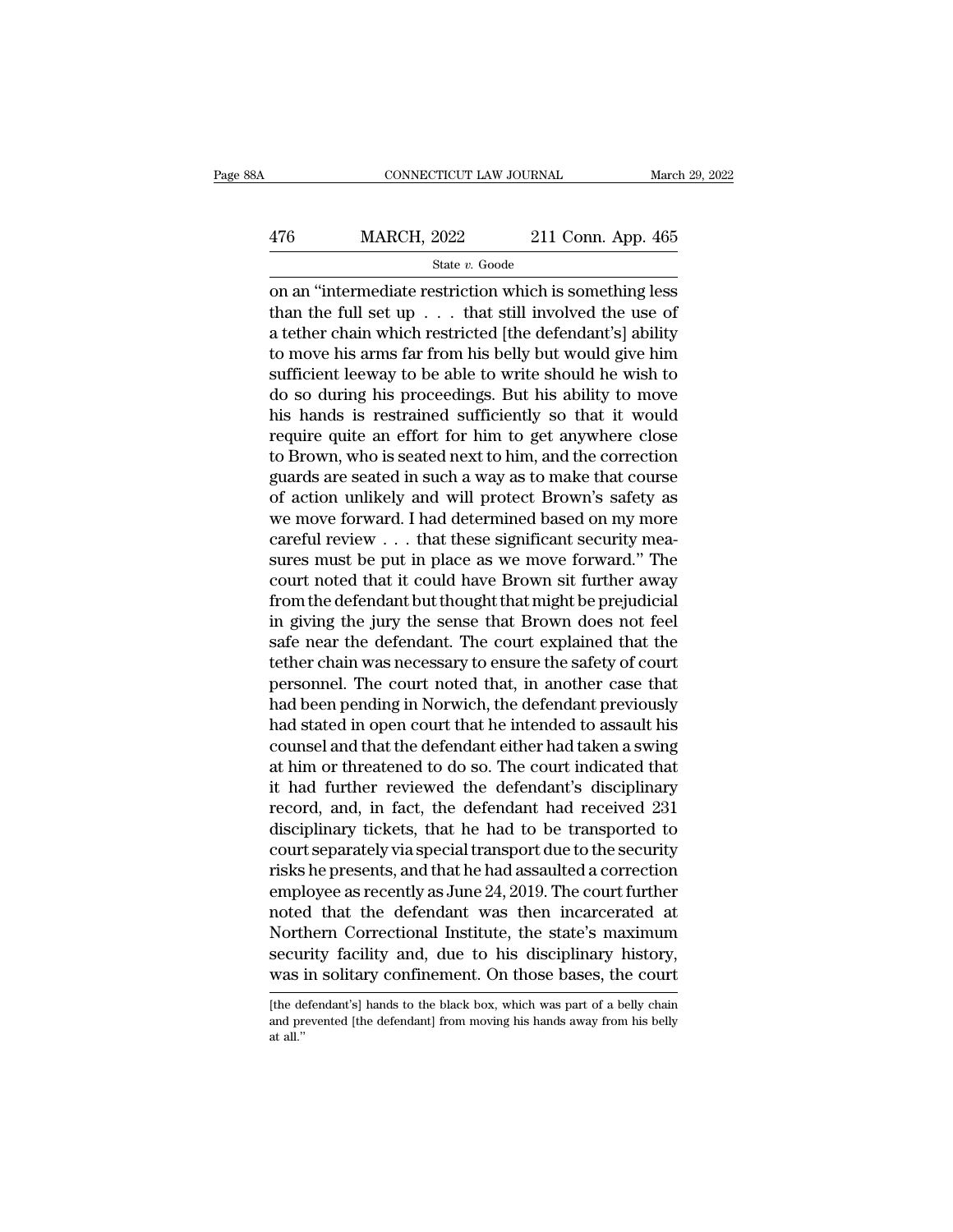# 2022 CONNECTICUT LAW JOURNAL Page 89A<br>
211 Conn. App. 465 MARCH, 2022 477<br>
State v. Goode

State *v.* Goode

 $\frac{2022}{211 \text{ Conn. App. 465}}$   $\frac{\text{MARCH, 2022}}{\text{State } v. \text{ Goode}}$ <br>
opined that the defendant was "one of the most care-<br>
fully guarded defendants in the state of Connecticut<br>
right now and certainly big discribinary record lowers 211 Conn. App. 465 MARCH, 2022 477<br>
State v. Goode<br>
opined that the defendant was "one of the most care-<br>
fully guarded defendants in the state of Connecticut<br>
right now and certainly his disciplinary record leaves<br>
me [w 211 Conn. App. 465 MARCH, 2022 477<br>
State v. Goode<br>
opined that the defendant was "one of the most care-<br>
fully guarded defendants in the state of Connecticut<br>
right now and certainly his disciplinary record leaves<br>
me [w 211 Conn. App. 465 MARCH, 2022 477<br>
State v. Goode<br>
opined that the defendant was "one of the most care-<br>
fully guarded defendants in the state of Connecticut<br>
right now and certainly his disciplinary record leaves<br>
me [w 211 Conn. App. 465 MARCH, 2022 477<br>
State v. Goode<br>
opined that the defendant was "one of the most care-<br>
fully guarded defendants in the state of Connecticut<br>
right now and certainly his disciplinary record leaves<br>
me [w siate  $v$ . Goode<br>
opined that the defendant was "one of the most care-<br>
fully guarded defendants in the state of Connecticut<br>
right now and certainly his disciplinary record leaves<br>
me [with] significant concern that he w opined that the defendant was "one of the most care-<br>fully guarded defendants in the state of Connecticut<br>right now and certainly his disciplinary record leaves<br>me [with] significant concern that he will maintain<br>appropria fully guarded defendants in the state of Connecticut<br>right now and certainly his disciplinary record leaves<br>me [with] significant concern that he will maintain<br>appropriate . . . decorum during the course of the pro-<br>ceedin decorum.'' propriate  $\ldots$  decorum during the course of the pro-<br>edings." The court directed that correction officers<br>buld remain in the courtroom to assist the marshals<br>case the defendant did not "maintain appropriate<br>corum."<br>The c references." The court directed that correction officers<br>would remain in the courtroom to assist the marshals<br>in case the defendant did not "maintain appropriate<br>decorum."<br>The court summarized the rationale for its decisio

From either the courtroom to assist the marshals<br>in case the defendant did not "maintain appropriate<br>decorum."<br>The court summarized the rationale for its decision<br>as follows: "I think that any prejudice that would arise<br>fr The court summarized the rationale for its decision<br>
The court summarized the rationale for its decision<br>
as follows: "I think that any prejudice that would arise<br>
from either the restraints themselves or from the correc-<br> decorum."<br>The court summarized the rationale for its decision<br>as follows: "I think that any prejudice that would arise<br>from either the restraints themselves or from the correc-<br>tion officers' presence here in the courtroom The court summarized the rationale for its decision<br>as follows: "I think that any prejudice that would arise<br>from either the restraints themselves or from the correc-<br>tion officers' presence here in the courtroom is signif The court summarized the rationale for its decision<br>as follows: "I think that any prejudice that would arise<br>from either the restraints themselves or from the correc-<br>tion officers' presence here in the courtroom is signif as follows: "I think that any prejudice that would arise<br>from either the restraints themselves or from the correc-<br>tion officers' presence here in the courtroom is signifi-<br>cantly minimized given the fact that the jury wil from either the restraints themselves or from the correction officers' presence here in the courtroom is significantly minimized given the fact that the jury will know from the very start when I recite the charges that thi tion officers' presence here in the courtroom is significantly minimized given the fact that the jury will know<br>from the very start when I recite the charges that this<br>is an assault of a correction officer so they will kno cantly minimized given the fact that the jury will know<br>from the very start when I recite the charges that this<br>is an assault of a correction officer so they will know<br>that the defendant is incarcerated. The fact that ther from the very start when I recite the charges that this<br>is an assault of a correction officer so they will know<br>that the defendant is incarcerated. The fact that there<br>are [correction officers] in the courtroom and that th is an assault of a correction officer so they will know<br>that the defendant is incarcerated. The fact that there<br>are [correction officers] in the courtroom and that the<br>defendant is restrained seems to me [that] it's very l that the defendant is incarcerated. The fact that there<br>are [correction officers] in the courtroom and that the<br>defendant is restrained seems to me [that] it's very likely<br>[to] be something that jurors would have expected are [correction officers] in the courtroom and that the<br>defendant is restrained seems to me [that] it's very likely<br>[to] be something that jurors would have expected to<br>be the case. I don't think that a layperson would ass defendant is restrained seems to me [that] it's very likely<br>[to] be something that jurors would have expected to<br>be the case. I don't think that a layperson would assume<br>that an individual who is serving a prison sentence<br> [to] be somethi<br>be the case. I dc<br>that an individ<br>would be allow<br>seated in a cour<br>in a broader se<br>tute itself.<br>"Now I have at an individual who is serving a prison sentence<br>
buld be allowed to be free of restraints while he is<br>
ated in a courtroom any more than he is not restrained<br>
a broader sense while he is in the correction insti-<br>
the its would be allowed to be free of restraints while he is<br>seated in a courtroom any more than he is not restrained<br>in a broader sense while he is in the correction insti-<br>tute itself.<br>"Now I have chosen, based on the options a

seated in a courtroom any more than he is not restrained<br>in a broader sense while he is in the correction institute<br>itself.<br>"Now I have chosen, based on the options available<br>to me, what I think is a middle ground of secur in a broader sense while he is in the correction institute itself.<br>"Now I have chosen, based on the options available<br>to me, what I think is a middle ground of security by<br>using the tether without the black box and I have tute itself.<br>
"Now I have chosen, based on the options available<br>
to me, what I think is a middle ground of security by<br>
using the tether without the black box and I have done<br>
so for the reasons that I've stated." The cou "Now I have chosen, based on the options available<br>to me, what I think is a middle ground of security by<br>using the tether without the black box and I have done<br>so for the reasons that I've stated." The court observed<br>that, "Now I have chosen, based on the options available<br>to me, what I think is a middle ground of security by<br>using the tether without the black box and I have done<br>so for the reasons that I've stated." The court observed<br>that, to me, what I think is a middle ground of security by<br>using the tether without the black box and I have done<br>so for the reasons that I've stated." The court observed<br>that, as long as the defendant kept his chair close to<br>t using the tether without the black box and I have done<br>so for the reasons that I've stated." The court observed<br>that, as long as the defendant kept his chair close to<br>the table, the jury would not be able to see any of the so for the reasons that I've stated." The court observed<br>that, as long as the defendant kept his chair close to<br>the table, the jury would not be able to see any of the<br>restraints. The court indicated that it would instruct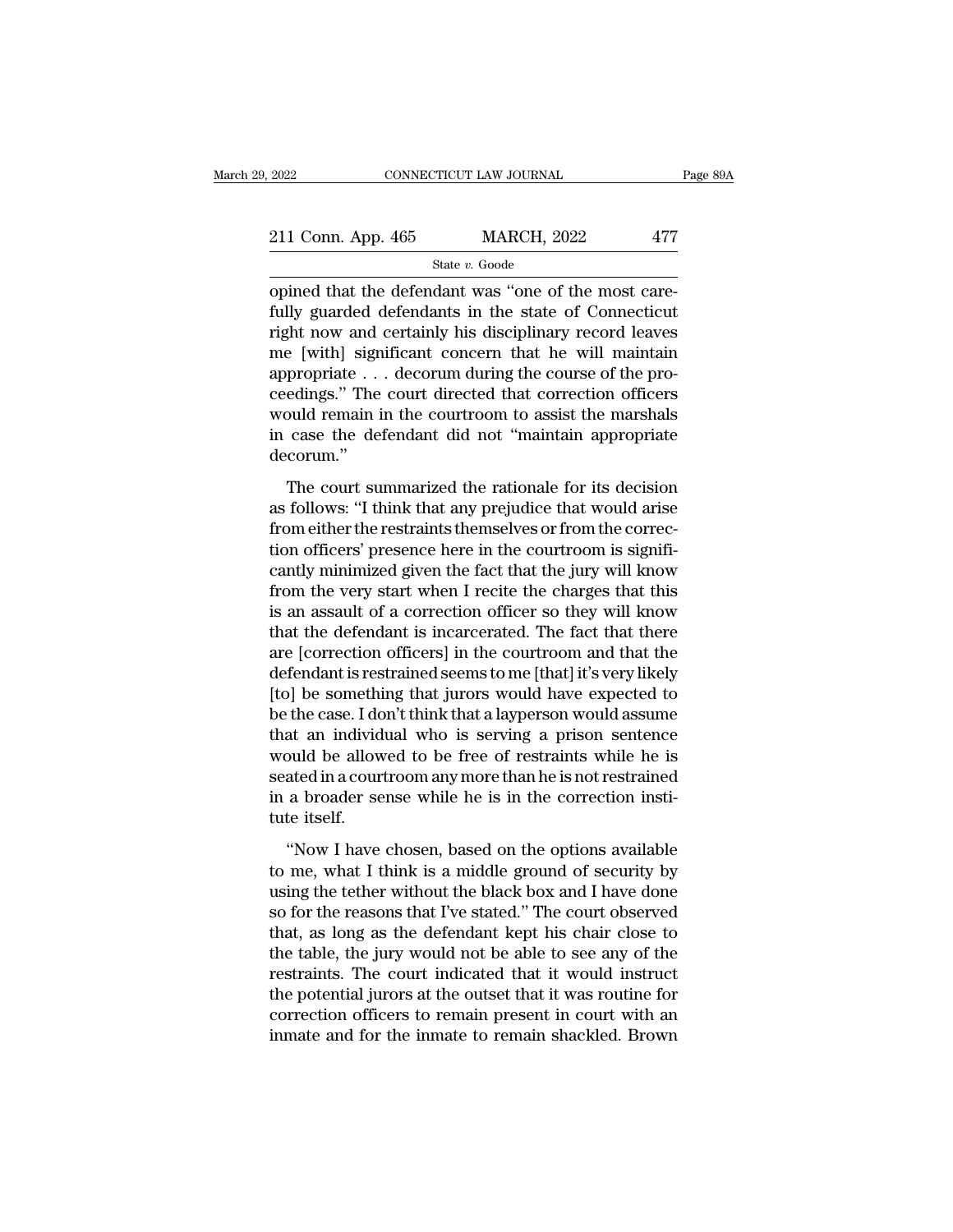| )A  | CONNECTICUT LAW JOURNAL                                                                   |                    | March 29, 2022 |
|-----|-------------------------------------------------------------------------------------------|--------------------|----------------|
| 478 | <b>MARCH, 2022</b>                                                                        | 211 Conn. App. 465 |                |
|     | State v. Goode                                                                            |                    |                |
|     | agreed with the court's proposal. Accordingly, the court<br>so instructed the jurors. $4$ |                    |                |

MARCH,  $2022$  211 Conn. App. 465<br>
State v. Goode<br>
reed with the court's proposal. Accordingly, the court<br>
instructed the jurors.<sup>4</sup><br>
We begin by setting forth the legal principles that<br>
vern our analysis of this claim, in 478 MARCH, 2022 211 Conn. App. 465<br>  $\frac{\text{state } v. \text{ Goode}}{\text{agreeed with the court's proposal. Accordingly, the court so instructed the jurors.<sup>4</sup>}$ <br>
We begin by setting forth the legal principles that govern our analysis of this claim, including the applica-<br>
ble standard of review. "[I] State v. Goode<br>
state v. Goode<br>
so instructed the jurors.<sup>4</sup><br>
We begin by setting forth the legal principles that<br>
govern our analysis of this claim, including the applica-<br>
ble standard of review. "[I]n reviewing a shack agreed with the court's proposal. Accordingly, the court<br>so instructed the jurors.<sup>4</sup><br>We begin by setting forth the legal principles that<br>govern our analysis of this claim, including the applica-<br>ble standard of review. "[ so instructed the jurors.<sup>4</sup><br>So instructed the jurors.<sup>4</sup><br>We begin by setting forth the legal principles that<br>govern our analysis of this claim, including the applica-<br>ble standard of review. "[I]n reviewing a shackling<br>c We begin by setting<br>govern our analysis of the<br>ble standard of review<br>claim, our task is to decision to employ rest<br>of discretion....<br>"Central to the right t We begin by setting form the regar principles that<br>
wern our analysis of this claim, including the applica-<br>
a shackling<br>
aim, our task is to determine whether the court's<br>
cision to employ restraints constituted a clear a govern our analysis of ans elaint, including the applicable<br>ble standard of review. "[I]n reviewing a shackling<br>claim, our task is to determine whether the court's<br>decision to employ restraints constituted a clear abuse<br>of

States constitution is the principle that one accused<br>decision to employ restraints constituted a clear abuse<br>of discretion....<br>"Central to the right to a fair trial, guaranteed by the<br>[s]ixth and [f]ourteenth [a]mendments decision to employ restraints constituted a clear abuse<br>of discretion.  $\dots$ <br>"Central to the right to a fair trial, guaranteed by the<br>[s]ixth and [f]ourteenth [a]mendments [to the United<br>States constitution], is the princi determined solely restrains constrained a clear abuse<br>of discretion. . . .<br>"Central to the right to a fair trial, guaranteed by the<br>[s]ixth and [f]ourteenth [a]mendments [to the United<br>States constitution], is the principl "Central to the right to a fair trial, guaranteed by the [s]ixth and [f]ourteenth [a]mendments [to the United States constitution], is the principle that one accused of a crime is entitled to have his guilt or innocence d "Central to the right to a fair trial, guaranteed by the [s]ixth and [f]ourteenth [a]mendments [to the United States constitution], is the principle that one accused of a crime is entitled to have his guilt or innocence d [s]ixth and [f]ourteenth [a]mendments [to the United States constitution], is the principle that one accused of a crime is entitled to have his guilt or innocence determined solely on the basis of the evidence introduced States constitution], is the principle that one accused<br>of a crime is entitled to have his guilt or innocence<br>determined solely on the basis of the evidence intro-<br>duced at trial, and not on grounds of official suspicion,<br> of a crime is entitled to have his guilt or innocence<br>determined solely on the basis of the evidence intro-<br>duced at trial, and not on grounds of official suspicion,<br>indictment, continued custody, or other circumstances<br>no determined solely on the basis of the evidence intro-<br>duced at trial, and not on grounds of official suspicion,<br>indictment, continued custody, or other circumstances<br>not adduced as proof at trial. . . . [C]ourts must be<br>al duced at trial, and not on grounds of official suspicion,<br>indictment, continued custody, or other circumstances<br>not adduced as proof at trial. . . . . [C]ourts must be<br>alert to factors that may undermine the fairness of th indictment, continued custody, or other circumstances<br>not adduced as proof at trial. . . . [C]ourts must be<br>alert to factors that may undermine the fairness of the<br>fact-finding process. In the administration of criminal<br>j not adduced as proof at trial.  $\ldots$  [C]ourts must be alert to factors that may undermine the fairness of the fact-finding process. In the administration of criminal justice, courts must carefully guard against dilution o alert to factors that may undermine the fairness of the<br>fact-finding process. In the administration of criminal<br>justice, courts must carefully guard against dilution of<br>the principle that guilt is to be established by prob fact-finding process. In the administration of criminal justice, courts must carefully guard against dilution of the principle that guilt is to be established by probative evidence and beyond a reasonable doubt. . . . Thu Figure 2.1 Thus,<br>
In order for a criminal defendant to enjoy the maxi-<br>
um benefit of the presumption of innocence, our<br>
burts should make every reasonable effort to present<br>  $\frac{4}{1}$ The court instructed the jurors, inte [i]n order for a criminal defendant to enjoy the maximum benefit of the presumption of innocence, our courts should make every reasonable effort to present<br><sup>4</sup> The court instructed the jurors, inter alia: "Now the charge,

mum benefit of the presumption of innocence, our<br>courts should make every reasonable effort to present<br><sup>4</sup>The court instructed the jurors, inter alia: "Now the charge, as you know,<br>is the charge as I just told you, assault courts should make every reasonable effort to present<br>
<sup>4</sup> The court instructed the jurors, inter alia: "Now the charge, as you know,<br>
is the charge as I just told you, assault of an employee of the Department<br>
of Correcti Figure 2001 COUT CONTERN THE COUNTROLLED IN THE COUNTROLLED THE COUNTROLLED THE COUNTROLLED THE COUNTROLLED THE COUNTROLLED OF CONTESTING OF CONTESTING THE COUNTROLLED AND NOT UNLITED A rotation and this is done as a routi <sup>4</sup> The court instructed the jurors, inter alia: "Now the charge, as you know, is the charge as I just told you, assault of an employee of the Department of Correction. You will [learn] during this trial that the defendan is the charge as I just told you, assault of an employee of the Department of Correction. You will [learn] during this trial that the defendant is incarcerated and was at the time of the alleged offense. It is for that rea of Correction. You will [learn] during this trial that the defendant is incarcerated and was at the time of the alleged offense. It is for that reason that you'll see in the courtroom, and this is done as a routine practic ated and was at the time of the alleged offense. It is for that reason that you'll see in the courtroom, and this is done as a routine practice, seated behind [the defendant] are two members of the Department of Correction wou'll see in the courtroom, and this is done as a routine practice, seated behind [the defendant] are two members of the Department of Correction. And they are joined also by members of our courthouse security, and they a behind [the defendant] are two members of the Department of Correction.<br>And they are joined also by members of the Department of Correction.<br>And they are joined also by members of our courthouse security, and they<br>are call And they are joined also by members of our courthouse security, and they are called marshals. That is routine practice. You may also during the course of the trial come to learn that the defendant is restrained in certain are called marshals. That is routine practice. You may also during the course of the trial come to learn that the defendant is restrained in certain ways; that is also a matter of routine. It is not something that is done of the trial come to learn that the defendant is restrained in certain ways; that is also a matter of routine. It is not something that is done specifically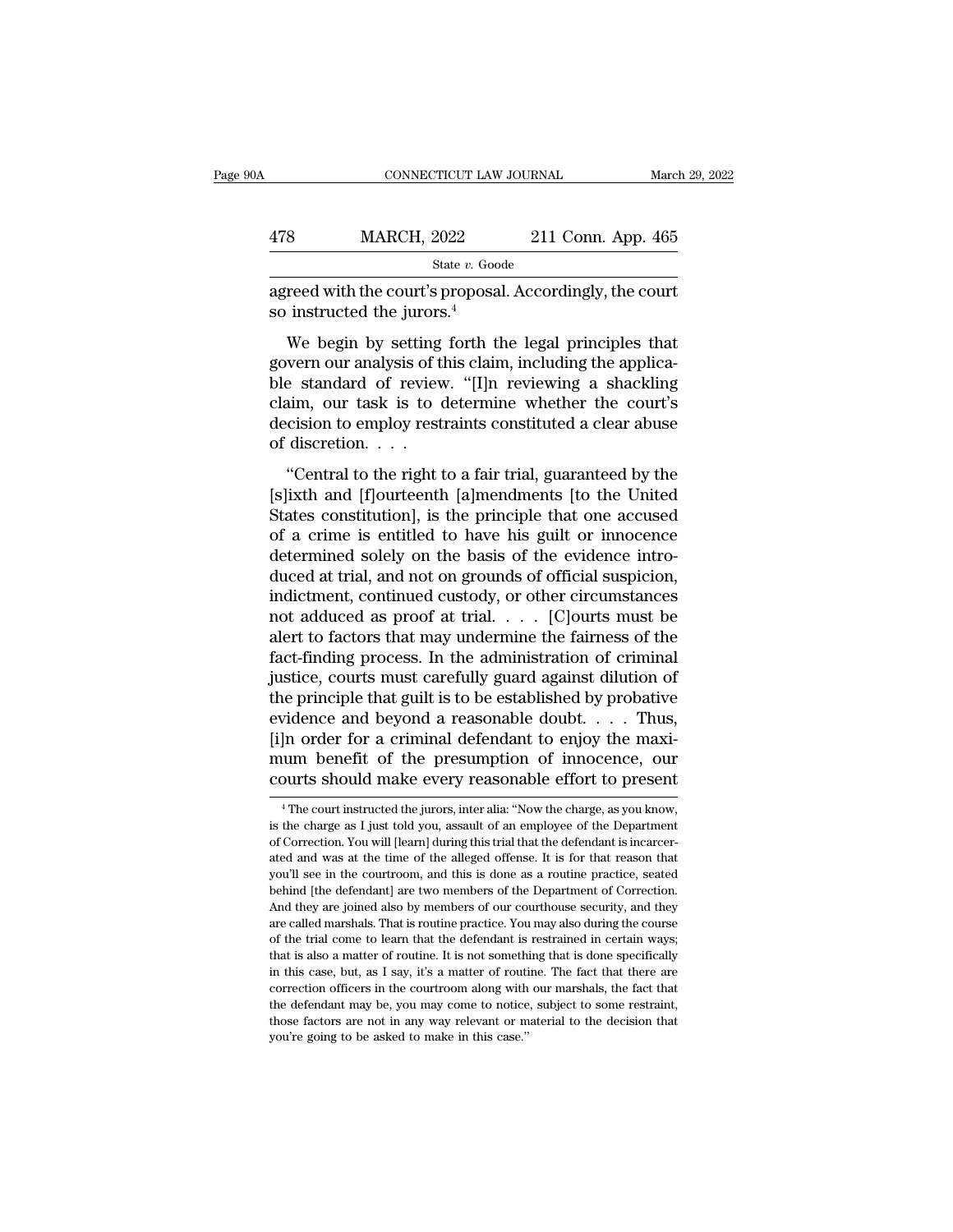| 2022               | CONNECTICUT LAW JOURNAL |                    | Page 91A |  |
|--------------------|-------------------------|--------------------|----------|--|
| 211 Conn. App. 465 |                         | <b>MARCH, 2022</b> | 479      |  |
|                    | State v. Goode          |                    |          |  |

2022 CONNECTICUT LAW JOURNAL Page 91A<br>
211 Conn. App. 465 MARCH, 2022 479<br>  $\frac{\text{State } v. \text{ Goode}}{\text{the defendant before the jury in a manner that does}}$ <br>
not suggest, expressly or impliedly, that he or she is a<br>
dangerous character whose guilt is a foregone conclu 211 Conn. App. 465 MARCH, 2022 479<br>
State v. Goode<br>
the defendant before the jury in a manner that does<br>
not suggest, expressly or impliedly, that he or she is a<br>
dangerous character whose guilt is a foregone conclu-211 Conn. App. 465 MARCH, 2022 479<br>
State v. Goode<br>
the defendant before the jury in a manner that does<br>
not suggest, expressly or impliedly, that he or she is a<br>
dangerous character whose guilt is a foregone conclu-<br>
sio 211 Conn. App<br>the defendant<br>not suggest, ex<br>dangerous char<br>sion. . . .<br>"Accordingly State v. Goode<br>
e defendant before the jury in a manner that does<br>
of suggest, expressly or impliedly, that he or she is a<br>
ngerous character whose guilt is a foregone conclu-<br>
on. . . .<br>
"Accordingly, [i]t is well establ The defendant before the jury in a manner that does<br>
not suggest, expressly or impliedly, that he or she is a<br>
dangerous character whose guilt is a foregone conclu-<br>
sion....<br>
"Accordingly, [i]t is well established that, [

Interestant before the jury in a hialiner that does<br>not suggest, expressly or impliedly, that he or she is a<br>dangerous character whose guilt is a foregone conclu-<br>sion. . . .<br>"Accordingly, [i]t is well established that, [a For suggest, expressly of implieury, that he of she is a dangerous character whose guilt is a foregone conclusion. . . .<br>
"Accordingly, [i]t is well established that, [a]s a general proposition, a criminal defendant has t dangerous character whose guint is a foregone concrusion.<br>
"Accordingly, [i]t is well established that, [a]s a general proposition, a criminal defendant has the right to appear in court free from physical restraints.<br>
Gro sion.  $\ldots$ <br>
"Accordingly, [i]t is well established that, [a]s a general proposition, a criminal defendant has the right to<br>
appear in court free from physical restraints.  $\ldots$ <br>
Grounded in the common law, this right evo "Accordingly, [i]t is well established that, [a]s a general proposition, a criminal defendant has the right to appear in court free from physical restraints. . . . . Grounded in the common law, this right evolved in order eral proposition, a criminal defendant has the right to<br>appear in court free from physical restraints. . . . .<br>Grounded in the common law, this right evolved in<br>order to preserve the presumption favoring a criminal<br>defend sumption of innocence, although not articulated in the Grounded in the common law, this right evolved in<br>order to preserve the presumption favoring a criminal<br>defendant's innocence, while eliminating any detrimen-<br>tal effects to the defendant that could result if he were<br>phys order to preserve the presumption favoring a criminal<br>defendant's innocence, while eliminating any detrimen-<br>tal effects to the defendant that could result if he were<br>physically restrained in the courtroom. . . . The predefendant's innocence, while eliminating any detrimental effects to the defendant that could result if he were<br>physically restrained in the courtroom. . . . The pre-<br>sumption of innocence, although not articulated in the<br>[ tal effects to the defendant that could result if he were<br>physically restrained in the courtroom. . . . The pre-<br>sumption of innocence, although not articulated in the<br>[c]onstitution, is a basic component of a fair trial physically restrained in the courtroom. . . . The pre-<br>sumption of innocence, although not articulated in the<br>[c]onstitution, is a basic component of a fair trial under<br>our system of criminal justice. . . . [C]ourts and c sumption of innocence, although not articulated in the [c]onstitution, is a basic component of a fair trial under<br>our system of criminal justice. . . . [C]ourts and com-<br>mentators share close to a consensus that, during t [c]onstitution, is a basi<br>our system of criminal<br>mentators share close<br>guilt phase of a trial, :<br>to remain free of phy<br>to the jury; [and] tha<br>dimension  $\ldots$ ...<br>"Nonetheless, a def It system of chininal justice.  $\ldots$  [C]ourts and contentators share close to a consensus that, during the ilt phase of a trial, a criminal defendant has a right remain free of physical restraints that are visible the jur mentators share close to a consensus that, during the<br>guilt phase of a trial, a criminal defendant has a right<br>to remain free of physical restraints that are visible<br>to the jury; [and] that the right has a constitutional<br>d

gunt phase of a that, a criminal detendant has a right<br>to remain free of physical restraints that are visible<br>to the jury; [and] that the right has a constitutional<br>dimension  $\ldots$ <br>"Nonetheless, a defendant's right to app to femant free of physical restraints that are visible<br>to the jury; [and] that the right has a constitutional<br>dimension . . . .<br>"Nonetheless, a defendant's right to appear before<br>the jury unfettered is not absolute. . . . the finds are right has a constitutional<br>dimension . . . .<br>"Nonetheless, a defendant's right to appear before<br>the jury unfettered is not absolute. . . . A trial court<br>may employ a reasonable means of restraint [on] a<br>defen "Nonetheless, a defendant's right to appear before<br>the jury unfettered is not absolute.... A trial court<br>may employ a reasonable means of restraint [on] a<br>defendant if, exercising its broad discretion in such<br>matters, the "Nonetheless, a defendant's right to appear before<br>the jury unfettered is not absolute. . . . A trial court<br>may employ a reasonable means of restraint [on] a<br>defendant if, exercising its broad discretion in such<br>matters, the jury unfettered is not absolute. . . . A trial court<br>may employ a reasonable means of restraint [on] a<br>defendant if, exercising its broad discretion in such<br>matters, the court finds that restraints are reasonably<br>nece may employ a reasonable means of restraint [on] a<br>defendant if, exercising its broad discretion in such<br>matters, the court finds that restraints are reasonably<br>necessary under the circumstances.... For example,<br>a defendan defendant if, exercising its broad discretion in such<br>matters, the court finds that restraints are reasonably<br>necessary under the circumstances. . . . For example,<br>a defendant's right to remain free of physical restraints<br> matters, the court finds that restraints are reasonably<br>necessary under the circumstances. . . . For example,<br>a defendant's right to remain free of physical restraints<br>that are visible to the jury . . . may be overcome in necessary under the circumstances. . . . For example,<br>a defendant's right to remain free of physical restraints<br>that are visible to the jury . . . may be overcome in a<br>particular instance by essential state interests such a defendant's right to remain free of physical restraints<br>that are visible to the jury  $\dots$  may be overcome in a<br>particular instance by essential state interests such as<br>physical security, escape prevention, or courtroom<br> that are visible to the jury  $\dots$  may be overcome in a<br>particular instance by essential state interests such as<br>physical security, escape prevention, or courtroom<br>decorum.  $\dots$  Because [a] trial judge has a duty to do<br>wha particular instance by essential state interests such as<br>physical security, escape prevention, or courtroom<br>decorum....Because [a] trial judge has a duty to do<br>what may be necessary to prevent escape, to minimize<br>danger of physical security, escape prevention, or courtroom<br>decorum....Because [a] trial judge has a duty to do<br>what may be necessary to prevent escape, to minimize<br>danger of harm to those attending trial as well as to<br>the general decorum. . . . Becaus<br>what may be necessar<br>danger of harm to th<br>the general public, and<br>courtroom . . . [s]ha<br>in order to ensure th<br>progress of trial. . . .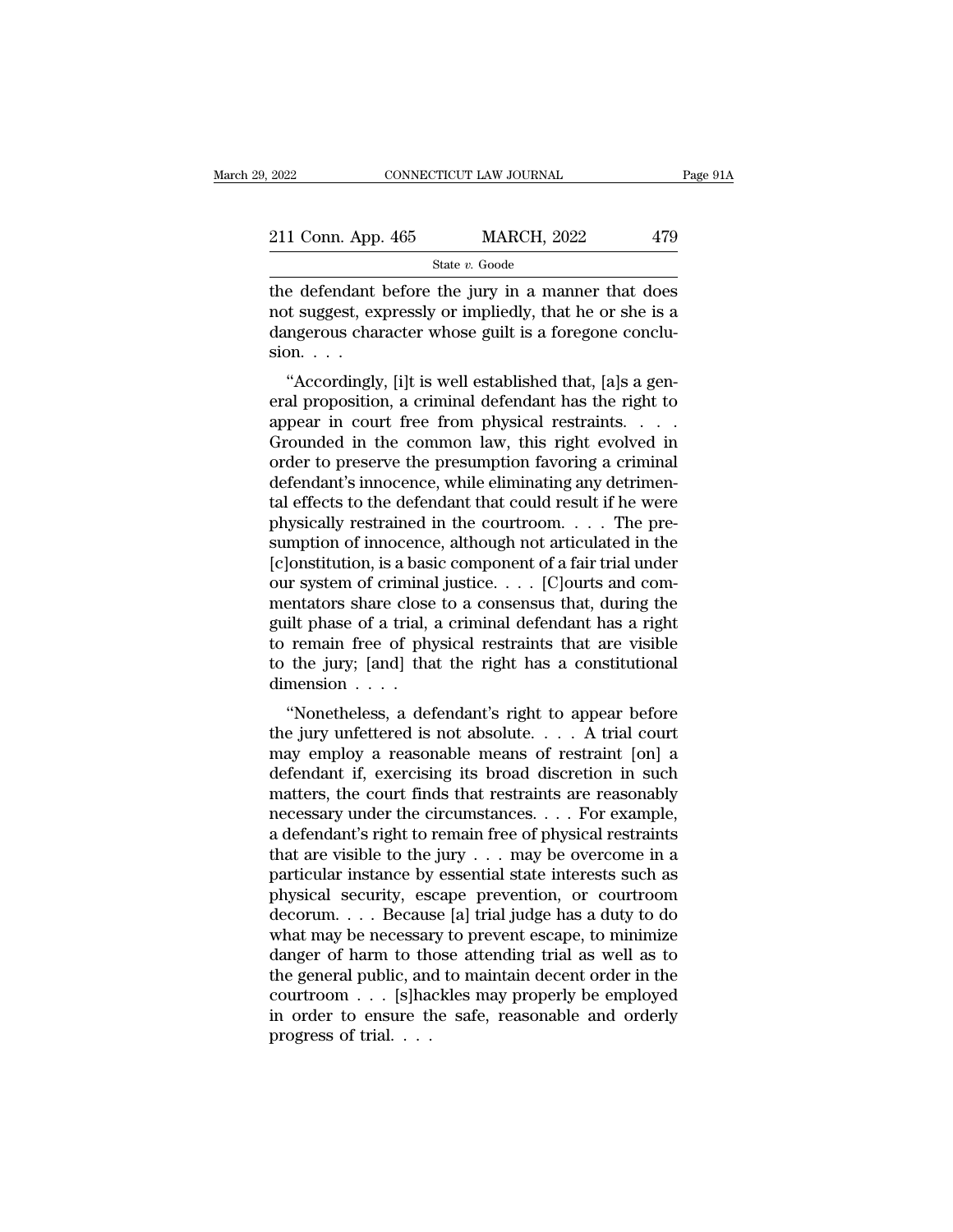## EXECUTE CONNECTICUT LAW JOURNAL March 29, 2022<br>
480 MARCH, 2022 211 Conn. App. 465<br>
5tate v. Goode State *v.* Goode

CONNECTICUT LAW JOURNAL<br>
0 MARCH, 2022 211 Conn. App. 465<br>
<sup>3</sup> State v. Goode<br>
<sup>4</sup> Despite the breadth of [the court's] discretion, how-<br>
11 Conn. App. 465<br>
12 Conn. App. 465<br>
12 Conn. App. 465<br>
12 Conn. App. 465<br>
12 Conn. 480 MARCH, 2022 211 Conn. App. 465<br>
state v. Goode<br>
"Despite the breadth of [the court's] discretion, how-<br>
ever, [t]he law has long forbidden routine use of visible<br>
shackles during the guilt phase . . . . [T]he [f]ifth  $\begin{array}{lll}\n & \text{MARCH, 2022} & \text{211 Conn. App. 465} \\
 & \text{State } v. \text{ Goode} \\
 \hline\n \text{"Despite the breadth of [the court's] discretion, however, [t]he law has long forbidden routine use of visible shackles during the guilty phase . . . . [T]he [f]ifth and [f]ourteenth [a]mendments prohibit the use of physical restraints visible to the jury about a trivial court determine it.} \n\end{array}$  $\frac{\text{MARCH, 2022}}{\text{State } v. \text{ Goode}}$ <br>
"Despite the breadth of [the court's] discretion, how-<br>
ever, [t]he law has long forbidden routine use of visible<br>
shackles during the guilt phase . . . . [T]he [f]ifth and<br>
[f]ourteenth [a] **Example 12 Collin 1-pp. 138**<br>
State v. Goode<br>
"Despite the breadth of [the court's] discretion, how-<br>
ever, [t]he law has long forbidden routine use of visible<br>
shackles during the guilt phase . . . . [T]he [f]ifth and<br> state *v*. Goode<br>
"Despite the breadth of [the court's] discretion, how-<br>
ever, [t]he law has long forbidden routine use of visible<br>
shackles during the guilt phase  $\dots$ . [T]he [f]ifth and<br>
[f]ourteenth [a]mendments prohi "Despite the breadth of [the court's] discretion, however, [t]he law has long forbidden routine use of visible shackles during the guilt phase  $\dots$ . [T]he [f]ifth and [f]ourteenth [a]mendments prohibit the use of physical ever, [t]he law<br>shackles during<br>[f]ourteenth [a]<br>restraints visibl<br>nation, in the<br>justified by a<br>trial. . . .<br>"Practice Bo ackies during the gunt phase  $\ldots$  (1) the php and ourteenth [a]mendments prohibit the use of physical straints visible to the jury absent a trial court determition, in the exercise of its discretion, that they are stifie pourteent paper and the use of physical<br>restraints visible to the jury absent a trial court determi-<br>nation, in the exercise of its discretion, that they are<br>justified by a state interest specific to a particular<br>trial...<br>

restraints visible to the jury absent a trial court determi-<br>nation, in the exercise of its discretion, that they are<br>justified by a state interest specific to a particular<br>trial...<br>"Practice Book § 42-46 mandates in relev Fraction, in the exercise of its discretion, that they are<br>justified by a state interest specific to a particular<br>trial....<br>"Practice Book § 42-46 mandates in relevant part: In<br>ordering the use of restraints or denying a The nature and duration of the restraints employed shall be those reasonably necessary under the circum-<br>trial.... ("Practice Book  $\S$  42-46 mandates in relevant part: In ordering the use of restraints or denying a reques "Practice Book § 42-46 mandates in relevant part: In ordering the use of restraints or denying a request to remove them, the judicial authority shall detail its reasons on the record outside the presence of the jury. The "Practice Book § 42-46 mandates in relevant part: In ordering the use of restraints or denying a request to remove them, the judicial authority shall detail its reasons on the record outside the presence of the jury. The ordering the use of restraints or denying a request to<br>remove them, the judicial authority shall detail its rea-<br>sons on the record outside the presence of the jury.<br>The nature and duration of the restraints employed<br>shall remove them, the judicial authority shall detail its reasons on the record outside the presence of the jury.<br>The nature and duration of the restraints employed<br>shall be those reasonably necessary under the circum-<br>stances. sons on the record outside the presence of the jury.<br>The nature and duration of the restraints employed<br>shall be those reasonably necessary under the circum-<br>stances.... Although a trial court is not mandated to<br>conduct a The nature and duration of the restraints employed<br>shall be those reasonably necessary under the circum-<br>stances.... Although a trial court is not mandated to<br>conduct an evidentiary hearing concerning the neces-<br>sity for shall be those reasonably necessary under the circum-<br>stances.... Although a trial court is not mandated to<br>conduct an evidentiary hearing concerning the neces-<br>sity for restraints, our appellate review is greatly aided<br>w stances. . . . Although a trial court is not mandated to<br>conduct an evidentiary hearing concerning the neces-<br>sity for restraints, our appellate review is greatly aided<br>when a court develops the record by conducting [such] conduct an evi<br>sity for restrain<br>when a court de<br>an evidentiary<br>emphasis omit<br>*State v. McCar*<br>91 (2022).<br>Here, the rec All the record is given by conducting [such]<br>
Levidentiary hearing  $\ldots$  ... (Citations omitted;<br>
sphasis omitted; internal quotation marks omitted.)<br>
ate v. *McCarthy*, 210 Conn. App. 1, 39–43, 268 A.3d<br>
(2022).<br>
Here, t when a court develops the record by conducting [such]<br>an evidentiary hearing  $\ldots$ ." (Citations omitted.)<br>Example of the defendant of marks on the defendant of the defendant's right to be free from<br>restraints throughout h

an evidentiary hearing  $\cdot \cdot \cdot \cdot$  (Chatrons onlitted, emphasis omitted; internal quotation marks omitted.)<br>State v. McCarthy, 210 Conn. App. 1, 39–43, 268 A.3d<br>91 (2022).<br>Here, the record reflects that the court afforded g *State v. McCarthy*, 210 Conn. App. 1, 39–43, 268 A.3d 91 (2022).<br>
Here, the record reflects that the court afforded great<br>
consideration to the defendant's right to be free from<br>
restraints throughout his trial proceeding onerous means of restraining the network may have<br>in light to be free from<br>restraints throughout his trial proceedings. After thor-<br>ough consideration, the court implemented the least<br>onerous means of restraining the defe  $\mathcal{F}$  left of the record reflects that the court afforded great<br>consideration to the defendant's right to be free from<br>restraints throughout his trial proceedings. After thor-<br>ough consideration, the court implemented Here, the record reflects that the court afforded great<br>consideration to the defendant's right to be free from<br>restraints throughout his trial proceedings. After thor-<br>ough consideration, the court implemented the least<br>on consideration to the defendant's right to be free from<br>restraints throughout his trial proceedings. After thor-<br>ough consideration, the court implemented the least<br>onerous means of restraining the defendant possible<br>in lig restraints throughout his trial proceedings. After thor-<br>ough consideration, the court implemented the least<br>onerous means of restraining the defendant possible<br>in light of his extensive violent criminal record and<br>discipl ough consideration, the court implemented the least<br>onerous means of restraining the defendant possible<br>in light of his extensive violent criminal record and<br>disciplinary history. Although the restraints may have<br>been visi onerous means of restraining the defendant possible<br>in light of his extensive violent criminal record and<br>disciplinary history. Although the restraints may have<br>been visible to the jury, it cannot reasonably be argued<br>that in light of his extensive violent criminal record and<br>disciplinary history. Although the restraints may have<br>been visible to the jury, it cannot reasonably be argued<br>that the defendant's history did not justify the court's disciplinary history. Although the restraints may have<br>been visible to the jury, it cannot reasonably be argued<br>that the defendant's history did not justify the court's<br>safety concerns and the employment of restraints.<br>Des been visible to the jury, it cannot reasonably be argued<br>that the defendant's history did not justify the court's<br>safety concerns and the employment of restraints.<br>Despite the defendant's history of violence, the court<br>con that the defendant's history did not justify the court's<br>safety concerns and the employment of restraints.<br>Despite the defendant's history of violence, the court<br>considered the potential prejudice to the defendant that<br>mig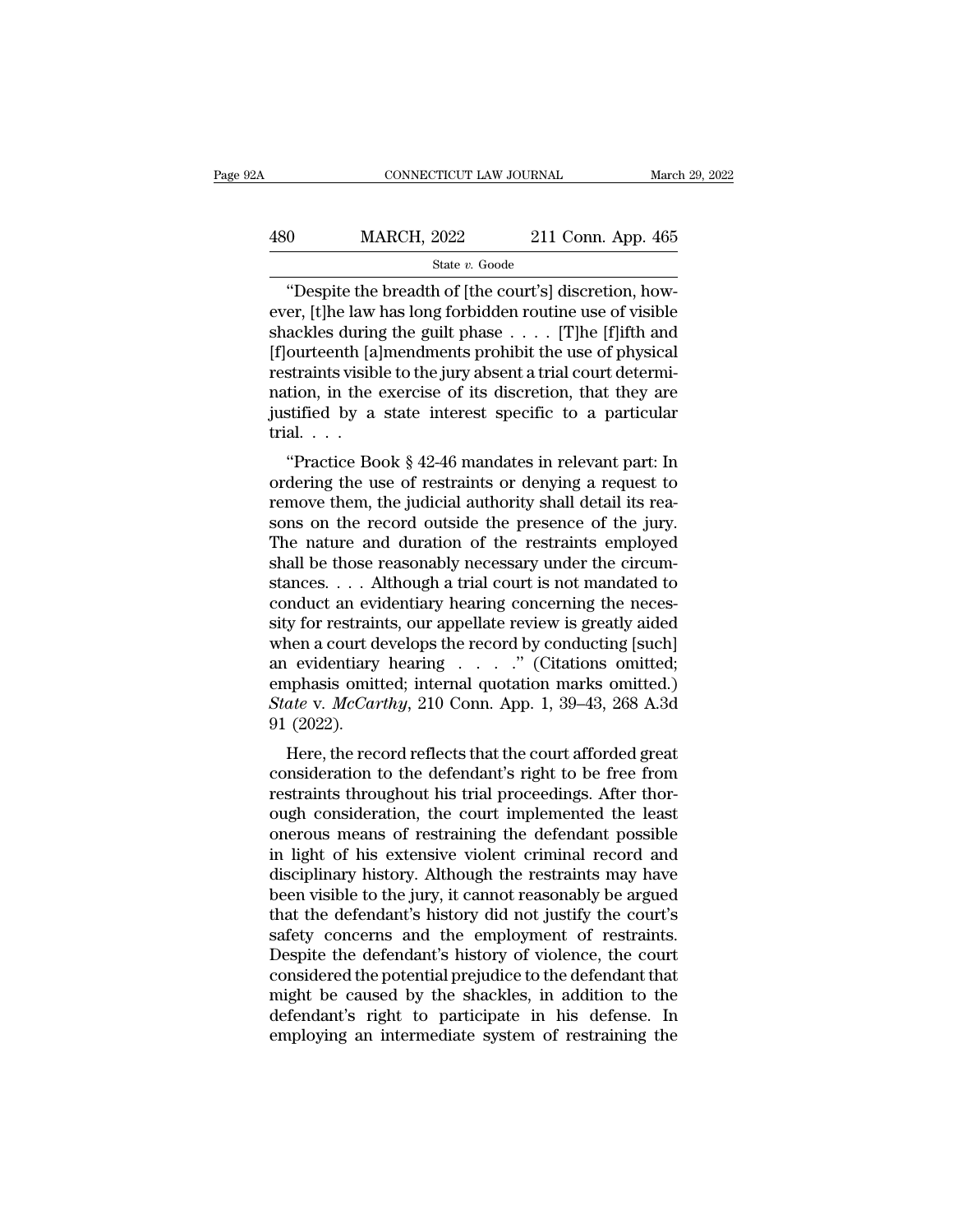State *v.* Goode

2022 CONNECTICUT LAW JOURNAL Page 93A<br>
211 Conn. App. 465 MARCH, 2022 481<br>
31 State v. Goode<br>
defendant, the court properly exercised its discretion<br>
by carefully weighing the safety concerns and the rights<br>
of the defenda 211 Conn. App. 465 MARCH, 2022 481<br>State v. Goode<br>defendant, the court properly exercised its discretion<br>by carefully weighing the safety concerns and the rights<br>of the defendant. 211 Conn. App. 465<br>defendant, the court p<br>by carefully weighing t<br>of the defendant.<br>Moreover, the cour  $\frac{\text{State } v. \text{ Goode}}{\text{State } v. \text{ Goode}}$ <br>  $\frac{\text{State } v. \text{ Goode}}{\text{fendant}}$ <br>  $\frac{\text{Catetully}}{\text{weighting}}$  the safety concerns and the rights<br>
the defendant.<br>
Moreover, the court aptly noted that, because the<br>
fendant was being tried for assaulting a

State  $v$ . Goode<br>
defendant, the court properly exercised its discretion<br>
by carefully weighing the safety concerns and the rights<br>
of the defendant.<br>
Moreover, the court aptly noted that, because the<br>
defendant was being defendant, the court properly exercised its discretion<br>by carefully weighing the safety concerns and the rights<br>of the defendant.<br>Moreover, the court aptly noted that, because the<br>defendant was being tried for assaulting a by carefully weighing the safety concerns and the rights<br>of the defendant.<br>Moreover, the court aptly noted that, because the<br>defendant was being tried for assaulting a correction<br>officer, the jury would already know that restraing the state of the defendant.<br>
Moreover, the court aptly noted that, because the<br>
defendant was being tried for assaulting a correction<br>
officer, the jury would already know that the defendant<br>
was incarcerated and Moreover, the court aptly noted that, because the<br>defendant was being tried for assaulting a correction<br>officer, the jury would already know that the defendant<br>was incarcerated and likely would expect him to be<br>restrained defendant was being tried for assaulting a correction<br>officer, the jury would already know that the defendant<br>was incarcerated and likely would expect him to be<br>restrained due to that incarceration. See *State* v. Taylor,<br> officer, the jury would already know that the defendant<br>was incarcerated and likely would expect him to be<br>restrained due to that incarceration. See *State* v. Taylor,<br>63 Conn. App. 386, 395–96, 776 A.2d 1154 (prejudicial<br> was incarcerated and likely would expect him to be<br>restrained due to that incarceration. See *State* v. *Taylor*,<br>63 Conn. App. 386, 395–96, 776 A.2d 1154 (prejudicial<br>effects of shackling were negligible where defendant<br> restrained due to that incarceration. See *State* v. Taylor,<br>63 Conn. App. 386, 395–96, 776 A.2d 1154 (prejudicial<br>effects of shackling were negligible where defendant<br>was being tried for offenses such as escape from pris 63 Conn. App. 386, 395–96, 776 A.2d 1154 (prejudicial effects of shackling were negligible where defendant was being tried for offenses such as escape from prison or assault of prison guard because nature of charges and e effects of shackling were negligible where defendant<br>was being tried for offenses such as escape from prison<br>or assault of prison guard because nature of charges<br>and evidence presented would inevitably convey to jury<br>that was being tried for offenses such as escape from prison<br>or assault of prison guard because nature of charges<br>and evidence presented would inevitably convey to jury<br>that defendant already was convict and prisoner), cert.<br>de or assault of prison guard because nature of charges<br>and evidence presented would inevitably convey to jury<br>that defendant already was convict and prisoner), cert.<br>denied, 257 Conn. 907, 777 A.2d 687, cert. denied, 534<br>U.S and evidence presented would inevitably convey to jury<br>that defendant already was convict and prisoner), cert.<br>denied, 257 Conn. 907, 777 A.2d 687, cert. denied, 534<br>U.S. 978, 122 S. Ct. 406, 151 L. Ed. 2d. 308 (2001). Ind that defendant already was convict and prisoner), cert.<br>denied, 257 Conn. 907, 777 A.2d 687, cert. denied, 534<br>U.S. 978, 122 S. Ct. 406, 151 L. Ed. 2d. 308 (2001). Indeed,<br>the court expressly instructed the jury that the u denied, 257 Conn. 907, 777 A.2d 687, cert. denied, 534<br>U.S. 978, 122 S. Ct. 406, 151 L. Ed. 2d. 308 (2001). Indeed,<br>the court expressly instructed the jury that the use<br>of restraints was routine because the defendant was<br>i U.S. 978, 122 S. Ct. 406, 151 L. Ed. 2d. 308 (2001). Indeed,<br>the court expressly instructed the jury that the use<br>of restraints was routine because the defendant was<br>incarcerated. Therefore, not only was there a sound<br>and the court expressly instructed the jury that the use<br>of restraints was routine because the defendant was<br>incarcerated. Therefore, not only was there a sound<br>and logical explanation for the use of restraints that was<br>wholly of restraints was routine because the defendant was<br>incarcerated. Therefore, not only was there a sound<br>and logical explanation for the use of restraints that was<br>wholly unconnected to any potential risk of violence<br>by the incarcerated. There<br>and logical explanat<br>wholly unconnected<br>by the defendant, b<br>underscored the log<br>jury that it was routi<br>while in court.<br>The defendant al nolly unconnected to any potential risk of violence<br>the defendant, but the court's curative instruction<br>derscored the logic of that explanation by telling the<br>ry that it was routine for inmates to remain restrained<br>nile in by the defendant, but the court's curative instruction<br>underscored the logic of that explanation by telling the<br>jury that it was routine for inmates to remain restrained<br>while in court.<br>The defendant also argues that the c

underscored the logic of that explanation by telling the<br>jury that it was routine for inmates to remain restrained<br>while in court.<br>The defendant also argues that the court erred by<br>sua sponte making the jury aware of the s the prejudice to the defendant also argues that the court erred by<br>sua sponte making the jury aware of the shackles and<br>that its instructions to the jury were insufficient to cure<br>the prejudice to the defendant. Although t while in court.<br>The defendant also argues that the court erred by<br>sua sponte making the jury aware of the shackles and<br>that its instructions to the jury were insufficient to cure<br>the prejudice to the defendant. Although th The defendant also argues that the court erred by<br>sua sponte making the jury aware of the shackles and<br>that its instructions to the jury were insufficient to cure<br>the prejudice to the defendant. Although the court did<br>make The defendant also argues that the court erred by<br>sua sponte making the jury aware of the shackles and<br>that its instructions to the jury were insufficient to cure<br>the prejudice to the defendant. Although the court did<br>make sua sponte making the jury aware of the shackles and<br>that its instructions to the jury were insufficient to cure<br>the prejudice to the defendant. Although the court did<br>make the initial proposal of a curative instruction, i that its instructions to the jury were insufficient to cure<br>the prejudice to the defendant. Although the court did<br>make the initial proposal of a curative instruction, it<br>afforded the parties an opportunity to be heard on the prejudice to the defendant. Although the court did<br>make the initial proposal of a curative instruction, it<br>afforded the parties an opportunity to be heard on that<br>instruction, and neither party objected. As noted, the<br> make the initial proposal of a curative instruction, it<br>afforded the parties an opportunity to be heard on that<br>instruction, and neither party objected. As noted, the<br>restraints ordered by the court were necessary for secu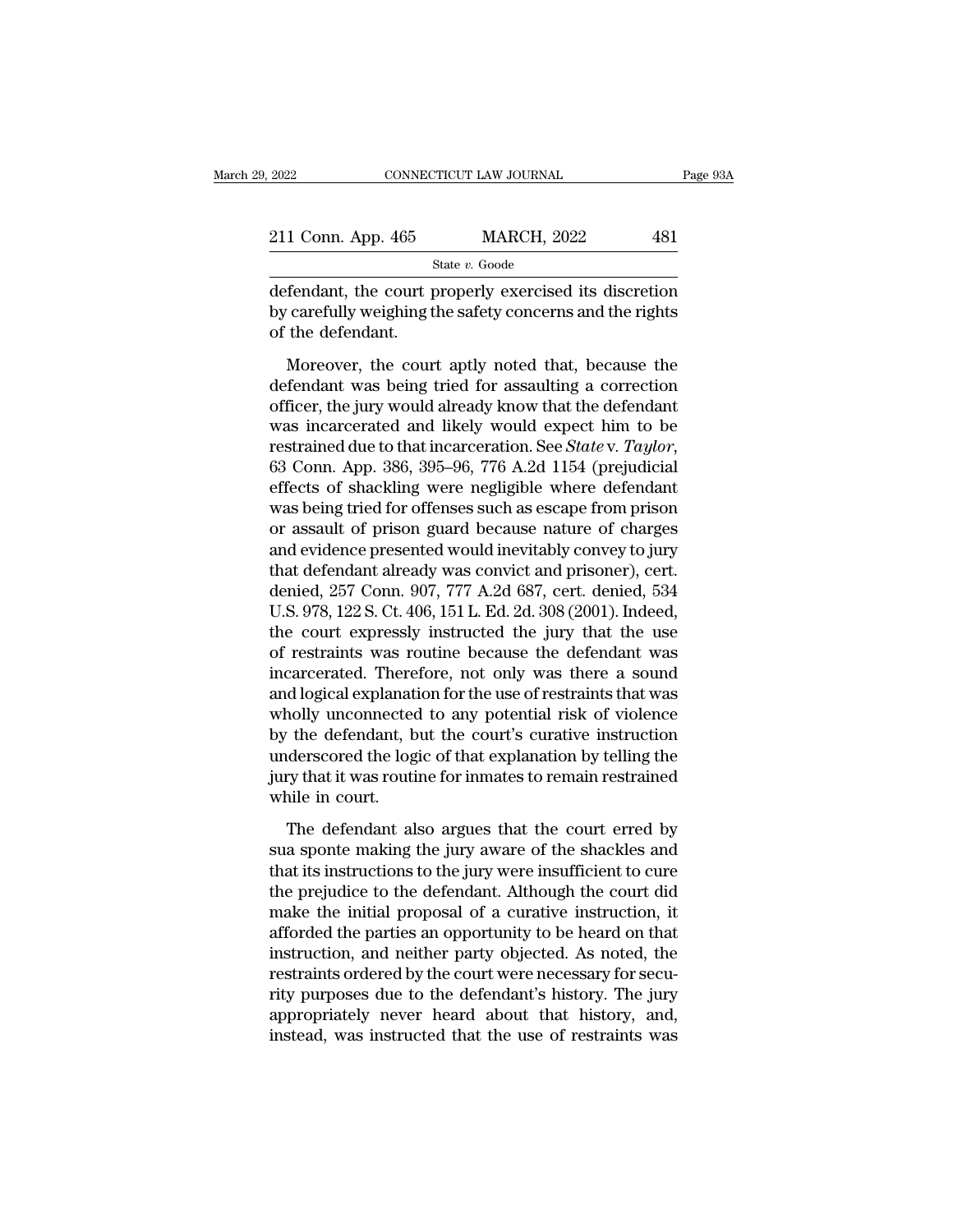| 4A  | CONNECTICUT LAW JOURNAL |                    | March 29, 2022 |
|-----|-------------------------|--------------------|----------------|
| 482 | <b>MARCH, 2022</b>      | 211 Conn. App. 465 |                |
|     | State v. Goode          |                    |                |

 $\begin{array}{ll} \text{MARCH, 2022} & \text{211 Conn. App. 465} \\ & \text{State } v. \text{ Goode} \\ \text{routine, rather than a necessary safeguard to the potential threat posed by the defendant. Accordingly, we conclude that the defendant's claim is unavailable.} \end{array}$  $\frac{482}{\text{State } v. \text{ Good}}$  (11 Conn. App. 465)<br>  $\frac{\text{State } v. \text{ Good}}{\text{routine, rather than a necessary safeguard to the potential threat posed by the defendant. Accordingly, we conclude that the defendant's claim is unavailable.}$ Example 1986. The defendant finally claims in a mechanism of the potential threat posed by the defendant. Accordingly, we not<br>not that the defendant's claim is unavailing.<br>III<br>The defendant finally claims that the court "f

III

routine, rather than a necessary safeguard to the potential threat posed by the defendant. Accordingly, we conclude that the defendant's claim is unavailing.<br>III<br>III<br>The defendant finally claims that the court "failed to u tial threat posed by the defendant. Accordingly, we<br>conclude that the defendant's claim is unavailing.<br>III<br>The defendant finally claims that the court "failed to<br>uphold its affirmative duty to inquire with respect to a<br>con conclude that the defendant's claim is unavailing.<br>
III<br>
The defendant finally claims that the court "failed to<br>
uphold its affirmative duty to inquire with respect to a<br>
conflict of interest by [Brown] when [Brown] expres III<br>The defendant finally claims that the court "failed to<br>uphold its affirmative duty to inquire with respect to a<br>conflict of interest by [Brown] when [Brown] expressed<br>fear of the defendant, stating to the court that he The defendant finally claims that the court "failed to<br>uphold its affirmative duty to inquire with respect to a<br>conflict of interest by [Brown] when [Brown] expressed<br>fear of the defendant, stating to the court that he did The defendant finally claims that the court "failed to<br>uphold its affirmative duty to inquire with respect to a<br>conflict of interest by [Brown] when [Brown] expressed<br>fear of the defendant, stating to the court that he did uphold its affirmative duty to inquire with respect to a<br>conflict of interest by [Brown] when [Brown] expressed<br>fear of the defendant, stating to the court that he did<br>not feel 'comfortable' trying the case if the defendan conflict of interest by [Brown] when [Brown] expressed<br>fear of the defendant, stating to the court that he did<br>not feel 'comfortable' trying the case if the defendant's<br>were not shackled, thereby violating the defendant's<br> fear of the defendant, stating to the court that he did<br>not feel 'comfortable' trying the case if the defendant<br>were not shackled, thereby violating the defendant's<br>[rights under the state and federal constitutions]." The<br> not feel 'comfortable' trying the case if the defendant<br>were not shackled, thereby violating the defendant's<br>[rights under the state and federal constitutions]." The<br>defendant claims that Brown's conflict became evident<br>wh were not shackled, thereby violating the defendant's<br>[rights under the state and federal constitutions]." The<br>defendant claims that Brown's conflict became evident<br>when Brown failed to argue for less restrictive restraints [rights under the state and federal constitutions]." The defendant claims that Brown's conflict became evident when Brown failed to argue for less restrictive restraints to be placed on the defendant or that "it would be l Frame Brown failed to argue for less restrictive restraints<br>
be placed on the defendant or that "it would be less<br>
ejudicial for no restraints to be visible to the jury,<br>
ther than drawing attention to the restraints and r and the effective area in the defendant of that "it would be less<br>prejudicial for no restraints to be visible to the jury,<br>rather than drawing attention to the restraints and rely-<br>ing on a curative instruction." We are no

prejudicial for no restraints to be visible to the jury,<br>prejudicial for no restraints to be visible to the jury,<br>rather than drawing attention to the restraints and rely-<br>ing on a curative instruction." We are not persua pregarded for the restraints to be tracked of the gally,<br>rather than drawing attention." We are not persuaded.<br>"It is axiomatic that a criminal defendant's sixth<br>amendment right to the effective assistance of counsel<br>incl Figure and definition." We are not persuaded.<br>
"It is axiomatic that a criminal defendant's sixth<br>
amendment right to the effective assistance of counsel<br>
includes the right to counsel that is free from conflicts<br>
of inte alty the same increases the correlation of the sixth amendment right to the effective assistance of counsel includes the right to counsel that is free from conflicts of interest.  $\dots$  It is a fundamental principle  $\dots$  th "It is axiomatic that a criminal defendant's sixth<br>amendment right to the effective assistance of counsel<br>includes the right to counsel that is free from conflicts<br>of interest.... It is a fundamental principle ... that<br>an amendment right to the effective assistance of counsel<br>includes the right to counsel that is free from conflicts<br>of interest. . . . It is a fundamental principle . . . that<br>an attorney owes an overarching duty of undivide includes the right to counsel that is free from conflicts<br>of interest. . . . It is a fundamental principle . . . that<br>an attorney owes an overarching duty of undivided loy-<br>alty to his [or her] client. At the core of the of interest.... It is a fundamental principle ... that<br>an attorney owes an overarching duty of undivided loy-<br>alty to his [or her] client. At the core of the sixth amend-<br>ment guarantee of effective assistance of counsel i an attorney owes an overarching duty of undivided loy-<br>alty to his [or her] client. At the core of the sixth amend-<br>ment guarantee of effective assistance of counsel is<br>loyalty, perhaps the most basic of counsel's duties. alty to his [or her] client. At the core of the sixth amend-<br>ment guarantee of effective assistance of counsel is<br>loyalty, perhaps the most basic of counsel's duties. . . .<br>Loyalty of a lawyer to his [or her] client's caus ment guarantee of effective assistance of co<br>loyalty, perhaps the most basic of counsel's du<br>Loyalty of a lawyer to his [or her] client's caus<br>sine qua non of the [s]ixth [a]mendment's gt<br>that an accused is entitled to eff yalty of a lawyer to his [or her] client's cause is the<br>
ne qua non of the [s]ixth [a]mendment's guarantee<br>
at an accused is entitled to effective assistance of<br>
umsel.... That guarantee affords a defendant the<br>
ght to co sine qua non of the [s]ixth [a]mendment's guarantee<br>that an accused is entitled to effective assistance of<br>counsel....That guarantee affords a defendant the<br>right to counsel's undivided loyalty....<br>"In cases involving pot

that an accused is entitled to effective assistance of<br>counsel.... That guarantee affords a defendant the<br>right to counsel's undivided loyalty....<br>"In cases involving potential conflicts of interest, this<br>court has held t Figure 1.1 That guarantee affords a defendant the right to counsel's undivided loyalty. . . .<br>
"In cases involving potential conflicts of interest, this court has held that [t]here are two circumstances under which a tria right to counsel's undivided loyalty.  $\ldots$ <br>"In cases involving potential conflicts of interest, this<br>court has held that [t]here are two circumstances under<br>which a trial court has a duty to inquire  $\ldots$  (1) when<br>there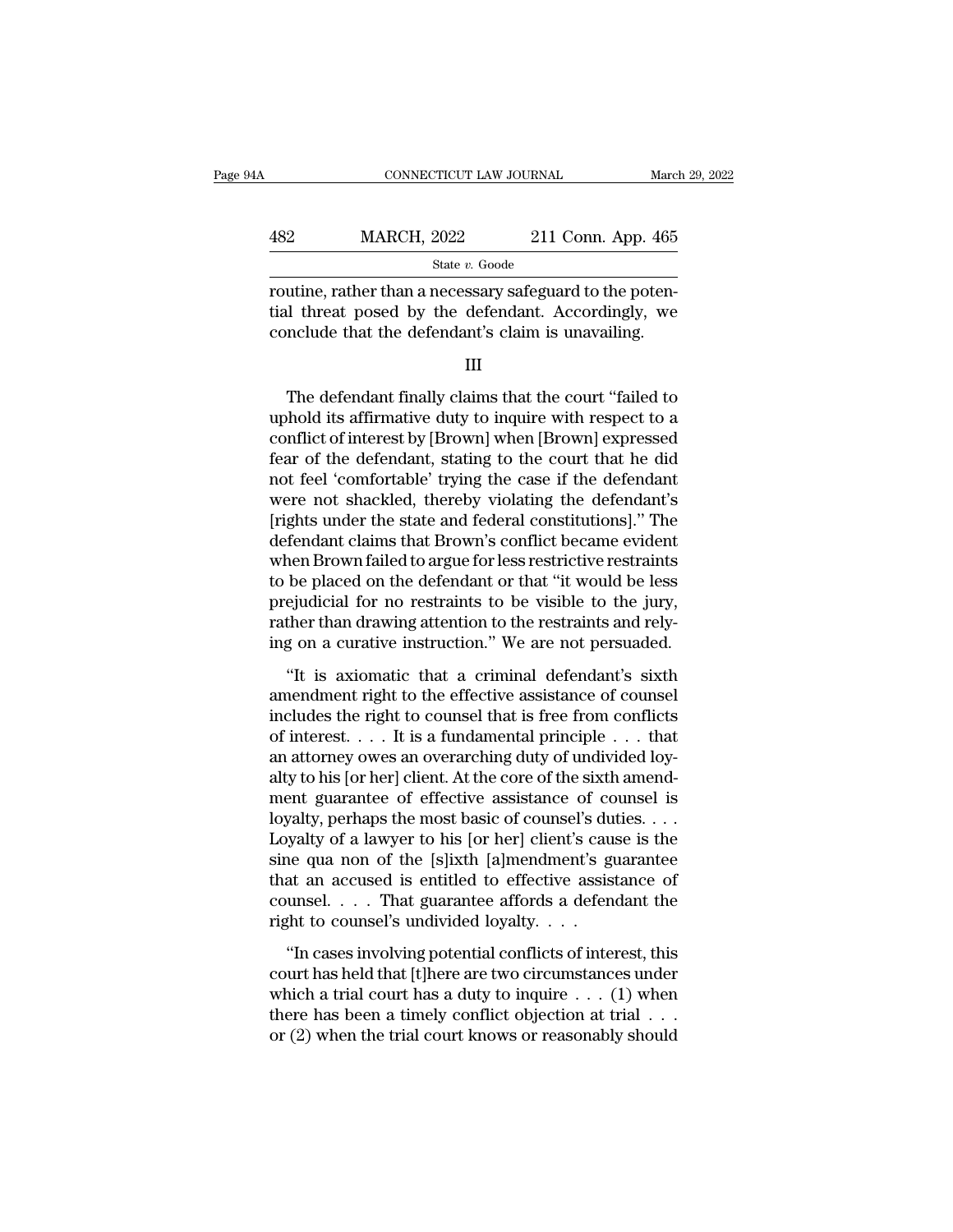| 2022               | CONNECTICUT LAW JOURNAL | Page 95A |
|--------------------|-------------------------|----------|
| 211 Conn. App. 465 | <b>MARCH, 2022</b>      | 483      |
|                    | State v. Goode          |          |

2022 CONNECTICUT LAW JOURNAL<br>
211 Conn. App. 465 MARCH, 2022 483<br>  $\frac{\text{State } v. \text{ Goode}}{\text{Rate } v. \text{ Goode}}$ <br>
know that a particular conflict exists . . . . To safe-<br>
guard a criminal defendant's right to the effective assis-211 Conn. App. 465 MARCH, 2022 483<br>
State v. Goode<br>
know that a particular conflict exists . . . . To safe-<br>
guard a criminal defendant's right to the effective assis-<br>
tance of counsel, a trial court has an affirmative o 211 Conn. App. 465 MARCH, 2022 483<br>
State v. Goode<br>
know that a particular conflict exists . . . . To safe-<br>
guard a criminal defendant's right to the effective assis-<br>
tance of counsel, a trial court has an affirmative o 211 Conn. App. 465 MARCH, 2022 483<br>
State v. Goode<br>
know that a particular conflict exists . . . . To safe-<br>
guard a criminal defendant's right to the effective assis-<br>
tance of counsel, a trial court has an affirmative o State v. Goode<br>
know that a particular conflict exists . . . . To safe-<br>
guard a criminal defendant's right to the effective assis-<br>
tance of counsel, a trial court has an affirmative obliga-<br>
tion to explore the possibil  $\begin{array}{l} \text{state }v. \end{array}$  know that a particular conguard a criminal defendant':<br>tance of counsel, a trial cou<br>tion to explore the possibly<br>conflict is brought to the at<br>a timely manner. . . . .<br>"In such circumstances, | Figure 2.1  $\ldots$  10 sate-<br>and a criminal defendant's right to the effective assis-<br>nce of counsel, a trial court has an affirmative obliga-<br>on to explore the possibility of conflict when such<br>nflict is brought to the atte guard a criminal detendant s right to the effective assistance of counsel, a trial court has an affirmative obligation to explore the possibility of conflict when such conflict is brought to the attention of the trial judg

Fance of courser, a trial court has an arimhative obngation to explore the possibility of conflict when such conflict is brought to the attention of the trial judge in a timely manner.<br>
"In such circumstances, [t]he court conflict is brought to the attention of the trial judge in<br>a timely manner.  $\dots$ <br>"In such circumstances, [t]he court must investigate<br>the facts and details of the attorney's interests to deter-<br>mine whether the attorney i Follinct is brought to the attention of the trial judge in<br>
a timely manner. . . .<br>
"In such circumstances, [t]he court must investigate<br>
the facts and details of the attorney's interests to deter-<br>
mine whether the attor a timely manner.  $\cdot \cdot \cdot$ <br>
"In such circumstances, [t]he court must investigate<br>
the facts and details of the attorney's interests to deter-<br>
mine whether the attorney in fact suffers from an actual<br>
conflict, a potential "In such circumstances, [t]he court must investigate<br>the facts and details of the attorney's interests to deter-<br>mine whether the attorney in fact suffers from an actual<br>conflict, a potential conflict, or no genuine confl the facts and details of the attorney's interests to deter-<br>mine whether the attorney in fact suffers from an actual<br>conflict, a potential conflict, or no genuine conflict at<br>all. . . . We review the defendant's claim tha mine whether the attorney in fact suffers from an actual<br>conflict, a potential conflict, or no genuine conflict at<br>all. . . . We review the defendant's claim that the trial<br>court failed to inquire into a possible conflict conflict, a potentia<br>all. . . . We review<br>court failed to inqui<br>as a question of law<br>review." (Citations<br>quotation marks of<br>Conn. 469–71.<br>The defendant ar  $\ldots$  we review the defendant schain that the trial urt failed to inquire into a possible conflict of interest a question of law, and, as such, it is subject to plenary view." (Citations omitted; footnote omitted; interna court failed to inquire into a possible conflict of interest<br>as a question of law, and, as such, it is subject to plenary<br>review." (Citations omitted; footnote omitted; internal<br>quotation marks omitted.) *State* v. *Davis* 

as a question of law, and, as such, it is subject to plenary<br>review." (Citations omitted; footnote omitted; internal<br>quotation marks omitted.) *State* v. *Davis*, supra, 338<br>Conn. 469–71.<br>The defendant argues that Brown's review. (Chanons onlitted, hoothote onlitted, internal<br>quotation marks omitted.) *State v. Davis*, supra, 338<br>Conn. 469–71.<br>The defendant argues that Brown's statement to the<br>court that he would not feel comfortable repres differentially state with *Davis*, supra, 356<br>Conn. 469–71.<br>The defendant argues that Brown's statement to the<br>court that he would not feel comfortable representing<br>the defendant if the defendant were not restrained dem-<br> The defendant argues that Brown's statement to the<br>court that he would not feel comfortable representing<br>the defendant if the defendant were not restrained dem-<br>onstrated a conflict of interest.<sup>5</sup> Based on the defen-<br>dan The defendant argues that Brown's statement to the<br>court that he would not feel comfortable representing<br>the defendant if the defendant were not restrained dem-<br>onstrated a conflict of interest.<sup>5</sup> Based on the defen-<br>dant court that he would not feel comfortable representing<br>the defendant if the defendant were not restrained dem-<br>onstrated a conflict of interest.<sup>5</sup> Based on the defen-<br>dant's violent history, including his assault of a corr the defendant if the defendant were not restrained demonstrated a conflict of interest.<sup>5</sup> Based on the defendant's violent history, including his assault of a correction officer just one month earlier and his previous inc on onstrated a conflict of interest.<sup>5</sup> Based on the defendant's violent history, including his assault of a correction officer just one month earlier and his previous incourt threat against his prior attorney, Brown's saf dant's violent history, including his assault of a correction officer just one month earlier and his previous incourt threat against his prior attorney, Brown's safety concerns were understandable. Despite Brown's well-fou tion officer just one month earlier and his previous incourt threat against his prior attorney, Brown's safety<br>concerns were understandable. Despite Brown's well-<br>founded safety concerns, he did not, at any point,<br>express court threat against his prior attorney, Brown's safety<br>concerns were understandable. Despite Brown's well-<br>founded safety concerns, he did not, at any point,<br>express that those concerns prevented him from repre-<br>senting t concerns were understandable. Despite Brown's well-<br>founded safety concerns, he did not, at any point,<br>express that those concerns prevented him from repre-<br>senting the defendant or posed a conflict of interest<br>requiring h founded safety concerns, he did not, at any point,<br>express that those concerns prevented him from repre-<br>senting the defendant or posed a conflict of interest<br>requiring his removal from the case. In fact, immediately<br>prior express that those concerns prevented him from representing the defendant or posed a conflict of interest<br>requiring his removal from the case. In fact, immediately<br>prior to addressing the shackles issue, the court consid-<br> senting the defendant or posed a conflict of interest<br>requiring his removal from the case. In fact, immediately<br>prior to addressing the shackles issue, the court consid-<br>ered the defendant's request for new counsel, during requiring his removal from the case. In fact, immediately<br>prior to addressing the shackles issue, the court consid-<br>ered the defendant's request for new counsel, during<br>which, as iterated herein, the court asked Brown if h hich, as iterated herein, the court asked Brown if he ould zealously represent the defendant, and Brown ssured the court that he would. We therefore conclude at the defendant's claim that the court should have  $\frac{5}{6}$  Af would zealously represent the defendant, and Brown<br>assured the court that he would. We therefore conclude<br>that the defendant's claim that the court should have<br> $\frac{1}{5}$  After Brown expressed that concern, the defendant n

assured the court that he would. We therefore conclude<br>that the defendant's claim that the court should have<br> $\frac{1}{6}$  After Brown expressed that concern, the defendant noted, inter alia,<br>"[T]his is not starting off well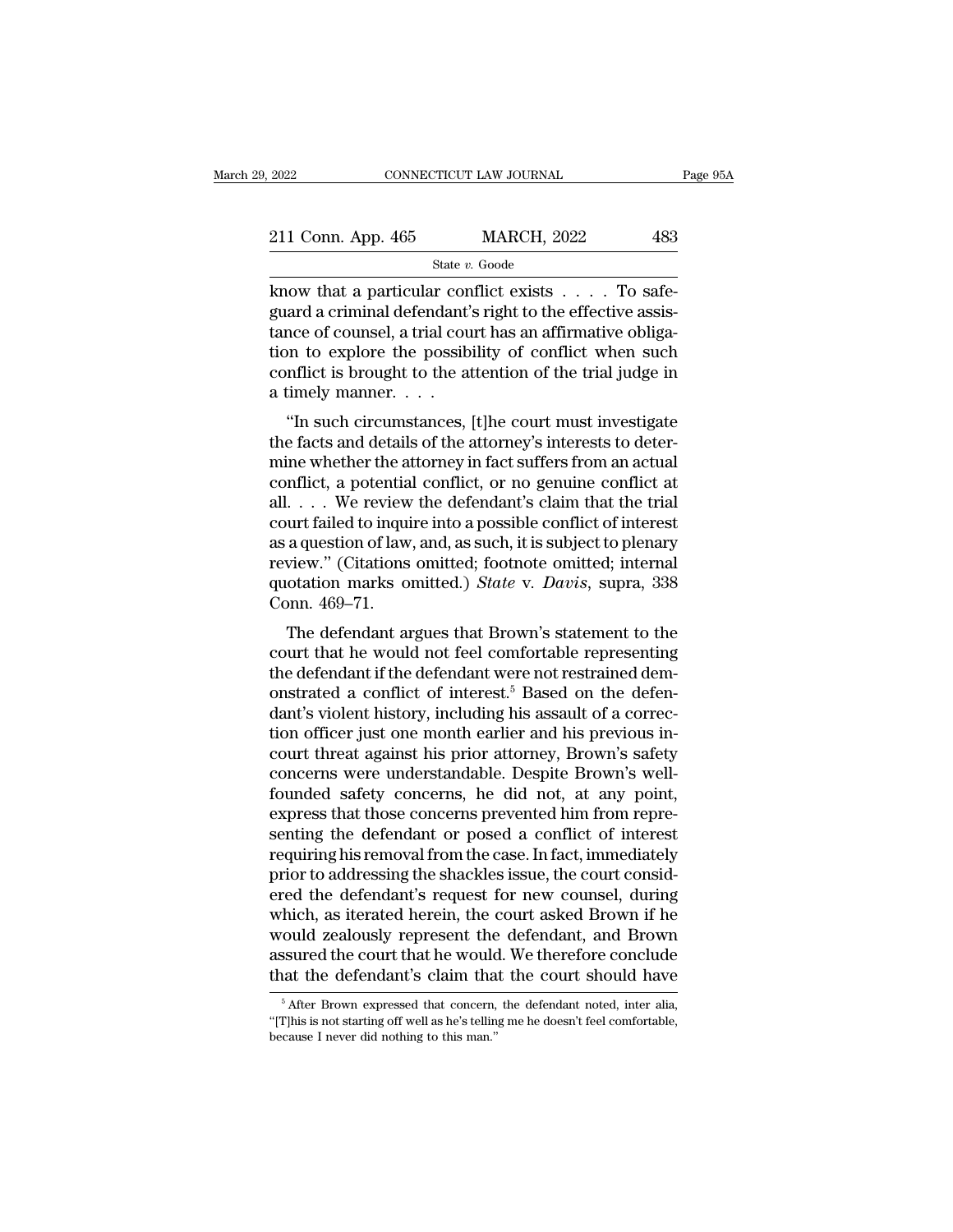### CONNECTICUT LAW JOURNAL March 29, 2022<br>484 MARCH, 2022 211 Conn. App. 484<br>Ingram v. Ingram Ingram *v.* Ingram CONNECTICUT LAW JOURNAL March 29, 2022<br> **indulfied MARCH, 2022** 211 Conn. App. 484<br>
Ingram v. Ingram<br>
inquired further into a potential conflict of interest is<br>
without merit. MARCH<br>
184 MARCH<br>
184 MARCH<br>
194 Marchel Marchel<br>
194 Marchel Star<br>
194 Marchel Star<br>
194 Marchel Star<br>
194 Marchel Star<br>
194 Marchel Star<br>
194 Marchel Star<br>
194 Marchel Star<br>
195 Marchel Star<br>
195 Marchel Star<br>
195 Marche  $\frac{4}{\text{MARCH}}$ , 2022<br>
Ingram v. Ingram<br>
quired further into a potential<br>
thout merit.<br>
The judgment is affirmed.<br>
In this opinion the other judge:

Ingram v. Ingram<br>quired further into a potential conflict of interesthout merit.<br>The judgment is affirmed.<br>In this opinion the other judges concurred.

### out merit.<br>
e judgment is affirmed.<br>
this opinion the other judges concurred.<br>
CHRISTINA INGRAM *v*. BRIAN J. INGRAM<br>
(AC 44392) Firmed.<br>
other judges concu<br>
HRAM v. BRIAN J. I<br>
(AC 44392)<br>
and Alvord and Lavine, J. CHRISTINA INGRAM  $v$ . BRIAN J. INGRAM<br>(AC 44392)<br>Bright, C. J., and Alvord and Lavine, Js.

### *Syllabus*

 $(AC 44392)$ <br>Bright, C. J., and Alvord and Lavine, Js.<br> $Syllabus$ <br>The defendant, whose marriage to the plaintiff previously had been dis-<br>solved, appealed to this court from the judgment of the trial court Bright, C. J., and Alvord and Lavine, Js.<br>Syllabus<br>defendant, whose marriage to the plaintiff previously had been dis-<br>solved, appealed to this court from the judgment of the trial court<br>granting the plaintiff's motion for Bright, C. J., and Alvord and Lavine, Js.<br>
Syllabus<br>
defendant, whose marriage to the plaintiff previously had been dis-<br>
solved, appealed to this court from the judgment of the trial court<br>
granting the plaintiff's motion *Syllabus*<br>defendant, whose marriage to the plaintiff previously had been dis-<br>solved, appealed to this court from the judgment of the trial court<br>granting the plaintiff's motion for modification of custody, seeking to<br>rel Symbols<br>defendant, whose marriage to the plaintiff previously had been dis-<br>solved, appealed to this court from the judgment of the trial court<br>granting the plaintiff's motion for modification of custody, seeking to<br>reloca defendant, whose marriage to the plaintiff previously had been dissolved, appealed to this court from the judgment of the trial court granting the plaintiff's motion for modification of custody, seeking to relocate with th solved, appealed to this court from the judgment of the trial court granting the plaintiff's motion for modification of custody, seeking to relocate with the parties' minor child to Poughkeepsie, New York. *Held* that the granting the plaintiff's motion for modification of custody, seeking to relocate with the parties' minor child to Poughkeepsie, New York. *Held* that the trial court properly granted the plaintiff's motion for modification relocate with the parties' minor child to Poughkeepsie, New York. *Held* that the trial court properly granted the plaintiff's motion for modification of custody: contrary to the defendant's contention that the trial court that the trial court properly granted the plaintiff's motion for modification of custody: contrary to the defendant's contention that the trial court ignored the parties' informal agreement for alternating weekly parenting tion of custody: contrary to the defendant's contention that the trial court ignored the parties' informal agreement for alternating weekly parenting time with the child for the seven to eight months leading up to the hear court ignored the parties' informal agreement for alternating weekly<br>parenting time with the child for the seven to eight months leading up<br>to the hearing on the plaintiff's motion, that court heard extensive<br>testimony fro parenting time with the child for the seven to eight months leading up<br>to the hearing on the plaintiff's motion, that court heard extensive<br>testimony from both parties as to that schedule, which the parties had<br>in place du to the hearing on the plaintiff's motion, that court heard extensive testimony from both parties as to that schedule, which the parties had in place during the unique circumstances of the child's remote learning during the testimony from both parties as to that schedule, which the parties had<br>in place during the unique circumstances of the child's remote learning<br>during the COVID-19 pandemic, and, now that in-person schooling had<br>resumed, ne in place during the unique circumstances of the child's remote learning during the COVID-19 pandemic, and, now that in-person schooling had resumed, neither party sought a continuation of that schedule, the court's previou during the COVID-19 pandemic, and, now that in-person schooling had resumed, neither party sought a continuation of that schedule, the court's previous ex parte order recognized that alternating weekly parenting schedule, resumed, neither party sought a continuation of that schedule, the court's previous ex parte order recognized that alternating weekly parenting schedule, and the court's statement that it was in the child's best interests previous ex parte order recognized that alternating weekly parenting<br>schedule, and the court's statement that it was in the child's best interests<br>to maintain the continuity of living with his mother and his brother<br>found schedule, and the court's statement that it was in the child's best interests to maintain the continuity of living with his mother and his brother found support in the record as it reasonably could be construed as a refere to maintain the continuity of living with his mother and his brother found support in the record as it reasonably could be construed as a reference to the parties' former parenting time schedule; moreover, the court's find found support in the record as it reasonably could be construed as a reference to the parties' former parenting time schedule; moreover, the court's finding that the plaintiff had a more active role in the child's life was reference to the parties' former parenting time schedule; moreover, the court's finding that the plaintiff had a more active role in the child's life was not clearly erroneous, as there was evidence in the record to suppor court's finding that the plaintiff had a more active role in the child's life<br>was not clearly erroneous, as there was evidence in the record to support<br>that finding, including the plaintiff's testimony that she primarily c was not clearly erroneous, as there was evidence in the record to support that finding, including the plaintiff's testimony that she primarily cared for the child from his birth and throughout his childhood, and the defend that finding, including the plaintiff's testimony that she primarily cared for the child from his birth and throughout his childhood, and the defendant's testimony that he had, at times, missed the child's doctor's appoint for the child from his birth and throughout his childhood, and the defendant's testimony that he had, at times, missed the child's doctor's appointments and parent-teacher conferences due to his work schedule; furthermore, defendant's testimony that he had, at times, missed the child's doctor's appointments and parent-teacher conferences due to his work schedule; furthermore, the defendant did not point to any evidence to support his argumen appointments and parent-teacher conferences due to his work schedule;<br>furthermore, the defendant did not point to any evidence to support his<br>argument that the court prejudged the motion on the basis that the<br>plaintiff alr furthermore, the defendant did not point to any evidence to support his argument that the court prejudged the motion on the basis that the plaintiff already had moved to Poughkeepsie, and, to the contrary, the court appli furthermore, the defendant did not point to any evidence to support his argument that the court prejudged the motion on the basis that the plaintiff already had moved to Poughkeepsie, and, to the contrary, the court appli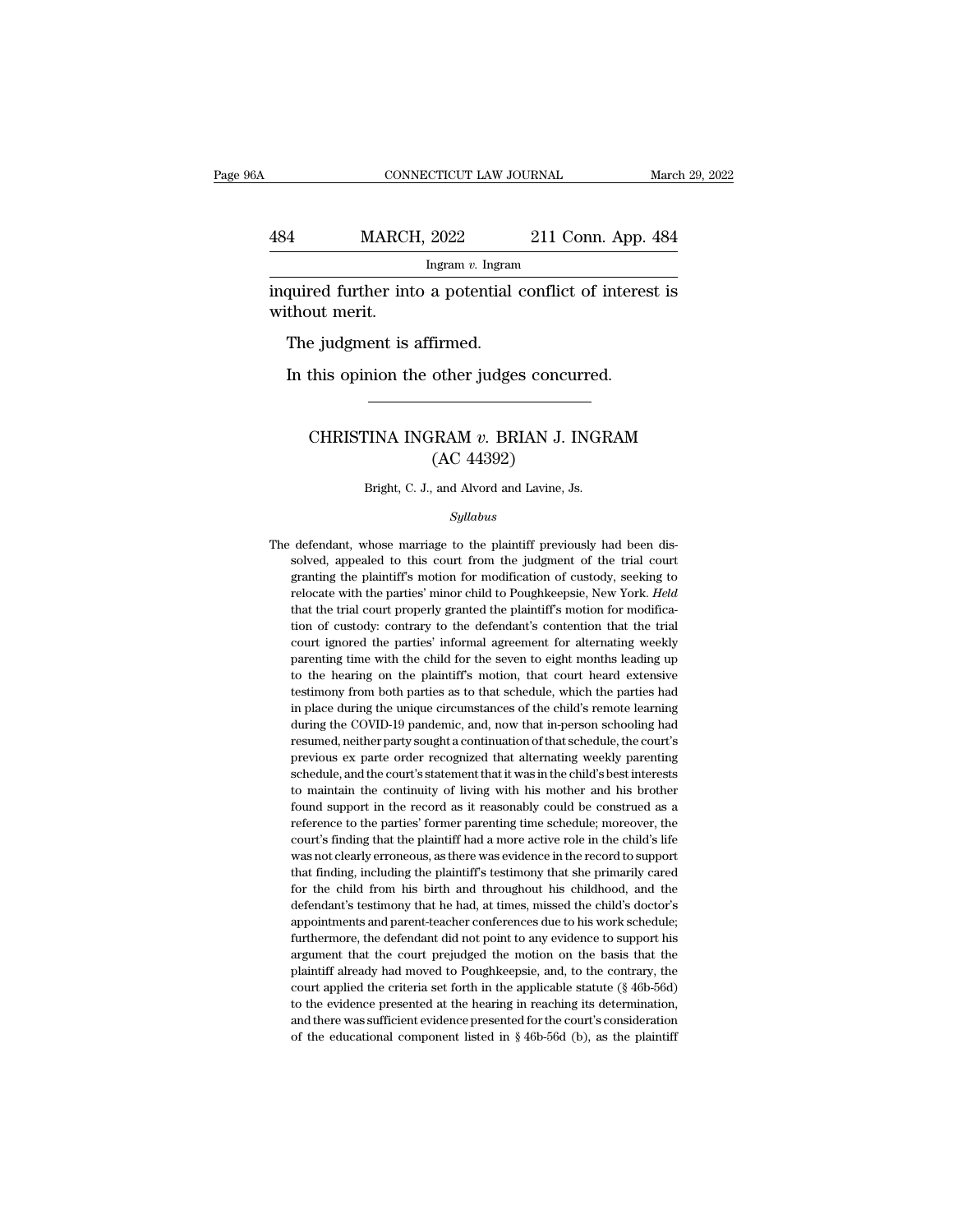| , 2022             | CONNECTICUT LAW JOURNAL | Page 97A |
|--------------------|-------------------------|----------|
| 211 Conn. App. 484 | <b>MARCH, 2022</b>      | 485      |
|                    | Ingram $v$ . Ingram     |          |

1 Conn. App. 484 MARCH, 2022 485<br>Ingram v. Ingram<br>provided testimony as to the educational plan for the child following<br>relocation. relocation. 1 Conn. App. 484 MARCH, 2022 485<br>
Ingram v. Ingram<br>
provided testimony as to the educational plan for the child following<br>
relocation.<br>
Argued February 2—officially released March 29, 2022<br>
Procedural History

Argued February 2—officially released March 29, 2022<br>*Procedural History*<br>Action for the dissolution of a marriage, and for other may be in the dissolution for the child following<br>
relocation.<br>
Argued February 2—officially released March 29, 2022<br>
Procedural History<br>
Action for the dissolution of a marriage, and for other<br>
lief, brought to the Superi provided testimony as to the educational plan for the child following<br>relocation.<br>Argued February 2—officially released March 29, 2022<br>*Procedural History*<br>Action for the dissolution of a marriage, and for other<br>relief, br relocation.<br>
Argued February 2—officially released March 29, 2022<br> *Procedural History*<br>
Action for the dissolution of a marriage, and for other<br>
relief, brought to the Superior Court in the judicial dis-<br>
trict of Danbury Argued February 2—officially released March 29, 2022<br>
Procedural History<br>
Action for the dissolution of a marriage, and for other<br>
relief, brought to the Superior Court in the judicial dis-<br>
trict of Danbury, where the cou *Procedural History*<br>Action for the dissolution of a marriage, and for other<br>relief, brought to the Superior Court in the judicial dis-<br>trict of Danbury, where the court, *Eschuk*, *J*., rendered<br>judgment dissolving the ma Action for the dissolution of a marriage, and for other<br>relief, brought to the Superior Court in the judicial dis-<br>trict of Danbury, where the court, *Eschuk*, *J.*, rendered<br>judgment dissolving the marriage and granted ce Action for the dissolution of a marriage, and for other<br>relief, brought to the Superior Court in the judicial dis-<br>trict of Danbury, where the court, *Eschuk*, *J*., rendered<br>judgment dissolving the marriage and granted ce relief, brought to the Superior Court in the judicial district of Danbury, where the court, *Eschuk*, *J*., rendered judgment dissolving the marriage and granted certain other relief in accordance with the parties' separat definite assorting the matriage and granted ecream<br>
other relief in accordance with the parties' separation<br>
agreement; thereafter, the court, *Truglia*, *J.*, granted<br>
the plaintiff's postjudgment motion for modification Figure 1 and the defendant appealed to this continued.<br> *Lita M. Ward*, for the appellant (dnd the appellant (dnd the appellant (dnd the appellee (plaintiff).<br> *Lita M. Ward*, for the appellee (plaintiff).<br> *Opinion* 

dant).

### *Opinion*

Matthew D. Popilowski, for the appellant (defen-<br>nt).<br>Lita M. Ward, for the appellee (plaintiff).<br> $Opinion$ <br>ALVORD, J. The defendant, Brian J. Ingram, appeals<br>pm the judgment of the trial court granting the postdis-<br>lution moti dant).<br> *Lita M. Ward*, for the appellee (plaintiff).<br>  $\omega_{pinion}$ <br>
ALVORD, J. The defendant, Brian J. Ingram, appeals<br>
from the judgment of the trial court granting the postdis-<br>
solution motion filed by the plaintiff, Chri *Lita M. Ward*, for the appellee (plaintiff).<br>  $\frac{Opinion}{P}$ <br>
ALVORD, J. The defendant, Brian J. Ingram, appeals<br>
from the judgment of the trial court granting the postdis-<br>
solution motion filed by the plaintiff, Christina Lita M. Ward, for the appellee (plaintiff).<br>
opinion<br>
ALVORD, J. The defendant, Brian J. Ingram, appeals<br>
from the judgment of the trial court granting the postdis-<br>
solution motion filed by the plaintiff, Christina Ingram opinion<br>ALVORD, J. The defendant, Brian J. Ingram, appeals<br>from the judgment of the trial court granting the postdis-<br>solution motion filed by the plaintiff, Christina Ingram,<br>for modification of custody, seeking to reloca ALVORD, J. The defendant, Brian J. Ingram, appeals<br>from the judgment of the trial court granting the postdis-<br>solution motion filed by the plaintiff, Christina Ingram,<br>for modification of custody, seeking to relocate the<br>p ALVORD, J. The defendant, Brian J. Ingram, appeals<br>from the judgment of the trial court granting the postdis-<br>solution motion filed by the plaintiff, Christina Ingram,<br>for modification of custody, seeking to relocate the<br>p from the judgment of the trial court granting the possolution motion filed by the plaintiff, Christina Ing for modification of custody, seeking to relocate parties' minor child to Poughkeepsie, New York appeal, the defenda relation motion met by the plantin, christina higrant,<br>
r modification of custody, seeking to relocate the<br>
rties' minor child to Poughkeepsie, New York. On<br>
peal, the defendant claims that the court erred in<br>
anting the p for modification of castody, seeding to relocate the<br>parties' minor child to Poughkeepsie, New York. On<br>appeal, the defendant claims that the court erred in<br>granting the plaintiff's motion. We disagree and, accord-<br>ingly,

paracs filmot child to Toughkeepsic, New Tork: On<br>appeal, the defendant claims that the court erred in<br>granting the plaintiff's motion. We disagree and, accord-<br>ingly, affirm the judgment of the trial court.<br>The following depted, the detendant claims that the court cried in<br>granting the plaintiff's motion. We disagree and, accord-<br>ingly, affirm the judgment of the trial court.<br>The following facts and procedural history are rele-<br>vant to the the final matrix is motion. We disagree and, accordingly, affirm the judgment of the trial court.<br>The following facts and procedural history are relevant to the defendant's appeal. The parties were married<br>in 2012 and hav The following facts and procedural history are relevant to the defendant's appeal. The parties were married<br>in 2012 and have one minor child together, who was<br>born in 2013. In 2017, the plaintiff commenced a dissolu-<br>tion The following facts and procedural history are relevant to the defendant's appeal. The parties were married<br>in 2012 and have one minor child together, who was<br>born in 2013. In 2017, the plaintiff commenced a dissolu-<br>tion vant to the defendant's appeal. The parties were married<br>in 2012 and have one minor child together, who was<br>born in 2013. In 2017, the plaintiff commenced a dissolu-<br>tion action against the defendant. On December 19,<br>2017, in 2012 and have one minor child together, who was<br>born in 2013. In 2017, the plaintiff commenced a dissolu-<br>tion action against the defendant. On December 19,<br>2017, the court, *Eschuk*, J., rendered a judgment of<br>dissolu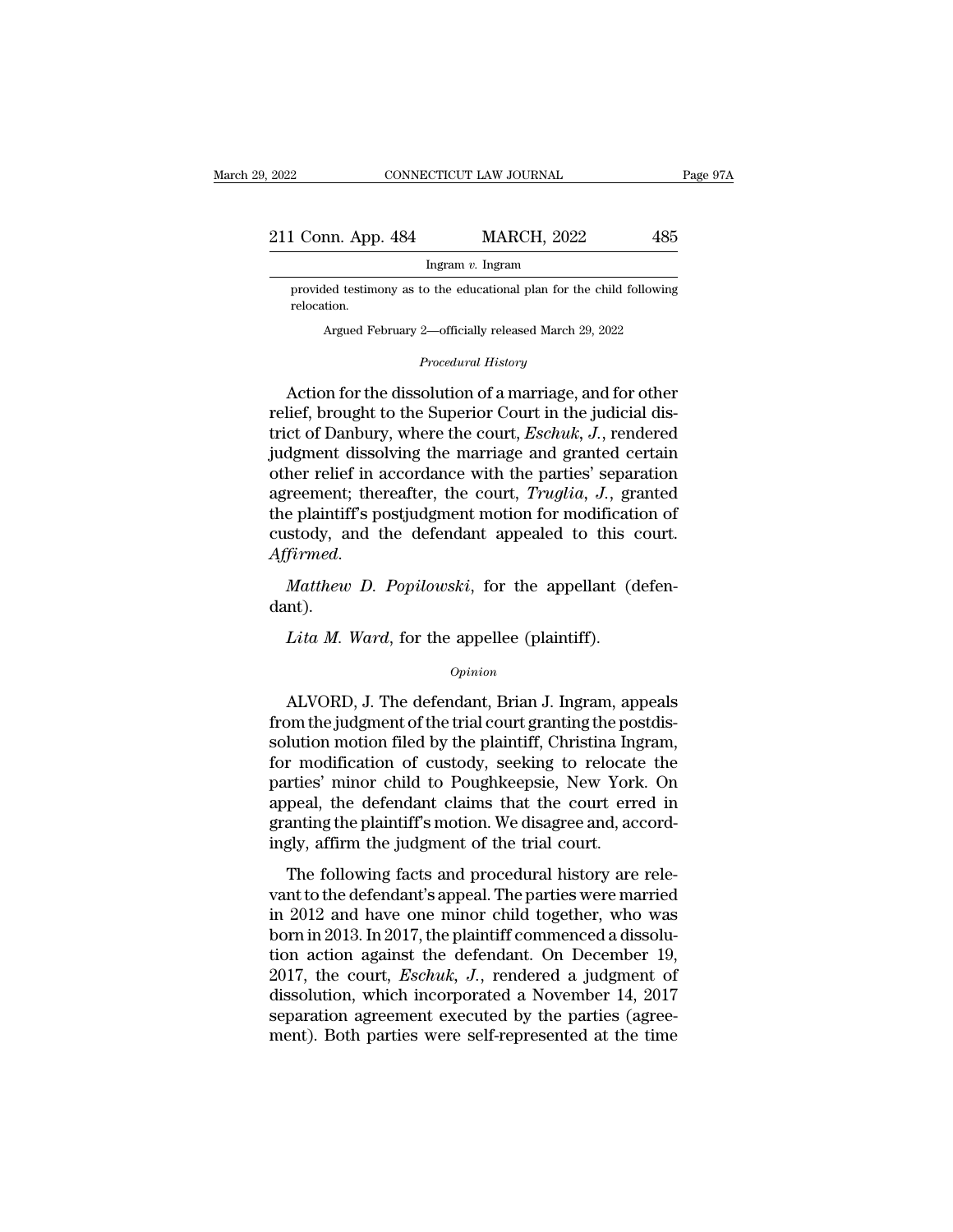## CONNECTICUT LAW JOURNAL March 29, 2022<br>486 MARCH, 2022 211 Conn. App. 484<br>Ingram v. Ingram Ingram *v.* Ingram

CONNECTICUT LAW JOURNAL March 29, 2022<br>  $\begin{array}{r}\n 486 \text{MARCH, } 2022 \text{ } 211 \text{ Conn. App. } 484 \\
 \hline\n \text{Ingram } v. \text{ Ingram} \\
 \text{of the dissolution. The agreement provided that the \text{particles would share joint legal custody of their child \text{and that the child's primary residues would be with}\n\end{array}$ MARCH, 2022 211 Conn. App. 484<br>
Ingram v. Ingram<br>
of the dissolution. The agreement provided that the<br>
parties would share joint legal custody of their child<br>
and that the child's primary residence would be with<br>
the plai  $\frac{486}{\text{2022}}$  211 Conn. App. 484<br>
Ingram v. Ingram<br>
of the dissolution. The agreement provided that the<br>
parties would share joint legal custody of their child<br>
and that the child's primary residence would be with<br>
th  $\frac{\text{MARCH}}{\text{Hgram } v \cdot \text{Hgram}}$  and the dissolution. The agreement provided that the parties would share joint legal custody of their child and that the child's primary residence would be with the plaintiff. The plaintiff also Ingram v. Ingram<br>
of the dissolution. The agreement provided that the<br>
parties would share joint legal custody of their child<br>
and that the child's primary residence would be with<br>
the plaintiff. The plaintiff also lives Ingual *i*. Ingual *n* Ingual *n* Ingual *n* Ingual of the dissolution. The agreement provided that the parties would share joint legal custody of their child and that the child's primary residence would be with the plaint of the dissolution. The agreement provided that the<br>parties would share joint legal custody of their child<br>and that the child's primary residence would be with<br>the plaintiff. The plaintiff also lives with her older son,<br>wh parties would share joint legal custody of their child<br>and that the child's primary residence would be with<br>the plaintiff. The plaintiff also lives with her older son,<br>who was sixteen years old at the time of the hearing<br>o and that the child's primary residence would be with<br>the plaintiff. The plaintiff also lives with her older son,<br>who was sixteen years old at the time of the hearing<br>on the motion for modification, and the two children<br>hav the plaintiff. The plaintiff also lives with her older son,<br>who was sixteen years old at the time of the hearing<br>on the motion for modification, and the two children<br>have a close relationship. At the time of the dissolutio who was sixteen years old at the time of the hearing<br>on the motion for modification, and the two children<br>have a close relationship. At the time of the dissolution,<br>the plaintiff relocated to Brookfield, and the defendant<br> on the motion for modification, and the two children<br>have a close relationship. At the time of the dissolution,<br>the plaintiff relocated to Brookfield, and the defendant<br>lived in Bethel. The agreement also provided "[a]s to have a close relationship. At the time of the dissolution,<br>the plaintiff relocated to Brookfield, and the defendant<br>lived in Bethel. The agreement also provided "[a]s to<br>visitation": "[s]hared visitation and will be mutual the plaintiff relocated to Brookfield, and the defendant<br>lived in Bethel. The agreement also provided "[a]s to<br>visitation": "[s]hared visitation and will be mutually<br>agreed upon if any changes need to be made due to work<br>s lived in Bethel. The agreement also provided "[a]s to<br>visitation": "[s]hared visitation and will be mutually<br>agreed upon if any changes need to be made due to work<br>schedule change. Currently: with Mom Monday–Thurs,<br>with Da visitation": "[s]hared visitation and will be mutually agreed upon if any changes need to be made due to work schedule change. Currently: with Mom Monday–Thurs, with Dad Thurs evening until Sun." The agreement provided tha agreed upon if any changes need to be made due to work<br>schedule change. Currently: with Mom Monday–Thurs,<br>with Dad Thurs evening until Sun." The agreement pro-<br>vided that pick up and drop off would be "shared 50/<br>50," and th Dad Thurs evening until Sun." The agreement pro-<br>ded that pick up and drop off would be "shared 50/<br>," and that the holiday and school vacation schedule<br>build be an "[a]lternating schedule." The agreement<br>silent as to p vided that pick up and drop off would be "shared 50/<br>50," and that the holiday and school vacation schedule<br>would be an "[a]lternating schedule." The agreement<br>is silent as to possible relocation by either party.<br>On Februa

50," and that the holiday and school vacation schedule<br>would be an "[a]lternating schedule." The agreement<br>is silent as to possible relocation by either party.<br>On February 13, 2020, the plaintiff filed a motion for<br>modifi would be an "[a]lternating schedule." The agreement<br>is silent as to possible relocation by either party.<br>On February 13, 2020, the plaintiff filed a motion for<br>modification in which she represented that she was<br>engaged, w is silent as to possible relocation by either party.<br>
On February 13, 2020, the plaintiff filed a motion for<br>
modification in which she represented that she was<br>
engaged, was moving to Poughkeepsie, and wished to<br>
change On February 13, 2020, the plaintiff filed a motion for<br>modification in which she represented that she was<br>engaged, was moving to Poughkeepsie, and wished to<br>change the child's school district.<sup>1</sup> She requested that<br>the co On February 13, 2020, the plaintiff filed a motion for<br>modification in which she represented that she was<br>engaged, was moving to Poughkeepsie, and wished to<br>change the child's school district.<sup>1</sup> She requested that<br>the co modification in which she represented that she was<br>engaged, was moving to Poughkeepsie, and wished to<br>change the child's school district.<sup>1</sup> She requested that<br>the court order parenting time as follows: "Sun night-<br>Friday engaged, was moving to Poughkeepsie, and wished to<br>change the child's school district.<sup>1</sup> She requested that<br>the court order parenting time as follows: "Sun night-<br>Friday with mother. Fri eve–Sun night with father. Alter-<br> change the child's school district.<sup>1</sup> She requested that<br>the court order parenting time as follows: "Sun night-<br>Friday with mother. Fri eve–Sun night with father. Alter-<br>nate weekends with parents."<sup>2</sup> The court scheduled the court order parenting time as follows: "Sun night-<br>Friday with mother. Fri eve–Sun night with father. Alter-<br>nate weekends with parents."<sup>2</sup> The court scheduled a<br>hearing on the plaintiff's motion for March 23, 2020,<br>b Friday with mother. Fri eve–Sun night with fath<br>nate weekends with parents."<sup>2</sup> The court sch<br>hearing on the plaintiff's motion for March :<br>but the hearing did not proceed because of th<br>health emergency declaration regardi ealth emergency declaration regarding the COVID-19<br>andemic. In April, 2020, the plaintiff began living with<br>er fiancé in his home in Poughkeepsie.<br><sup>1</sup> Although the plaintiff requested sole legal custody in her motion for m health emergency declaration regarding the COVID-19<br>pandemic. In April, 2020, the plaintiff began living with<br>her fiancé in his home in Poughkeepsie.<br><sup>1</sup> Although the plaintiff requested sole legal custody in her motion fo

pandemic. In April, 2020, the plaintiff began living with<br>her fiancé in his home in Poughkeepsie.<br><br><sup>1</sup>Although the plaintiff requested sole legal custody in her motion for modification, she withdrew that request during the In the fiance in his home in Poughkeepsie.<br>
<sup>1</sup> Although the plaintiff requested sole legal custody in her motion for modification, she withdrew that request during the hearing on the motion for modification and requested cation, she withdrew that request during the hearing on the motion for modification and requested that the court make no change to the joint legal custody

 $^1$ Although the plaintiff requested sole legal custody in her motion for modification, she with<br>drew that request during the hearing on the motion for modification and requested that the court make no change to the joint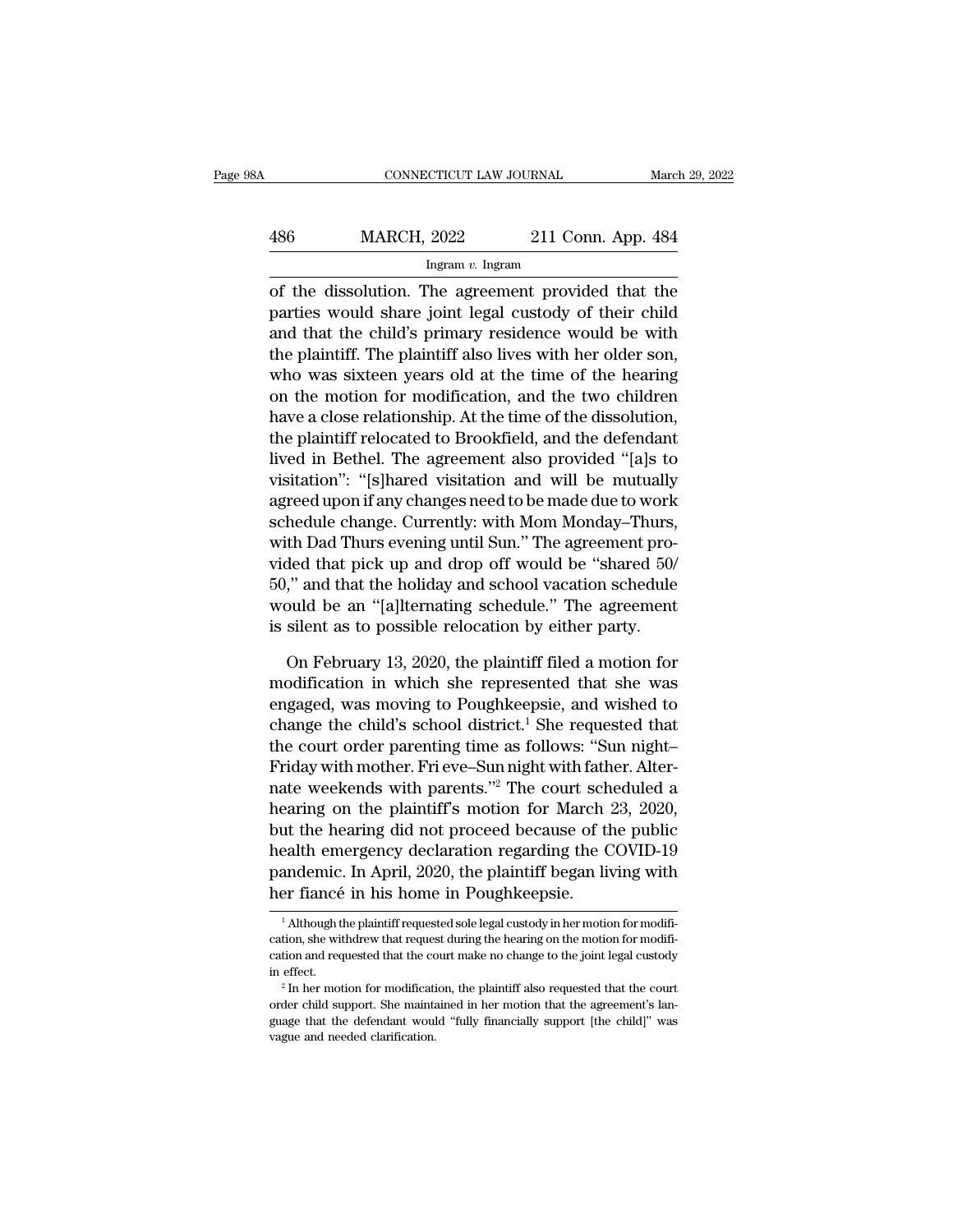# 2022 CONNECTICUT LAW JOURNAL Page 99A<br>211 Conn. App. 484 MARCH, 2022 487<br>Ingram v. Ingram

### Ingram *v.* Ingram

CONNECTICUT LAW JOURNAL Page 99/<br>
1 Conn. App. 484 MARCH, 2022 487<br>
Ingram v. Ingram<br>
After learning of the plaintiff's move, the defendant<br>
ed, on August 13, 2020, an application for an emer-211 Conn. App. 484 MARCH, 2022 487<br>
Ingram v. Ingram<br>
After learning of the plaintiff's move, the defendant<br>
filed, on August 13, 2020, an application for an emer-<br>
gency ex parte order of custody, in which he sought 211 Conn. App. 484 MARCH, 2022 487<br>
Ingram v. Ingram<br>
After learning of the plaintiff's move, the defendant<br>
filed, on August 13, 2020, an application for an emergency ex parte order of custody, in which he sought<br>
tempor 211 Conn. App. 484 MARCH, 2022 487<br>
Ingram v. Ingram<br>
After learning of the plaintiff's move, the defendant<br>
filed, on August 13, 2020, an application for an emer-<br>
gency ex parte order of custody, in which he sought<br>
tem From the plaintiff's move, the defendant<br>filed, on August 13, 2020, an application for an emer-<br>gency ex parte order of custody, in which he sought<br>temporary custody of the child on the basis that the<br>plaintiff had moved differ learning of the plaintiff's move, the defendant<br>filed, on August 13, 2020, an application for an emergency ex parte order of custody, in which he sought<br>temporary custody of the child on the basis that the<br>plaintif After learning of the plaintiff's move, the defendant<br>filed, on August 13, 2020, an application for an emer-<br>gency ex parte order of custody, in which he sought<br>temporary custody of the child on the basis that the<br>plainti filed, on August 13, 2020, an application for an emergency ex parte order of custody, in which he sought temporary custody of the child on the basis that the plaintiff had moved to Poughkeepsie and the parties did not have gency ex parte order of custody, in which he sought<br>temporary custody of the child on the basis that the<br>plaintiff had moved to Poughkeepsie and the parties<br>did not have a "clear plan  $\dots$  for the start of the<br>school year temporary custody of the ch<br>plaintiff had moved to Poug<br>did not have a "clear plan<br>school year . . . ." On the sa<br>for modification of custody, i<br>mary physical custody of the c<br>tation with the plaintiff.<br>On August 27, 2020, annum had moved to Poughkeepsie and the parties<br>d not have a "clear plan . . . for the start of the<br>hool year . . . ." On the same day, he filed a motion<br>r modification of custody, in which he requested pri-<br>ary physical c order to the same day, he filed a motion<br>school year  $\dots$ ." On the same day, he filed a motion<br>for modification of custody, in which he requested pri-<br>mary physical custody of the child and appropriate visi-<br>tation with t

school year  $\ldots$  . On the same day, he filed a motion<br>for modification of custody, in which he requested pri-<br>mary physical custody of the child and appropriate visi-<br>tation with the plaintiff.<br>On August 27, 2020, the co for modification of custody, in which he requested pri-<br>mary physical custody of the child and appropriate visi-<br>tation with the plaintiff.<br>On August 27, 2020, the court, *Truglia*, *J*., entered<br>orders with respect to the mary physical custody of the child and appropriate visitation with the plaintiff.<br>
On August 27, 2020, the court, *Truglia*, *J.*, entered<br>
orders with respect to the defendant's application for<br>
emergency ex parte order o cation with the plaintin.<br>
On August 27, 2020, the court, *Truglia*, *J*., entered<br>
orders with respect to the defendant's application for<br>
emergency ex parte order of custody. The court ordered<br>
the parties to register th On August 27, 2020, the court, *Truglia*, J., entered<br>orders with respect to the defendant's application for<br>emergency ex parte order of custody. The court ordered<br>the parties to register the child in school "in the Bethel orders with respect to the defendant's application for<br>emergency ex parte order of custody. The court ordered<br>the parties to register the child in school "in the Bethel<br>Public School District for the 2020-2021 school year, emergency ex parte order of custody. The court ordered<br>the parties to register the child in school "in the Bethel<br>Public School District for the 2020-2021 school year,<br>and until further order of the court." The court furth the parties to register the child in school "in the Bethel<br>Public School District for the 2020-2021 school year,<br>and until further order of the court." The court further<br>ordered: "If the Bethel Public School District is ut Public School District for the 2020-2021 school year,<br>and until further order of the court." The court further<br>ordered: "If the Bethel Public School District is utilizing<br>all-remote instruction, then the parties will conti and until further order of the court." The court further<br>ordered: "If the Bethel Public School District is utilizing<br>all-remote instruction, then the parties will continue<br>the alternating weekly parenting schedule in effec ordered: "If the Bethel Public School District is utilizing<br>all-remote instruction, then the parties will continue<br>the alternating weekly parenting schedule in effect<br>since the start of remote learning. If the school distr all-remote instruction, then the parties will continue<br>the alternating weekly parenting schedule in effect<br>since the start of remote learning. If the school district<br>utilizes a partial in-person instruction model, or a hyb the alternating weekly parenting schedule in effect<br>since the start of remote learning. If the school district<br>utilizes a partial in-person instruction model, or a hybrid<br>model consisting of some in-person and some remote<br> since the start of remote learning. If the school district<br>utilizes a partial in-person instruction model, or a hybrid<br>model consisting of some in-person and some remote<br>learning on back-to-back week days, the parties will utilizes a partial in-person instruction model, or a hybrid<br>model consisting of some in-person and some remote<br>learning on back-to-back week days, the parties will<br>continue the alternating weekly schedule. If the school<br>di model consisting of some in-person and some remote<br>learning on back-to-back week days, the parties will<br>continue the alternating weekly schedule. If the school<br>district only offers a staggered weekly schedule, then<br>the def ining on back-to-back week tays, the parties win<br>mtinue the alternating weekly schedule. If the school<br>strict only offers a staggered weekly schedule, then<br>e defendant will provide the child with his primary<br>sidence during parties are alternating weekly schedule. It the school<br>district only offers a staggered weekly schedule, then<br>the defendant will provide the child with his primary<br>residence during the week and the plaintiff will have the<br>

district only offers a staggered weekly schedule, then<br>the defendant will provide the child with his primary<br>residence during the week and the plaintiff will have the<br>child from Friday afternoon through Monday morning."<br>On father. On October 5, 2020, the court held a hearing on both<br>parties' motions for modification. Both parties' motions for modification. Both parties testified,<br>along with the plaintiff's fiancé and the defendant's<br>father. residence during the week and the plaintiff will have the child from Friday afternoon through Monday morning."<br>On October 5, 2020, the court held a hearing on both<br>parties' motions for modification. Both parties testified, Inderton Friday and Hough Monday Horning.<br>
On October 5, 2020, the court held a hearing on both<br>
parties' motions for modification. Both parties testified,<br>
along with the plaintiff's fiancé and the defendant's<br>
father. On On October 5, 2020, the court held a hearing on both<br>parties' motions for modification. Both parties testified,<br>along with the plaintiff's fiancé and the defendant's<br>father. On October 7, 2020, the court issued an order<br>gr parties' motions for modification. Both parties testified,<br>along with the plaintiff's fiancé and the defendant's<br>father. On October 7, 2020, the court issued an order<br>granting the plaintiff's motion for modification, in wh along with the plaintiff's fiancé and the defendant's<br>father. On October 7, 2020, the court issued an order<br>granting the plaintiff's motion for modification, in which<br>it made the following findings of fact. The plaintiff c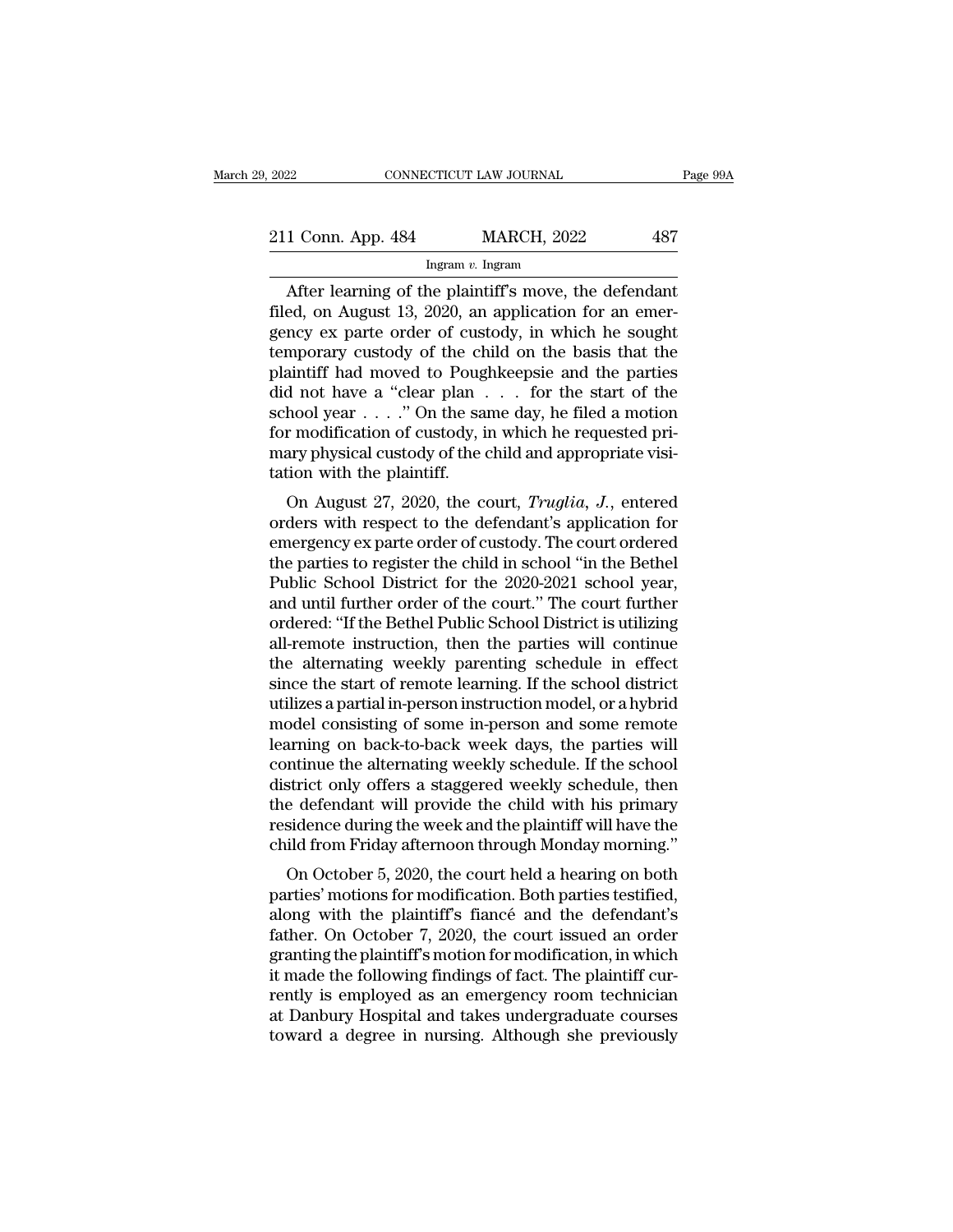## CONNECTICUT LAW JOURNAL March 29, 2022<br>488 MARCH, 2022 211 Conn. App. 484<br>Ingram v. Ingram Ingram *v.* Ingram

CONNECTICUT LAW JOURNAL March 29, 2022<br>
Had a fixed work schedule, she now has a more flexible<br>
schedule. In December, 2019, the plaintiff became<br>
angeged to Michael Manori a professional firefighter MARCH, 2022 211 Conn. App. 484<br>
Ingram v. Ingram<br>
had a fixed work schedule, she now has a more flexible<br>
schedule. In December, 2019, the plaintiff became<br>
engaged to Michael Mancari, a professional firefighter<br>
employed Ass MARCH, 2022 211 Conn. App. 484<br>
Ingram v. Ingram<br>
had a fixed work schedule, she now has a more flexible<br>
schedule. In December, 2019, the plaintiff became<br>
engaged to Michael Mancari, a professional firefighter<br>
empl MARCH, 2022 211 Conn. App. 484<br>
Ingram v. Ingram<br>
had a fixed work schedule, she now has a more flexible<br>
schedule. In December, 2019, the plaintiff became<br>
engaged to Michael Mancari, a professional firefighter<br>
employed Ingram v. Ingram<br>
Ingram v. Ingram<br>
had a fixed work schedule, she now has a more flexible<br>
schedule. In December, 2019, the plaintiff became<br>
engaged to Michael Mancari, a professional firefighter<br>
employed by the city o mgram v. mgram<br>had a fixed work schedule, she now has a more flexible<br>schedule. In December, 2019, the plaintiff became<br>engaged to Michael Mancari, a professional firefighter<br>employed by the city of Poughkeepsie. Because had a fixed work schedule, she now has a more flexible<br>schedule. In December, 2019, the plaintiff became<br>engaged to Michael Mancari, a professional firefighter<br>employed by the city of Poughkeepsie. Because of his<br>employmen schedule. In December, 2019, the plaintiff became<br>engaged to Michael Mancari, a professional firefighter<br>employed by the city of Poughkeepsie. Because of his<br>employment, he is required to live in or near Poughkeep-<br>sie.<sup>3</sup> engaged to Michael Mancari, a professional firefighter<br>employed by the city of Poughkeepsie. Because of his<br>employment, he is required to live in or near Poughkeep-<br>sie.<sup>3</sup> Mancari owns a home, where the plaintiff lives,<br>a employed by the city of Poughkeepsie. Because of his<br>employment, he is required to live in or near Poughkeep-<br>sie.<sup>3</sup> Mancari owns a home, where the plaintiff lives,<br>and the two had planned to marry on October 10, 2020.<br>Th employment, he is required to live in or near Poughkeep-<br>sie.<sup>3</sup> Mancari owns a home, where the plaintiff lives,<br>and the two had planned to marry on October 10, 2020.<br>The defendant works full-time, beginning his shift at 4 sie.<sup>3</sup> Mancari owns a home, where the<br>and the two had planned to marry on Oc<br>The defendant works full-time, beginnin<br>a.m., at Costco in Norwalk. The defenda<br>his father's house in Bethel since the<br>recently had purchased a In deciding the Hamiltonian provides in the defendant works full-time, beginning his shift at 4 m., at Costco in Norwalk. The defendant had lived in s father's house in Bethel since the dissolution but cently had purchased Forth General Statutes § 46b-56d, governing before the dissolution but<br>the father's house in Bethel since the dissolution but<br>recently had purchased a home in Bethel, where he<br>planned to live with his girlfriend.<br>In decidi

man, ather's house in Bethel since the dissolution but<br>recently had purchased a home in Bethel, where he<br>planned to live with his girlfriend.<br>In deciding the plaintiff's motion, the court first set<br>forth General Statutes § before the Superior Court arising the planned to live with his girlfriend.<br>
In deciding the plaintiff's motion, the court first set<br>
forth General Statutes § 46b-56d, governing postjudg-<br>
ment relocation, which provides: " planned to live with his girlfriend.<br>
In deciding the plaintiff's motion, the court first set<br>
forth General Statutes § 46b-56d, governing postjudg-<br>
ment relocation, which provides: "(a) In any proceeding<br>
before the Supe In deciding the plaintiff's motion, the court first set<br>forth General Statutes § 46b-56d, governing postjudg-<br>ment relocation, which provides: "(a) In any proceeding<br>before the Superior Court arising after the entry of a<br>j In deciding the plaintiff's motion, the court first set<br>forth General Statutes  $\S$  46b-56d, governing postjudg-<br>ment relocation, which provides: "(a) In any proceeding<br>before the Superior Court arising after the entry of forth General Statutes § 46b-56d, governing postjudgment relocation, which provides: "(a) In any proceeding<br>before the Superior Court arising after the entry of a<br>judgment awarding custody of a minor child and involv-<br>ing ment relocation, which provides: "(a) In any proceeding<br>before the Superior Court arising after the entry of a<br>judgment awarding custody of a minor child and involv-<br>ing the relocation of either parent with the child, whe before the Superior Court arising after the entry of a<br>judgment awarding custody of a minor child and involv-<br>ing the relocation of either parent with the child, where<br>such relocation would have a significant impact on an judgment awarding custody of a minor child and involving the relocation of either parent with the child, where such relocation would have a significant impact on an existing parenting plan, the relocating parent shall bear ing the relocation of either parent with the child, where<br>such relocation would have a significant impact on an<br>existing parenting plan, the relocating parent shall bear<br>the burden of proving, by a preponderance of the evi such relocation w<br>existing parenting<br>the burden of pro<br>dence, that (1) the<br>(2) the proposed<br>purpose, and (3)<br>of the child.<br>"(b) In determin Examples and of proving, by a preponderance of the evi-<br>
e burden of proving, by a preponderance of the evi-<br>
ince, that (1) the relocation is for a legitimate purpose,<br>
) the proposed location is reasonable in light of su dence, that (1) the relocation is for a legitimate purpose,<br>(2) the proposed location is reasonable in light of such<br>purpose, and (3) the relocation is in the best interests<br>of the child.<br>"(b) In determining whether to ap

(2) the proposed location is reasonable in light of such<br>purpose, and (3) the relocation is in the best interests<br>of the child.<br>"(b) In determining whether to approve the relocation<br>of the child under subsection (a) of th purpose, and (3) the relocation is in the best interests<br>of the child.<br>"(b) In determining whether to approve the relocation<br>of the child under subsection (a) of this section, the<br>court shall consider, but such considerat of the child.<br>
"(b) In determining whether to approve the relocation<br>
of the child under subsection (a) of this section, the<br>
court shall consider, but such consideration shall not<br>
be limited to: (1) Each parent's reason "(b) In determining whether to approve the relocation<br>of the child under subsection (a) of this section, the<br>court shall consider, but such consideration shall not<br>be limited to: (1) Each parent's reasons for seeking or<br>o "(b) In determining whether to approve the relocation<br>of the child under subsection (a) of this section, the<br>court shall consider, but such consideration shall not<br>be limited to: (1) Each parent's reasons for seeking or<br>o of the child under subsection (a) of this section, the<br>court shall consider, but such consideration shall not<br>be limited to: (1) Each parent's reasons for seeking or<br>opposing the relocation; (2) the quality of the relatio court shall consider, but such consideration shall not<br>be limited to: (1) Each parent's reasons for seeking or<br>opposing the relocation; (2) the quality of the relation-<br>ships between the child and each parent; (3) the imp ships between the child and each parent; (3) the impact<br>of the relocation on the quantity and the quality of the<br>child's future contact with the nonrelocating parent; (4)<br>the degree to which the relocating parent's and th the degree to which the relocating parent's and the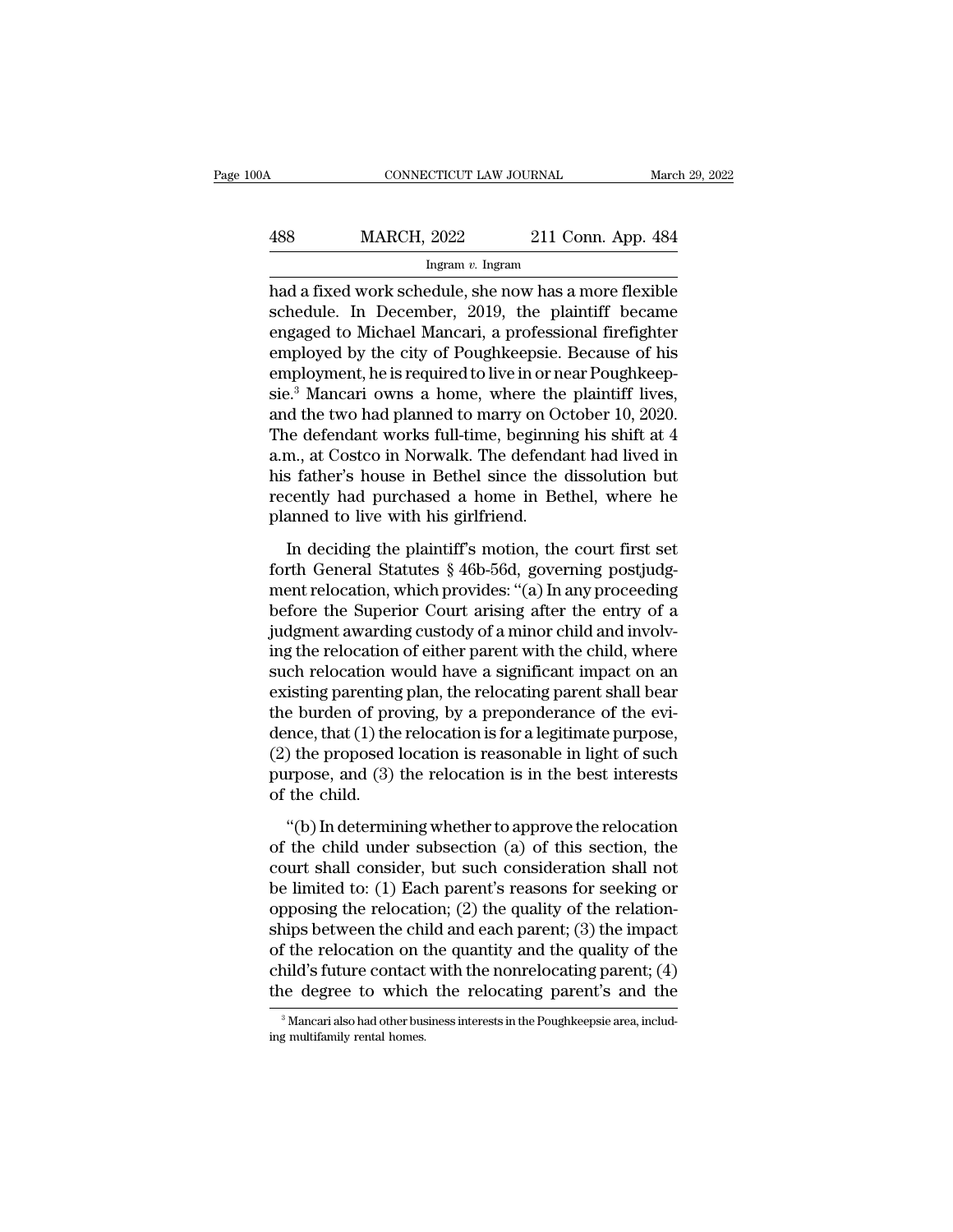| 2022               | CONNECTICUT LAW JOURNAL | Page 101A |
|--------------------|-------------------------|-----------|
| 211 Conn. App. 484 | <b>MARCH, 2022</b>      | 489       |
|                    | Ingram $v$ . Ingram     |           |

2022 CONNECTICUT LAW JOURNAL Page 101A<br>
211 Conn. App. 484 MARCH, 2022 489<br>
Ingram v. Ingram<br>
child's life may be enhanced economically, emotionally<br>
and educationally by the relocation; and (5) the feasibil-<br>
ity of pres 211 Conn. App. 484 MARCH, 2022 489<br>
Ingram v. Ingram<br>
child's life may be enhanced economically, emotionally<br>
and educationally by the relocation; and (5) the feasibil-<br>
ity of preserving the relationship between the nonr 211 Conn. App. 484 MARCH, 2022 489<br>
Ingram v. Ingram<br>
child's life may be enhanced economically, emotionally<br>
and educationally by the relocation; and (5) the feasibil-<br>
ity of preserving the relationship between the nonr 211 Conn. App. 484 MARCH, 2022 489<br>
Ingram v. Ingram<br>
child's life may be enhanced economically, emotionally<br>
and educationally by the relocation; and (5) the feasibil-<br>
ity of preserving the relationship between the nonr arrangements.'' ild's life may be enhanced economically, emotionally<br>d educationally by the relocation; and (5) the feasibil-<br>of preserving the relationship between the nonrelo-<br>ting parent and the child through suitable visitation<br>rangem Find 3 lie hay be child the elocation; and (5) the feasibility of preserving the relationship between the nonrelo-<br>cating parent and the child through suitable visitation<br>arrangements."<br>The court found that the plaintiff's

ity of preserving the relationship between the nonrelocating parent and the child through suitable visitation<br>arrangements."<br>The court found that the plaintiff's relocation was<br>for a legitimate purpose and that the propos region preserving the relationship between the holico-<br>cating parent and the child through suitable visitation<br>arrangements."<br>The court found that the plaintiff's relocation was<br>for a legitimate purpose and that the propos arrangements."<br>
The court found that the plaintiff's relocation was<br>
for a legitimate purpose and that the proposed location<br>
was reasonable, on the basis that she is getting married<br>
and her future husband is required to The court found that the plaintiff's relocation was<br>for a legitimate purpose and that the proposed location<br>was reasonable, on the basis that she is getting married<br>and her future husband is required to live in the town<br>in The court found that the plaintiff's relocation was<br>for a legitimate purpose and that the proposed location<br>was reasonable, on the basis that she is getting married<br>and her future husband is required to live in the town<br>in for a legitimate purpose and that the proposed location<br>was reasonable, on the basis that she is getting married<br>and her future husband is required to live in the town<br>in which he works. The court stated that there was "no was reasonable, on the basis that she is getting married<br>and her future husband is required to live in the town<br>in which he works. The court stated that there was "no<br>basis in the evidence for [it] to find that the plainti and her future husband is required to live in the town<br>in which he works. The court stated that there was "no<br>basis in the evidence for [it] to find that the plaintiff's<br>decision to remarry and move an hour away was<br>intend in which he works. The court stated that there was "no<br>basis in the evidence for [it] to find that the plaintiff's<br>decision to remarry and move an hour away was<br>intended to limit the defendant's parenting time with<br>his son basis in the evidence for [it] to find that the plaintiff's<br>decision to remarry and move an hour away was<br>intended to limit the defendant's parenting time with<br>his son or damage the relationship in some way." The<br>court fou Ended to limit the defendant's parenting time with<br>s son or damage the relationship in some way." The<br>urt found that both parties "always had their son's<br>st interests at heart and continue to do so," and "over-<br>, that the methed to finit are determined by parenting affice with<br>his son or damage the relationship in some way." The<br>court found that both parties "always had their son's<br>best interests at heart and continue to do so," and "over-<br>

Fig. 350 of dramage are relationship in some way. The<br>court found that both parties "always had their son's<br>best interests at heart and continue to do so," and "over-<br>all, that the child's life will be enhanced by the move best interests at heart and continue to do so," and "over-<br>all, that the child's life will be enhanced by the move."<br>The court further found that the plaintiff "has been<br>the child's primary caregiver for most of his life. at the child's life will be enhanced by the move."<br>The court further found that the plaintiff "has been<br>the child's primary caregiver for most of his life. The<br>court does not by this statement imply that the defen-<br>dant ha an, and the enhancement of the plaintiff "has been<br>the child's primary caregiver for most of his life. The<br>court does not by this statement imply that the defen-<br>dant has not been actively involved in the child's life<br>at e The court further found that the plaintiff "has been<br>the child's primary caregiver for most of his life. The<br>court does not by this statement imply that the defen-<br>dant has not been actively involved in the child's life<br>at the child's primary caregiver for most of his life. The<br>court does not by this statement imply that the defen-<br>dant has not been actively involved in the child's life<br>at every step. The evidence indicates that the defendan court does not by this statement imply that the defendant has not been actively involved in the child's life at every step. The evidence indicates that the defendant has been as caring, loving and devoted to the child as t dant has not been actively involved in the child's life<br>at every step. The evidence indicates that the defendant<br>has been as caring, loving and devoted to the child as<br>the plaintiff. However, the court finds that the plain at every step. The evidence indicates that the defendant<br>has been as caring, loving and devoted to the child as<br>the plaintiff. However, the court finds that the plaintiff<br>has had a more active role than the defendant. The<br> has been as caring, loving and devoted to the child as<br>the plaintiff. However, the court finds that the plaintiff<br>has had a more active role than the defendant. The<br>court also finds that it is in the child's best interest[ the plaintiff. However, the court finds that the plaintiff<br>has had a more active role than the defendant. The<br>court also finds that it is in the child's best interest[s]<br>to maintain the continuity of living with his mother has had a more active role than the defendant. The<br>court also finds that it is in the child's best interest[s]<br>to maintain the continuity of living with his mother,<br>[brother], and pets, as much as possible. The strong<br>rela In the continuity of living with his mother,<br>maintain the continuity of living with his mother,<br>rother], and pets, as much as possible. The strong<br>lationship between the child and his father can be<br>eserved and possibly str conditionally of the child, with the hostel,<br>
(brother], and pets, as much as possible. The strong<br>
relationship between the child and his father can be<br>
preserved and possibly strengthened, by giving the<br>
father additiona

proactly, and peat, as match as possible. The strong<br>relationship between the child and his father can be<br>preserved and possibly strengthened, by giving the<br>father additional weekend quality time with the child."<br>The court relationship between the ends that his hastier can be<br>preserved and possibly strengthened, by giving the<br>father additional weekend quality time with the child."<br>The court ordered that the parties retain joint legal<br>custody father additional weekend quality time with the child."<br>The court ordered that the parties retain joint legal<br>custody of the child, with joint decision-making author-<br>ity for all major decisions. The court issued the follo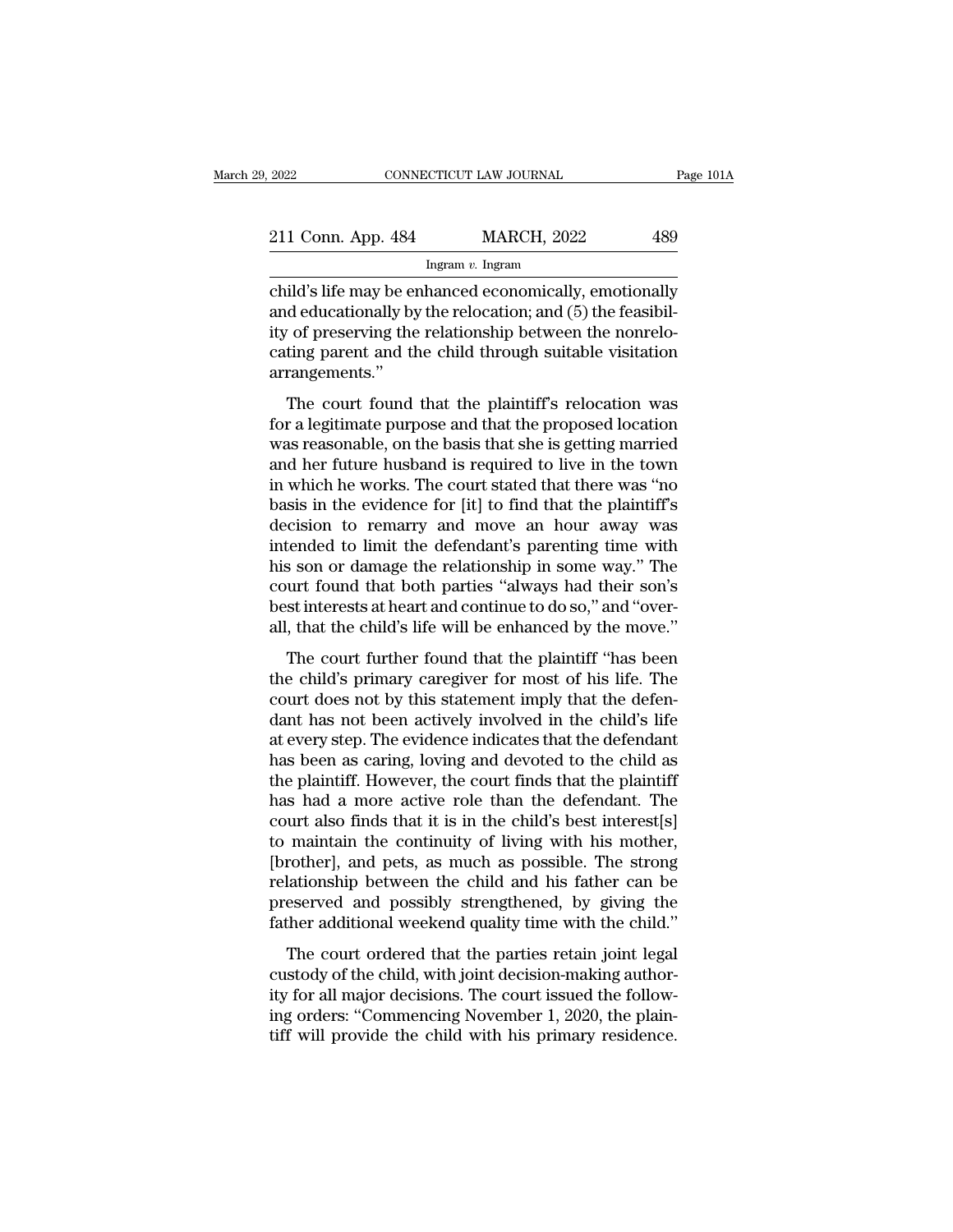# CONNECTICUT LAW JOURNAL March 29, 2022<br>490 MARCH, 2022 211 Conn. App. 484<br>Ingram v. Ingram

### Ingram *v.* Ingram

CONNECTICUT LAW JOURNAL March 29, 2022<br>
MARCH, 2022 211 Conn. App. 484<br>
Ingram v. Ingram<br>
The child will reside with the plaintiff each week from<br>
Monday through Friday. The child will attend school<br>
in the Arlington Schoo  $MARCH, 2022$  211 Conn. App. 484<br>
Ingram v. Ingram<br>
The child will reside with the plaintiff each week from<br>
Monday through Friday. The child will attend school<br>
in the Arlington School District for the 2020-2021 school<br>
wea  $\frac{\text{MARCH}}{\text{logram } v \cdot \text{logram}}$ <br>
Ingram v. Ingram<br>
The child will reside with the plaintiff each week from<br>
Monday through Friday. The child will attend school<br>
in the Arlington School District for the 2020-2021 school<br>
year an  $\frac{490}{\text{MARCH, 2022}}$  211 Conn. App. 484<br>
Ingram v. Ingram<br>
The child will reside with the plaintiff each week from<br>
Monday through Friday. The child will attend school<br>
in the Arlington School District for the 2020-2021 The child will reside with the plaintiff each week from<br>Monday through Friday. The child will attend school<br>in the Arlington School District for the 2020-2021 school<br>year and thereafter, until further order of the court.<br> Ingram v. Ingram<br>The child will reside with the plaintiff each week from<br>Monday through Friday. The child will attend school<br>in the Arlington School District for the 2020-2021 school<br>year and thereafter, until further ord The child will reside with the plaintiff each week from<br>Monday through Friday. The child will attend school<br>in the Arlington School District for the 2020-2021 school<br>year and thereafter, until further order of the court.<br>T Monday through Friday. The child will attend school<br>in the Arlington School District for the 2020-2021 school<br>year and thereafter, until further order of the court.<br>The defendant will have parenting time with the child<br>thr in the Arlington School District for the 2020-2021 school<br>year and thereafter, until further order of the court.<br>The defendant will have parenting time with the child<br>three weekends per month, starting Fridays after school year and thereafter, until further order of the court.<br>The defendant will have parenting time with the child<br>three weekends per month, starting Fridays after school<br>until Sunday afternoon at 6:00 p.m. (or Monday after-<br>noo The defendant will have parenting time with the child<br>three weekends per month, starting Fridays after school<br>until Sunday afternoon at  $6:00$  p.m. (or Monday after-<br>noon at  $6:00$  [p.m.] if Monday is a legal holiday and<br> three weekends per month, starting Fridays after school<br>until Sunday afternoon at 6:00 p.m. (or Monday after-<br>noon at 6:00 [p.m.] if Monday is a legal holiday and<br>there is no school). Each parent will be responsible for<br>pi until Sunday afternoon at 6:00 p.m. (or Monday afternoon at 6:00 [p.m.] if Monday is a legal holiday and there is no school). Each parent will be responsible for picking the child up at the start of his or her parenting t rupted weeks of vacation each summer, two of which will be considered in the responsible for picking the child up at the start of his or her parenting time. The parties will continue to alternate or share holidays, birthd there is no school). Each pa<br>picking the child up at the s<br>time. The parties will cont<br>holidays, birthdays, school v<br>occasions as before. Each p<br>rupted weeks of vacation e:<br>will be consecutive."<sup>4</sup><br>The defendant thereafter Exing the chuid up at the start of his or her parenting<br>me. The parties will continue to alternate or share<br>lidays, birthdays, school vacations, and other special<br>casions as before. Each party will have four uninter-<br>pted time. The parties will continue to alternate or snare<br>holidays, birthdays, school vacations, and other special<br>occasions as before. Each party will have four uninter-<br>rupted weeks of vacation each summer, two of which<br>will

nondays, birthdays, school vacations, and other special<br>occasions as before. Each party will have four uninter-<br>rupted weeks of vacation each summer, two of which<br>will be consecutive."<sup>4</sup><br>The defendant thereafter filed mot occasions as before. Each party will nave four uninter-<br>rupted weeks of vacation each summer, two of which<br>will be consecutive."<sup>4</sup><br>The defendant thereafter filed motions: to reargue;<br>for the appointment of a guardian ad rupted weeks or vacation each summer, two or which<br>will be consecutive."<sup>4</sup><br>The defendant thereafter filed motions: to reargue;<br>for the appointment of a guardian ad litem; for referral<br>to family relations; to open, set asi Will be consecutive.<br>
The defendant thereafter filed motions: to reargue;<br>
for the appointment of a guardian ad litem; for referral<br>
to family relations; to open, set aside, or vacate the<br>
judgment; and for stay. The plain The defendant thereafter filed motions: to reargue;<br>for the appointment of a guardian ad litem; for referral<br>to family relations; to open, set aside, or vacate the<br>judgment; and for stay. The plaintiff filed an objection<br>t followed. Tamily relations; to open, set aside, or vacate the<br>dgment; and for stay. The plaintiff filed an objection<br>the defendant's motion to open, set aside, or vacate<br>e judgment. After oral argument on November 4, 2020,<br>e court d judgment; and for stay. The plaintiff filed an objection<br>to the defendant's motion to open, set aside, or vacate<br>the judgment. After oral argument on November 4, 2020,<br>the court denied the defendant's motions. This appeal<br>

to the defendant s motion to open, set aside, or vacate<br>the judgment. After oral argument on November 4, 2020,<br>the court denied the defendant's motions. This appeal<br>followed.<br>On appeal, the defendant claims that the court the judgment. After oral argument on November 4, 2020,<br>the court denied the defendant's motions. This appeal<br>followed.<br>On appeal, the defendant claims that the court erred<br>in granting the plaintiff's motion for modificatio relative court denied the defendant s motions. This appear<br>followed.<br>On appeal, the defendant claims that the court erred<br>in granting the plaintiff's motion for modification and<br>permitting her to relocate to Poughkeepsie. followed.<br>
On appeal, the defendant claims that the court erred<br>
in granting the plaintiff's motion for modification and<br>
permitting her to relocate to Poughkeepsie. "Our stan-<br>
dard of review of a trial court's decision On appeal, the defendant claims that the court erred<br>in granting the plaintiff's motion for modification and<br>permitting her to relocate to Poughkeepsie. "Our stan-<br>dard of review of a trial court's decision regarding . . in granting the plaintiff's motion for modification and<br>permitting her to relocate to Poughkeepsie. "Our stan-<br>dard of review of a trial court's decision regarding . . .<br>relocation orders is one of abuse of discretion. . permitting her to relocate to Poughkeepsie. "Our standard of review of a trial court's decision regarding . . .<br>relocation orders is one of abuse of discretion. . . . It<br>is within the province of the trial court to find fa within the province of the trial court to find facts<br>and draw proper inferences from the evidence pre-<br>ented.... Further, [t]he trial court has the opportu-<br>ty to view the parties first hand and is therefore in the<br><sup>4</sup>The and draw proper inferences from the evidence pre-<br>sented. . . . Further, [t]he trial court has the opportu-<br>nity to view the parties first hand and is therefore in the<br> $\frac{4}{1}$ The court also ordered the defendant to pay

sented. . . . . Further, [t]he trial court has the opportunity to view the parties first hand and is therefore in the  $\frac{4}{1}$  The court also ordered the defendant to pay "weekly child support in the amount of \$209, whic mity to view the parties first hand and is therefore in the  $\frac{1}{4}$  The court also ordered the defendant to pay "weekly child support in the amount of \$209, which is the presumptive weekly amount pursuant to the child s by the defendant and 43% by the plaintiff.'' (Citation omitted.) See footnote and this order of the presumptive weekly amount pursuant to the child support guidelines  $\ldots$ . The parties will share the cost of the child's amount of \$209, which is the presumptive weekly amount pursuant to the child support guidelines . . . . The parties will share the cost of the child's unreimbursed medical expenses and work-related child care expenses 57%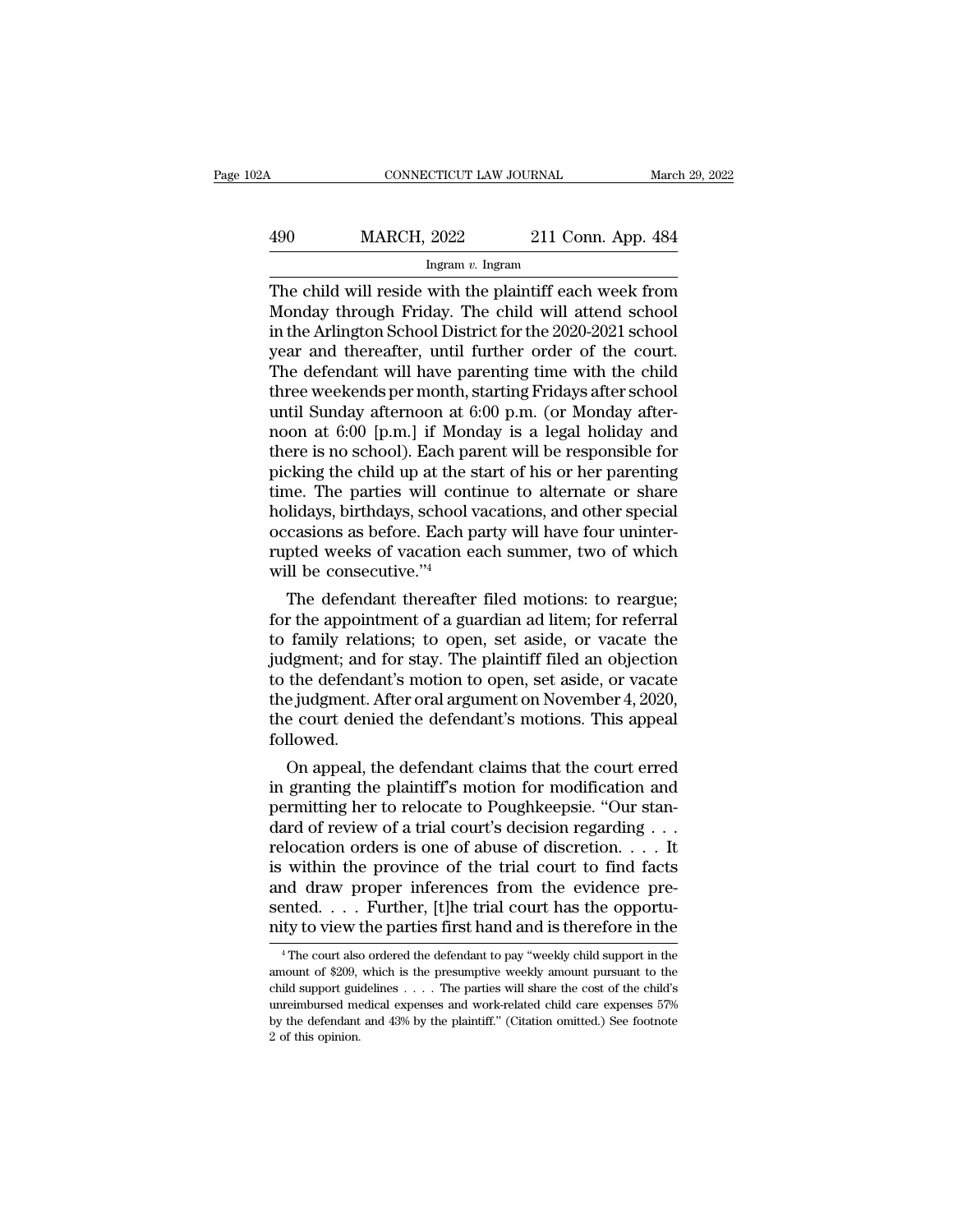| 2022               | CONNECTICUT LAW JOURNAL |                    | Page 103A |  |
|--------------------|-------------------------|--------------------|-----------|--|
| 211 Conn. App. 484 |                         | <b>MARCH, 2022</b> | 491       |  |
|                    | Ingram $v$ . Ingram     |                    |           |  |

 $\begin{array}{r|l} \text{2022} & \text{CONPECTICUT LAW JOURNAL} & \text{Page 103A} \\\\ \hline \text{211 Conn. App. 484} & \text{MARCH, 2022} & 491 \\\\ \hline \text{Ingram } v. \text{ Ingram} \\\\ \text{best position to assess the circumstances surrounding} \\\\ \text{a dissolution action, in which such personal factors as} \\\\ \text{the numerator and attitude of the parties are so similar.} \end{array}$ 211 Conn. App. 484 MARCH, 2022 491<br>
Ingram v. Ingram<br>
best position to assess the circumstances surrounding<br>
a dissolution action, in which such personal factors as<br>
the demeanor and attitude of the parties are so signifi 211 Conn. App. 484 MARCH, 2022 491<br>
Ingram v. Ingram<br>
best position to assess the circumstances surrounding<br>
a dissolution action, in which such personal factors as<br>
the demeanor and attitude of the parties are so signifi 211 Conn. App. 484 MARCH, 2022 491<br>
Ingram *v*. Ingram<br>
best position to assess the circumstances surrounding<br>
a dissolution action, in which such personal factors as<br>
the demeanor and attitude of the parties are so signif st position to assess the circumstances surrounding<br>
dissolution action, in which such personal factors as<br>
e demeanor and attitude of the parties are so signifi-<br>
nt." (Internal quotation marks omitted.) Tow v. Tow,<br>
2 Co a dissolution action, in which such personal factors as<br>the demeanor and attitude of the parties are so signifi-<br>cant." (Internal quotation marks omitted.) Tow v. Tow,<br>142 Conn. App. 45, 52, 64 A.3d 128 (2013).<br>"Similarly

the demeanor and attitude of the parties are so significant." (Internal quotation marks omitted.) Tow v. Tow, 142 Conn. App. 45, 52, 64 A.3d 128 (2013).<br>"Similarly, in a postjudgment relocation case following a dissolutio cant." (Internal quotation marks omitted.) Tow v. Tow,<br>142 Conn. App. 45, 52, 64 A.3d 128 (2013).<br>"Similarly, in a postjudgment relocation case follow-<br>ing a dissolution of marriage action, the court is privy<br>to the histo 142 Conn. App. 45, 52, 64 A.3d 128 (2013).<br>
"Similarly, in a postjudgment relocation case following a dissolution of marriage action, the court is privy<br>
to the history of the case, the parties' respective situa-<br>
tions a "Similarly, in a postjudgment relocation case following a dissolution of marriage action, the court is privy to the history of the case, the parties' respective situations and how the parties interact with one another.<br>Th "Similarly, in a postjudgment relocation case following a dissolution of marriage action, the court is privy to the history of the case, the parties' respective situations and how the parties interact with one another.<br>Th ing a dissolution of marriage action, the court is privy<br>to the history of the case, the parties' respective situa-<br>tions and how the parties interact with one another.<br>Therefore, [w]hen reviewing a decision for an abuse<br>o to the history of the case, the jums and how the parties int<br>Therefore, [w]hen reviewing a<br>of discretion, every reasonable<br>given in favor of its correctne<br>marks omitted.) *Taylor* v. *Tay*<br>821, 990 A.2d 882 (2010).<br>Moreov decretion, every reasonable presumption should be<br>discretion, every reasonable presumption should be<br>ven in favor of its correctness." (Internal quotation<br>arks omitted.) *Taylor* v. *Taylor*, 119 Conn. App. 817,<br>1, 990 A.2 of discretion, every reasonable presumption should be<br>given in favor of its correctness." (Internal quotation<br>marks omitted.) Taylor v. Taylor, 119 Conn. App. 817,<br>821, 990 A.2d 882 (2010).<br>Moreover, "[a]ppellate review of

given in favor of its correctness." (Internal quotation<br>marks omitted.) Taylor v. Taylor, 119 Conn. App. 817,<br>821, 990 A.2d 882 (2010).<br>Moreover, "[a]ppellate review of a trial court's find-<br>ings of fact is governed by the marks omitted.) *Taylor* v. *Taylor*, 119 Conn. App. 817, 821, 990 A.2d 882 (2010).<br>Moreover, "[a]ppellate review of a trial court's findings of fact is governed by the clearly erroneous standard of review. The trial cour 821, 990 A.2d 882 (2010).<br>
Moreover, "[a]ppellate review of a trial court's find-<br>
ings of fact is governed by the clearly erroneous stan-<br>
dard of review. The trial court's findings are binding<br>
on this court unless they Moreover, "[a]ppellate review of a trial court's findings of fact is governed by the clearly erroneous standard of review. The trial court's findings are binding on this court unless they are clearly erroneous in light of Moreover, "[a]ppellate review of a trial court's find-<br>ings of fact is governed by the clearly erroneous stan-<br>dard of review. The trial court's findings are binding<br>on this court unless they are clearly erroneous in ligh ings of fact is governed by the clearly erroneous stan-<br>dard of review. The trial court's findings are binding<br>on this court unless they are clearly erroneous in light<br>of the evidence and the pleadings in the record as a<br> dard of review. The trial court's findings are binding<br>on this court unless they are clearly erroneous in light<br>of the evidence and the pleadings in the record as a<br>whole.... A finding of fact is clearly erroneous when<br>th on this court unless they are clearly erroneous in light<br>of the evidence and the pleadings in the record as a<br>whole.... A finding of fact is clearly erroneous when<br>there is no evidence in the record to support<br>it... or<br>wh of the evidence and the pleadings in the record as a<br>whole.... A finding of fact is clearly erroneous when<br>there is no evidence in the record to support it... or<br>when although there is evidence in the record to support<br>it whole.  $\ldots$  A finding of fact is clearly erroneous when<br>there is no evidence in the record to support it  $\ldots$  or<br>when although there is evidence in the record to support<br>it, the reviewing court on the entire evidence is there is no evidence in<br>when although there is<br>it, the reviewing cour<br>with the definite and fil<br>been committed." (Int<br>*Emrich* v. *Emrich*, 12<br>A.3d 1104 (2011).<br>The defendant first the reviewing court on the entire evidence is left<br>th the definite and firm conviction that a mistake has<br>een committed." (Internal quotation marks omitted.)<br>*nrich* v. *Emrich*, 127 Conn. App. 691, 700–701, 15<br>3d 1104 (2 with the definite and firm conviction that a mistake has<br>been committed." (Internal quotation marks omitted.)<br> *Emrich* v. *Emrich*, 127 Conn. App. 691, 700–701, 15<br>
A.3d 1104 (2011).<br>
The defendant first argues that the c

been committed." (Internal quotation marks omitted.)<br> *Emrich* v. *Emrich*, 127 Conn. App. 691, 700–701, 15<br>
A.3d 1104 (2011).<br>
The defendant first argues that the court failed to<br>
"start from the correct reference point" *Emrich* v. *Emrich*, 127 Conn. App. 691, 700–701, 15<br>A.3d 1104 (2011).<br>The defendant first argues that the court failed to<br>"start from the correct reference point" in that it failed<br>to consider the parties' informal agre A.3d 1104 (2011).<br>The defendant first argues that the court failed to<br>"start from the correct reference point" in that it failed<br>to consider the parties' informal agreement for alternat-<br>ing weekly parenting time with the The defendant first argues that the court failed to<br>"start from the correct reference point" in that it failed<br>to consider the parties' informal agreement for alternat-<br>ing weekly parenting time with the child for seven to The defendant first argues that the court failed to<br>
"start from the correct reference point" in that it failed<br>
to consider the parties' informal agreement for alternat-<br>
ing weekly parenting time with the child for seven "start from the correct reference point" in that it failed<br>to consider the parties' informal agreement for alternat-<br>ing weekly parenting time with the child for seven to<br>eight months leading up to the hearing on the plain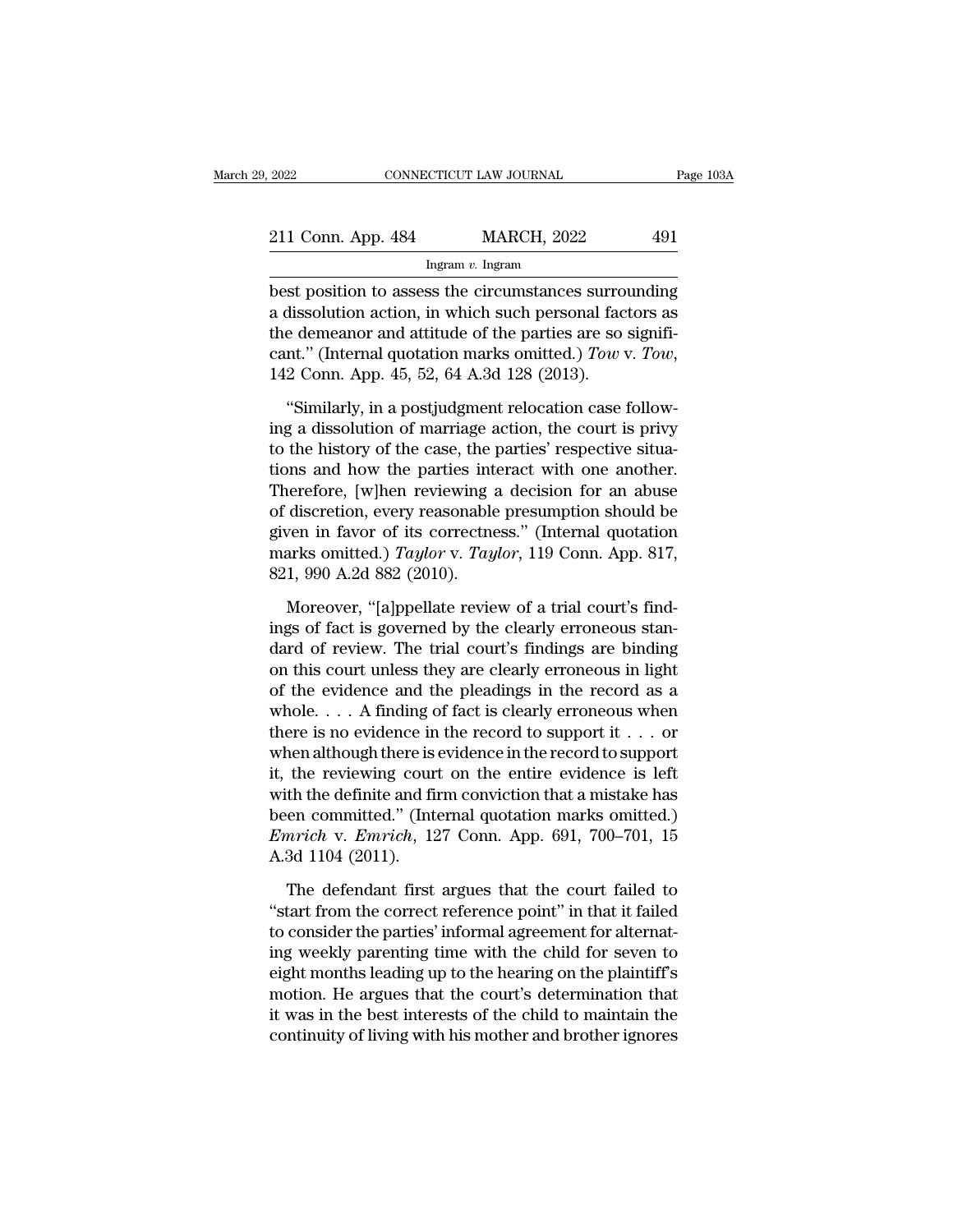| )4A | CONNECTICUT LAW JOURNAL                                                                                   |                    | March 29, 2022 |
|-----|-----------------------------------------------------------------------------------------------------------|--------------------|----------------|
| 492 | <b>MARCH, 2022</b>                                                                                        | 211 Conn. App. 484 |                |
|     | Ingram $v$ . Ingram                                                                                       |                    |                |
|     | the fact that the parties were equally sharing parenting<br>time at the time of the hearing. <sup>5</sup> |                    |                |
|     | We disagree that the court ignored the parties' infor-                                                    |                    |                |

MARCH,  $2022$  211 Conn. App. 484<br>
Ingram v. Ingram<br>
e fact that the parties were equally sharing parenting<br>
me at the time of the hearing.<sup>5</sup><br>
We disagree that the court ignored the parties' infor-<br>
all agreement as to pa MARCH, 2022 211 Conn. App. 484<br>
Ingram v. Ingram<br>
the fact that the parties were equally sharing parenting<br>
time at the time of the hearing.<sup>5</sup><br>
We disagree that the court ignored the parties' infor-<br>
mal agreement as to Ingram  $v$ . Ingram<br>
the fact that the parties were equally sharing parenting<br>
time at the time of the hearing.<sup>5</sup><br>
We disagree that the court ignored the parties' infor-<br>
mal agreement as to parenting time. Less than two<br> the fact that the parties were equally sharing parenting<br>time at the time of the hearing.<sup>5</sup><br>We disagree that the court ignored the parties' infor-<br>mal agreement as to parenting time. Less than two<br>months earlier, the cour the fact that the parties were equally sharing parenting<br>time at the time of the hearing.<sup>5</sup><br>We disagree that the court ignored the parties' infor-<br>mal agreement as to parenting time. Less than two<br>months earlier, the cour time at the time of the hearing."<br>We disagree that the court ignored the parties' informal agreement as to parenting time. Less than two<br>months earlier, the court had entered an ex parte order<br>that recognized the parties' We disagree that the court ignored the parties' informal agreement as to parenting time. Less than two<br>months earlier, the court had entered an ex parte order<br>that recognized the parties' "alternating weekly parent-<br>ing sc mal agreement as to parenting time. Less than two<br>months earlier, the court had entered an ex parte order<br>that recognized the parties' "alternating weekly parent-<br>ing schedule in effect since the start of remote learning." months earlier, the court had entered an ex parte order<br>that recognized the parties' "alternating weekly parent-<br>ing schedule in effect since the start of remote learning."<br>Moreover, the court, during the hearing on the mo that recognized the parties' "alternating weekly parent-<br>ing schedule in effect since the start of remote learning."<br>Moreover, the court, during the hearing on the motions<br>for modification, heard extensive testimony from b ing schedule in effect since the start of remote learning."<br>Moreover, the court, during the hearing on the motions<br>for modification, heard extensive testimony from both<br>parties as to the informal alternating weekly parenti Moreover, the court, during the hearing on the motions<br>for modification, heard extensive testimony from both<br>parties as to the informal alternating weekly parenting<br>schedule the parties had in place during the unique<br>circu for modification, heard extensive testimony from both<br>parties as to the informal alternating weekly parenting<br>schedule the parties had in place during the unique<br>circumstances of remote learning. It is not surprising<br>that parties as to the informal alternating weekly parenting<br>schedule the parties had in place during the unique<br>circumstances of remote learning. It is not surprising<br>that the court did not discuss that schedule in its order<br>g schedule the parties had in place during the unique<br>circumstances of remote learning. It is not surprising<br>that the court did not discuss that schedule in its order<br>granting the motion for modification, as neither party<br>so circumstances of remote learning. It is not surprising<br>that the court did not discuss that schedule in its order<br>granting the motion for modification, as neither party<br>sought a continuation of the schedule, now that in-<br>pe bught a continuation of the schedule, now that in-<br>erson schooling had resumed. Both parties testified<br>nat, prior to March, 2020, the defendant had parenting<br>me Tuesday overnight and alternating weekends, with<br><sup>5</sup>The defen person schooling had resumed. Both parties testified<br>that, prior to March, 2020, the defendant had parenting<br>time Tuesday overnight and alternating weekends, with<br><sup>5</sup> The defendant additionally challenges the court's findi

that, prior to March, 2020, the defendant had parenting<br>time Tuesday overnight and alternating weekends, with<br><sup>5</sup> The defendant additionally challenges the court's finding that "[t]he strong<br>relationship between the child time Tuesday overnight and alternating weekends, with<br>  $\frac{1}{100}$  in The defendant additionally challenges the court's finding that "[t]he strong<br>
relationship between the child and his father can be preserved and possib The Tuesday overring that atternating weekends, with<br>
<sup>5</sup> The defendant additionally challenges the court's finding that "[t]he strong<br>
relationship between the child and his father can be preserved and possibly<br>
strength <sup>5</sup> The defendant additionally challenges the court's finding that "[t]he strong relationship between the child and his father can be preserved and possibly strengthened, by giving the father additional weekend quality ti relationship between the child and his father can be preserved and possibly strengthened, by giving the father additional weekend quality time with the child." The defendant argues that "[t]his finding of fact cannot be s strengthened, by giving the father additional weekend quality time with the child." The defendant argues that "[t]his finding of fact cannot be sustained where the defendant at that time was enjoying spending two weeks a extind." The defendant argues that "[t]his finding of fact cannot be sustained where the defendant at that time was enjoying spending two weeks a month with his son." He further emphasizes that he works from 4 a.m. to 1 p. where the defendant at that time was enjoying spending two weeks a month<br>with his son." He further emphasizes that he works from 4 a.m. to 1 p.m. on<br>Sundays, and therefore the court's conclusion that its awarding parentin The parties have competed in establishing various parenting one of the entry of the further emphasizes that he works from 4 a.m. to 1 p.m. on mdays, and therefore the court's conclusion that its awarding parenting me from Sundays, and therefore the court's conclusion that its awarding parenting<br>Sundays, and therefore the court's conclusion that its awarding parenting<br>time from Friday after school until Sunday at 6 p.m. on three weekends per

schedule that the parties informally agreed to in three weekends per month constituted "additional weekend quality time" "has no basis in fact."<br>We disagree.<br>The parties have cooperated in establishing various parenting sc month constituted "additional weekend quality time" "has no basis in fact."<br>We disagree.<br>The parties have cooperated in establishing various parenting schedules<br>since the entry of the dissolution judgment. The alternating We disagree.<br>The parties have cooperated in establishing various parenting schedules<br>since the entry of the dissolution judgment. The alternating weekly parenting<br>schedule that the parties informally agreed to in March, 20 The parties have cooperated in establishing various parenting schedules<br>since the entry of the dissolution judgment. The alternating weekly parenting<br>schedule that the parties informally agreed to in March, 2020, was feasi is since the entry of the dissolution judgment. The alternating weekly parenting schedule that the parties informally agreed to in March, 2020, was feasible because of the remote schooling as a result of the COVID-19 pande schedule that the parties informally agreed to in March, 2020, was feasible because of the remote schooling as a result of the COVID-19 pandemic. Prior to that point, as both parties acknowledged, the informal parenting sc because of the remote schooling as a result of the COVID-19 pandemic. Prior to that point, as both parties acknowledged, the informal parenting schedule between the parties was such that the defendant had parenting time Tu to that point, as both parties acknowledged, the informal parenting schedule between the parties was such that the defendant had parenting time Tuesday nights overnight and alternating weekends, with the plaintiff having p to that point, as both parties acknowledged, the informal parenting schedule between the parties was such that the defendant had parenting time Tuesday nights overnight and alternating weekends, with the plaintiff having p nights overnight and alternating weekends, with the plaintiff having parenting time the remainder of the time. When in-person school resumed, the alternative weekly parenting schedule was no longer possible. Thus, the cour rime the remainder of the time. When in-person school resumed, the alternative weekly parenting schedule was no longer possible. Thus, the court's finding that the defendant was provided "additional weekend quality time," weekly parenting schedule was no longer possible. Thus, the court's finding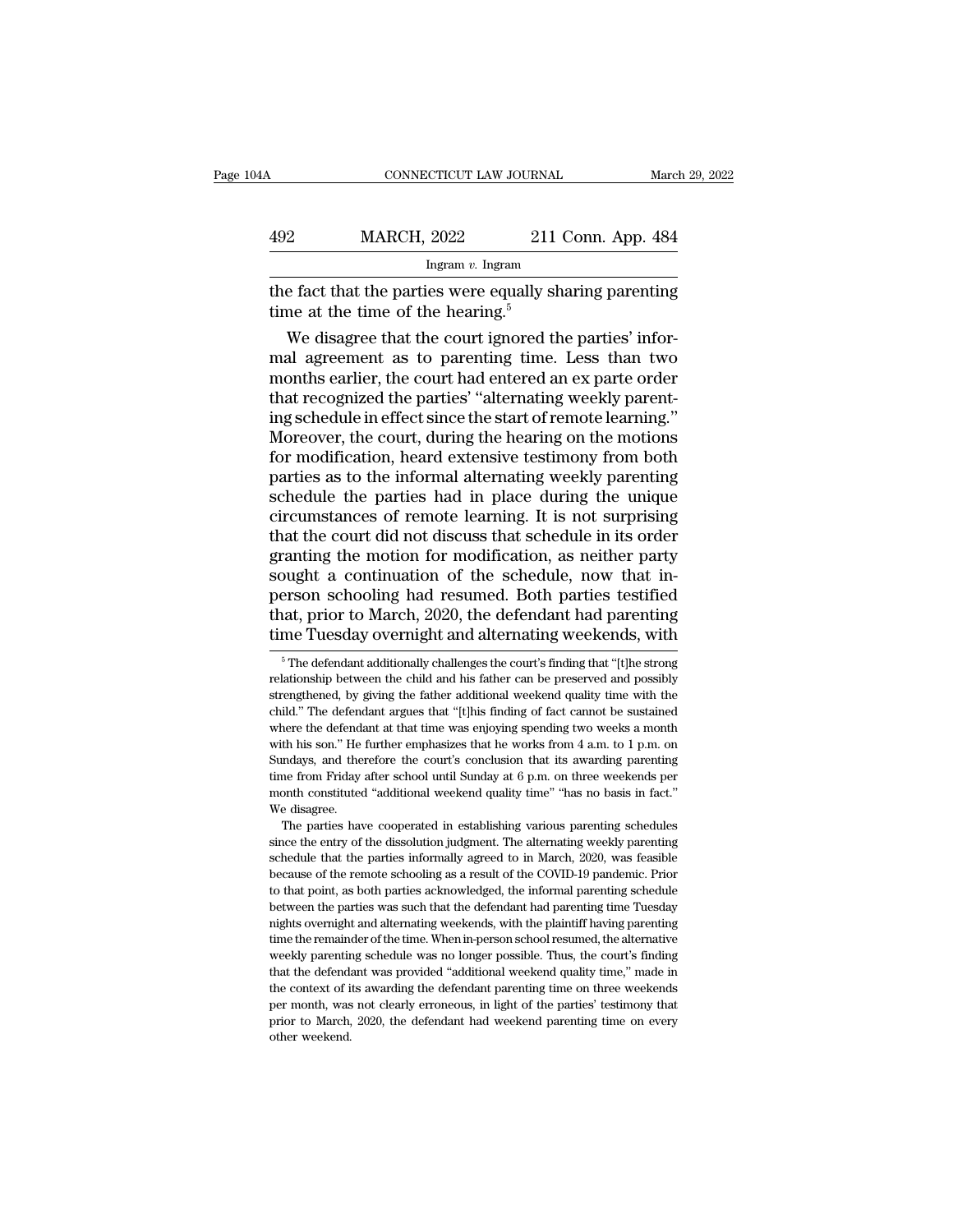| 2022               | CONNECTICUT LAW JOURNAL |                    | Page 105A |
|--------------------|-------------------------|--------------------|-----------|
| 211 Conn. App. 484 |                         | <b>MARCH, 2022</b> | 493       |
|                    | Ingram $v$ . Ingram     |                    |           |

The plaintiff having parenting time the rest of the time.<br>Thus, the court's statement that it was in the child's<br>best interest to maintain the "continuity of living with 211 Conn. App. 484 MARCH, 2022 493<br>
Ingram v. Ingram<br>
the plaintiff having parenting time the rest of the time.<br>
Thus, the court's statement that it was in the child's<br>
best interests to maintain the "continuity of living 211 Conn. App. 484 MARCH, 2022 493<br>
Ingram v. Ingram<br>
the plaintiff having parenting time the rest of the time.<br>
Thus, the court's statement that it was in the child's<br>
best interests to maintain the "continuity of living 211 Conn. App. 484 MARCH, 2022 493<br>
Ingram v. Ingram<br>
the plaintiff having parenting time the rest of the time.<br>
Thus, the court's statement that it was in the child's<br>
best interests to maintain the "continuity of living In the plaintiff having parenting time the rest of the time.<br>Thus, the court's statement that it was in the child's<br>best interests to maintain the "continuity of living with<br>his mother," brother, and pets, finds support i Ingram v. Ingram<br>the plaintiff having parenting time the rest of the time.<br>Thus, the court's statement that it was in the child's<br>best interests to maintain the "continuity of living with<br>his mother," brother, and pets, f 2020. ius, the court's statement that it was in the child's<br>st interests to maintain the "continuity of living with<br>smother," brother, and pets, finds support in the record,<br>that it reasonably can be construed as a reference to<br> best interests to maintain the continuity of living with<br>his mother," brother, and pets, finds support in the record,<br>in that it reasonably can be construed as a reference to<br>the parties' parenting time schedule in place p

has mother, brother, and pets, imas support in the record,<br>in that it reasonably can be construed as a reference to<br>the parties' parenting time schedule in place prior to March,<br>2020.<br>The defendant also argues that the cou In that it reasonably can be construed as a reference to<br>the parties' parenting time schedule in place prior to March,<br>2020.<br>The defendant also argues that the court's determina-<br>tion that the plaintiff had a more active r the parties parenting time schedule in place prior to March,<br>2020.<br>The defendant also argues that the court's determina-<br>tion that the plaintiff had a more active role in the child's<br>life "has no reasonable basis in the fa 2020.<br>The defendant also argues that the court's determination that the plaintiff had a more active role in the child's<br>life "has no reasonable basis in the facts at the time of<br>the hearing." He argues that he "was the one The defendant also argues that the court's determination that the plaintiff had a more active role in the child's life "has no reasonable basis in the facts at the time of the hearing." He argues that he "was the one who h tion that the plaintiff had a more active role in the child's<br>life "has no reasonable basis in the facts at the time of<br>the hearing." He argues that he "was the one who had<br>taken steps prior to the start of the 2020-2021 s e "nas no reasonable basis in the racts at the time of<br>e hearing." He argues that he "was the one who had<br>ken steps prior to the start of the 2020-2021 school<br>ar to get the court to act so that the parties could<br>roll their the nearing." He argues that he "was the one who had<br>taken steps prior to the start of the 2020-2021 school<br>year to get the court to act so that the parties could<br>enroll their son in a school." We conclude that the court's

taken steps prior to the start of the 2020-2021 school<br>year to get the court to act so that the parties could<br>enroll their son in a school." We conclude that the court's<br>finding was not clearly erroneous.<br>The plaintiff tes year to get the court to act so that the parties could<br>enroll their son in a school." We conclude that the court's<br>finding was not clearly erroneous.<br>The plaintiff testified that she primarily cared for the<br>parties' child enroll their son in a school." We conclude that the court's<br>finding was not clearly erroneous.<br>The plaintiff testified that she primarily cared for the<br>parties' child from his birth and throughout his child-<br>hood. Specific mang was not clearly erroneous.<br>
The plaintiff testified that she primarily cared for the<br>
parties' child from his birth and throughout his child-<br>
hood. Specifically, she testified: "I'm the one that takes<br>
him to the doc The plaintiff testified that she primarily cared for the parties' child from his birth and throughout his child-<br>hood. Specifically, she testified: "I'm the one that takes<br>him to the doctor and makes those appointments for parties' child from his birth and throughout his child-<br>hood. Specifically, she testified: "I'm the one that takes<br>him to the doctor and makes those appointments for<br>well and sick visits. I'm the one that even knows he<br>nee hood. Specifically, she testified: "I'm the one that takes<br>him to the doctor and makes those appointments for<br>well and sick visits. I'm the one that even knows he<br>needs to make his every six months dentist appointment<br>and him to the doctor and makes those appointments for<br>well and sick visits. I'm the one that even knows he<br>needs to make his every six months dentist appointment<br>and I take him to the dentist. I take him to get all his<br>hairc well and sick visits. I'm the one that even knows he<br>needs to make his every six months dentist appointment<br>and I take him to the dentist. I take him to get all his<br>haircuts." She testified that she has volunteered in the needs to make his every six months dentiand I take him to the dentist. I take him haircuts." She testified that she has volichild's school. She testified that she attended parent-teacher conferences an not see the defendan  $\alpha$  I take him to the dentist. I take him to get all his ircuts." She testified that she has volunteered in the ild's school. She testified that she primarily has tended parent-teacher conferences and that she did at see haircuts." She testined that she has volunteered in the child's school. She testified that she primarily has attended parent-teacher conferences and that she did not see the defendant in attendance at the virtual open hou

child's school. She testified that she primarily has<br>attended parent-teacher conferences and that she did<br>not see the defendant in attendance at the virtual open<br>house for the child's new school.<sup>6</sup><br>The defendant testifie attended parent-teacher conterences and that she did<br>not see the defendant in attendance at the virtual open<br>house for the child's new school.<sup>6</sup><br>The defendant testified, with respect to his participa-<br>tion in the child's not see the defendant in attendance at the virtual open<br>house for the child's new school.<sup>6</sup><br>The defendant testified, with respect to his participa-<br>tion in the child's medical care, that "depending on our<br>work schedules, house for the child's new school."<br>The defendant testified, with respect to his participation in the child's medical care, that "depending on our<br>work schedules, you know, if I was working mornings<br>and she was at work and The defendant testified, with respect to his participation in the child's medical care, that "depending on our work schedules, you know, if I was working mornings and she was at work and I was able to take [the child] or [ tion in the child's medical care, that "depending on our work schedules, you know, if I was working mornings and she was at work and I was able to take [the child] or [his older brother] to the doctor's, I would take eith f [his older brother] to the doctor's, I would take either<br>ne as needed. When I was working nights there was a<br>ouple times that I couldn't leave early or I couldn't get<br>le day off and she would have to assist with that."<br> one as needed. When I was working nights there couple times that I couldn't leave early or I could the day off and she would have to assist with  $\frac{1}{\pi}$   $\frac{1}{\pi}$  are defendant testified that he was not able to partic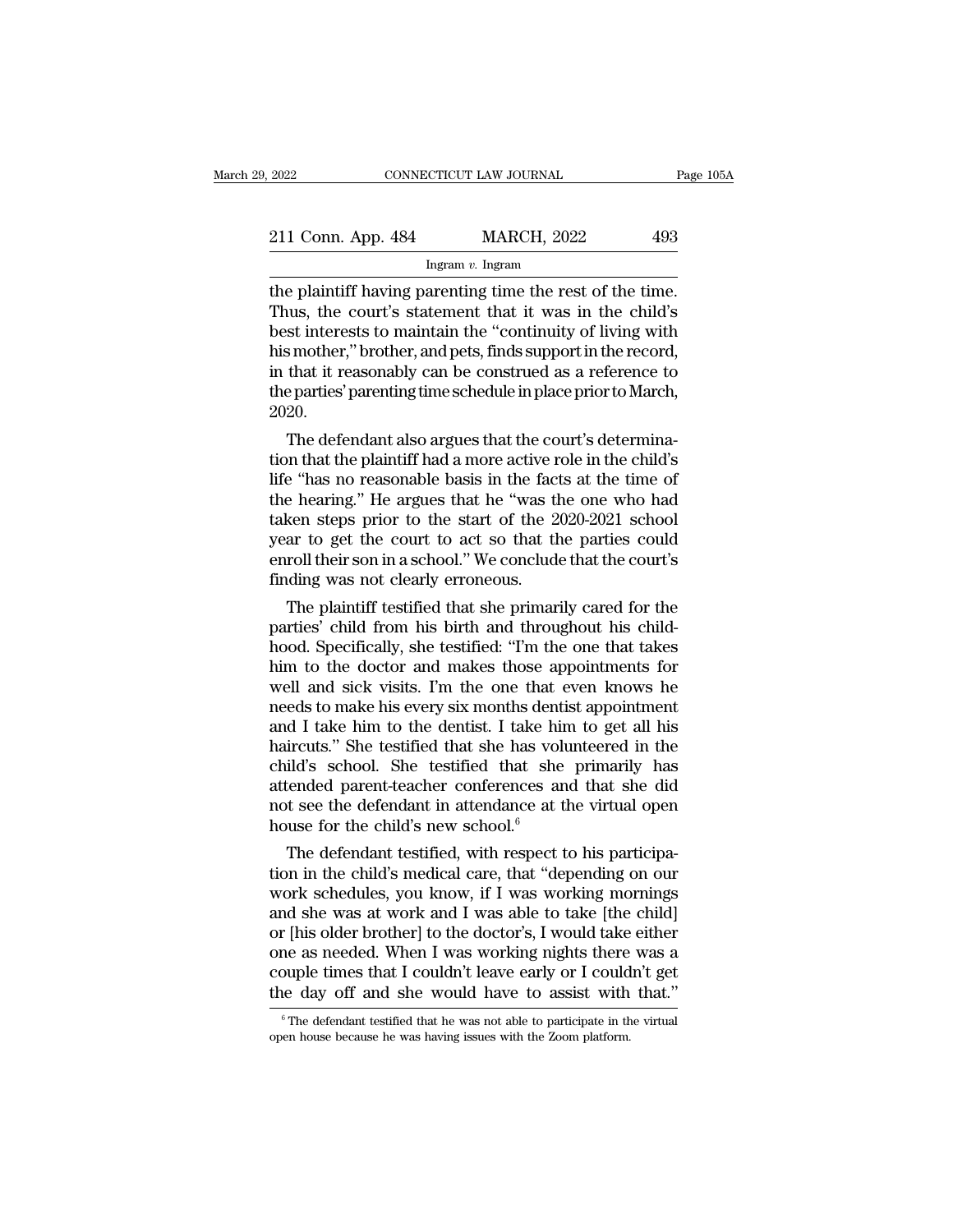## CONNECTICUT LAW JOURNAL March 29, 2022<br>494 MARCH, 2022 211 Conn. App. 484<br>Ingram v. Ingram Ingram *v.* Ingram

CONNECTICUT LAW JOURNAL March March March (1992)<br>
He explained that the plaintiff would schedule parent-<br>
He explained that the plaintiff would schedule parent-<br>
teacher conferences when he was at work, or at times<br>
they w  $\frac{494}{\text{MARCH}}$ , 2022 211 Conn. App. 484<br>
Ingram v. Ingram<br>
He explained that the plaintiff would schedule parent-<br>
teacher conferences when he was at work, or at times<br>
they were in the evening and he would stay home wit  $\frac{\text{MARCH}}{\text{Hgram } v \cdot \text{Hgram}}$ <br>  $\frac{\text{Hgram } v \cdot \text{Hgram}}{\text{Hmean } v \cdot \text{Hgram}}$ <br>
He explained that the plaintiff would schedule parent-<br>
teacher conferences when he was at work, or at times<br>
they were in the evening and he would stay home  $\frac{494}{\text{MARCH, 2022}}$  211 Conn. App. 484<br>
Ingram v. Ingram<br>
He explained that the plaintiff would schedule parent-<br>
teacher conferences when he was at work, or at times<br>
they were in the evening and he would stay home wit basis of this evidence, the court found that  $\frac{L}{L}$  and  $\frac{L}{L}$  is evidence.<br>
The explained that the plaintiff would schedule parent-<br>
teacher conferences when he was at work, or at times<br>
they were in the evening an Ingram v. Ingram<br>
He explained that the plaintiff would schedule parent-<br>
teacher conferences when he was at work, or at times<br>
they were in the evening and he would stay home with<br>
the children so that the plaintiff coul He explained that the plaintiff would schedule parent-<br>teacher conferences when he was at work, or at times<br>they were in the evening and he would stay home with<br>the children so that the plaintiff could attend. On the<br>basis teacher conferences when he was at work, or at times<br>they were in the evening and he would stay home with<br>the children so that the plaintiff could attend. On the<br>basis of this evidence, the court found that "the defendant<br> they were in the evening and he would stay home with<br>the children so that the plaintiff could attend. On the<br>basis of this evidence, the court found that "the defendant<br>has been as caring, loving and devoted to the child the children so that the plaintiff could attend. On the basis of this evidence, the court found that "the defendant has been as caring, loving and devoted to the child as the plaintiff," but also found that "the plaintiff basis of this evidence, the court found that "the defendant<br>has been as caring, loving and devoted to the child as<br>the plaintiff," but also found that "the plaintiff has had<br>a more active role than the defendant." On appea has been as caring, loving and devoted to the child as<br>the plaintiff," but also found that "the plaintiff has had<br>a more active role than the defendant." On appeal, "we<br>do not retry the facts or evaluate the credibility o the plaintiff," but also found that "the plaintiff has had<br>a more active role than the defendant." On appeal, "we<br>do not retry the facts or evaluate the credibility of wit-<br>nesses." (Internal quotation marks omitted.) *Tay* ous. o not retry the facts or evaluate the credibility of wit-<br>sses." (Internal quotation marks omitted.) Taylor v.<br>tylor, supra, 119 Conn. App. 825. Because there is evi-<br>nce in the record to support the court's finding, we<br>n nesses." (Internal quotation marks omitted.) Taylor v.<br>Taylor, supra, 119 Conn. App. 825. Because there is evi-<br>dence in the record to support the court's finding, we<br>conclude that the court's finding was not clearly erron

Taylor, supra, 119 Conn. App. 825. Because there is evidence in the record to support the court's finding, we conclude that the court's finding was not clearly errone-<br>ous.<br>The defendant also argues that the court's granti dence in the record to support the court's finding, we<br>conclude that the court's finding was not clearly errone-<br>ous.<br>The defendant also argues that the court's granting<br>of the plaintiff's motion "acted as a ratification o conclude that the court's finding was not clearly errone-<br>ous.<br>The defendant also argues that the court's granting<br>of the plaintiff's motion "acted as a ratification of the<br>plaintiff's prior unauthorized relocation." We di ous.<br>The defendant also argues that the court's granting<br>of the plaintiff's motion "acted as a ratification of the<br>plaintiff's prior unauthorized relocation." We disagree.<br>Although the court heard evidence that the plainti The defendant also argues that the court's granting<br>of the plaintiff's motion "acted as a ratification of the<br>plaintiff's prior unauthorized relocation." We disagree.<br>Although the court heard evidence that the plaintiff, d of the plaintiff's motion "acted as a ratification of the plaintiff's prior unauthorized relocation." We disagree.<br>Although the court heard evidence that the plaintiff, during the pendency of her motion for modification, h plaintiff's prior unauthorized relocation." We disagree.<br>Although the court heard evidence that the plaintiff, during the pendency of her motion for modification, had<br>moved to live with her fiancé in his home in Poughkeep-Although the court heard evidence that the plaintiff, during the pendency of her motion for modification, had moved to live with her fiancé in his home in Poughkeepsie, the defendant has not pointed to any evidence that t nation.<sup>7</sup> by oved to live with her fiancé in his home in Poughkeep-<br>
e, the defendant has not pointed to any evidence that<br>
e court prejudged the motion on that basis. To the<br>
ntrary, the court applied the statutory criteria to the<br> sie, the defendant has not pointed to any evidence that<br>the court prejudged the motion on that basis. To the<br>contrary, the court applied the statutory criteria to the<br>evidence presented at the hearing in reaching its dete

the court prejudged the motion on that basis. To the<br>contrary, the court applied the statutory criteria to the<br>evidence presented at the hearing in reaching its determi-<br>nation.<sup>7</sup><br>Lastly, the defendant contends that the p contrary, the court applied the statutory criteria to the<br>evidence presented at the hearing in reaching its determi-<br>nation.<sup>7</sup><br>Lastly, the defendant contends that the plaintiff failed<br>to provide evidence as to the educati evidence presented at the hearing in reaching its determination.<sup>7</sup><br>Lastly, the defendant contends that the plaintiff failed<br>to provide evidence as to the educational component of<br>one of the factors for the court's conside nation.<sup>7</sup><br>Lastly, the defendant contends that the plaintiff failed<br>to provide evidence as to the educational component of<br>one of the factors for the court's consideration listed in<br>§ 46b-56d (b), namely, "the degree to w Lastly, the defendant conto provide evidence as to the one of the factors for the c  $\$  46b-56d (b), namely, "the d parent's and the child's life cally, emotionally and edu  $\ldots$  ." We disagree.<sup>8</sup> 46b-56d (b), namely, "the degree to which the relocating<br>arent's and the child's life may be enhanced economi-<br>ally, emotionally and educationally by the relocation<br> $\cdots$ " We disagree.<sup>8</sup><br><sup>7</sup>To the extent that the defenda parent's and the child's life may be enhanced economically, emotionally and educationally by the relocation  $\ldots$ ." We disagree.<sup>8</sup><br>To the extent that the defendant seeks to argue that the plaintiff's move to Poughkeepsie

cally, emotionally and educationally by the relocation<br>  $\cdots$  " We disagree.<sup>8</sup><br>
<sup>7</sup> To the extent that the defendant seeks to argue that the plaintiff's move<br>
to Poughkeepsie was unauthorized, he points to no court order

<sup>&</sup>lt;sup>7</sup> To the extent that the defendant seeks to argue that the plaintiff's move<br>to Poughkeepsie was unauthorized, he points to no court order that he alleges<br>her to have breached.<br><sup>8</sup> The defendant relies on *Havis-Carbone* To the extent that the defendant seeks to argue that the plaintiff's move<br>to Poughkeepsie was unauthorized, he points to no court order that he alleges<br>her to have breached.<br><sup>8</sup> The defendant relies on *Havis-Carbone* v. to Poughkeepsie was unauthorized, he points to no court order that he alleges<br>her to have breached.<br><sup>8</sup> The defendant relies on *Havis-Carbone* v. *Carbone*, 155 Conn. App. 848,<br>869, 112 A.3d 779 (2015), a case in which t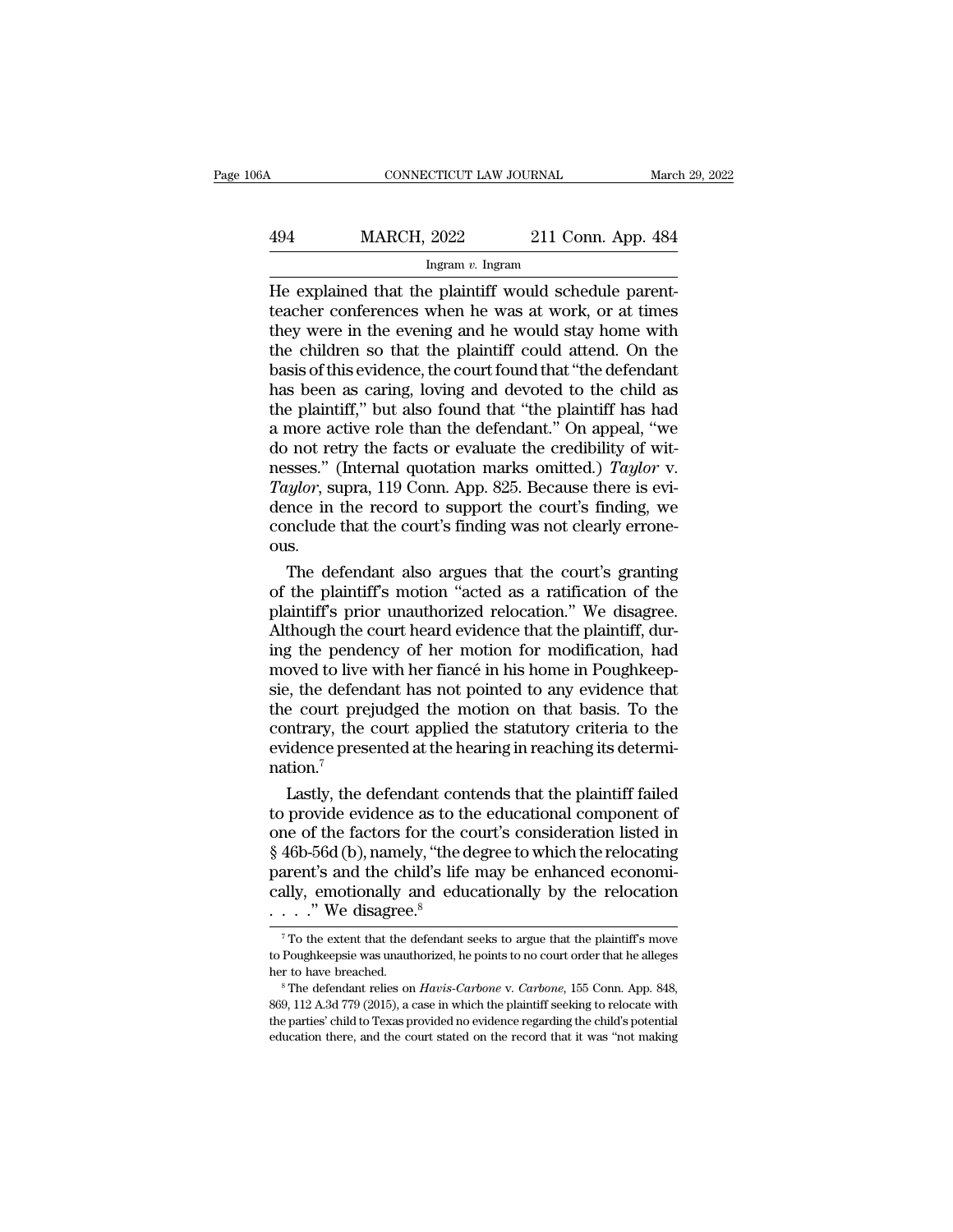# 2022 CONNECTICUT LAW JOURNAL Page 107A<br>211 Conn. App. 484 MARCH, 2022 495<br>Ingram v. Ingram

### Ingram *v.* Ingram

CONNECTICUT LAW JOURNAL Page 107A<br>
1 Conn. App. 484 MARCH, 2022 495<br>
Ingram v. Ingram<br>
Although the plaintiff recognizes that "there was no<br>
dication or evidence . . . educationally that it was<br>
the crucker or worse being 211 Conn. App. 484 MARCH, 2022 495<br>
Ingram v. Ingram<br>
Although the plaintiff recognizes that "there was no<br>
indication or evidence . . . educationally that it was<br>
better or worse being in the Arlington Central School<br>
Di 211 Conn. App. 484 MARCH, 2022 495<br>
Ingram v. Ingram<br>
Although the plaintiff recognizes that "there was no<br>
indication or evidence . . . educationally that it was<br>
better or worse being in the Arlington Central School<br>
Di 211 Conn. App. 484 MARCH, 2022 495<br>
Ingram v. Ingram<br>
Although the plaintiff recognizes that "there was no<br>
indication or evidence . . . educationally that it was<br>
better or worse being in the Arlington Central School<br>
Di For extra experimental planning testimony as to the plaintiff recognizes that "there was no indication or evidence  $\ldots$  educationally that it was better or worse being in the Arlington Central School District than the Be Following relationships are the plaintiff recognizes that "there was no<br>indication or evidence  $\ldots$  educationally that it was<br>better or worse being in the Arlington Central School<br>District than the Bethel School District Although the plaintiff recognizes that "there was no<br>indication or evidence  $\ldots$  educationally that it was<br>better or worse being in the Arlington Central School<br>District than the Bethel School District," the plaintiff di indication or evidence . . . educationally that it was<br>better or worse being in the Arlington Central School<br>District than the Bethel School District," the plaintiff did<br>provide testimony as to the educational plan for the better or worse being in the Arlington Central School<br>District than the Bethel School District," the plaintiff did<br>provide testimony as to the educational plan for the child<br>following relocation. Specifically, she testifie District than the Bethel School District," the plaintiff did<br>provide testimony as to the educational plan for the child<br>following relocation. Specifically, she testified that the<br>child would attend Arlington Central School provide testimony as to the educational plan for the child<br>following relocation. Specifically, she testified that the<br>child would attend Arlington Central School District,<br>which then was operating on a hybrid remote/in-per following relocation. Specifically, she testified that the child would attend Arlington Central School District, which then was operating on a hybrid remote/in-person schedule, and that the school was about five minutes dr child would attend Arlington Central School District,<br>which then was operating on a hybrid remote/in-person<br>schedule, and that the school was about five minutes<br>driving distance from the plaintiff's home. She testified<br>tha which then was operating on a hybrid remote/in-person<br>schedule, and that the school was about five minutes<br>driving distance from the plaintiff's home. She testified<br>that she would drive the child to school and pick him<br>up. schedule, and that the school was about five minutes<br>driving distance from the plaintiff's home. She testified<br>that she would drive the child to school and pick him<br>up. After hearing the evidence with respect to the three<br> driving distance from the plaintiff's home. She testified<br>that she would drive the child to school and pick him<br>up. After hearing the evidence with respect to the three<br>components listed in this factor, the court found tha that she would drive the child to school and pick him<br>up. After hearing the evidence with respect to the three<br>components listed in this factor, the court found that<br>"overall  $\ldots$  the child's life will be enhanced by the up. After hearing the evidence with respect to the three components listed in this factor, the court found that "overall  $\ldots$  the child's life will be enhanced by the move." It thereafter ordered the parties to enroll th components listed in this factor, the court found tha "overall  $\ldots$  the child's life will be enhanced by the move." It thereafter ordered the parties to enroll the child in the Arlington Central School District. On this veran : . . . the child's life which<br>ove." It thereafter ordered the pa<br>the Arlington Central School D<br>e cannot conclude that there was<br>r the court's consideration of th<br>nt of the fourth factor listed in<br>The judgment is af the Arlington Central School District. On this ree cannot conclude that there was insufficient evident or the court's consideration of the educational contract of the fourth factor listed in § 46b-56d (b).<sup>9</sup><br>The judgment

nent of the fourth factor listed in § 46b-56d (b)."<br>The judgment is affirmed.<br>In this opinion the other judges concurred.<br>this decision based on school . . . .." (Internal quotation marks omitted.)<br>Moreover, the court in t The judgment is affirmed.<br>
In this opinion the other judges concurred.<br>
this decision based on school . . . . " (Internal quotation marks omitted.)<br>
Moreover, the court in that case improperly "granted the plaintiff permi In this opinion the other judges concurred.<br>
this decision based on school . . . . " (Internal quotation marks omitted.)<br>
Moreover, the court in that case improperly "granted the plaintiff permission<br>
to go to Texas with t *Havis-Carbone* is distinguishable. <sup>9</sup> The defendant argues in the alternative that  $\mu$  are defendant argues in the court in that case improperly "granted the plaintiff permission to go to Texas with the child prior to c This decision based on school . . . ." (Internal quotation marks omitted.)<br>Moreover, the court in that case improperly "granted the plaintiff permission<br>to go to Texas with the child prior to conducting a hearing." Id., 8

Moreover, the court in that case inproperly "granted the plaintiff permission<br>to go to Texas with the child prior to conducting a hearing." Id., 867. Thus,<br>*Havis-Carbone* is distinguishable.<br>"The defendant argues in the a to go to Texas with the child prior to conducting a hearing." Id., 867. Thus,  $Havis-Carbone$  is distinguishable.<br>
<sup>9</sup> The defendant argues in the alternative that, "[e]ven if the court had considered educational enhancement as r Havis-Carbone is distinguishable.<br>
<sup>9</sup> The defendant argues in the alternative that, "[e]ven if the court had considered educational enhancement as required, the evidence would not have supported a finding that their son's <sup>19</sup> The defendant argues in the alternative that, "[e]ven if the court had considered educational enhancement as required, the evidence would not have supported a finding that their son's education would be enhanced." He considered educational enhancement as required, the evidence would not have supported a finding that their son's education would be enhanced." He points to the evidence regarding the child's "existing education" as demonst have supported a finding that their son's education would be enhanced." He points to the evidence regarding the child's "existing education" as demonstrating that "there would be no enhancement." Specifically, he argues th points to the evidence regarding the child's "existing education" as demonstrating that "there would be no enhancement." Specifically, he argues that "[t]he evidence before the court was that it had actually ordered the pa Figure 1. The evidence meant of the defendant's school district just one month prior is that "[t]he evidence before the court was that it had actually ordered the parties to enroll their son in the defendant's school dist exidence before the court was that it had actually ordered the parties to enroll<br>evidence before the court was that it had actually ordered the parties to enroll<br>their son in the defendant's school district just one month First solid district just one month prior to the decision esently at issue. . . . The evidence was that their son was enrolled in the me school system that he had been already . . . attending in past years. . And the defe Favor. As noted was that their son was enrolled in the same school system that he had been already . . . attending in past years.<br>
. . . And the defendant's school system had just returned to full-time in-<br>
person learnin presently at issue. . . . The evidence was that their son was enrolled in the same school system that he had been already . . . attending in past years. . . . And the defendant's school system had just returned to full-ti ... And the defendant's school system had just returned to full-time in-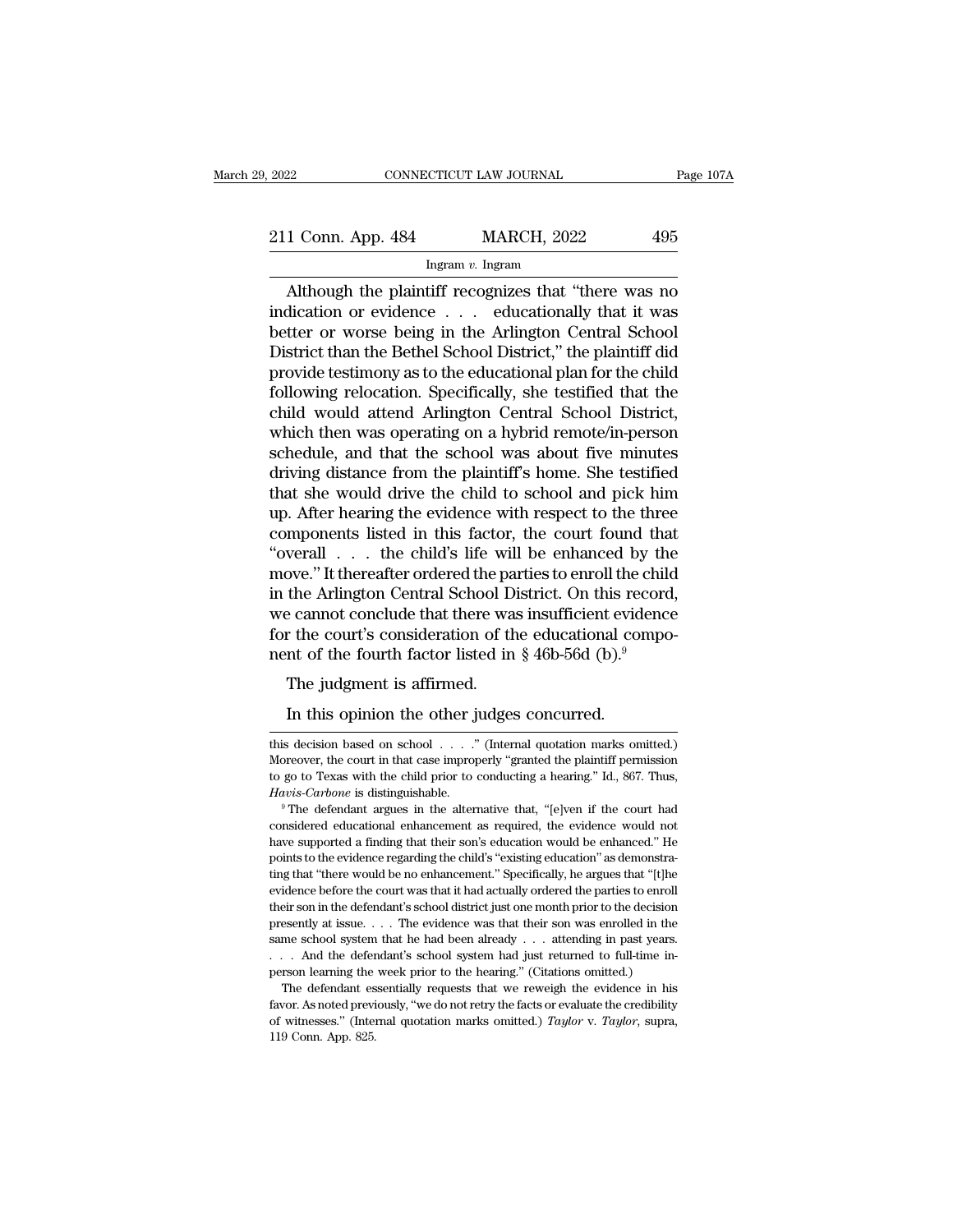## CONNECTICUT LAW JOURNAL March 29, 2022<br>496 MARCH, 2022 211 Conn. App. 496<br>State v. Tony O. FICUT LAW JOURN<br>
2022 21<br>
State *v*. Tony O.

### MARCH, 2022 211 Conn. App. 496<br>
State *v.* Tony 0.<br>
STATE OF CONNECTICUT *v.* TONY 0.\*<br>
(AC 43250) 2022 211 C<br>
State v. Tony O.<br>
NNECTICUT v. TO<br>
(AC 43250)<br>
uarez and Sheldon, Js. State  $v$ . Tony O.<br>
STATE OF CONNECTICUT  $v$ . TONY O.\*<br>
(AC 43250)<br>
Moll, Suarez and Sheldon, Js.

### *Syllabus*

- $\rm (AC~43250)$ <br>Moll, Suarez and Sheldon, Js.<br>Syllabus<br>Convicted, after a jury trial, of various crimes in connection with an alterca-<br>tion with his wife, W, the defendant appealed to this court. The defendant Moll, Suarez and Sheldon, Js.<br>Syllabus<br>victed, after a jury trial, of various crimes in connection with an alterca-<br>tion with his wife, W, the defendant appealed to this court. The defendant<br>had gone to the gas station whe Moll, Suarez and Sheldon, Js.<br>
Syllabus<br>
victed, after a jury trial, of various crimes in connection with an alterca-<br>
tion with his wife, W, the defendant appealed to this court. The defendant<br>
had gone to the gas station Syllabus<br>size of the keys to his court. The defendant<br>tion with his wife, W, the defendant appealed to this court. The defendant<br>had gone to the gas station where W was employed to obtain from her<br>the keys to his truck so symmus symmus is a symmus in connection with an altercation with his wife, W, the defendant appealed to this court. The defendant had gone to the gas station where W was employed to obtain from her the keys to his truck so victed, after a jury trial, of various crimes in connection with an altercation with his wife, W, the defendant appealed to this court. The defendant had gone to the gas station where W was employed to obtain from her the tion with his wife, W, the defendant appealed to this court. The defendant had gone to the gas station where W was employed to obtain from her the keys to his truck so that he could get tools he needed for work that were s had gone to the gas station where W was employed to obtain from her the keys to his truck so that he could get tools he needed for work that were stored in the truck. When he walked around the front counter toward W and re the keys to his truck so that he could get tools he needed for work that were stored in the truck. When he walked around the front counter toward W and reached toward her handbag that was on a counter behind her, she pushe were stored in the truck. When he walked around the front counter toward W and reached toward her handbag that was on a counter behind her, she pushed him away, and a physical encounter ensued between them during which she toward W and reached toward her handbag that was on a counter behind<br>her, she pushed him away, and a physical encounter ensued between<br>them during which she sustained injuries and thereafter was treated at<br>a hospital. S, a her, she pushed him away, and a physical encounter ensued between<br>them during which she sustained injuries and thereafter was treated at<br>a hospital. S, a customer at the store, witnessed part of the altercation<br>and attempt them during which she sustained injuries and thereafter was treated at a hospital. S, a customer at the store, witnessed part of the altercation and attempted to break it up. W told a police officer, who arrived minutes af a hospital. S, a customer at the store, witnessed part of the altercation<br>and attempted to break it up. W told a police officer, who arrived minutes<br>after the defendant left the gas station, that the defendant had attacked and attempted to break it up. W told a police officer, who arrived minutes after the defendant left the gas station, that the defendant had attacked her. At trial, the police officer testified to that statement, and the de after the defendant left the gas station, that the defendant had attacked her. At trial, the police officer testified to that statement, and the defendant objected. The trial court overruled the objection and admitted the after the defendant left the gas station, that the defendant had attacked<br>her. At trial, the police officer testified to that statement, and the defen-<br>dant objected. The trial court overruled the objection and admitted t dant objected. The trial court overruled the objection and admitted the statement into evidence as a spontaneous utterance under the applicable provision (§ 8-3 (2)) of the Connecticut Code of Evidence. On appeal, the def provision (§ 8-3 (2)) of the Connecticut Code of Evidence. On appeal, the defendant claimed, inter alia, that the evidence was insufficient to support his conviction of the charges of robbery and unlawful restraint, and t the defendant claimed, inter alia, that the evidence was insufficient to support his conviction of the charges of robbery and unlawful restraint, and that the trial court improperly admitted W's statement to the police off
- support his conviction of the charges of robbery and unlawful restraint,<br>and that the trial court improperly admitted W's statement to the police<br>officer. *Held*:<br>though the evidence was sufficient to support the defendant and that the trial court improperly admitted W's statement to the police officer. *Held*:<br>though the evidence was sufficient to support the defendant's conviction<br>of unlawful restraint in the first degree, there was insuff 1. Although the evidence was sufficient to support the defendant's conviction<br>of unlawful restraint in the first degree, there was insufficient evidence<br>to support the jury's necessary finding that he seized W's handbag i It<br>hough the evidence was sufficient to support the defendant's conviction<br>of unlawful restraint in the first degree, there was insufficient evidence<br>to support the jury's necessary finding that he seized W's handbag in<br>th of unlawful restraint in the first degree, there was insufficient evidence<br>to support the jury's necessary finding that he seized W's handbag in<br>the course of committing a larceny, as required to convict him of robbery<br>in

to support the jury's necessary finding that he seized W's handbag in the course of committing a larceny, as required to convict him of robbery in the third degree:<br>a. The jury had no reasonable basis for finding that the the course of committing a larceny, as required to convict him of robbery<br>in the third degree:<br>a. The jury had no reasonable basis for finding that the defendant's brief<br>taking of the handbag was accompanied by a felonious in the third degree:<br>a. The jury had no reasonable basis for finding that the defendant's brief<br>taking of the handbag was accompanied by a felonious intent to steal<br>and deprive W of it permanently: although the jury was en a. The jury had no reasonable basis for finding that the defendant's brief taking of the handbag was accompanied by a felonious intent to steal and deprive W of it permanently: although the jury was entitled to reject the taking of the handbag was accompanied by a felonious intent to steal<br>and deprive W of it permanently: although the jury was entitled to reject<br>the defendant's testimony that his only purpose in seizing the handbag<br>was to s and deprive W of it permanently: although the jury was entitled to reject the defendant's testimony that his only purpose in seizing the handbag was to search it for the keys to the truck, the jury was not entitled to draw the defendant's testimony that his only purpose in seizing the handbag was to search it for the keys to the truck, the jury was not entitled to draw the contrary inference that his intent was to steal the handbag, as the r was to search it for the keys to the truck, the jury was not entitled to draw the contrary inference that his intent was to steal the handbag, as the record provided no nonspeculative basis for that inference; moreover, t The family violence is family violence, we decline to identify the complainant or others are delayed his seizure of the handbag, as her strong resistance delayed his seizure of the handbag, which he held on to for only eig

the jury could not inter the defendant siment because w began to struggle<br>with him as soon as he reached for the handbag, as her strong resistance<br>delayed his seizure of the handbag, which he held on to for only eight<br>\* In with find as so<br>delayed his se<br> $*$  In accordance<br>victims of family<br>through whom th<br>Statutes § 54-86e.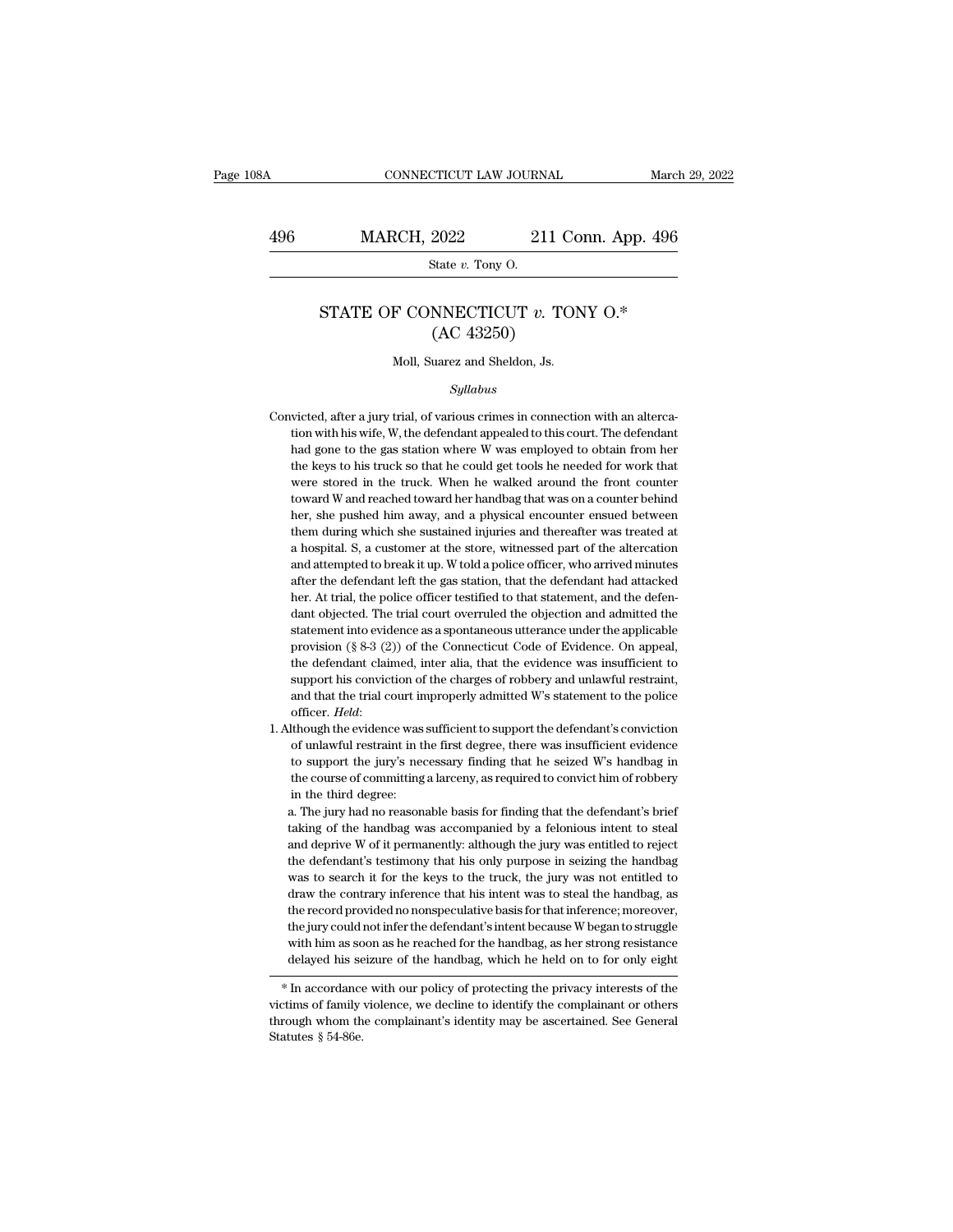1 Conn. App. 496 MARCH, 2022 497<br>State v. Tony O.<br>Seconds before dropping it to the floor, and, although whatever the defendant intended when he first picked up the handbag appeared to 1 Conn. App. 496 MARCH, 2022 497<br>State v. Tony O.<br>Seconds before dropping it to the floor, and, although whatever the<br>defendant intended when he first picked up the handbag appeared to<br>change once S struck him in the back **change on change on change on change once S struck him in the back and told him that the police were** on their way to the station, that inference shed no light on the intent on their way to the station, that inference sh State v. Tony O.<br>
State v. Tony O.<br>
State v. Tony O.<br>
State v. Tony O.<br>
defendant intended when he first picked up the handbag appeared to<br>
change once S struck him in the back and told him that the police were<br>
on their w State v. Tony O.<br>
Seconds before dropping it to the floor, and, although whatever the<br>
defendant intended when he first picked up the handbag appeared to<br>
change once S struck him in the back and told him that the police w seconds before dropping it to the floor, and, although whatever the defendant intended when he first picked up the handbag appeared to change once S struck him in the back and told him that the police were on their way to defendant intended when he first picked up the handbag appeared to change once S struck him in the back and told him that the police were on their way to the station, that inference shed no light on the intent with which h change once S struck him in the back and told him that the police were<br>on their way to the station, that inference shed no light on the intent<br>with which he initially took possession of the handbag, as his interest<br>in leav on their way to the station, that inference shed no light on the intent with which he initially took possession of the handbag, as his interest in leaving the scene before the police arrived did not support an inference th on their way to the station, that inference shed no light on the intent with which he initially took possession of the handbag, as his interest in leaving the scene before the police arrived did not support an inference th in leaving the scene before the police arrived did not support an inference that he initially took the handbag with the intent to steal it from W; furthermore, the only positive evidence from which the jury might have draw that he initially took the handbag with the intent to steal it from W; furthermore, the only positive evidence from which the jury might have drawn an inference as to the defendant's intent when he seized the handbag was t furthermore, the only positive evidence from w<br>drawn an inference as to the defendant's int<br>handbag was the video footage of the incident f<br>lance cameras, which showed that his actions of<br>consistent with his testimony that drawn an inference as to the defendant's intent when he seized the handbag was the video footage of the incident from the station's surveillance cameras, which showed that his actions during the incident were consistent wi handbag was the video footage of the incident from the station's surveillance cameras, which showed that his actions during the incident were consistent with his testimony that his only purpose in coming to the gas station

lance cameras, which showed that his actions during the incident were consistent with his testimony that his only purpose in coming to the gas station was to get his truck keys from W.<br>b. There was more than enough evidenc consistent with his testimony that his only purpose in coming to the gas<br>station was to get his truck keys from W.<br>b. There was more than enough evidence to support the jury's findings<br>beyond a reasonable doubt that the de station was to get his truck keys from W.<br>
b. There was more than enough evidence to support the jury's findings<br>
beyond a reasonable doubt that the defendant restrained W during their<br>
physical altercation and exposed her b. There was more than enough evidence to support the jury's findings<br>beyond a reasonable doubt that the defendant restrained W during their<br>physical altercation and exposed her to a substantial risk of physical<br>injury: W beyond a reasonable doubt that the defendant restrained W during their<br>physical altercation and exposed her to a substantial risk of physical<br>injury: W stated to the police officer that the defendant had attacked or<br>assaul physical altercation and exposed her to a substantial risk of physical<br>injury: W stated to the police officer that the defendant had attacked or<br>assaulted her, she told the staff at the hospital that he had punched her<br>and injury: W stated to the police officer that the defendant had attacked or assaulted her, she told the staff at the hospital that he had punched her and caused her to fall into a chair, where he kneed her and kicked her in assaulted her, she told the staff at the hospital that he had punched her and caused her to fall into a chair, where he kneed her and kicked her in the head, and the video footage from the station's surveillance cameras co and caused her to fall into a chair, where he kneed her and kicked her<br>in the head, and the video footage from the station's surveillance cameras<br>corroborated S's testimony that, after W was seated in the chair, he<br>continu in the head, and the video footage from the station's surveillance cameras corroborated S's testimony that, after W was seated in the chair, he continued to lean over her and strike her, which caused her to remain in the c corroborated S's testimony that, after W was seated in the chair, he continued to lean over her and strike her, which caused her to remain in the chair when she attempted to get up, and it would have been reasonable for th continued to lean over her and strike her, which caused her to remain<br>in the chair when she attempted to get up, and it would have been<br>reasonable for the jury to conclude that the defendant engaged in such<br>conduct with th in the chair when she attempted to get up, and it would have been<br>reasonable for the jury to conclude that the defendant engaged in such<br>conduct with the specific intent to interfere substantially with W's liberty;<br>moreove reasonable for the jury to conclude that the defendant engaged in such conduct with the specific intent to interfere substantially with W's liberty; moreover, notwithstanding the defendant's suggestion that W restrained hi conduct with the specific intent to interfere substantially with W's liberty;<br>moreover, notwithstanding the defendant's suggestion that W restrained<br>him as much as he restrained her, the jury reasonably could have con-<br>clu moreover, notwithstanding the defendant's suggestion that W restrained<br>him as much as he restrained her, the jury reasonably could have con-<br>cluded that she was restricted in her movements in a manner that inter-<br>fered wit him as much as he restrained her, the jury reasonably could have concluded that she was restricted in her movements in a manner that inter-<br>fered with her liberty, and the defendant's admission that he assaulted<br>her during cluded that she was restricted in her movements in a manner that inter-<br>fered with her liberty, and the defendant's admission that he assaulted<br>her during the incident overrode his suggestion that any restraint he<br>might ha fered with her liberty, and the defendant's admission that he assaulted<br>her during the incident overrode his suggestion that any restraint he<br>might have applied was not applied so as to expose her to a substantial<br>risk of her during the incident overrode his suggestion that any restrain might have applied was not applied so as to expose her to a substantisk of physical injury, as the state presented evidence that include hospital record doc might have applied was not applied so as to expose her to a substantial<br>risk of physical injury, as the state presented evidence that included the<br>hospital record documenting her injuries, the video footage showing the<br>def risk of physical injury, as the state presented evidence that included the nospital record documenting her injuries, the video footage showing the defendant's physical struggle, and S's account of the several times he meed nospital record documen<br>defendant's physical stru<br>meed W while she was is<br>the defendant could not pr<br>admitted the police offic<br>made to him by W:<br>a. The record clearly supp

defendant's physical struggle, and S's account of the several times he<br>kneed W while she was forced to remain sitting in the chair.<br>he defendant could not prevail on his claim that the trial court improperly<br>admitted the p

kneed W while she was forced to remain sitting in the chair.<br>
the defendant could not prevail on his claim that the trial court improperly<br>
admitted the police officer's testimony about the initial oral statement<br>
made to the defendant could not prevail on his claim that the trial court improperly admitted the police officer's testimony about the initial oral statement made to him by W:<br>a. The record clearly supported the trial court's find admitted the police officer's testimony about the initial oral statement<br>made to him by W:<br>a. The record clearly supported the trial court's finding that the statement<br>by W to the police officer was admissible as a spontan made to him by W:<br>a. The record clearly supported the trial court's finding that the statement<br>by W to the police officer was admissible as a spontaneous utterance:<br>W was in distress and very emotional when she first spoke a. The record clearly supported the trial court's finding that the statement<br>by W to the police officer was admissible as a spontaneous utterance:<br>W was in distress and very emotional when she first spoke with the<br>officer, by W to the police officer was admissible as a spontaneous utterance:<br>W was in distress and very emotional when she first spoke with the<br>officer, as she appeared to be crying, her breathing was heavy, and she<br>had red marks We was in distress and very emotional when she first spoke with the officer, as she appeared to be crying, her breathing was heavy, and she had red marks on her neck and face, she made her initial statement to the officer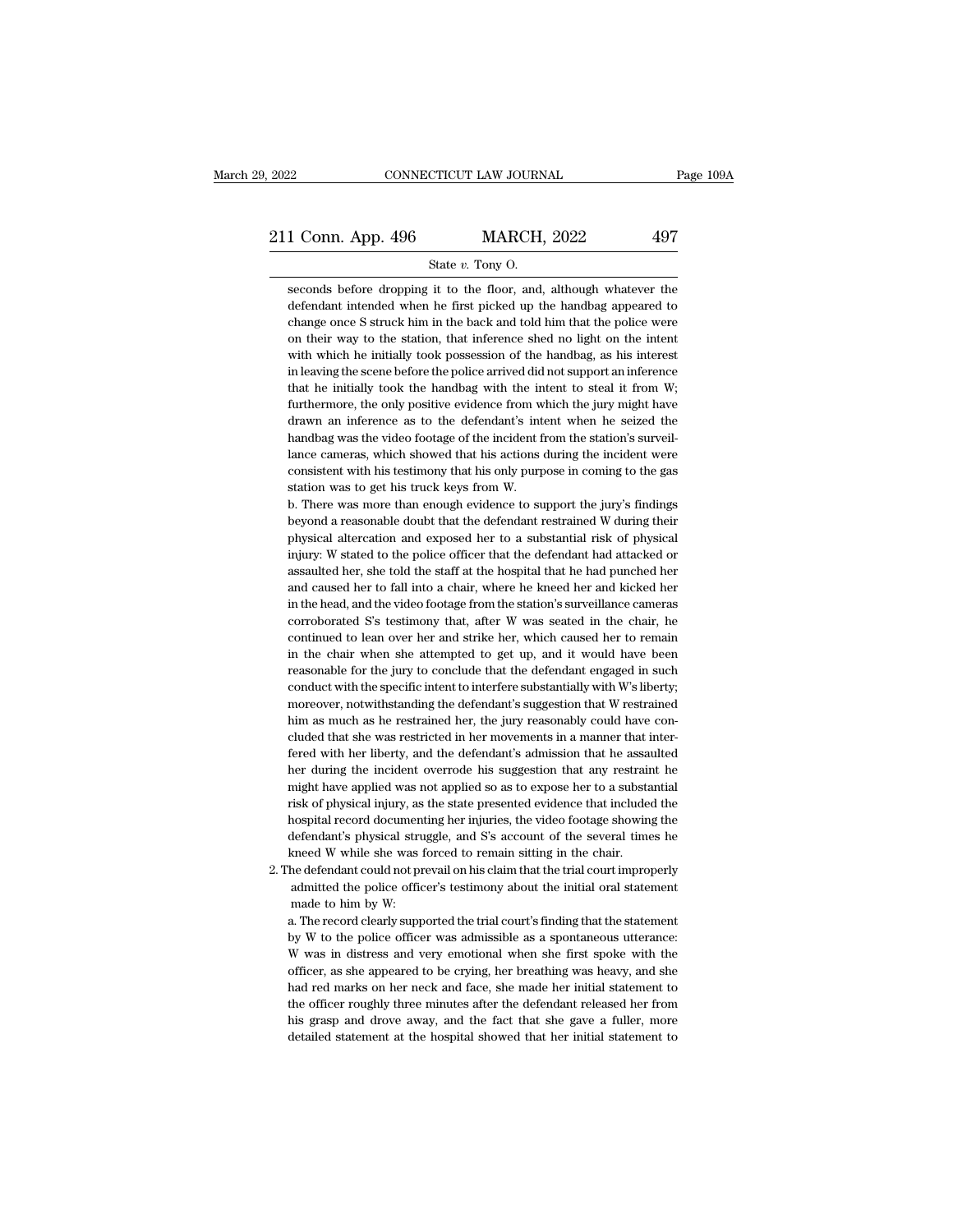# CONNECTICUT LAW JOURNAL March 29, 2022<br>498 MARCH, 2022 211 Conn. App. 496<br>5tate v. Tony O. ETICUT LAW JOURN<br>2022 21<br>State *v*. Tony O.<br>us, unreflective and n

MARCH, 2022 211 Conn. App. 496<br>
State v. Tony O.<br>
the officer was spontaneous, unreflective and made under such circum-<br>
stances as to indicate the absence of an opportunity for contrivance and **SUBARCH, 2022** 211 Conn. App. 496<br>
State v. Tony O.<br>
the officer was spontaneous, unreflective and made under such circumstances as to indicate the absence of an opportunity for contrivance and misrepresentation; moreove MARCH,  $2022$  211 Conn. App. 496<br>
State v. Tony O.<br>
the officer was spontaneous, unreflective and made under such circumstances as to indicate the absence of an opportunity for contrivance and<br>
misrepresentation; moreover  $\begin{minipage}[t]{0.9\linewidth} \textbf{State } v. \textbf{ Tony O}. \end{minipage} \vspace{0.1cm} \begin{minipage}[t]{0.9\linewidth} \textbf{State } v. \textbf{ Tony O}. \end{minipage} \vspace{0.1cm} \begin{minipage}[t]{0.9\linewidth} \textbf{states as to indicate the absence of an opportunity for contrivance and misrepresentation; moreover, on the basis of the defendant's unqualified admission of the assault and the overwhelming evidence that confirmed that admission, any error by the trial court in admitting W's statement. \end{minipage} \vspace{0.1cm} \begin{minipage}[t]{0.9\linewidth} \textbf{R} < 0. \end{minipage} \vspace{0.$ State v. Tony O.<br>the officer was spontaneous, unreflective and made under such circum-<br>stances as to indicate the absence of an opportunity for contrivance and<br>misrepresentation; moreover, on the basis of the defendant's u the officer was spontaneous, unreflective and made under such circum-<br>stances as to indicate the absence of an opportunity for contrivance and<br>misrepresentation; moreover, on the basis of the defendant's unqualified<br>admiss stances as to indicate the absence of an opportunity for contrivance and<br>misrepresentation; moreover, on the basis of the defendant's unqualified<br>admission of the assault and the overwhelming evidence that confirmed<br>that a misrepresentation; moreover, on the basis of the defendant's unqualified admission of the assault and the overwhelming evidence that confirmed that admission, any error by the trial court in admitting W's statement as a sp admission of the assault and the overwhelming evidence that confirmed<br>that admission, any error by the trial court in admitting W's statement<br>as a spontaneous utterance was clearly harmless, the defendant having<br>failed to that admission, any error by the trial court in admitting W's statement<br>as a spontaneous utterance was clearly harmless, the defendant having<br>failed to demonstrate that its admission substantially affected the verdict.<br>b. as a spontaneous utterance was clearly harmless, the defendant having<br>failed to demonstrate that its admission substantially affected the verdict.<br>b. The defendant's unpreserved claim that his right to confrontation was<br>vi failed to demonstrate that its admission substantially affected the verdict.<br>
b. The defendant's unpreserved claim that his right to confrontation was<br>
violated because he never was afforded the opportunity to cross-examin b. The defendant's unpreserved claim that his right to confrontation was violated because he never was afforded the opportunity to cross-examine W about her statement to the police officer was unavailing: evidence of the v violated because he never was afforded the opportunity to cross-examine W about her statement to the police officer was unavailing: evidence of the video footage of the altercation, the hospital records that documented W's violated because he never was afforded the opportunity to cross-examine W about her statement to the police officer was unavailing: evidence of the video footage of the altercation, the hospital records that documented W' the video footage of the altercation, the hospital records that documented W's physical injuries, S's description of the assault and identification of the defendant as the perpetrator, and the defendant's admission of the W's physical injuries, S's description of the assault and identification of the defendant as the perpetrator, and the defendant's admission of the assault overwhelmingly supported the state's claim that he assaulted W duri the defendant as the perpetrator, and the defendant's admission of the assault overwhelmingly supported the state's claim that he assaulted W during their physical altercation; moreover, W's statement was cumulative of an all solution overwhelmingly supported the state's claim that he assaulted W<br>ring their physical altercation; moreover, W's statement was cumula-<br>e of and corroborated by that evidence, and it was not an integral<br>rtion of t portion of the state's case, as it was never mentioned during the state's<br>closing argument to the jury.<br>*Procedural History*<br>*Procedural History*<br>**Procedural History**<br>**Procedural History**<br>**Procedural History** 

tive of and corroborated by that evidence, and it was not an integral<br>portion of the state's case, as it was never mentioned during the state's<br>closing argument to the jury.<br>Argued September 8, 2021—officially released Mar portion of the state's case, as it was never mentioned during the state's<br>closing argument to the jury.<br>Argued September 8, 2021—officially released March 29, 2022<br>*Procedural History*<br>Two part substitute information charg cosing argument to the Jury.<br>
Argued September 8, 2021—officially released March 29, 2022<br>
Procedural History<br>
Two part substitute information charging the defen-<br>
dant, in the first part, with the crimes of attempt to<br>
co Argued September 8, 2021—officially released March 29, 2022<br>
Procedural History<br>
Two part substitute information charging the defen-<br>
dant, in the first part, with the crimes of attempt to<br>
commit larceny in the second deg *Procedural History*<br>Two part substitute information charging the defen-<br>dant, in the first part, with the crimes of attempt to<br>commit larceny in the second degree, robbery in the<br>third degree, unlawful restraint in the fi Two part substitute information charging the defen-<br>dant, in the first part, with the crimes of attempt to<br>commit larceny in the second degree, robbery in the<br>third degree, unlawful restraint in the first degree,<br>assault i Two part substitute information charging the defendant, in the first part, with the crimes of attempt to commit larceny in the second degree, robbery in the third degree, unlawful restraint in the first degree, assault in dant, in the first part, with the crimes of attempt to commit larceny in the second degree, robbery in the third degree, unlawful restraint in the first degree, assault in the third degree and attempt to commit larceny in commit larceny in the second degree, robbery in the<br>third degree, unlawful restraint in the first degree,<br>assault in the third degree and attempt to commit lar-<br>ceny in the sixth degree, and, in the second part, with<br>being third degree, unlawful restraint in the first degree,<br>assault in the third degree and attempt to commit lar-<br>ceny in the sixth degree, and, in the second part, with<br>being a persistent serious felony offender and a persis-<br> assault in the third degree and attempt to commit larceny in the sixth degree, and, in the second part, with being a persistent serious felony offender and a persistent offender, brought to the Superior Court in the judici ceny in the sixth degree, and, in the second part, with<br>being a persistent serious felony offender and a persis-<br>tent offender, brought to the Superior Court in the judi-<br>cial district of Windham, geographical area number<br> being a persistent serious felony offender and a persistent offender, brought to the Superior Court in the judicial district of Windham, geographical area number<br>eleven, and tried to the jury before *Chaplin*, J.; verdict<br> tent offender, brought to the Superior Court in the judicial district of Windham, geographical area number<br>eleven, and tried to the jury before *Chaplin*, *J*.; verdict<br>and judgment of guilty of robbery in the third degree cial district of Windham, geographical area number<br>eleven, and tried to the jury before *Chaplin*,  $J$ .; verdict<br>and judgment of guilty of robbery in the third degree,<br>unlawful restraint in the first degree and assault in *Reversed in and tried to the jury before Chaplin, J.; verdict* and judgment of guilty of robbery in the third degree, unlawful restraint in the first degree and assault in the third degree, and sentence enhanced for being whird degree, and sentence enhanced for being a persistent serious felony offender and a persistent offender, from which the defendant appealed to this court.<br>*Reversed in part; judgment directed.*<br>*James B. Streeto, senio* Lend and a persiste tend and a persiste from which the defendant appealed to *Reversed in part*; *judgment directed.*<br>James B. Streeto, senior assistant publicant whom, on the brief, was Jane L. Streetingal intern, for the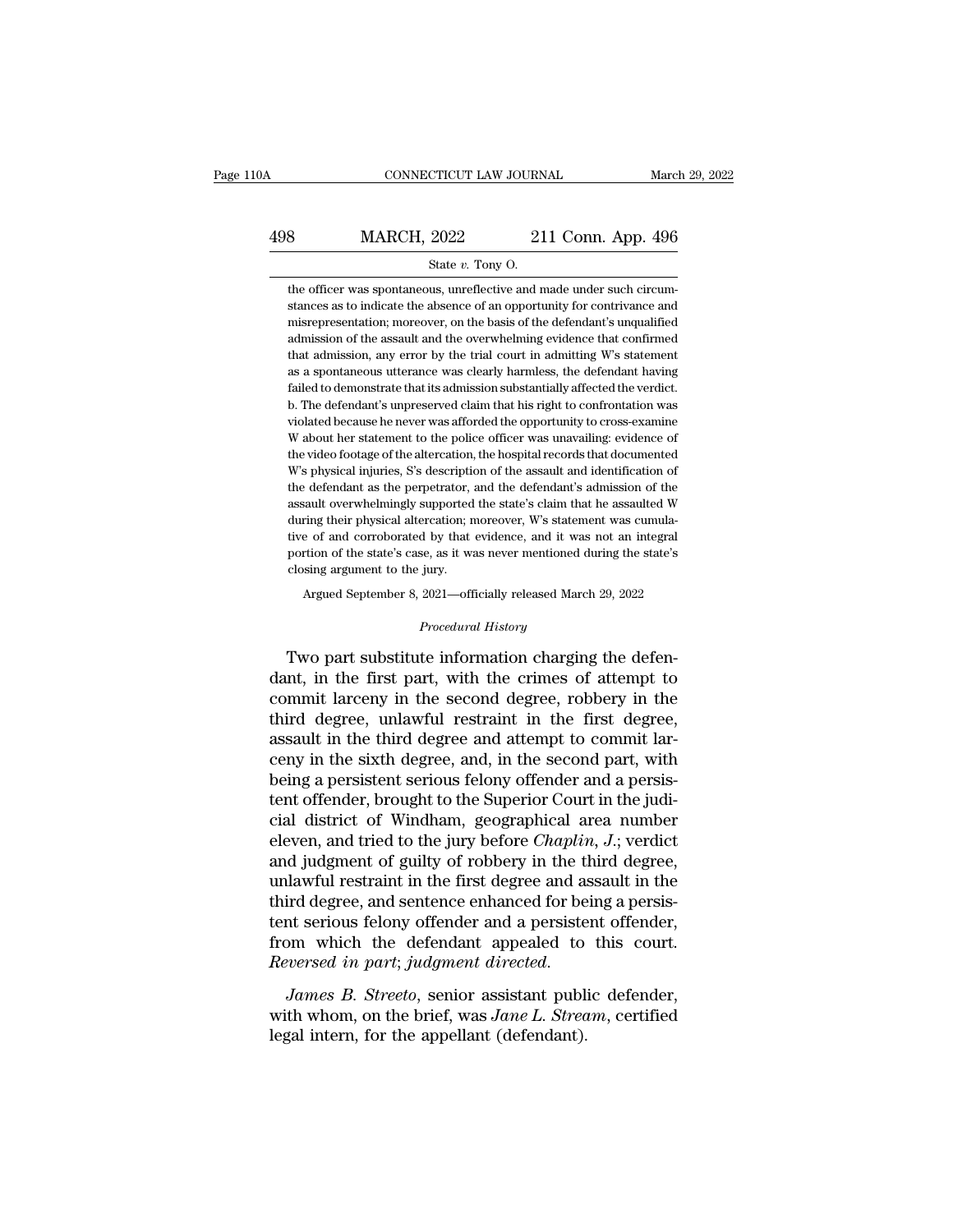| 2022               | CONNECTICUT LAW JOURNAL                              | Page 111A |
|--------------------|------------------------------------------------------|-----------|
| 211 Conn. App. 496 | <b>MARCH, 2022</b>                                   | 499       |
|                    | State $v$ . Tony O.                                  |           |
|                    | Jonathan M, Sousa, deputy assistant state's attorney |           |

*Jonathan M. Sousa*, deputy assistant state's attorney,<br> *Jonathan M. Sousa*, deputy assistant state's attorney,<br> *Jonathan M. Sousa*, deputy assistant state's attorney,<br>
th whom, on the brief, were *Anne Mahoney*, state's 211 Conn. App. 496 MARCH, 2022 499<br>State v. Tony O.<br>Jonathan M. Sousa, deputy assistant state's attorney,<br>with whom, on the brief, were *Anne Mahoney*, state's<br>attorney, and *Mark Stabile*, former supervisory assis-211 Conn. App. 496 MARCH, 2022 499<br>
State v. Tony O.<br>
Jonathan M. Sousa, deputy assistant state's attorney,<br>
with whom, on the brief, were Anne Mahoney, state's<br>
attorney, and *Mark Stabile*, former supervisory assis-<br>
tan 211 Conn. App. 496 MARCH, 2022<br>
State v. Tony O.<br>
Jonathan M. Sousa, deputy assistant state's attorney with whom, on the brief, were *Anne Mahoney*, stattorney, and *Mark Stabile*, former supervisory at tant state's attor Jonathan M. Sousa, deputy assistant state's attorney,<br>th whom, on the brief, were *Anne Mahoney*, state's<br>torney, and *Mark Stabile*, former supervisory assis-<br>at state's attorney, for the appellee (state).<br>Opinion<br>SHELDON

### *Opinion*

with whom, on the brief, were *Anne Mahoney*, state's<br>attorney, and *Mark Stabile*, former supervisory assistant state's attorney, for the appellee (state).<br>Opinion<br>SHELDON, J. The defendant, Tony O., appeals from<br>the judg attorney, and *Mark Stabile*, former supervisory assistant state's attorney, for the appellee (state).<br>  $\frac{Opinion}{}$ <br>
SHELDON, J. The defendant, Tony O., appeals from the judgment of conviction, rendered against him after a opinion<br>
compleme (state).<br>
Complement of conviction, rendered against him after<br>
a bifurcated jury trial on charges arising from a physical<br>
altercation between himself and his wife (complainant)<br>
at her place of work in **EXECT ON CONTA SHELDON, J. The defendant, Tony O., appeals from**<br>the judgment of conviction, rendered against him after<br>a bifurcated jury trial on charges arising from a physical<br>altercation between himself and his wife ( SHELDON, J. The defendant, Tony O., appeals from<br>the judgment of conviction, rendered against him after<br>a bifurcated jury trial on charges arising from a physical<br>altercation between himself and his wife (complainant)<br>at h SHELDON, J. The defendant, Tony O., appeals from<br>the judgment of conviction, rendered against him after<br>a bifurcated jury trial on charges arising from a physical<br>altercation between himself and his wife (complainant)<br>at the judgment of conviction, rendered against him after<br>a bifurcated jury trial on charges arising from a physical<br>altercation between himself and his wife (complainant)<br>at her place of work in Willimantic, on April 6, 2017 a bifurcated jury trial on charges arising from a physical<br>altercation between himself and his wife (complainant)<br>at her place of work in Willimantic, on April 6, 2017.<br>In the first part of the trial, the jury found the de altercation between himself and his wife (complainant)<br>at her place of work in Willimantic, on April 6, 2017.<br>In the first part of the trial, the jury found the defendant<br>guilty on three counts of a long form information at her place of work in Willimantic, on April 6, 2017.<br>In the first part of the trial, the jury found the defendant<br>guilty on three counts of a long form information charg-<br>ing him, respectively, with robbery in the third In the first part of the trial, the jury found the defendant<br>guilty on three counts of a long form information charg-<br>ing him, respectively, with robbery in the third degree<br>in violation of General Statutes § 53a-136, unl guilty on three counts of a long form information charging him, respectively, with robbery in the third degree<br>in violation of General Statutes § 53a-136, unlawful<br>restraint in the first degree in violation of General Stat ing him, respectively, with robbery in the third degree<br>in violation of General Statutes § 53a-136, unlawful<br>restraint in the first degree in violation of General Stat-<br>utes § 53a-95, and assault in the third degree in vi in violation of General Statutes § 53a-136, unlawful<br>restraint in the first degree in violation of General Stat-<br>utes § 53a-95, and assault in the third degree in violation<br>of General Statutes § 53a-61. The jury found the restraint in the first degree in violation of General Stat-<br>utes § 53a-95, and assault in the third degree in violation<br>of General Statutes § 53a-61. The jury found the defen-<br>dant not guilty, however, on two other counts utes § 53a-95, and assault in the third degree in violation<br>of General Statutes § 53a-61. The jury found the defen-<br>dant not guilty, however, on two other counts of the<br>information charging him, respectively, with attempt of General Statutes § 53a-61. The jury found the defendant not guilty, however, on two other counts of the information charging him, respectively, with attempt to commit larceny in the second degree in violation of Genera dant not guilty, however, on two other counts of the<br>information charging him, respectively, with attempt to<br>commit larceny in the second degree in violation of<br>General Statutes §§ 53a-49 and 53a-123 (a) (2), and<br>attempt t information charging him, respectively, with attempt to<br>commit larceny in the second degree in violation of<br>General Statutes §§ 53a-49 and 53a-123 (a) (2), and<br>attempt to commit larceny in the sixth degree in viola-<br>tion commit larceny in the second degree in violation of<br>General Statutes §§ 53a-49 and 53a-123 (a) (2), and<br>attempt to commit larceny in the sixth degree in viola-<br>tion of General Statutes §§ 53a-49 and 53a-125b. In the<br>secon General Statutes §§ 53a-49 and 53a-123 (a) (2), and<br>attempt to commit larceny in the sixth degree in viola-<br>tion of General Statutes §§ 53a-49 and 53a-125b. In the<br>second part of the trial, the same jury found the defen-<br> attempt to commit larceny in the sixth degree in violation of General Statutes §§ 53a-49 and 53a-125b. In the second part of the trial, the same jury found the defendant guilty on both counts of a part B information chargi tion of General Statutes  $\S$  53a-49 and 53a-125b. In the second part of the trial, the same jury found the defendant guilty on both counts of a part B information charging him, respectively, with being a serious persisten second part of the trial, the same jury found the defen-<br>dant guilty on both counts of a part B information charg-<br>ing him, respectively, with being a serious persistent<br>felony offender in violation of General Statutes § 5 dant guilty on both counts of a part B information charging him, respectively, with being a serious persistent felony offender in violation of General Statutes  $\S$  53a-40 (c), as a basis for enhancing his impending senten ing him, respectively, with being a serious persistent<br>felony offender in violation of General Statutes  $\S$  53a-<br>40 (c), as a basis for enhancing his impending sentence<br>on the charge of unlawful restraint in the first deg felony offender in violation of General Statutes  $\S$  53a-40 (c), as a basis for enhancing his impending sentence<br>on the charge of unlawful restraint in the first degree,<br>and being a persistent offender of crimes involving 40 (c), as a basis for enhancing his impending sentence<br>on the charge of unlawful restraint in the first degree,<br>and being a persistent offender of crimes involving<br>assault, stalking, threatening, harassment, and criminal on the charge of unlawful restraint in the first degree,<br>and being a persistent offender of crimes involving<br>assault, stalking, threatening, harassment, and criminal<br>violation of a protective order in violation of General<br> and being a persistent offender of crimes involving<br>assault, stalking, threatening, harassment, and criminal<br>violation of a protective order in violation of General<br>Statutes § 53a-40d, as a basis for enhancing his impend-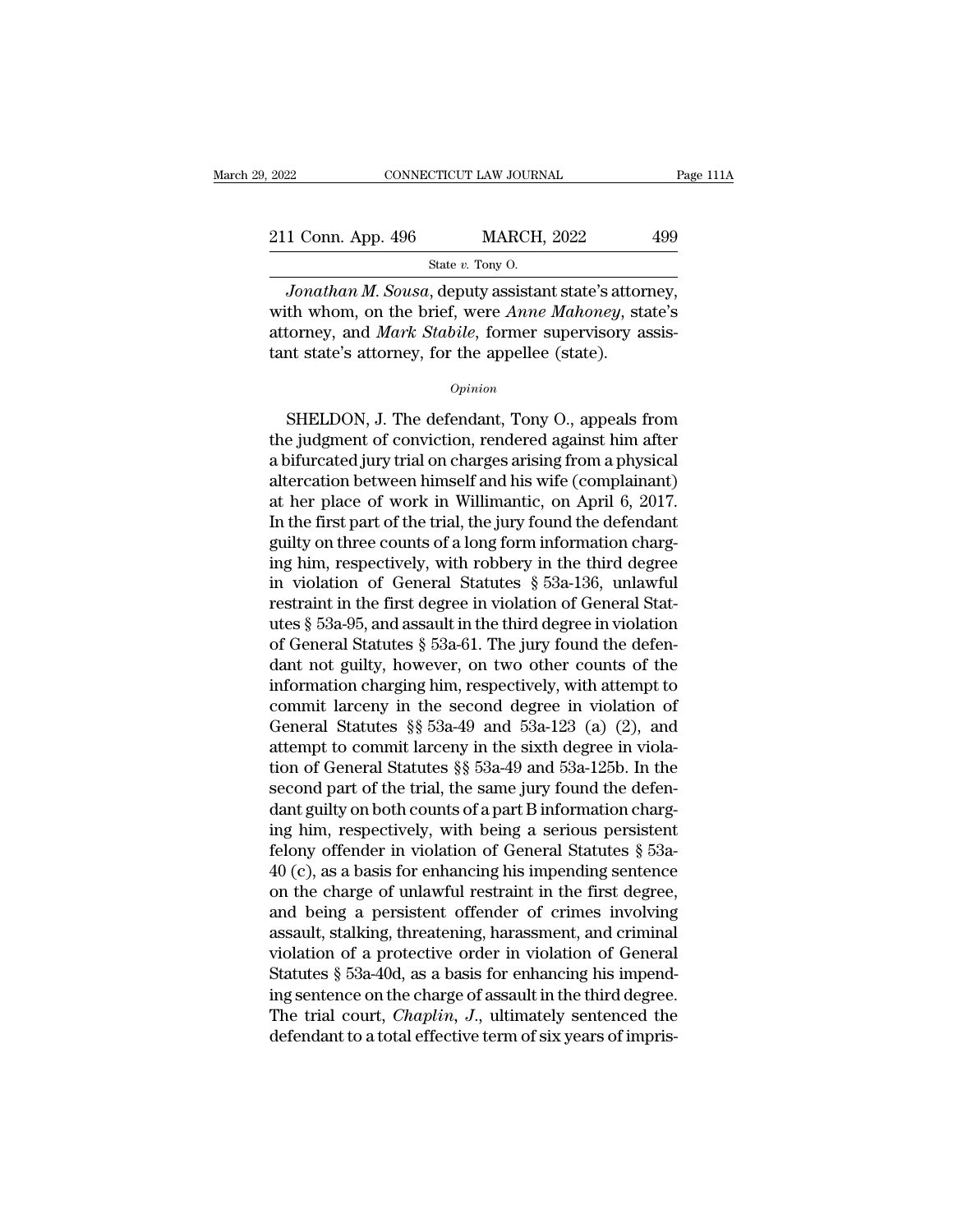| l2A | CONNECTICUT LAW JOURNAL                                                                |                    | March 29, 2022 |
|-----|----------------------------------------------------------------------------------------|--------------------|----------------|
| 500 | <b>MARCH, 2022</b>                                                                     | 211 Conn. App. 496 |                |
|     | State $v$ . Tony O.                                                                    |                    |                |
|     | onment followed by four years of special parole. <sup>1</sup> This<br>appeal followed. |                    |                |

On MARCH, 2022 211 Conn. App. 496<br>
State v. Tony O.<br>
Ment followed by four years of special parole.<sup>1</sup> This<br>
peal followed.<br>
On appeal, the defendant claims that the trial court<br>
red in (1) failing to enter a judgment of 500 MARCH, 2022 211 Conn. App. 496<br>  $\frac{\text{State } v. \text{ Tony O.}}{\text{Comment followed by four years of special parole.}}$ <br>
onment followed.<br>
On appeal, the defendant claims that the trial court<br>
erred in (1) failing to enter a judgment of acquittal on<br>
the charge of robbery State v. Tony O.<br>
State v. Tony O.<br>
State v. Tony O.<br>
State v. Tony O.<br>
On appeal followed.<br>
On appeal, the defendant claims that the trial court<br>
erred in (1) failing to enter a judgment of acquittal on<br>
the charge of ro onment followed by four years of special parole.<sup>1</sup> This<br>appeal followed.<br>On appeal, the defendant claims that the trial court<br>erred in (1) failing to enter a judgment of acquittal on<br>the charge of robbery in the third deg is appeal followed by four years of special parole. This<br>appeal followed.<br>On appeal, the defendant claims that the trial court<br>erred in (1) failing to enter a judgment of acquittal on<br>the charge of robbery in the third deg on appeal, the defendant claims that the trial court<br>erred in (1) failing to enter a judgment of acquittal on<br>the charge of robbery in the third degree because, inter<br>alia, there was insufficient evidence to support the<br>ju On appeal, the defendant claims that the trial court<br>erred in (1) failing to enter a judgment of acquittal on<br>the charge of robbery in the third degree because, inter<br>alia, there was insufficient evidence to support the<br>ju erred in (1) failing to enter a judgment of acquittal on<br>the charge of robbery in the third degree because, inter<br>alia, there was insufficient evidence to support the<br>jury's necessary finding beyond a reasonable doubt that the charge of robbery in the third degree because, inter<br>alia, there was insufficient evidence to support the<br>jury's necessary finding beyond a reasonable doubt that<br>he seized the complainant's handbag in the course of<br>the alia, there was insufficient evidence to support the<br>jury's necessary finding beyond a reasonable doubt that<br>he seized the complainant's handbag in the course of<br>their altercation with the intent to deprive her of it<br>perma jury's necessary finding beyond a reasonable doubt that<br>he seized the complainant's handbag in the course of<br>their altercation with the intent to deprive her of it<br>permanently, as the state sought to prove in order to<br>esta he seized the complainant's handbag in the course of<br>their altercation with the intent to deprive her of it<br>permanently, as the state sought to prove in order to<br>establish that he committed robbery by using physical<br>force their altercation with the intent to deprive her of it<br>permanently, as the state sought to prove in order to<br>establish that he committed robbery by using physical<br>force on her in the course of committing a larceny with<br>res permanently, as the state sought to prove in order to<br>establish that he committed robbery by using physical<br>force on her in the course of committing a larceny with<br>respect to the handbag, (2) failing to enter a judgment<br>of establish that he committed robbery by using physical<br>force on her in the course of committing a larceny with<br>respect to the handbag, (2) failing to enter a judgment<br>of acquittal on the charge of unlawful restraint in the<br> force on her in the course of committing a larceny with<br>respect to the handbag, (2) failing to enter a judgment<br>of acquittal on the charge of unlawful restraint in the<br>first degree because there was insufficient evidence respect to the handbag, (2) failing to enter a judgment<br>of acquittal on the charge of unlawful restraint in the<br>first degree because there was insufficient evidence to<br>support the jury's necessary findings beyond a reasonof acquittal on the charge of unlawful restraint in the<br>first degree because there was insufficient evidence to<br>support the jury's necessary findings beyond a reason-<br>able doubt that he restrained the complainant in the<br>co first degree because there was insufficient evidence to<br>support the jury's necessary findings beyond a reason-<br>able doubt that he restrained the complainant in the<br>course of the altercation and did so under circum-<br>stances support the jury's necessary findings beyond a reasonable doubt that he restrained the complainant in the course of the altercation and did so under circumstances that exposed her to a substantial risk of physical injury, able doubt that he restrained the complainant in the course of the altercation and did so under circumstances that exposed her to a substantial risk of physical injury, (3) admitting as a spontaneous utterance, over his ti course of the altercation and did so under circum-<br>stances that exposed her to a substantial risk of physical<br>injury, (3) admitting as a spontaneous utterance, over<br>his timely hearsay objection, evidence of the nontesti-<br>f stances that exposed her to a substantial risk of physical<br>injury, (3) admitting as a spontaneous utterance, over<br>his timely hearsay objection, evidence of the nontesti-<br>fying complainant's initial oral statement to the po injury, (3) admitting as a spontaneous utterance, over<br>his timely hearsay objection, evidence of the nontesti-<br>fying complainant's initial oral statement to the police<br>accusing him of attacking her, and (4) admitting that<br> his timely hearsay objection, evidence of the nontestifying complainant's initial oral statement to the police<br>accusing him of attacking her, and (4) admitting that<br>same initial oral statement by the complainant to the<br>pol fying complainant's initial oral statement to the police<br>accusing him of attacking her, and (4) admitting that<br>same initial oral statement by the complainant to the<br>police through the testimony of the police officer to<br>who accusing him of attacking her, and (4) admitting that<br>same initial oral statement by the complainant to the<br>police through the testimony of the police officer to<br>whom she made the statement, without affording him<br>the oppor same initial oral statement by the complainant to the police through the testimony of the police officer to whom she made the statement, without affording him the opportunity to cross-examine the complainant, in violation police through the testimony of the police officer to<br>whom she made the statement, without affording him<br>the opportunity to cross-examine the complainant, in<br>violation of his sixth and fourteenth amendment rights<br>to confro olation of his sixth and fourteenth amendment rights<br>o confront the witnesses against him. We agree with<br>ne defendant that the evidence was insufficient to sup-<br>ort his conviction of robbery in the third degree, and<br><sup>1</sup>The to confront the witnesses against him. We agree with<br>the defendant that the evidence was insufficient to sup-<br>port his conviction of robbery in the third degree, and<br> $\frac{1}{1}$  The defendant's separate concurrent sentences

the defendant that the evidence was insufficient to support his conviction of robbery in the third degree, and<br><sup>1</sup>The defendant's separate concurrent sentences on the three underlying charges of which the jury found him gu port his conviction of robbery in the third degree, and<br>
<sup>1</sup> The defendant's separate concurrent sentences on the three underlying<br>
charges of which the jury found him guilty, as enhanced, where appropriate,<br>
by the jury's The defendant's separate concurrent sentences on the three underlying<br>
The defendant's separate concurrent sentences on the three underlying<br>
charges of which the jury found him guilty, as enhanced, where appropriate,<br>
by <sup>1</sup> The defendant's separate concurrent sentences on the three underlying charges of which the jury found him guilty, as enhanced, where appropriate, by the jury's guilty verdict on the part B information, were as follows charges of which the jury found him guilty, as enhanced, where appropriate, by the jury's guilty verdict on the part B information, were as follows: on the charge of robbery in the third degree, a term of three years of im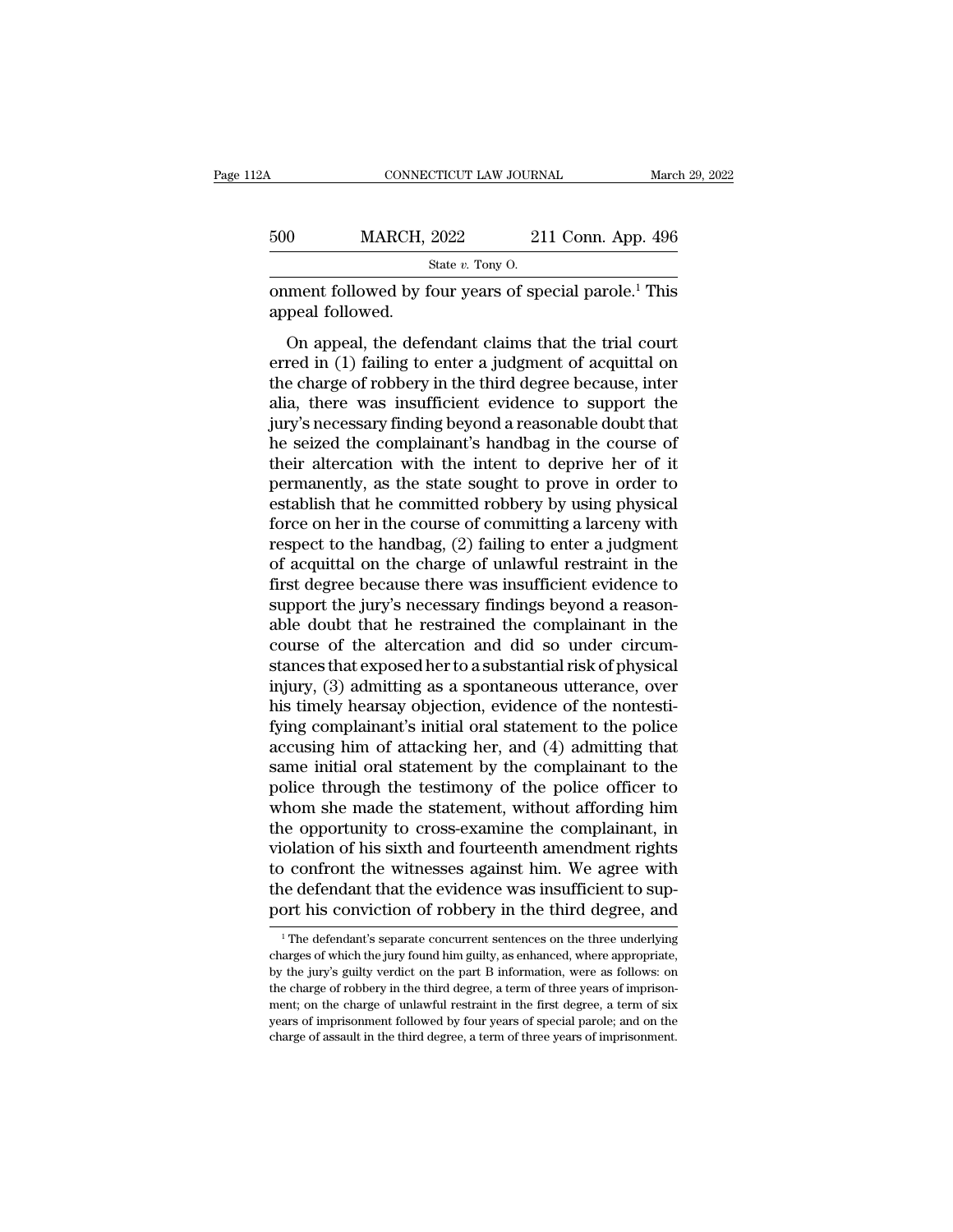| 2022                                               | CONNECTICUT LAW JOURNAL | Page 113A |
|----------------------------------------------------|-------------------------|-----------|
| 211 Conn. App. 496                                 | <b>MARCH, 2022</b>      | 501       |
|                                                    | State $v$ . Tony O.     |           |
| thus we reverse the judgment of conviction on that |                         |           |

 $\begin{array}{r|l}\n \text{2022} & \text{CONRECTICUT LAW JOURNAL} & \text{Page 113/}\n \hline\n \text{211 Conn. App. 496} & \text{MARCH, 2022} & \text{501}\n \hline\n \text{State } v. \text{ Tony 0.}\n \hline\n \text{thus we reverse the judgment of, 1}\n \text{charge and remain this case to the trial court with direction to enter a judgment of acouittal theorem.} \end{array}$ 211 Conn. App. 496 MARCH, 2022 501<br>
State v. Tony 0.<br>
thus we reverse the judgment of conviction on that<br>
charge and remand this case to the trial court with<br>
direction to enter a judgment of acquittal thereon. We<br>
disagr 211 Conn. App. 496 MARCH, 2022 501<br>
State v. Tony O.<br>
thus we reverse the judgment of conviction on that<br>
charge and remand this case to the trial court with<br>
direction to enter a judgment of acquittal thereon. We<br>
disagr 211 Conn. App. 496 MARCH, 2022 501<br>
State v. Tony O.<br>
thus we reverse the judgment of conviction on that<br>
charge and remand this case to the trial court with<br>
direction to enter a judgment of acquittal thereon. We<br>
disagr State v. Tony O.<br>
Thus we reverse the judgment of conviction on that<br>
charge and remand this case to the trial court with<br>
direction to enter a judgment of acquittal thereon. We<br>
disagree with the defendant, however, as t thus we reverse the<br>charge and remand<br>direction to enter a<br>disagree with the de<br>claims of error, and<br>other respects.<br>The jury was pres In the same of the same of conviction on that<br>arge and remand this case to the trial court with<br>rection to enter a judgment of acquittal thereon. We<br>sagree with the defendant, however, as to his other<br>aims of error, and t charge and remand this case to the trial court with<br>direction to enter a judgment of acquittal thereon. We<br>disagree with the defendant, however, as to his other<br>claims of error, and thus affirm the judgment in all<br>other re

direction to enter a judgment of acquittal thereon. We<br>disagree with the defendant, however, as to his other<br>claims of error, and thus affirm the judgment in all<br>other respects.<br>The jury was presented with the following ev disagree with the defendant, however, as to his other<br>claims of error, and thus affirm the judgment in all<br>other respects.<br>The jury was presented with the following evidence<br>on which to base its verdict in the first part o claims of error, and thus affirm the judgment in all<br>other respects.<br>The jury was presented with the following evidence<br>on which to base its verdict in the first part of the<br>defendant's trial. On the afternoon of April 6, other respects.<br>
The jury was presented with the following evidence<br>
on which to base its verdict in the first part of the<br>
defendant's trial. On the afternoon of April 6, 2017,<br>
Officer Nicholas Sullivan of the Willimanti The jury was presented with the following evidence<br>on which to base its verdict in the first part of the<br>defendant's trial. On the afternoon of April 6, 2017,<br>Officer Nicholas Sullivan of the Willimantic Police<br>Department on which to base its verdict in the first part of the<br>defendant's trial. On the afternoon of April 6, 2017,<br>Officer Nicholas Sullivan of the Willimantic Police<br>Department was dispatched to the Valero gas station<br>on West Ma defendant's trial. On the afternoon of April 6, 2017,<br>Officer Nicholas Sullivan of the Willimantic Police<br>Department was dispatched to the Valero gas station<br>on West Main Street in Willimantic to investigate the<br>report of Officer Nicholas Sullivan of the Willimantic Police<br>Department was dispatched to the Valero gas station<br>on West Main Street in Willimantic to investigate the<br>report of an armed robbery at that location. Sullivan<br>testified Department was dispatched to the Valero gas station<br>on West Main Street in Willimantic to investigate the<br>report of an armed robbery at that location. Sullivan<br>testified that, upon arriving at the gas station at or about<br>3 on West Main Street in Willimantic to investigate the<br>report of an armed robbery at that location. Sullivan<br>testified that, upon arriving at the gas station at or about<br>3:36 p.m., he saw no evidence of an ongoing robbery b report of an armed robbery at that location. Sullivan<br>testified that, upon arriving at the gas station at or about<br>3:36 p.m., he saw no evidence of an ongoing robbery but<br>found three women waiting for him in the convenienc testified that, upon arriving at the gas station at or about 3:36 p.m., he saw no evidence of an ongoing robbery but<br>found three women waiting for him in the convenience<br>store section of the station. One of the women, the<br> 3:36 p.m., he saw no evidence of an ongoing robbery but<br>found three women waiting for him in the convenience<br>store section of the station. One of the women, the<br>complainant, an employee of the gas station, initially<br>told found three women waiting for him in the convenience<br>store section of the station. One of the women, the<br>complainant, an employee of the gas station, initially<br>told Sullivan, who testified about her statement over<br>the defe store section of the station. One of the women, the complainant, an employee of the gas station, initially told Sullivan, who testified about her statement over the defendant's hearsay objection, that while she was working complainant, an employee of the gas station, initially<br>told Sullivan, who testified about her statement over<br>the defendant's hearsay objection, that while she was<br>working at the station that afternoon, "her husband,<br>[the d told Sullivan, who testified about her statement over<br>the defendant's hearsay objection, that while she was<br>working at the station that afternoon, "her husband,<br>[the defendant], came into the store and attacked her."<sup>2</sup><br>Su the defendant's hearsay objection, that while she was<br>working at the station that afternoon, "her husband,<br>[the defendant], came into the store and attacked her."<sup>2</sup><br>Sullivan testified that, when the complainant made that<br> working at the station that afternoon, "her husband,<br>[the defendant], came into the store and attacked her."<sup>2</sup><br>Sullivan testified that, when the complainant made that<br>initial statement to him, she was emotional and appear [the defendant], came into the store and attacked her."<sup>2</sup><br>Sullivan testified that, when the complainant made that<br>initial statement to him, she was emotional and appeared<br>to be in distress. He recalled, more particularly Sullivan testified that, when the complainant made that<br>initial statement to him, she was emotional and appeared<br>to be in distress. He recalled, more particularly, that,<br>when they first spoke, she appeared to be crying, he initial statement to him, she was emotional and appeared<br>to be in distress. He recalled, more particularly, that,<br>when they first spoke, she appeared to be crying, her<br>breathing was heavy, her hair was a mess, and she had<br> to be in distress. He recalled, more particularly, that,<br>when they first spoke, she appeared to be crying, her<br>breathing was heavy, her hair was a mess, and she had<br>red marks on her neck and face. The second woman<br>was iden when they first spoke, she appeared to be crying, her<br>breathing was heavy, her hair was a mess, and she had<br>red marks on her neck and face. The second woman<br>was identified only as the complainant's daughter, whom<br>other evi breathing was heavy, her hair was a mess, and she had<br>red marks on her neck and face. The second woman<br>was identified only as the complainant's daughter, whom<br>other evidence would show was in the store when a<br>physical alte ther evidence would show was in the store when a<br>hysical altercation began between her mother and the<br>efendant and remained in the store for a short time<br>ereafter before walking outside to call the police.<sup>3</sup><br><sup>2</sup>The defend physical altercation began between her mother and the defendant and remained in the store for a short time thereafter before walking outside to call the police.<sup>3</sup><br><sup>2</sup> The defendant objected to the admission of this statem

defendant and remained in the store for a short time<br>thereafter before walking outside to call the police.<sup>3</sup><br><sup>2</sup> The defendant objected to the admission of this statement on the grounds<br>that it was hearsay and lacked fou thereafter before walking outside to call the police.<sup>3</sup><br><sup>2</sup> The defendant objected to the admission of this statement on the grounds<br>that it was hearsay and lacked foundation. The state argued that the com-<br>plainant's st  $^2$  The defendant objected to the admission of this statement on the grounds that it was hearsay and lacked foundation. The state argued that the complainant's statement to Sullivan was a spontaneous utterance, and the c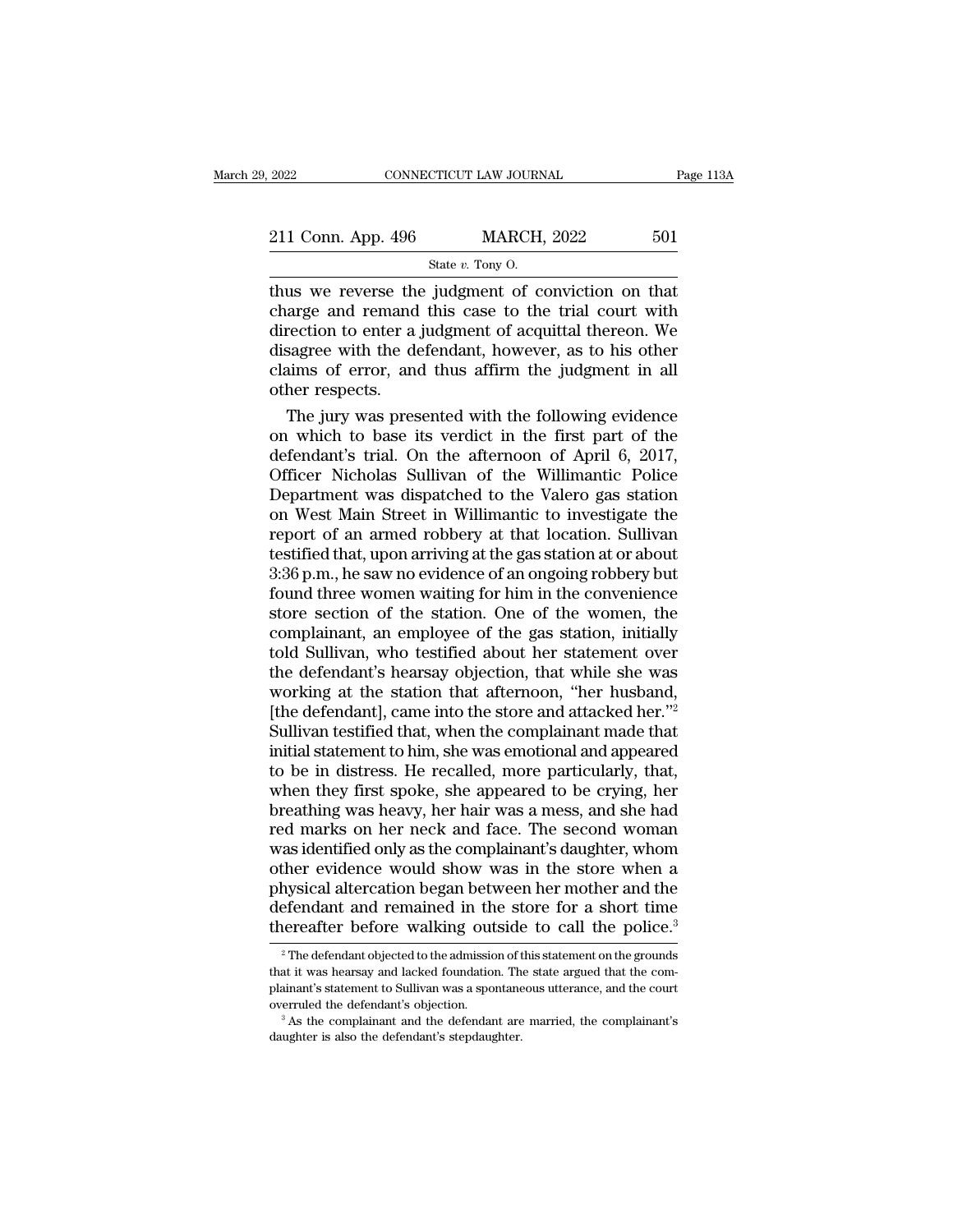| 14A | CONNECTICUT LAW JOURNAL                              |                    | March 29, 2022 |
|-----|------------------------------------------------------|--------------------|----------------|
| 502 | <b>MARCH, 2022</b>                                   | 211 Conn. App. 496 |                |
|     | State $v$ . Tony O.                                  |                    |                |
|     | The third woman was identified as Chrimson Strede, a |                    |                |

CONNECTICUT LAW JOURNAL March 29, 2022<br>  $\begin{array}{r}\n 502 \text{ MARCH, } 2022 \text{ 211 Conn. App. 496}\n \hline\n \text{State } v. \text{ Tony O.}\n \end{array}$ The third woman was identified as Chrimson Strede, a regular customer of the store, who told Sullivan and later t For the state with the state with the state with the state with the state with the store, who told Sullivan and later testified that she had witnessed part of the altercation between the complement and the defendant and  $\begin{array}{lll}\n 502 & \text{MARCH, } 2022 & 211 \text{ Conn. App. 496} \\
 \hline\n & \text{State } v. \text{ Tony O.} \\
 \hline\n \end{array}$ The third woman was identified as Chrimson Strede, a regular customer of the store, who told Sullivan and later testified that she had witnessed 502 MARCH, 2022 211 Conn. App. 496<br>  $\frac{\text{State } v. \text{ Tony O.}}{\text{The third woman was identified as Chrimson Strede, a  
\nregular customer of the store, who told Sullivan and  
\nlater testified that she had witnessed part of the alterca-  
\ntion between the complaint and the defendant and  
\nultimately attempted to break it up. Strede was the only  
\nnorson with whom Sullivan spoke at the gas station on$ State v. Tony O.<br>
The third woman was identified as Chrimson Strede, a<br>
regular customer of the store, who told Sullivan and<br>
later testified that she had witnessed part of the alterca-<br>
tion between the complainant and t state  $v$ . Tony O.<br>The third woman was identified as Chrimson Strede, a<br>regular customer of the store, who told Sullivan and<br>later testified that she had witnessed part of the alterca-<br>tion between the complainant and the The third woman was identified as Chrimson Strede, a<br>regular customer of the store, who told Sullivan and<br>later testified that she had witnessed part of the alterca-<br>tion between the complainant and the defendant and<br>ultim Example 1 at storier of the store, who told Sullivan and<br>ter testified that she had witnessed part of the alterca-<br>in between the complainant and the defendant and<br>timately attempted to break it up. Strede was the only<br>rso rater testined that she had whitessed part of the atterdation between the complainant and the defendant and ultimately attempted to break it up. Strede was the only person with whom Sullivan spoke at the gas station on the

profile the complainant and the defendant and<br>ultimately attempted to break it up. Strede was the only<br>person with whom Sullivan spoke at the gas station on<br>the day of the incident who later testified at trial.<br>Sullivan te treatment who sullivan spoke at the gas station on<br>the day of the incident who later testified at trial.<br>Sullivan testified that, in light of the complainant's<br>injuries, she was initially transported to Windham Hos-<br>pital, person with whold sunivant spoke at the gas station on<br>the day of the incident who later testified at trial.<br>Sullivan testified that, in light of the complainant's<br>injuries, she was initially transported to Windham Hos-<br>pi records of the includent who later testined at trial.<br>Sullivan testified that, in light of the complainant's<br>injuries, she was initially transported to Windham Hos-<br>pital, where he photographed the injuries, and she receiv Sullivan testified that, in light of the complainant's<br>injuries, she was initially transported to Windham Hos-<br>pital, where he photographed the injuries, and she received<br>treatment by hospital staff. The state further docu injuries, she was initially transported to Windham Hospital, where he photographed the injuries, and she received treatment by hospital staff. The state further documented the complainant's injuries by introducing the hosp pital, where he photographed the injuries, and she received<br>treatment by hospital staff. The state further documented<br>the complainant's injuries by introducing the hospital<br>records of her treatment on the afternoon of the treatment by hospital staff. The state further documented<br>the complainant's injuries by introducing the hospital<br>records of her treatment on the afternoon of the inci-<br>dent, in which the hospital staff described the injuri the complainant's injuries by introducing the hospital records of her treatment on the afternoon of the incident, in which the hospital staff described the injuries, much as Sullivan had observed them, as a small bruise an records of her treatment on the afternoon of the incident, in which the hospital staff described the injuries,<br>much as Sullivan had observed them, as a small bruise<br>and swelling to the left side of her eye and a subtle<br>abr dent, in which the hospital staff described the injuries,<br>much as Sullivan had observed them, as a small bruise<br>and swelling to the left side of her eye and a subtle<br>abrasion on the left side of her neck. The hospital<br>reco much as Sullivan had observed them, as a small bruise<br>and swelling to the left side of her eye and a subtle<br>abrasion on the left side of her neck. The hospital<br>records identified the cause of the injuries, as the com-<br>plai and swelling to the left side of her eye and a subtle<br>abrasion on the left side of her neck. The hospital<br>records identified the cause of the injuries, as the com-<br>plainant had reported it to hospital staff, as an "assault abrasion on the left side of her neck. The hospital<br>records identified the cause of the injuries, as the com-<br>plainant had reported it to hospital staff, as an "assault"<br>on her by the defendant, who allegedly "came to her<br> records identified the cause of the injuries, as the complainant had reported it to hospital staff, as an "assault" on her by the defendant, who allegedly "came to her job and got physical [with her]." The complainant told plainant had reported it to hospital staff, as an "assault"<br>on her by the defendant, who allegedly "came to her<br>job and got physical [with her]." The complainant told<br>the hospital staff, more specifically, that the defenda Free by the defendant, who anegetly claine to her<br>b and got physical [with her]." The complainant told<br>e hospital staff, more specifically, that the defendant<br>d "punched [her] in the face," causing her to "[fall]<br>ck into a show and got physical [with her]. The complainant total<br>the hospital staff, more specifically, that the defendant<br>had "punched [her] in the face," causing her to "[fall]<br>back into a chair," and then "kick[ed] and knee[d] [

Internoptical stati, interespectrically, that the defendant<br>had "punched [her] in the face," causing her to "[fall]<br>back into a chair," and then "kick[ed] and knee[d] [her]<br>in the head."<br>Sullivan next testified about the v rad punched [her] in the face, causing her to [han]<br>back into a chair," and then "kick[ed] and knee[d] [her]<br>in the head."<br>Sullivan next testified about the video surveillance<br>system at the gas station, which continuously back into a chair, and their kick[ed] and kife[d] [her]<br>in the head."<br>Sullivan next testified about the video surveillance<br>system at the gas station, which continuously recorded<br>video footage of activity at the station fro sullivan next testified about the video surveillance<br>system at the gas station, which continuously recorded<br>video footage of activity at the station from multiple<br>angles both inside and outside of the convenience store.<br>Up Sullivan next testified about the video surveillance<br>system at the gas station, which continuously recorded<br>video footage of activity at the station from multiple<br>angles both inside and outside of the convenience store.<br>Up system at the gas station, which continuously recorded<br>video footage of activity at the station from multiple<br>angles both inside and outside of the convenience store.<br>Upon returning to the gas station to conduct further<br>in video footage of activity at the station from multiple<br>angles both inside and outside of the convenience store.<br>Upon returning to the gas station to conduct further<br>investigation after the complainant had been treated at<br>t angles both inside and outside of the convenience store.<br>Upon returning to the gas station to conduct further<br>investigation after the complainant had been treated at<br>the hospital, Sullivan reviewed video footage of the<br>inc Upon returning to the gas station to conduct further<br>investigation after the complainant had been treated at<br>the hospital, Sullivan reviewed video footage of the<br>incident, as recorded by the video surveillance system,<br>and investigation after the complainant had been treated at<br>the hospital, Sullivan reviewed video footage of the<br>incident, as recorded by the video surveillance system,<br>and copied it onto a zip drive, from which he later made<br>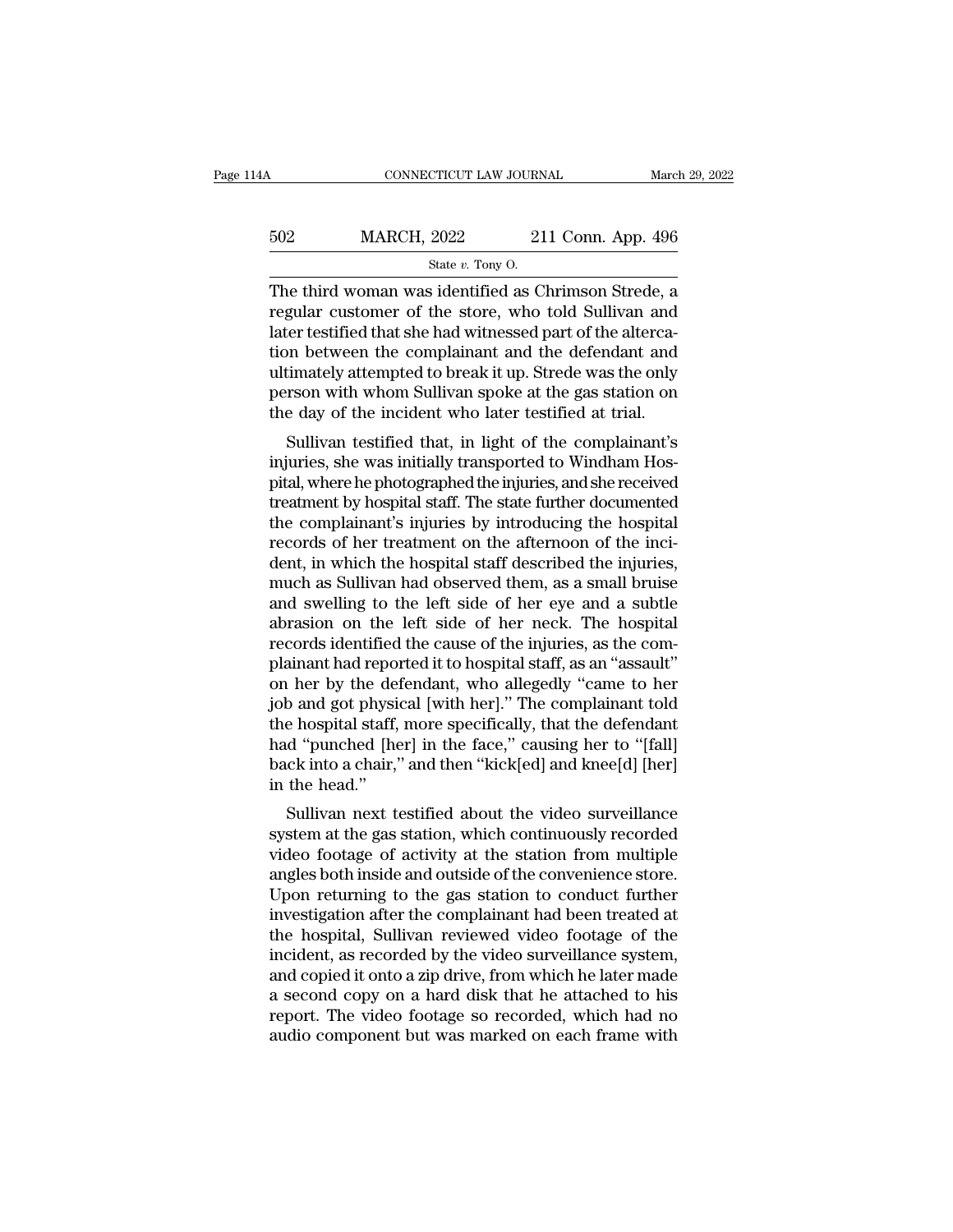| 2022                                                      | CONNECTICUT LAW JOURNAL | Page 115A |
|-----------------------------------------------------------|-------------------------|-----------|
|                                                           |                         |           |
| 211 Conn. App. 496                                        | <b>MARCH, 2022</b>      | 503       |
|                                                           | State $v$ . Tony O.     |           |
| the time and date on which it was recorded, was initially |                         |           |

2022 CONNECTICUT LAW JOURNAL Page 115A<br>
211 Conn. App. 496 MARCH, 2022 503<br>  $\frac{\text{State } v. \text{ Tony 0.}}{\text{State } v. \text{ Tony 0.}}$ <br>
the time and date on which it was recorded, was initially<br>
played for the jury in its entirety, without inter 211 Conn. App. 496 MARCH, 2022 503<br>
State v. Tony O.<br>
the time and date on which it was recorded, was initially<br>
played for the jury in its entirety, without interruptions<br>
by counsel or commentary by Sullivan.  $\begin{tabular}{ c c c} 211 \text{ Conn. App. 496} & \text{MARCH, 2022} \\ & \text{State $v$. Tony 0.} \\ \hline \end{tabular}$  <br> the time and date on which it was recorded, we played for the jury in its entirety, without inte<br> by counsel or commentary by Sullivan. The video footage 1 Conn. App. 496 MARCH, 2022 503<br>
State v. Tony O.<br>
E time and date on which it was recorded, was initially<br>
ayed for the jury in its entirety, without interruptions<br>
Counsel or commentary by Sullivan.<br>
The video footage,

State v. Tony O.<br>
the time and date on which it was recorded, was initially<br>
played for the jury in its entirety, without interruptions<br>
by counsel or commentary by Sullivan.<br>
The video footage, which the prosecutor would the time and date on which it was recorded, was initially<br>played for the jury in its entirety, without interruptions<br>by counsel or commentary by Sullivan.<br>The video footage, which the prosecutor would later<br>describe in clo the time and date of which it was recorded, was initially<br>played for the jury in its entirety, without interruptions<br>by counsel or commentary by Sullivan.<br>The video footage, which the prosecutor would later<br>describe in cl played for the jury in its entriety, whilout interruptions<br>by counsel or commentary by Sullivan.<br>The video footage, which the prosecutor would later<br>describe in closing argument to the jury as "98 percent<br>of this case," d by counser or commentary by sumvan.<br>The video footage, which the prosecutor would later<br>describe in closing argument to the jury as "98 percent<br>of this case," depicted the following sequence of events.<br>At 3:31:24 p.m. on A The video footage, which the prosecutor would later<br>describe in closing argument to the jury as "98 percent<br>of this case," depicted the following sequence of events.<br>At 3:31:24 p.m. on April 6, 2017, a man identified as<br>th describe in closing argument to the jury as "98 percent<br>of this case," depicted the following sequence of events.<br>At 3:31:24 p.m. on April 6, 2017, a man identified as<br>the defendant walked through the front door of the<br>sto of this case," depicted the following sequence of events.<br>At 3:31:24 p.m. on April 6, 2017, a man identified as<br>the defendant walked through the front door of the<br>store, carrying nothing. At 3:31:33 p.m., the defendant<br>app At 3:31:24 p.m. on April 6, 2017, a man identified as<br>the defendant walked through the front door of the<br>store, carrying nothing. At 3:31:33 p.m., the defendant<br>approached the front counter of the store, which had a<br>cash the defendant walked through the front door of the<br>store, carrying nothing. At 3:31:33 p.m., the defendant<br>approached the front counter of the store, which had a<br>cash register on it, behind which two women, identified<br>as t store, carrying nothing. At 3:31:33 p.m., the defendant<br>approached the front counter of the store, which had a<br>cash register on it, behind which two women, identified<br>as the complainant and her daughter, were working. The<br> approached the front counter of the store, which had a<br>cash register on it, behind which two women, identified<br>as the complainant and her daughter, were working. The<br>defendant reached over to a rear counter behind the<br>comp cash register on it, behind which two women, identified<br>as the complainant and her daughter, were working. The<br>defendant reached over to a rear counter behind the<br>complainant's daughter and picked up a pink wallet that<br>was as the complainant and her daughter, were working. The<br>defendant reached over to a rear counter behind the<br>complainant's daughter and picked up a pink wallet that<br>was lying there. At 3:31:36 p.m., the defendant turned<br>away defendant reached over to a rear counter behind the complainant's daughter and picked up a pink wallet that was lying there. At 3:31:36 p.m., the defendant turned away from the counter while opening the wallet and looked i complainant's daughter and picked up a pink wallet that<br>was lying there. At 3:31:36 p.m., the defendant turned<br>away from the counter while opening the wallet and<br>looked inside it. Shortly thereafter, however, at 3:31:39<br>p. was lying there. At 3:31:36 p.m., the defendant turned<br>away from the counter while opening the wallet and<br>looked inside it. Shortly thereafter, however, at 3:31:39<br>p.m., the defendant quickly closed the wallet, turned<br>back away from the counter while opening the wallet and<br>looked inside it. Shortly thereafter, however, at 3:31:39<br>p.m., the defendant quickly closed the wallet, turned<br>back toward the counter, and set the wallet back down<br>where looked inside it. Shortly thereafter, however, at 3:31:39<br>p.m., the defendant quickly closed the wallet, turned<br>back toward the counter, and set the wallet back down<br>where he had picked it up without removing anything<br>from p.m., the defendant quickly closed the wallet, turned<br>back toward the counter, and set the wallet back down<br>where he had picked it up without removing anything<br>from it. He then walked around the front counter toward<br>the co back toward the counter, and set the wallet back down<br>where he had picked it up without removing anything<br>from it. He then walked around the front counter toward<br>the complainant and reached behind her toward a brown<br>and wh where he had picked it up without removing anything<br>from it. He then walked around the front counter toward<br>the complainant and reached behind her toward a brown<br>and white handbag lying farther down the rear counter<br>behind from it. He then walked around the front counter tow<br>the complainant and reached behind her toward a bro<br>and white handbag lying farther down the rear coun<br>behind her. When he did so, at  $3:31:42$  p.m., the compla<br>ant sto e complainant and reached behind her toward a brown<br>d white handbag lying farther down the rear counter<br>hind her. When he did so, at 3:31:42 p.m., the complain-<br>t stood up and forcefully pushed him away, initiating<br>ohysica and while handbag fylig farther down the rear counter<br>behind her. When he did so, at 3:31:42 p.m., the complain-<br>ant stood up and forcefully pushed him away, initiating<br>a physical altercation between them that would last

behind her. when he did so, at 3.51.42 p.m., the complain-<br>ant stood up and forcefully pushed him away, initiating<br>a physical altercation between them that would last for<br>just over one minute before coming to an end.<br>Thirt ant stood up and forceruny pushed film away, initiating<br>a physical altercation between them that would last for<br>just over one minute before coming to an end.<br>Thirteen seconds into the altercation, at 3:31:55 p.m.,<br>the defe dependent of the handbag to the floor as he and the floor as the defendant finally seized the handbag for which he had been reaching behind the complainant with his right hand. Eight seconds later, however, at 3:32:03 p.m. Thirteen seconds into the altercation, at 3:31:55 p.m.,<br>Thirteen seconds into the altercation, at 3:31:55 p.m.,<br>the defendant finally seized the handbag for which he<br>had been reaching behind the complainant with his right<br> Thirteen seconds into the altercation, at  $3:31:55$  p.m.,<br>the defendant finally seized the handbag for which he<br>had been reaching behind the complainant with his right<br>hand. Eight seconds later, however, at  $3:32:03$  p.m. the defendant finally seized the handbag for which he<br>had been reaching behind the complainant with his right<br>hand. Eight seconds later, however, at 3:32:03 p.m., he<br>dropped the handbag to the floor as he and the complainhad been reaching behind the complainant with his right<br>hand. Eight seconds later, however, at 3:32:03 p.m., he<br>dropped the handbag to the floor as he and the complain-<br>ant, still struggling with each other, moved out from hand. Eight seconds later, however, at 3:32:03 p.m., he<br>dropped the handbag to the floor as he and the complain-<br>ant, still struggling with each other, moved out from<br>behind the front counter. At that point, the complainan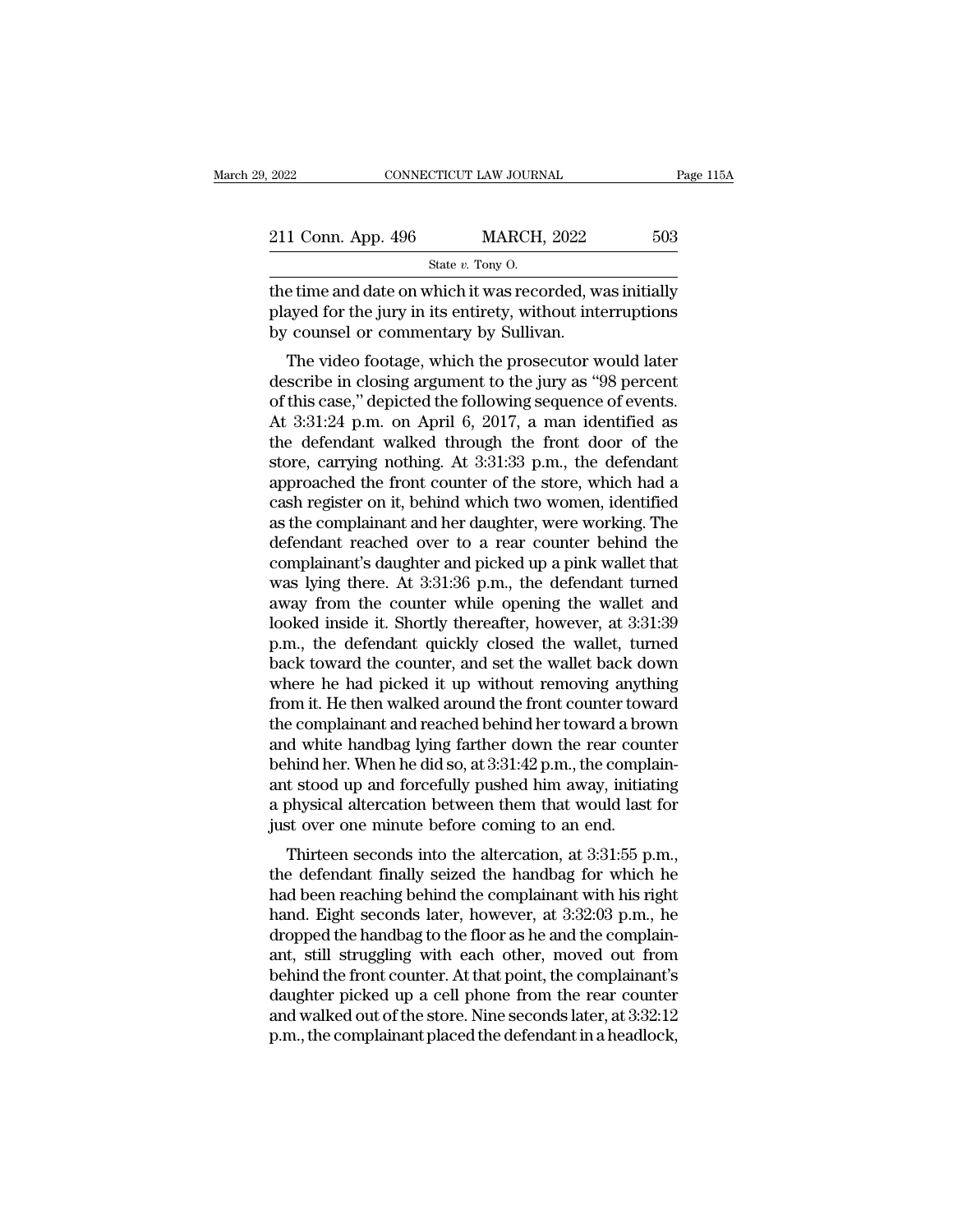| 6A  | CONNECTICUT LAW JOURNAL                                |                    | March 29, 2022 |
|-----|--------------------------------------------------------|--------------------|----------------|
| 504 | <b>MARCH, 2022</b>                                     | 211 Conn. App. 496 |                |
|     | State $v$ . Tony O.                                    |                    |                |
|     | from which he broke free by forcing her to sit down in |                    |                |

FROM SURVEY CONNECTICUT LAW JOURNAL March 29, 2022<br>
504 MARCH, 2022 211 Conn. App. 496<br>  $\frac{\text{State } v. \text{ Tony 0.}}{\text{State } v. \text{ Tony 0.}}$ <br>
from which he broke free by forcing her to sit down in<br>
a nearby chair. After the complainant was  $\frac{\text{MARCH}}{\text{State } v. \text{ Tony 0}}$ <br>  $\frac{\text{State } v. \text{ Tony 0}}{\text{Given the work of the body.}}$ <br>
a nearby chair. After the complainant was seated in the chair, the struggle continued, with the defendant leaning<br>
gives the complainant while she held him with her 504 MARCH, 2022 211 Conn. App. 496<br>  $\frac{\text{State } v. \text{ Tony O.}}{\text{from which he broke free by forcing her to sit down in}}$ <br>
a nearby chair. After the complainant was seated in the chair, the struggle continued, with the defendant leaning<br>
over the complainant while she hel MARCH, 2022 211 Conn. App. 496<br>  $\frac{\text{State } v. \text{ Tony O.}}{\text{from which he broke free by forcing her to sit down in}}$ <br>
a nearby chair. After the complainant was seated in the<br>
chair, the struggle continued, with the defendant leaning<br>
over the complainant while she held h  $\begin{array}{c}\n\hline\n\text{State } v. \text{ Tony O.} \\
\hline\n\end{array}\n\end{array}\n\text{rate } v. \text{ Tony O.}$ Im which he broke free by forcing her to sit down in<br>nearby chair. After the complainant was seated in the<br>air, the struggle continued, with the defendant leaning<br>er the complainant while she held him with her arms<br>d attem Level method in the strede is a stationary and a nearby chair. After the complainant was seated in the chair, the struggle continued, with the defendant leaning over the complainant while she held him with her arms and at

gotal continued, with the defendant leaning<br>chair, the struggle continued, with the defendant leaning<br>over the complainant while she held him with her arms<br>and attempted to restrain him with her legs.<br>The video footage als Frame, are satisfactory, which the determined forming<br>over the complainant while she held him with her arms<br>and attempted to restrain him with her legs.<br>The video footage also depicts that, a third woman,<br>later identified For the complainant while she head that well test data<br>and attempted to restrain him with her legs.<br>The video footage also depicts that, a third woman,<br>later identified as Strede, drove into the gas station and<br>got out of The video footage also depicts that, a third woman,<br>later identified as Strede, drove into the gas station and<br>got out of her vehicle, spoke briefly with the complain-<br>ant's daughter, and then entered the store at  $3:32:1$ The video footage also depicts that, a third woman,<br>later identified as Strede, drove into the gas station and<br>got out of her vehicle, spoke briefly with the complain-<br>ant's daughter, and then entered the store at 3:32:18 later identified as Strede, drove into the gas station and<br>got out of her vehicle, spoke briefly with the complain-<br>ant's daughter, and then entered the store at 3:32:18 p.m.<br>After the complainant, still seated, and the de got out of her vehicle, spoke briefly with the complain-<br>ant's daughter, and then entered the store at 3:32:18 p.m.<br>After the complainant, still seated, and the defendant,<br>still leaning over her, exchanged multiple physica ant's daughter, and then entered the store at 3:32:18 p.m.<br>After the complainant, still seated, and the defendant,<br>still leaning over her, exchanged multiple physical blows<br>in Strede's presence, Strede approached them. As After the complainant, still seated, and the defendant,<br>still leaning over her, exchanged multiple physical blows<br>in Strede's presence, Strede approached them. As she<br>did so, at 3:32:33 p.m., the complainant pointed down<br>t still leaning over her, exchanged multiple physical blows<br>in Strede's presence, Strede approached them. As she<br>did so, at 3:32:33 p.m., the complainant pointed down<br>toward the handbag on the floor, and Strede picked<br>it up in Strede's presence, Strede approached them. As she<br>did so, at 3:32:33 p.m., the complainant pointed down<br>toward the handbag on the floor, and Strede picked<br>it up and tossed it onto the front counter by the cash<br>register. did so, at 3:32:33 p.m., the complainant pointed down<br>toward the handbag on the floor, and Strede picked<br>it up and tossed it onto the front counter by the cash<br>register. Immediately thereafter, Strede briefly exited<br>the s toward the handbag on the floor, and Strede picked<br>it up and tossed it onto the front counter by the cash<br>register. Immediately thereafter, Strede briefly exited<br>the store and spoke again to the complainant's daugh-<br>ter, w it up and tossed it onto the front counter by the cash<br>register. Immediately thereafter, Strede briefly exited<br>the store and spoke again to the complainant's daugh-<br>ter, who was still standing outside the front door, whil register. Immediately thereafter, Strede briefly exited<br>the store and spoke again to the complainant's daugh-<br>ter, who was still standing outside the front door, while<br>the defendant, who was still struggling with the comthe store and spoke again to the complainant's daugh-<br>ter, who was still standing outside the front door, while<br>the defendant, who was still struggling with the com-<br>plainant, continued to strike her with his right knee.<br>S ter, who was still standing outside the front door, while<br>the defendant, who was still struggling with the com-<br>plainant, continued to strike her with his right knee.<br>Strede then reentered the store at 3:32:41 p.m., walked the defendant, who was still struggling with the complainant, continued to strike her with his right knee.<br>Strede then reentered the store at 3:32:41 p.m., walked<br>directly to the defendant and shoved him as he was<br>kneeing plainant, continued to strike her with his right knee.<br>Strede then reentered the store at 3:32:41 p.m., walked<br>directly to the defendant and shoved him as he was<br>kneeing the complainant at 3:32:45 p.m., then struck him<br>in Strede then reentered the store at 3:32:41 p.m., walked<br>directly to the defendant and shoved him as he was<br>kneeing the complainant at 3:32:45 p.m., then struck him<br>in the back at 3:32:47 p.m. At that point, the defendant<br> directly to the de<br>kneeing the compl<br>in the back at 3:3:<br>released his grasy<br>walked out of the<br>handbag or taking<br>or the store.<br>On cross-examin the back at 3:32:47 p.m. At that point, the defendant<br>leased his grasp of the complainant, stood up, and<br>alked out of the store without reaching again for the<br>ndbag or taking anything else from the complainant<br>the store.<br>O released his grasp of the complainant, stood up, and<br>walked out of the store without reaching again for the<br>handbag or taking anything else from the complainant<br>or the store.<br>On cross-examination, Sullivan testified that,

walked out of the store without reaching again for the<br>handbag or taking anything else from the complainant<br>or the store.<br>On cross-examination, Sullivan testified that, although<br>he had been dispatched to the gas station o handbag or taking anything else from the complainant<br>or the store.<br>On cross-examination, Sullivan testified that, although<br>he had been dispatched to the gas station on the report<br>of an armed robbery, he never found any wea or the store.<br>
On cross-examination, Sullivan testified that, although<br>
he had been dispatched to the gas station on the report<br>
of an armed robbery, he never found any weapons at<br>
the gas station and was never told by any On cross-examination, Sullivan testified that, although<br>he had been dispatched to the gas station on the report<br>of an armed robbery, he never found any weapons at<br>the gas station and was never told by anyone that the<br>defen On cross-examination, Sullivan testified that, although<br>he had been dispatched to the gas station on the report<br>of an armed robbery, he never found any weapons at<br>the gas station and was never told by anyone that the<br>defen he had been dispatched to the gas station on the report<br>of an armed robbery, he never found any weapons at<br>the gas station and was never told by anyone that the<br>defendant had wielded a weapon in the course of the<br>incident.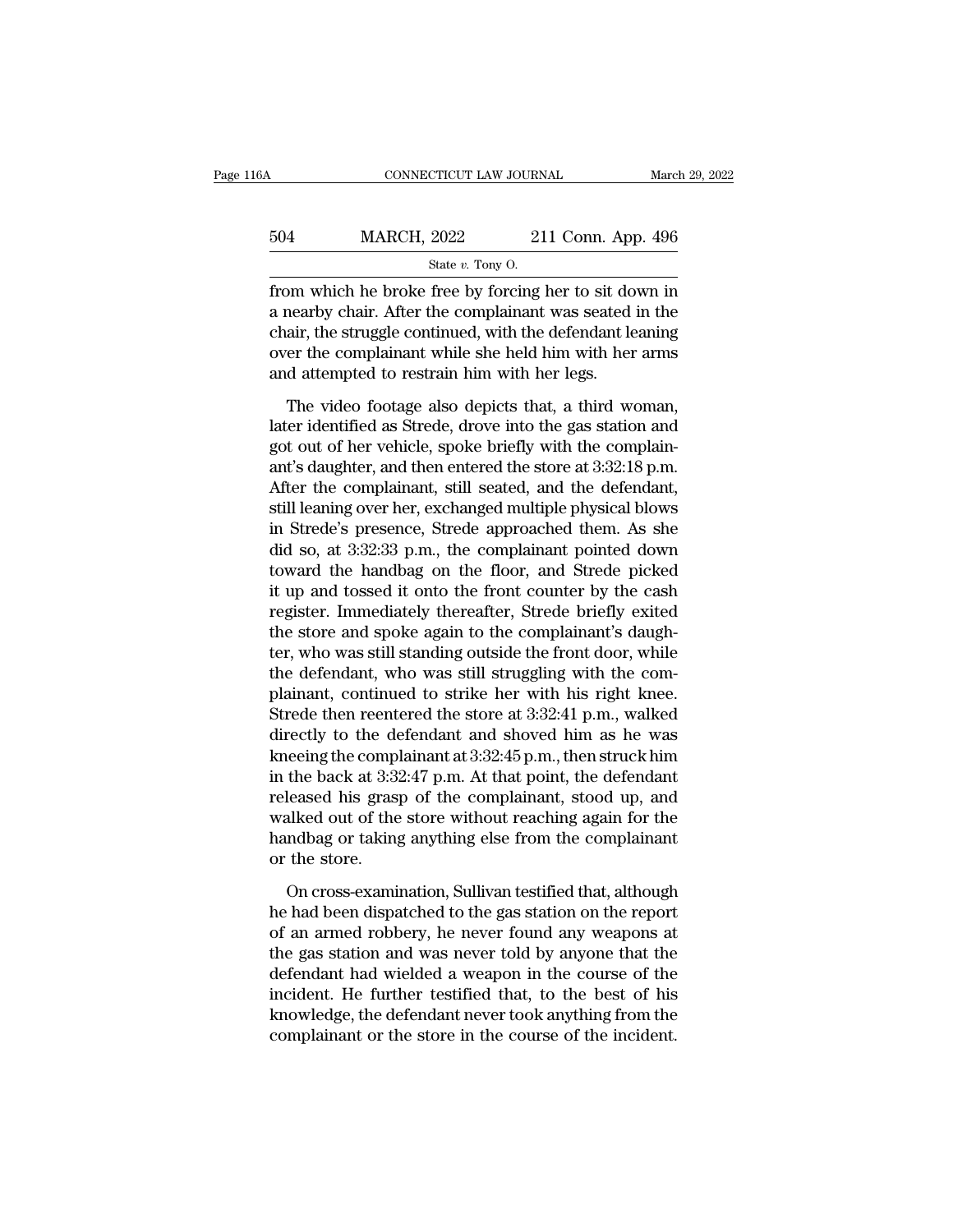2022 CONNECTICUT LAW JOURNAL Page 117A<br>211 Conn. App. 496 MARCH, 2022 505<br>State v. Tony O. CTICUT LAW JOURN $\text{MARCH},$ State *v*. Tony O.

CONNECTICUT LAW JOURNAL Page 117A<br>
1 Conn. App. 496 MARCH, 2022 505<br>
State v. Tony O.<br>
After Sullivan testified, the state called three more<br>
the state in the first part of the trial. Lieutenant Paul<br>
Hussey of the Willima 211 Conn. App. 496 MARCH, 2022 505<br>
State v. Tony O.<br>
After Sullivan testified, the state called three more<br>
witnesses in the first part of the trial. Lieutenant Paul<br>
M. Hussey of the Willimantic Police Department testi-211 Conn. App. 496 MARCH, 2022 505<br>
State v. Tony O.<br>
After Sullivan testified, the state called three more<br>
witnesses in the first part of the trial. Lieutenant Paul<br>
M. Hussey of the Willimantic Police Department testi-211 Conn. App. 496 MARCH, 2022 505<br>
State v. Tony O.<br>
After Sullivan testified, the state called three more<br>
witnesses in the first part of the trial. Lieutenant Paul<br>
M. Hussey of the Willimantic Police Department testi-From a firearm and other linear particle in the defendant. Because Hussey was familiar with the defendant Because Hussey was familiar with the defendant Because Hussey was familiar with the State v. Tony O.<br>
After Sullivan testified, the state called three more<br>
witnesses in the first part of the trial. Lieutenant Paul<br>
M. Hussey of the Willimantic Police Department testi-<br>
fied that, as he and Officer James After Sullivan testified, the state called three more<br>witnesses in the first part of the trial. Lieutenant Paul<br>M. Hussey of the Willimantic Police Department testi-<br>fied that, as he and Officer James Salvatore were return witnesses in the first part of the trial. Lieutenant Paul<br>M. Hussey of the Willimantic Police Department testi-<br>fied that, as he and Officer James Salvatore were returning<br>from a firearms range on the day of the incident, M. Hussey of the Willimantic Police Department testified that, as he and Officer James Salvatore were returning<br>from a firearms range on the day of the incident, they<br>heard a bulletin advising them to be on the lookout for fied that, as he and Officer James Salvatore were returning<br>from a firearms range on the day of the incident, they<br>heard a bulletin advising them to be on the lookout for<br>the defendant. Because Hussey was familiar with the from a firearms range on the day of the incident, they<br>heard a bulletin advising them to be on the lookout for<br>the defendant. Because Hussey was familiar with the<br>defendant and knew where he lived, he and Salvatore<br>drove d heard a bulletin advising them to be on the lookout for<br>the defendant. Because Hussey was familiar with the<br>defendant and knew where he lived, he and Salvatore<br>drove directly to the defendant's residence. Shortly after<br>the the defendant. Because Hussey was familiar with the defendant and knew where he lived, he and Salvatore drove directly to the defendant's residence. Shortly after their arrival, a fellow officer, Corporal Matthew Nixon, ar defendant and knew where he lived, he and Salvatore<br>drove directly to the defendant's residence. Shortly after<br>their arrival, a fellow officer, Corporal Matthew Nixon,<br>arrived there as well. When the officers rang the defe drove directly to the defendant's residence. Shortly after<br>their arrival, a fellow officer, Corporal Matthew Nixon,<br>arrived there as well. When the officers rang the defen-<br>dant's doorbell, the defendant answered the door their arrival, a fellow officer, Corporal Matthew Nixon,<br>arrived there as well. When the officers rang the defen-<br>dant's doorbell, the defendant answered the door per-<br>sonally and correctly identified himself by name. The<br> about there as well. When the officers rang the defendant's doorbell, the defendant answered the door personally and correctly identified himself by name. The officers then asked the defendant if he had been at the gas sta dant's doorbell, the defendant answered the door per-<br>sonally and correctly identified himself by name. The<br>officers then asked the defendant if he had been at the<br>gas station earlier that afternoon, and he admitted that<br>h sonally and correctly identified himself by name. The<br>officers then asked the defendant if he had been at the<br>gas station earlier that afternoon, and he admitted that<br>he had. According to Nixon, who also later testified<br>ab afternoon. s station earlier that afternoon, and he admitted that<br>
had. According to Nixon, who also later testified<br>
out his role in taking the defendant into custody, the<br>
fendant was cooperative and fully compliant with<br>
e officer he had. According to Nixon, who also later testified<br>about his role in taking the defendant into custody, the<br>defendant was cooperative and fully compliant with<br>the officers throughout their interaction with him that<br>after

about his role in taking the defendant into custody, the<br>defendant was cooperative and fully compliant with<br>the officers throughout their interaction with him that<br>afternoon.<br>Finally, the jury heard testimony from Strede, defendant was cooperative and fully compliant with<br>the officers throughout their interaction with him that<br>afternoon.<br>Finally, the jury heard testimony from Strede, who<br>confirmed that she had witnessed the latter portion o the officers throughout their interaction with him that<br>afternoon.<br>Finally, the jury heard testimony from Strede, who<br>confirmed that she had witnessed the latter portion of<br>the incident at the gas station, as shown on the afternoon.<br>Finally, the jury heard testimony from Strede, who<br>confirmed that she had witnessed the latter portion of<br>the incident at the gas station, as shown on the video<br>recording. Strede further testified that she was f Finally, the jury heard testimony from Strede, who confirmed that she had witnessed the latter portion of the incident at the gas station, as shown on the video recording. Strede further testified that she was familiar wit confirmed that she had witnessed the latter portion of<br>the incident at the gas station, as shown on the video<br>recording. Strede further testified that she was familiar<br>with the complainant, who worked as a cashier in the<br>c the incident at the gas station, as shown on the video<br>recording. Strede further testified that she was familiar<br>with the complainant, who worked as a cashier in the<br>convenience store at the station, because she went<br>there pulled up to the gas station, who worked as a cashier in the convenience store at the station, because she went<br>there almost every day to buy provisions for work<br>before the start of her evening shift at a local restaurant with the complainant, who worked as a cashier in the convenience store at the station, because she went there almost every day to buy provisions for work before the start of her evening shift at a local restaurant. Strede convenience store at the station, because she went<br>there almost every day to buy provisions for work<br>before the start of her evening shift at a local restaurant.<br>Strede recalled that, on the day of the incident, when she<br> there almost every day to buy provisions for work<br>before the start of her evening shift at a local restaurant.<br>Strede recalled that, on the day of the incident, when she<br>pulled up to the gas station, she saw the complaina Strede recalled that, on the day of the incident, when she<br>pulled up to the gas station, she saw the complainant's<br>daughter outside, "kinda panicking . . . ." Upon enter-<br>ing the store, Strede saw the complainant seated in Strede recalled that, on the day of the incident, when she<br>pulled up to the gas station, she saw the complainant's<br>daughter outside, "kinda panicking  $\ldots$ ." Upon enter-<br>ing the store, Strede saw the complainant seated in below to the gas station, she saw the complainant's<br>daughter outside, "kinda panicking  $\ldots$ ." Upon enter-<br>ing the store, Strede saw the complainant seated in a<br>chair, with a handbag on the floor near her and a man<br>Strede Falled the State Standard Chaughter outside, "kindaing the store, Strede save chair, with a handbag of Strede recognized as the complainant and hitting because they had previdently in the Strede was then questies. g the store, Strede saw the complainant seated in a<br>air, with a handbag on the floor near her and a man<br>rede recognized as the defendant leaning over the<br>mplainant and hitting her. Strede knew the defendant<br>cause they had chair, with a handbag on the floor near her and a man<br>Strede recognized as the defendant leaning over the<br>complainant and hitting her. Strede knew the defendant<br>because they had previously attended the same "AA<br>meetings" i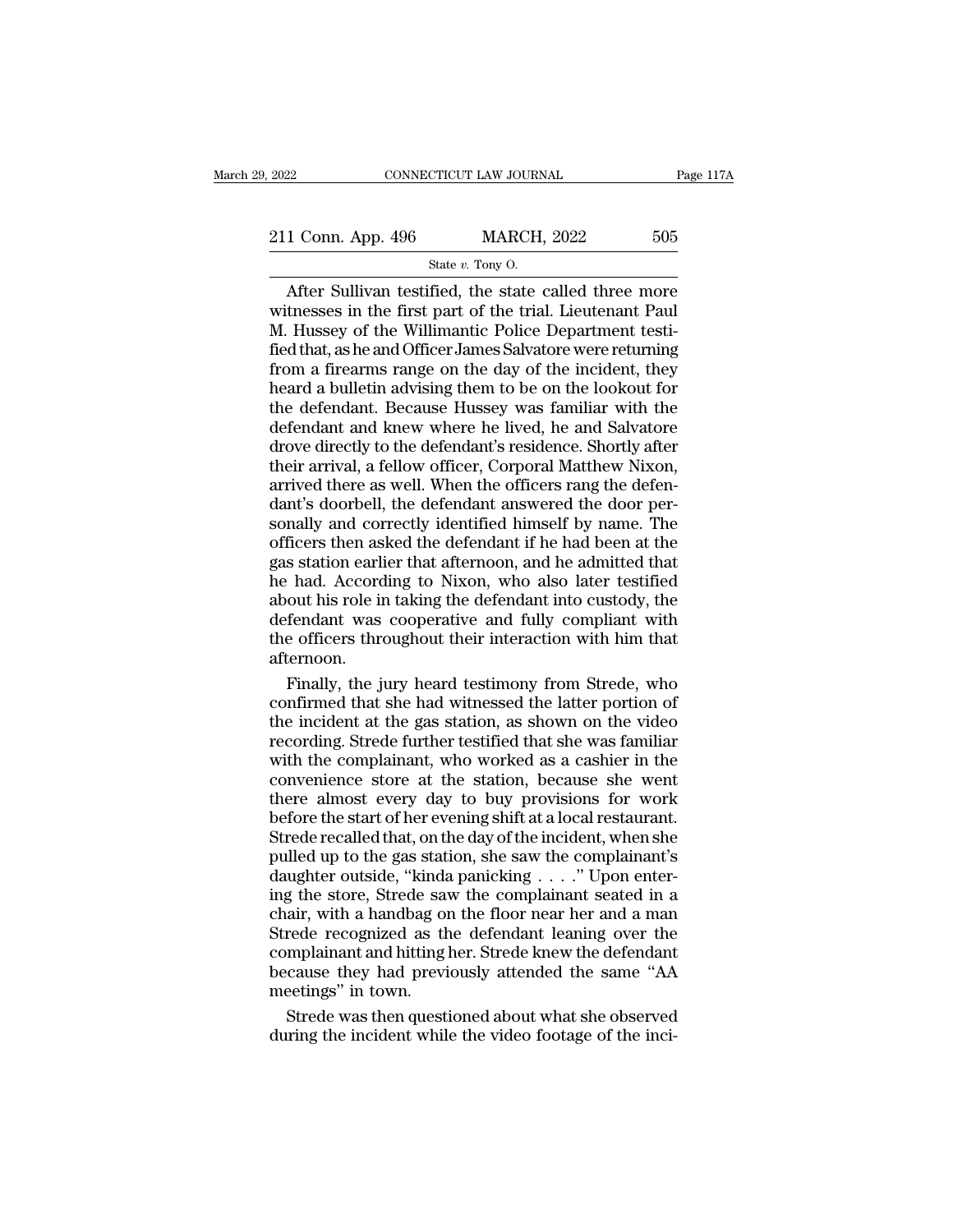# <sup>506</sup> MARCH, 2022 211 Conn. App. 496 EXTICUT LAW JOURN<br>2022 21<br>State *v*. Tony O.<br>The jury Strede

CONNECTICUT LAW JOURNAL March 29, 2022<br>
506 MARCH, 2022 211 Conn. App. 496<br>
State v. Tony O.<br>
dent was replayed for the jury. Strede first viewed video<br>
footage showing her approaching the complainant as 506 MARCH, 2022 211 Conn. App. 496<br>
state v. Tony O.<br>
dent was replayed for the jury. Strede first viewed video<br>
footage showing her approaching the complainant as<br>
she sat in a chair, struggling with the defendant, who<br>  $\frac{\text{S06}}{\text{State } v. \text{ Tony 0}}$  211 Conn. App. 496<br>  $\frac{\text{State } v. \text{ Tony 0}}{\text{dent was replaced for the jury. Strede first viewed video}}$ <br>
footage showing her approaching the complainant as<br>
she sat in a chair, struggling with the defendant, who<br>
was leaning over her. When the  $\frac{\text{MARCH}}{\text{State } v. \text{ Tony O.}}$ <br>State  $v. \text{ Tony O.}}$ <br>dent was replayed for the jury. Strede first viewed video footage showing her approaching the complainant as<br>she sat in a chair, struggling with the defendant, who<br>was leaning ov State v. Tony O.<br>
State v. Tony O.<br>
dent was replayed for the jury. Strede first viewed video<br>
footage showing her approaching the complainant as<br>
she sat in a chair, struggling with the defendant, who<br>
was leaning over h state  $v$ . Tony O.<br>
dent was replayed for the jury. Strede first viewed video<br>
footage showing her approaching the complainant as<br>
she sat in a chair, struggling with the defendant, who<br>
was leaning over her. When the vid dent was replayed for the jury. Strede first viewed video<br>footage showing her approaching the complainant as<br>she sat in a chair, struggling with the defendant, who<br>was leaning over her. When the video showed the com-<br>plain footage showing her approaching the complainant as<br>she sat in a chair, struggling with the defendant, who<br>was leaning over her. When the video showed the com-<br>plainant pointing to the handbag on the floor and Strede<br>pickin she sat in a chair, struggling with the defendant, who was leaning over her. When the video showed the complainant pointing to the handbag on the floor and Strede picking it up and tossing it onto the counter by the cash r was leaning over her. When the video showed the complainant pointing to the handbag on the floor and Strede<br>picking it up and tossing it onto the counter by the cash<br>register, Strede recounted that that had happened as<br>"[t plainant pointing to the handbag on the floor and Strede<br>picking it up and tossing it onto the counter by the cash<br>register, Strede recounted that that had happened as<br>"[the defendant] was mentioning something about keys,<br> picking it up and tossing it onto the counter by the cash<br>register, Strede recounted that that had happened as<br>"[the defendant] was mentioning something about keys,<br>and [the complainant] was telling me to grab her purse.<br>A register, Strede recounted that that had happened as<br>"[the defendant] was mentioning something about keys,<br>and [the complainant] was telling me to grab her purse.<br>And I seen her purse on the floor." Strede was then shown<br>v "[the defendant] was mentioning something about keys,<br>and [the complainant] was telling me to grab her purse.<br>And I seen her purse on the floor." Strede was then shown<br>video footage of her exiting the store and talking bri and [the complainant] was telling me to grab her purse.<br>And I seen her purse on the floor." Strede was then shown<br>video footage of her exiting the store and talking briefly<br>with the complainant's daughter before reentering And I seen her purse on the floor." Strede was then shown<br>video footage of her exiting the store and talking briefly<br>with the complainant's daughter before reentering the<br>store, approaching the parties, and striking the de video footage of her exiting the store and talking briefly<br>with the complainant's daughter before reentering the<br>store, approaching the parties, and striking the defen-<br>dant in the back. Strede explained that she left the with the complainant's daughter before reentering the<br>store, approaching the parties, and striking the defen-<br>dant in the back. Strede explained that she left the store<br>at that time to ask the complainant's daughter to cal store, approaching the parties, and striking the defendant in the back. Strede explained that she left the store at that time to ask the complainant's daughter to call the police. When the complainant's daughter told her t dant in the back. Strede explained that she left the store<br>at that time to ask the complainant's daughter to call<br>the police. When the complainant's daughter told her<br>that she had already done so, Strede decided to reenter at that time to ask the complainant's daughter to call<br>the police. When the complainant's daughter told her<br>that she had already done so, Strede decided to reenter<br>the store to try to stop the altercation herself before<br>th the police. When the complainant's daughter told her<br>that she had already done so, Strede decided to reenter<br>the store to try to stop the altercation herself before<br>the police arrived by telling the defendant that the poli that she had already done so, Strede decided to reenter<br>the store to try to stop the altercation herself before<br>the police arrived by telling the defendant that the police<br>had been called and were on their way to the gas s the store to try to stop the altercation herself before<br>the police arrived by telling the defendant that the police<br>had been called and were on their way to the gas station.<br>She recalled that seconds after she so informed the police arrived by telling the defendant that the police<br>had been called and were on their way to the gas station.<br>She recalled that seconds after she so informed the<br>defendant and struck him in the back, he released th had been called and were on their way to the gas station.<br>She recalled that seconds after she so informed the<br>defendant and struck him in the back, he released the<br>complainant from his grasp, stood up, and walked out of<br>th She recalled that seconds after she so info<br>defendant and struck him in the back, he rel<br>complainant from his grasp, stood up, and wall<br>the store, empty-handed. On cross-examinatic<br>testified that she knew the defendant had rendant and struck finit in the back, he released the<br>mplainant from his grasp, stood up, and walked out of<br>e store, empty-handed. On cross-examination, Strede<br>stified that she knew the defendant had come to the<br>pre-<br>that restription in the store, empty-handed. On cross-examination, Strede<br>testified that she knew the defendant had come to the<br>store that day to get some keys, but she did not know<br>which particular keys he was there for.<br>At th

the store, empty-handed. On cross-examination, stread<br>testified that she knew the defendant had come to the<br>store that day to get some keys, but she did not know<br>which particular keys he was there for.<br>At the conclusion of restined that she kifew the defendant had colle to the<br>store that day to get some keys, but she did not know<br>which particular keys he was there for.<br>At the conclusion of Strede's testimony, the state<br>rested without calling store that day to get some keys, but she did not kite<br>which particular keys he was there for.<br>At the conclusion of Strede's testimony, the sta<br>rested without calling either the complainant or her daug<br>ter to testify, where At the conclusion of Strede's testimony, the state<br>sted without calling either the complainant or her daugh-<br>r to testify, whereupon the defendant moved for a<br>dgment of acquittal on all charges except assault in<br>e third de At the conclusion of streue's testimony, the state<br>rested without calling either the complainant or her daugh-<br>ter to testify, whereupon the defendant moved for a<br>judgment of acquittal on all charges except assault in<br>the

rested whilout caning enter the complainant of her daughter to testify, whereupon the defendant moved for a judgment of acquittal on all charges except assault in the third degree. The court denied the motion.<br>The next day for the had been convicted of three felonies. The had been convicted of three felonies. The next day, the jury heard testimony from the defendant, who was the only witness called by the defense. He began his testimony by s diagment of acquittar of an charges except assaut in<br>the third degree. The court denied the motion.<br>The next day, the jury heard testimony from the<br>defendant, who was the only witness called by the<br>defense. He began his te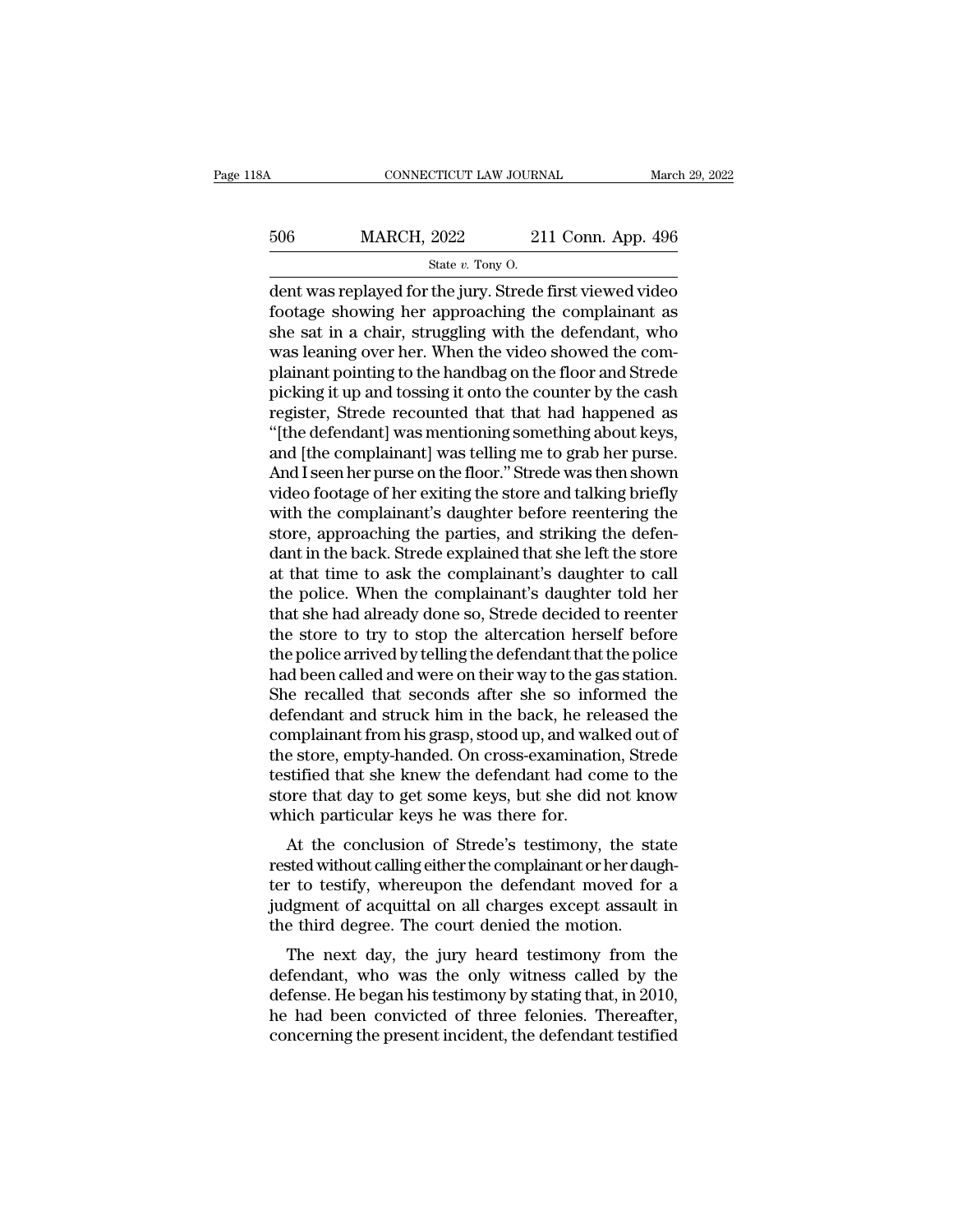2022 CONNECTICUT LAW JOURNAL Page 119A<br>
211 Conn. App. 496 MARCH, 2022 507<br>
State v. Tony O.

2022 CONNECTICUT LAW JOURNAL Page 119A<br>
211 Conn. App. 496 MARCH, 2022 507<br>
State v. Tony O.<br>
That in April, 2017, he was working at a homeless shelter<br>
in Willimantic, where his duties included attending to<br>
the needs of 211 Conn. App. 496 MARCH, 2022 507<br>
State v. Tony O.<br>
that in April, 2017, he was working at a homeless shelter<br>
in Willimantic, where his duties included attending to<br>
the needs of the guests and making repairs, as neede 211 Conn. App. 496 MARCH, 2022 507<br>
State v. Tony O.<br>
that in April, 2017, he was working at a homeless shelter<br>
in Willimantic, where his duties included attending to<br>
the needs of the guests and making repairs, as neede 211 Conn. App. 496 MARCH, 2022 507<br>
State v. Tony O.<br>
that in April, 2017, he was working at a homeless shelter<br>
in Willimantic, where his duties included attending to<br>
the needs of the guests and making repairs, as neede State v. Tony O.<br>State v. Tony O.<br>That in April, 2017, he was working at a homeless shelter<br>in Willimantic, where his duties included attending to<br>the needs of the guests and making repairs, as needed,<br>around the shelter. state v. Tony O.<br>
that in April, 2017, he was working at a homeless shelter<br>
in Willimantic, where his duties included attending to<br>
the needs of the guests and making repairs, as needed,<br>
around the shelter. Prior to the that in April, 2017, he was working at a homeless shelter<br>in Willimantic, where his duties included attending to<br>the needs of the guests and making repairs, as needed,<br>around the shelter. Prior to the incident, the defenda in Willimantic, where his duties included attending to<br>the needs of the guests and making repairs, as needed,<br>around the shelter. Prior to the incident, the defendant<br>said, he had lent one of his vehicles, a truck, to the<br> the needs of the guests and making repairs, as needed,<br>around the shelter. Prior to the incident, the defendant<br>said, he had lent one of his vehicles, a truck, to the<br>complainant because her car had recently broken down.<br>T around the shelter. Prior to the incident, the defendant<br>said, he had lent one of his vehicles, a truck, to the<br>complainant because her car had recently broken down.<br>The defendant kept the tools he used for making repairs<br> said, he had lent one of his vehicles, a truck, to the complainant because her car had recently broken down.<br>The defendant kept the tools he used for making repairs<br>at the shelter in the truck that he had lent to the com-<br> complainant because her car had recently broken down.<br>The defendant kept the tools he used for making repairs<br>at the shelter in the truck that he had lent to the com-<br>plainant. On April 3, 2017, however, before the com-<br>pl The defendant kept the tools he used for making repairs<br>at the shelter in the truck that he had lent to the com-<br>plainant. On April 3, 2017, however, before the com-<br>plainant returned the borrowed truck to the defendant,<br>s at the shelter in the truck that he had lent to the complainant. On April 3, 2017, however, before the complainant returned the borrowed truck to the defendant, she called him to tell him that "she wasn't coming home." In plainant. On April 3, 2017, however, before the com-<br>plainant returned the borrowed truck to the defendant,<br>she called him to tell him that "she wasn't coming<br>home." In response to this declaration, the defendant<br>testified plainant returned the borrowed truck to the defendant,<br>she called him to tell him that "she wasn't coming<br>home." In response to this declaration, the defendant<br>testified that, "I didn't question the reason why. I kinda<br>lik she called him to tell him that "she wasn't coming<br>home." In response to this declaration, the defendant<br>testified that, "I didn't question the reason why. I kinda<br>like just said okay, when you figure out what you're<br>going home." In response to this declaration, the defendant<br>testified that, "I didn't question the reason why. I kinda<br>like just said okay, when you figure out what you're<br>going to do, then you can let me know." Three days<br>later testified that, "I didn't question the reason why. I kinda<br>like just said okay, when you figure out what you're<br>going to do, then you can let me know." Three days<br>later, however, upon returning home from work on<br>April 6, 2 like just said okay, when you figure out what you're<br>going to do, then you can let me know." Three days<br>later, however, upon returning home from work on<br>April 6, 2017, seeing that the truck he had let the com-<br>plainant use going to do, then you can let me know." Three days<br>later, however, upon returning home from work on<br>April 6, 2017, seeing that the truck he had let the com-<br>plainant use was still gone and realizing that he needed<br>the tool later, however, upon returning home from work on April 6, 2017, seeing that the truck he had let the complainant use was still gone and realizing that he needed the tools stored in the truck for work, he called the complai Fril 6, 2017, seeing that the truck he had let the comainant use was still gone and realizing that he needed<br>e tools stored in the truck for work, he called the<br>mplainant in an effort to get them back. Because, he<br>plained, plainant use was still gone and realizing that he needed<br>the tools stored in the truck for work, he called the<br>complainant in an effort to get them back. Because, he<br>explained, the complainant did not return his calls, he<br>

the tools stored in the truck for work, he called the<br>complainant in an effort to get them back. Because, he<br>explained, the complainant did not return his calls, he<br>"just went to the gas station to retrieve [his] keys."<br>Th complainant in an errort to get them back. Because, he<br>explained, the complainant did not return his calls, he<br>"just went to the gas station to retrieve [his] keys."<br>The defendant testified that, as he walked into the<br>stor explained, the complainant did not return his calls, he<br>"just went to the gas station to retrieve [his] keys."<br>The defendant testified that, as he walked into the<br>store that afternoon, he asked the complainant about<br>the ke The defendant testified that, as he walked into the<br>store that afternoon, he asked the complainant about<br>the keys, but she told him that she was not going to<br>give them back to him. This response, he admitted,<br>led to an arg The defendant testified that, as he walked into the<br>store that afternoon, he asked the complainant about<br>the keys, but she told him that she was not going to<br>give them back to him. This response, he admitted,<br>led to an arg store that afternoon, he asked the complainant about<br>the keys, but she told him that she was not going to<br>give them back to him. This response, he admitted,<br>led to an argument between him and the complainant,<br>during which the keys, but she told him that she was not going to<br>give them back to him. This response, he admitted,<br>led to an argument between him and the complainant,<br>during which he physically assaulted her. The defendant<br>denied, ho give them back to him. This response, he admitted,<br>led to an argument between him and the complainant,<br>during which he physically assaulted her. The defendant<br>denied, however, that he went to the gas station that<br>day inten led to an argument between him and the complainant,<br>during which he physically assaulted her. The defendant<br>denied, however, that he went to the gas station that<br>day intending to assault the complainant or to rob her<br>or st during which he physically assaulted her. The defendant<br>denied, however, that he went to the gas station that<br>day intending to assault the complainant or to rob her<br>or steal anything from her. Instead, denying repeated<br>sug denied, however, that he went to the gas station that<br>day intending to assault the complainant or to rob her<br>or steal anything from her. Instead, denying repeated<br>suggestions by the prosecutor to the contrary, the<br>defendan day intending to assault the complainant or to rob her<br>or steal anything from her. Instead, denying repeated<br>suggestions by the prosecutor to the contrary, the<br>defendant insisted that his only purpose in going to the<br>gas s or steal anything from her. Instead, denying repeated<br>suggestions by the prosecutor to the contrary, the<br>defendant insisted that his only purpose in going to the<br>gas station that day was to get his truck keys from<br>the comp necessary.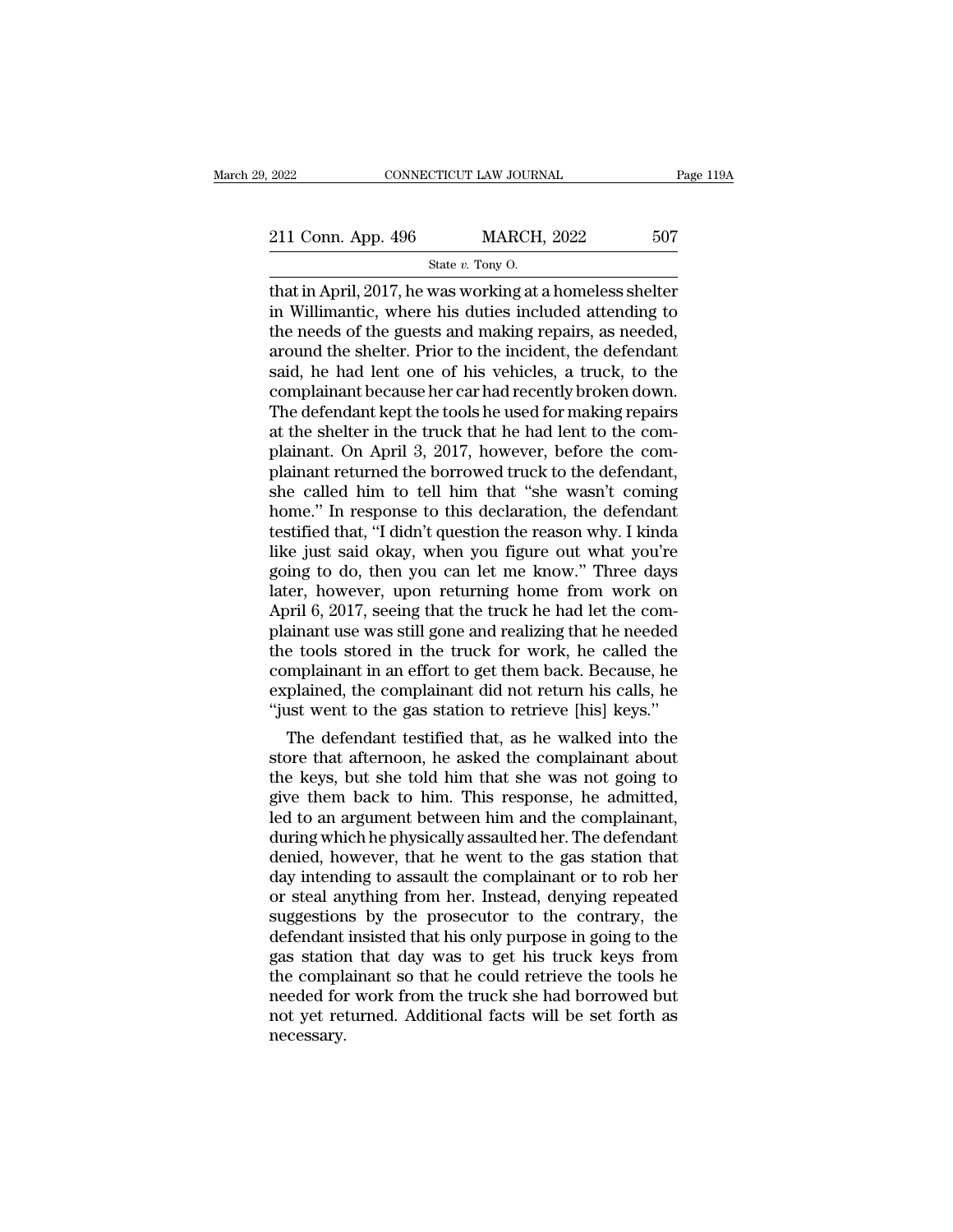|     | State $v$ . Tony O.     |                    |                |
|-----|-------------------------|--------------------|----------------|
| 508 | <b>MARCH, 2022</b>      | 211 Conn. App. 496 |                |
| Ł   | CONNECTICUT LAW JOURNAL |                    | March 29, 2022 |

I and the set of  $\mathbf I$ 

# MARCH, 2022 211 Conn. App. 496<br>
State v. Tony O.<br>
I<br>
THE DEFENDANT'S EVIDENTIARY<br>
INSUFFICIENCY CLAIMS  $\begin{tabular}{ c c c} \multicolumn{1}{c}{\textbf{ARCH, 2022}} & \multicolumn{1}{c}{\textbf{211 Conn. App. 4}} \\ \hline \textbf{State }v.\textbf{ Tony O.} \\ \multicolumn{1}{c}{\textbf{I}} \\ \hline \end{tabular} \begin{tabular}{ c } \multicolumn{1}{c}{\textbf{DEFFENDANT'S EVIDENTIARY}} \\ \multicolumn{1}{c}{\textbf{INSUFFICIENCY CLAIMS}} \\ \multicolumn{1}{c}{\textbf{InNSTISTICIENCY CLAIMS}} \\ \multicolumn{1}{c}{\textbf{InNSTISTICIENCY CLAIMS}} \\ \multicolumn{1}{c}{\$

S<br>
MARCH, 2022 211 Conn. App. 496<br>
State v. Tony O.<br>
I<br>
THE DEFENDANT'S EVIDENTIARY<br>
INSUFFICIENCY CLAIMS<br>
The defendant claims on appeal that the trial court<br>
red in failing to enter judgments of acquittal on the<br>
arges State v. Tony O.<br>
I<br>
THE DEFENDANT'S EVIDENTIARY<br>
INSUFFICIENCY CLAIMS<br>
The defendant claims on appeal that the trial court<br>
erred in failing to enter judgments of acquittal on the<br>
charges of robbery in the third degree I<br>
THE DEFENDANT'S EVIDENTIARY<br>
INSUFFICIENCY CLAIMS<br>
The defendant claims on appeal that the trial court<br>
erred in failing to enter judgments of acquittal on the<br>
charges of robbery in the third degree and unlawful<br>
restr THE DEFENDANT'S EVIDENTIARY<br>INSUFFICIENCY CLAIMS<br>The defendant claims on appeal that the trial court<br>erred in failing to enter judgments of acquittal on the<br>charges of robbery in the third degree and unlawful<br>restraint in THE DEFENDANT'S EVIDENTIARY<br>INSUFFICIENCY CLAIMS<br>The defendant claims on appeal that the trial court<br>erred in failing to enter judgments of acquittal on the<br>charges of robbery in the third degree and unlawful<br>restraint in INSUFFICIENCY CLAIMS<br>The defendant claims on appeal that the trial court<br>erred in failing to enter judgments of acquittal on the<br>charges of robbery in the third degree and unlawful<br>restraint in the first degree because the The defendant claims on appeal that the trial court<br>erred in failing to enter judgments of acquittal on the<br>charges of robbery in the third degree and unlawful<br>restraint in the first degree because the evidence at trial<br>wa erred in failing to enter judgments of accordanges of robbery in the third degree arestraint in the first degree because the evidence in the first degree because the evidence in the first degree beyond a reasonable doubt. arges of robbery in the third degree and unlawful<br>straint in the first degree because the evidence at trial<br>as insufficient to prove each essential element of<br>ther charge beyond a reasonable doubt. Because both<br>aims are go restraint in the first degree because the evidence at trial<br>was insufficient to prove each essential element of<br>either charge beyond a reasonable doubt. Because both<br>claims are governed by the same standard of review,<br>we w

was insufficient to prove each essential element of<br>either charge beyond a reasonable doubt. Because both<br>claims are governed by the same standard of review,<br>we will first set forth that standard.<br>"In [a defendant's] chal either charge beyond a reasonable doubt. Because both<br>claims are governed by the same standard of review,<br>we will first set forth that standard.<br>"In [a defendant's] challenge to the sufficiency of the<br>evidence . . . . [w]h claims are governed by the same standard of review,<br>we will first set forth that standard.<br>"In [a defendant's] challenge to the sufficiency of the<br>evidence  $\ldots$  [w]hether we review the findings of a<br>trial court or the ve we will first set forth that standard.<br>
"In [a defendant's] challenge to the sufficiency of the<br>
evidence . . . [w]hether we review the findings of a<br>
trial court or the verdict of a jury, our underlying task<br>
is the same. "In [a defendant's] challenge to the sufficiency of the evidence  $\ldots$  [w]hether we review the findings of a trial court or the verdict of a jury, our underlying task is the same.  $\ldots$  We first review the evidence presen evidence  $\ldots$  [w]hether we review the findings of a<br>trial court or the verdict of a jury, our underlying task<br>is the same.  $\ldots$  We first review the evidence pre-<br>sented at trial, construing it in the light most favorabl trial court or the verdict of a jury, our underlying task<br>is the same.  $\ldots$  We first review the evidence pre-<br>sented at trial, construing it in the light most favorable<br>to sustaining the facts expressly found by the tria is the same. . . . . We first review the evidence pre-<br>sented at trial, construing it in the light most favorable<br>to sustaining the facts expressly found by the trial court<br>or impliedly found by the jury. We then decide wh sented at trial, construing it in the light most favorable<br>to sustaining the facts expressly found by the trial court<br>or impliedly found by the jury. We then decide whether,<br>upon the facts thus established and the inferenc to sustaining the facts expressly found by the trial court<br>or impliedly found by the jury. We then decide whether,<br>upon the facts thus established and the inferences rea-<br>sonably drawn therefrom, the trial court or the jur or impliedly found by the jury. We then decide whether,<br>upon the facts thus established and the inferences rea-<br>sonably drawn therefrom, the trial court or the jury<br>could reasonably have concluded that the cumulative<br>effec upon the facts thus established and the inferences rea-<br>sonably drawn therefrom, the trial court or the jury<br>could reasonably have concluded that the cumulative<br>effect of the evidence established the defendant's guilt<br>bey sonably drawn therefrom, the trial court or the jury<br>could reasonably have concluded that the cumulative<br>effect of the evidence established the defendant's guilt<br>beyond a reasonable doubt.... [W]e give great defer-<br>ence t could reasonably have concluded that the cumulative<br>effect of the evidence established the defendant's guilt<br>beyond a reasonable doubt. . . . [W]e give great defer-<br>ence to the findings of the trial court because of its<br>fu effect of the evidence established the defendant's guilt<br>beyond a reasonable doubt. . . . [W]e give great defer-<br>ence to the findings of the trial court because of its<br>function to weigh and interpret the evidence before it yond a reasonable doubt.  $\ldots$  [W]e give great deter-<br>ce to the findings of the trial court because of its<br>nction to weigh and interpret the evidence before it<br>d to pass upon the credibility of witnesses." (Citation<br>nitte ence to the findings of the trial court because of its<br>function to weigh and interpret the evidence before it<br>and to pass upon the credibility of witnesses." (Citation<br>omitted; internal quotation marks omitted.) *State* v.

function to weigh and interpret the evidence before it<br>and to pass upon the credibility of witnesses." (Citation<br>omitted; internal quotation marks omitted.) *State* v.<br>Adams, 327 Conn. 297, 304–305, 173 A.3d 943 (2017).<br>" and to pass upon the credibility of witnesses." (Citation<br>
omitted; internal quotation marks omitted.) *State* v.<br> *Adams*, 327 Conn. 297, 304–305, 173 A.3d 943 (2017).<br>
"[T]he jury must find every element proven beyond<br> omitted; internal quotation marks omitted.) *State* v.<br>Adams, 327 Conn. 297, 304–305, 173 A.3d 943 (2017).<br>"[T]he jury must find every element proven beyond<br>a reasonable doubt in order to find the defendant guilty<br>of the c Adams, 327 Conn. 297, 304–305, 173 A.3d 943 (2017).<br>
"[T]he jury must find every element proven beyond<br>
a reasonable doubt in order to find the defendant guilty<br>
of the charged offense, [but] each of the basic and<br>
inferr "[T]he jury must find every element proven beyond<br>a reasonable doubt in order to find the defendant guilty<br>of the charged offense, [but] each of the basic and<br>inferred facts underlying those conclusions need not<br>be proved a reasonable doubt in order to find the defendant guilty<br>of the charged offense, [but] each of the basic and<br>inferred facts underlying those conclusions need not<br>be proved beyond a reasonable doubt.... An appel-<br>late cour of the charged offense, [but] each of the basic and<br>inferred facts underlying those conclusions need not<br>be proved beyond a reasonable doubt. . . . An appel-<br>late court defers to the jury's assessment of the credibil-<br>ity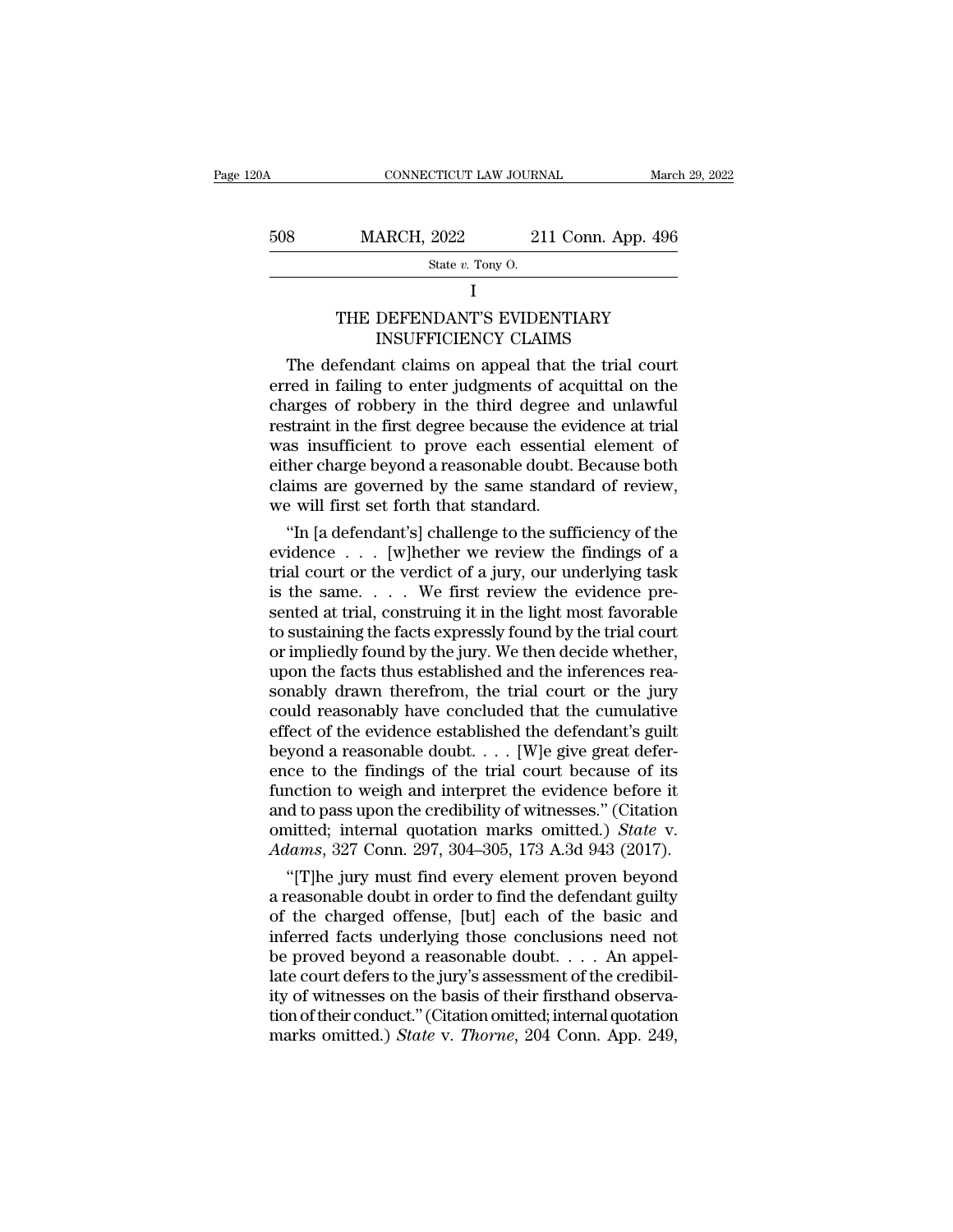| 2022               | CONNECTICUT LAW JOURNAL                                 | Page 121A |
|--------------------|---------------------------------------------------------|-----------|
| 211 Conn. App. 496 | <b>MARCH, 2022</b>                                      | 509       |
|                    | State $v$ . Tony O.                                     |           |
| A.3d 993 (2021).   | 256–57, 253 A.3d 1021, cert. denied, 336 Conn. 953, 251 |           |
|                    | "On appeal, we do not ask whether there is a reason-    |           |

1 Conn. App. 496 MARCH, 2022 509<br>
State v. Tony O.<br>
6–57, 253 A.3d 1021, cert. denied, 336 Conn. 953, 251<br>
3d 993 (2021).<br>
"On appeal, we do not ask whether there is a reason-<br>
le view of the evidence that would support a 211 Conn. App. 496 MARCH, 2022 b09<br>
State v. Tony O.<br>
256–57, 253 A.3d 1021, cert. denied, 336 Conn. 953, 251<br>
A.3d 993 (2021).<br>
"On appeal, we do not ask whether there is a reason-<br>
able view of the evidence that would s State v. Tony O.<br>
256–57, 253 A.3d 1021, cert. denied, 336 Conn. 953, 251<br>
A.3d 993 (2021).<br>
"On appeal, we do not ask whether there is a reason-<br>
able view of the evidence that would support a reason-<br>
able hypothesis of 256–57, 253 A.3d 1021, cert. denied, 336 Conn. 953, 251<br>A.3d 993 (2021).<br>"On appeal, we do not ask whether there is a reason-<br>able view of the evidence that would support a reason-<br>able hypothesis of innocence. We ask, in A.3d 993 (2021).<br>
"On appeal, we do not ask whether there is a reason-<br>
able view of the evidence that would support a reason-<br>
able hypothesis of innocence. We ask, instead, whether<br>
there is a reasonable view of the evi "On appeal, we do not ask whether there is a reason-<br>able view of the evidence that would support a reason-<br>able hypothesis of innocence. We ask, instead, whether<br>there is a reasonable view of the evidence that supports<br>th "On appeal, we do not ask whether there is a reasonable view of the evidence that would support a reasonable hypothesis of innocence. We ask, instead, whether there is a reasonable view of the evidence that supports the [ able view of the evidence that would support a reason-<br>able hypothesis of innocence. We ask, instead, whether<br>there is a reasonable view of the evidence that supports<br>the [trier's] verdict of guilty." (Internal quotation able hypothesis of innocence. We ask, instead, whether<br>there is a reasonable view of the evidence that supports<br>the [trier's] verdict of guilty." (Internal quotation marks<br>omitted.) *State* v. *Adams*, supra, 327 Conn. 30 there is a reasonable view of the evidence that supports<br>the [trier's] verdict of guilty." (Internal quotation marks<br>omitted.) *State* v. *Adams*, supra, 327 Conn. 305. If we<br>determine that the evidence is insufficient to the [trier's] verdict of guilty." (Internal quotation marks<br>omitted.) *State* v. *Adams*, supra, 327 Conn. 305. If we<br>determine that the evidence is insufficient to support<br>the guilty verdict and ultimate conviction, then erdict and ultimate conviction, then t<br>entitled to a judgment of acquittal. S<br>etiliano, 206 Conn. App. 712, 720, 261 A.<br>ied, 339 Conn. 918, 262 A.3d 136 (2021)<br>A<br>Robbery in the Third Degree<br>dant first argues that the evide

## A

*ate v. Quintiliano*, 206 Conn. App. 712, 720, 261 A.3d<br>
, cert. denied, 339 Conn. 918, 262 A.3d 136 (2021).<br>
A<br>
Robbery in the Third Degree<br>
The defendant first argues that the evidence was<br>
sufficient to convict him of 31, cert. denied, 339 Conn. 918, 262 A.3d 136 (2021).<br>
A<br>
Robbery in the Third Degree<br>
The defendant first argues that the evidence was<br>
insufficient to convict him of robbery in the third degree<br>
in violation of  $\S$  53a-Fig. 31. The defendant first argues that the evidence was<br>insufficient to convict him of robbery in the third degree<br>in violation of § 53a-136. Section 53a-136 provides that<br>"[a] person is guilty of robbery in the third de A<br>
Robbery in the Third Degree<br>
The defendant first argues that the evidence was<br>
insufficient to convict him of robbery in the third degree<br>
in violation of § 53a-136. Section 53a-136 provides that<br>
"[a] person is guilty Robbery in the Third Degree<br>The defendant first argues that the evidence was<br>insufficient to convict him of robbery in the third degree<br>in violation of § 53a-136. Section 53a-136 provides that<br>"[a] person is guilty of rob The defendant first argues that the evidence was<br>insufficient to convict him of robbery in the third degree<br>in violation of § 53a-136. Section 53a-136 provides that<br>"[a] person is guilty of robbery in the third degree whe The defendant first argues that the evidence was<br>insufficient to convict him of robbery in the third degree<br>in violation of  $\S$  53a-136. Section 53a-136 provides that<br>"[a] person is guilty of robbery in the third degree w in sufficient to convict him of robbery in the third degree<br>in violation of § 53a-136. Section 53a-136 provides that<br>"[a] person is guilty of robbery in the third degree when<br>he commits robbery as defined in [General Stat in violation of § 53a-136. Section 53a-136 provides that<br>
"[a] person is guilty of robbery in the third degree when<br>
he commits robbery as defined in [General Statutes §]<br>
53a-133." Section 53a-133, in turn, provides in r "[a] person is guilty of robbery in the third degree when<br>he commits robbery as defined in [General Statutes §]<br>53a-133." Section 53a-133, in turn, provides in relevant<br>part: "A person commits robbery when, *in the course* he commits robbery as defined in [General Statutes §]<br>53a-133." Section 53a-133, in turn, provides in relevant<br>part: "A person commits robbery when, *in the course*<br>of committing a larceny, he uses  $\dots$  physical force<br>upo 53a-133." Section 53a-133, in turn, provides in relevant<br>part: "A person commits robbery when, *in the course*<br>of *committing a larceny*, he uses  $\ldots$  physical force<br>upon another person for the purpose of:  $(1) \ldots$  overpart: "A person commits robbery when, *in the course*<br>of committing a larceny, he uses  $\dots$  physical force<br>upon another person for the purpose of:  $(1) \dots$  over-<br>coming resistance to the taking of the [person's] prop-<br>erty of committing a larceny, he uses  $\dots$  physical force<br>upon another person for the purpose of: (1)  $\dots$  over-<br>coming resistance to the taking of the [person's] prop-<br>erty.  $\dots$  " (Emphasis added.) Under these statutes,<br>whic upon another person for the purpose of:  $(1) \ldots$  over-<br>coming resistance to the taking of the [person's] prop-<br>erty. . . . ." (Emphasis added.) Under these statutes,<br>which the state specified in the long form information<br> coming resistance to the taking of the [person's] property. . . . ." (Emphasis added.) Under these statutes, which the state specified in the long form information as its basis for charging the defendant with robbery in t erty. . . ." (Emphasis added.) Under these statutes,<br>which the state specified in the long form information<br>as its basis for charging the defendant with robbery in<br>the third degree, the defendant could not be convicted<br>of as as basis for enarging are determined what followly in<br>the third degree, the defendant could not be convicted<br>of that offense without proof beyond a reasonable<br>doubt, inter alia, that he used physical force on another<br>pe deprive and degree, the detendant codid not be convicted<br>of that offense without proof beyond a reasonable<br>doubt, inter alia, that he used physical force on another<br>person while *engaged in the commission of a larceny*.<br>Ge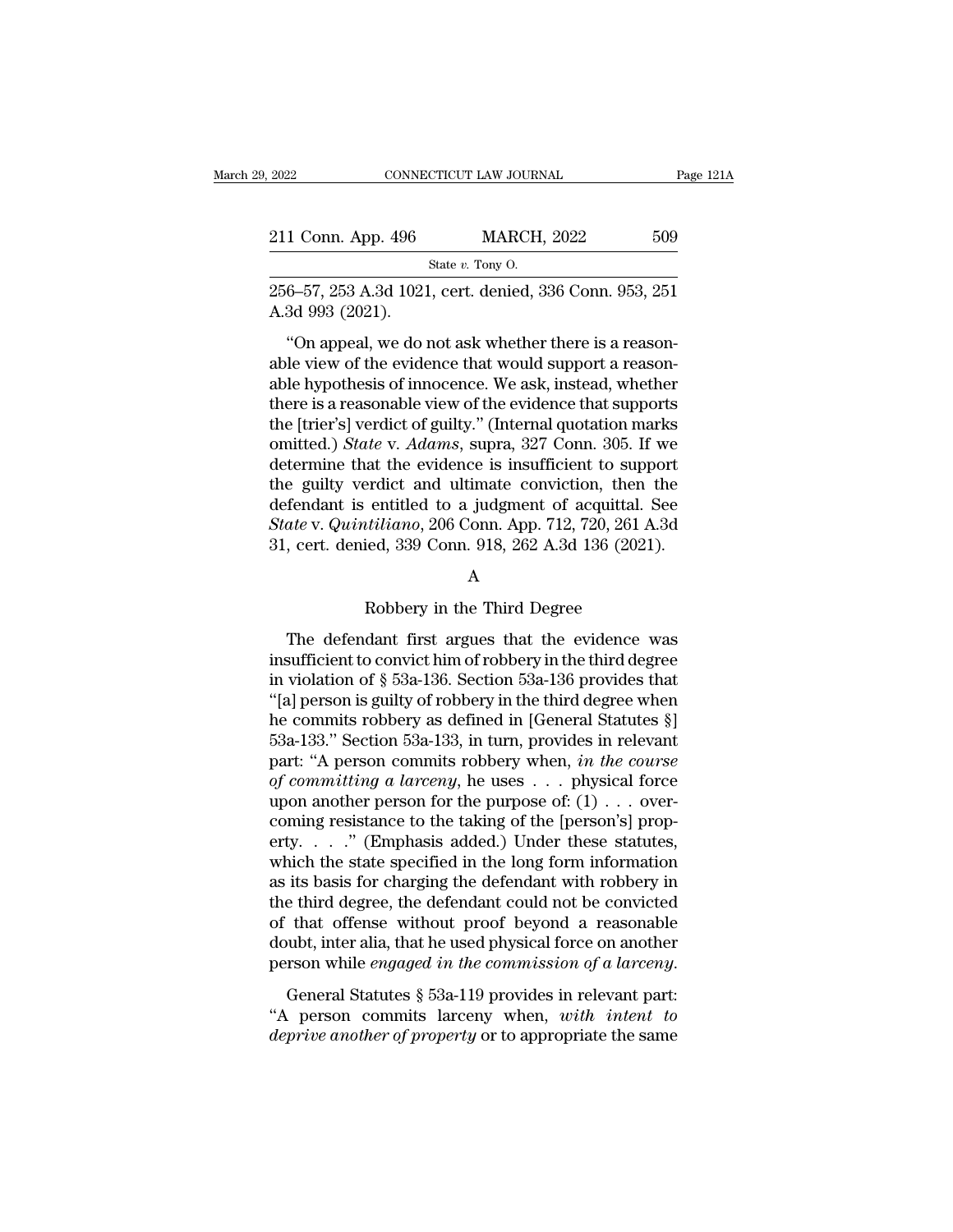# CONNECTICUT LAW JOURNAL March 29, 2022<br>510 MARCH, 2022 211 Conn. App. 496<br>5tate v. Tony O. 99922 CTICUT LAW JOURNEY<br>2022 21<br>State *v.* Tony O.<br>Prson\_be wrongf

to himself or a third person, he wrongfully takes, obtains 510 MARCH, 2022 211 Conn. App. 496<br>
state v. Tony O.<br>
to himself or a third person, he wrongfully takes, obtains<br>
or withholds such property from an owner. . . . ."<br>
(Emphasis added.) In light of this definition, the esse 510 MARCH, 2022 211 Conn. App. 496<br>
State v. Tony O.<br>
to himself or a third person, he wrongfully takes, obtains<br>
or withholds such property from an owner. . . . ."<br>
(Emphasis added.) In light of this definition, the esse 510 MARCH, 2022 211 Conn. App. 496<br>  $\frac{\text{State } v. \text{ Tony O.}}{\text{to himself or a third person, he wrongfully takes, obtains}}$ <br>
or withholds such property from an owner. . . . ."<br>
(Emphasis added.) In light of this definition, the essential elements of larceny have been held State v. Tony O.<br>
State v. Tony O.<br>
to himself or a third person, he wrongfully takes, obtains<br>
or withholds such property from an owner. . . . ."<br>
(Emphasis added.) In light of this definition, the essen-<br>
tial elements state *v*. Tony 0.<br>
to himself or a third person, he wrongfully takes, obtains<br>
or withholds such property from an owner. . . . ."<br>
(Emphasis added.) In light of this definition, the essen-<br>
tial elements of larceny have b to himself or a third person, he wrongfully takes, obtains<br>or withholds such property from an owner. . . . ."<br>(Emphasis added.) In light of this definition, the essen-<br>tial elements of larceny have been held to be "(1) th or withholds such property from an owner. . . . ."<br>
(Emphasis added.) In light of this definition, the essential elements of larceny have been held to be "(1) the<br>
wrongful taking or carrying away of the personal property<br> (Emphasis added.) In light of this definition, the essential elements of larceny have been held to be "(1) the wrongful taking or carrying away of the personal property of another; (2) the existence of a felonious intent *State* elements of larceny have been held to be "(1) the wrongful taking or carrying away of the personal property of another; (2) *the existence of a felonious intent* in *the taker to deprive the owner of [the property]* wrongful taking or carrying away of the personal property of another; (2) the existence of a felonious intent<br>in the taker to deprive the owner of [the property]<br>permanently; and (3) the lack of consent of the owner."<br>(Em erty of another; (2) *the existence of a felonious intent*<br>in the taker to deprive the owner of [the property]<br>permanently; and (3) the lack of consent of the owner."<br>(Emphasis added; internal quotation marks omitted.)<br> $State$ in the taker to deprive the owner of [the property]<br>permanently; and (3) the lack of consent of the owner."<br>(Emphasis added; internal quotation marks omitted.)<br>State v. Adams, supra, 327 Conn. 305–306. In the present<br>case permanently; and (3) the lack of consent of the owner."<br>(Emphasis added; internal quotation marks omitted.)<br>State v. Adams, supra, 327 Conn. 305–306. In the present<br>case, where the state based its prosecution of the defen-(Emphasis added; internal quotation marks omitted.)<br>  $State$  v.  $Adams$ , supra, 327 Conn. 305–306. In the present<br>
case, where the state based its prosecution of the defen-<br>
dant for robbery in the third degree on his brief seiz State v. Adams, supra, 327 Conn. 305–306. In the present case, where the state based its prosecution of the defendant for robbery in the third degree on his brief seizure of the complainant's handbag in the course of thei case, where the state based its prosecution of the defendant for robbery in the third degree on his brief seizure of the complainant's handbag in the course of their physical altercation on April 6, 2017, the defendant cha In the complainant's handbag in the course of their<br>the complainant's handbag in the course of their<br>sysical altercation on April 6, 2017, the defendant chal-<br>nges the sufficiency of the state's evidence to prove<br>at he eng of the complainant s handbag in the course of their<br>physical altercation on April 6, 2017, the defendant chal-<br>lenges the sufficiency of the state's evidence to prove<br>that he engaged in such conduct with the intent to<br>depr

physical altercation of Aphro, 2017, the defendant chal-<br>lenges the sufficiency of the state's evidence to prove<br>that he engaged in such conduct with the intent to<br>deprive the complainant permanently of the handbag.<br>The de renges the sumchency of the state's evidence to prove<br>that he engaged in such conduct with the intent to<br>deprive the complainant permanently of the handbag.<br>The defendant testified that he had no such intent,<br>insisting tha here is that he complainant permanently of the handbag.<br>The defendant testified that he had no such intent,<br>insisting that his only purpose in seizing the handbag<br>during his physical altercation with the complainant<br>was to The defendant testified that he had no such intent,<br>insisting that his only purpose in seizing the handbag<br>during his physical altercation with the complainant<br>was to search it for the keys to the truck he had loaned<br>her s The defendant testified that he had no such intent,<br>insisting that his only purpose in seizing the handbag<br>during his physical altercation with the complainant<br>was to search it for the keys to the truck he had loaned<br>her s insisting that his only purpose in seizing the handbag<br>during his physical altercation with the complainant<br>was to search it for the keys to the truck he had loaned<br>her so that he could retrieve his work tools from inside<br> during his physical altercation with the complainant<br>was to search it for the keys to the truck he had loaned<br>her so that he could retrieve his work tools from inside<br>the truck. The state responds that the jury reasonably<br> was to search it for the keys to the truck he had loaned<br>her so that he could retrieve his work tools from inside<br>the truck. The state responds that the jury reasonably<br>could have discredited the defendant's explanation of her so that he could retrieve his work tools from inside<br>the truck. The state responds that the jury reasonably<br>could have discredited the defendant's explanation of<br>his conduct, concluding to the contrary that he took<br>the the truck. The state responds that the jury reasonably<br>could have discredited the defendant's explanation of<br>his conduct, concluding to the contrary that he took<br>the handbag with the intent to steal it from the com-<br>plaina could have discredited the defendant's explanation of<br>his conduct, concluding to the contrary that he took<br>the handbag with the intent to steal it from the com-<br>plainant, and thus to deprive her of it permanently,<br>because his conduct, concluding to the contrary that he took<br>the handbag with the intent to steal it from the com-<br>plainant, and thus to deprive her of it permanently,<br>because he engaged in a prolonged physical struggle<br>with her t the handbag w<br>plainant, and t<br>because he eng<br>with her to ove<br>only changed h<br>the police had<br>their way.<br>Although it is Although it is true that the jury was entitled to reject<br>and the performed him that<br>e police had been called to the scene and were on<br>eir way.<br>Although it is true that the jury was entitled to reject<br>e defendant's testimon because he engaged in a prolonged physical struggle<br>with her to overcome her resistance to its taking and<br>only changed his plan once Strede informed him that<br>the police had been called to the scene and were on<br>their way.<br>A

with her to overcome her resistance to its taking and<br>only changed his plan once Strede informed him that<br>the police had been called to the scene and were on<br>their way.<br>Although it is true that the jury was entitled to rej only changed his plan once strede informed film that<br>the police had been called to the scene and were on<br>their way.<br>Although it is true that the jury was entitled to reject<br>the defendant's testimony as to his nonlarcenous their way.<br>
Although it is true that the jury was entitled to reject<br>
the defendant's testimony as to his nonlarcenous pur-<br>
pose in taking brief possession of the complainant's<br>
handbag in the course of their altercation,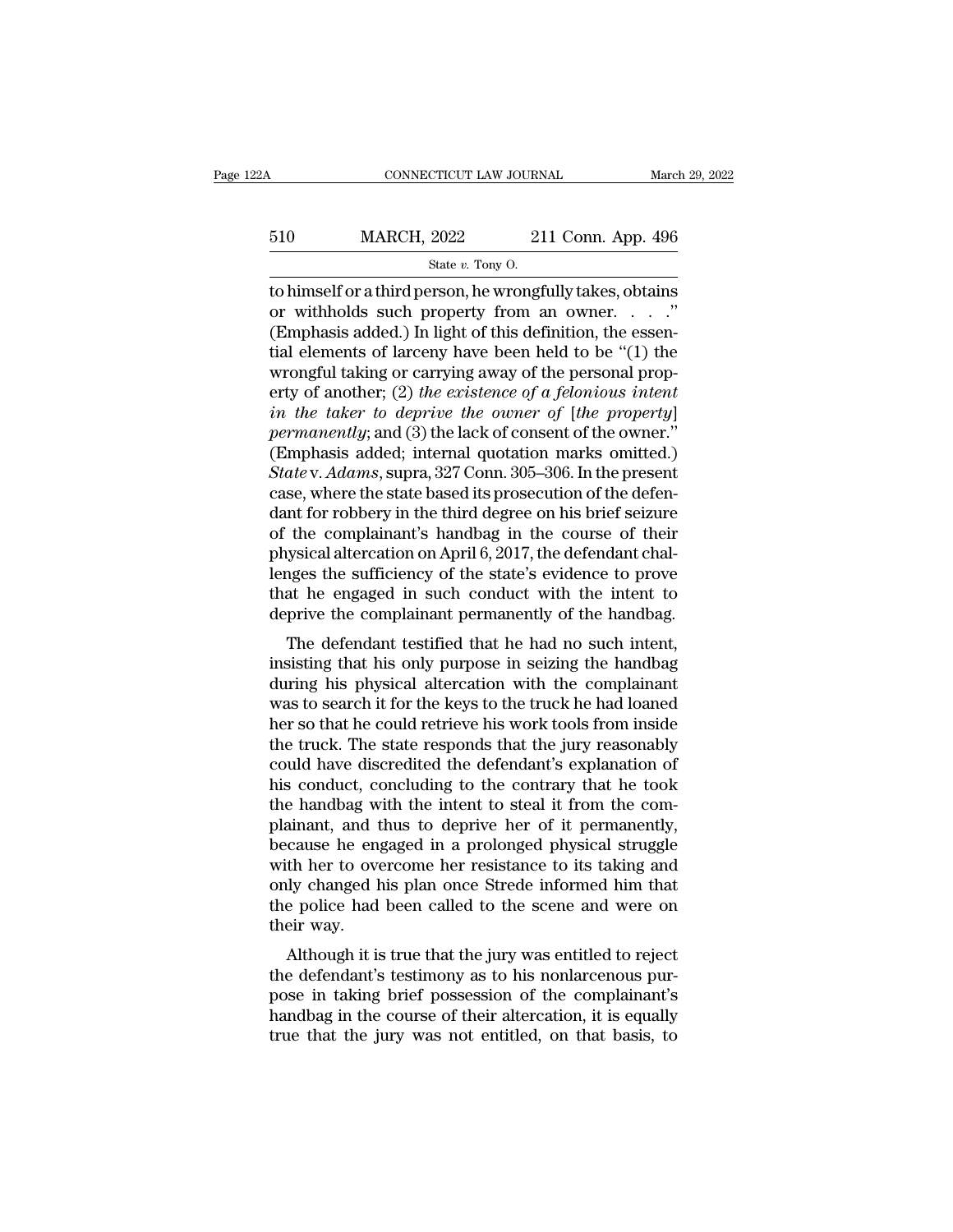| 2022                                                     | CONNECTICUT LAW JOURNAL | Page 123A |
|----------------------------------------------------------|-------------------------|-----------|
| 211 Conn. App. 496                                       | <b>MARCH, 2022</b>      | 511       |
|                                                          | State $v$ . Tony O.     |           |
| draw the contrary inference that his intent at that time |                         |           |

2022 CONNECTICUT LAW JOURNAL Page 123A<br>
211 Conn. App. 496 MARCH, 2022 511<br>  $\frac{\text{State } v. \text{ Tony 0.}}{\text{State } v. \text{ Tony 0.}}$ <br>
draw the contrary inference that his intent at that time<br>
was to steal the handbag, and thereby deprive the c 211 Conn. App. 496 MARCH, 2022 511<br>
State v. Tony O.<br>
draw the contrary inference that his intent at that time<br>
was to steal the handbag, and thereby deprive the com-<br>
plainant of it permanently. In *State* v. *Alfonso*, 211 Conn. App. 496 MARCH, 2022 511<br>
State v. Tony O.<br>
draw the contrary inference that his intent at that time<br>
was to steal the handbag, and thereby deprive the com-<br>
plainant of it permanently. In *State* v. *Alfonso*, 211 Conn. App. 496 MARCH, 2022 511<br>
State v. Tony O.<br>
draw the contrary inference that his intent at that time<br>
was to steal the handbag, and thereby deprive the com-<br>
plainant of it permanently. In *State v. Alfonso*, 19 State v. Tony O.<br>
State v. Tony O.<br>
draw the contrary inference that his intent at that time<br>
was to steal the handbag, and thereby deprive the com-<br>
plainant of it permanently. In *State* v. *Alfonso*, 195 Conn.<br>
624, 49 State v. Tony O.<br>
draw the contrary inference that his intent at that time<br>
was to steal the handbag, and thereby deprive the com-<br>
plainant of it permanently. In *State v. Alfonso*, 195 Conn.<br>
624, 490 A.2d 75 (1985), ou draw the contrary inference that his intent at that time<br>was to steal the handbag, and thereby deprive the com-<br>plainant of it permanently. In *State* v. *Alfonso*, 195 Conn.<br>624, 490 A.2d 75 (1985), our Supreme Court stat was to steal the handbag, and thereby deprive the complainant of it permanently. In  $State$  v.  $Alfonso$ , 195 Conn. 624, 490 A.2d 75 (1985), our Supreme Court stated:<br>
"While it is true that it is within the province of the jury plainant of it permanently. In *State* v. *Alfonso*, 195 Conn.<br>624, 490 A.2d 75 (1985), our Supreme Court stated:<br>"While it is true that it is within the province of the<br>jury to accept or reject a defendant's testimony, a 624, 490 A.2d 75 (1985), our Supreme Court stated:<br>"While it is true that it is within the province of the<br>jury to accept or reject a defendant's testimony, a jury<br>in rejecting such testimony cannot conclude that the<br>oppos "While it is true that it is within the province c<br>jury to accept or reject a defendant's testimony, a<br>in rejecting such testimony cannot conclude tha<br>opposite is true." (Internal quotation marks omi<br>Id., 634. Instead, th In *Alfonso*, where the defendant substitution, a jury rejecting such testimony cannot conclude that the posite is true." (Internal quotation marks omitted.) , 634. Instead, the court ruled that no such contrary ference co In rejecting such testimony cannot conclude that the<br>opposite is true." (Internal quotation marks omitted.)<br>Id., 634. Instead, the court ruled that no such contrary<br>inference could be drawn by the jury "without positive<br>e

possite is the. (Internal quotation marks ontited.)<br>Id., 634. Instead, the court ruled that no such contrary<br>inference could be drawn by the jury "without positive<br>evidence supporting such a conclusion." Id.<br>In *Alfonso*, inference could be drawn by the jury "without positive<br>evidence supporting such a conclusion." Id.<br>In  $Alfonso$ , where the defendant challenged the suffi-<br>ciency of the state's evidence to prove that he knowingly<br>possessed ma mierence could be drawn by the jury without positive<br>evidence supporting such a conclusion." Id.<br>In *Alfonso*, where the defendant challenged the suffi-<br>ciency of the state's evidence to prove that he knowingly<br>possessed m In  $Alfonso$ , where the defendant challenged the sufficiency of the state's evidence to prove that he knowingly possessed marijuana found on premises where he and several others were present at the time of its discovery by th In  $Alfonso$ , where the defendant challenged the sufficiency of the state's evidence to prove that he knowingly possessed marijuana found on premises where he and several others were present at the time of its discovery by th ciency of the state's evidence to prove that he knowingly<br>possessed marijuana found on premises where he and<br>several others were present at the time of its discovery<br>by the police, our Supreme Court examined the trial<br>cour possessed marijuana found on premises where he and<br>several others were present at the time of its discovery<br>by the police, our Supreme Court examined the trial<br>court record for any positive evidence, based on the<br>defendant several others were present at the time of its discovery<br>by the police, our Supreme Court examined the trial<br>court record for any positive evidence, based on the<br>defendant's acts or statements in the surrounding cir-<br>cumst by the police, our Supreme Court examined the trial<br>court record for any positive evidence, based on the<br>defendant's acts or statements in the surrounding cir-<br>cumstances, that might have supported a reasonable<br>inference t court record for any positive evidence, based on the defendant's acts or statements in the surrounding circumstances, that might have supported a reasonable inference that he had such guilty knowledge, despite his denial, defendant's acts or statements in the surrounding circumstances, that might have supported a reasonable inference that he had such guilty knowledge, despite his denial, at the time of his alleged possession. See id. Upon f cumstances, that might have supported a reasonable<br>inference that he had such guilty knowledge, despite<br>his denial, at the time of his alleged possession. See id.<br>Upon finding that there was no positive evidence from<br>which inference that he had such guilty knowledge, despite<br>his denial, at the time of his alleged possession. See id.<br>Upon finding that there was no positive evidence from<br>which the jury reasonably could have drawn a nonspec-<br>ul his denial, at the time of his alleged possession. See id.<br>Upon finding that there was no positive evidence from<br>which the jury reasonably could have drawn a nonspec-<br>ulative inference that he had such guilty knowledge at<br> Upon finding that there was no positive evidence from<br>which the jury reasonably could have drawn a nonspec-<br>ulative inference that he had such guilty knowledge at<br>the time of his alleged possession of the marijuana, for<br>th which the jury reasonably could have drawn a nonspec-<br>ulative inference that he had such guilty knowledge at<br>the time of his alleged possession of the marijuana, for<br>the marijuana was discovered in a common area, it was<br>no ulative inference that he had such guilty knowledge at<br>the time of his alleged possession of the marijuana, for<br>the marijuana was discovered in a common area, it was<br>not among the defendant's possessions, and there was<br>no the time of his alleged possession of the marijuana, for<br>the marijuana was discovered in a common area, it was<br>not among the defendant's possessions, and there was<br>no evidence that he had smoked marijuana in the past,<br>and the marijuana was discovered in a common area, it was<br>not among the defendant's possessions, and there was<br>no evidence that he had smoked marijuana in the past,<br>and another self-incriminating statement he had made<br>about po no evidence that he had smo<br>no evidence that he had smo<br>and another self-incriminatir<br>about possessing some cocai<br>premises was irrelevant to<br>marijuana, the court reverse<br>charge. See id., 634–35.<br>In this case, as in *Alfons* In this case, as in *Alfonso*, the element of robbery in entired and a court possessing some cocaine found elsewhere on the emises was irrelevant to his alleged possession of arijuana, the court reversed his conviction on and another sen-incriminating statement he had made<br>about possessing some cocaine found elsewhere on the<br>premises was irrelevant to his alleged possession of<br>marijuana, the court reversed his conviction on that<br>charge. See

about possessing some cocame found elsewhere off the<br>premises was irrelevant to his alleged possession of<br>marijuana, the court reversed his conviction on that<br>charge. See id., 634–35.<br>In this case, as in *Alfonso*, the ele premises was interevant to his aneged possession of marijuana, the court reversed his conviction on that charge. See id., 634–35.<br>In this case, as in *Alfonso*, the element of robbery in the third degree as to which the de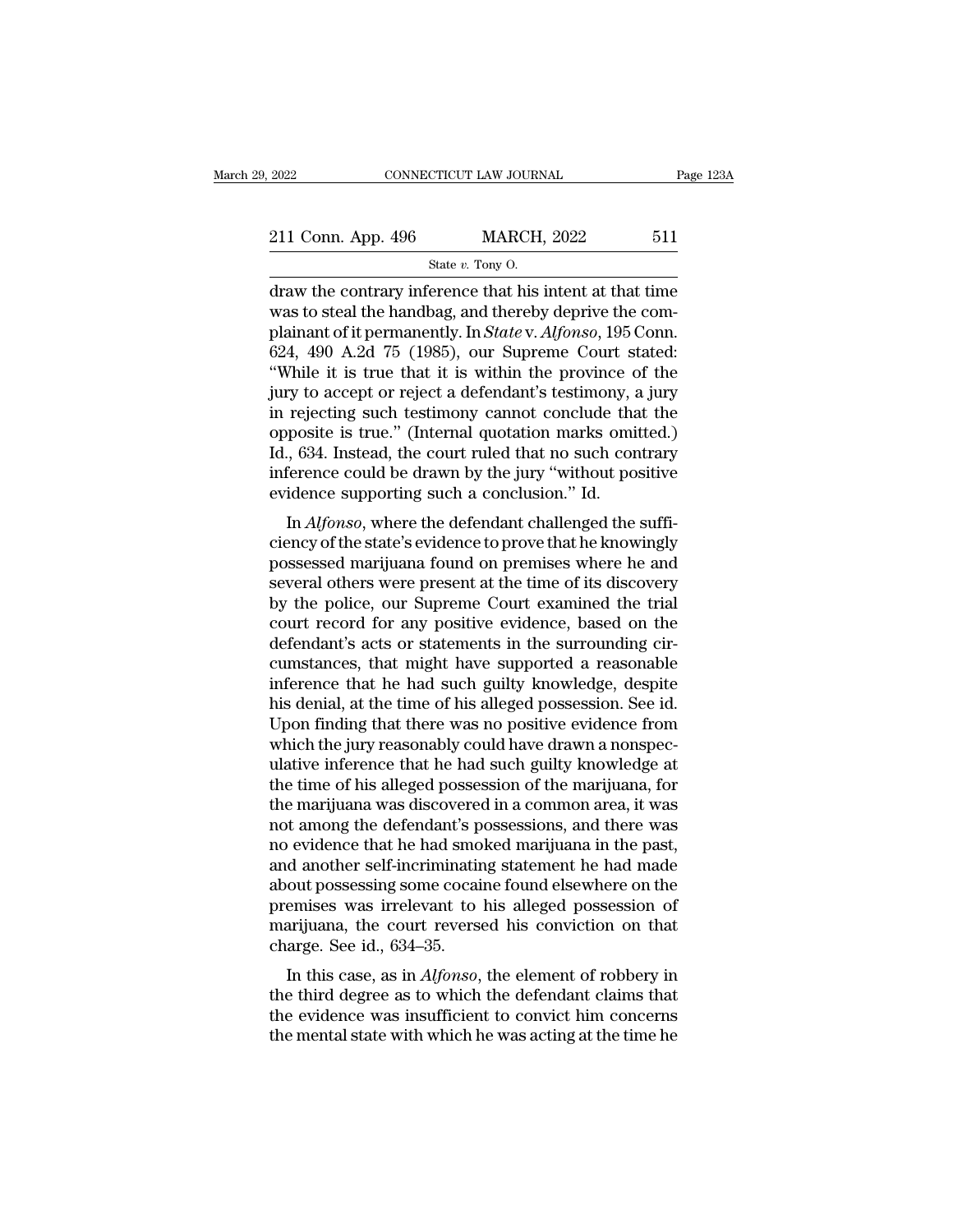# $\begin{tabular}{lll} \multicolumn{2}{l}{{\bf CONNECTICUT LAW JOURNAL}} & & & & & & & & & & & \\ \hline \multicolumn{2}{l}{\bf{S12}} & & & & & & & & & & \\ \multicolumn{2}{l}{\bf{MARCH, 2022}} & & & & & & & & \\ \multicolumn{2}{l}{\bf{S11} Conv. App. 496} & & & & & & \\ \multicolumn{2}{l}{\bf{S12}} & & & & & & & & \\ \hline & & & & & & & & & \\ \multicolumn{2}{l}{\bf{S13}} & & & & & & & \\ \multicolumn{2}{l}{\bf{S14}} & & & & & &$ EXTICUT LAW JOURN<br>2022 21<br>State *v*. Tony O.<br>hat offense A d

 $\begin{array}{r|l} \hline \text{COMRECTICUT LAW JOURNAL} \qquad & \text{March 29, 20} \ \hline \end{array}$ <br>512  $\begin{array}{r|l} \text{MARCH, 2022} & \text{211 Conn. App. 496} \ \hline \text{State } v. \text{ Tony 0.} \ \hline \end{array}$ <br>allegedly committed that offense. A defendant's mental state is an element that must typically  $\begin{tabular}{ll} \bf 512 & \tt {MARCH, 2022} & \tt 211 Conn. App. 496 \\ & \tt {State $v$. Tony 0.} \end{tabular}$  allegedly committed that offense. A defendant's mental state is an element that must typically be proved by inference from the defendant's proven words or c 512 MARCH, 2022 211 Conn. App. 496<br>
state v. Tony 0.<br>
allegedly committed that offense. A defendant's mental<br>
state is an element that must typically be proved by<br>
inference from the defendant's proven words or con-<br>
duct MARCH, 2022 211 Conn. App. 496<br>
<sup>State v. Tony O.<br>
allegedly committed that offense. A defendant's mental<br>
state is an element that must typically be proved by<br>
inference from the defendant's proven words or con-<br>
duct. Se</sup> State v. Tony O.<br>
State v. Tony O.<br>
allegedly committed that offense. A defendant's mental<br>
state is an element that must typically be proved by<br>
inference from the defendant's proven words or con-<br>
duct. See, e.g., *Stat* state v. Tony 0.<br>
allegedly committed that offense. A defendant's mental<br>
state is an element that must typically be proved by<br>
inference from the defendant's proven words or con-<br>
duct. See, e.g., *State* v. *Fredrik H.* allegedly committed that offense. A defendant's mental<br>state is an element that must typically be proved by<br>inference from the defendant's proven words or con-<br>duct. See, e.g., *State* v. *Fredrik H.*, 197 Conn. App. 213,<br> state is an element that must typically be proved by<br>inference from the defendant's proven words or con-<br>duct. See, e.g., *State* v. *Fredrik H.*, 197 Conn. App. 213,<br>219, 231 A.3d 371 (2020) ("[b]ecause direct evidence o inference from the defendant's proven words or con-<br>duct. See, e.g., *State* v. *Fredrik H.*, 197 Conn. App. 213,<br>219, 231 A.3d 371 (2020) ("[b]ecause direct evidence of<br>an accused's state of mind typically is not availabl duct. See, e.g., *State* v. *Fredrik H.*, 197 Conn. App. 213, 219, 231 A.3d 371 (2020) ("[b]ecause direct evidence of an accused's state of mind typically is not available, his intent often must be inferred from his conduc 219, 231 A.3d 371 (2020) ("[b]ecause direct evidence of<br>an accused's state of mind typically is not available, his<br>intent often must be inferred from his conduct, other<br>circumstantial evidence and rational inferences that<br> an accused's state of mind typically is not available, his<br>intent often must be inferred from his conduct, other<br>circumstantial evidence and rational inferences that<br>may be drawn therefrom'' (internal quotation marks<br>omitt intent often must be inferred from his conduct, other<br>circumstantial evidence and rational inferences that<br>may be drawn therefrom" (internal quotation marks<br>omitted)), cert. denied, 338 Conn. 906, 258 A.3d 1279<br>(2021). Thu circumstantial evidence and rational inferences that<br>may be drawn therefrom" (internal quotation marks<br>omitted)), cert. denied, 338 Conn. 906, 258 A.3d 1279<br>(2021). Thus, the state's "positive evidence supporting<br>[the] con may be drawn therefrom" (internal quotation marks<br>omitted)), cert. denied, 338 Conn. 906, 258 A.3d 1279<br>(2021). Thus, the state's "positive evidence supporting<br>[the] conclusion" that he acted with that mental state—<br>the in omitted)), cert. denied, 338 Conn. 906, 258 A.3d 1279 (2021). Thus, the state's "positive evidence supporting [the] conclusion" that he acted with that mental state—<br>the intent to deprive the complainant permanently of her (2021). Thus, the state's "positive evidence supporting [the] conclusion" that he acted with that mental state—<br>the intent to deprive the complainant permanently of<br>her handbag—must have consisted of inferences arising<br>ei [the] conclusion" that he acted with that mental state—<br>the intent to deprive the complainant permanently of<br>her handbag—must have consisted of inferences arising<br>either from other statements he was shown to have<br>made at o e intent to deprive the complainant permanently of<br>
r handbag—must have consisted of inferences arising<br>
her from other statements he was shown to have<br>
ade at or before the trial or from other conduct he<br>
as shown to have her handbag—must have consisted of inferences arising<br>either from other statements he was shown to have<br>made at or before the trial or from other conduct he<br>was shown to have engaged in before, during, or after<br>the inciden

either from other statements he was shown to have<br>made at or before the trial or from other conduct he<br>was shown to have engaged in before, during, or after<br>the incident. *State* v. *Alfonso*, supra, 195 Conn. 634.<br>Here, h made at or before the trial or from other conduct he<br>was shown to have engaged in before, during, or after<br>the incident. *State* v. *Alfonso*, supra, 195 Conn. 634.<br>Here, however, the jury heard no evidence of any<br>statemen was shown to have engaged in before, during, or after<br>the incident. *State* v. *Alfonso*, supra, 195 Conn. 634.<br>Here, however, the jury heard no evidence of any<br>statements made by the defendant suggesting that he<br>had a dif the incident. *State* v. *Atjonso*, supra, 195 Conn. 634.<br>
Here, however, the jury heard no evidence of any<br>
statements made by the defendant suggesting that he<br>
had a different motive for taking the complainant's<br>
handbag Here, however, the jury heard no evidence of any<br>statements made by the defendant suggesting that he<br>had a different motive for taking the complainant's<br>handbag during their altercation than that to which he<br>testified, and statements made by the defendant suggesting that he<br>had a different motive for taking the complainant's<br>handbag during their altercation than that to which he<br>testified, and frequently reiterated on cross-examina-<br>tion, at had a different motive for taking the complainant's<br>handbag during their altercation than that to which he<br>testified, and frequently reiterated on cross-examina-<br>tion, at trial. Apart from such testimony, in which he<br>insis handbag during their altercation than that to which he<br>testified, and frequently reiterated on cross-examina-<br>tion, at trial. Apart from such testimony, in which he<br>insisted that his only purpose in coming to the gas<br>stati testified, and frequently reiterated on cross-examination, at trial. Apart from such testimony, in which he insisted that his only purpose in coming to the gas station that day was to get the keys to the borrowed truck and tion, at trial. Apart from such testimony, in which he<br>insisted that his only purpose in coming to the gas<br>station that day was to get the keys to the borrowed<br>truck and use them to retrieve the work tools he stored<br>in the insisted that his only purpose in coming to the gas<br>station that day was to get the keys to the borrowed<br>truck and use them to retrieve the work tools he stored<br>in the truck, the only other evidence of statements he<br>made f station that day was to get the keys to the borrowed<br>truck and use them to retrieve the work tools he stored<br>in the truck, the only other evidence of statements he<br>made from which any inference of intent might have<br>been dr truck and use them to retrieve the work tools he stored<br>in the truck, the only other evidence of statements he<br>made from which any inference of intent might have<br>been drawn were his words, to or in the presence of<br>Strede a in the truck, the only other evidence of statements he<br>made from which any inference of intent might have<br>been drawn were his words, to or in the presence of<br>Strede as he struggled with the complainant, confirming<br>that he made from which any inference of intent might have<br>been drawn were his words, to or in the presence of<br>Strede as he struggled with the complainant, confirming<br>that he had come to the gas station that day to get his<br>keys. S been drawn were his words, to or in the presence of Strede as he struggled with the complainant, confirming that he had come to the gas station that day to get his keys. Such statements undermined the state's claim that he Strede as he struggled with the complainant, confirming<br>that he had come to the gas station that day to get his<br>keys. Such statements undermined the state's claim<br>that he was then acting with felonious intent. No other<br>evi that he had come to the gas station that day to get his keys. Such statements undermined the state's claim that he was then acting with felonious intent. No other evidence was introduced as to any statement he had ever mad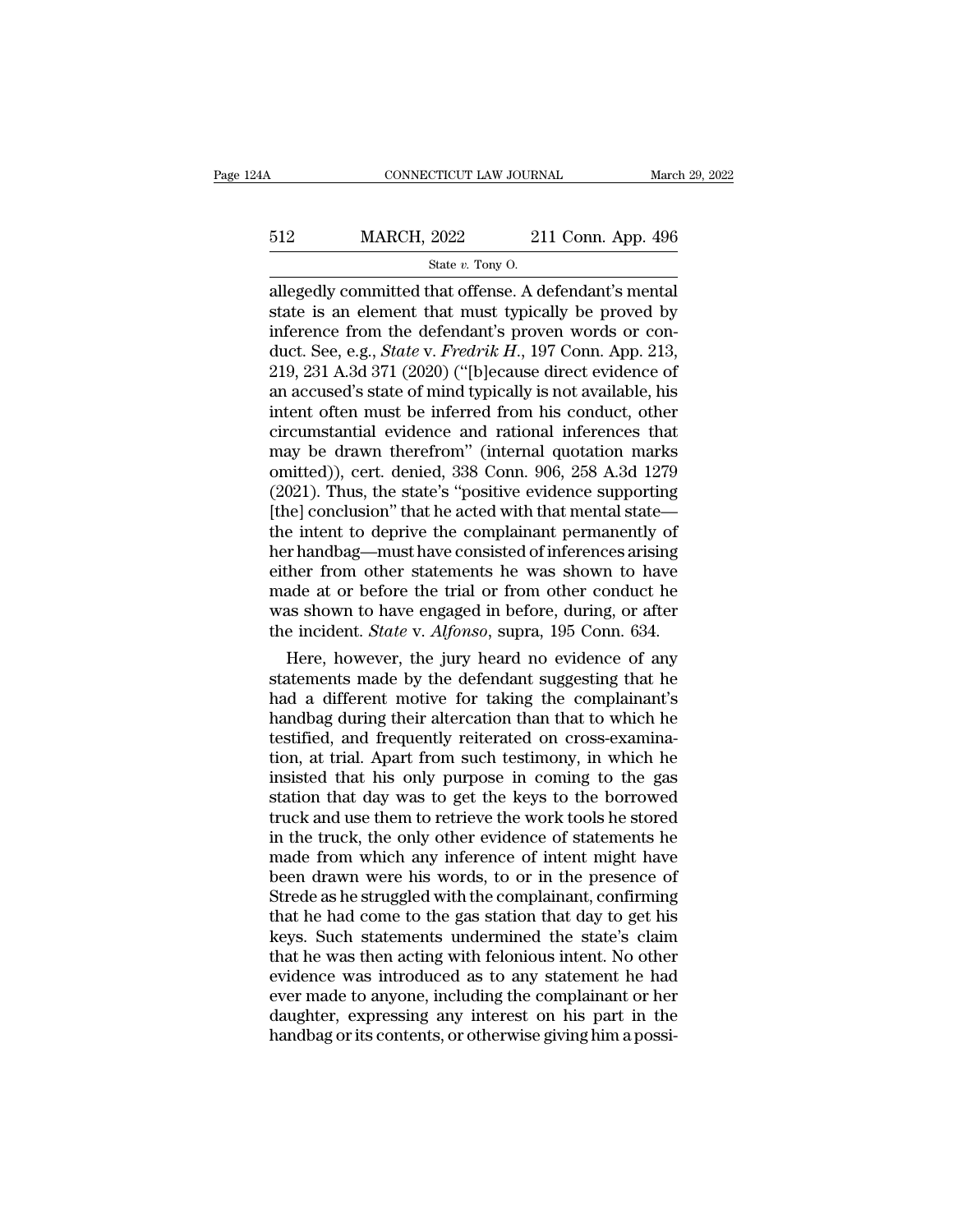| 2022               | CONNECTICUT LAW JOURNAL                                  | Page 125A |
|--------------------|----------------------------------------------------------|-----------|
|                    |                                                          |           |
| 211 Conn. App. 496 | <b>MARCH, 2022</b>                                       | 513       |
|                    | State $v$ . Tony O.                                      |           |
|                    | hle motive for stealing it from the complainant. Finally |           |

 $\begin{array}{ll}\n \text{2022} & \text{COMRECTICUT LAW JOURNAL} & \text{Page 12}\n \end{array}$ <br>  $\begin{array}{ll}\n \text{211 Conn. App. 496} & \text{MARCH, 2022} & \text{513}\n \end{array}$ <br>  $\begin{array}{ll}\n \text{State } v. \text{ Tony 0.}\n \end{array}$ <br>
ble motive for stealing it from the complainant. Finally,<br>
and tellingly, the compla 211 Conn. App. 496 MARCH, 2022 513<br>
State v. Tony O.<br>
ble motive for stealing it from the complainant. Finally,<br>
and tellingly, the complainant's only descriptions of the<br>
incident that were ever brought to the attention 211 Conn. App. 496 MARCH, 2022 513<br>
State v. Tony O.<br>
ble motive for stealing it from the complainant. Finally,<br>
and tellingly, the complainant's only descriptions of the<br>
incident that were ever brought to the attention 211 Conn. App. 496 MARCH, 2022 513<br>
State v. Tony O.<br>
ble motive for stealing it from the complainant. Finally,<br>
and tellingly, the complainant's only descriptions of the<br>
incident that were ever brought to the attention State v. Tony O.<br>
State v. Tony O.<br>
ble motive for stealing it from the complainant. Finally,<br>
and tellingly, the complainant's only descriptions of the<br>
incident that were ever brought to the attention of the<br>
jury were state  $v$ . Tony 0.<br>
ble motive for stealing it from the complainant. Finally,<br>
and tellingly, the complainant's only descriptions of the<br>
incident that were ever brought to the attention of the<br>
jury were her hearsay stat ble motive for stealing it from the complainant. Finally,<br>and tellingly, the complainant's only descriptions of the<br>incident that were ever brought to the attention of the<br>jury were her hearsay statements to the police and and tellingly, the complainant's only descriptions of the<br>incident that were ever brought to the attention of the<br>jury were her hearsay statements to the police and to<br>hospital staff that the defendant had attacked or assa incident that were ever brought to the attention of the<br>jury were her hearsay statements to the police and to<br>hospital staff that the defendant had attacked or assaulted<br>her inside the store. These descriptions of the defe jury were her hearsay statements to the police and to<br>hospital staff that the defendant had attacked or assaulted<br>her inside the store. These descriptions of the defendant's<br>conduct during the incident, however damning on hospital staff that the defendant had attacked or assaulted<br>her inside the store. These descriptions of the defendant's<br>conduct during the incident, however damning on the<br>charges of assault and unlawful restraint, undermi her inside the store. These descriptions of the defe<br>conduct during the incident, however damning<br>charges of assault and unlawful restraint, under<br>the state's claim against him on the charge of r<br>because they made no menti radict daring the included, no worder dariting on the<br>arges of assault and unlawful restraint, undermined<br>e state's claim against him on the charge of robbery<br>cause they made no mention of any alleged effort<br>purpose on his the state's claim against him on the charge of robbery<br>because they made no mention of any alleged effort<br>or purpose on his part to steal the handbag from the<br>complainant in the course of the incident.<br>Under these circumst

the state s claim against rink of the charge of rosser,<br>because they made no mention of any alleged effort<br>or purpose on his part to steal the handbag from the<br>complainant in the course of the incident.<br>Under these circums because ancy made no member of any anaged enoted or purpose on his part to steal the handbag from the complainant in the course of the incident.<br>
Under these circumstances, the only positive evidence from which the jury mi the video formulation in the course of the incident.<br>
Under these circumstances, the only positive evidence<br>
from which the jury might have drawn an inference as to<br>
the defendant's intent when he seized the complainant's<br> Under these circumstances, the only positive evidence<br>from which the jury might have drawn an inference as to<br>the defendant's intent when he seized the complainant's<br>handbag was the video footage of the incident. What<br>the Under these circumstances, the only positive evidence<br>from which the jury might have drawn an inference as to<br>the defendant's intent when he seized the complainant's<br>handbag was the video footage of the incident. What<br>the from which the jury might have drawn an inference as to<br>the defendant's intent when he seized the complainant's<br>handbag was the video footage of the incident. What<br>the video footage showed, however, was at best unhelp-<br>ful the defendant's intent when he seized the complainant's handbag was the video footage of the incident. What the video footage showed, however, was at best unhelp-<br>ful to the state on that issue. To begin with, it showed th handbag was the video footage of the incident. What<br>the video footage showed, however, was at best unhelp-<br>ful to the state on that issue. To begin with, it showed<br>that upon entering the store on the day of the incident,<br>t the video footage showed, however, was at best unhelp-<br>ful to the state on that issue. To begin with, it showed<br>that upon entering the store on the day of the incident,<br>the defendant did not go initially to the complainant ful to the state on that issue. To begin with, it showed<br>that upon entering the store on the day of the incident,<br>the defendant did not go initially to the complainant's<br>handbag, which lay on the rear counter behind her, b that upon entering the store on the day of the incident,<br>the defendant did not go initially to the complainant's<br>handbag, which lay on the rear counter behind her, but<br>to the pink wallet lying at the far end of that counte the defendant did not go initially to the complainant's<br>handbag, which lay on the rear counter behind her, but<br>to the pink wallet lying at the far end of that counter<br>at that time. When the defendant picked up the wallet<br>a handbag, which lay on the rear counter behind her, but<br>to the pink wallet lying at the far end of that counter<br>at that time. When the defendant picked up the wallet<br>and began to look inside it, he was turning away from<br>the to the pink wallet lying at the far end of that counter<br>at that time. When the defendant picked up the wallet<br>and began to look inside it, he was turning away from<br>the counter as if to head back toward the door of the<br>stor at that time. When the defendant picked up the wallet<br>and began to look inside it, he was turning away from<br>the counter as if to head back toward the door of the<br>store. Almost immediately, however, he closed the wal-<br>let w and began to look inside it, he was turning away from<br>the counter as if to head back toward the door of the<br>store. Almost immediately, however, he closed the wal-<br>let without taking anything from it and returned it to<br>the the counter as if to head back toward the door of the<br>store. Almost immediately, however, he closed the wal-<br>let without taking anything from it and returned it to<br>the counter where he had picked it up before reaching<br>behi store. Almost immediately, however, he closed the wallet without taking anything from it and returned it to the counter where he had picked it up before reaching behind the complainant toward her handbag. These actions, wh let without taking anything from it and returned it to<br>the counter where he had picked it up before reaching<br>behind the complainant toward her handbag. These<br>actions, which are consistent with the defendant's testi-<br>mony t the counter where he had picked it up before reaching<br>behind the complainant toward her handbag. These<br>actions, which are consistent with the defendant's testi-<br>mony that his only purpose in coming to the gas station<br>that behind the complainant toward her handbag. These<br>actions, which are consistent with the defendant's testi-<br>mony that his only purpose in coming to the gas station<br>that day was to get his truck keys from the complainant<br>so actions, which are consistent with the defendant's testi-<br>mony that his only purpose in coming to the gas station<br>that day was to get his truck keys from the complainant<br>so he could retrieve his work tools from the borrowe mony that his only purpose in coming to the gas station<br>that day was to get his truck keys from the complainant<br>so he could retrieve his work tools from the borrowed<br>truck, suggested that if he had found what he was look-<br>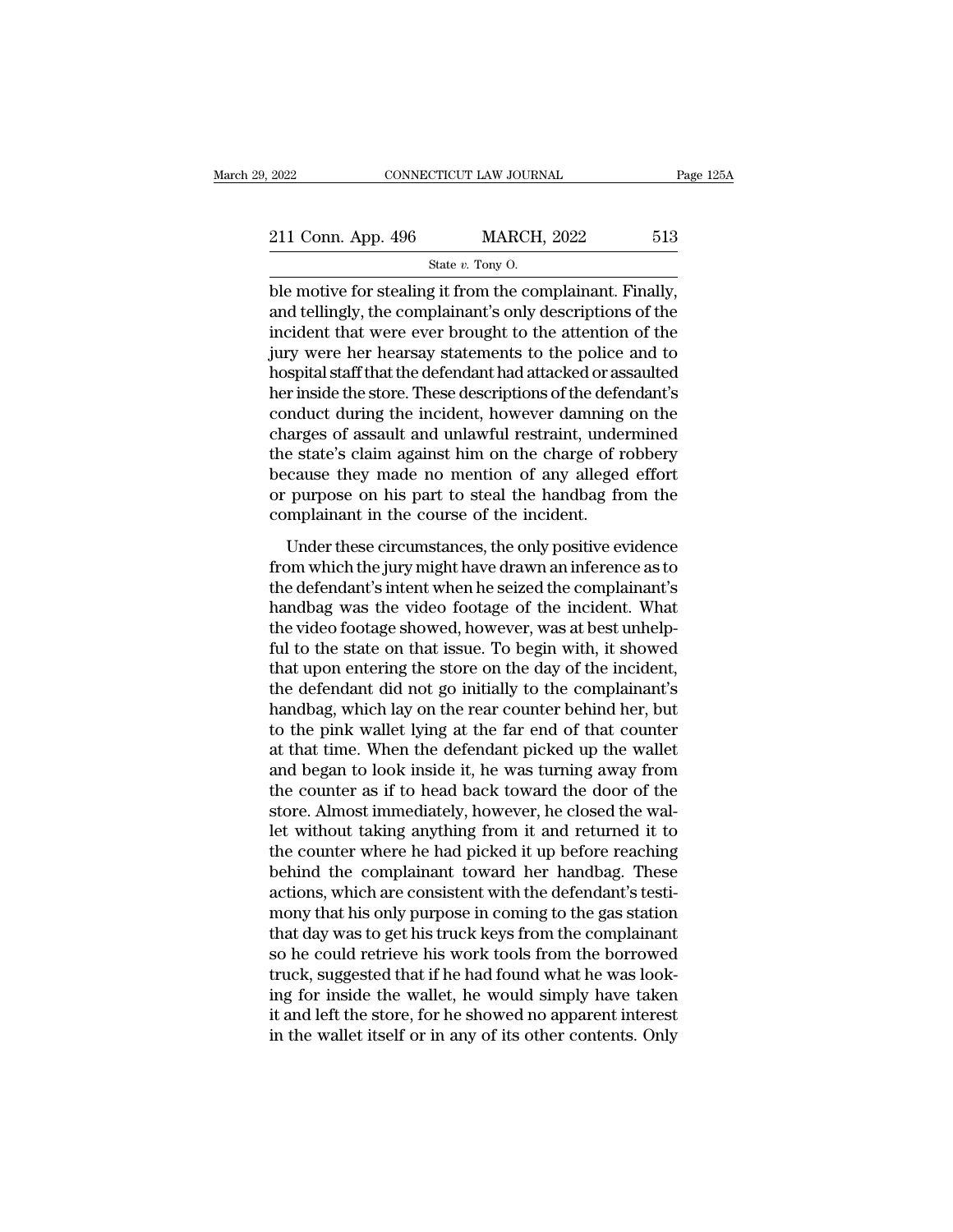# CONNECTICUT LAW JOURNAL March 29, 2022<br>514 MARCH, 2022 211 Conn. App. 496<br>5tate v. Tony O. EXTICUT LAW JOURN<br>
2022 21<br>
State *v*. Tony O.<br>
and looked inside

 $\begin{array}{r|l}\n\text{COMRECTICUT LAW JOURNAL} & \text{March 29, 2022}\n\hline\n\end{array}$ <br>  $\begin{array}{r|l}\n\text{MARCH, 2022} & \text{211 Conn. App. 496}\n\hline\n\end{array}$ <br>  $\begin{array}{r}\n\text{State } v. \text{ Tony 0.}\n\end{array}$ <br>
after the defendant had looked inside the wallet and<br>
returned it to the counter wi  $\begin{array}{r} \n514 \quad \text{MARCH, 2022} \quad \text{211 Conn. App. 496} \\
 \underline{\text{State } v. \text{ Tony O.}} \n\end{array}$ <br>
after the defendant had looked inside the wallet and returned it to the counter without removing anything from it did he reach behind the complainant 514 MARCH, 2022 211 Conn. App. 496<br>  $\frac{\text{State } v. \text{ Tony 0.}}{\text{after the defendant had looked inside the wallet and}$ returned it to the counter without removing anything<br>
from it did he reach behind the complainant toward<br>
the handbag. By reasonable inference, the def 514 MARCH, 2022 211 Conn. App. 496<br>  $\frac{\text{State } v. \text{ Tony O.}}{\text{after the defendant had looked inside the wallet and}$ returned it to the counter without removing anything<br>
from it did he reach behind the complainant toward<br>
the handbag. By reasonable inference, the defe state v. Tony 0.<br>
State v. Tony 0.<br>
after the defendant had looked inside the wallet and<br>
returned it to the counter without removing anything<br>
from it did he reach behind the complainant toward<br>
the handbag, By reasonabl state v. Tony O.<br>
after the defendant had looked inside the wallet and<br>
returned it to the counter without removing anything<br>
from it did he reach behind the complainant toward<br>
the handbag. By reasonable inference, the d after the defendant had looked inside the wallet and<br>returned it to the counter without removing anything<br>from it did he reach behind the complainant toward<br>the handbag. By reasonable inference, the defendant's<br>search of t returned it to the counter without removing anything<br>from it did he reach behind the complainant toward<br>the handbag. By reasonable inference, the defendant's<br>search of the handbag, had he managed to conduct it,<br>would have from it did he reach behind the c<br>the handbag. By reasonable infere:<br>search of the handbag, had he max<br>would have proceeded in similar f<br>of the wallet, with him looking brie<br>found what he was looking for on<br>was not there, re nantubag. By reasonable interence, the defendant s<br>arch of the handbag, had he managed to conduct it,<br>build have proceeded in similar fashion to his search<br>the wallet, with him looking briefly inside it until he<br>und wha search of the handbag, had he hialaged to conduct it,<br>would have proceeded in similar fashion to his search<br>of the wallet, with him looking briefly inside it until he<br>found what he was looking for or determined that it<br>was

would have proceeded in shilling has search<br>of the wallet, with him looking briefly inside it until he<br>found what he was looking for or determined that it<br>was not there, but no longer.<br>The jury could not infer the defendan of the wallet, while limit looking briefly firstice it think found what he was looking for or determined that it<br>was not there, but no longer.<br>The jury could not infer the defendant's intent from<br>his reach for the handbag From a model what he was looking for or determined that ht<br>was not there, but no longer.<br>The jury could not infer the defendant's intent from<br>his reach for the handbag because the complainant rose<br>and began to struggle wit was not there, but no longer.<br>The jury could not infer the defendant's intent from<br>his reach for the handbag because the complainant rose<br>and began to struggle with the defendant as soon as<br>he reached for the handbag, impe The jury could not infer the defendant's intent from<br>his reach for the handbag because the complainant rose<br>and began to struggle with the defendant as soon as<br>he reached for the handbag, impeding his course. The<br>complaina his reach for the handbag because the complainant rose<br>and began to struggle with the defendant as soon as<br>he reached for the handbag, impeding his course. The<br>complainant's strong resistance to his efforts delayed<br>his sei and began to struggle with the defendant as soon as<br>he reached for the handbag, impeding his course. The<br>complainant's strong resistance to his efforts delayed<br>his seizure of the handbag and ultimately prevented<br>him from s he reached for the handbag, impeding his course. The complainant's strong resistance to his efforts delayed his seizure of the handbag and ultimately prevented him from searching it, for it took him more than twenty second complainant's strong resistance to his efforts delayed<br>his seizure of the handbag and ultimately prevented<br>him from searching it, for it took him more than twenty<br>seconds to seize the handbag once his struggle with<br>the com his seizure of the handbag and ultimately prevented<br>him from searching it, for it took him more than twenty<br>seconds to seize the handbag once his struggle with<br>the complainant began, and he held on to it for only<br>eight sec him from searching it, for it took him more than twenty<br>seconds to seize the handbag once his struggle with<br>the complainant began, and he held on to it for only<br>eight seconds thereafter before dropping it to the floor.<br>Her seconds to seize the handbag once his struggle with<br>the complainant began, and he held on to it for only<br>eight seconds thereafter before dropping it to the floor.<br>Here again, with no basis in the evidence for inferring<br>tha the complainant began, and he held on to it for only<br>eight seconds thereafter before dropping it to the floor.<br>Here again, with no basis in the evidence for inferring<br>that the defendant had any other interest in the handba eight seconds thereafter before dropping it to the<br>Here again, with no basis in the evidence for inf<br>that the defendant had any other interest in the ha<br>or its contents than that to which he testified, the p<br>provided no no The state further argues, not without reason, that, and the handbag its contents than that to which he testified, the record ovided no nonspeculative basis for inferring that his ne purpose in seizing it was to steal it, a First differential that any other interest in the handbag<br>or its contents than that to which he testified, the record<br>provided no nonspeculative basis for inferring that his<br>true purpose in seizing it was to steal it, and

or its contents than that to which he testined, the record<br>provided no nonspeculative basis for inferring that his<br>true purpose in seizing it was to steal it, and thus to<br>deprive the complainant of it permanently.<br>The stat provided no nonspectuative basis for interfing that his<br>true purpose in seizing it was to steal it, and thus to<br>deprive the complainant of it permanently.<br>The state further argues, not without reason, that,<br>whatever the de called to the scene and were on their way. Although<br>the state further argues, not without reason, that,<br>whatever the defendant intended when he first picked<br>up the handbag appeared to change once Strede struck<br>him in the b The state further argues, not without reason, that,<br>whatever the defendant intended when he first picked<br>up the handbag appeared to change once Strede struck<br>him in the back and told him that the police had been<br>called to The state further argues, not without reason, that, whatever the defendant intended when he first picked up the handbag appeared to change once Strede struck him in the back and told him that the police had been called to whatever the defendant intended when he first picked<br>up the handbag appeared to change once Strede struck<br>him in the back and told him that the police had been<br>called to the scene and were on their way. Although<br>that infer up the handbag appeared to change once Strede struck<br>him in the back and told him that the police had been<br>called to the scene and were on their way. Although<br>that inference is reasonable, it sheds no light on the<br>intent w him in the back and told him that the police had been<br>called to the scene and were on their way. Although<br>that inference is reasonable, it sheds no light on the<br>intent with which the defendant initially took posses-<br>sion o called to the scene and were on their way. Although<br>that inference is reasonable, it sheds no light on the<br>intent with which the defendant initially took posses-<br>sion of the handbag. Even if he abandoned his struggle<br>with that inference is reasonable, it sheds no light on the intent with which the defendant initially took possession of the handbag. Even if he abandoned his struggle with the complainant because he feared that he might be arr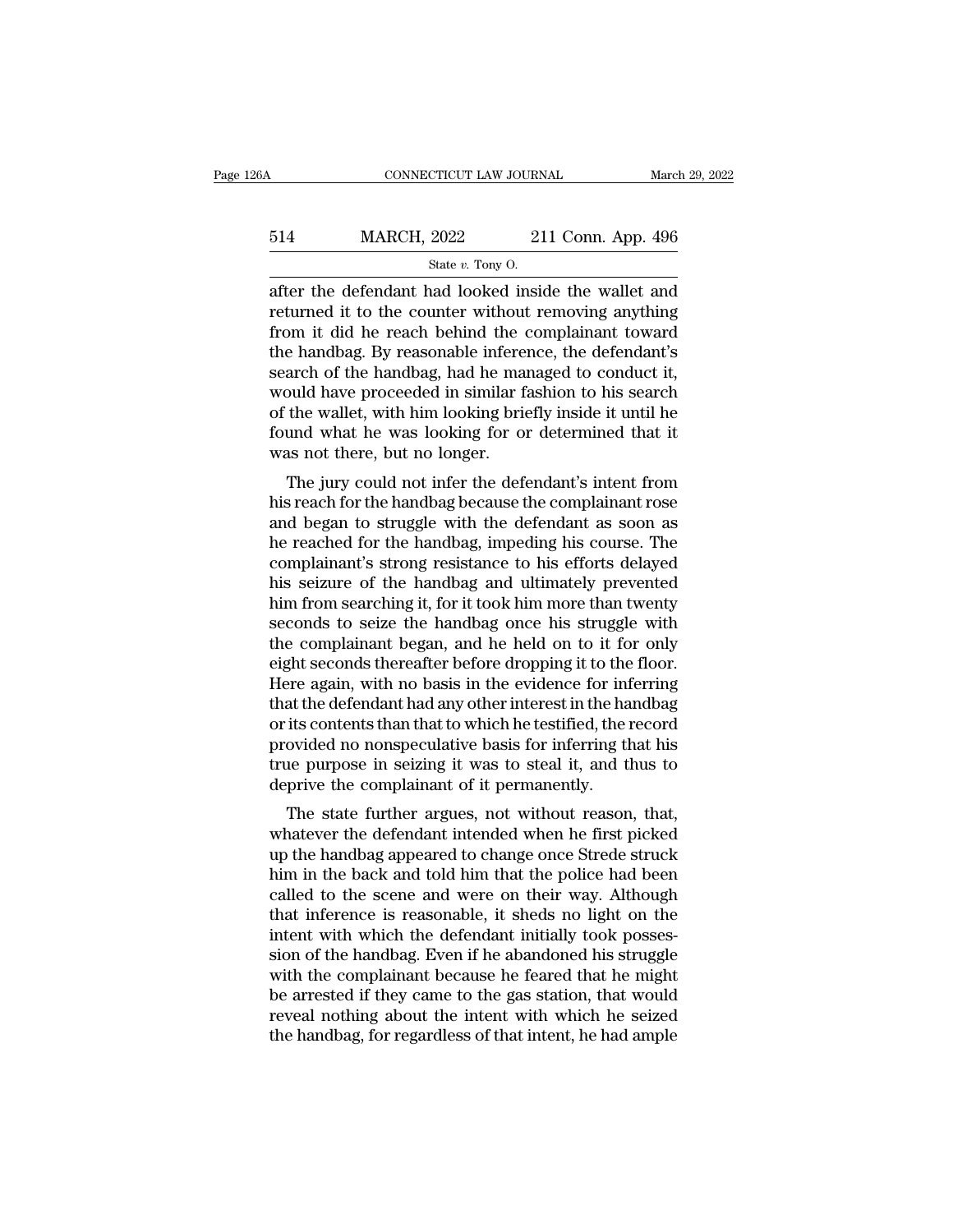| 2022                                                      | CONNECTICUT LAW JOURNAL | Page 127A |
|-----------------------------------------------------------|-------------------------|-----------|
| 211 Conn. App. 496                                        | <b>MARCH, 2022</b>      | 515       |
|                                                           | State $v$ . Tony O.     |           |
| reason to believe he might be arrested if the police came |                         |           |

2022 CONNECTICUT LAW JOURNAL Page 127A<br>
211 Conn. App. 496 MARCH, 2022 515<br>
State v. Tony O.<br>
Treason to believe he might be arrested if the police came<br>
to the station because he had just physically assaulted<br>
his wife i 211 Conn. App. 496 MARCH, 2022 515<br>
State v. Tony 0.<br>
Treason to believe he might be arrested if the police came<br>
to the station because he had just physically assaulted<br>
his wife in the presence of multiple witnesses who 211 Conn. App. 496 MARCH, 2022 515<br>
State v. Tony O.<br>
Treason to believe he might be arrested if the police came<br>
to the station because he had just physically assaulted<br>
his wife in the presence of multiple witnesses who 211 Conn. App. 496 MARCH, 2022 515<br>
State  $v$ . Tony O.<br>
Treason to believe he might be arrested if the police came<br>
to the station because he had just physically assaulted<br>
his wife in the presence of multiple witnesses w State v. Tony O.<br>
The scalar view of the state v. Tony O.<br>
Treason to believe he might be arrested if the police came<br>
to the station because he had just physically assaulted<br>
his wife in the presence of multiple witnesse State v. Tony O.<br>
Freason to believe he might be arrested if the police came<br>
to the station because he had just physically assaulted<br>
his wife in the presence of multiple witnesses who knew<br>
and could readily identify hi reason to believe he might be arrested if the police came<br>to the station because he had just physically assaulted<br>his wife in the presence of multiple witnesses who knew<br>and could readily identify him. Thus, his interest i to the station because<br>his wife in the presence<br>and could readily identi<br>ing the scene before the<br>an inference that he ini<br>intent to steal it from the<br>of it permanently.<br>In sum, the jury had In the presence of multiple witnesses who knew<br>
d could readily identify him. Thus, his interest in leav-<br>
g the scene before the police arrived did not support<br>
inference that he initially took the handbag with the<br>
tent and could readily identify him. Thus, his interest in leaving the scene before the police arrived did not support<br>an inference that he initially took the handbag with the<br>intent to steal it from the complainant and deprive

ing the scene before the police arrived did not support<br>an inference that he initially took the handbag with the<br>intent to steal it from the complainant and deprive her<br>of it permanently.<br>In sum, the jury had no reasonable an inference that he initially took the handbag with the<br>intent to steal it from the complainant and deprive her<br>of it permanently.<br>In sum, the jury had no reasonable basis in this case<br>for finding that the defendant's bri intent to steal it from the complainant and deprive her<br>of it permanently.<br>In sum, the jury had no reasonable basis in this case<br>for finding that the defendant's brief taking of the com-<br>plainant's handbag in the course of of it permanently.<br>In sum, the jury had no reasonable basis in this case<br>for finding that the defendant's brief taking of the com-<br>plainant's handbag in the course of their physical alter-<br>cation was accompanied by a felon In sum, the jury had no reasonable basis in this case<br>for finding that the defendant's brief taking of the com-<br>plainant's handbag in the course of their physical alter-<br>cation was accompanied by a felonious intent to stea for finding that the defendant's brief taking of the complainant's handbag in the course of their physical alter-<br>cation was accompanied by a felonious intent to steal<br>it from her, and thus to deprive her of it permanently plainant's handbag in the course of their physical alter-<br>cation was accompanied by a felonious intent to steal<br>it from her, and thus to deprive her of it permanently.<br>In the absence of positive proof that he acted with th cation was accompanied by a felonious inter<br>it from her, and thus to deprive her of it per.<br>In the absence of positive proof that he acted<br>intent, there was insufficient evidence to su<br>jury's necessary finding that he seiz Secret of positive proof that it acted what that<br>there was insufficient evidence to support the<br>ecessary finding that he seized the handbag in<br>rse of committing a larceny, as required to con-<br>i of robbery in the third degr ry's necessary finding that he seized the handbag in<br>
e course of committing a larceny, as required to con-<br>
thim of robbery in the third degree.<br>
B<br>
Unlawful Restraint in the First Degree<br>
The defendant next argues that t

## B

the course of committing a larceny, as required to convict him of robbery in the third degree.<br>
B<br>
Unlawful Restraint in the First Degree<br>
The defendant next argues that the evidence was<br>
insufficient to convict him of unl First degree.<br>
B<br>
Unlawful Restraint in the First Degree<br>
The defendant next argues that the evidence was<br>
insufficient to convict him of unlawful restraint in the<br>
first degree in violation of § 53a-95. Section 53a-95 (a) B<br>B<br>Unlawful Restraint in the First Degree<br>The defendant next argues that the evidence was<br>insufficient to convict him of unlawful restraint in the<br>first degree in violation of § 53a-95. Section 53a-95 (a)<br>provides: "A per Unlawful Restraint in the First Degree<br>The defendant next argues that the evidence was<br>insufficient to convict him of unlawful restraint in the<br>first degree in violation of  $\S$  53a-95. Section 53a-95 (a)<br>provides: "A pers Unlawful Restraint in the First Degree<br>The defendant next argues that the evidence was<br>insufficient to convict him of unlawful restraint in the<br>first degree in violation of  $\S$  53a-95. Section 53a-95 (a)<br>provides: "A pers The defendant next argues that the evidence was<br>insufficient to convict him of unlawful restraint in the<br>first degree in violation of  $\S$  53a-95. Section 53a-95 (a)<br>provides: "A person is guilty of unlawful restraint in<br>t insufficient to convict him of unlawful restraint in the<br>first degree in violation of  $\S$  53a-95. Section 53a-95 (a)<br>provides: "A person is guilty of unlawful restraint in<br>the first degree when he restrains another person first degree in violation of  $\S$  53a-95. Section 53a-95 (a)<br>provides: "A person is guilty of unlawful restraint in<br>the first degree when he restrains another person under<br>circumstances which expose such other person to a<br> provides: "A person is guilty of unlawful restraint in<br>the first degree when he restrains another person under<br>circumstances which expose such other person to a<br>substantial risk of physical injury." So written, § 53a-<br>95 r the first degree when he restrains another person under<br>circumstances which expose such other person to a<br>substantial risk of physical injury." So written, § 53a-<br>95 requires proof beyond a reasonable doubt of two<br>essentia circumstances which expose such other person to a<br>substantial risk of physical injury." So written, § 53a-<br>95 requires proof beyond a reasonable doubt of two<br>essential elements before a defendant can be convicted<br>of unlawf substantial risk of physical injury." So written, § 53a-<br>95 requires proof beyond a reasonable doubt of two<br>essential elements before a defendant can be convicted<br>of unlawful restraint in the first degree: first, that the<br> 95 requires proof beyond a reasonable doubt of two<br>essential elements before a defendant can be convicted<br>of unlawful restraint in the first degree: first, that the<br>defendant restrained another person; and second, that<br>he essential elements before a defendant can be convic<br>of unlawful restraint in the first degree: first, that<br>defendant restrained another person; and second, t<br>he did so under circumstances exposing the other p<br>son to a subs unlawful restraint in the first degree: first, that the<br>fendant restrained another person; and second, that<br>did so under circumstances exposing the other per-<br>n to a substantial risk of physical harm. The defendant<br>aims th defendant restrained another person; and second, that<br>he did so under circumstances exposing the other per-<br>son to a substantial risk of physical harm. The defendant<br>claims that the state failed to establish either such<br>es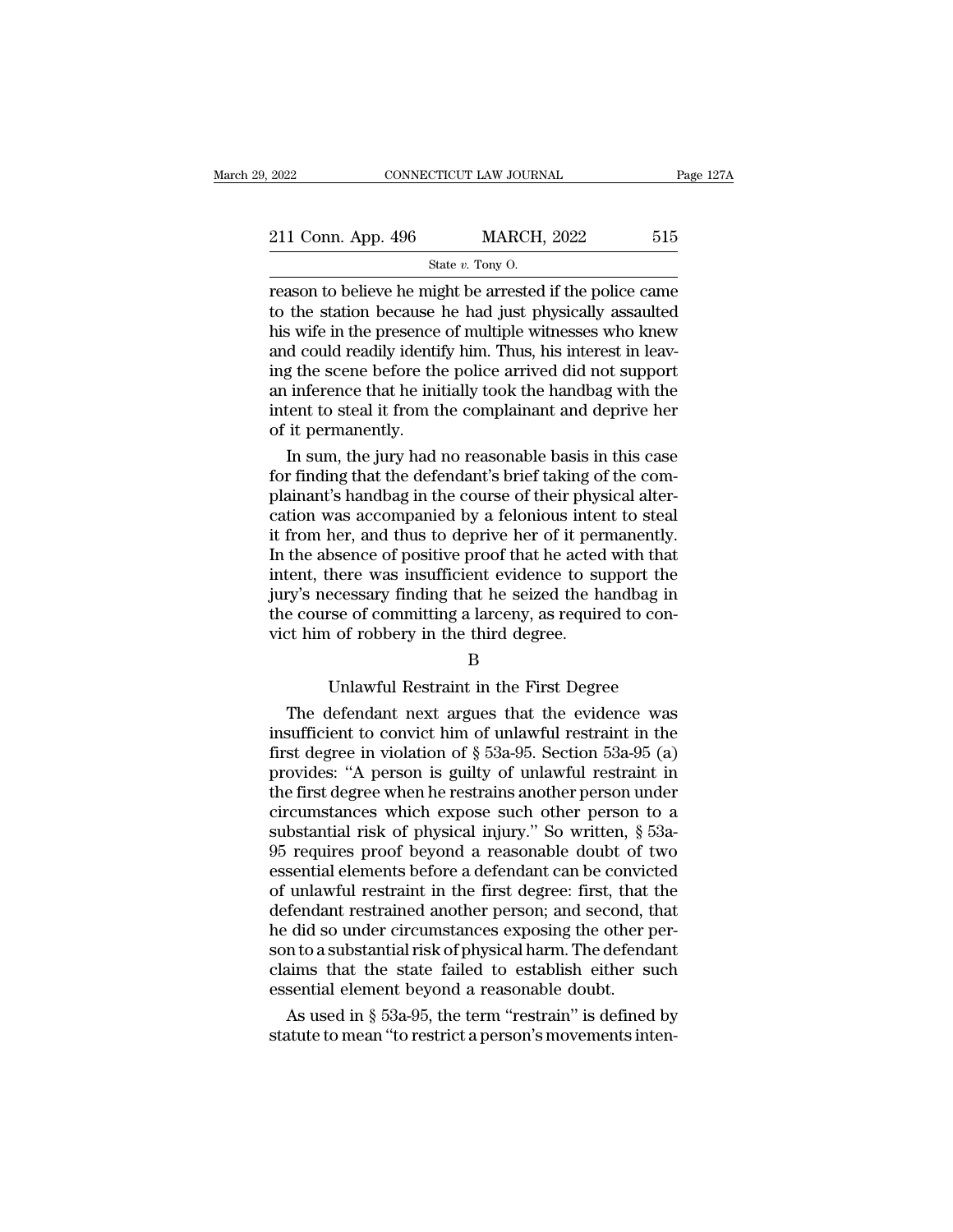# CONNECTICUT LAW JOURNAL March 29, 2022<br>516 MARCH, 2022 211 Conn. App. 496<br>5tate v. Tony O. EXTICUT LAW JOURN<br>2022 21<br>State *v*. Tony O.<br>V. in such a man

the connecticut consideration of the MARCH,  $2022$  and  $211$  Conn. App. 496<br>  $\frac{1}{2}$  state v. Tony 0.<br>  $\frac{1}{2}$  state v. Tony 0.<br>  $\frac{1}{2}$  substantially and unlawfully in such a manner as to interfere substantially wi  $\begin{array}{r} \text{516} & \text{MARCH, } 2022 & 211 \text{ Conn. App. 496} \\ \text{State } v. \text{ Tony O.} \end{array}$ <br>tionally and unlawfully in such a manner as to interfere substantially with his liberty by moving him from one place to another, or by confining him eithe 516 MARCH, 2022 211 Conn. App. 496<br>  $\frac{\text{State } v. \text{ Tony O.}}{\text{tionally and unlawfully in such a manner as to interfere}}$ <br>
substantially with his liberty by moving him from one<br>
place to another, or by confining him either in the place<br>
where the restriction commences o MARCH, 2022 211 Conn. App. 496<br>  $\frac{\text{State } v. \text{ Tony O.}}{\text{State } v. \text{ Tony O.}}$ <br>
tionally and unlawfully in such a manner as to interfere<br>
substantially with his liberty by moving him from one<br>
place to another, or by confining him eit State v. Tony O.<br>
State v. Tony O.<br>
Historial and unlawfully in such a manner as to interfere<br>
substantially with his liberty by moving him from one<br>
place to another, or by confining him either in the place<br>
where the re state v. Tony O.<br>
state v. Tony O.<br>
state v. Tony O.<br>
state v. Tony O.<br>
state v. Tony O.<br>
state and the state of the manner as to interfere<br>
place to another, or by confining him either in the place<br>
where the restriction tionally and unlawfully in such a manner as to interfere<br>substantially with his liberty by moving him from one<br>place to another, or by confining him either in the place<br>where the restriction commences or in a place to whic substantially with his liberty by moving him from one<br>place to another, or by confining him either in the place<br>where the restriction commences or in a place to which<br>he has been moved, without consent." General Statutes<br>§ place to another, or by confining him either in the place<br>where the restriction commences or in a place to which<br>he has been moved, without consent." General Statutes<br>§ 53a-91 (1). This element requires proof not only that where the restriction commences or in a place to which<br>he has been moved, without consent." General Statutes<br> $\S$  53a-91 (1). This element requires proof not only that<br>the defendant actually restricted the complainant's<br>mo he has been moved, without consent." General Statutes § 53a-91 (1). This element requires proof not only that the defendant actually restricted the complainant's movements in such a manner as to interfere substantially wit  $\S$  53a-91 (1). This element requires proof not only that<br>the defendant actually restricted the complainant's<br>movements in such a manner as to interfere substan-<br>tially with her liberty, without her consent, but that<br>he d the defendant actually restricted the complainant's<br>movements in such a manner as to interfere substan-<br>tially with her liberty, without her consent, but that<br>he did so intentionally, that is, with the "conscious<br>objectiv movements in such a manner as to interfere substantially with her liberty, without her consent, but that<br>he did so intentionally, that is, with the "conscious<br>objective" of causing that result. General Statutes  $\S$  53a-<br>3 tially with her liberty, without her consent, but that<br>he did so intentionally, that is, with the "conscious<br>objective" of causing that result. General Statutes  $\S$  53a-<br>3 (11). Here again, we note that, "[b]ecause direct he did so intentionally, that is, with the "conscious objective" of causing that result. General Statutes  $\S$  53a-3 (11). Here again, we note that, "[b]ecause direct evidence of an accused's state of mind typically is not objective" of causing that result. General Statutes § 53a-<br>3 (11). Here again, we note that, "[b]ecause direct evi-<br>dence of an accused's state of mind typically is not<br>available, his intent often must be inferred from his  $3$  (11). Here again, we note that, "[b]ecause direct evidence of an accused's state of mind typically is not available, his intent often must be inferred from his conduct, other circumstantial evidence and rational infer dence of an accused's state of mind typically is not available, his intent often must be inferred from his conduct, other circumstantial evidence and rational inferences that may be drawn therefrom. . . . For example, int available, his intent often must be inferred from his conduct, other circumstantial evidence and rational inferences that may be drawn therefrom.... For example, intent may be inferred from the events leading up to, and i conduct, other circumstantial evidence and rational<br>inferences that may be drawn therefrom. . . . . For<br>example, intent may be inferred from the events leading<br>up to, and immediately following, the conduct in ques-<br>tion . For ample, intent may be drawn therefrom.  $\ldots$  for ample, intent may be inferred from the events leading<br>  $\cdot$  to, and immediately following, the conduct in ques-<br>  $\cdot$   $\ldots$  the accused's physical acts and the general<br> example, intent may be inferred from the events leading<br>up to, and immediately following, the conduct in ques-<br>tion  $\ldots$  the accused's physical acts and the general<br>surrounding circumstances." (Internal quotation marks<br>o

up to, and immediately following, the conduct in question . . . the accused's physical acts and the general<br>surrounding circumstances." (Internal quotation marks<br>omitted.) State v. Fredrik H., supra, 197 Conn. App. 219.<br>A tion  $\ldots$  the accused's physical acts and the general<br>surrounding circumstances." (Internal quotation marks<br>omitted.) State v. Fredrik H., supra, 197 Conn. App. 219.<br>A person restrains another under circumstances<br>exposin surrounding circumstances." (internal quotation marks<br>
omitted.) *State v. Fredrik H.*, supra, 197 Conn. App. 219.<br>
A person restrains another under circumstances<br>
exposing her to a substantial risk of physical injury<br>
wh physical condition or pain,  $\frac{197}{219}$ .<br>
A person restrains another under circumstances<br>
exposing her to a substantial risk of physical injury<br>
when his intentional and unlawful restriction of her<br>
movements in the man A person restrains another under circumstances<br>exposing her to a substantial risk of physical injury<br>when his intentional and unlawful restriction of her<br>movements in the manner specified in § 53a-95 exposes<br>her to a subs exposing her to a substantial risk of physical injury<br>when his intentional and unlawful restriction of her<br>movements in the manner specified in  $\S$  53a-95 exposes<br>her to a substantial risk of suffering "impairment of<br>phys when his intentional and unlawful restriction of her<br>movements in the manner specified in § 53a-95 exposes<br>her to a substantial risk of suffering "impairment of<br>physical condition or pain," as physical injury is defined<br>i movements in the manner specified in  $\S$  53a-95 exposes<br>her to a substantial risk of suffering "impairment of<br>physical condition or pain," as physical injury is defined<br>in  $\S$  53a-3 (3). Although a person shown to have be her to a substantial risk of suffering "impairment of<br>physical condition or pain," as physical injury is defined<br>in § 53a-3 (3). Although a person shown to have been<br>restrained within the meaning of § 53a-91 (1) need not<br> physical condition or pain," as physical injury is defined<br>in § 53a-3 (3). Although a person shown to have been<br>restrained within the meaning of § 53a-91 (1) need not<br>be shown to have suffered actual physical injury as a<br>r in § 53a-3 (3). Although a person shown to have been<br>restrained within the meaning of § 53a-91 (1) need not<br>be shown to have suffered actual physical injury as a<br>result of such restraint to establish this second element<br>o restrained within the meaning of  $\S$  53a-91 (1) need not<br>be shown to have suffered actual physical injury as a<br>result of such restraint to establish this second element<br>of unlawful restraint in the first degree, proof tha be shown to have suffered actual physical injury as a<br>result of such restraint to establish this second element<br>of unlawful restraint in the first degree, proof that the<br>restraint did in fact cause her to suffer physical i result of such restraint to establish this second element<br>of unlawful restraint in the first degree, proof that the<br>restraint did in fact cause her to suffer physical injury<br>is sufficient to establish that she was restrain of unlawful restraint in the first degree, proof that the restraint did in fact cause her to suffer physical injury is sufficient to establish that she was restrained under circumstances exposing her to a substantial risk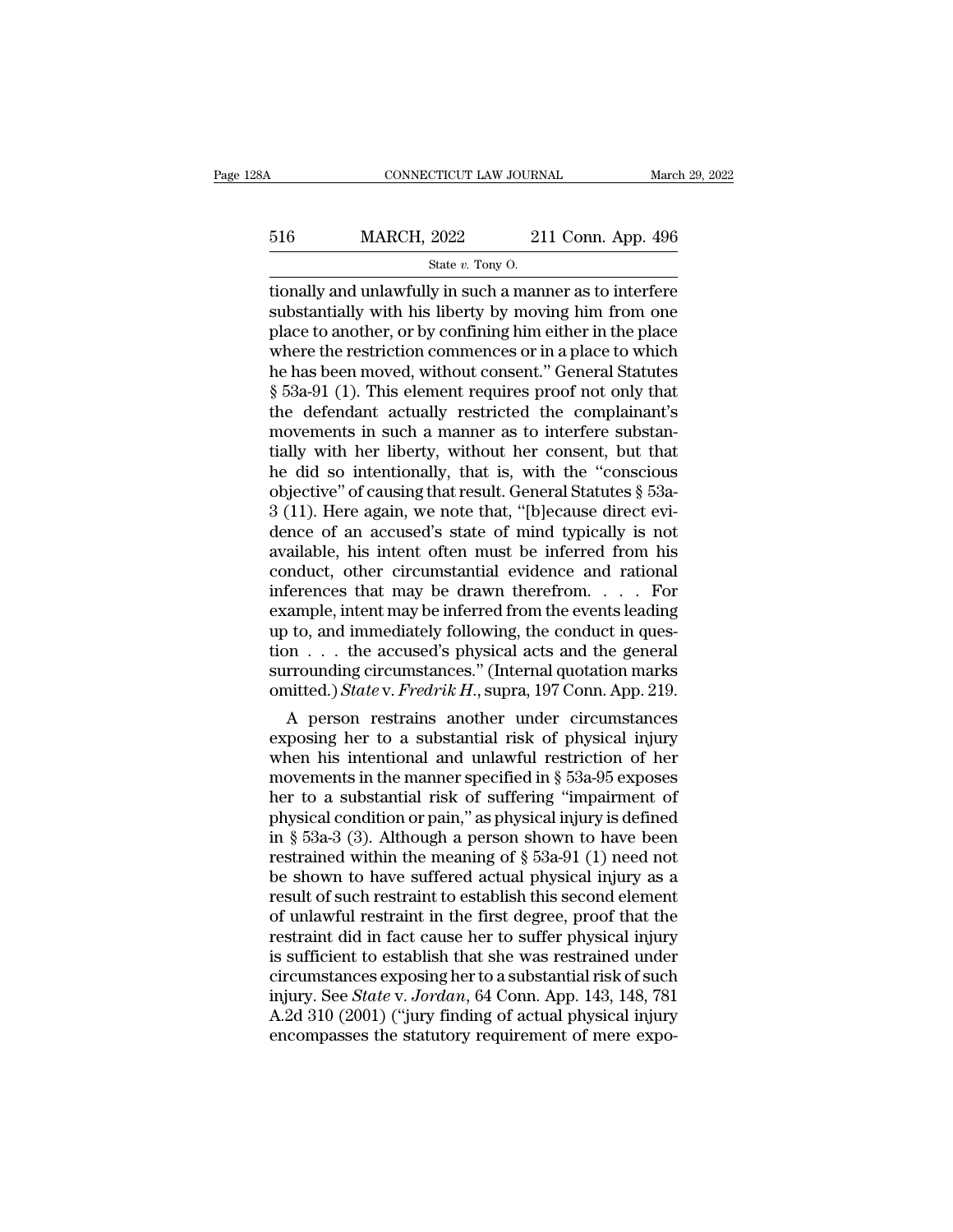| 2022               | CONNECTICUT LAW JOURNAL                                  | Page 129A |
|--------------------|----------------------------------------------------------|-----------|
|                    |                                                          |           |
| 211 Conn. App. 496 | <b>MARCH, 2022</b>                                       | 517       |
|                    | State $v$ . Tony O.                                      |           |
|                    | sure to physical injury necessary to obtain a conviction |           |

Sure to physical injury necessary to obtain a conviction<br>of unlawful restraint in the first degree"). 211 Conn. App. 496 MARCH, 2022<br>
State v. Tony O.<br>
Sure to physical injury necessary to obtain a cor<br>
of unlawful restraint in the first degree'').<br>
In this case, the state sought to prove that the

1 Conn. App. 496 MARCH, 2022 517<br>
State v. Tony O.<br>
The to physical injury necessary to obtain a conviction<br>
unlawful restraint in the first degree").<br>
In this case, the state sought to prove that the defen-<br>
In this case 211 Conn. App. 496 MARCH, 2022 517<br>
State *v*. Tony O.<br>
Sure to physical injury necessary to obtain a conviction<br>
of unlawful restraint in the first degree").<br>
In this case, the state sought to prove that the defen-<br>
dant State  $v$ . Tony O.<br>
sure to physical injury necessary to obtain a conviction<br>
of unlawful restraint in the first degree").<br>
In this case, the state sought to prove that the defen-<br>
dant restricted the complainant's moveme sure to physical injury necessary to obtain a conviction<br>of unlawful restraint in the first degree").<br>In this case, the state sought to prove that the defen-<br>dant restricted the complainant's movements in such<br>a way as to sure to physical hijury necessary to obtain a conviction<br>of unlawful restraint in the first degree").<br>In this case, the state sought to prove that the defen-<br>dant restricted the complainant's movements in such<br>a way as to or unlawful restraint in the first degree *f*.<br>In this case, the state sought to prove that the defen-<br>dant restricted the complainant's movements in such<br>a way as to interfere substantially with her liberty during<br>their p In this case, the state sought to prove that the defen-<br>dant restricted the complainant's movements in such<br>a way as to interfere substantially with her liberty during<br>their physical altercation on April 6, 2017, and there dant restricted the complainant's movements in such<br>a way as to interfere substantially with her liberty during<br>their physical altercation on April 6, 2017, and thereby<br>restrained her, by forcing her down into a chair, lea a way as to interfere substantially with her liberty during<br>their physical altercation on April 6, 2017, and thereby<br>restrained her, by forcing her down into a chair, leaning<br>over her, striking her repeatedly, and forcing their physical altercation on April 6, 2017, and thereby<br>restrained her, by forcing her down into a chair, leaning<br>over her, striking her repeatedly, and forcing her to<br>remain in the chair as their struggle continued. The<br> restrained her, by forcing her down into a chair, leaning<br>over her, striking her repeatedly, and forcing her to<br>remain in the chair as their struggle continued. The<br>defendant disagrees, contending that the evidence fails<br>t over her, striking her repeatedly, and forcing her to<br>remain in the chair as their struggle continued. The<br>defendant disagrees, contending that the evidence fails<br>to show that he restrained the complainant, intention-<br>ally remain in the chair as their struggle continued. The<br>defendant disagrees, contending that the evidence fails<br>to show that he restrained the complainant, intention-<br>ally or otherwise, at any time. To the contrary, he claims defendant disagrees, contending that the evidence fails<br>to show that he restrained the complainant, intention-<br>ally or otherwise, at any time. To the contrary, he claims,<br>she is the one who restrained him, for video footag to show that he restrained the complainant, intention-<br>ally or otherwise, at any time. To the contrary, he claims,<br>she is the one who restrained him, for video footage<br>of the altercation assertedly shows that she initiated ally or otherwise, at any time. To the contrary, he claims,<br>she is the one who restrained him, for video footage<br>of the altercation assertedly shows that she initiated<br>the physical struggle between them when he first<br>reach she is the one who restrained him, for video footage<br>of the altercation assertedly shows that she initiated<br>the physical struggle between them when he first<br>reached for her handbag, she put him in a headlock<br>and held him u of the altercation assertedly shows that she initiated<br>the physical struggle between them when he first<br>reached for her handbag, she put him in a headlock<br>and held him up against a wall as they stood next to<br>one another an the physical struggle between them when he first<br>reached for her handbag, she put him in a headlock<br>and held him up against a wall as they stood next to<br>one another and continued to struggle, and once she<br>was sitting in th reached for her handbag, she put him in a headlock<br>and held him up against a wall as they stood next to<br>one another and continued to struggle, and once she<br>was sitting in the chair, she grabbed him and held him<br>down with h and held him up against a wall as they stood next to<br>one another and continued to struggle, and once she<br>was sitting in the chair, she grabbed him and held him<br>down with her arms and legs until the incident ended.<br>Claiming one another and continued to struggle, and once she<br>was sitting in the chair, she grabbed him and held him<br>down with her arms and legs until the incident ended.<br>Claiming that the complainant both had and made use<br>of the op as sitting in the chair, she grabbed film and field film<br>wom with her arms and legs until the incident ended.<br>aiming that the complainant both had and made use<br>the opportunity to strike and to hold onto him during<br>e incide town with her arms and legs until the incluent ented.<br>Claiming that the complainant both had and made use<br>of the opportunity to strike and to hold onto him during<br>the incident, the defendant argues that her movements<br>were

Examing that the complainant both had and hiade use<br>of the opportunity to strike and to hold onto him during<br>the incident, the defendant argues that her movements<br>were essentially unrestricted by his proven conduct.<br>Consid of the opportuntly to strike and to nord onto find turing<br>the incident, the defendant argues that her movements<br>were essentially unrestricted by his proven conduct.<br>Considering the evidence in the light most favorable<br>to the incluent, the defendant argues that her inovenients<br>were essentially unrestricted by his proven conduct.<br>Considering the evidence in the light most favorable<br>to sustaining the jury's guilty verdict, we agree with the<br>s For essentially untestricted by fils proven conduct.<br>Considering the evidence in the light most favorable<br>to sustaining the jury's guilty verdict, we agree with the<br>state that there was more than enough evidence to<br>support Considering the evidence in the light most favorable<br>to sustaining the jury's guilty verdict, we agree with the<br>state that there was more than enough evidence to<br>support the jury's findings beyond a reasonable doubt<br>that t to sustaining the jury's guilty verdict, we agree with the<br>state that there was more than enough evidence to<br>support the jury's findings beyond a reasonable doubt<br>that the defendant restrained the complainant during<br>their state that there was more than enough evidence to<br>support the jury's findings beyond a reasonable doubt<br>that the defendant restrained the complainant during<br>their physical altercation on April 6, 2017, and that he<br>thereby support the jury's findings beyond a reasonable doubt<br>that the defendant restrained the complainant during<br>their physical altercation on April 6, 2017, and that he<br>thereby exposed her to a substantial risk of physical<br>inju that the defendant restrained the complainant during<br>their physical altercation on April 6, 2017, and that he<br>thereby exposed her to a substantial risk of physical<br>injury. To begin with, the complainant's statements to<br>Sul their physical altercation on April 6, 2017, and that he<br>thereby exposed her to a substantial risk of physical<br>injury. To begin with, the complainant's statements to<br>Sullivan and the hospital staff were that the defendant<br> thereby exposed her to a substantial risk of physical<br>injury. To begin with, the complainant's statements to<br>Sullivan and the hospital staff were that the defendant<br>had attacked or assaulted her. She further told the staff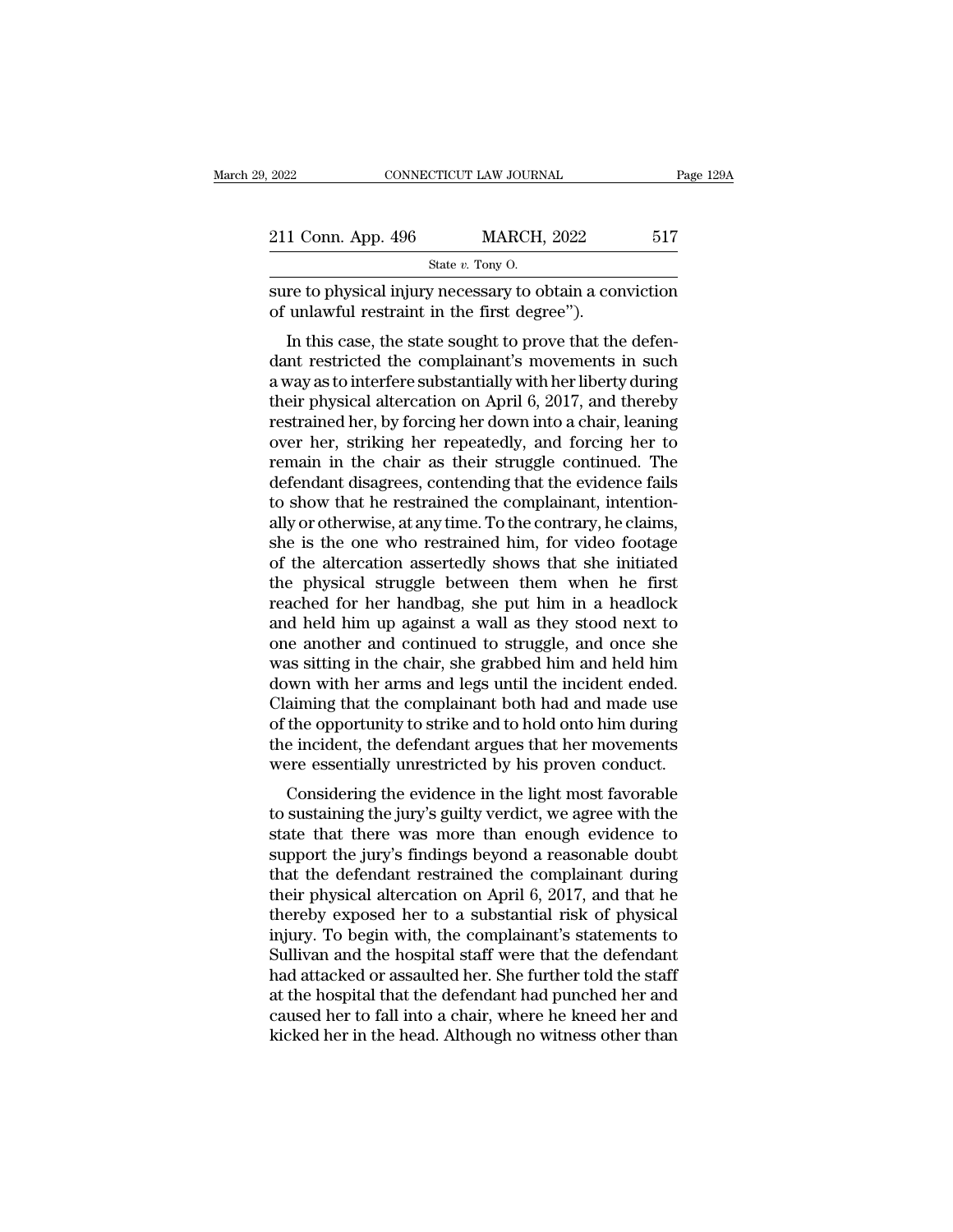# CONNECTICUT LAW JOURNAL March 29, 2022<br>518 MARCH, 2022 211 Conn. App. 496<br>5tate v. Tony O. EXTICUT LAW JOURN<br>2022 21<br>State *v*. Tony O.<br>2d to what happ

CONNECTICUT LAW JOURNAL March 29, 202:<br>  $\begin{array}{r}\n 518 \text{ MARCH, } 2022 \text{ } 211 \text{ Conn. App. 496} \\
 \hline\n \text{State } v. \text{ Tony O.} \\
 \text{the defendant testified to what happened in the first part of the parties' alteration, Strede testified, and the video corroborated her testimony that after the com.\n$  $\frac{\text{MARCH}}{\text{State } v. \text{ Tony 0}}$ <br>State v. Tony O.<br>the defendant testified to what happened in the first<br>part of the parties' altercation, Strede testified, and the<br>video corroborated her testimony, that, after the com-<br>plainant w 518 MARCH, 2022 211 Conn. App. 496<br>  $\frac{\text{State } v. \text{ Tony O.}}{\text{State } v. \text{ Tony O.}}$ <br>
the defendant testified to what happened in the first<br>
part of the parties' altercation, Strede testified, and the<br>
video corroborated her testimony, t  $\frac{\text{518}}{\text{State } v. \text{ Tony 0.}}$ <br>State  $v. \text{ Tony 0.}}$ <br>The defendant testified to what happened in the first<br>part of the parties' altercation, Strede testified, and the<br>video corroborated her testimony, that, after the com-<br>plaina State v. Tony O.<br>
State v. Tony O.<br>
The defendant testified to what happened in the first<br>
part of the parties' altercation, Strede testified, and the<br>
video corroborated her testimony, that, after the com-<br>
plainant was state v. Tony O.<br>
the defendant testified to what happened in the first<br>
part of the parties' altercation, Strede testified, and the<br>
video corroborated her testimony, that, after the com-<br>
plainant was seated in the chai the defendant testified to what happened in the first<br>part of the parties' altercation, Strede testified, and the<br>video corroborated her testimony, that, after the com-<br>plainant was seated in the chair, the defendant conti part of the parties' altercation, Strede testified, and the video corroborated her testimony, that, after the complainant was seated in the chair, the defendant continued to lean over her and to strike her, causing her to video corroborated her testimony, that, after the complainant was seated in the chair, the defendant continued to lean over her and to strike her, causing her to remain in the chair when she attempted to get up. This testi plainant was seated in the chair, the defendant continued to lean over her and to strike her, causing her to remain in the chair when she attempted to get up. This testimony reasonably could have supported a finding by the ued to lean over her and to strike her, causing her to<br>remain in the chair when she attempted to get up. This<br>testimony reasonably could have supported a finding<br>by the jury that, at least by the time the complainant<br>was s remain in the chair when she attempted to get up. This<br>testimony reasonably could have supported a finding<br>by the jury that, at least by the time the complainant<br>was sitting in the chair, the defendant was intentionally<br>pr testimony reasonably could have supported a finding<br>by the jury that, at least by the time the complainant<br>was sitting in the chair, the defendant was intentionally<br>preventing her from standing up and getting away from<br>him by the jury that, at least by the time the complainant<br>was sitting in the chair, the defendant was intentionally<br>preventing her from standing up and getting away from<br>him, thereby restricting her movements in a way that<br>in was sitting in the chair, the defendant was intentionally<br>preventing her from standing up and getting away from<br>him, thereby restricting her movements in a way that<br>interfered substantially with her liberty. Although the<br>d preventing her from standing up and getting away from<br>him, thereby restricting her movements in a way that<br>interfered substantially with her liberty. Although the<br>defendant may also have had other purposes in mind<br>when he him, thereby restricting her movements in a way that<br>interfered substantially with her liberty. Although the<br>defendant may also have had other purposes in mind<br>when he was restricting the complainant's physical move-<br>ments interfered substantially with her liberty. Although the defendant may also have had other purposes in mind when he was restricting the complainant's physical movements at that time, it would have been reasonable for the ju defendant may also have had other purposes in mind<br>when he was restricting the complainant's physical move-<br>ments at that time, it would have been reasonable for<br>the jury to conclude that he engaged in such conduct<br>with th when he was restricting the complainant's physical move-<br>ments at that time, it would have been reasonable for<br>the jury to conclude that he engaged in such conduct<br>with the specific intent to interfere substantially with<br>h ments at that time, it would have been reasonable for<br>the jury to conclude that he engaged in such conduct<br>with the specific intent to interfere substantially with<br>her liberty. See *State* v. *Fredrik H.*, supra, 197 Conn. the jury to conclude that he engaged in such conduct<br>with the specific intent to interfere substantially with<br>her liberty. See *State v. Fredrik H.*, supra, 197 Conn.<br>App. 219 (holding that defendant's actions designed<br>to with the specific intent to interfere substantially with<br>her liberty. See *State* v. *Fredrik H.*, supra, 197 Conn.<br>App. 219 (holding that defendant's actions designed<br>to accomplish purposes other than restraining another<br> her liberty. See *State v. Fredrik H.*, st<br>App. 219 (holding that defendant's acto<br>accomplish purposes other than rest<br>person may be sufficient to establish in<br>unlawful restraint if he is shown to h<br>such actions with speci pp. 219 (notding that defendant's actions designed<br>accomplish purposes other than restraining another<br>rson may be sufficient to establish intent element of<br>lawful restraint if he is shown to have engaged in<br>ch actions with to accomplish purposes other than restraining another<br>person may be sufficient to establish intent element of<br>unlawful restraint if he is shown to have engaged in<br>such actions with specific intent to interfere substan-<br>tia

person may be surficient to establish intent element of<br>unlawful restraint if he is shown to have engaged in<br>such actions with specific intent to interfere substan-<br>tially with other person's liberty).<br>With respect to the unlawful restraint if he is shown to have engaged in<br>such actions with specific intent to interfere substan-<br>tially with other person's liberty).<br>With respect to the defendant's suggestion that his<br>altercation with the com such actions with specific intent to interfere substantially with other person's liberty).<br>With respect to the defendant's suggestion that his<br>altercation with the complainant involved only mutual<br>combat, where she restrai tially with other person's liberty).<br>
With respect to the defendant's suggestion that his<br>
altercation with the complainant involved only mutual<br>
combat, where she restrained him as much as he<br>
restrained her, the video f With respect to the defendant's suggestion that his<br>altercation with the complainant involved only mutual<br>combat, where she restrained him as much as he<br>restrained her, the video footage reasonably could have<br>been found t altercation with the complainant involved only mutual<br>combat, where she restrained him as much as he<br>restrained her, the video footage reasonably could have<br>been found to show, as Strede testified, that the defen-<br>dant ass combat, where she restrained him as much as he restrained her, the video footage reasonably could have been found to show, as Strede testified, that the defendant assaulted the complainant and leaned over her to keep her d restrained her, the video footage reasonably could have<br>been found to show, as Strede testified, that the defen-<br>dant assaulted the complainant and leaned over her to<br>keep her down once she was seated in the chair. Here,<br>t been found to show, as Strede testified, that the defendant assaulted the complainant and leaned over her to keep her down once she was seated in the chair. Here, then, as in *State v. Luster*, 48 Conn. App. 872, 713 A.2d dant assaulted the complainant and leaned over her to<br>keep her down once she was seated in the chair. Here,<br>then, as in *State v. Luster*, 48 Conn. App. 872, 713 A.2d<br>277, cert. denied, 246 Conn. 901, 717 A.2d 239 (1998),<br> keep her down once she was seated in the chair. Here,<br>then, as in *State* v. *Luster*, 48 Conn. App. 872, 713 A.2d<br>277, cert. denied, 246 Conn. 901, 717 A.2d 239 (1998),<br>in which a similar claim of innocence was made by a then, as in *State* v. *Luster*, 48 Conn. App. 872, 713 A.2d 277, cert. denied, 246 Conn. 901, 717 A.2d 239 (1998), in which a similar claim of innocence was made by a defendant whose alleged victim was able to struggle w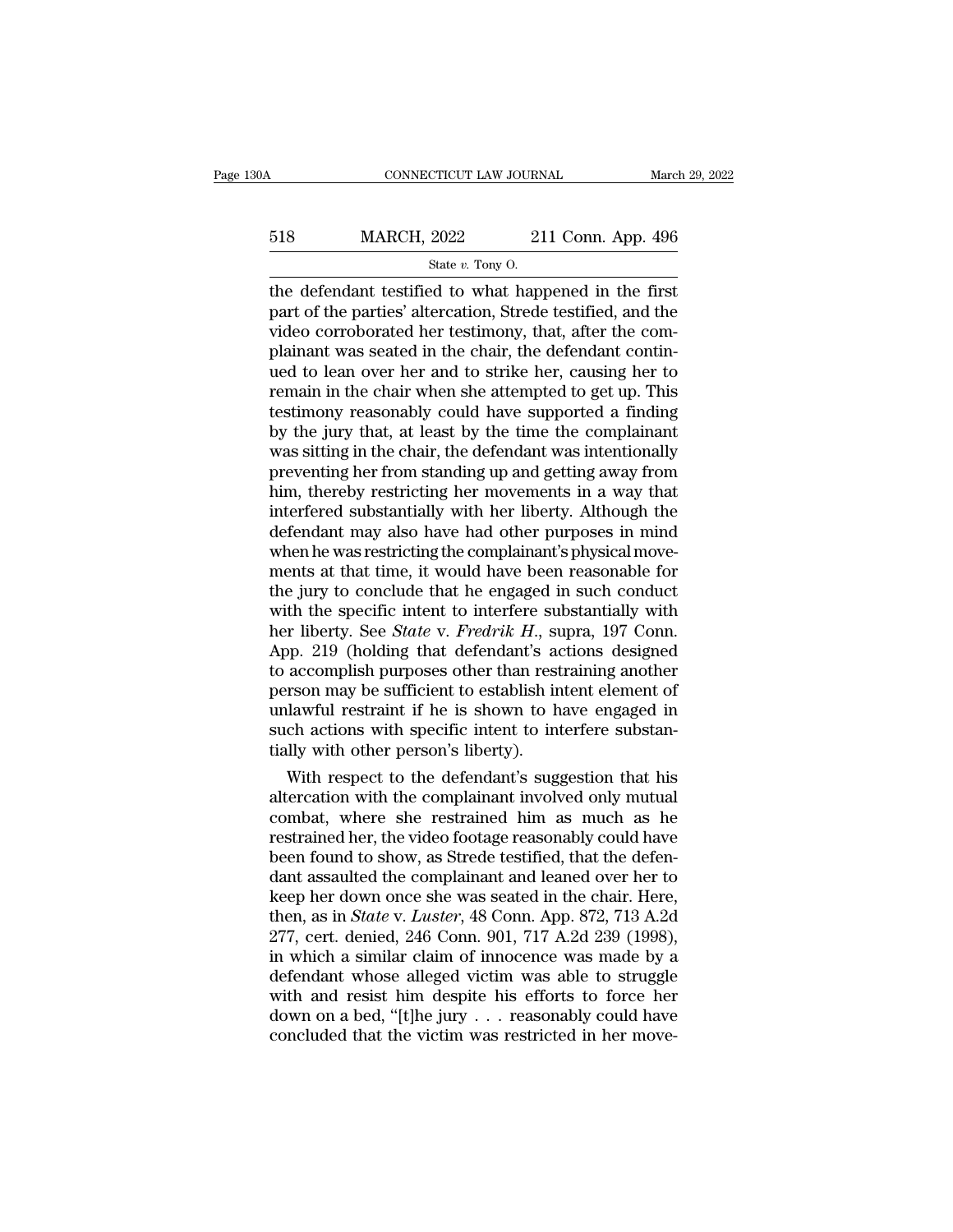2022 CONNECTICUT LAW JOURNAL Page 13<br>
211 Conn. App. 496 MARCH, 2022 519<br>
State v. Tony 0.<br>
ments in a manner that interfered with her liberty.'' Id., 881. 881.

Finally, as to the defendant's suggestion that any<br>transition and the defendant's suggestion that any<br>straint he might have applied to the complainant was<br>trained in such direct angularity and the complainant was EXECUTE STATE OF MARCH, 2022<br>
State v. Tony O.<br>
Then ments in a manner that interfered with her liberty." Id.,<br>
881.<br>
Finally, as to the defendant's suggestion that any<br>
restraint he might have applied to the complainant State v. Tony O.<br>
ments in a manner that interfered with her liberty." Id.,<br>
881.<br>
Finally, as to the defendant's suggestion that any<br>
restraint he might have applied to the complainant was<br>
not applied in such circumstan ments in a manner that interfered with her liberty." Id.,<br>
881.<br>
Finally, as to the defendant's suggestion that any<br>
restraint he might have applied to the complainant was<br>
not applied in such circumstances as to expose he Finally, as to the defendant's suggestion that any<br>restraint he might have applied to the complainant was<br>not applied in such circumstances as to expose her to<br>a substantial risk of physical injury, that suggestion<br>must b Finally, as to the defendant's suggestion that any<br>restraint he might have applied to the complainant was<br>not applied in such circumstances as to expose her to<br>a substantial risk of physical injury, that suggestion<br>must b Finally, as to the defendant's suggestion that any<br>restraint he might have applied to the complainant was<br>not applied in such circumstances as to expose her to<br>a substantial risk of physical injury, that suggestion<br>must be restraint he might have applied to the complainant was<br>not applied in such circumstances as to expose her to<br>a substantial risk of physical injury, that suggestion<br>must be rejected for several reasons, not the least of<br>whi not applied in such circumstances as to expose her to<br>a substantial risk of physical injury, that suggestion<br>must be rejected for several reasons, not the least of<br>which is the defendant's own admission that he assaulted<br>t a substantial risk of physical injury, that suggestion<br>must be rejected for several reasons, not the least of<br>which is the defendant's own admission that he assaulted<br>the complainant in the course of the incident.<sup>4</sup> See must be rejected for several reasons, not the least of<br>which is the defendant's own admission that he assaulted<br>the complainant in the course of the incident.<sup>4</sup> See *State*<br>v. *Cotton*, 77 Conn. App. 749, 776, 825 A.2d 1 which is the defendant's own admission that he assaulted<br>the complainant in the course of the incident.<sup>4</sup> See *State*<br>v. *Cotton*, 77 Conn. App. 749, 776, 825 A.2d 189 ("evidence<br>of the defendant's assault on the victim i the complainant in the course of the incident.<sup>4</sup> See *State* v. *Cotton*, 77 Conn. App. 749, 776, 825 A.2d 189 ("evidence of the defendant's assault on the victim in the parking lot was ample to support a factual determin v. Cotton, 77 Conn. App. 749, 776, 825 A.2d 189 ("evidence<br>of the defendant's assault on the victim in the parking<br>lot was ample to support a factual determination that<br>by his behavior, the defendant exposed the victim to of the defendant's assault on the victim in the parking<br>lot was ample to support a factual determination that<br>by his behavior, the defendant exposed the victim to a<br>substantial risk of physical injury"), cert. denied, 265<br> lot was ample to support a factual determination that<br>by his behavior, the defendant exposed the victim to a<br>substantial risk of physical injury"), cert. denied, 265<br>Conn. 911, 831 A.2d 251 (2003). In addition to the defen by his behavior, the defendant exposed the victim to a<br>substantial risk of physical injury"), cert. denied, 265<br>Conn. 911, 831 A.2d 251 (2003). In addition to the defen-<br>dant's own admission, the state presented evidence t substantial risk of physical injury"), cert. denied, 265<br>Conn. 911, 831 A.2d 251 (2003). In addition to the defen-<br>dant's own admission, the state presented evidence that<br>included the hospital record documenting the compla Conn. 911, 831 A.2d 251 (2003). In addition to the defendant's own admission, the state presented evidence that<br>included the hospital record documenting the complain-<br>ant's injuries, the video footage showing that he physi dant's own admission, the state presented evidence that<br>included the hospital record documenting the complain-<br>ant's injuries, the video footage showing that he physi-<br>cally struggled with the complainant for more than one included the hospital record documenting the complain-<br>ant's injuries, the video footage showing that he physi-<br>cally struggled with the complainant for more than one<br>minute, and Strede's account of the several times he<br>kn ant's injuries, the video footage showing that he physically struggled with the complainant for more than one minute, and Strede's account of the several times he kneed the complainant while she was forced to remain sittin cally struggled with the complainant for mor<br>minute, and Strede's account of the severa<br>kneed the complainant while she was forced<br>sitting in the chair. The jury reasonably could<br>cluded from this evidence that the defendan eed the complainant while she was forced to remain<br>ting in the chair. The jury reasonably could have con-<br>uded from this evidence that the defendant restrained<br>e complainant under circumstances that exposed her<br>a substanti sitting in the chair. The jury reasonably could have concluded from this evidence that the defendant restrained<br>the complainant under circumstances that exposed her<br>to a substantial risk of physical injury.<br>On the basis of cluded from this evidence that the<br>the complainant under circumsta<br>to a substantial risk of physical i<br>On the basis of the foregoing, the<br>cient to support the defendant's c<br>restraint in the first degree.

On the basis of the foregoing, the evidence was suffi-<br>ent to support the defendant's conviction of unlawful<br>straint in the first degree.<br><sup>4</sup>When the defendant testified at trial, the following colloquy took place<br>direct e On the basis of the<br>cient to support the<br>restraint in the first<br><sup>4</sup>When the defendant test<br>on direct examination:<br>"Q. Tell us what occurred" ent to support the defendant's conviction of unlawful<br>
straint in the first degree.<br>
<sup>4</sup>When the defendant testified at trial, the following colloquy took place<br>
direct examination:<br>
"Q. Tell us what occurred, what happene

 $\begin{array}{l} \vspace*{2mm} \begin{tabular}{l} \bf \end{tabular} \hline \begin{tabular}{l} \bf \end{tabular} \hline \begin{tabular}{l} \bf \end{tabular} \hline \begin{tabular}{l} \bf \end{tabular} \hline \begin{tabular}{l} \bf \end{tabular} \hline \begin{tabular}{l} \bf \end{tabular} \hline \begin{tabular}{l} \bf \end{tabular} \hline \begin{tabular}{l} \bf \end{tabular} \hline \begin{tabular}{l} \bf \end{tabular} \hline \begin{tabular}{l} \bf \end{tabular} \hline \begin{tabular}{l} \bf \end{tabular$ <sup>4</sup> When the defendant testified at trial, the following colloquy took place direct examination:<br>
"Q. Tell us what occurred, what happened in the—at—what we saw in<br>
e video.<br>
"A. When I got to the gas station, me and my w <sup>4</sup> When the defendant testified at trial, the following colloquy took place<br>on direct examination:<br>"Q. Tell us what occurred, what happened in the—at—what we saw in<br>the video.<br>"A. When I got to the gas station, me and my or the distribution:<br>
on direct examination:<br>
"Q. Tell us what occurred, v<br>
the video.<br>
"A. When I got to the gas stainto an argument and then we<br>
ended up hitting my wife.<br>
"Q. So you did in fact assaul "Q. Tell us what occurred, what happened in the—at—what we saw in<br>the video.<br>"A. When I got to the gas station, me and my wife we ended up getting<br>into an argument and then we ended up getting into an altercation and I<br>en e video.<br>"A. When I got<br>to an argument<br>ded up hitting<br>"Q. So you did"<br>"A. Yes, I did."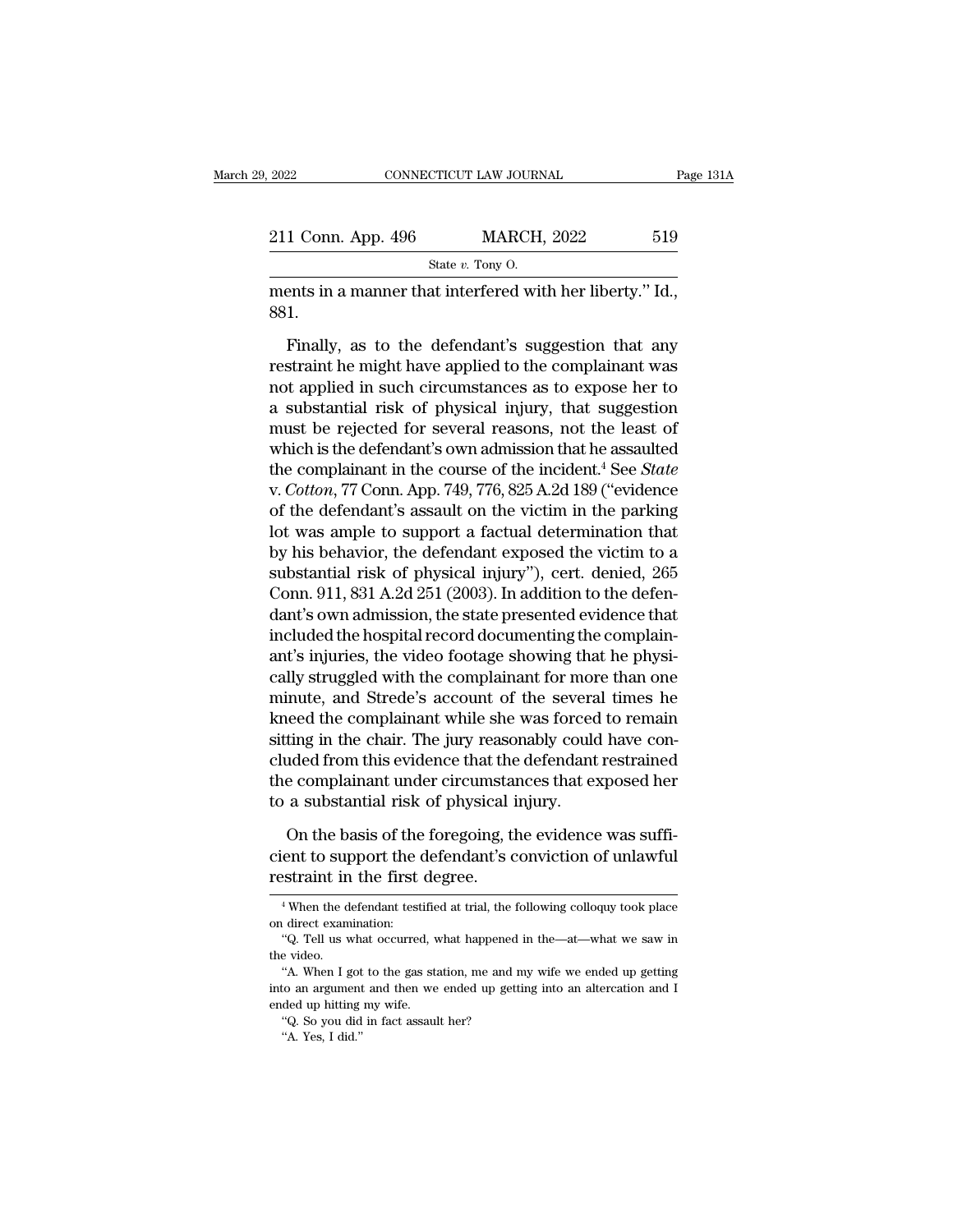### II

# $\begin{tabular}{c} \bf MARCH, 2022 \hspace{1.5cm} 211 Conn. App. 496 \\ \hline \end{tabular}$  <br> THE DEFENDANT'S EVIDENTIARY AND CONFRONTATION CLAUSE CLAIMS  $\begin{tabular}{r|c} \multicolumn{1}{c}{\text{MARCH, 2022}} & \multicolumn{1}{c}{211}\,\,\text{Conn.} \,\, \text{App. 496} \\ \hline \textit{State $v$.} \,\, \textit{Topy O.} \\ \multicolumn{1}{c}{\text{II}} \\ \end{tabular}$  <br> HE DEFENDANT'S EVIDENTIARY AND CONFRONTATION CLAUSE CLAIMS <br> efendant's additional claims of error conc

 $\frac{\text{State } v. \text{ Tony } 0.}$ <br>  $\frac{\text{State } v. \text{ Tony } 0.}$ <br>
II<br>
THE DEFENDANT'S EVIDENTIARY AND<br>
CONFRONTATION CLAUSE CLAIMS<br>
The defendant's additional claims of error concern the<br>
urt's admission of hearsay testimony from Sullivan<br>
neo State v. Tony O.<br>
II<br>
THE DEFENDANT'S EVIDENTIARY AND<br>
CONFRONTATION CLAUSE CLAIMS<br>
The defendant's additional claims of error concern the<br>
court's admission of hearsay testimony from Sullivan<br>
concerning the nontestifying II<br>THE DEFENDANT'S EVIDENTIARY AND<br>CONFRONTATION CLAUSE CLAIMS<br>The defendant's additional claims of error concern the<br>court's admission of hearsay testimony from Sullivan<br>concerning the nontestifying complainant's initial THE DEFENDANT'S EVIDENTIARY AND<br>CONFRONTATION CLAUSE CLAIMS<br>The defendant's additional claims of error concern the<br>court's admission of hearsay testimony from Sullivan<br>concerning the nontestifying complainant's initial ora CONFRONTA<br>CONFRONTA<br>The defendant's add<br>court's admission of<br>concerning the nontes<br>statement to him, in v<br>of attacking her. court's admission of hearsay testimony from Sullivan<br>
concerning the nontestifying complainant's initial oral<br>
statement to him, in which she accused the defendant<br>
of attacking her.<br>
A<br>
Evidentiary Challenge to Admissibil the nontestifying complainant's initial oral or him, in which she accused the defendant of her.<br>
A<br>
Challenge to Admissibility of Complainant<br>
Initial Oral Statement to Police<br>
As a Spontaneous Utterance

## A

# him, in which she accused the defendant<br>her.<br>A<br>Shallenge to Admissibility of Complainar<br>itial Oral Statement to Police<br>As a Spontaneous Utterance<br>Idress the defendant's claim that the ch A<br>
identiary Challenge to Admissibility of Complainant's<br>
Initial Oral Statement to Police<br>
As a Spontaneous Utterance<br>
We first address the defendant's claim that the chal-<br>
anged statement was improperly admitted as a sp

A<br>
Evidentiary Challenge to Admissibility of Complainant's<br>
Initial Oral Statement to Police<br>
As a Spontaneous Utterance<br>
We first address the defendant's claim that the chal-<br>
lenged statement was improperly admitted as a Evidentiary Challenge to Admissibility of Complainant's<br>
Initial Oral Statement to Police<br>
As a Spontaneous Utterance<br>
We first address the defendant's claim that the chal-<br>
lenged statement was improperly admitted as a sp Evidentiary Chantenge to Admissionity of Complainant's<br>
Initial Oral Statement to Police<br>
As a Spontaneous Utterance<br>
We first address the defendant's claim that the chal-<br>
lenged statement was improperly admitted as a spo disagrees, asserting that the statement was improperly admitted as a spontaneous utterance, over his timely hearsay objection, under \$ 8-3 (2) of the Connecticut Code of Evidence. The state disagrees, asserting that the st As a spontaneous otterance<br>We first address the defendant's claim that the chal-<br>lenged statement was improperly admitted as a sponta-<br>neous utterance, over his timely hearsay objection, under<br>§ 8-3 (2) of the Connecticut We first address the defendant's claim that the chal-<br>lenged statement was improperly admitted as a sponta-<br>neous utterance, over his timely hearsay objection, under<br>§ 8-3 (2) of the Connecticut Code of Evidence. The state lenged statement was improperly admitted as a spontaneous utterance, over his timely hearsay objection, under  $\S 8-3$  (2) of the Connecticut Code of Evidence. The state disagrees, asserting that the statement was properly neous utterance, over his timely hearsay objection, under<br>§ 8-3 (2) of the Connecticut Code of Evidence. The state<br>disagrees, asserting that the statement was properly<br>admitted under the spontaneous utterance exception<br>to  $\S$  8-3 (2) of the Connecticut Code of Evidence. The state disagrees, asserting that the statement was properly admitted under the spontaneous utterance exception to the rule against hearsay and that, even if its admissio disagrees, asserting that the statement we admitted under the spontaneous utterance to the rule against hearsay and that, even if i on that basis was erroneous, that error does reversal of his conviction because the de fai matted under the spontaneous utterance exception<br>the rule against hearsay and that, even if its admission<br>that basis was erroneous, that error does not require<br>versal of his conviction because the defendant has<br>lied to est review. The against nearsay and that, even in its admission<br>on that basis was erroneous, that error does not require<br>reversal of his conviction because the defendant has<br>failed to establish that the statement was harmful t

on that basis was errolleous, that error does not require<br>reversal of his conviction because the defendant has<br>failed to establish that the statement was harmful to<br>his defense. We agree with the state.<br>We begin by setting Feversal of his conviction because the defendant has<br>failed to establish that the statement was harmful to<br>his defense. We agree with the state.<br>We begin by setting forth the relevant standard of<br>review. "As a general rule raned to establish that the statement was harmut to<br>his defense. We agree with the state.<br>We begin by setting forth the relevant standard of<br>review. "As a general rule, hearsay is inadmissible unless<br>an exception from the Ins deferise. We agree with the state.<br>We begin by setting forth the relevant standard of<br>review. "As a general rule, hearsay is inadmissible unless<br>an exception from the Code of Evidence, the General<br>Statutes or the rules We begin by setting forth the relevant standard of<br>review. "As a general rule, hearsay is inadmissible unless<br>an exception from the Code of Evidence, the General<br>Statutes or the rules of practice applies. . . . To the<br>exte review. "As a general rule, hearsay is inadmissible unless<br>an exception from the Code of Evidence, the General<br>Statutes or the rules of practice applies. . . . . To the<br>extent a trial court's admission of evidence is based an exception from the Code of Evidence, the General Statutes or the rules of practice applies.  $\dots$  To the extent a trial court's admission of evidence is based on an interpretation of the [Connecticut] Code of Evidence, Statutes or the rules of practice applies. . . . To the<br>extent a trial court's admission of evidence is based on<br>an interpretation of the [Connecticut] Code of Evi-<br>dence, our standard of review is plenary. For example,<br>wh extent a trial court's admission of evidence is based on<br>an interpretation of the [Connecticut] Code of Evi-<br>dence, our standard of review is plenary. For example,<br>whether a challenged statement properly may be classi-<br>fie an interpretation of the [Connecticut] Code of Evidence, our standard of review is plenary. For example, whether a challenged statement properly may be classified as hearsay and whether a hearsay exception properly is iden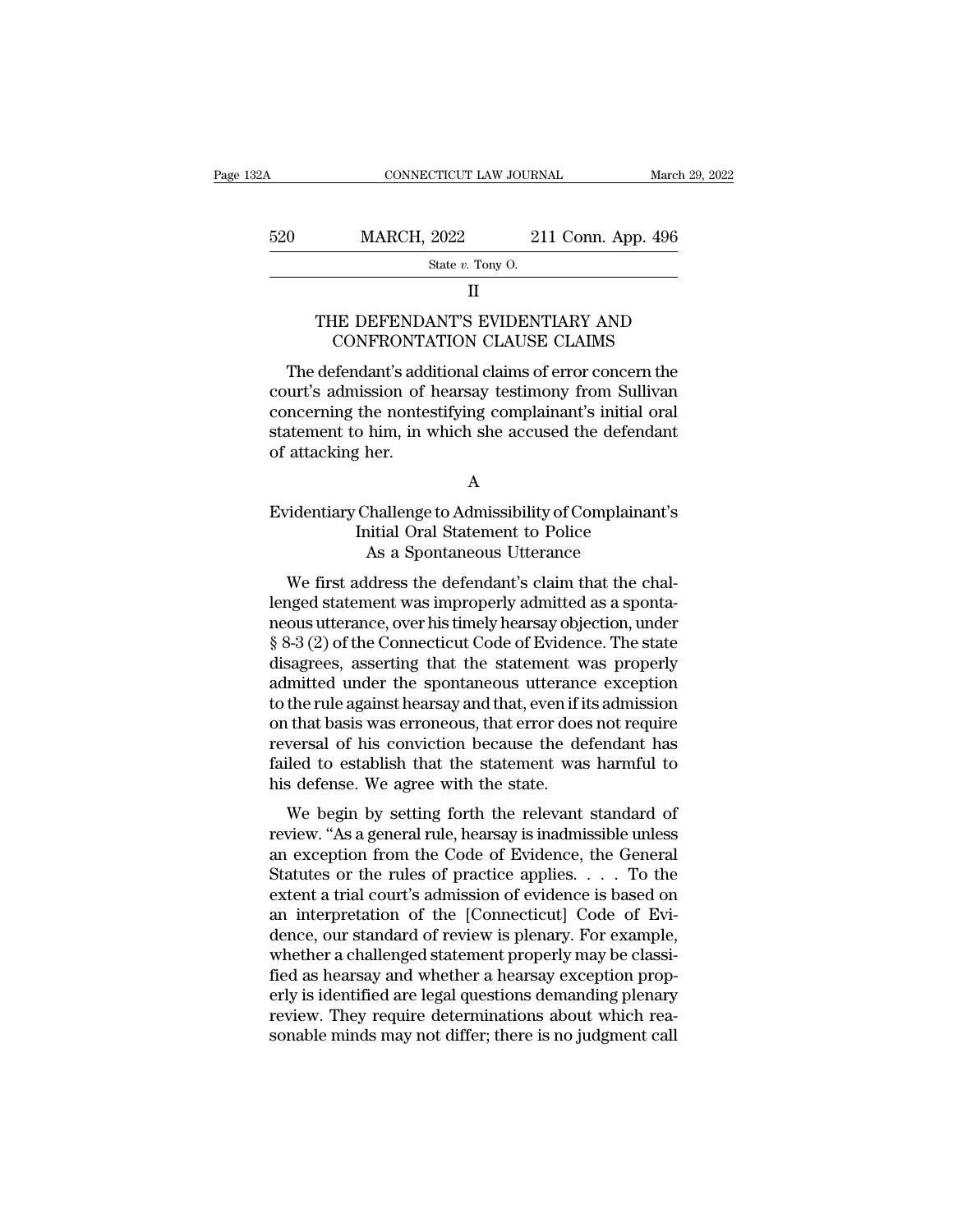| 2022               | CONNECTICUT LAW JOURNAL            | Page 133A |  |
|--------------------|------------------------------------|-----------|--|
| 211 Conn. App. 496 | <b>MARCH, 2022</b>                 | 521       |  |
|                    | State $v$ . Tony O.                |           |  |
| hy the trial court | $\rm W$ e review the trial court's |           |  |

 $\begin{array}{ll}\n \text{2022} & \text{CONRECTICUT LAW JOURNAL} & \text{Page 133A} \\
 \hline\n \text{211 Conn. App. 496} & \text{MARCH, 2022} & 521 \\
 \hline\n \text{State } v. \text{ Tony O.} & \text{System of the trial court is} \\
 \text{decision to admit evidence, if premised on a correct} & \text{view of the law, however for an above of direction.} \n \end{array}$ 211 Conn. App. 496 MARCH, 2022 521<br>
State v. Tony O.<br>
by the trial court . . . . We review the trial court's<br>
decision to admit evidence, if premised on a correct<br>
view of the law, however, for an abuse of discretion."<br>
( 211 Conn. App. 496 MARCH, 2022 521<br>
State v. Tony 0.<br>
by the trial court . . . . . We review the trial court's<br>
decision to admit evidence, if premised on a correct<br>
view of the law, however, for an abuse of discretion."<br> 211 Conn. App. 496 MARCH, 2022 521<br>
State v. Tony O.<br>
by the trial court . . . . We review the trial court's<br>
decision to admit evidence, if premised on a correct<br>
view of the law, however, for an abuse of discretion."<br>
( *State v. Tony O.*<br> *State v. Tony O.*<br>
by the trial court . . . . . We review the trial court's decision to admit evidence, if premised on a correct view of the law, however, for an abuse of discretion."<br>
(Citation omitte State v. Tony O.<br>by the trial court . . . . . We review the trial court's<br>decision to admit evidence, if premised on a correct<br>view of the law, however, for an abuse of discretion."<br>(Citation omitted; internal quotation m The trial court  $\ldots$  we review the trial court is<br>
cision to admit evidence, if premised on a correct<br>
ew of the law, however, for an abuse of discretion."<br>
itation omitted; internal quotation marks omitted.)<br> *ate* v. decision to admit evidence, if premised on a correct<br>view of the law, however, for an abuse of discretion."<br>(Citation omitted; internal quotation marks omitted.)<br>State v. Vega, 181 Conn. App. 456, 463–64, 187 A.3d 424,<br>cer

view of the faw, however, for an abuse of discretion.<br>
(Citation omitted; internal quotation marks omitted.)<br> *State* v. *Vega*, 181 Conn. App. 456, 463–64, 187 A.3d 424,<br>
cert. denied, 330 Conn. 928, 194 A.3d 777 (2018).<br> State v. Vega, 181 Conn. App. 456, 463–64, 187 A.3d 424,<br>cert. denied, 330 Conn. 928, 194 A.3d 777 (2018).<br>"An out-of-court statement offered to prove the truth<br>of the matter asserted is hearsay and is generally inad-<br>mis state v. vega, for Collit. App. 450, 465–64, for A.5d 424,<br>cert. denied, 330 Conn. 928, 194 A.3d 777 (2018).<br>"An out-of-court statement offered to prove the truth<br>of the matter asserted is hearsay and is generally inad-<br>m Cert. defined, 550 Comit. 928, 194 A.5d  $111$  (2016).<br>
"An out-of-court statement offered to prove the truth<br>
of the matter asserted is hearsay and is generally inad-<br>
missible unless an exception to the general rule appl "An out-of-court statement offered to prove the truth<br>of the matter asserted is hearsay and is generally inad-<br>missible unless an exception to the general rule applies.<br> $\dots$  Among the recognized exceptions to the hearsay<br> % of the matter asserted is hearsay and is generally inad-<br>missible unless an exception to the general rule applies.<br> $\dots$  Among the recognized exceptions to the hearsay<br>rule is the spontaneous utterance exception, which<br>a missible unless an exception to the general rule applies.<br>  $\dots$  Among the recognized exceptions to the hearsay<br>
rule is the spontaneous utterance exception, which<br>
applies to an utterance or declaration that: (1) follows<br> ... Among the recognized exceptions to the hearsay<br>rule is the spontaneous utterance exception, which<br>applies to an utterance or declaration that: (1) follows<br>some startling occurrence; (2) refers to the occurrence;<br>(3) i rule is the spontaneous utterance exception, which<br>applies to an utterance or declaration that: (1) follows<br>some startling occurrence; (2) refers to the occurrence;<br>(3) is made by one having the opportunity to observe the<br> applies to an utterance or declaration that: (1) follows<br>some startling occurrence; (2) refers to the occurrence;<br>(3) is made by one having the opportunity to observe the<br>occurrence; and (4) is made in such close connecti some startling occurrence; (2) refers to the occurrence;<br>(3) is made by one having the opportunity to observe the<br>occurrence; and (4) is made in such close connection<br>to the occurrence and under such circumstances as to<br>n (3) is made by one having the opportunity to observe the occurrence; and (4) is made in such close connection<br>to the occurrence and under such circumstances as to<br>negate the opportunity for deliberation and fabrication<br>by occurrence; and (4) is made in such close connection<br>to the occurrence and under such circumstances as to<br>negate the opportunity for deliberation and fabrication<br>by the declarant. . . . . . [T]he ultimate question is<br>wheth sentation. . . . Whether an utterance is spontaneous megate the opportunity for deliberation and fabrication<br>by the declarant. . . . . . [T]he ultimate question is<br>whether the utterance was spontaneous and unreflec-<br>tive and made under such circumstances as to indicate<br>abse by the declarant.  $\ldots$  [T]he ultimate question is<br>whether the utterance was spontaneous and unreflec-<br>tive and made under such circumstances as to indicate<br>absence of opportunity for contrivance and misrepre-<br>sentation. whether the utterance was spontaneous and unreflective and made under such circumstances as to indicate absence of opportunity for contrivance and misrepresentation. . . . Whether an utterance is spontaneous and made unde tive and made under such circumstances as to indicate<br>absence of opportunity for contrivance and misrepre-<br>sentation. . . . Whether an utterance is spontaneous<br>and made under circumstances that would preclude<br>contrivance a absence of opportunity for contrivance and misrepresentation. . . . Whether an utterance is spontaneous<br>and made under circumstances that would preclude<br>contrivance and misrepresentation is a preliminary<br>question of fact sentation. . . . Whether an utterance is spontaneous<br>and made under circumstances that would preclude<br>contrivance and misrepresentation is a preliminary<br>question of fact to be decided by the trial judge. . . .<br>The trial j and made under circumstances that would preclude<br>contrivance and misrepresentation is a preliminary<br>question of fact to be decided by the trial judge....<br>The trial judge exercises broad discretion in deciding<br>this prelimin contrivance and misrepresentation is a preliminary<br>question of fact to be decided by the trial judge. . . .<br>The trial judge exercises broad discretion in deciding<br>this preliminary question, and that decision will not be<br>re question of fact to be decided by the trial judge. . . . The trial judge exercises broad discretion in deciding<br>this preliminary question, and that decision will not be<br>reversed on appeal absent an unreasonable exercise of The trial judge exercises broad discretion in deciding<br>this preliminary question, and that decision will not be<br>reversed on appeal absent an unreasonable exercise of<br>discretion." (Internal quotation marks omitted.) *State* this preliminary question, and that de<br>reversed on appeal absent an unreasc<br>discretion." (Internal quotation mark<br>v.  $Pugh$ , 176 Conn. App. 518, 523–24, 1<br>denied, 327 Conn. 985, 175 A.3d 43 (20<br>v.  $Wargo$ , 255 Conn. 113, 127–2 versed on appear absent an unreasonable exercise on<br>scretion." (Internal quotation marks omitted.) State<br>Pugh, 176 Conn. 985, 175 A.3d 43 (2017), quoting State<br>Wargo, 255 Conn. 113, 127–28, 763 A.2d 1 (2000); see<br>so Conn. w. Pugh, 176 Conn. App. 518, 523–24, 170 A.3d 710, cert.<br>denied, 327 Conn. 985, 175 A.3d 43 (2017), quoting *State*<br>v. Wargo, 255 Conn. 113, 127–28, 763 A.2d 1 (2000); see<br>also Conn. Code Evid. § 8-3 (2).<br>Here, the defend

v. *r agn*, 170 Collit. App. 318, 323–24, 170 A.3d 710, Cert.<br>denied, 327 Conn. 985, 175 A.3d 43 (2017), quoting *State*<br>v. *Wargo*, 255 Conn. 113, 127–28, 763 A.2d 1 (2000); see<br>also Conn. Code Evid. § 8-3 (2).<br>Here, the defined, 527 Coliff. 965, 175 A.5d 45 (2017), quoting state<br>v.  $Wargo$ , 255 Conn. 113, 127–28, 763 A.2d 1 (2000); see<br>also Conn. Code Evid. § 8-3 (2).<br>Here, the defendant claims that the record was insuf-<br>ficient to establis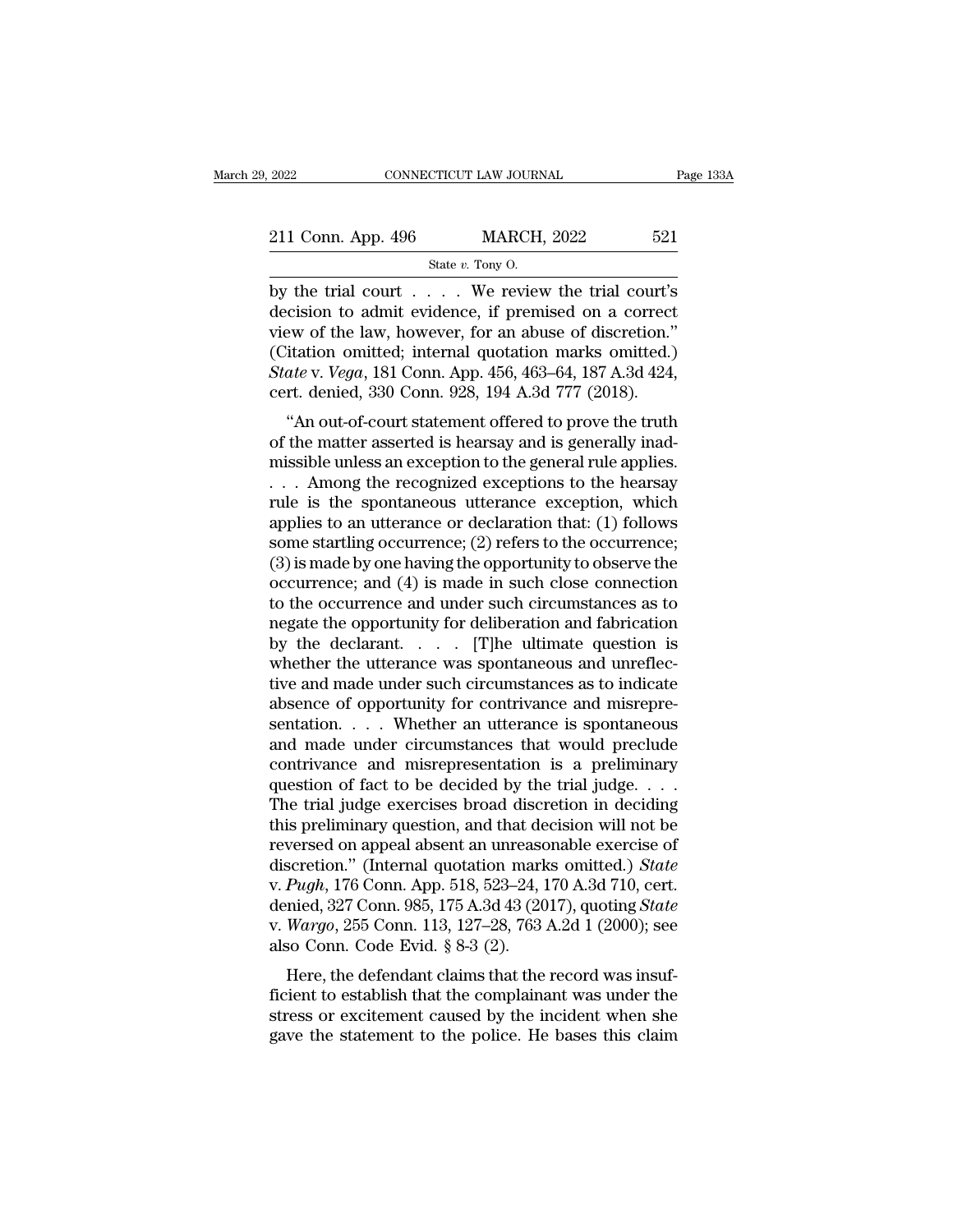# CONNECTICUT LAW JOURNAL March 29, 2022<br>522 MARCH, 2022 211 Conn. App. 496<br>5tate v. Tony O. 99922 CTICUT LAW JOURNEY<br>2022 21<br>State *v*. Tony O.<br>State *v*. Tony O.

CONNECTICUT LAW JOURNAL March 29, 202:<br>  $\text{MARCH}, 2022$  211 Conn. App. 496<br>  $\frac{\text{State } v. \text{ Tony O.}}{\text{State } v. \text{ Tony O.}}$ <br>
on the state's alleged failure to establish either the exact<br>
time at which the statement was made in relation to 522 MARCH, 2022 211 Conn. App. 496<br>  $\frac{\text{State } v. \text{ Tony 0.}}{\text{State } v. \text{ Tony 0.}}$ <br>
on the state's alleged failure to establish either the exact<br>
time at which the statement was made in relation to<br>
the end of the complainant's physi 522 MARCH, 2022 211 Conn. App. 496<br>  $\frac{\text{State } v. \text{ Tony O.}}{\text{State } v. \text{ Tony O.}}$ <br>
on the state's alleged failure to establish either the exact<br>
time at which the statement was made in relation to<br>
the end of the complainant's physica  $\frac{\text{522}}{\text{State } v. \text{ Tony 0.}}$ <br>
State  $v. \text{ Tony 0.}}$ <br>
on the state's alleged failure to establish either the exact<br>
time at which the statement was made in relation to<br>
the end of the complainant's physical altercation with<br>
hi State v. Tony O.<br>
State v. Tony O.<br>
State v. Tony O.<br>
On the state's alleged failure to establish either the exact<br>
time at which the statement was made in relation to<br>
the end of the complainant's physical altercation wi State  $v$ . Tony O.<br>
on the state's alleged failure to establish either the exact<br>
time at which the statement was made in relation to<br>
the end of the complainant's physical altercation with<br>
him or the exact circumstances on the state's alleged failure to establish either the exact<br>time at which the statement was made in relation to<br>the end of the complainant's physical altercation with<br>him or the exact circumstances in which the complain-<br> time at which the statement was made in relation to<br>the end of the complainant's physical altercation with<br>him or the exact circumstances in which the complain-<br>ant made the challenged statement, particularly, whether<br>the the end of the complainant's physical altercation with<br>him or the exact circumstances in which the complain-<br>ant made the challenged statement, particularly, whether<br>the statement was made spontaneously, without prompt-<br>in him or the exact circumstances in which the complain-<br>ant made the challenged statement, particularly, whether<br>the statement was made spontaneously, without prompt-<br>ing, in the immediate aftermath of the incident, or made<br> ant made the challenged statement, particularly, whether<br>the statement was made spontaneously, without prompt-<br>ing, in the immediate aftermath of the incident, or made<br>more self-reflectively, in response to less immediate, the statement was made spontaneously, without prompting, in the immediate aftermath of the incident, or made<br>more self-reflectively, in response to less immediate,<br>nonemergency police interrogation. We conclude that<br>the r ing, in the immediate aftermath of the incident, or made<br>more self-reflectively, in response to less immediate,<br>nonemergency police interrogation. We conclude that<br>the record clearly supports the trial court's finding tha more self-reflectively, in response to less immediate,<br>nonemergency police interrogation. We conclude that<br>the record clearly supports the trial court's finding that<br>the statement was made spontaneously and that the<br>defend nonemergency police interrogation. We conclude that<br>the record clearly supports the trial court's finding that<br>the statement was made spontaneously and that the<br>defendant has not demonstrated how that ruling was<br>an "unreas the record clearly supports the trial court's finding that<br>the statement was made spontaneously and that the<br>defendant has not demonstrated how that ruling was<br>an "unreasonable exercise of discretion." (Internal quo-<br>tati the statement was made spontaneously and that the<br>defendant has not demonstrated how that ruling was<br>an "unreasonable exercise of discretion." (Internal quo-<br>tation marks omitted.) *State v. Pugh*, supra, 176 Conn.<br>App. 5 defendant has not demonstrated how that ruling was<br>an "unreasonable exercise of discretion." (Internal quo-<br>tation marks omitted.) *State v. Pugh*, supra, 176 Conn.<br>App. 524. This is because, although the record does not<br>e an "unreasonable exercise of discretion." (Internal quotation marks omitted.) *State* v. *Pugh*, supra, 176 Conn.<br>App. 524. This is because, although the record does not establish exactly how much time elapsed between the tation marks omitted.) *State* v. *Pugh*, supra, 176 Conn.<br>App. 524. This is because, although the record does not<br>establish exactly how much time elapsed between the<br>end of the incident mentioned in the statement and the App. 524. This is because, although the record does not establish exactly how much time elapsed between the end of the incident mentioned in the statement and the making of the statement, the state presented ample evidence establish exactly how much time elapsed between the<br>end of the incident mentioned in the statement and the<br>making of the statement, the state presented ample<br>evidence, through the testimony of Sullivan, to demon-<br>strate t end of the incident mentioned in the statement and the making of the statement, the state presented ample evidence, through the testimony of Sullivan, to demonstrate that the complainant was still under sufficient emotiona making of the statement, the state presented ample<br>evidence, through the testimony of Sullivan, to demon-<br>strate that the complainant was still under sufficient<br>emotional stress resulting from the incident at the time<br>she evidence, through the testimony of Sullivan, to demonstrate that the complainant was still under sufficient<br>emotional stress resulting from the incident at the time<br>she made the statement as to make it unlikely that the<br>s strate that the complainant was still under sufficient<br>emotional stress resulting from the incident at the time<br>she made the statement as to make it unlikely that the<br>statement was the product of contrivance or misrepre-<br> emotional stress resulting from the incident at the time<br>she made the statement as to make it unlikely that the<br>statement was the product of contrivance or misrepre-<br>sentation on her part.<sup>5</sup> As described by Sullivan when she made the statement as to make it unlikely that the statement was the product of contrivance or misrepresentation on her part.<sup>5</sup> As described by Sullivan when she first spoke to him, the complainant "appeared in distr statement was the product of contrivance or sentation on her part.<sup>5</sup> As described by Sulli she first spoke to him, the complainant "ap distress, her hair was a mess, she appeared to she was breathing heavy.  $\dots$  [S] he a ntation on her part.<sup>5</sup> As described by Sullivan when<br>e first spoke to him, the complainant "appeared in<br>stress, her hair was a mess, she appeared to be crying,<br>e was breathing heavy. . . . [S]he appeared to be in<br>stressf she first spoke to him, the complainant "appeared in distress, her hair was a mess, she appeared to be crying, she was breathing heavy.  $\dots$  [S]he appeared to be in a stressful situation prior and she was just breathing h

Stressiu situation prior and she was just breathing<br>avy, a little anxious, very emotional."<br>On the basis of the evidence presented, it was reason-<br>le for the court to conclude that the complainant's state-<br>"[T]here is no i

<sup>5 &</sup>quot;IT'lbe heavy, a little anxious, very emotional."<br>
On the basis of the evidence presented, it was reason-<br>
able for the court to conclude that the complainant's state-<br>  $\frac{1}{5}$ "[T]here is no identifiable discrete time interval On the basis of the evidence presented, it was reasonable for the court to conclude that the complainant's state— $\frac{1}{10}$ <sup>5</sup><br><sup>5</sup> "[T]here is no identifiable discrete time interval within which an utterance becomes spont On the basis of the evidence presented, it was reason-<br>able for the court to conclude that the complainant's state-<br><sup>5</sup> "[T]here is no identifiable discrete time interval within which an utter-<br>ance becomes spontaneous; [e able 101 the COUT to COICTUDE that the COIPDIAINAIT S State-<br>  $5$  "[T]here is no identifiable discrete time interval within which an utter-<br>
ance becomes spontaneous; [e]ach case must be decided on its particular<br>
circums <sup>5</sup> "[T]here is no identifiable discrete time interval within which an utter-<br>ance becomes spontaneous; [e]ach case must be decided on its particular<br>circumstances." (Internal quotation marks omitted.) *State* v. *Kirby*, ance becomes spontaneous; [e]ach case must be decided on its particular circumstances." (Internal quotation marks omitted.) *State v. Kirby*, 280 Conn. 361, 375, 908 A.2d 506 (2006); see *State v. Slater*, 285 Conn. 162, circumstances." (Internal quotation marks omitted.) State v. Kirby, 280 Conn. 361, 375, 908 A.2d 506 (2006); see State v. Slater, 285 Conn. 162,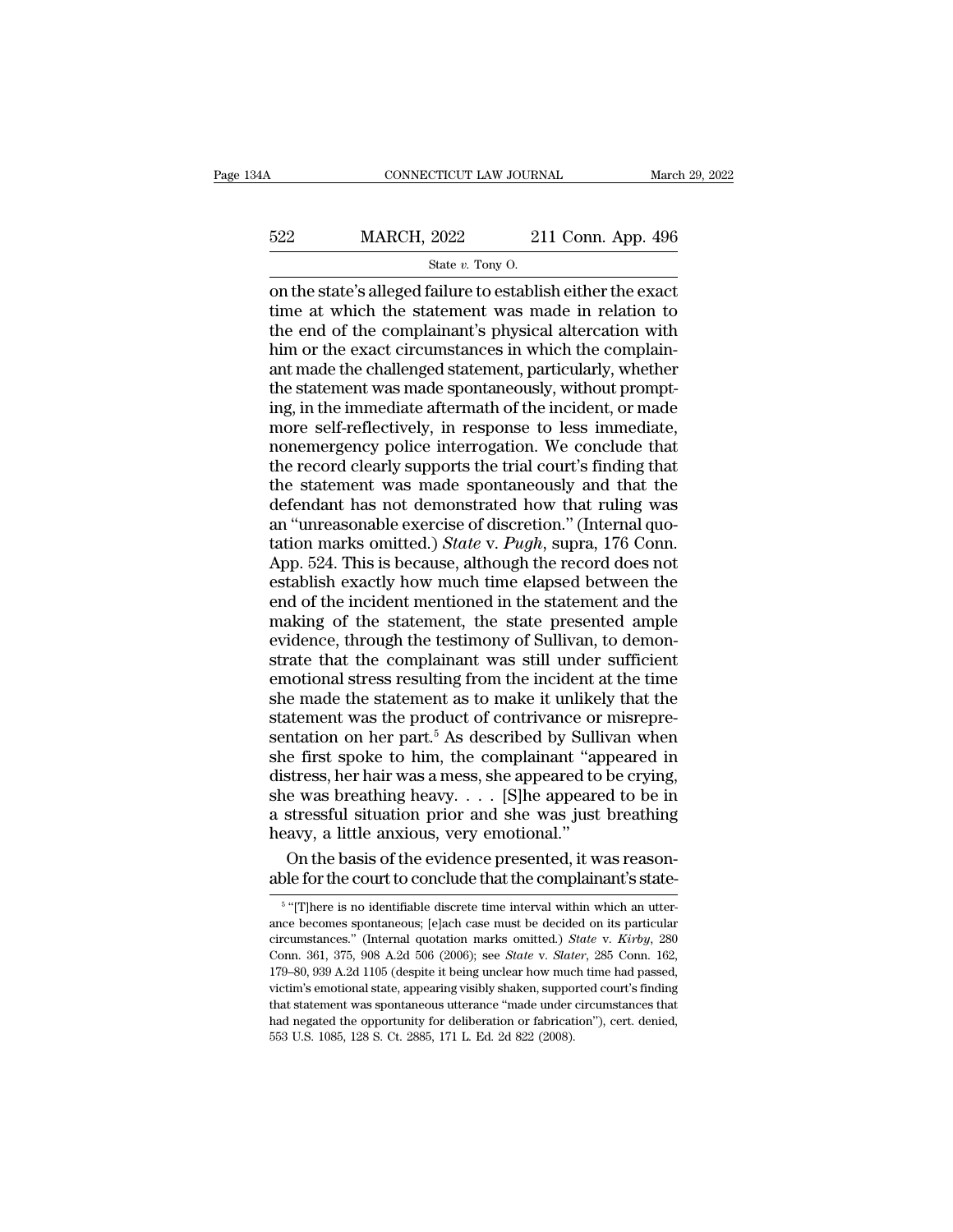| 523<br><b>MARCH, 2022</b><br>211 Conn. App. 496 |           |  |
|-------------------------------------------------|-----------|--|
|                                                 |           |  |
| 2022<br>CONNECTICUT LAW JOURNAL                 | Page 135A |  |

2022 CONNECTICUT LAW JOURNAL Page 135A<br>
211 Conn. App. 496 MARCH, 2022 523<br>  $\frac{\text{State } v. \text{ Tony 0.}}{\text{State } v. \text{ Tony 0.}}$ <br>
ment to Sullivan was a spontaneous utterance. Not only<br>
was the complainant "in distress" and "very emotional 211 Conn. App. 496 MARCH, 2022 523<br>
State v. Tony O.<br>
Then to Sullivan was a spontaneous utterance. Not only<br>
was the complainant "in distress" and "very emotional"<br>
when she first spoke with Sullivan, but she made her<br>
i 211 Conn. App. 496 MARCH, 2022 523<br>
State v. Tony O.<br>
Then she first spoke with Sullivan, but she made her initial oral statement to him shortly after he arrived at the ges station of  $3.36$  p.m. roughly three minutes aft 211 Conn. App. 496 MARCH, 2022 523<br>
State v. Tony O.<br>
Then to Sullivan was a spontaneous utterance. Not only<br>
was the complainant "in distress" and "very emotional"<br>
when she first spoke with Sullivan, but she made her<br>
i State v. Tony O.<br>
State v. Tony O.<br>
ment to Sullivan was a spontaneous utterance. Not only<br>
was the complainant "in distress" and "very emotional"<br>
when she first spoke with Sullivan, but she made her<br>
initial oral statem state v. Tony O.<br>
ment to Sullivan was a spontaneous utterance. Not only<br>
was the complainant "in distress" and "very emotional"<br>
when she first spoke with Sullivan, but she made her<br>
initial oral statement to him shortly ment to Sullivan was a spontaneous utterance. Not only<br>was the complainant "in distress" and "very emotional"<br>when she first spoke with Sullivan, but she made her<br>initial oral statement to him shortly after he arrived at<br>t was the complainant "in distress" and "very emotional"<br>when she first spoke with Sullivan, but she made her<br>initial oral statement to him shortly after he arrived at<br>the gas station at 3:36 p.m., roughly three minutes afte when she first spoke with Sullivan, but she made her<br>initial oral statement to him shortly after he arrived at<br>the gas station at  $3:36$  p.m., roughly three minutes after<br>the defendant released her from his grasp and drov initial oral statement to him shortly after he arrived at<br>the gas station at 3:36 p.m., roughly three minutes after<br>the defendant released her from his grasp and drove<br>away. Additionally, the fact that the complainant arri the gas station at 3:36 p.m., roughly three minutes after<br>the defendant released her from his grasp and drove<br>away. Additionally, the fact that the complainant arrived<br>at the hospital at 4:02 p.m. and later gave a fuller, the defendant released her from his grasp and drove<br>away. Additionally, the fact that the complainant arrived<br>at the hospital at 4:02 p.m. and later gave a fuller, more<br>detailed statement regarding the events at the gas s away. Additionally, the fact that the complainant arrived<br>at the hospital at 4:02 p.m. and later gave a fuller, more<br>detailed statement regarding the events at the gas sta-<br>tion shows that her initial statement to Sulliva at the hospital at 4:02 p.m. and later gave a fuller, more<br>detailed statement regarding the events at the gas sta-<br>tion shows that her initial statement to Sullivan "was<br>spontaneous and unreflective and made under such<br>cir detailed staten<br>tion shows that<br>spontaneous a<br>circumstances<br>for contrivance<br>tation marks o<br>App. 523.<br>Even if we In shows and their mada statement to standard mass<br>ontaneous and unreflective and made under such<br>reumstances as to indicate absence of opportunity<br>reproduction marks omitted.) State v. Pugh, supra, 176 Conn.<br>pp. 523.<br>Eve circumstances as to indicate absence of opportunity<br>for contrivance and misrepresentation." (Internal quo-<br>tation marks omitted.) *State* v. *Pugh*, supra, 176 Conn.<br>App. 523.<br>Even if we were to assume, however, that the

for contrivance and misrepresentation." (Internal quotation marks omitted.) *State v. Pugh*, supra, 176 Conn.<br>App. 523.<br>Even if we were to assume, however, that the trial<br>court erred in admitting the complainant's initial tation marks omitted.) *State v. Pugh*, supra, 176 Conn.<br>App. 523.<br>Even if we were to assume, however, that the trial<br>court erred in admitting the complainant's initial oral<br>statement as a spontaneous utterance, the defen App. 523.<br>
Even if we were to assume, however, that the trial<br>
court erred in admitting the complainant's initial oral<br>
statement as a spontaneous utterance, the defendant<br>
would not be entitled to a new trial on that bas Even if we were to assume, however, that the trial<br>court erred in admitting the complainant's initial oral<br>statement as a spontaneous utterance, the defendant<br>would not be entitled to a new trial on that basis, for<br>he has Even if we were to assume, however, that the trial<br>court erred in admitting the complainant's initial oral<br>statement as a spontaneous utterance, the defendant<br>would not be entitled to a new trial on that basis, for<br>he has court erred in admitting the complainant's initial oral statement as a spontaneous utterance, the defendant would not be entitled to a new trial on that basis, for he has failed to demonstrate that admission of the stateme statement as a spontaneous utterance, the defendant<br>would not be entitled to a new trial on that basis, for<br>he has failed to demonstrate that admission of the state-<br>ment, allegedly a nonconstitutional evidentiary error,<br>s would not be entitled to a new trial on that basis, for<br>he has failed to demonstrate that admission of the state-<br>ment, allegedly a nonconstitutional evidentiary error,<br>substantially affected the verdict. See, e.g., *State* he has failed to demonstrate that admission of the statement, allegedly a nonconstitutional evidentiary error, substantially affected the verdict. See, e.g., *State* v. *Edwards*, 325 Conn. 97, 133, 156 A.3d 506 (2017) (de ment, allegedly a nonconstitutional evidentiary error,<br>substantially affected the verdict. See, e.g., *State* v.<br>*Edwards*, 325 Conn. 97, 133, 156 A.3d 506 (2017) (defen-<br>dant bears burden of demonstrating nonconstitutiona substantially affected the verdict. See, e.g., *State* v.<br> *Edwards*, 325 Conn. 97, 133, 156 A.3d 506 (2017) (defen-<br>
dant bears burden of demonstrating nonconstitutional<br>
evidentiary error was harmful). "Whether the error Edwards, 325 Conn. 97, 133, 156 A.3d 506 (2017) (defendant bears burden of demonstrating nonconstitutional<br>evidentiary error was harmful). "Whether the error was<br>harmless depends on a number of factors, such as the<br>import dant bears burden of demonstrating nonconstitutional<br>evidentiary error was harmful). "Whether the error was<br>harmless depends on a number of factors, such as the<br>importance of the evidence to the state's case, whether<br>the e evidentiary error was harmful). "Whether the error was harmless depends on a number of factors, such as the importance of the evidence to the state's case, whether the evidence was cumulative of properly admitted evidence, harmless depends on a number of factors, such as the importance of the evidence to the state's case, whether the evidence was cumulative of properly admitted evidence, the presence or absence of corroborating evidence, and importance of the evidence to the state's case, whether<br>the evidence was cumulative of properly admitted evi-<br>dence, the presence or absence of corroborating evi-<br>dence, and, of course, the overall strength of the state's<br> the evidence was cumulative of properly admitted evidence, the presence or absence of corroborating evidence, and, of course, the overall strength of the state's case." *State* v. *Culbreath*, 340 Conn. 167, 192, 263 A.3d dence, the presence or absence of corroborating evidence, and, of course, the overall strength of the state's case." *State* v. *Culbreath*, 340 Conn. 167, 192, 263 A.3d 350 (2021). Although the complainant's challenged st dence, and, of course, the overall strength of the state's<br>case." *State* v. *Culbreath*, 340 Conn. 167, 192, 263 A.3d<br>350 (2021). Although the complainant's challenged state-<br>ment identified the defendant by name and gene case." *State* v. *Culbreath*, 340 Conn. 167, 192, 263 A.3d 350 (2021). Although the complainant's challenged statement identified the defendant by name and generally described his actions at the gas station as an attack,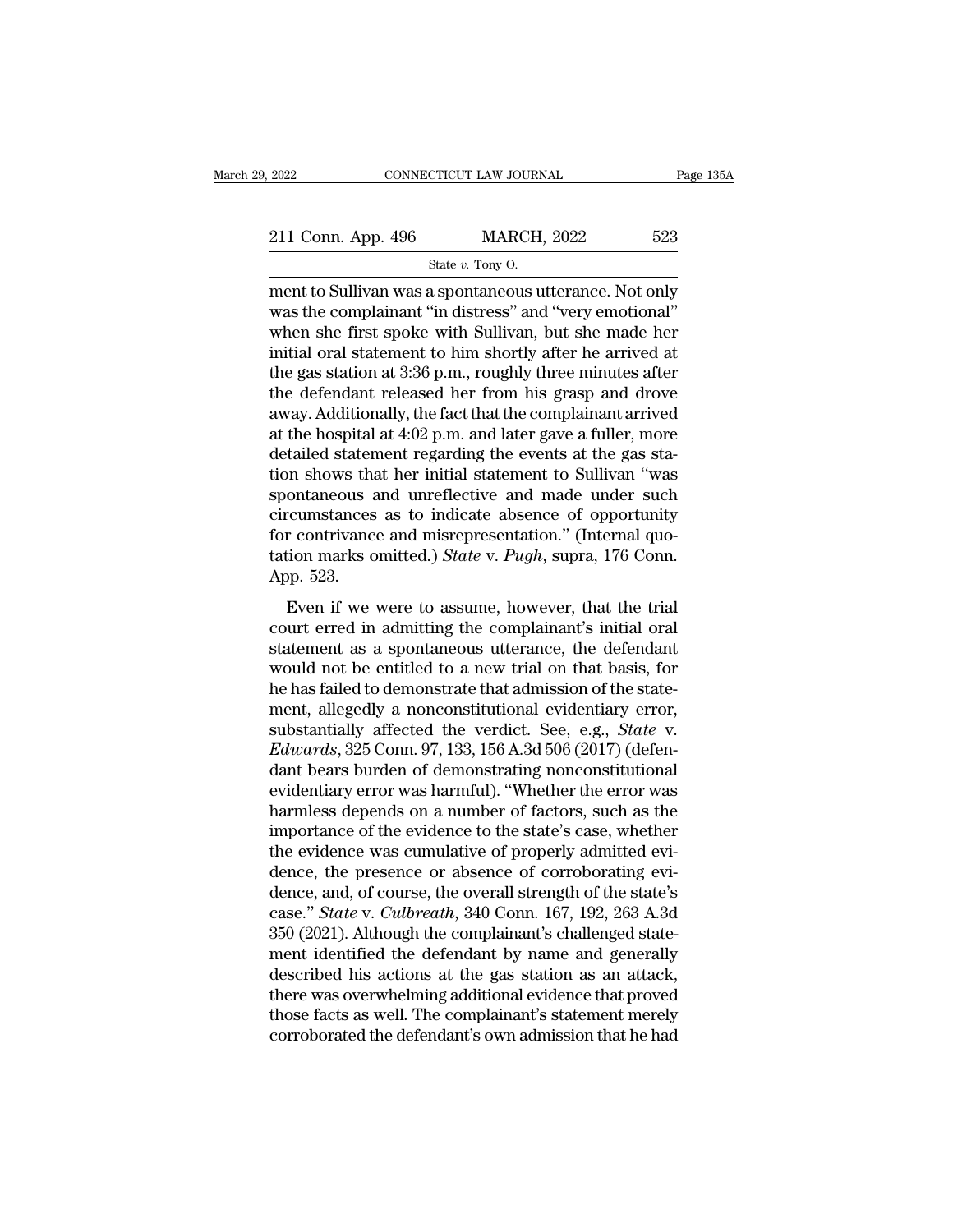| 86A | CONNECTICUT LAW JOURNAL                                                                                                                                                      |                    | March 29, 2022 |
|-----|------------------------------------------------------------------------------------------------------------------------------------------------------------------------------|--------------------|----------------|
| 524 | <b>MARCH, 2022</b>                                                                                                                                                           | 211 Conn. App. 496 |                |
|     | State $v$ . Tony O.                                                                                                                                                          |                    |                |
|     | assaulted the complainant at the station, as well as the<br>other unchallenged evidence, such as the video footage<br>of the entire incident that chound the defendant's can |                    |                |

524 MARCH, 2022 211 Conn. App. 496<br>
State v. Tony O.<br>
assaulted the complainant at the station, as well as the other unchallenged evidence, such as the video footage<br>
of the entire incident that showed the defendant's con 524 MARCH, 2022 211 Conn. App. 496<br>
State v. Tony O.<br>
assaulted the complainant at the station, as well as the other unchallenged evidence, such as the video footage<br>
of the entire incident that showed the defendant's con MARCH,  $2022$  211 Conn. App. 496<br>  $\frac{\text{State } v. \text{ Tony O.}}{\text{base}}$ <br>
assaulted the complainant at the station, as well as the<br>
other unchallenged evidence, such as the video footage<br>
of the entire incident that showed the defendant State  $v$ . Tony O.<br>
assaulted the complainant at the station, as well as the<br>
other unchallenged evidence, such as the video footage<br>
of the entire incident that showed the defendant's con-<br>
duct throughout the incident. state  $v$ . Folly O.<br>
assaulted the complainant at the station, as well as the<br>
other unchallenged evidence, such as the video footage<br>
of the entire incident that showed the defendant's con-<br>
duct throughout the incident. assaulted the complainant at the station, as well as the other unchallenged evidence, such as the video footage of the entire incident that showed the defendant's conduct throughout the incident. On the basis of the defend other unchallenged evidenc<br>of the entire incident that s<br>duct throughout the incider<br>dant's unqualified admissior<br>overwhelming evidence con<br>error in admitting the compl<br>was clearly harmless. s unqualitied admission of the assault, and the state s<br>whelming evidence confirming that admission, any<br>in admitting the complainant's initial oral statement<br>clearly harmless.<br>B<br>The Defendant's Confrontation Clause Claim<br>

B

Frame and the complainant's initial oral statement<br>
as clearly harmless.<br>
B<br>
The Defendant's Confrontation Clause Claim<br>
Finally, we turn to the defendant's constitutional claim<br>
at admission of the nontestifying complaina B<br>B<br>The Defendant's Confrontation Clause Claim<br>Finally, we turn to the defendant's constitutional claim<br>that admission of the nontestifying complainant's initial<br>oral statement to the police accusing him of attacking<br>her v B<br>
The Defendant's Confrontation Clause Claim<br>
Finally, we turn to the defendant's constitutional claim<br>
that admission of the nontestifying complainant's initial<br>
oral statement to the police accusing him of attacking<br>
he her violated his sixth and fourteenth amendment and fourth and fourth and fourth and fourth amendment rights to confront the witnesses against him because he never was afforded the amendment rights was afforded the amendme The Defendant's Confrontation Clause Claim<br>Finally, we turn to the defendant's constitutional claim<br>that admission of the nontestifying complainant's initial<br>oral statement to the police accusing him of attacking<br>her viola Finally, we turn to the defendant's constitutional claim<br>that admission of the nontestifying complainant's initial<br>oral statement to the police accusing him of attacking<br>her violated his sixth and fourteenth amendment righ Finally, we turn to the defendant's constitutional claim<br>that admission of the nontestifying complainant's initial<br>oral statement to the police accusing him of attacking<br>her violated his sixth and fourteenth amendment righ that admission of the nontestifying complainant's initial<br>oral statement to the police accusing him of attacking<br>her violated his sixth and fourteenth amendment rights<br>to confront the witnesses against him because he never oral statement to the police accusing him of attacking<br>her violated his sixth and fourteenth amendment rights<br>to confront the witnesses against him because he never<br>was afforded the opportunity to cross-examine her<br>about her violated his sixth and fourteenth amendment rights<br>to confront the witnesses against him because he never<br>was afforded the opportunity to cross-examine her<br>about that statement, either before or during trial. The<br>defen to confront the witnesses against him because he never<br>was afforded the opportunity to cross-examine her<br>about that statement, either before or during trial. The<br>defendant concedes, as he must, that this claim was<br>not pres was afforded the opportunity to cross-examine her<br>about that statement, either before or during trial. The<br>defendant concedes, as he must, that this claim was<br>not preserved at trial, and thus he requests that we<br>review it about that statement, either before or during trial. The<br>defendant concedes, as he must, that this claim was<br>not preserved at trial, and thus he requests that we<br>review it under *State* v. *Golding*, 213 Conn. 233, 239–40 defendant concedes, as he must, that this claim was<br>not preserved at trial, and thus he requests that we<br>review it under *State* v. *Golding*, 213 Conn. 233, 239–40,<br>567 A.2d 823 (1989), as modified by *In re Yasiel R.*, 3 not preserved at trial, and thus he requests that we<br>review it under *State* v. *Golding*, 213 Conn. 233, 239–40,<br>567 A.2d 823 (1989), as modified by *In re Yasiel R.*, 317<br>Conn. 773, 781, 120 A.3d 1188 (2015). In respons review it under *State* v. *Golding*, 213 Conn. 233, 239–40,<br>567 A.2d 823 (1989), as modified by *In re Yasiel R.*, 317<br>Conn. 773, 781, 120 A.3d 1188 (2015). In response, the<br>state asserts that the defendant's claim shoul 567 A.2d 823 (1989), as modified by *In re Yasiel R.*, 317 Conn. 773, 781, 120 A.3d 1188 (2015). In response, the state asserts that the defendant's claim should not be reviewed under *Golding* because the record does not Conn. 773, 781, 120 A.3d 1188 (2015). In response, the<br>state asserts that the defendant's claim should not be<br>reviewed under *Golding* because the record does not<br>clearly establish that the statement was testimonial in<br>nat state asserts that the defendant's claim should not be<br>reviewed under *Golding* because the record does not<br>clearly establish that the statement was testimonial in<br>nature and thus that its admission without affording him<br>t reviewed under *Golding* because the record does not<br>clearly establish that the statement was testimonial in<br>nature and thus that its admission without affording him<br>the opportunity to cross-examine the complainant consticlearly establish that the statement was testimonial in<br>nature and thus that its admission without affording him<br>the opportunity to cross-examine the complainant consti-<br>tuted a constitutional violation, and, even if admis nature and thus that its admission without affording him<br>the opportunity to cross-examine the complainant consti-<br>tuted a constitutional violation, and, even if admission<br>of the statement in these circumstances constituted the opportunity to cross-examine the complainant constituted a constitutional violation, and, even if admission<br>of the statement in these circumstances constituted a<br>constitutional violation, that violation should not res tuted a constitutional violation, and, even if admission<br>of the statement in these circumstances constituted a<br>constitutional violation, that violation should not result<br>in reversal of the defendant's conviction because it of the statement in these circumstances constitutional violation, that violation shoul<br>in reversal of the defendant's conviction bee<br>harmless beyond a reasonable doubt in l<br>abundance of other evidence, including the<br>own ad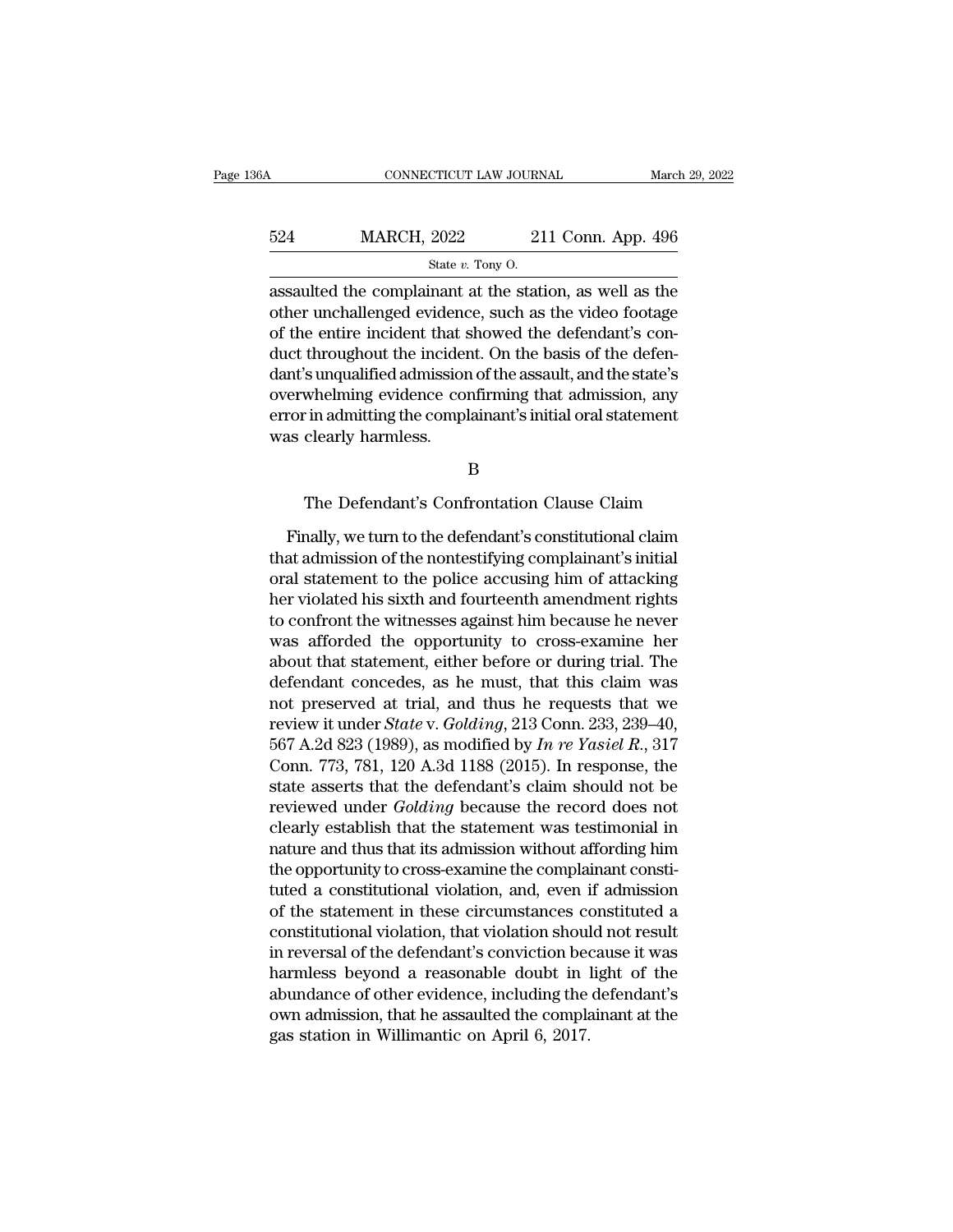CONNECTICUT LAW JOURNAL Page 137A<br>
1 Conn. App. 496 MARCH, 2022 525<br>
State v. Tony 0.<br>
It is well established that "a defendant can prevail on<br>
claim of constitutional error not preserved at trial<br>
lu if all of the followi 211 Conn. App. 496 MARCH, 2022 525<br>
State v. Tony O.<br>
It is well established that "a defendant can prevail on<br>
a claim of constitutional error not preserved at trial<br>
only if all of the following conditions are met: (1) t 211 Conn. App. 496 MARCH, 2022 525<br>
State v. Tony O.<br>
It is well established that "a defendant can prevail on<br>
a claim of constitutional error not preserved at trial<br>
only if all of the following conditions are met: (1) t 211 Conn. App. 496 MARCH, 2022 525<br>
State v. Tony O.<br>
It is well established that "a defendant can prevail on<br>
a claim of constitutional error not preserved at trial<br>
only if all of the following conditions are met: (1) t State v. Tony O.<br>
It is well established that "a defendant can prevail on<br>
a claim of constitutional error not preserved at trial<br>
only if all of the following conditions are met: (1) the<br>
record is adequate to review the state v. Tony 0.<br>It is well established that "a defendant can prevail on<br>a claim of constitutional error not preserved at trial<br>only if all of the following conditions are met: (1) the<br>record is adequate to review the all It is well established that "a defendant can prevail on<br>a claim of constitutional error not preserved at trial<br>only if all of the following conditions are met: (1) the<br>record is adequate to review the alleged claim of err a claim of constitutional error not preserved at trial<br>only if all of the following conditions are met: (1) the<br>record is adequate to review the alleged claim of error;<br>(2) the claim is of constitutional magnitude allegin only if all of the following conditions are met: (1) the record is adequate to review the alleged claim of error; (2) the claim is of constitutional magnitude alleging the violation of a fundamental right; (3) the alleged record is adequate to review the alleged claim of error;<br>(2) the claim is of constitutional magnitude alleging<br>the violation of a fundamental right; (3) the alleged<br>constitutional violation  $\dots$  exists and  $\dots$  deprived<br>t (2) the claim is of constitutional magnitude alleging<br>the violation of a fundamental right; (3) the alleged<br>constitutional violation  $\ldots$  exists and  $\ldots$  deprived<br>the defendant of a fair trial; and (4) if subject to har the violation of a fundamental right; (3) the alleged<br>constitutional violation  $\ldots$  exists and  $\ldots$  deprived<br>the defendant of a fair trial; and (4) if subject to harmless<br>error analysis, the state has failed to demonstr constitutional violation  $\ldots$  exists and  $\ldots$  deprived<br>the defendant of a fair trial; and (4) if subject to harmless<br>error analysis, the state has failed to demonstrate harm-<br>lessness of the alleged constitutional viola the defendant of a fair trial; and (4) if subject to harmless<br>error analysis, the state has failed to demonstrate harm-<br>lessness of the alleged constitutional violation beyond<br>a reasonable doubt. In the absence of any one error analysis, the state has failed to demonstrate harm-<br>lessness of the alleged constitutional violation beyond<br>a reasonable doubt. In the absence of any one of these<br>conditions, the defendant's claim will fail. The app lessness of the alleged constitutional violation beyond<br>a reasonable doubt. In the absence of any one of these<br>conditions, the defendant's claim will fail. The appellate<br>tribunal is free, therefore, to respond to the defen a reasonable doubt. In the absence of any one of these<br>conditions, the defendant's claim will fail. The appellate<br>tribunal is free, therefore, to respond to the defendant's<br>claim by focusing on whichever condition is most conditions, the defendant's claim will fail. The appellate<br>tribunal is free, therefore, to respond to the defendant's<br>claim by focusing on whichever condition is most rele-<br>vant in the particular circumstances. . . . . [T tribunal is free, therefore, to respond to the defendant's<br>claim by focusing on whichever condition is most rele-<br>vant in the particular circumstances. . . . . [T]he first<br>two [prongs of *Golding*] involve a determination claim by focusing on whichever condition is most relevant in the particular circumstances. . . . . [T]he first two [prongs of *Golding*] involve a determination of whether the claim is reviewable . . . and under those two want in the particular circumstances. . . . . [T]he first<br>two [prongs of *Golding*] involve a determination of<br>whether the claim is reviewable . . . and under those<br>two prongs, [t]he defendant bears the responsibility for two [prongs of *Golding*] involve a determination of<br>whether the claim is reviewable . . . and under those<br>two prongs, [t]he defendant bears the responsibility for<br>providing a record that is adequate for review of his<br>cla whether the claim is reviewable . . . and under those<br>two prongs, [t]he defendant bears the responsibility for<br>providing a record that is adequate for review of his<br>claim of constitutional error. . . . [T]he second two<br>[p *State* providing a record that is adequate for review of his claim of constitutional error. . . . . [T]he second two [prongs of *Golding*] . . . involve a determination of whether the defendant may prevail." (Citations om providing a record that is adequate for review of his<br>claim of constitutional error. . . . [T]he second two<br>[prongs of  $Golding$ ] . . . involve a determination of<br>whether the defendant may prevail." (Citations omitted;<br>emphasi claim of constitutional error. . . . . [T]he second two<br>[prongs of  $Golding$ ] . . . involve a determination of<br>whether the defendant may prevail." (Citations omitted;<br>emphasis omitted; internal quotation marks omitted.)<br> $State$  v. [prongs of *Golding*] . . . involve a determination of<br>whether the defendant may prevail." (Citations omitted;<br>emphasis omitted; internal quotation marks omitted.)<br>*State* v. *Vega*, supra, 181 Conn. App. 484–85. Consisten whether the defendant may prevail." (Citations omitted;<br>emphasis omitted; internal quotation marks omitted.)<br>*State* v. *Vega*, supra, 181 Conn. App. 484–85. Consistent<br>with this approach to analyzing the appropriateness o emphasis omitted; internal quotation marks omitted.)<br> *State* v. *Vega*, supra, 181 Conn. App. 484–85. Consistent<br>
with this approach to analyzing the appropriateness of<br>
reviewing an unpreserved constitutional claim under State v. Vega, supra, 181 Conn. App. 484–85. Consistent<br>with this approach to analyzing the appropriateness of<br>reviewing an unpreserved constitutional claim under<br>Golding, we will first determine if, under the fourth<br>prong with this approach to analyzing the appropriateness of<br>reviewing an unpreserved constitutional claim under<br>Golding, we will first determine if, under the fourth<br>prong of Golding, the state has demonstrated that any<br>constit reviewing an un<br>*Golding*, we wil<br>prong of *Golding*<br>constitutional er<br>admission of the<br>statement to the<br>able doubt.<br>"[W]hether a c  $\frac{1}{2}$  and  $\frac{1}{2}$  and  $\frac{1}{2}$  and  $\frac{1}{2}$  and  $\frac{1}{2}$  and  $\frac{1}{2}$  and  $\frac{1}{2}$  and  $\frac{1}{2}$  and  $\frac{1}{2}$  and  $\frac{1}{2}$  and  $\frac{1}{2}$  and  $\frac{1}{2}$  are resulted from the mission of the nontestifying compla prong or a stating, are state has demonstrated that any<br>constitutional error that may have resulted from the<br>admission of the nontestifying complainant's initial oral<br>statement to the police was harmless beyond a reason-<br>a

on admission of the nontestifying complainant's initial oral<br>admission of the nontestifying complainant's initial oral<br>statement to the police was harmless beyond a reason-<br>able doubt.<br>"[W]hether a defendant is entitled to Examples of the holice was harmless beyond a reasonable doubt.<br>
"[W]hether a defendant is entitled to any remedy for<br>
a violation of his right to confront witnesses depends<br>
on whether the violation is legally harmless." I able doubt.<br>
"[W]hether a defendant is entitled to any remedy for<br>
a violation of his right to confront witnesses depends<br>
on whether the violation is legally harmless." Id., 485.<br>
"It is well established that a violation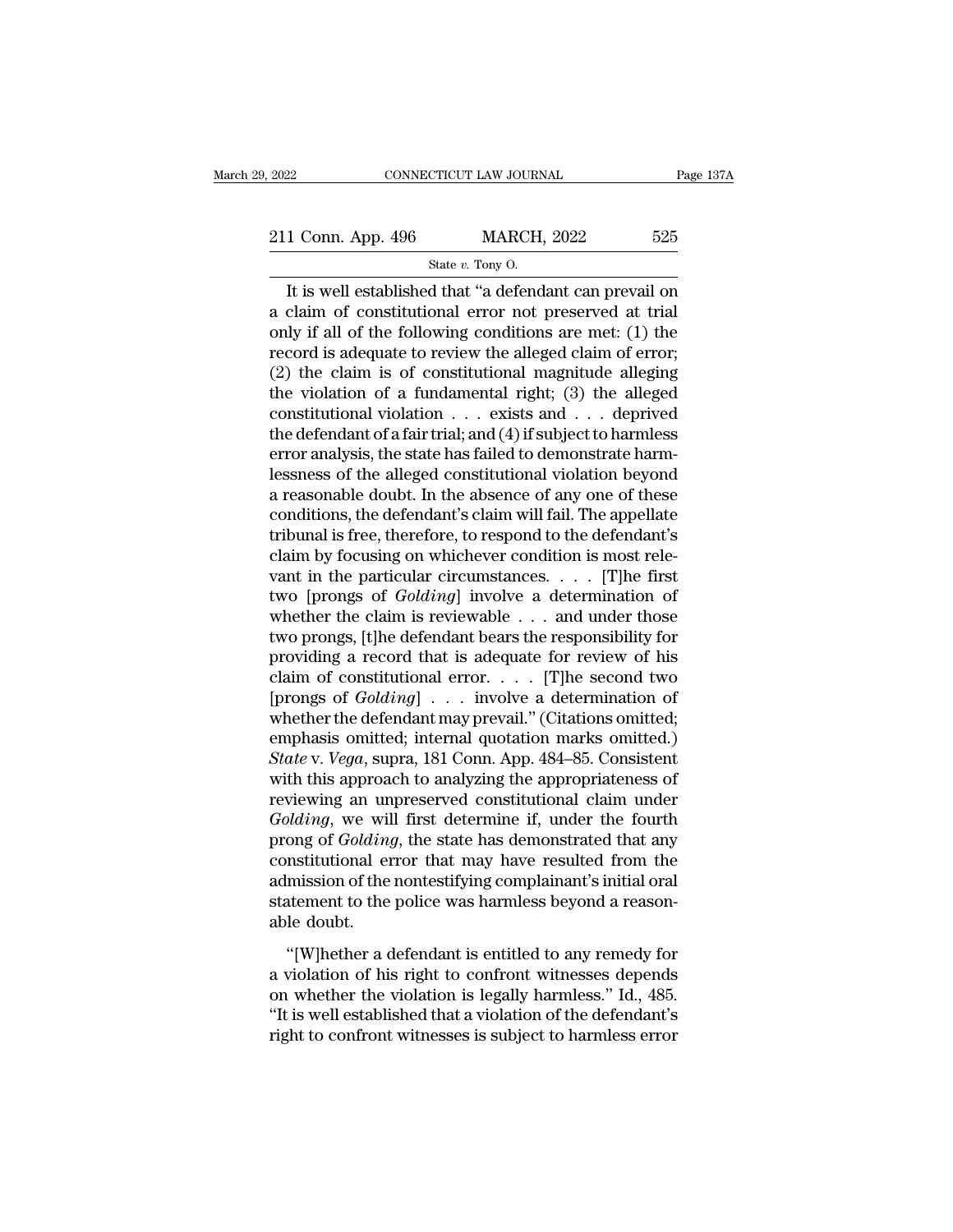# <sup>526</sup> MARCH, 2022 211 Conn. App. 496 CONNECTICUT LAW JOURNAL March March 1996<br>
State *v.* Tony O.<br>
State *v.* Tony O.<br>
analysis . . . . . " (Internal quotation marks omitted.)

CONNECTICUT LAW JOURNAL March 29, 2022<br>
526 MARCH, 2022 211 Conn. App. 496<br>
526 MARCH, 2022 211 Conn. App. 496<br>
526 MARCH, 2022 211 Conn. App. 496<br>
526 State v. Campbell, 328 Conn. 444, 512, 180 A.3d 882<br>
526 V. Campbell, *S26* **MARCH**, 2022 211 Conn. App. 496<br> *State v. Tony 0.*<br> **Analysis** . . . . " (Internal quotation marks omitted.)<br> *State* v. *Campbell*, 328 Conn. 444, 512, 180 A.3d 882<br>
(2018); see also *State* v. *Pugh*, supra, 176 MARCH, 2022 211 Conn. App. 496<br>
State v. Tony 0.<br>
analysis . . . . " (Internal quotation marks omitted.)<br>
State v. *Campbell*, 328 Conn. 444, 512, 180 A.3d 882<br>
(2018); see also *State* v. *Pugh*, supra, 176 Conn. App.<br>
52 526 MARCH, 2022 211 Conn. App. 496<br>  $\frac{\text{State } v. \text{ Tony O.}}{\text{andysis } \dots \dots}$  (Internal quotation marks omitted.)<br> *State* v. *Campbell*, 328 Conn. 444, 512, 180 A.3d 882<br>
(2018); see also *State* v. *Pugh*, supra, 176 Conn. App.<br>
52 526 MARCH, 2022 211 Conn. App. 496<br>
state v. Tony O.<br>
analysis . . . . ." (Internal quotation marks omitted.)<br> *State* v. *Campbell*, 328 Conn. 444, 512, 180 A.3d 882<br>
(2018); see also *State* v. *Pugh*, supra, 176 Conn. alysis . . . . ." (Internal quotation marks omitted.)<br>
ate v. Campbell, 328 Conn. 444, 512, 180 A.3d 882<br>
018); see also *State* v. *Pugh*, supra, 176 Conn. App.<br>
8–30 (conducting harmless error analysis to resolve<br>
nfron state v. *Campbell*, 328 Conn. 444, 512, 180 A.3d 882 (2018); see also *State* v. *Pugh*, supra, 176 Conn. App. 528–30 (conducting harmless error analysis to resolve confrontation clause claim).<br>"[T]he test for determinin

state v. Campoea, 328 Conti. 444, 312, 160 A.5d 862<br>(2018); see also *State* v. *Pugh*, supra, 176 Conn. App.<br>528–30 (conducting harmless error analysis to resolve<br>confrontation clause claim).<br>"[T]he test for determining (2018), see also *state v. Fugh*, supra, 170 Conn. App.<br>528–30 (conducting harmless error analysis to resolve<br>confrontation clause claim).<br>"[T]he test for determining whether a constitutional<br>[error] is harmless . . . is  $SL_2$ –50 (conducting nariness error analysis to resolve<br>confrontation clause claim).<br>"[T]he test for determining whether a constitutional<br>[error] is harmless . . . is whether it appears beyond<br>a reasonable doubt that the "[T]he test for determining whether a constitutional<br>[error] is harmless  $\dots$  is whether it appears beyond<br>a reasonable doubt that the [error] complained of did<br>not contribute to the verdict obtained.  $\dots$  [Our<br>Supreme Co "[T]he test for determining whether a constitutional<br>[error] is harmless . . . is whether it appears beyond<br>a reasonable doubt that the [error] complained of did<br>not contribute to the verdict obtained. . . . . [Our<br>Suprem [error] is harmless . . . is whether it appears beyond<br>a reasonable doubt that the [error] complained of did<br>not contribute to the verdict obtained. . . . . [Our<br>Supreme Court] has held in a number of cases that<br>when ther a reasonable doubt that the [error] complained of did<br>not contribute to the verdict obtained. . . . . [Our<br>Supreme Court] has held in a number of cases that<br>when there is independent overwhelming evidence of<br>guilt, a cons not contribute to the verdict obtained. . . . . [Our<br>Supreme Court] has held in a number of cases that<br>when there is independent overwhelming evidence of<br>guilt, a constitutional error would be rendered harmless<br>beyond a r Supreme Court] has held in a number of cases that<br>when there is independent overwhelming evidence of<br>guilt, a constitutional error would be rendered harmless<br>beyond a reasonable doubt. . . . [W]e must examine<br>the impact o when there is independent overwhelming evidence of guilt, a constitutional error would be rendered harmless<br>beyond a reasonable doubt. . . . [W]e must examine<br>the impact of the evidence on the trier of fact and the<br>result guilt, a constitutional error would be rendered harmless<br>beyond a reasonable doubt. . . . [W]e must examine<br>the impact of the evidence on the trier of fact and the<br>result of the trial. . . . If the evidence may have had<br>a beyond a reasonable doubt. . . . . [W]e must examine<br>the impact of the evidence on the trier of fact and the<br>result of the trial. . . . If the evidence may have had<br>a tendency to influence the judgment of the jury, it<br>can the impact of the evidence on the trier of fact and the<br>result of the trial. . . . If the evidence may have had<br>a tendency to influence the judgment of the jury, it<br>cannot be considered harmless. . . . That determina-<br>tio result of the trial. . . . If the evidence may have had<br>a tendency to influence the judgment of the jury, it<br>cannot be considered harmless. . . . That determina-<br>tion must be made in light of the entire record [including<br> a tendency to influence the judgment of the jury, it<br>cannot be considered harmless. . . . That determina-<br>tion must be made in light of the entire record [including<br>the strength of the state's case without the evidence<br>ad cannot be considered harmless. . . . . That determination must be made in light of the entire record [including the strength of the state's case without the evidence admitted in error]. . . . Additional factors that we ha tion must be made in light of the entire record [including<br>the strength of the state's case without the evidence<br>admitted in error]. . . . Additional factors that we have<br>considered in determining whether an error is harml the strength of the state's case without the evidence<br>admitted in error].... Additional factors that we have<br>considered in determining whether an error is harmless<br>in a particular case include the importance of the chal-<br> admitted in error]. . . . Additional factors that we have<br>considered in determining whether an error is harmless<br>in a particular case include the importance of the chal-<br>lenged evidence to the prosecution's case, whether considered in determining whether an error is harmless<br>in a particular case include the importance of the chal-<br>lenged evidence to the prosecution's case, whether it is<br>cumulative, the extent of cross-examination permitted regea evidence to the prosecution's case, whether it is<br>mulative, the extent of cross-examination permitted,<br>d the presence or absence of corroborating or contra-<br>cting evidence or testimony." (Citations omitted;<br>ternal qu culturality, the extent of cross-examination permitted,<br>and the presence or absence of corroborating or contra-<br>dicting evidence or testimony." (Citations omitted;<br>internal quotation marks omitted.) *State* v. *Edwards*,<br>3

and the presence or absence or corroborating or contra-<br>dicting evidence or testimony." (Citations omitted;<br>internal quotation marks omitted.) *State v. Edwards*,<br>334 Conn. 688, 706–707, 224 A.3d 504 (2020).<br>As previously internal quotation marks omitted.) State v. Edwards,<br>334 Conn. 688, 706–707, 224 A.3d 504 (2020).<br>As previously noted, it is significant to our analysis<br>that the complainant's out-of-court statement accusing<br>the defendant Internal quotation marks omitted.) *State v. Edwards*,<br>334 Conn. 688, 706–707, 224 A.3d 504 (2020).<br>As previously noted, it is significant to our analysis<br>that the complainant's out-of-court statement accusing<br>the defendan 354 Com. 666, 700–707, 224 A.5d 304 (2020).<br>
As previously noted, it is significant to our analysis<br>
that the complainant's out-of-court statement accusing<br>
the defendant of attacking her did not serve as an inte-<br>
grad p As previously noted, it is significant to our analysis<br>that the complainant's out-of-court statement accusing<br>the defendant of attacking her did not serve as an inte-<br>gral portion of the state's case against the defendant. that the complainant's out-of-court statement accusing<br>the defendant of attacking her did not serve as an inte-<br>gral portion of the state's case against the defendant.<br>Instead, the role it served was merely cumulative, for the defendant of attacking her did not serve as an integral portion of the state's case against the defendant.<br>Instead, the role it served was merely cumulative, for<br>it was corroborated not only by the video footage of<br>the